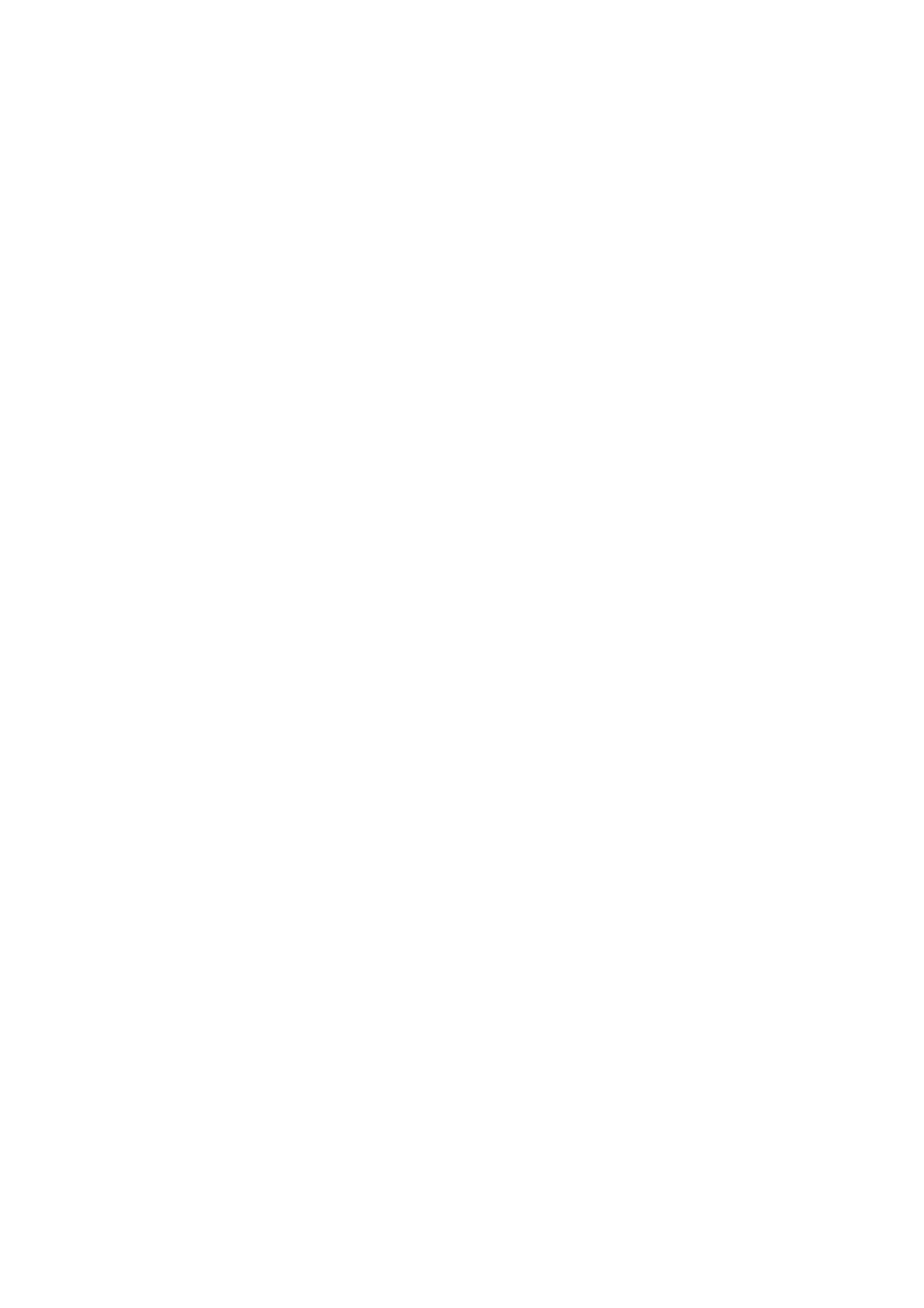#### Abstract

Generalizing Stone duality for Boolean algebras, an adjunction between Boolean coherent categories—representing first-order syntax—and certain topological groupoids—representing semantics—is constructed. The embedding of a Boolean algebra into a frame of open sets of a space of 2-valued models is replaced by an embedding of a Boolean coherent category, B, into a topos of equivariant sheaves on a topological groupoid of set-valued models and isomorphisms between them. The latter is a groupoid representation of the topos of coherent sheaves on  $\mathcal{B}$ , analogously to how the Stone space of a Boolean algebra is a spatial representation of the ideal completion of the algebra, and the category  $\beta$  can then be recovered from its semantical groupoid, up to pretopos completion. By equipping the groupoid of sets and bijections with a particular topology, one obtains a particular topological groupoid which plays a role analogous to that of the discrete space 2, in being the dual of the object classifier and the object one 'homs into' to recover a Boolean coherent category from its semantical groupoid. Both parts of the adjunction, then, consist of 'homming into sets', similarly to how both parts of the equivalence between Boolean algebras and Stone spaces consist of 'homming into 2'.

By slicing over this groupoid (modified to display an alternative setup), Chapter 3 shows how the adjunction specializes to the case of first-order single sorted logic to yield an adjunction between such theories and an independently characterized slice category of topological groupoids such that the counit component at a theory is an isomorphism.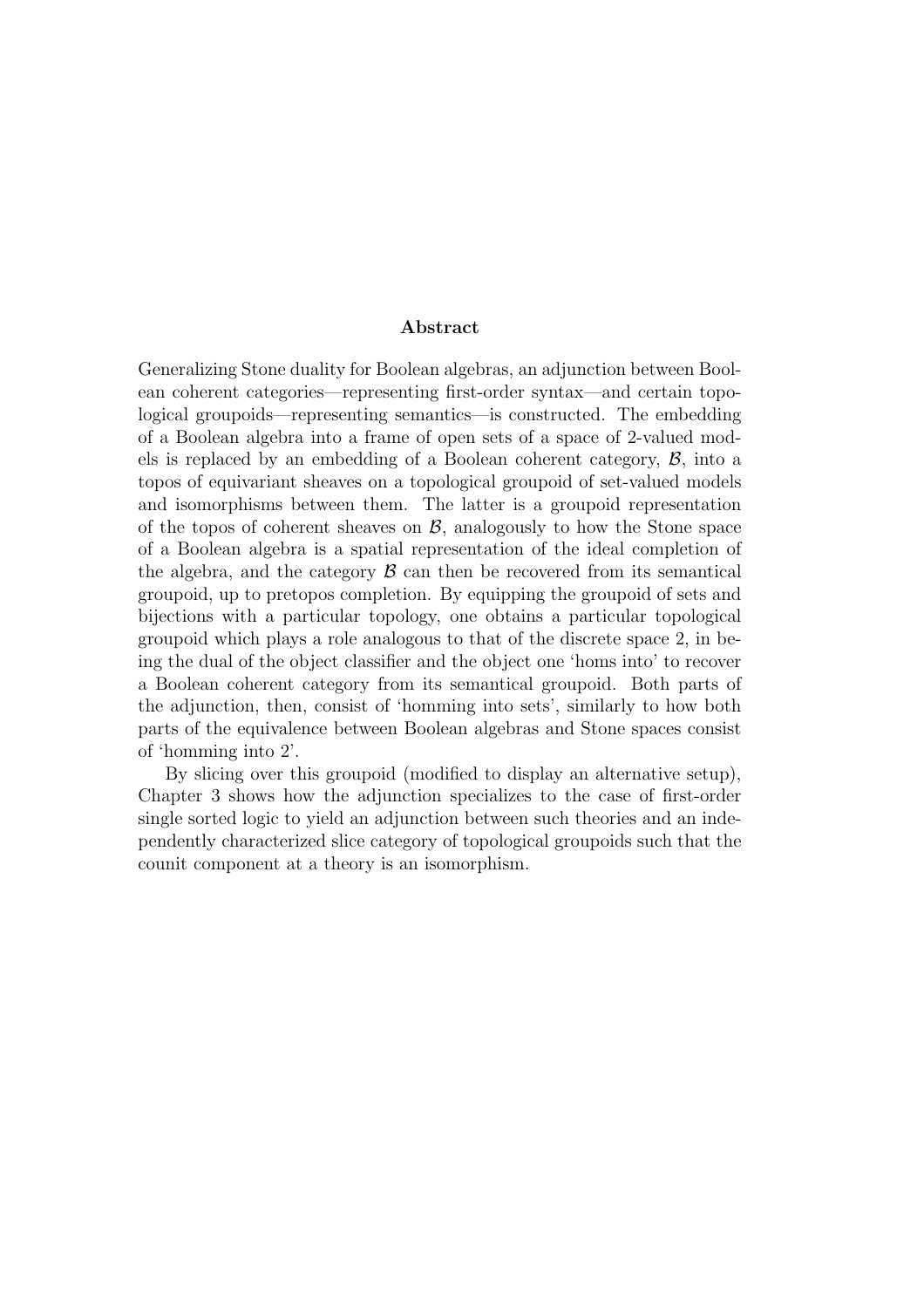#### Acknowledgements

I would like, first and foremost, to thank my supervisor Steve Awodey.

I would like to thank the members of the committee: Jeremy Avigad, Lars Birkedal, James Cummings, and Dana Scott.

I would like to thank the faculty and staff of the department of philosophy at Carnegie Mellon University. I would like to thank Michael Warren, Kohei Kishida, and my fellow students at the departments of philosophy and mathematics at Carnegie Mellon University.

I would like to thank Elise for her patience and support.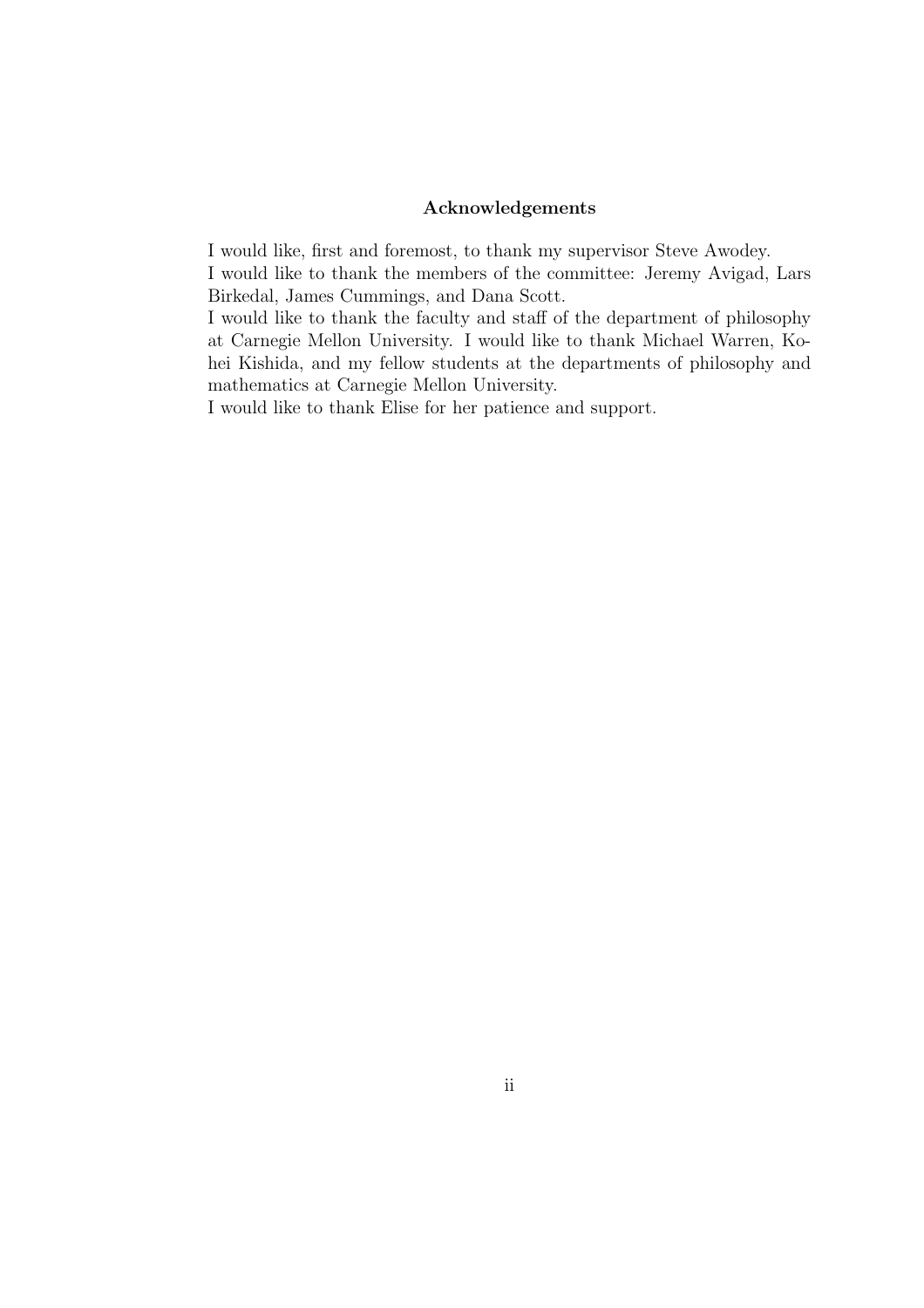# **Contents**

| $\mathbf{1}$     | Introduction |                                                                    |                                                                             |                |  |  |
|------------------|--------------|--------------------------------------------------------------------|-----------------------------------------------------------------------------|----------------|--|--|
|                  | 1.1          |                                                                    |                                                                             | $\mathbf{1}$   |  |  |
|                  | 1.2          |                                                                    |                                                                             | $\overline{4}$ |  |  |
|                  |              | 1.2.1                                                              | Propositional Logic and Stone Duality                                       | $\overline{4}$ |  |  |
|                  |              | 1.2.2                                                              | Lawvere's Duality for Equational Logic                                      | 11             |  |  |
|                  |              | 1.2.3                                                              | Makkai's First-Order Logical Duality $\hfill\ldots\ldots\ldots\ldots\ldots$ | 15             |  |  |
|                  | 1.3          |                                                                    |                                                                             | 17             |  |  |
|                  | 1.4          |                                                                    | Representing Topoi by Groupoids                                             | 23             |  |  |
| $\boldsymbol{2}$ |              |                                                                    | The Syntax-Semantics Adjunction                                             | 25             |  |  |
|                  | 2.1          |                                                                    |                                                                             | 25             |  |  |
|                  | 2.2          | The Semantical Groupoid of a Decidable Coherent Category.<br>30    |                                                                             |                |  |  |
|                  |              | 2.2.1                                                              | Spaces of Models and Isomorphisms                                           | 31             |  |  |
|                  |              | 2.2.2                                                              | Strictification: Equipping Coherent Categories with                         |                |  |  |
|                  |              |                                                                    | Canonical Coherent Structure                                                | 33             |  |  |
|                  | 2.3          | Representing Decidable Coherent Topoi by Groupoids of Models<br>38 |                                                                             |                |  |  |
|                  |              | 2.3.1                                                              | Cover-Reflecting, Set-Valued Functors                                       | 39             |  |  |
|                  |              | 2.3.2                                                              | The Semantical Groupoid of a Theory $\mathbb T \dots \dots$                 | 41             |  |  |
|                  |              | 2.3.3                                                              | Topological Groupoids and Equivariant Sheaves                               | 46             |  |  |
|                  |              | 2.3.4                                                              | Equivariant Sheaves on the Semantical Groupoid                              | 50             |  |  |
|                  | 2.4          |                                                                    |                                                                             | 58             |  |  |
|                  |              | 2.4.1                                                              | The Representation Theorem                                                  | 58             |  |  |
|                  |              | 2.4.2                                                              | The Semantical Functor                                                      | 61             |  |  |
|                  |              | 2.4.3                                                              | The Syntactical Functor                                                     | 62             |  |  |
|                  |              | 2.4.4                                                              | The Syntax-Semantics Adjunction                                             | 74             |  |  |
|                  |              | 2.4.5                                                              | Restricting the Adjunction                                                  | 79             |  |  |
|                  | 2.5          |                                                                    |                                                                             | 87             |  |  |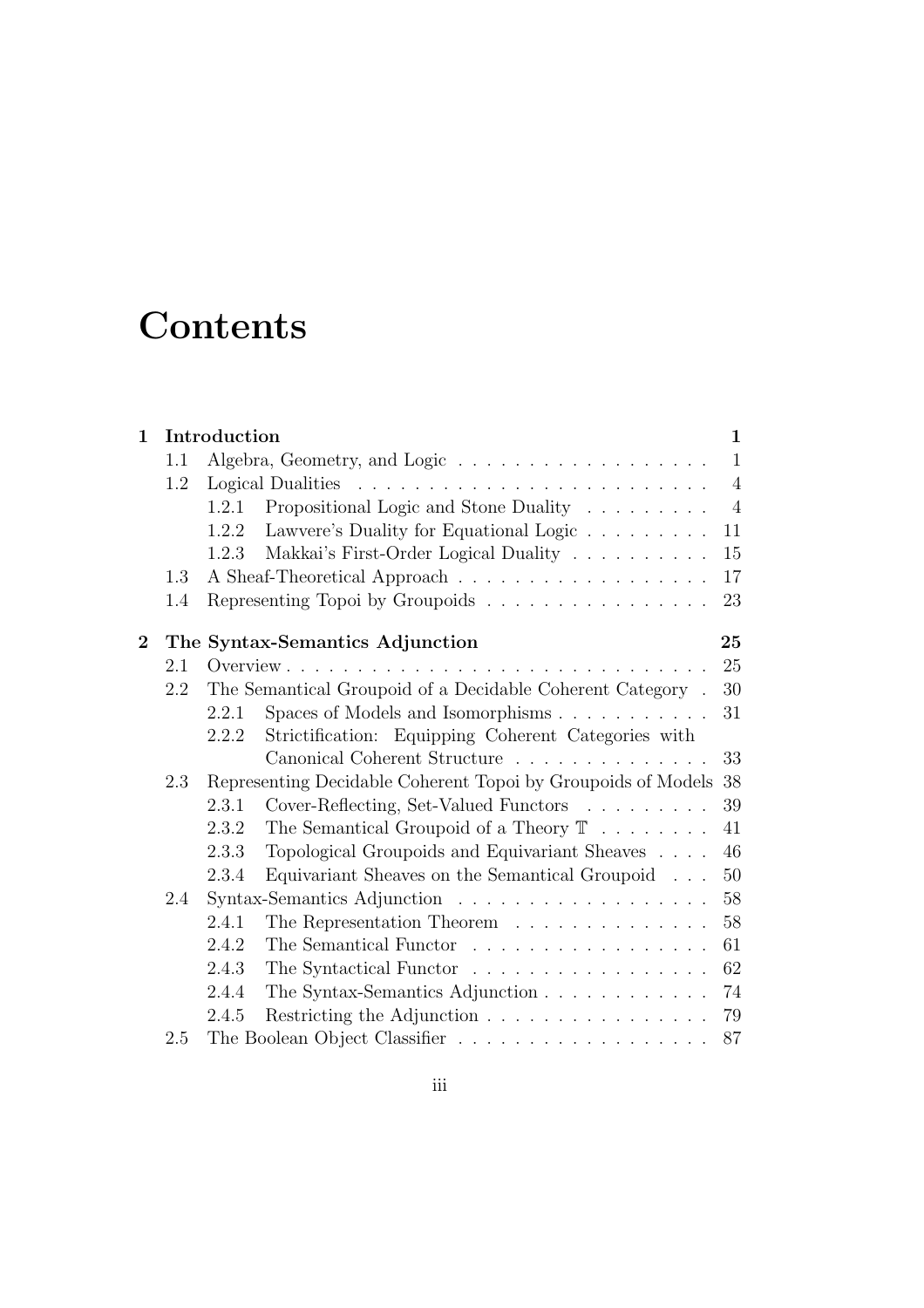| 3   |                                   |                                                                               | <b>First-Order Logical Duality</b>                                                    | 94 |  |
|-----|-----------------------------------|-------------------------------------------------------------------------------|---------------------------------------------------------------------------------------|----|--|
|     | 3.1                               | Sheaves on the Space of Models $\ldots \ldots \ldots \ldots \ldots \ldots$ 95 |                                                                                       |    |  |
|     |                                   | 3.1.1                                                                         | The Space of Models $\ldots \ldots \ldots \ldots \ldots \ldots \ldots 95$             |    |  |
|     |                                   | 3.1.2                                                                         |                                                                                       |    |  |
|     | 3.2                               |                                                                               | Equivariant Sheaves on the Groupoid of Models 110                                     |    |  |
|     |                                   | 3.2.1                                                                         | The Groupoid of Models 110                                                            |    |  |
|     |                                   | 3.2.2                                                                         | Equivariant Sheaves on the Groupoid of Models 113                                     |    |  |
|     | 3.3                               |                                                                               | Syntax-Semantics Adjunction 119                                                       |    |  |
|     |                                   | 3.3.1                                                                         |                                                                                       |    |  |
|     |                                   | 3.3.2                                                                         |                                                                                       |    |  |
|     |                                   | 3.3.3                                                                         | The Semantical Groupoid Functor $\ldots \ldots \ldots \ldots 125$                     |    |  |
|     |                                   | 3.3.4                                                                         | The Theory Functor $\dots \dots \dots \dots \dots \dots \dots \dots 128$              |    |  |
|     | 3.4                               |                                                                               | Stone Fibrations $\ldots \ldots \ldots \ldots \ldots \ldots \ldots \ldots \ldots 135$ |    |  |
|     |                                   | 3.4.1                                                                         |                                                                                       |    |  |
|     |                                   | 3.4.2                                                                         |                                                                                       |    |  |
|     | 3.5                               |                                                                               |                                                                                       |    |  |
|     |                                   | 3.5.1                                                                         | Applications and Future Work 143                                                      |    |  |
|     |                                   | 3.5.2                                                                         | Groupoids and Theory Extensions 145                                                   |    |  |
|     | A An Argument by Descent          | 153                                                                           |                                                                                       |    |  |
| A.1 |                                   |                                                                               |                                                                                       |    |  |
|     |                                   |                                                                               | A.1.1 The Theory of Countable T-Models 154                                            |    |  |
|     |                                   | A.1.2                                                                         | The Theory of an Isomorphism between Two Count-                                       |    |  |
|     |                                   |                                                                               |                                                                                       |    |  |
|     |                                   | A.1.3                                                                         | Pullback of the Open Surjection against Itself 162                                    |    |  |
|     |                                   | A.1.4                                                                         | The Theory of Two Composable Isomorphisms and the                                     |    |  |
|     |                                   |                                                                               | Triple Pullback of the Open Surjection against Itself . 166                           |    |  |
|     |                                   | A.1.5                                                                         | The Category of G-Equivariant Sheaves on $X \dots 169$                                |    |  |
| B   | <b>Table of Categories</b><br>172 |                                                                               |                                                                                       |    |  |
|     |                                   |                                                                               |                                                                                       |    |  |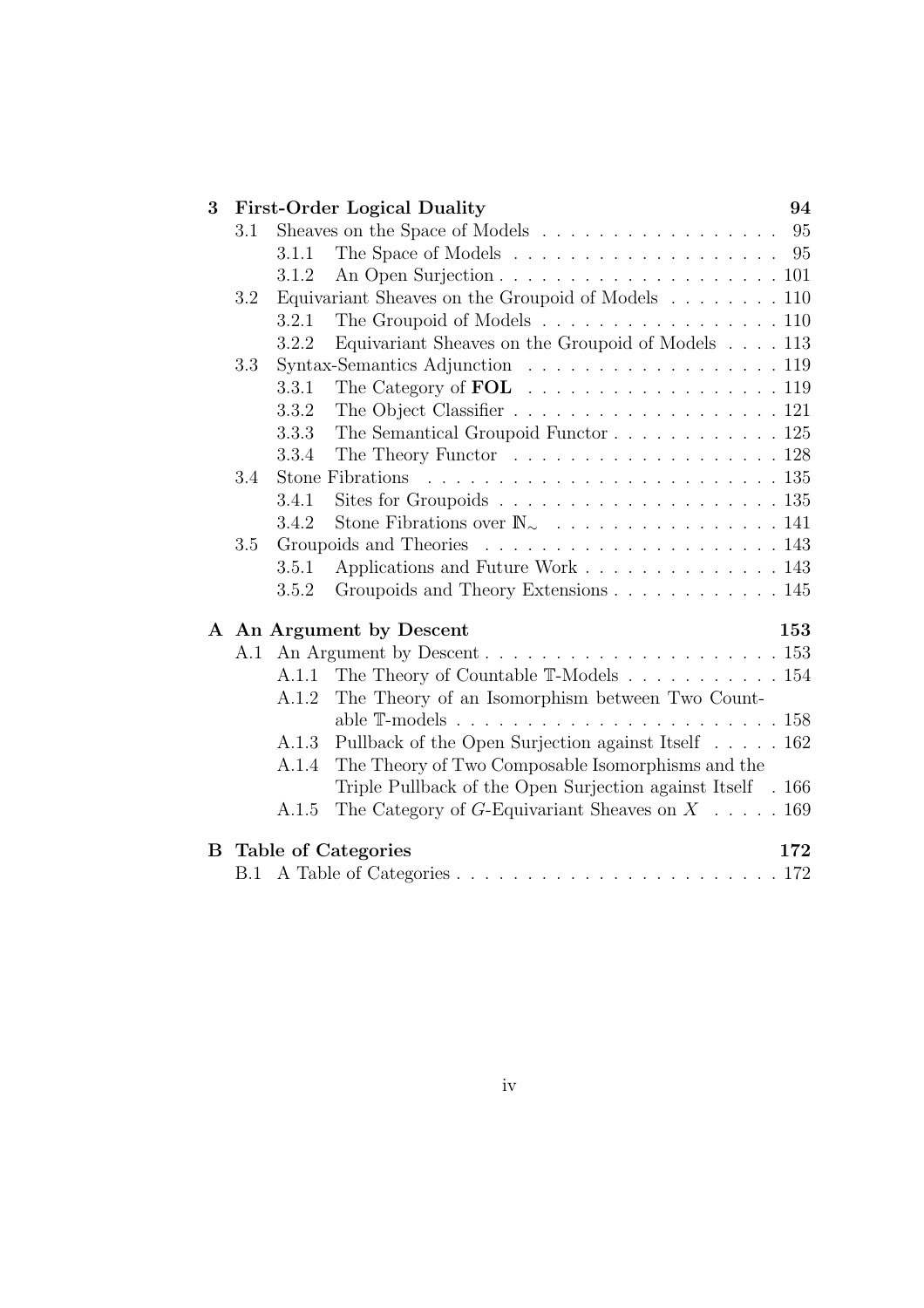## Chapter 1

## Introduction

### 1.1 Algebra, Geometry, and Logic

In this thesis, I present an extension of Stone Duality for Boolean Algebras from classical propositional logic to classical first-order logic. The leading idea is, in broad strokes, to take the traditional logical distinction between syntax and semantics and analyze it in terms of the classical mathematical distinction between algebra and geometry, with syntax corresponding to algebra and semantics to geometry. Insights from category theory allows us glean a certain duality between the two notions of algebra and geometry. We see a first glimpse of this in Stone's duality theorem for Boolean algebras, the categorical formulation of which states that a category of 'algebraic' objects (Boolean algebras) is the categorical dual of a category of 'geometrical' objects (Stone spaces). "Categorically dual" means that the one category is opposite to the other, in that it can be obtained from the other by formally reversing the morphisms. In a more far reaching manner, this form of algebra-geometry duality is exhibited in modern algebraic geometry as reformulated in the language of schemes in the Grothendieck school. E.g. in the duality between the categories of commutative rings and the category of affine schemes.

On the other hand, we are informed by the area of category theory known as categorical logic that algebra is closely connected with logic, in the sense that logical theories can be seen as categories and suitable categories can be seen as logical theories. For instance, Boolean algebras correspond to classical propositional theories, equational theories correspond to categories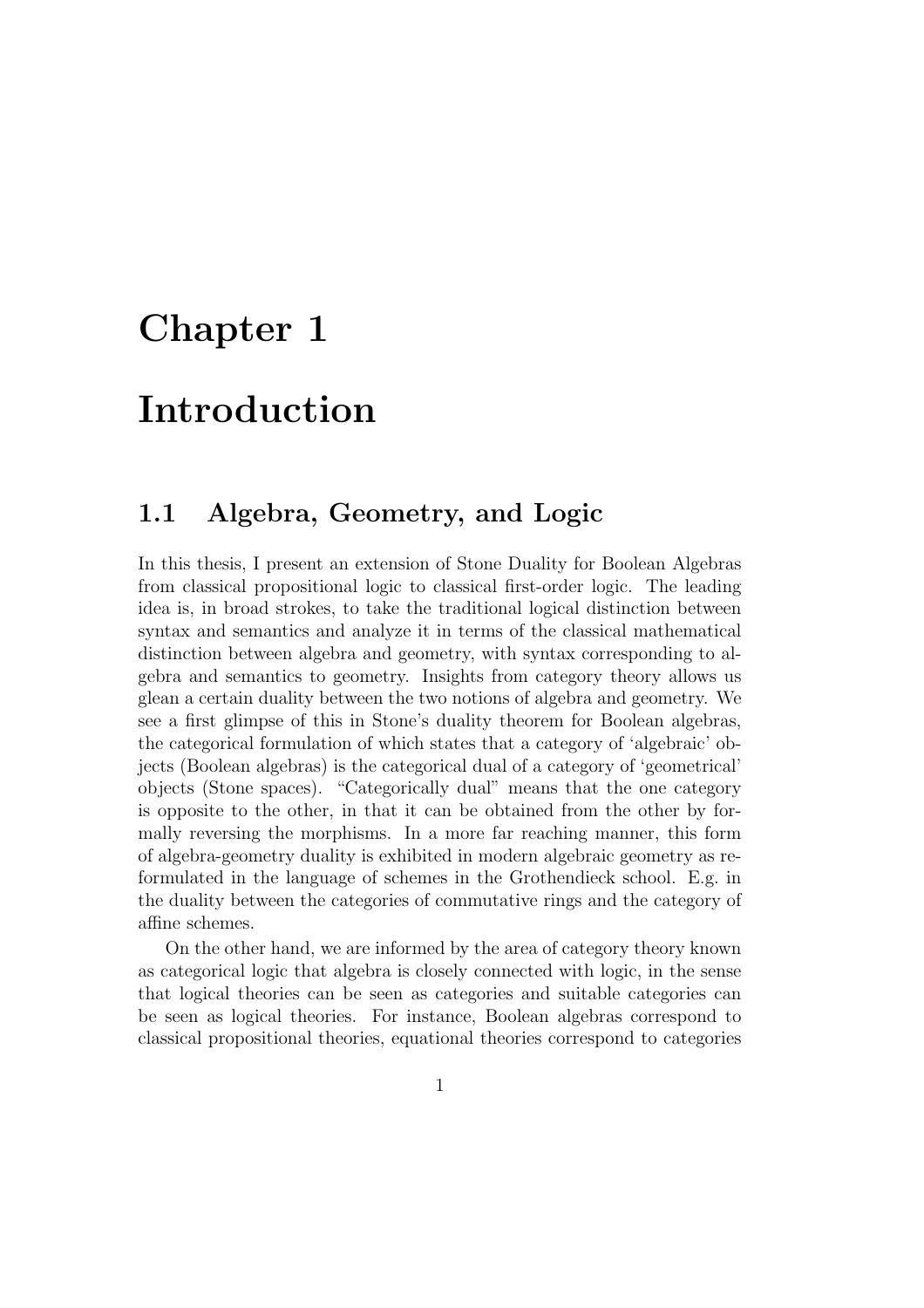with finite products, Boolean coherent categories correspond to classical firstorder logic, and topoi—e.g. of sheaves on a space—correspond to higher-order intuitionistic logic. Thus the study of these algebraic objects has logical interpretation and, vice versa, reasoning in or about logical theories has application in their corresponding algebraic objects. With the connection between algebra and logic in hand, instances of the algebra-geometry duality can be seen to manifest a syntax-semantics duality between an algebra of syntax and a geometry of semantics.

Stone duality, in its logical interpretation, manifests a syntax-semantics duality for propositional logic. As the category of Boolean algebras can be considered as the category of propositional theories modulo 'algebraic' equivalence, the category of Stone spaces can be seen as the category of spaces of corresponding two-valued models. We obtain the set of models corresponding to a Boolean algebra by taking morphisms in the category of Boolean algebras from the given algebra into the two-element Boolean algebra, 2,

$$
Mod_{\mathcal{B}} \cong Hom_{\mathbf{BA}}\left(\mathcal{B}, 2\right) \tag{1.1}
$$

And with suitable topologies in place, we can retrieve the Boolean algebra by taking morphisms in the category of Stone spaces from that space into the two-element Stone space, 2,

$$
\mathcal{B} \cong \mathrm{Hom}_{\mathbf{Stone}}\left(\mathrm{Mod}_{\mathcal{B}}, 2\right)
$$

Here, the two-element set, 2, is in a sense living a 'dual' life, and 'homming into 2' forms an adjunction between (the opposite of) the 'syntactical' category of Boolean algebras and the category of topological spaces, which becomes an equivalence once we restrict to the 'semantical' subcategory of Stone spaces.

For equational (or algebraic) theories, i.e. those formulated in languages without relation symbols and with all axioms equations, an example of syntax-semantics duality occurred already in F.W. Lawvere's thesis ([16]). Such a theory  $A$  can be considered, up to 'algebraic' or categorical equivalence, as a particular category  $\mathcal{C}_A$  with finite products, and the category of set-valued models of the theory A is then the category of finite product preserving functors  $\mathcal{C}_A \longrightarrow$ **Sets** from  $\mathcal{C}_A$  into the category of sets and functions,

$$
Mod_{A} \simeq Hom_{\mathcal{FP}}\left(\mathcal{C}_{A}, \mathbf{Sets}\right) \tag{1.2}
$$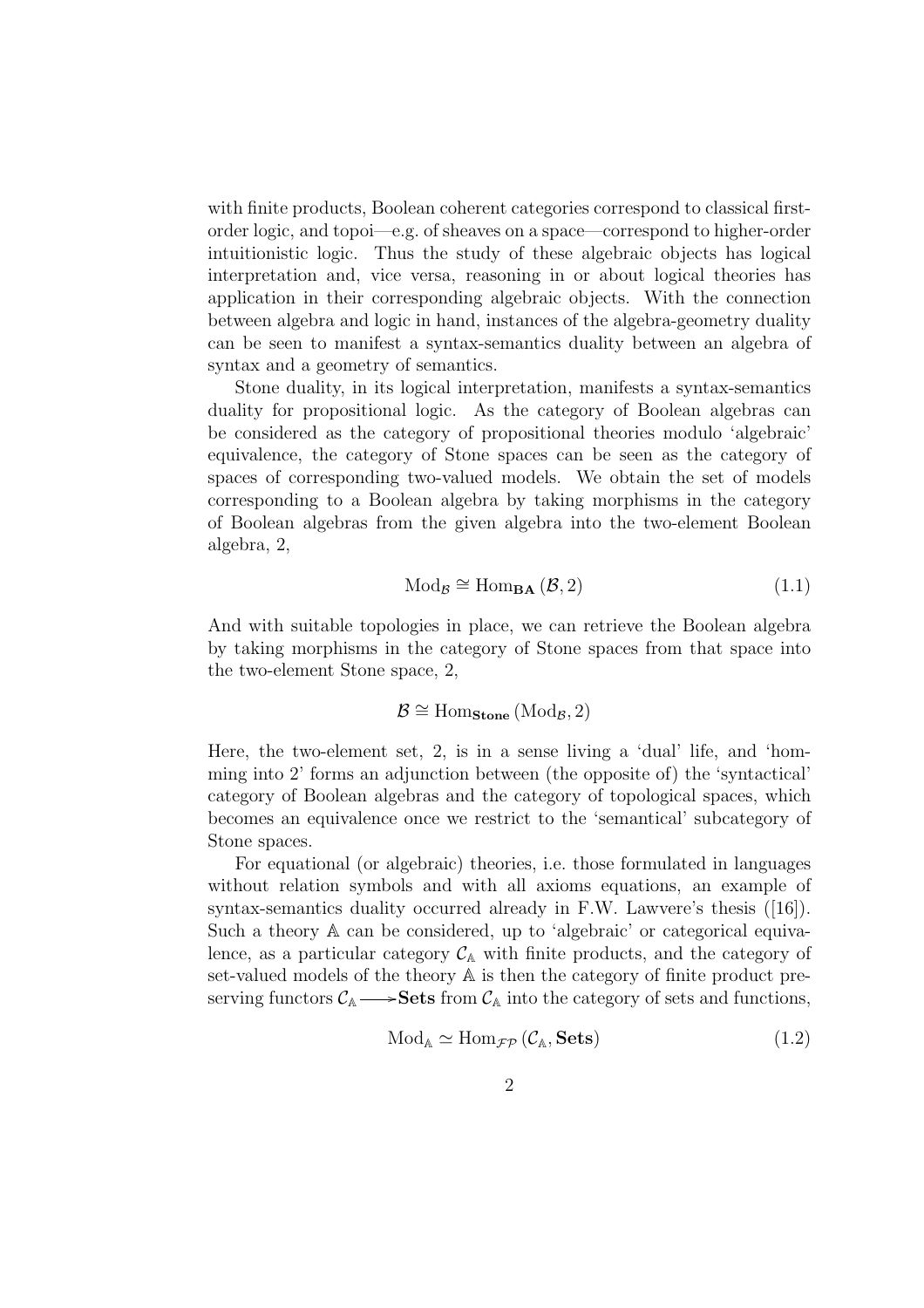Then  $\mathcal{C}_A$  can be recovered from the category  $Mod_A$  of models as the category  $\text{Hom}_{\mathcal{G}}(\text{Mod}_{\mathbb{A}}, \textbf{Sets})$  of those functors  $F : \text{Mod}_{\mathbb{A}} \longrightarrow \textbf{Sets}$  that preserve all limits, filtered colimits, and regular epimorphisms,

#### $\mathcal{C}_A \simeq \text{Hom}_{\mathcal{C}}(\text{Mod}_A, \textbf{Sets})$

We think of those as the 'continuous' maps in this context. In a wider perspective, 'homming into the dual object Sets' creates an adjunction between (the opposite of) the category of categories with finite products—in which the theories live—and category of cocomplete categories—in which the corresponding model categories live. An adjunction which can be restricted to an equivalence between the 'syntactical' and 'semantical' subcategories of theories and models.

Full first-order theories, too, form a category when considered up to algebraic equivalence, namely the category of Boolean coherent categories and coherent functors between them. This category contains the category of sets and functions, Sets, homming into which produces the usual setvalued models that often are of particular interest for first-order theories. We consider these models together with model isomorphisms between them, so as to form a 'semantical' groupoid. We then show how these semantical groupoids can be 'geometrized' (i.e. topologized) so that we can retrieve, up to 'Morita' equivalence, the theories that produced them by homming into the geometrized groupoid of sets and bijections. This then forms the basis for a syntax-semantics adjunction between the category of theories and a category of geometrized groupoids. In so doing, we produce an alternative to the Stone type adjunction constructed by M. Makkai. In [19], Makkai considers the collection of models of a theory as a groupoid equipped with additional structure involving ultraproducts, limit ultrapowers, ultramorphisms, and certain relations on hom-sets, and it is shown that a theory can, then, be recovered up to equivalence as the structure preserving morphisms from this object into Sets. Our approach equips groupoids of models instead with topological structure and employs the theory of Grothendieck topoi to study the relationship between 'logical' or 'syntactical' categories and topological groupoids. We equip the semantical groupoid of a theory with a 'logical' topology—generalizing the 'logical' topology used to topologize the set of models of a propositional theory to obtain a Stone space—and we consider (equivariant) sheaves on the resulting topological groupoid in order to recover the theory. Thus we have a comparatively more geometrical setup which equips the semantical side with topological structure rather than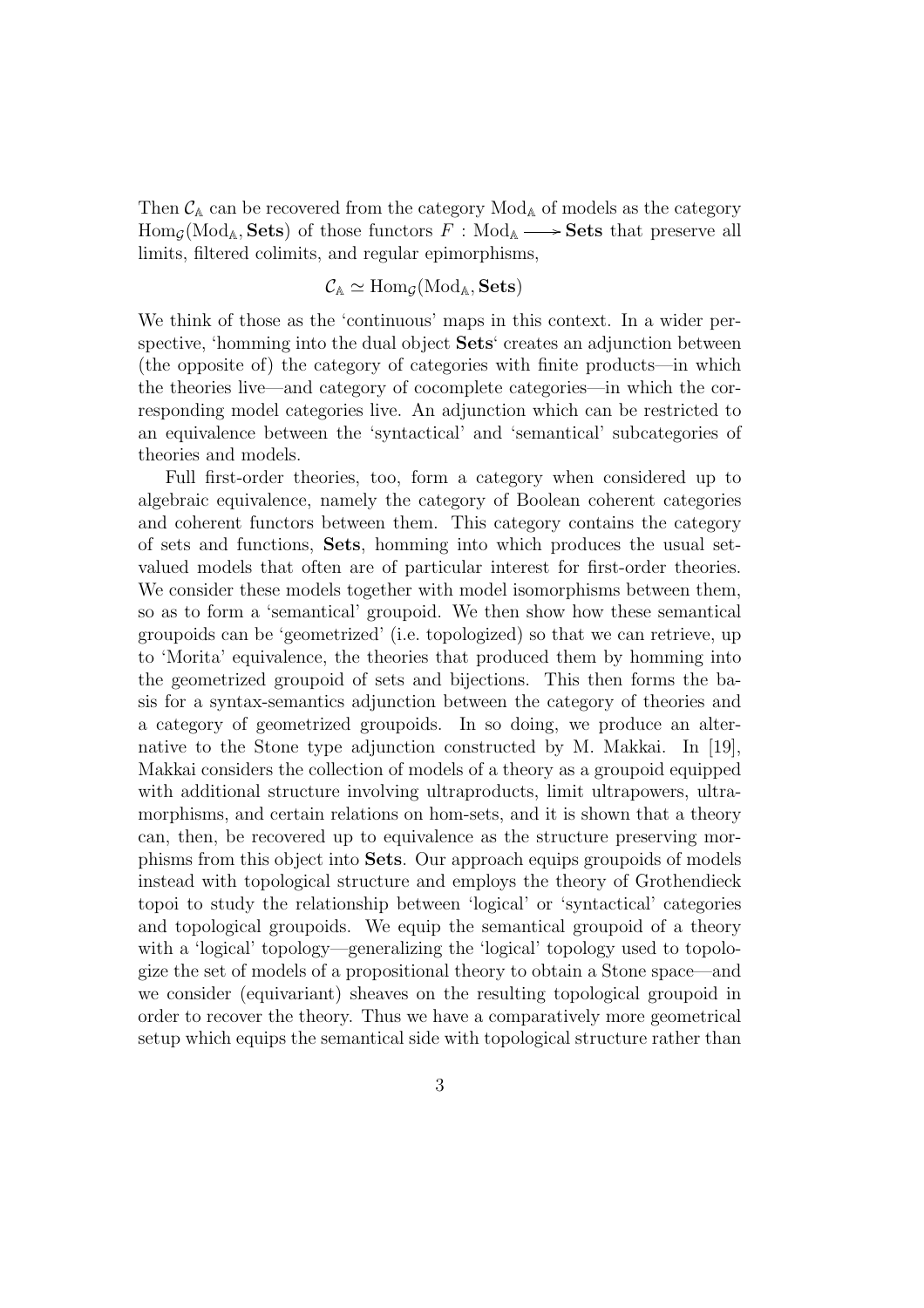structure based on ultraproducts. The result is a setup which uses a natural generalization of the structure which yields the classical Stone duality in the propositional case, and a first-order syntax-semantics duality which specializes in the propositional case to Stone's classical result.

## 1.2 Logical Dualities

The first-order logical duality presented in this thesis is a generalization of classical Stone duality both in the overall formal structure of the proof that we present and in the sense of yielding the classical result as a specialization. We now present the most relevant aspects of the classical Stone duality and its logical interpretation, as well as briefly recalling two other examples of syntax-semantics duality in Lawvere's duality for equational theories and Makkai's duality for first-order logic. We devote particular attention to these due to their logical interpretations. However, logical interpretation aside, it should also be emphasized that Stone duality stands as a classical and important result of mathematics, with points in common with other classical mathematical algebra-geometry or discrete-compact dualities, such as Pontryagin duality or Gelfand duality. See e.g. [9].

#### 1.2.1 Propositional Logic and Stone Duality

Any propositional theory has an associated Boolean algebra: Identify a propositional theory  $\mathcal S$  in language  $\mathcal L_{\mathcal S}$  with the set S consisting of  $\mathcal S$ -provable equivalence classes of formulas in  $\mathcal{L}_s$ . That is to say, formulas  $\phi$ ,  $\psi$  are equivalent if and only if  $\mathbb{S} \vdash \phi \leftrightarrow \psi$ . Then observe that the operations  $[\phi] \wedge [\psi] =$  $[\phi \wedge \psi], [\phi] \vee [\psi] = [\phi \vee \psi], \neg [\phi] = [\neg \phi],$  and the order  $[\phi] \leq [\psi] \Leftrightarrow \mathbb{S} \vdash \phi \rightarrow \psi$ respects the equivalence relation and makes S a Boolean algebra. We refer to this as the Tarski-Lindenbaum algebra of S, and denote it  $B_s$ . Conversely, we can associate a Boolean algebra with a particular propositional theory. For Boolean algebra  $B$ , build language  $\mathcal{L}_B$  by having a propositional constant  $P_b$  for each  $b \in B$ . Construct propositional theory  $\mathcal{S}_B$  in  $\mathcal{L}_B$  by adding for each pair  $b, c \in B$  an axiom  $P_b \to P_c$  if  $b \leq c$ , and axioms  $P_b \land P_c \leftrightarrow P_{b \land c}$ ,  $P_{\neg b} \leftrightarrow \neg P_b$ . Call  $\mathbb{S}_B$  for the *theory of B*. Now, a Boolean algebra is isomorphic to the Tarski-Lindenbaum algebra of its theory. But a propositional theory can not in general be said to be the same as the theory of its Tarski-Lindenbaum algebra, as it will usually be in a different language. Call two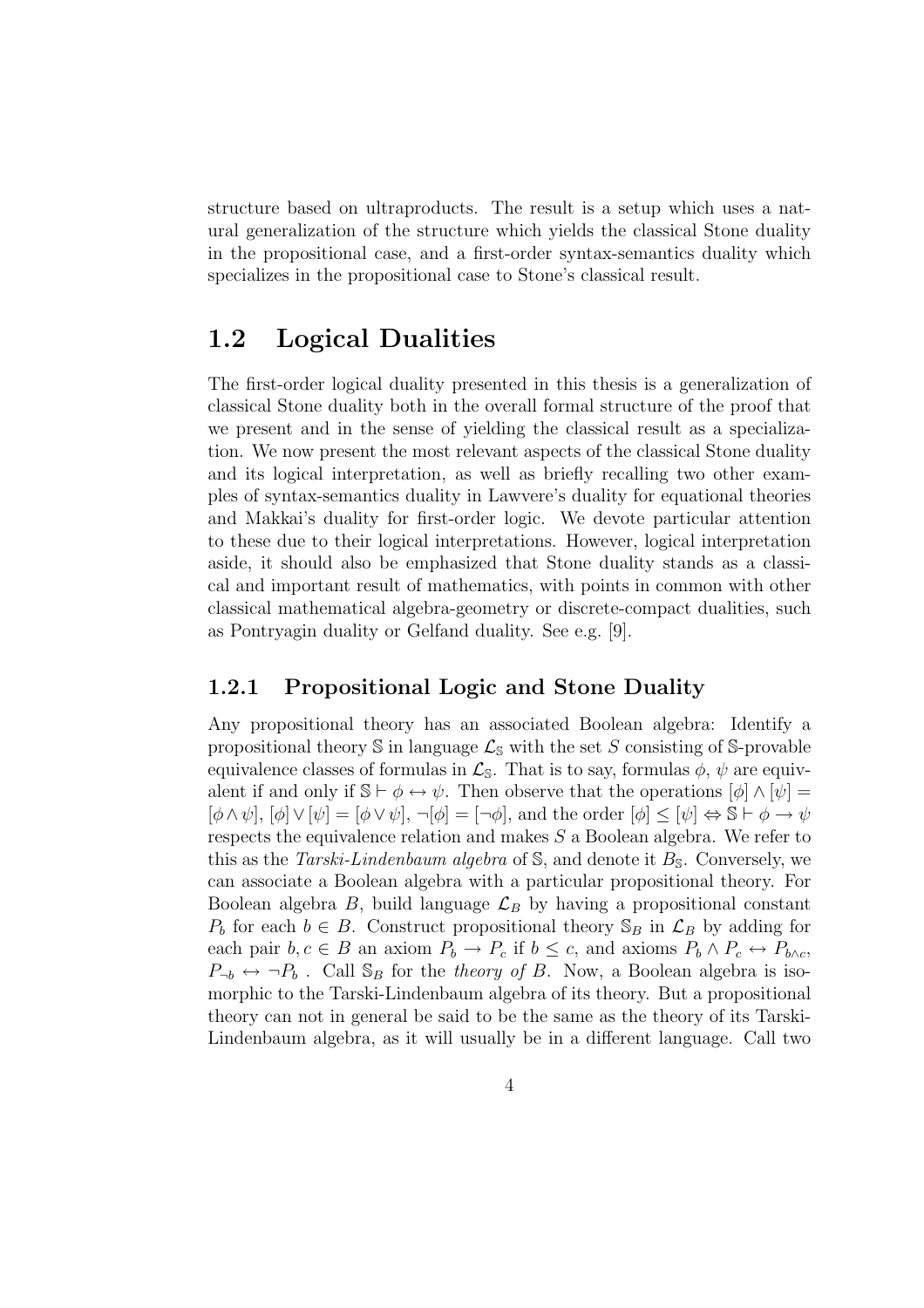propositional theories algebraically or categorically equivalent if their Tarski-Lindenbaum algebras are isomorphic. Then a propositional theory and the theory of its Tarski-Lindenbaum algebra are algebraically equivalent. Now that we know to think of propositional theories and Boolean algebras as essentially the same, we recall the classical Stone representation and duality for Boolean algebras before we return to its logical interpretation and use.

#### Stone Duality

We sketch a presentation of Stone duality in a form that we proceed to generalize to first-order logic in Chapter 2. Recall the Stone representation theorem:

Theorem 1.2.1.1 (Stone Representation) Any Boolean algebra is isomorphic to a field of sets.

PROOF Given Boolean algebra  $B$ , let  $X_B^u$  be the set of ultrafilters on  $B$ . Define a map from B to the (complete) lattice of subsets of  $X_B^u$  by:

$$
B \longrightarrow M_d \longrightarrow \mathcal{P}(X_B^u)
$$
  

$$
b \longrightarrow \{U \in X_B^u \mid b \in U\}
$$

Then verify that  $M_d$  ('M discrete') is an injective morphism of lattices.  $\Box$ We identify ultrafilters on  $B$  with Boolean algebra (lattice) morphisms

$$
B\longrightarrow 2
$$

and write

$$
X_B := \text{Hom}_{\mathbf{BA}}(B, 2) \cong X_B^u
$$

One can verify that the morphism  $M_d : B \longrightarrow \mathcal{P}(X_B^u) \cong \mathcal{P}(X_B)$  is cover reflecting in the sense that for any set of elements  $\{b_i \mid i \in I\}$  and b in B, if  $M_d(b) \subseteq \bigcup_{i \in I} M_d(b_i)$  then there exists  $b_{i_1}, \ldots, b_{i_n}$  such that  $b \leq b_{i_1} \vee \ldots \vee b_{i_n}$ .

By equipping  $X_B$  with a topology, one can characterize the sets in the image of  $M_d$  in terms of that topology. In fact, one can do somewhat better. Recall that a frame is a lattice with infinite joins satisfying the infinitary distributive law  $\overline{a}$  $\overline{a}$ 

$$
a \wedge \bigvee_{i \in I} b_i = \bigvee_{i \in I} a \wedge b_i
$$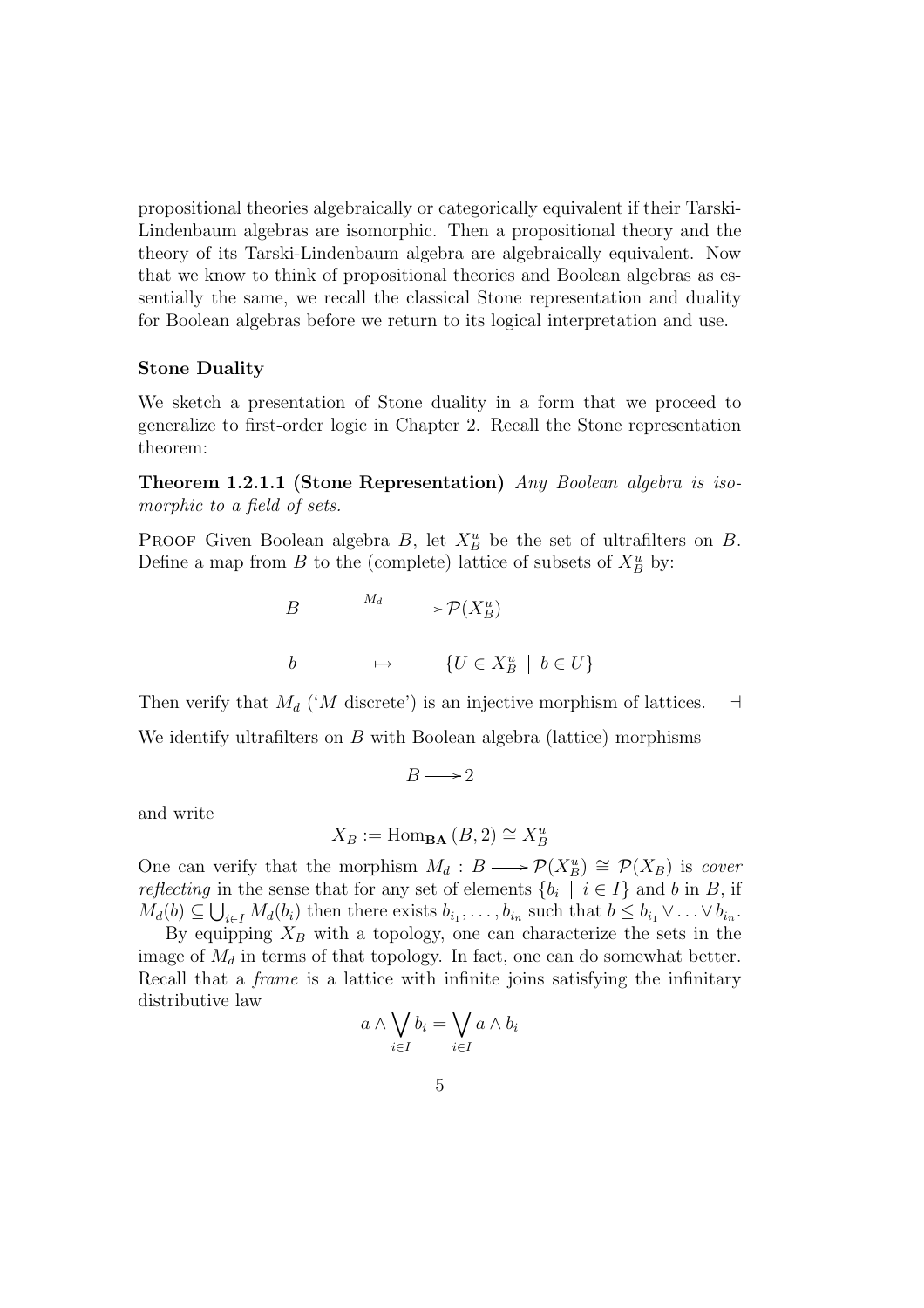A frame is necessarily a complete lattice, but a morphism of frames is (a lattice morphism which is) only required to preserve infinite joins, and not infinite meets. The open sets of a topological space X form a frame  $\mathcal{O}(X)$ , and a continuous map  $f: X \to Y$  induces a morphism of frames  $f^{-1}$ :  $\mathcal{O}(Y) \longrightarrow \mathcal{O}(X)$  by inverse image. For each Boolean algebra B, there is an associated *ideal completion*,  $\text{Id}(B)$ , consisting of ideals of B, that is nonempty sets of elements of B that are closed downwards and under finite joins.

**Proposition 1.2.1.2** The ideal completion  $\text{Id}(B)$  is the free frame on B, in the sense that for any frame  $\mathcal F$  and any lattice morphism  $F : B \longrightarrow \mathcal F$  there is a unique morphism of frames  $\hat{F}$ : Idl $(B) \longrightarrow \mathcal{F}$  such that the triangle



commutes, where P is the principal ideal embedding  $b \mapsto \downarrow b$ .

**PROOF** Straightforward. The joins in Idl $(B)$  are given by closing unions under finite joins.

B can, thus, be identified with the sublattice of principal ideals in  $\text{Id}(B)$ . The principal ideals can also be characterized as the compact elements of Idl  $(B)$ , that is, the elements A such that for any covering of A by a family of elements  $A_i$ ,  $\overline{a}$ 

$$
A \le \bigvee_{i \in I} A_i
$$

there exists  $A_{i_1}, \ldots, A_{i_n}$  such that

 $A \leq A_{i_1} \vee \ldots \vee A_{i_n}$ 

We display this fact:

**Lemma 1.2.1.3** B can be recovered from  $\text{Id}(B)$  as the sublattice of compact elements.

**Theorem 1.2.1.4** There exists a topology on  $X_B$  so that

$$
\mathcal{O}(X_B) \cong \text{Idl}(B)
$$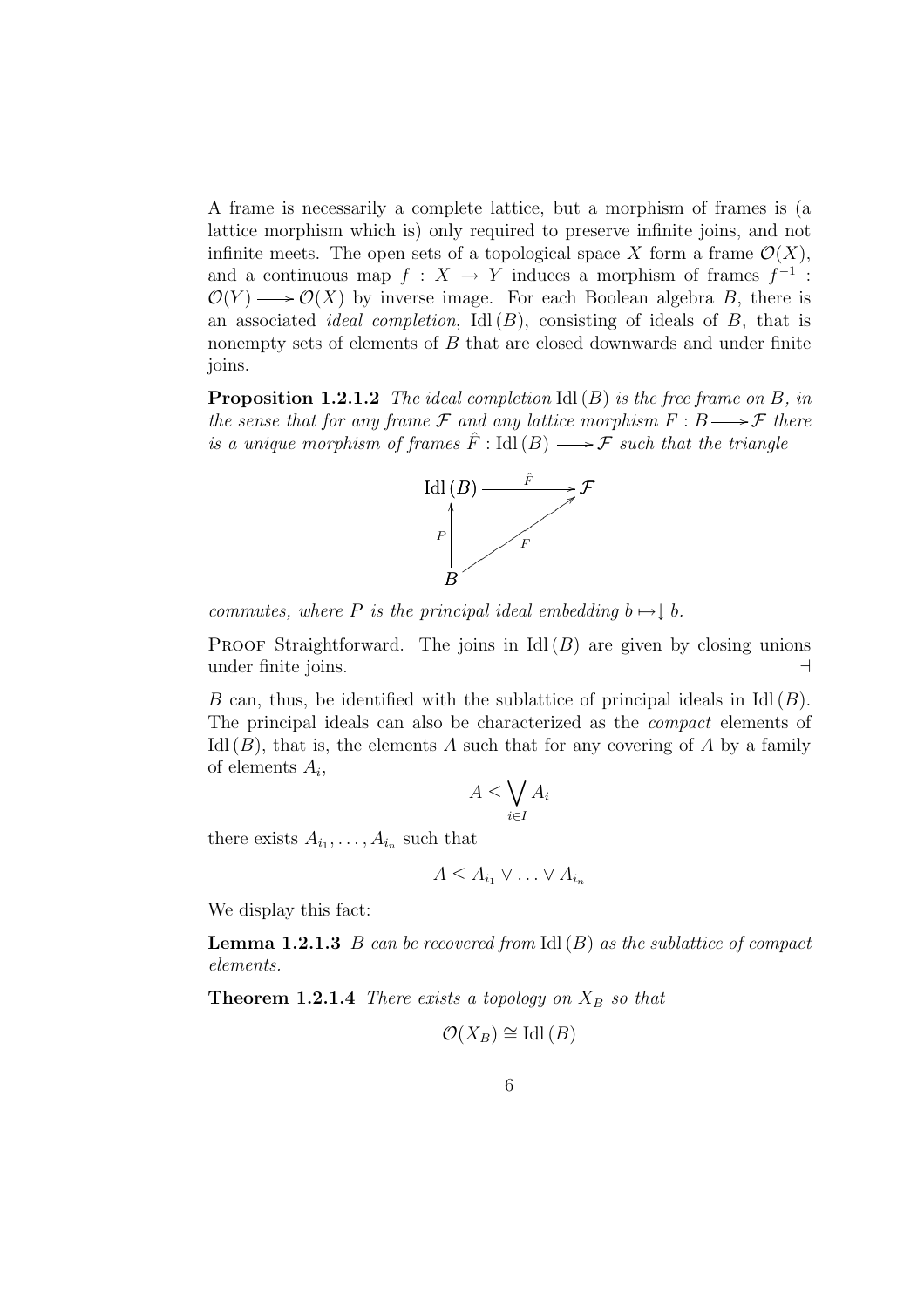**PROOF** Define a topology on  $X_B$  by taking as a basic all sets of the form

$$
U_b = M_d(b) = \{G : B \to 2 \mid G(b) = 1\}
$$

for  $b \in B$ . Then  $M_d$  factors through  $\mathcal{O}(X_B)$ ,

$$
B \xrightarrow{M} \mathcal{O}(X_B) \longrightarrow \mathcal{P}(X_B)
$$

and with  $M : B \longrightarrow \mathcal{O}(X_B)$  a lattice morphism, there is a unique morphism of frames  $\tilde{M}$  such that the triangle



commutes. Then, from the fact that  $M$  is injective and cover reflecting and that the objects in the image of M generate  $\mathcal{O}(X_B)$  (i.e. they form a basis for the topology), conclude that  $\hat{M}: B \longrightarrow \mathcal{O}(X_B)$  is an isomorphism of  $f$ rames.  $\Box$ 

**Corollary 1.2.1.5** B can be recovered from  $\mathcal{O}(X_B)$  as the sublattice of compact elements, i.e.  $B$  can be recovered from  $X_B$  as the compact open sets.

Moreover, since  $B$  is a Boolean algebra, the complement of the (compact) open set  $M(b) = \{G : B \to 2 \mid G(b) = 1\}$  is the (compact) open set  $M(\neg b) =$  $\{G : B \to 2 \mid G(\neg b) = 1\}.$  So  $X_B = M(\top)$  is compact with a basis of clopen sets. And if  $G, H : B \to 2$  are two distinct lattice morphisms, there exists  $b \in B$  so that  $G \in M(b)$  and  $H \notin M(b)$ , so  $X_B$  is Hausdorff. A compact Hausdorff space with a basis of clopen sets is a Stone space.

In summary, then, any Boolean algebra B has an associated Stone space  $X_B$  from which it can be recovered as the compact open sets, or equivalently, the clopen sets. Now, the assignment of a Boolean algebra to its Stone space is functorial, in the sense of being the object part of a contravariant functor from the category of Boolean algebras to the category of topological spaces

$$
\mathrm{Hom}_{\mathbf{BA}}\left(-,2\right): \mathbf{BA}^{\mathrm{op}} \longrightarrow \mathbf{Top}
$$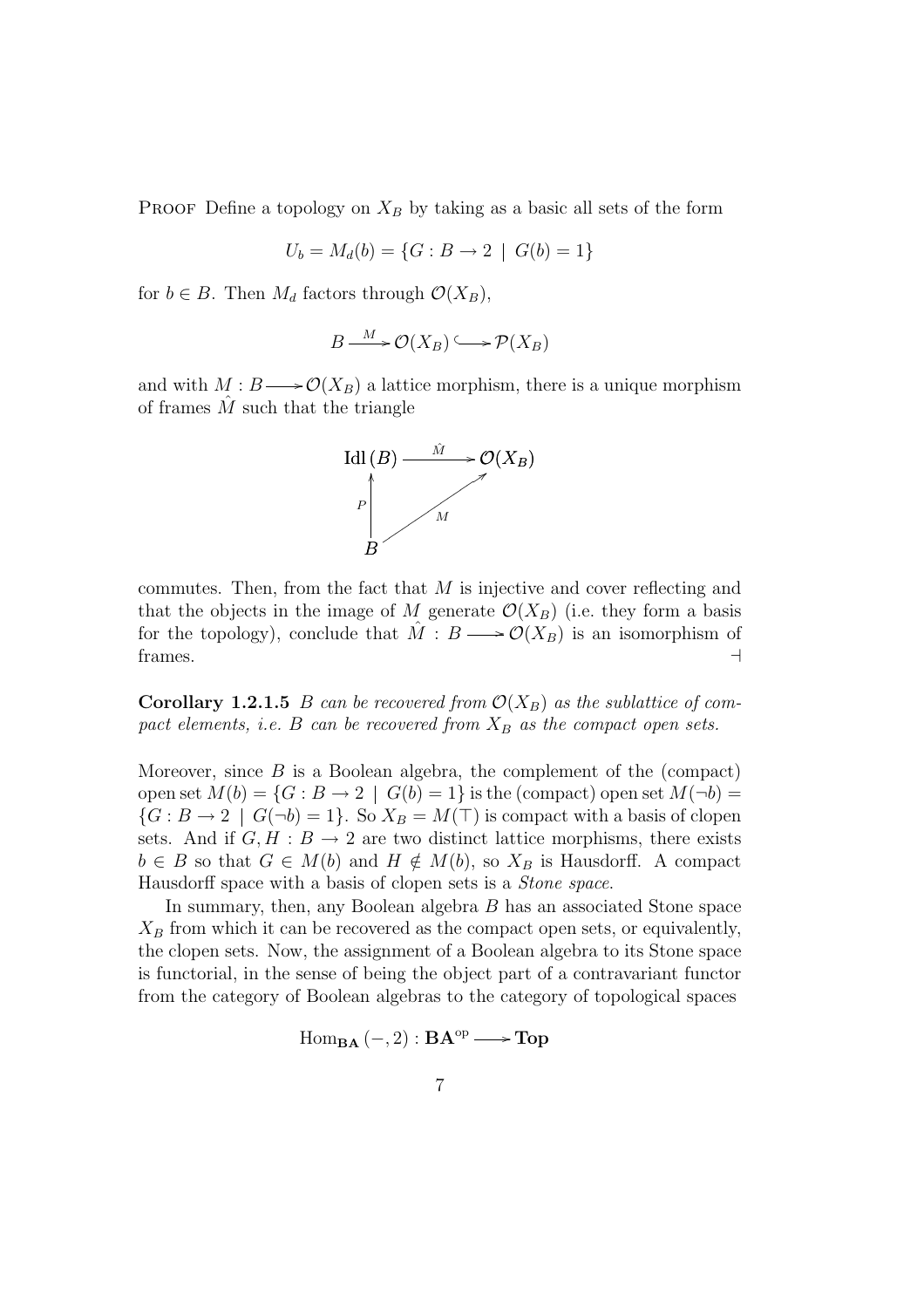which sends a Boolean algebra  $B$  to the Stone space  $X_B$  and a Boolean algebra morphism  $F : \mathcal{B} \longrightarrow \mathcal{D}$  to the continuous function  $\text{Hom}_{\textbf{BA}}(F, 2)$ which is defined by precomposition:

Hom<sub>BA</sub> 
$$
(F, 2): X_{\mathcal{D}} \longrightarrow X_B
$$
  

$$
G: \mathcal{D} \to 2 \longmapsto F \circ G: B \to 2
$$

This functor has a left adjoint,

$$
\operatorname{Hom}_{\operatorname{\mathbf{Top}}}(-,2) : \operatorname{\mathbf{Top}} \longrightarrow \mathbf{BA}^{\operatorname{op}}
$$

which sends a topological space Y to its Boolean algebra of clopen sets, also describable as the set of continuous functions from  $Y$  to the Stone space 2,

 $Clopen(Y) \cong Hom_{Top}(Y, 2)$ 

and a continuous function  $f: Y \longrightarrow Z$  to the Boolean algebra morphism  $\text{Hom}_{\text{Top}}(f, 2)$  which is defined by precomposition:

 $\text{Hom}_{\textbf{Top}}(f, 2) : \text{Hom}_{\textbf{Top}}(Z, 2) \longrightarrow \text{Hom}_{\textbf{Top}}(Y, 2)$ 

 $g: Z \to 2$  f  $\circ g: Y \to 2$ 

From Corollary 1.2.1.5, we deduce that the lattice morphism

 $M : B \longrightarrow \mathcal{O}(X_B)$ 

factors as an isomorphism followed by an embedding:

$$
\mathcal{B} \cong \mathrm{Clopen}\,(X_B) \longrightarrow \mathcal{O}(X_B)
$$

That isomorphism is the counit component at  $B$  of the adjunction

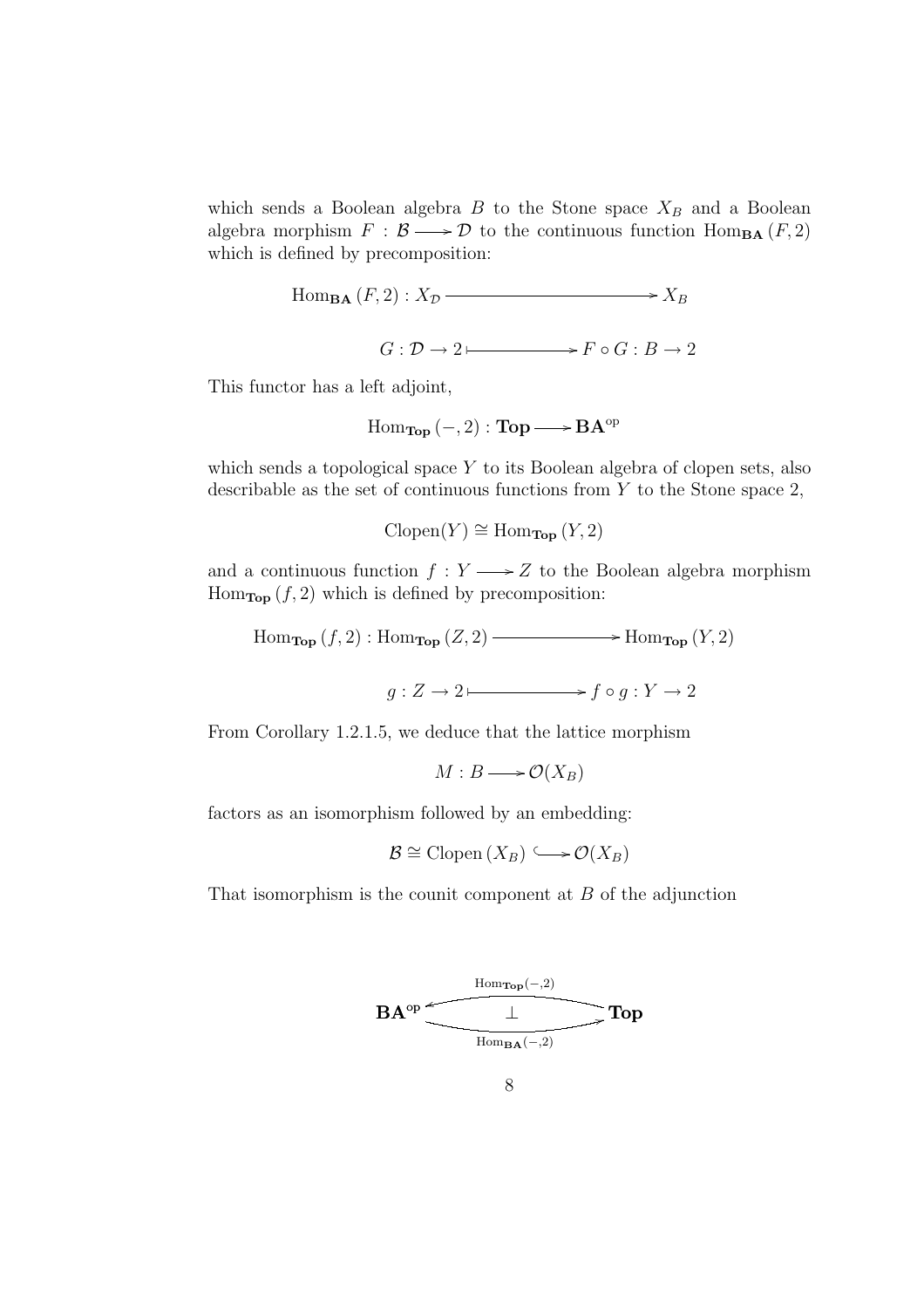whence the adjunction restricts to an equivalence on the image of the (full and faithful) right adjoint, which is the full subcategory Stone of Stone spaces,



and we have:

Theorem 1.2.1.6 (Stone Duality) There is a contravariant equivalence of categories between the category  $BA$  of Boolean algebras and Boolean algebra homomorphisms and the category **Stone** of Stone spaces and continous functions.

$$
BA^{\mathrm{op}}\backsimeq Stone
$$

#### Logical Interpretation and Significance

Consider now a Boolean algebra as a Lindenbaum-Tarski algebra  $B<sub>S</sub>$  for a propositional theory S in language  $\mathcal{L}_s$ . A two-valued structure for  $\mathcal{L}_s$  is a map from the set of propositional constants to the set  $\{0, 1\} =: 2$ , which we inductively extend in the usual manner to a map from  $\mathcal{L}_{S}$  to 2. A (twovalued) model is a structure where all formulas provable in S receive the value 1 under this extension. Equivalently, a model is a Boolean algebra homomorphism from  $B_{\rm S}$  to the Boolean algebra 2, so the set

$$
X_{B_{\mathbb{S}}} = \text{Hom}_{\mathbf{BA}}(B_{\mathbb{S}}, 2)
$$

can be considered to be the set of two-valued models of S. Furthermore, the topology of Theorem 1.2.1.4 on the set of models is a 'logical' topology, in that the basic open sets are given in terms of sentences  $\phi$  of  $\mathcal{L}_s$  as the sets of models in which  $\phi$  is true:

$$
U_{\left[\phi\right]} = \left\{ \mathbf{M} \in X_{B_{\mathbb{S}}} \mid \mathbf{M} \models \phi \right\}, \quad \left[\phi\right] \in X_{B_{\mathbb{S}}}
$$

Thus, if a Boolean algebra is considered as a propositional theory, then its corresponding Stone space can be considered as its space of models equipped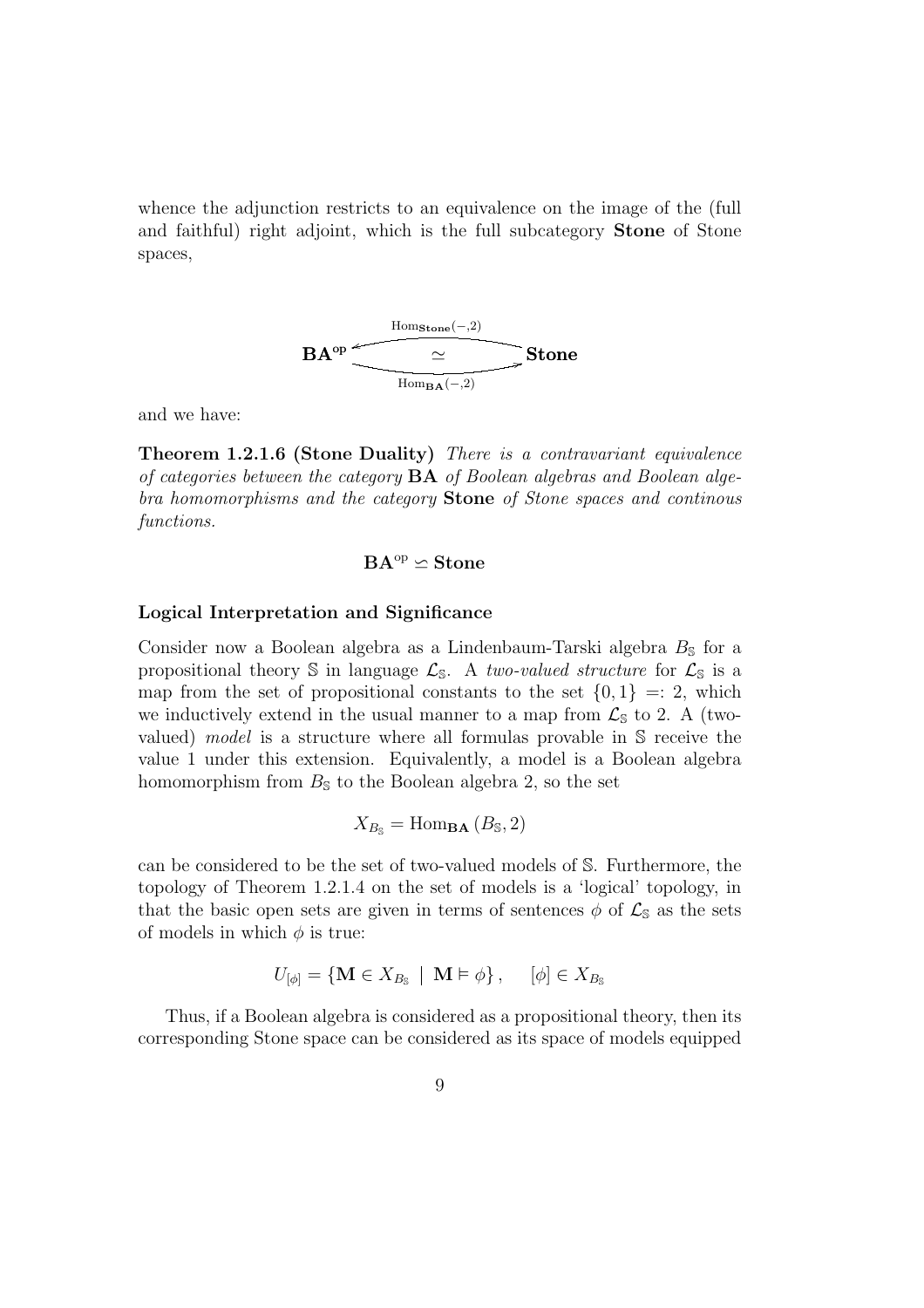with a logical topology. This endows Stone duality with both conceptual and technical significance for logic. Conceptually, for instance, we obtain a geometrical perspective on the classical completeness and compactness theorems: First, that a Boolean algebra  $B_{\rm S}$  embeds, by the Stone Representation Theorem (1.2.1.1), homomorphically into the Boolean algebra of subsets of S-models by sending a sentence to the set of models where it is true, now tells us that the provable sentences are exactly those that are true in all models. Second, if we are given a set  $\Gamma$  of sentences of  $\mathbb S$  such that any finite subset Second, if we are given a set 1 or sentences of S such that any finite subset<br>has a model, then that is saying that the family of clopen sets  $\{U_{[\phi]} \mid \phi \in \Gamma\}$ has the finite intersection property, and since  $X_{B_s}$  is compact, that means that  $\overline{\phantom{a}}$ 

$$
\bigcap_{\phi\in\Gamma}U_{[\phi]}\neq\emptyset
$$

so Γ has a model. Whence the compactness theorem for propositional logic. On the more technical side, an important application of Stone duality in modern model theory is found in the *Stone space of types*. For a first-order theory T, a complete *n*-type is a set  $p(\vec{x})$  of formulas with all free variables in  $x_1, \ldots, x_n$  such that for any formula  $\phi(\vec{x})$ , either  $\phi(\vec{x})$  or  $\neg \phi(\vec{x})$  is in  $p(\vec{x})$  and  $\mathbb{T} \cup p(\vec{x})$  is (finitely) satisfiable ([20]). Accordingly, a complete *n*-type  $p(\vec{x})$ can be seen as an ultrafilter in the Boolean algebra of T-provably equivalent formulas with free variables in  $x_1, \ldots, x_n$  ordered by provability, and the corresponding Stone space (denoted  $S_n(\mathbb{T})$  in e.g. [20]) is known as the Stone space of types. As an example of its use, we have e.g. the following ([20, Theorem 4.2.10]):

**Theorem 1.2.1.7** Let  $\mathcal{L}$  be a countable language and let  $\mathbb{T}$  be a complete  $\mathcal{L}\text{-theory with infinite models. Then, the following are equivalent:}$ 

- 1. T has a prime model;
- 2. T has an atomic model;
- 3. the isolated points in  $S_n(\mathbb{T})$  are dense for all n.

For a propositional theory S, there are of course only complete 0-types, and the Stone space of 0-types is just the Stone space  $X_{B_s}$ ,

$$
S_0(\mathbb{S}) \cong X_{B_{\mathbb{S}}}^u \cong B_{\mathbb{S}}
$$

As a final example, we give an alternative proof of the Beth Definability Theorem for propositional logic in terms of the connection between syntax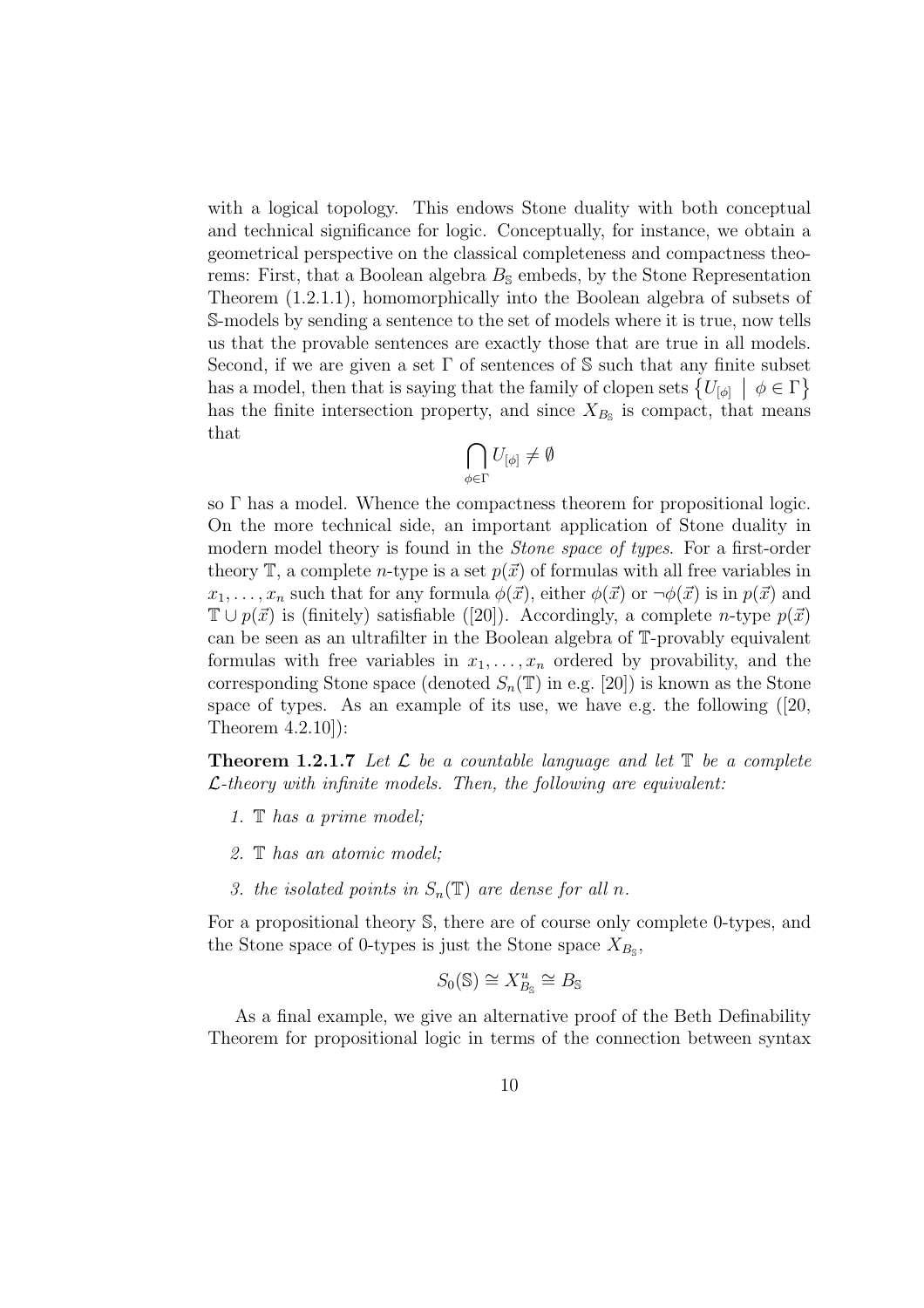and semantics that Stone duality provides. Let a propositional theory  $\mathcal{S}(P)$  in language  $\mathcal{L}(P)$  be given, where P is a propositional constant in the language. Let  $\mathcal L$  be the same language with P removed, and let S be the theory  $\mathbb S(P) \cap \mathcal L$ . Say that  $\mathbb{S}(P)$  *implicitly defines* P if any S-model extends to at most one  $\mathbb{S}(P)$ -model. Say that  $\mathbb{S}(P)$  explicitly defines P if there exists an  $\mathcal{L}$ -sentence  $\phi$  such that  $\mathbb{S}(P) \vdash \phi \leftrightarrow P$ .

Theorem 1.2.1.8 (Beth Definability: Propositional Logic)  $\mathbb{S}(P)$  implicitly defines P if and only if  $\mathbb{S}(P)$  explicitly defines P.

PROOF The right to left case is immediate. Let

$$
F: B_{\mathbb{S}} \longrightarrow B_{\mathbb{S}(P)}
$$

be the Boolean algebra morphism defined by  $[\phi] \mapsto [\phi]$ , for  $\phi$  in  $\mathcal{L}$ . Applying Stone duality, the dual of  $F$  is then the continuous function

$$
\operatorname{Hom}_{\mathbf{BA}}(F) = f : X_{B_{\mathbb{S}(P)}} \longrightarrow X_{B_{\mathbb{S}}}
$$

which sends a  $\mathcal{S}(P)$ -model to its underlying S-model. Suppose that  $\mathcal{S}(P)$ implicitly defines P. Then f is injective. Since  $X_{B_{S(P)}}$  is compact and  $X_{B_S}$  is Hausdorff,  $f$  is a closed map. Hence  $f$  is a (closed) subspace embedding, and therefore a regular monomorphism in Top. It is straightforward to check that it is therefore also a regular monomorphism in Stone, and by the duality  $\mathbf{BA}^{\mathrm{op}} \simeq$  **Stone**, we have that  $F : B_{\mathbb{S}} \longrightarrow B_{\mathbb{S}(P)}$  is a regular epimorphism in BA. Since the category BA is algebraic (see e.g. [9]), regular epimorphisms are surjections, and so there exist a sentence  $\phi$  in  $\mathcal L$  so that  $F([\phi]) = [P]$ , whence  $\mathbb{S}(P) \vdash \phi \leftrightarrow P$ .

#### 1.2.2 Lawvere's Duality for Equational Logic

An equational theory is a theory in a language with no relation symbols (except equality), quantifiers, or connectives and all axioms equations. See eg [8] for a formal presentation. Such theories are often referred to as algebraic. Each equational theory has an associated category. Consider an algebraic theory A in language  $\mathcal{L}_{A}$ . The associated *syntactic* category  $\mathcal{C}_{A}$  consists of denumerable many objects  $T_0, T_1, \ldots, T_n, \ldots$  and it has as morphisms finite lists of A-provable equivalence classes of terms, e.g.:

$$
[f_1,\ldots,f_m]:T_n\longrightarrow T_m
$$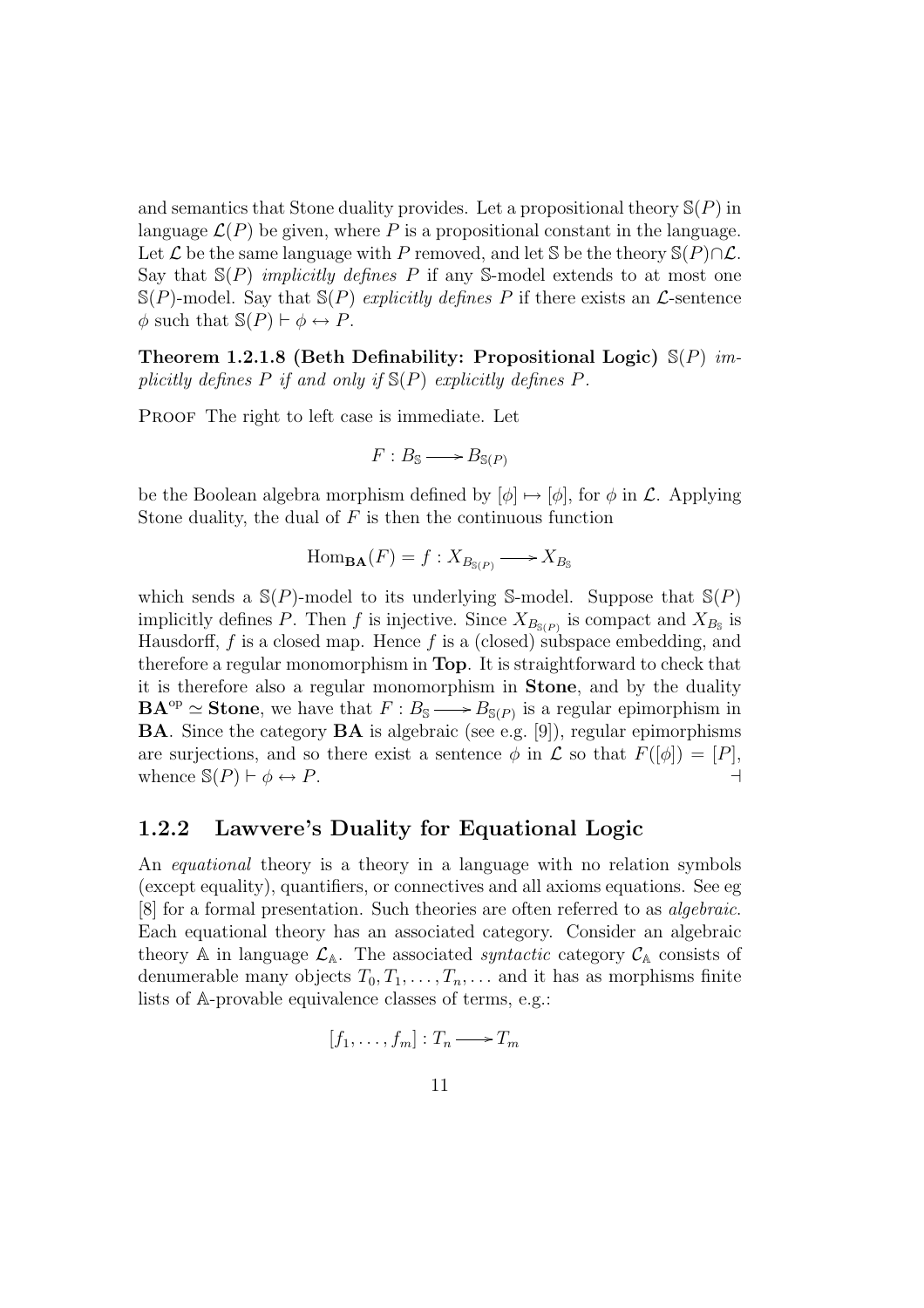where  $f_i$  has arity n.  $T_0$  is then the terminal object of  $\mathcal{C}_A$ , and the product of  $T_n$  and  $T_m$  is  $T_{n+m}$ . Conversely, any *equational* category, that is any category with denumerably many objects  $T_0, T_1, \ldots, T_n, \ldots$  where  $T_n$  is the *n*th power of  $T_1$ , gives rise to an equational theory by taking the morphisms of the category as function symbols and letting the equalities between morphisms of the category determine the axioms of the theory (see [2] or [8]). Equational theories are categorically equivalent if their syntactic categories are equivalent. The theory of a syntactic category  $\mathcal{C}_A$  is categorically equivalent to A.

An equational category is, in particular, a category with finite products. We can take a morphism between equational categories  $F : \mathcal{T} \longrightarrow \mathcal{R}$  to be a finite product preserving functor such that  $F(T_n) = R_n$  for all n. The category  $\mathcal E$  of equational categories is then a subcategory (not full) of the category  $\mathcal{FP}$  of categories with finite products and finite product preserving functors between them. In  $\mathcal{FP}$  we also find the category **Sets** as an object. The functor Hom<sub>FP</sub> (–, Sets) is contravariant from  $\mathcal{FP}$  into the category  $\mathcal G$ of categories with all limits and colimits, with morphisms being limit, filtered colimit, and regular epimorphism preserving functors. In  $\mathcal G$  we find, again, the category **Sets** as an object. For each  $\mathcal{M} \in \mathcal{G}$ , the functor  $\eta_M$ , or 'evaluate at  $(-)$ :

$$
\eta_{\mathcal{M}}: \mathcal{M} \longrightarrow \mathrm{Hom}_{\mathcal{FP}}\left(\mathrm{Hom}_{\mathcal{G}}\left(\mathcal{M},\mathbf{Sets}\right),\mathbf{Sets}\right)
$$

$$
M \longmapsto (-)(M)
$$

is universal from M to the functor  $\text{Hom}_{\mathcal{FP}}(-, \textbf{Sets}) : \mathcal{FP} \longrightarrow \mathcal{G}$ , and so it is the unit of an adjunction:

$$
\mathcal{FP}^{\text{op}} \xrightarrow{\text{Hom}_{\mathcal{G}}(-,\text{Sets})} \mathcal{G}
$$
\n
$$
(1.3)
$$

Returning now to the subcategory  $\mathcal{E} \hookrightarrow \mathcal{FP}$  of equational categories, we recall that the syntax-semantics duality for equational theories is obtained by restricting the adjunction to  $\mathcal{E}$ , as follows:

A set-valued model of an algebraic theory A is precisely a finite product preserving functor from  $\mathcal{C}_{A}$  to **Sets**. And a morphism of models is a natural transformation of such functors. Thus we can identify the category of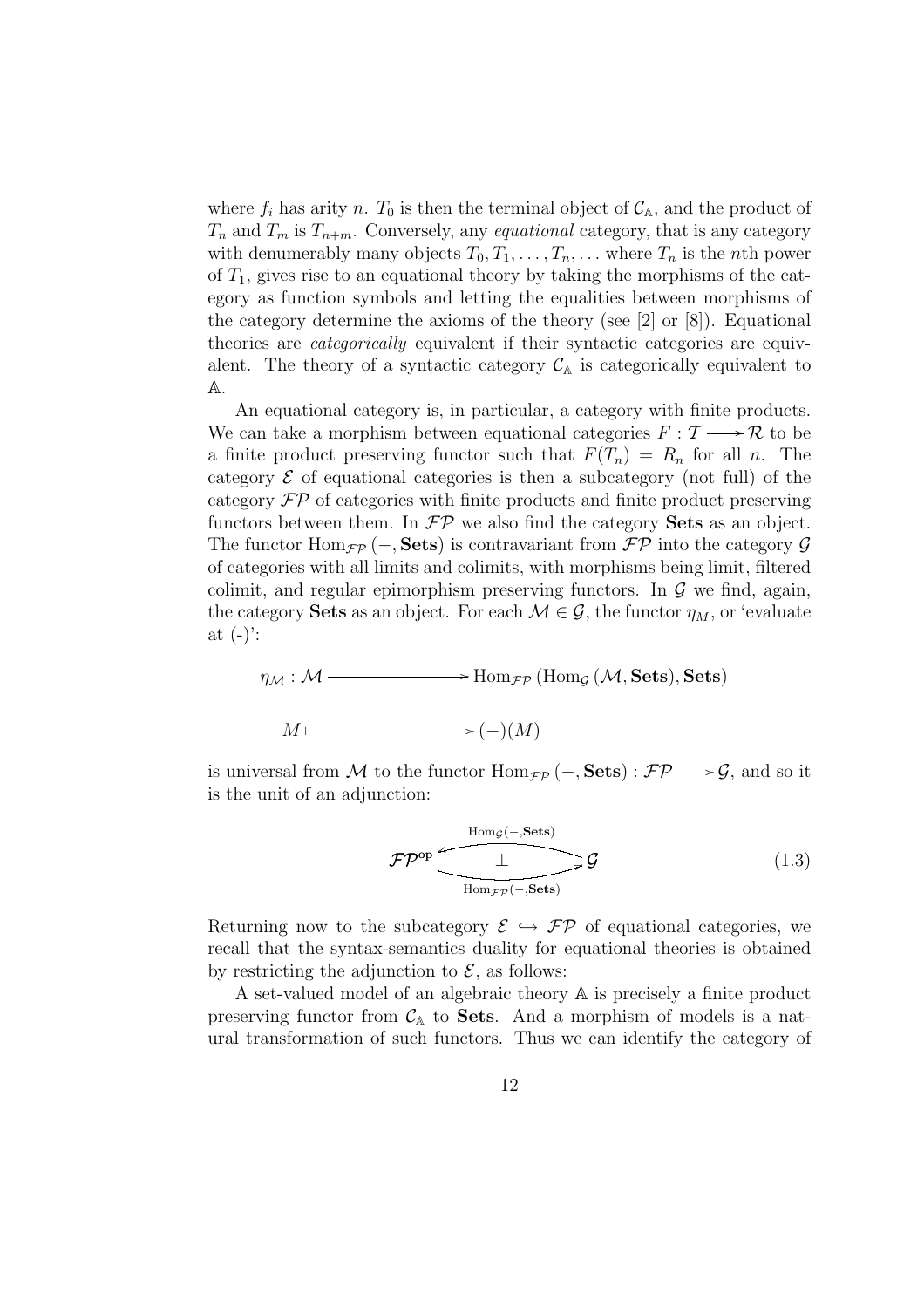set-valued models of  $A$ , Mod<sub> $A$ </sub>, with the full subcategory of finite product preserving functors in the functor category  $\textbf{Sets}^{\mathcal{C}_A}$ :

$$
\mathrm{Mod}_\mathbb{A} \cong \mathrm{Hom}_{\mathcal{FP}}\left(\mathcal{C}_\mathbb{A}, \mathbf{Sets}\right) \hookrightarrow \mathbf{Sets}^{\mathcal{C}_\mathbb{A}}
$$

Now, considering algebraic theories up to equivalence—i.e. as objects of  $\mathcal{E}$ —we can thus consider the restriction of the functor Hom<sub> $\mathcal{F}$ </sub> $\mathcal{P}$  (−, Sets) :  $\mathcal{FP}^{\text{op}} \longrightarrow \mathcal{G}$  to the category  $\mathcal{E}$  as a semantic functor, taking a theory to its models:

$$
Mod_{-}: \mathcal{E}^{op} \longrightarrow \mathcal{MOD}
$$
  

$$
\mathcal{T} \longmapsto Hom_{\mathcal{FP}}(\mathcal{T}, \mathbf{Sets})
$$

where  $MOD$  is the image of the functor  $\text{Hom}_{\mathcal{FP}}(-, \textbf{Sets}) : \mathcal{FP}^{\text{op}} \longrightarrow \mathcal{G}$ restricted to  $\mathcal{E}^{\text{op}}$ .

The category  $\mathcal{MOD}$  can be independently characterized. For  $\mathcal T$  with objects  $T_0, T_1, \ldots, T_n, \ldots$  the object  $\text{Hom}_{\mathcal{T}}(T_1, -) \in \text{Mod}_{\mathcal{T}}$  represents the forgetful functor

$$
U:\operatorname{Mod}_\mathcal{T}\longrightarrow\operatorname{\bf Sets}
$$

which send a model to its underlying set,

$$
U(\mathbf{M}) = M \cong \mathrm{Hom}_{\mathbf{Sets}^{\mathcal{T}}}\left(\mathrm{Hom}_{\mathcal{T}}\left(T_1,-\right),\widetilde{M}\right)
$$

with **M** a model, M its underlying set, and  $\widetilde{M}$  the functor  $\mathcal{T} \longrightarrow$ **Sets** corresponding to the model. Notice that all functors of the form  $\text{Hom}_{\mathcal{T}}(T_n, -)$ :  $\mathcal{T} \longrightarrow$  Sets preserves limits, so they correspond to  $\mathcal{T}$ -models. Now, U preserves regular epimorphisms and reflects isomorphisms, and it has a left adjoint  $F$ ,



such that  $UF$  preserves filtered colimits. F sends a set X to the free T-model on X. For a finite set n, we have that  $F(n) \cong \text{Hom}_{\mathcal{T}}(T_n, -)$ , and the full subcategory of Mod<sub>T</sub> with objects  $F(n)$ ,  $n \in \mathbb{N}$ , is equivalent to the opposite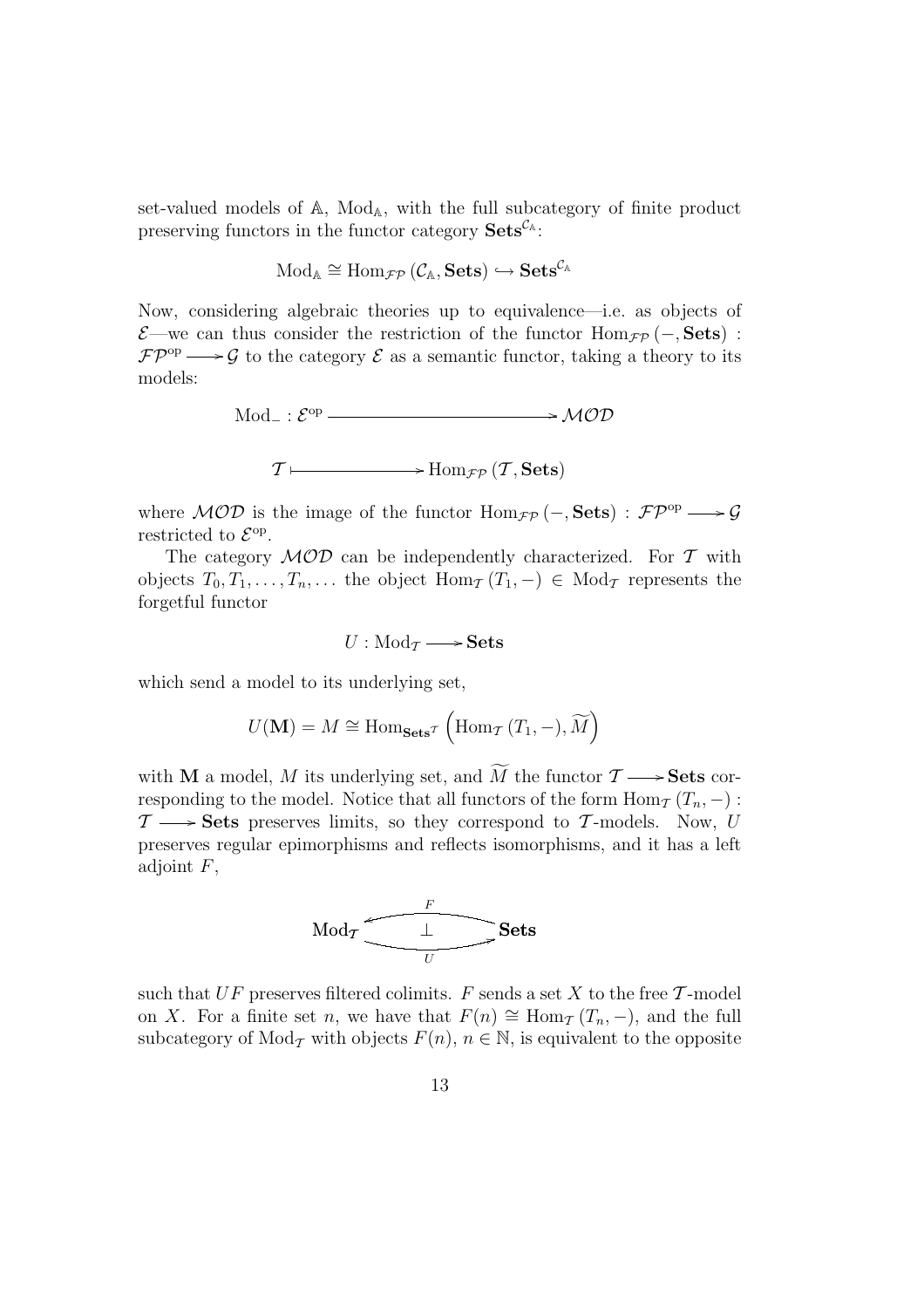of the equational category  $\mathcal T$ . Thus, writing  $\mathcal F_T$  for the category of finitely generated free models of  $\mathcal T$ ,

$$
\mathcal{T}^{\mathrm{op}} \simeq \mathcal{F}_{\mathcal{T}}
$$

Conversely, for any category C and functor  $U : \mathcal{C} \longrightarrow$  Sets such that C has coequalizers and kernel pairs and U preserves regular epimorphisms, reflects isomorphisms, and has a left adjoint  $F$  such that  $UF$  preserves filtered colimits, the full subcategory R of C generated by the objects  $F(n)$ ,  $n \in \mathbb{N}$ , has finite coproducts, and C is equivalent to the category of models of  $\mathcal{R}^{\text{op}}$ :

$$
\mathcal{C} \simeq \mathrm{Mod}_{\mathcal{R}^\mathrm{op}}
$$

We can recover a theory  $\mathcal T$  from  $\text{Mod}_{\mathcal T}$  by homming into **Sets**. Any limit preserving functor  $H : Mod_{\mathcal{T}} \longrightarrow$  **Sets** is representable, and if it in addition preserves filtered colimits, then it is represented by a finitely presentable model. If H furthermore preserves regular epimorphisms, then it is represented by a finitely generated free model, so that

$$
\mathcal{F}_{\mathcal{T}}^{\mathrm{op}} \simeq \mathcal{T} \simeq \mathrm{Hom}_{\mathcal{G}}\left(\mathrm{Mod}_{\mathcal{T}}, \mathbf{Sets}\right)
$$

where  $\text{Hom}_\mathcal{G}(\text{Mod}_\mathcal{T}, \textbf{Sets})$  is the category of limit, filtered colimit, and regular epimorphism preserving functors. Hence the functor  $\text{Hom}_G(-, \text{Sets})$ :  $\mathcal{G} \longrightarrow \mathcal{FP}^{\text{op}}$  when restricted to the subcategory  $\mathcal{MOD}$  takes values in  $\mathcal{E}^{\text{op}}$ , and we have that the adjunction (1.3) between  $\mathcal{FP}^{\text{op}}$  and  $\mathcal G$  restricts to an equivalence

#### $\mathcal{E}^{\mathrm{op}} \simeq \mathcal{M} \mathcal{O} \mathcal{D}$

so that, for  $\mathcal{T} \in \mathcal{E}$  and  $\mathcal{M} \in \mathcal{MOD}$  we have the following equivalences:

$$
\mathcal{T} \simeq \text{Hom}_{\mathcal{G}} (\text{Hom}_{\mathcal{FP}}(\mathcal{T}, \textbf{Sets}), \textbf{Sets})
$$

$$
\mathcal{M} \simeq \text{Hom}_{\mathcal{FP}} (\text{Hom}_{\mathcal{G}}(\mathcal{M}, \textbf{Sets}), \textbf{Sets})
$$

(which display a compelling analogy to the previous case of propositional logic).

Theorem 1.2.2.1 There is an adjunction between the category of equational categories and the category of models

$$
\mathcal{E}^{\rm op} \underbrace{\underbrace{\qquad \qquad \perp}_{\text{Hom}_{\mathcal{E}}(-,\text{Sets})}} \mathcal{MOD} \tag{1.4}
$$

such that unit and counit components are all equivalences.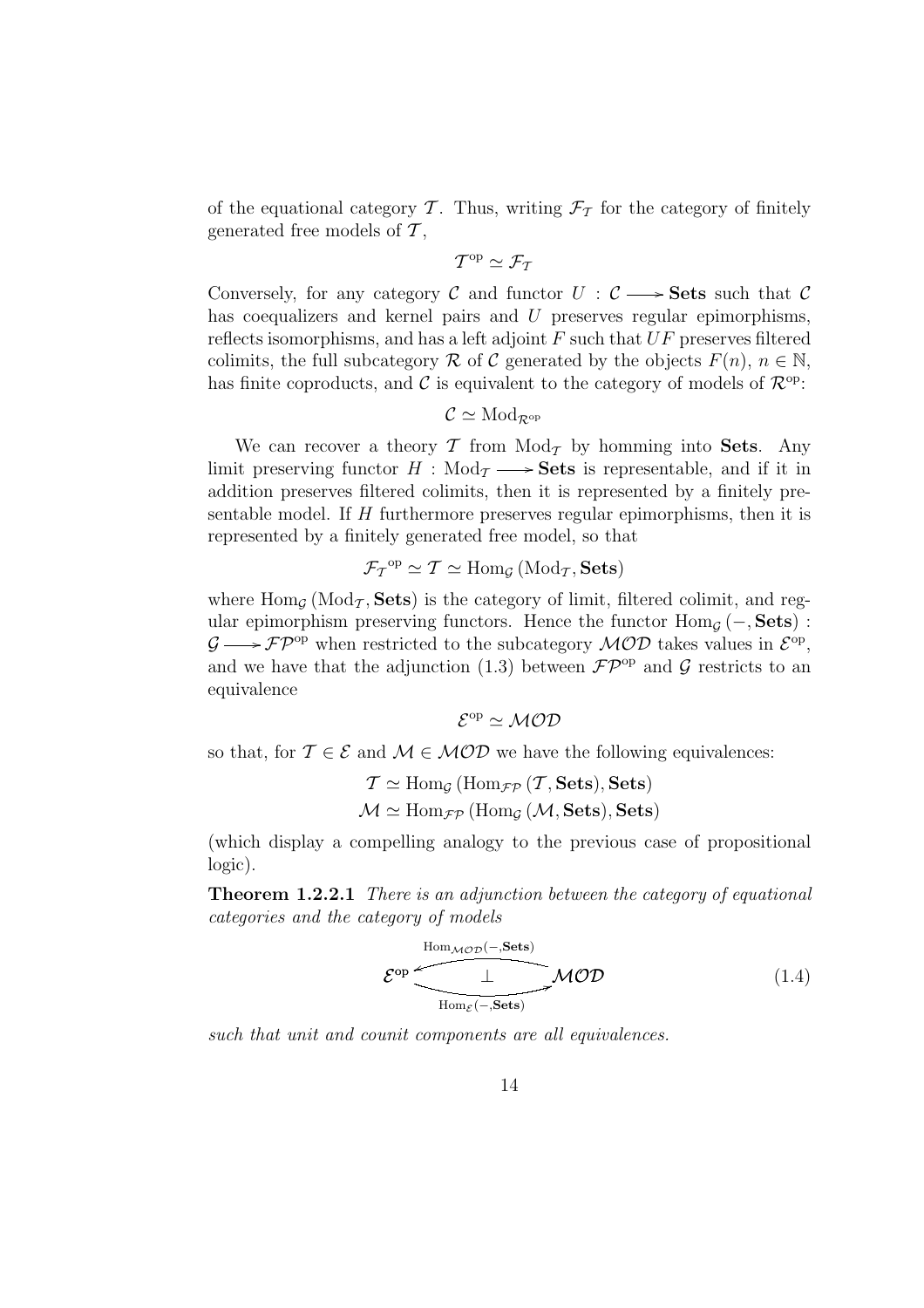#### 1.2.3 Makkai's First-Order Logical Duality

A (classical, many-sorted) first-order theory, T, has an associated syntactic category,  $\mathcal{C}_{\mathbb{T}}$ . The objects of  $\mathcal{C}_{\mathbb{T}}$  consists of alpha-equivalence classes of formulas-in-context,  $[\vec{x} | \phi]$  of  $\mathbb{T}$ . An arrow between objects

$$
[\vec{x} | \phi] \longrightarrow [\vec{y} | \psi]
$$

consists of a T-provable equivalence class of formulas-in-context  $[\vec{x}, \vec{y} | \sigma]$  such that  $\sigma$  is a T-provable functional relation between  $\phi$  and  $\psi$ . That is, the sequents

- $\sigma \vdash_{\vec{x},\vec{y}} \phi \land \psi$
- $\phi \vdash_{\vec{x}} \exists \vec{y}.\ \sigma$
- $\sigma \wedge \sigma[\vec{z}/\vec{y}] \vdash_{\vec{x},\vec{y},\vec{z}} \vec{y} = \vec{z}$

are provable in T (this definition also makes sense for the fragment of firstorder logic, called *coherent logic*, which lack the connectives  $\rightarrow$ ,  $\neg$ , and  $\forall$ ). See e.g. [10, D1] for a full introduction to syntactic categories. It is also possible to factor objects by T-provable equivalence, and we shall find it convenient to do so in Chapters 2 and 3. The syntactic theory of a classical first-order theory is a Boolean coherent category: that is, a category with finite limits; coequalizers of kernel pairs; stable (under pullback) finite joins or unions (coherent); and complements for all subobjects (Boolean). (The syntactic category of a coherent theory is coherent, but not necessarily Boolean.) We call two theories *categorically equivalent* if their syntactic categories are equivalent. Conversely, any Boolean coherent category is, up to equivalence, the syntactic category of a theory, obtained e.g. by having a sort for each object, a function symbol for each arrow, and appropriate axioms. Accordingly, we consider the category of first-order theories to be the category of Boolean coherent categories with coherent functors between them. That is, functors that preserve finite limits, coequalizers of kernel pairs, and unions (it follows that complements are preserved). The coherent functors from a Boolean coherent category to the (Boolean coherent) category of Sets are considered as its models, with invertible natural transformations the model isomorphisms. If a Boolean coherent category has, in addition, stable, disjoint finite coproducts and coequalizers of equivalence relations, it is a Boolean pretopos. Any first-order theory can be conservatively extended so that its syntactical category forms a Boolean pretopos.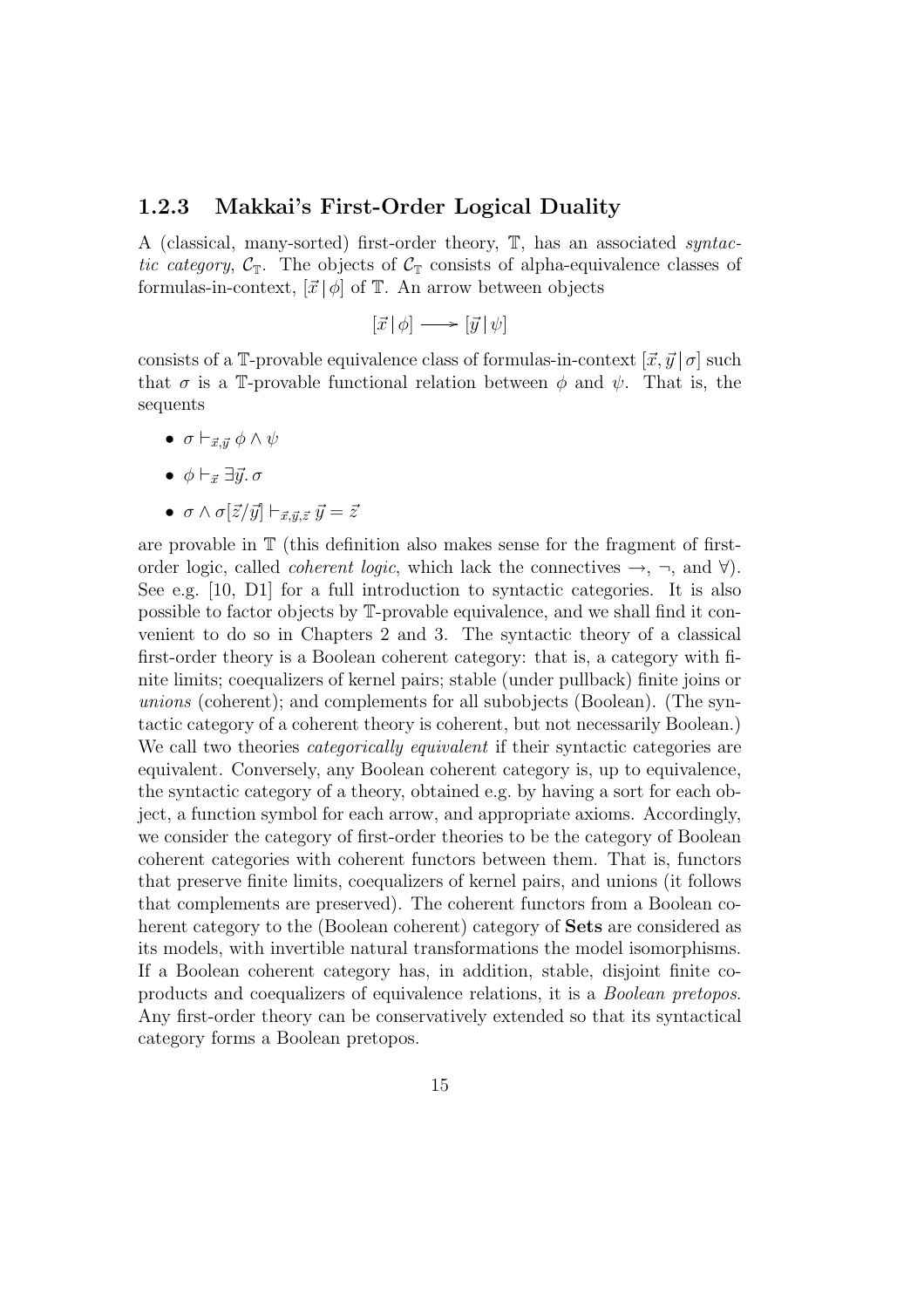The Makkai Stone-type adjunction between Boolean pretopoi and so called ultra-groupoids proceeds from the fact that the models of a theory (Boolean pretopos) comes equipped with ultraproduct structure inherited from Sets and the idea that ultraproducts can be used as a basis for equipping the category of models of a pretopos with sufficient structure so that the pretopos can be recovered as the structure preserving functors from the structure enriched groupoid of models and isomorphisms into the (similarly equipped) groupoid of sets and isomorphisms. Again, we can only give the coarsest of outlines, the full details can be found in [17], [18], and [19].

An ultrafilter  $(I, U)$ —that is, U is an ultrafilter on  $\mathcal{P}(I)$ —gives rise to a ultraproduct functor  $\textbf{Sets}^I \longrightarrow \textbf{Sets}$ . Since Sets has all small colimits, one can also define the notion of a limit ultrapower, and a limit ultrapower functor Sets  $\rightarrow$  Sets, for an  $\omega$ -sequence of ultrafilters. The same structure is induced on the groupoid of models,  $\underline{\text{Hom}}^*(\mathcal{B},\mathbf{Sets})$ . An ultra-groupoid is a groupoid with ultraproducts and limit ultrapowers, as well as additional ultraproduct and limit ultrapower related structure, including certain relations on arrows and a notion of ultra-morphism, see [19]. Together with structure preserving (up to specified transition isomorphisms) groupoid functors (ultra-functors) and certain invertible natural transformations between them (ultra-transformations), these form the groupoid-enriched category of ultra groupoids,  $\mathcal{UG}$ . Let  $\mathcal{BP}^*$  be the groupoid-enriched category of Boolean pretopoi, i.e. the 2-category of Boolean pretopoi, coherent functors between the pretopoi, and invertible natural transformation between functors. Sending a Boolean pretopos  $\beta$  to its ultra-groupoid  $\underline{Hom}^*(\beta, \mathbf{Sets})$  of models and isomorphism defines a functor  $\mathcal{BP}^{*op} \longrightarrow \mathcal{UG}$ . In the other direction, the category of functors from any groupoid to Sets is a Boolean coherent category, and it is shown that for any ultra-groupoid  $\mathbf{K}$ , the category consisting of ultra-functors into the ultra-groupoid of sets and lax (i.e. not necessarily invertible) ultra-transformations between them, which we can denote  $\underline{\text{Hom}}^l(-, \textbf{Sets})$ , also forms a Boolean coherent category. Thus an adjunction

$$
\mathcal{BP}^{*op} \overbrace{\underbrace{\overset{Hom^l(-,Sets)}{\underbrace{\qquad \qquad \perp}}}_{\underline{\text{Hom}^*(-,Sets)}}} \text{UG}
$$

is constructed, with evaluation functors forming unit and counit components. With the ultra-product and limit ultra-power related structure appropriately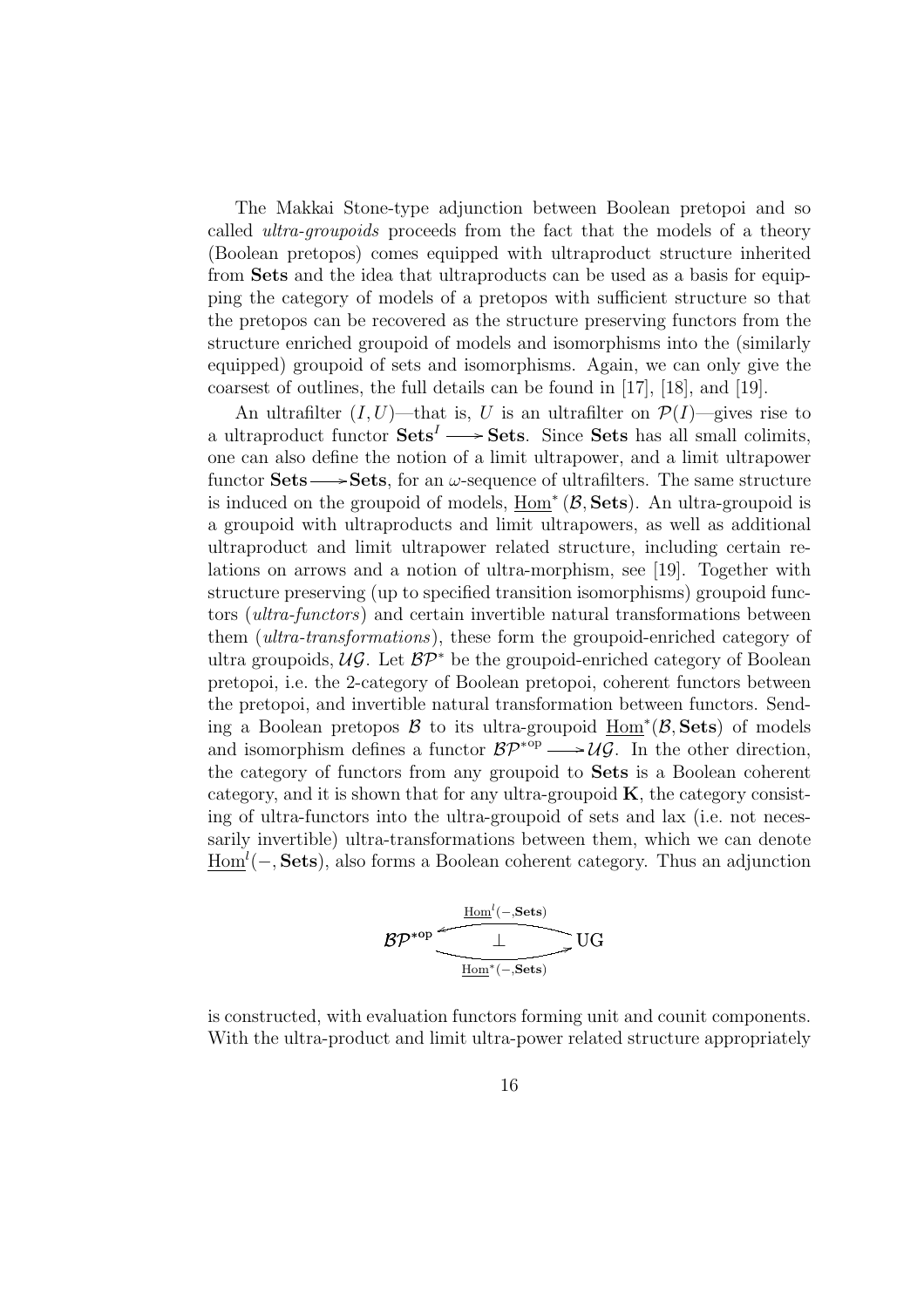specified, the counit components

$$
\epsilon_T: T \longrightarrow \underline{Hom}^l(\underline{Hom}^*(T, \mathbf{Sets}), \mathbf{Sets})
$$

form equivalences of pretopoi, so that a pretopos is recovered (up to equivalence) from its groupoid of models and isomorphisms.

Theorem 1.2.3.1 There is an adjunction between the category of Boolean pretopoi and the category of ultra-groupoids

$$
\mathcal{BP}^{*op} \xrightarrow{\underline{\mathrm{Hom}}^l(-,\underline{\mathrm{Sets}})} \mathrm{UG}
$$

such that counit components at small pretopoi are equivalences.

## 1.3 A Sheaf-Theoretical Approach

We present a 'syntax-semantics' duality for (classical) first order logic. As in Stone duality, as well as in Makkai's duality, the heart of the matter is the representation of the syntax of a theory in terms of its semantics. That is to say, the equipping of the models of a theory with additional, e.g. geometric, structure such that the theory can be recovered from the resulting object, at least up to some reasonable form of equivalence. The 'syntaxsemantics' duality is then obtained by showing that these equivalences form the counit components of an adjunction between the category of theories and the category of semantical objects.

Analogously with the Makkai duality, we consider the groupoid of models and isomorphisms of a theory. Analogously with Stone duality, we use topological structure to equip the models and model isomorphisms of a theory with sufficient structure to recover the theory from them. The result is a first order logical duality which, in comparison to Makkai's, is more geometrical, in that it uses topology and sheaves on spaces and topological groupoids rather than ultraproducts, and that moreover specializes to the traditional Stone duality.

The 'syntax-semantics' adjunction has Boolean coherent categories representing first-order theories on the syntactical side. In fact, we can also consider coherent categories that are not Boolean, as long as they are decidable in the sense that each diagonal is complemented. Such categories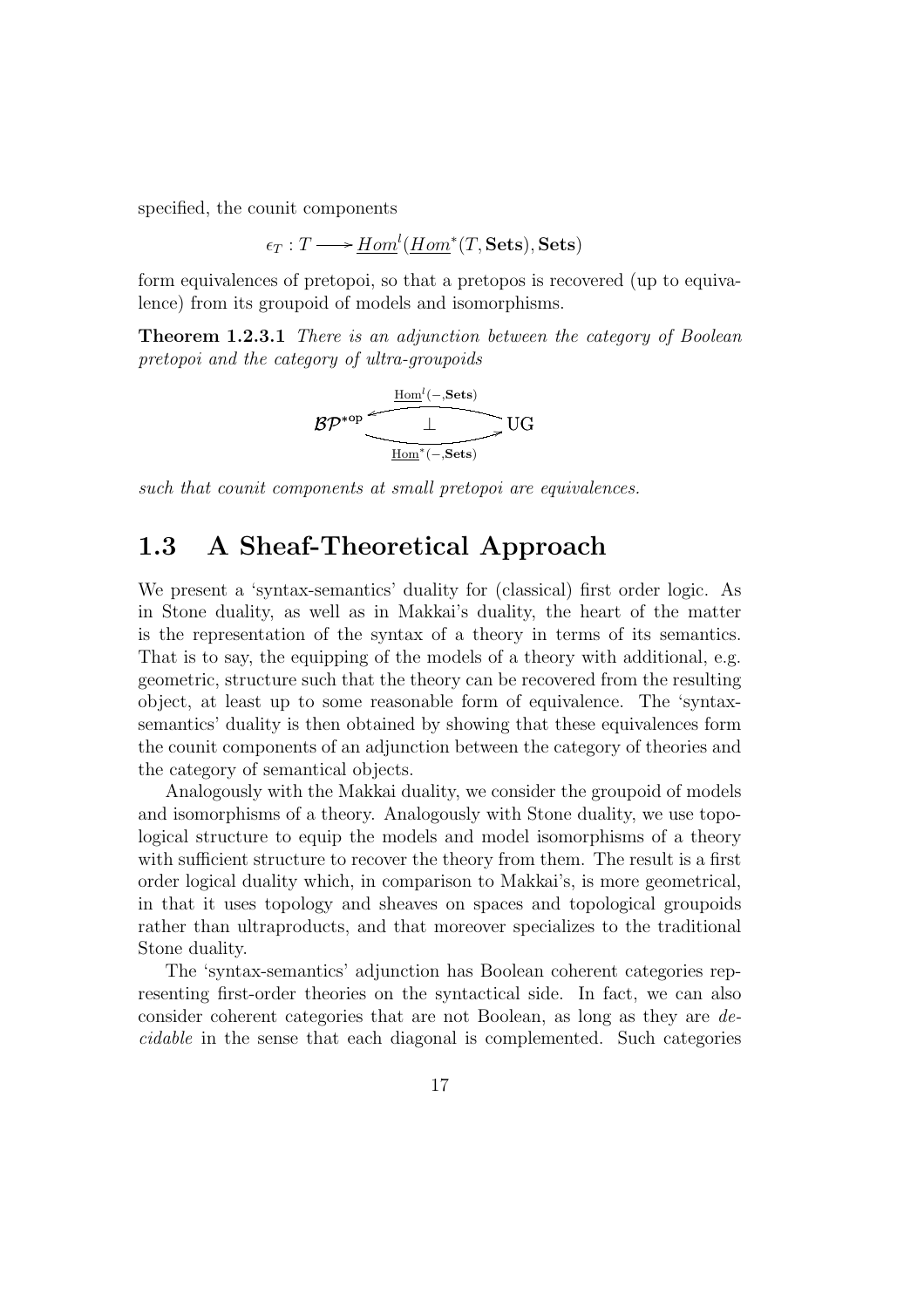represent coherent theories with a predicate  $\neq$  for each sort satisfying axioms of inequality. We pass to the 'semantical' side by considering their models and model isomorphisms, i.e. by homming into the category Sets of sets and functions. Thus, as Makkai, we consider the groupoid of coherent functors into Sets together with invertible natural transformations. Generalizing the Stone setup for Boolean algebras, we then equip these semantical objects with a 'logical' topological structure. The Boolean or decidable coherent category with which we started can then be recovered, up to a form of equivalence, from the topological groupoid of its models and isomorphisms. In the Boolean algebra case, this was done simply by considering the frame of open sets of the space of models. In the case of a topological groupoid, however, the natural thing to consider is a 'generalized space' in the form of the topos of (equivariant) sheaves on the groupoid of models.

A topos is a locally cartesian closed category with a subobject classifier, but we shall only concern ourselves with those topoi that are *Grothendieck* topoi, that is, those that arise as sheaves on a site  $([10, C2])$ . Accordingly, whenever we say "topos", we mean "Grothendieck topos". A geometric morphism  $f : \mathcal{E} \longrightarrow \mathcal{F}$  between topoi consists of an adjoint pair,

$$
\mathcal{E} \xrightarrow{f^*} \mathcal{F}
$$

where the left adjoint—also known as the *inverse image* part, while the right adjoint is known as the direct image part—is cartesian. In particular, a topos is a coherent category and an inverse image functor is a coherent functor. A geometric transformation between a parallel pair of geometric morphisms is a natural transformation between their inverse image parts.

We will be mainly interested in three kinds of topoi. First, for any coherent category  $C$ , equipping  $C$  with the so called *coherent coverage*,  $J$ —that is, the coverage generated by finite epimorphic families—produces a topos  $\text{Sh}(\mathcal{C}, J)$  of sheaves with the property that there is an equivalence of categories,

$$
\underline{\mathrm{Hom}}_{\mathbf{Coh}}(\mathcal{C}, \mathcal{E}) \simeq \underline{\mathrm{Hom}}_{\mathcal{TOP}}(\mathcal{E}, \mathrm{Sh}(\mathcal{C}, J))
$$

between the category of coherent functors  $\mathcal{C} \longrightarrow \mathcal{E}$  and natural transformations and the category of geometric morphisms  $\mathcal{E} \longrightarrow Sh(\mathcal{C}, J)$  and geometric transformations. In particular, for a coherent functor  $F : \mathcal{C} \longrightarrow \mathcal{E}$  there exists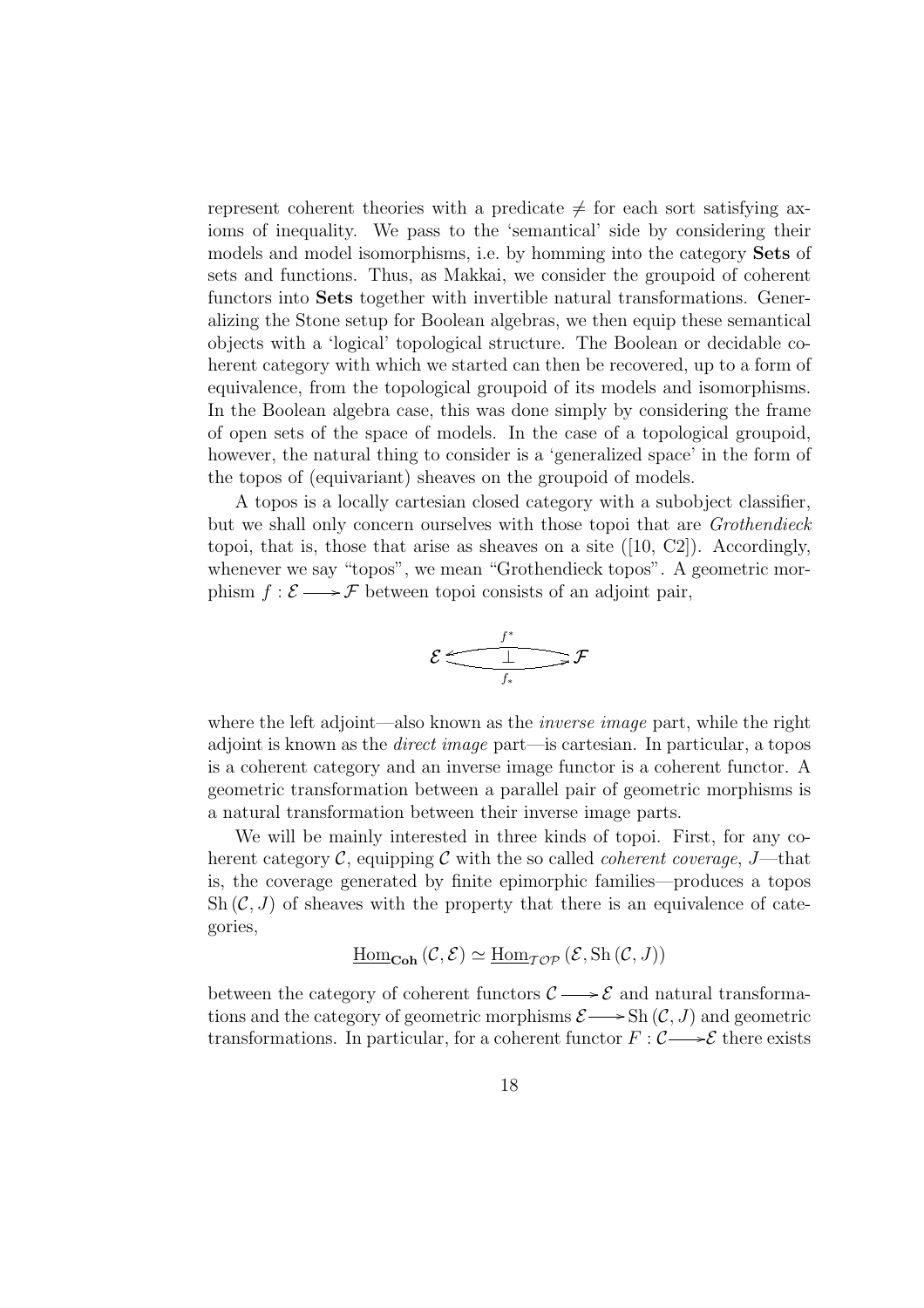a geometric morphism  $f : \mathcal{E} \longrightarrow Sh(\mathcal{C}, J)$  such that the triangle



commutes, with y the (coherent) Yoneda embedding. We refer to  $\text{Sh}(\mathcal{C}, J)$ as the topos of coherent sheaves on  $\mathcal{C}$ , and whenever  $\mathcal{C}$  is a coherent category, we omit J and just write  $\text{Sh}(\mathcal{C})$  for  $\text{Sh}(\mathcal{C}, J)$  (that is, if the coverage on a coherent category is not mentioned, it is assumed to be the coherent coverage). In extension, if  $\mathcal{C}_{\mathbb{T}}$  is the (coherent) syntactical category of a first-order or decidable coherent theory, we refer to  $\text{Sh}(\mathcal{C}_{\mathbb{T}})$  as the topos of coherent sheaves on T. We say that two coherent categories (or theories) are Morita equivalent if their topoi of coherent sheaves are equivalent.

Second, for a topological space  $X$ , we take the topos of sheaves on  $X$ , denoted  $\mathrm{Sh}(X)$ , to be the category consisting of local homeomorphisms a:  $A \to X$  over X, with continuous maps over X between them,



A continuous function of spaces  $f: X \to Y$  induces a geometric morphism, which we will denote by the same name,  $f : Sh(X) \longrightarrow Sh(Y)$ , such that the inverse image  $f^* : Sh(Y) \longrightarrow Sh(X)$  acts by pullback along f,



to send a sheaf on  $Y$  to a sheaf  $X$ .

Finally, a topological groupoid, G, is a groupoid in the category of topological spaces, i.e. a space  $G_0$  of objects, a space  $G_1$  of arrows, and continuous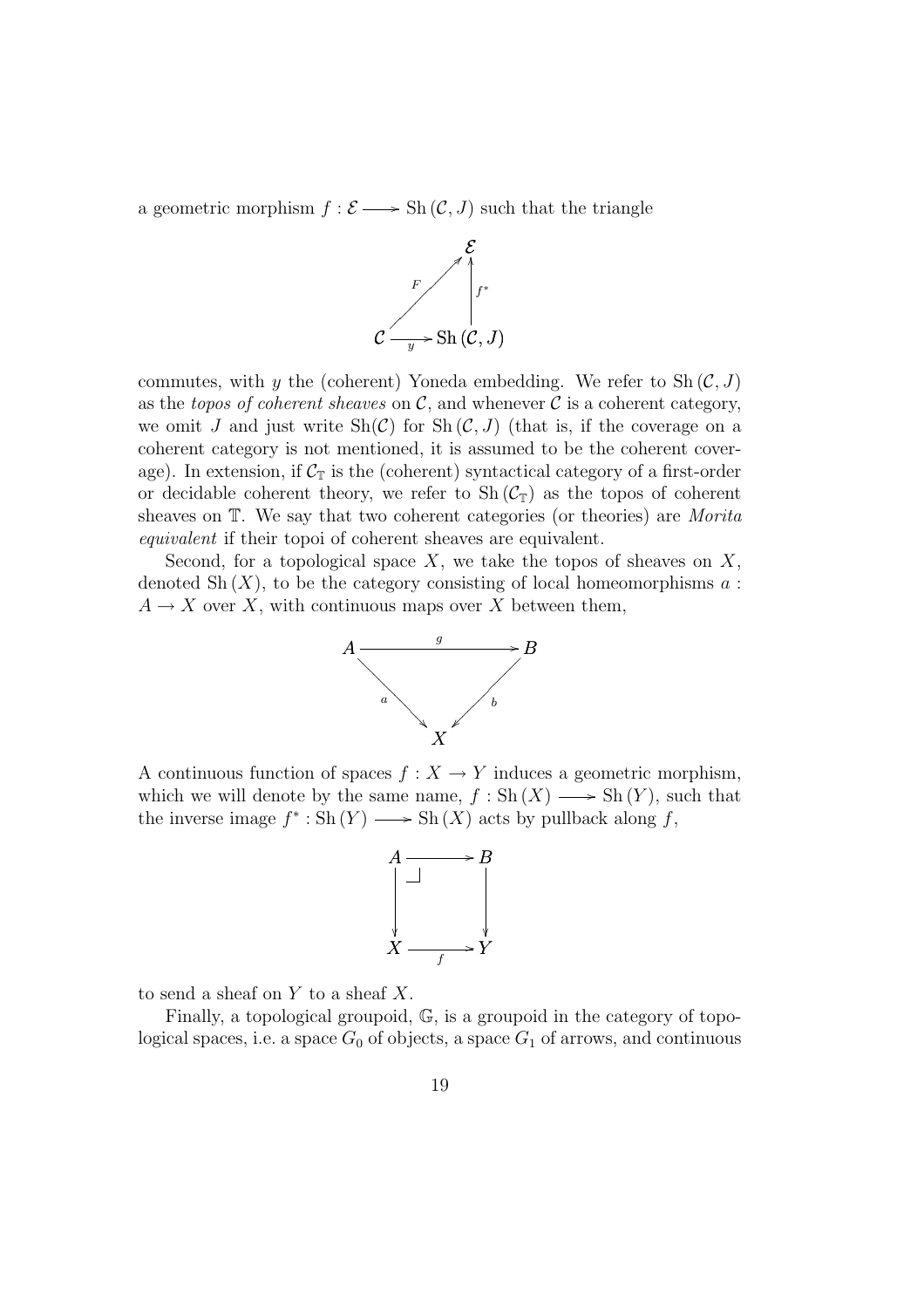morphisms

$$
G_1 \times_{G_0} G_1 \xrightarrow{c} G_1 \xrightarrow{d} G_1 \xrightarrow{g} G_0
$$

of source (or domain); target (or codomain); insertion of identities (Einheit); inverse; and composition, satisfying the usual axioms (stating that it is a category with all arrows invertible). We write  $e(x) = 1_x$ . The topos of equivariant sheaves on  $\mathbb{G}$ , which we write as  $\text{Sh}_{G_1}(G_0)$  or just as  $\text{Sh}(\mathbb{G})$ , has as objects pairs  $\langle a : A \to G_0, \alpha \rangle$  where  $a : A \to G_0$  is a sheaf on  $G_0$  and  $\alpha$  is a continuous action,

$$
\alpha: G_1 \times_{G_0} A \longrightarrow A
$$

where the pullback is along the source map  $s: G_1 \to G_0$ . That is to say,  $\alpha$ is a continuous function such that  $a(\alpha(g, x)) = t(g)$ , satisfying the axioms of an action. An arrow  $g : \langle a : A \to G_0, \alpha \rangle \longrightarrow \langle b : B \to G_0, \alpha \rangle$  is an arrow  $g: A \to B$  of Sh $(G_0)$  which commutes with the actions, i.e. such that



commutes. A morphism of topological groupoids  $f : \mathbb{G} \longrightarrow \mathbb{H}$  consist of continuous functions  $f_1 : G_1 \to H_1$  and  $f_0 : G_0 \to H_0$  commuting with source, target, insertion of identities, and composition maps (i.e. so as to form a functor of categories). Such a morphism induces a geometric morphism, which we shall also, as a rule, denote by the same name,  $f : Sh(\mathbb{G}) \longrightarrow Sh(\mathbb{H}),$ where the inverse image functor  $f^* : Sh (\mathbb{H}) \longrightarrow Sh (\mathbb{G})$  takes an equivariant sheaf  $\langle b : B \to H_0, \beta \rangle$  on  $\mathbb{H}$  to the equivariant sheaf  $\langle a : A \to H_0, \alpha \rangle$  on  $\mathbb{G}$ , the sheaf component of which is obtained by pullback,

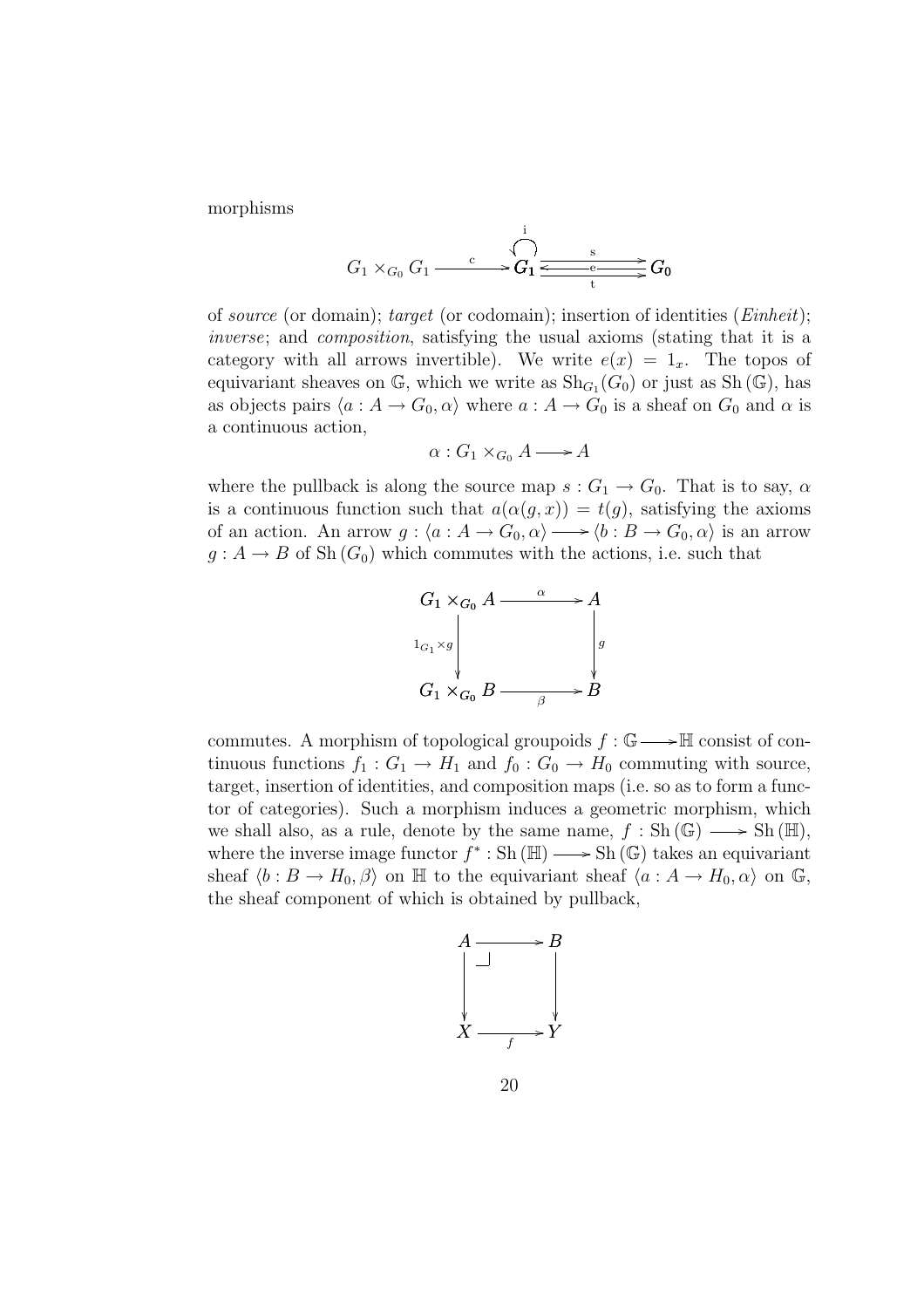and the action component of which is defined by  $\alpha(g, x) \mapsto \beta(f_1(g), x)$  (considering the fiber  $a^{-1}(y)$  to be the fiber  $b^{-1}(f_0(y))$ .

For any Boolean or decidable coherent category, the collection of coherent functors into Sets forms a proper class which we need to restrict to a set, thereby also forcing us to restrict the coherent categories we consider. We restrict the category of **Sets** to those sets that are hereditarily of less than  $\kappa$ size for some uncountable cardinal  $\kappa$ . Call the resulting (Boolean coherent) category  $\textbf{Sets}_{\kappa}$ . We then restrict to those Boolean or decidable coherent categories for which  $\textbf{Sets}_{\kappa}$  is still 'large enough' for our purposes, which are the categories,  $\mathcal{B}$ , such that the set of coherent functors into  $\textbf{Sets}_{\kappa}$  is 'saturated', in the sense that the coherent functors into  $\textbf{Sets}_{\kappa}$  jointly reflect covers when **B** is equipped with the coherent coverage and  $\textbf{Sets}_{\kappa}$  is equipped with its canonical coverage. Any Boolean or decidable coherent category which is strictly smaller than  $\kappa$  has a saturated set of coherent functors into  $\textbf{Sets}_{\kappa}$ . The groupoid  $\underline{\text{Hom}}_{\text{Coh}}^*(\mathcal{B},\textbf{Sets}_\kappa)$  of models and isomorphisms obtained by homming into  $\textbf{Sets}_{\kappa}$  can then be equipped with a 'logical' topology to form a topological groupoid,  $\mathbb{G}_{\mathcal{B}}$ . We show that  $\mathrm{Sh}(\mathbb{G}_{\mathcal{B}}) \simeq \mathrm{Sh}(\mathcal{B})$ , and so we can recover  $\beta$  from  $\mathbb{G}_{\beta}$  up to equivalence, if it is a pretopos, and up to Morita equivalence otherwise. Sending a coherent category  $\beta$  to its semantical groupoid  $\mathbb{G}_{\mathcal{B}}$ , and a coherent functor  $F : \mathcal{B} \longrightarrow \mathcal{D}$  to the resulting composition morphism

$$
\underline{\mathrm{Hom}}_{\mathbf{Coh}}^*(\mathcal{D},\mathbf{Sets}_{\kappa}) \xrightarrow{\phantom{X} \mathrm{def}} \underline{\mathrm{Hom}}_{\mathbf{Coh}}^*(\mathcal{B},\mathbf{Sets}_{\kappa})
$$

defines a contravariant functor into the category of topological groupoids. We show that factored through a suitable subcategory of topological groupoids, this functor has an adjoint which extracts a Boolean or decidable (depending on the groupoid) coherent category from a topological groupoid G by considering the decidable *compact* objects in Sh $(\mathbb{G})$ , which is then the analogy with extracting a Boolean algebra from a Stone space by considering the compact open sets in the lattice of open subsets (we expand on this analogy in Section 2.1). Still in analogy with the Stone duality between Boolean algebras and topological spaces, the objects thus extracted from  $Sh(\mathbb{G})$  correspond to morphisms in our restricted category of groupoids from G to a topological groupoid of sets and isomorphisms, which is the dual (up to equivalence) of the object classifier in decidable coherent categories. The counit components of the adjunction are equivalences at pretopoi, and Morita equivalences otherwise. Restricted to the semantical groupoids, the unit components are also Morita equivalences. In (the self-contained) Chapter 3 we show that if we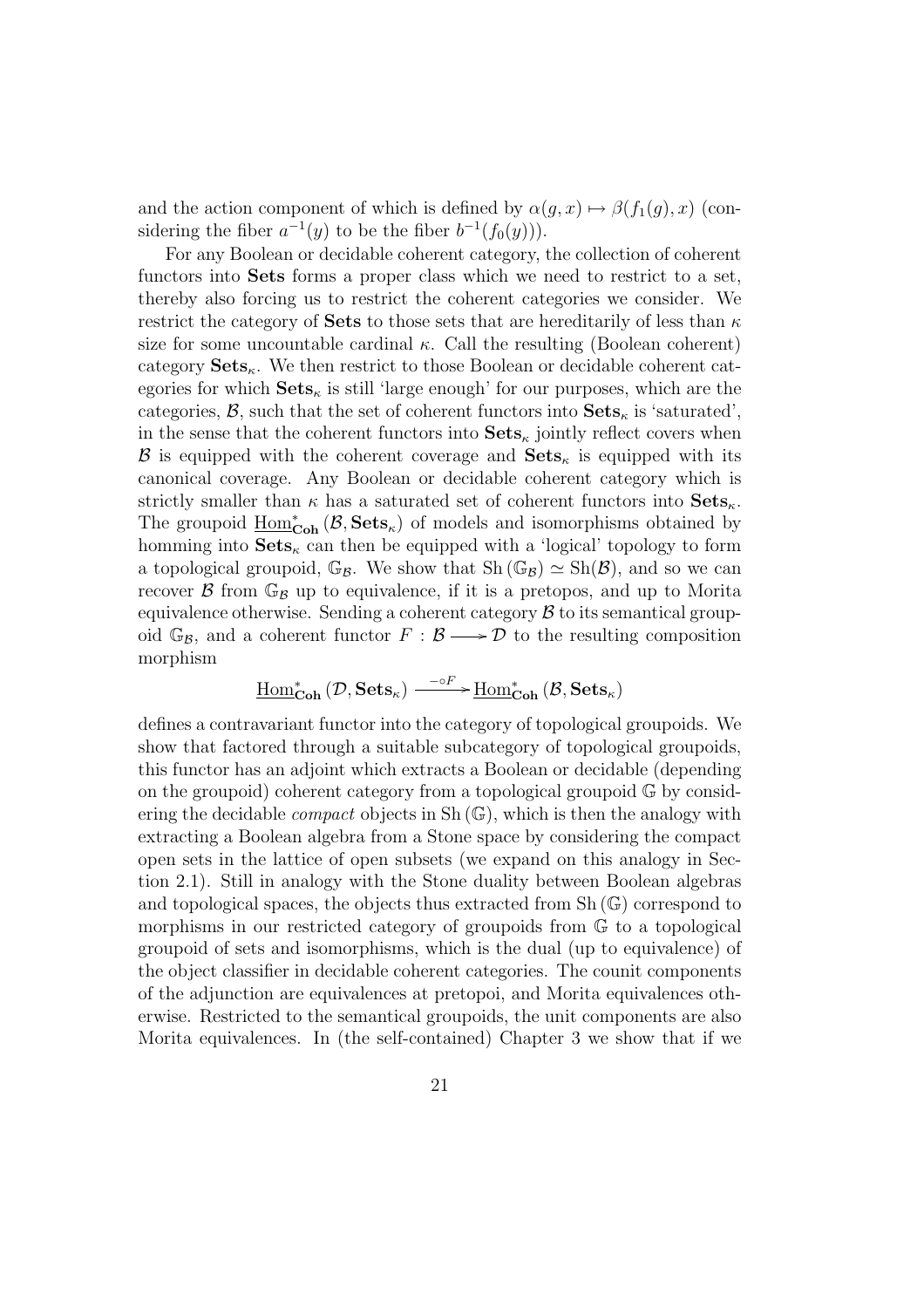apply the general result to the special case of Boolean coherent categories that are syntactic categories of single-sorted first-order theories, then the existence of the single-sort allows us to consider a slice category of groupoids on the semantical side, which we can characterize without reference to induced sheaf topoi, and which results in an adjunction where the counit components are isomorphisms, as are the unit components at semantical groupoids.

The first-order logical duality presented in this thesis is intended to provide fresh conceptual and technical perspectives on issues concerning the study of first-order theories and the relationship between first-order syntax and semantics, in line with those provided by Stone duality for propositional logic (as indicated in Section 1.2.1). The algebraic representation of syntax and the manipulation of semantics in terms of sheaves on spaces and groupoids of models provide alternative perspectives on traditional issues already in the setup. For instance, it may be of interest to note that the type spaces  $S_n(\mathbb{T})$  for a theory  $\mathbb T$  mentioned in Section 1.2.1 occur centrally in the representation of a theory T in terms of its groupoid of models and isomorphisms, as the issue to a significant extent revolves around using model isomorphisms together with topological structure in order to be able to identify T-definable classes of subsets of models which correspond to open subsets of the spaces  $S_n(\mathbb{T})$ , and which then form certain equivariant sheaves on the semantical groupoid of T. As for the results of the thesis, the general purpose of the representation and duality theorems is to allow for a going back and forth between syntactical and semantical characterizations, so as e.g. to study questions concerning syntactic relations between theories in terms of relations between their corresponding groupoids of models. Some examples of this is presented in Section 3.5, where we indicate a few first steps towards studying theory extensions in terms of continuous morphisms of topological groupoids. Using only the most immediate consequences of the duality, and bringing but very little of the available machinery of Grothendieck topoi and topological groupoids to bear, a weaker version of the Beth Definability Theorem is nevertheless quickly arrived at. We also sketch a potentially interesting Galois connection between sub-theories of a theory T and certain 'intermediate' groupoids of its corresponding semantical groupoid. Finally, in addition to the further development of those issues, it falls within the category of future work to compare more fully the setup of this thesis with that of Makkai ([17], [19]) and Zawadowski ([27]) and determine the extent to which the results presented there—in particular the Descent Theorem for Boolean Pretopoi ([19])—can be developed within the current framework.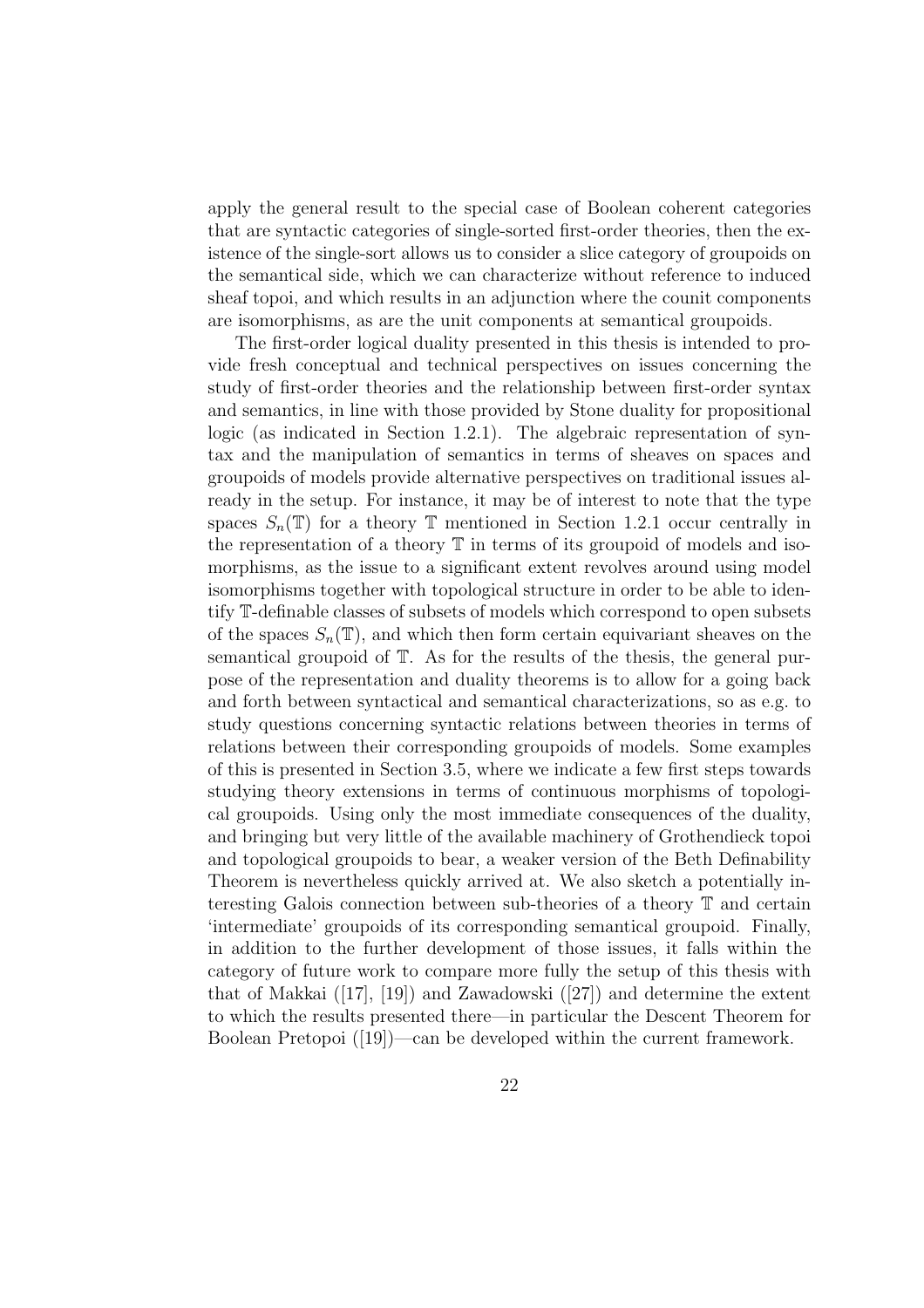### 1.4 Representing Topoi by Groupoids

The idea of the current approach is thus that in the first-order logical case, topoi of sheaves can play the role that is played by frames of open sets in the propositional case. This idea springs from the view of topoi as generalized spaces and the representation theorem of Joyal and Tierney ([11]) to the effect that any topos can be represented as equivariant sheaves on a localic groupoid. Briefly (see [10, C5] for a concise presentation), proceeding from the theorem that for every Grothendieck topos  $\mathcal{E}$ , there exists a locale  $\mathcal{L}$ and an open surjective geometric morphism  $f : Sh(\mathcal{L}) \longrightarrow \mathcal{E}$ , one forms a truncated simplicial topos,  $\text{Sh}(\mathcal{L})_{\bullet}$ , by pullbacks of topoi:

$$
\operatorname{Sh}(\mathcal{L}) \times_{\mathcal{E}} \operatorname{Sh}(\mathcal{L}) \times_{\mathcal{E}} \operatorname{Sh}(\mathcal{L}) \xrightarrow{\pi_{12}}_{\pi_{13}} \operatorname{Sh}(\mathcal{L}) \times_{\mathcal{E}} \operatorname{Sh}(\mathcal{L}) \xrightarrow{\pi_{1}}_{\pi_{2}} \operatorname{Sh}(\mathcal{L})
$$

Since localic morphisms pull back, the pullbacks are again localic, whence the whole simplicial topos can be seen as arising from a localic groupoid, G, i.e. a groupoid in the category of locales. Therefore, the topos,  $\text{Desc}(\text{Sh}(\mathcal{L})_{\bullet})$ of sheaves on  $\mathcal L$  equipped with descent data can be taken to be the topos Sh (G) of equivariant sheaves on the localic groupoid G. And since open surjections are descent, this means that  $\mathcal E$  is equivalent to sheaves on a localic groupoid,  $\mathcal{E} \simeq$  Sh(G). In [5], Butz and Moerdijk show that if the topos  $\mathcal{E}$ has enough points, in the sense that the collection of inverse image functors for geometric morphisms **Sets**  $\rightarrow \mathcal{E}$  are jointly faithful, then  $\mathcal{E}$  has a representation in terms of a topological groupoid, i.e. there is a topological groupoid G such that  $\mathcal{E} \simeq Sh(\mathbb{G})$ . Furthermore, G can be constructed as a space of (equivalence classes of) points and enumerations, with (equivalence classes of) natural isomorphisms between them. As coherent topoi—that is, topoi of the form  $\text{Sh}(\mathcal{C})$  for a coherent category  $\mathcal{C}$ —have enough points, by Deligne's theorem (see e.g. [14, IX,11]), and the points of a coherent topos  $\text{Sh}(\mathcal{C})$  correspond to coherent functors (models)  $\mathcal{C} \longrightarrow$  **Sets**, it is a short step to try and modify this approach to the special case of Boolean coherent topoi, for the sake of constructing a duality between Boolean coherent categories and topological groupoids of models and isomorphisms. (The debt to Butz and Moerdijk is particularly visible in the semantical groupoid construction of Chapter 3.) Once we know that the topos of coherent sheaves  $\text{Sh}(\mathcal{B})$  on a Boolean coherent category  $\beta$  is equivalent to the topos of equivariant sheaves on a topological groupoid of models and isomorphisms, we know how to recover  $\beta$  from its groupoid of models. The adjoint functor from groupoids to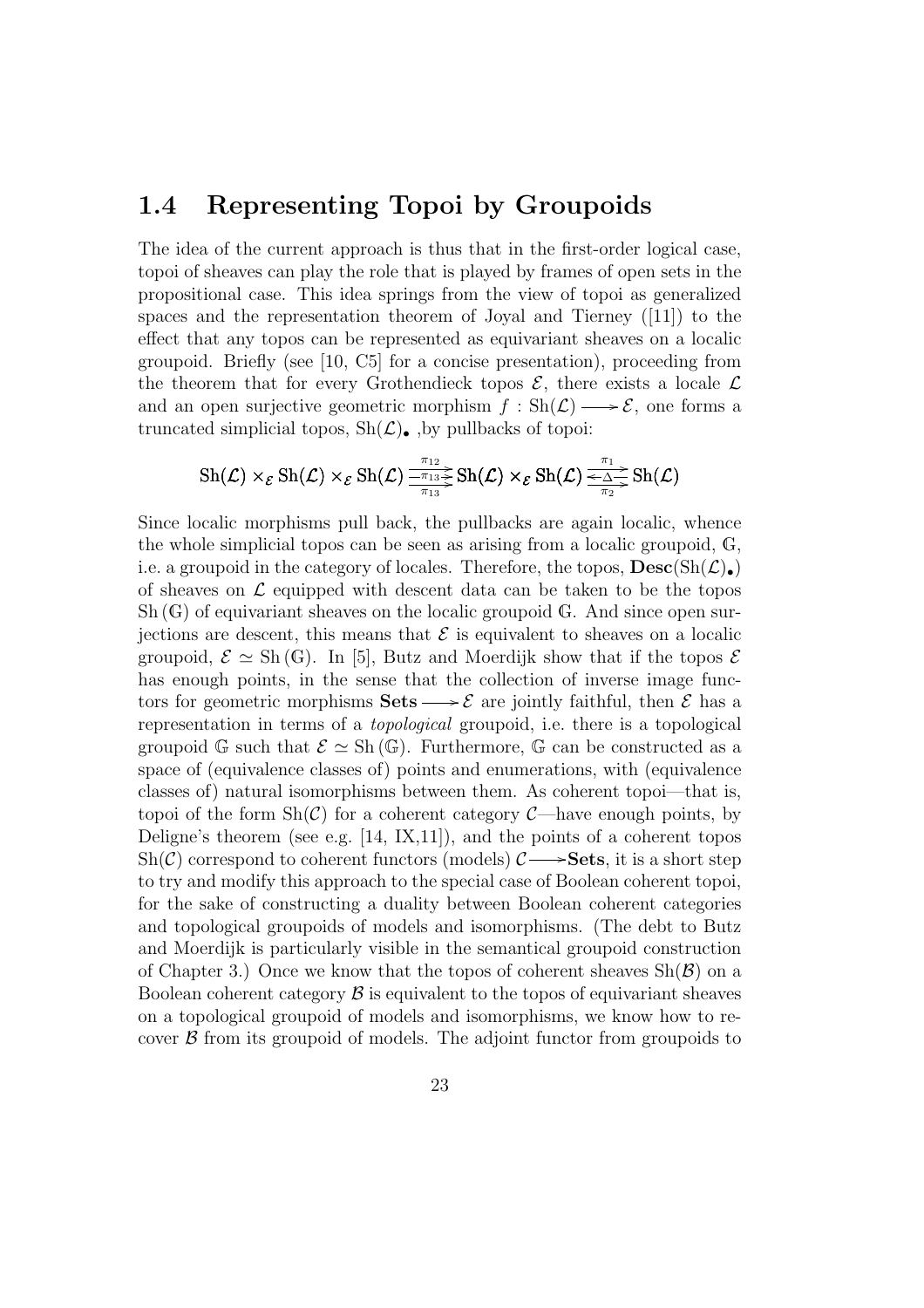Boolean coherent categories is then obtained by generalizing the method by which we extract  $\beta$  from its semantical groupoid.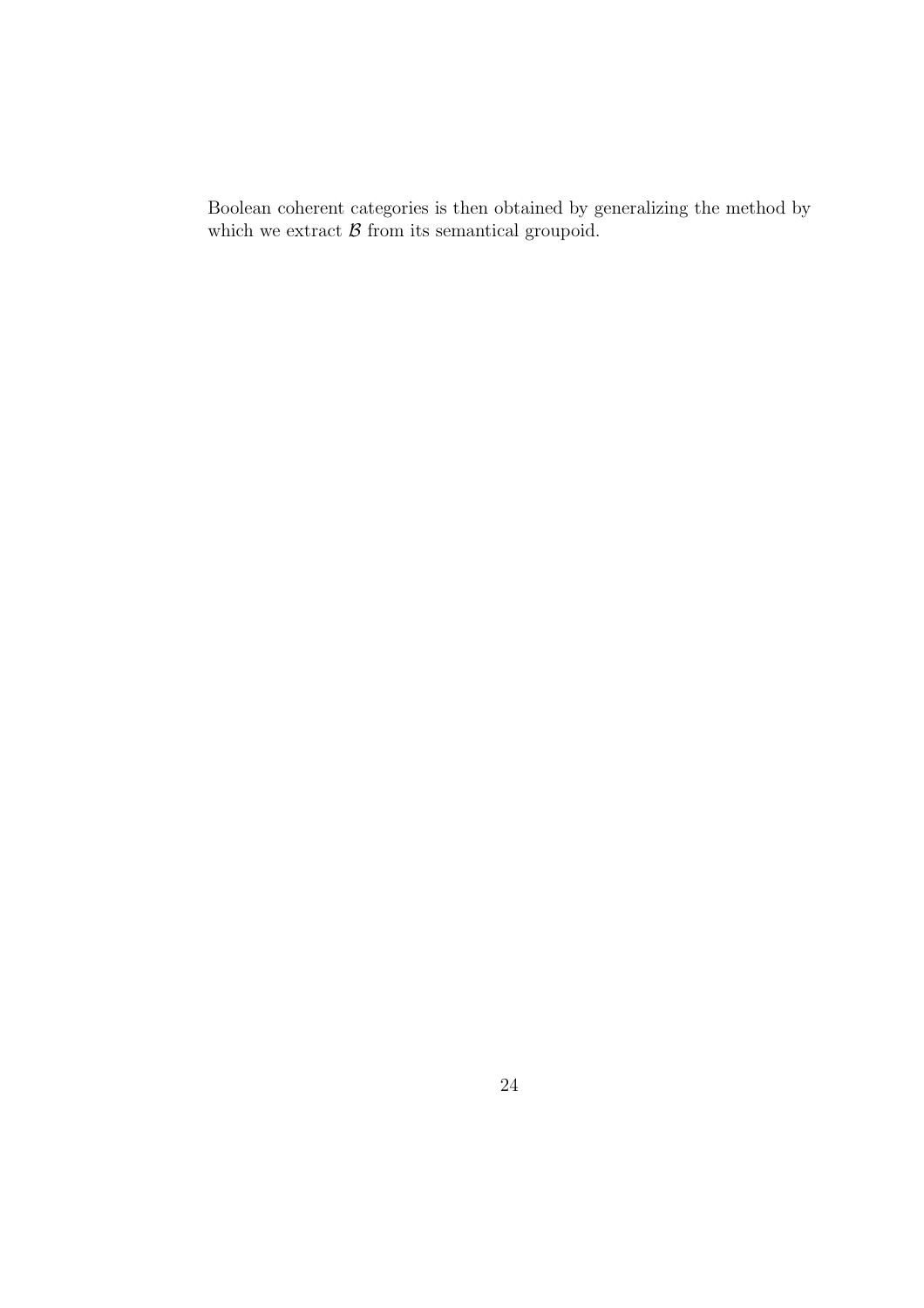## Chapter 2

# The Syntax-Semantics Adjunction

### 2.1 Overview

The duality between the category of Boolean algebras and Stone spaces can be seen as a restriction of an adjunction between Boolean algebras and the category of topological spaces. There is also another sense in which Stone duality is a restriction of a more inclusive adjunction. Let  $L$  be a distributive lattice. The set of lattice morphisms into the two-point distributive lattice,  $Hom_{\text{DLat}}(L, 2)$ , can be equipped with the topology generated by basic opens of the form  $U_c = \{f : L \longrightarrow 2 \mid f(c) = 1\}$  for  $c \in L$ . In the resulting space, call it  $X_L$  for short, the distributive lattice L embeds, by  $c \mapsto U_c$ , as the compact open sets to make  $X_L$  a *coherent space*. That is, a compact space such that the compact open subsets are closed under intersection and form a basis for the space (unlike [9], we do not require the space to be sober). In particular, the compact open sets in a coherent space form a distributive sublattice of the lattice of open sets. A lattice homomorphism  $F: L \longrightarrow K$ yields by composition a function  $f : X_K \to X_L$  which is a *coherent continuous* map in the sense that the inverse image of a compact open set is again compact. Thus we have a contravariant functor  $\text{DLat} \longrightarrow \text{Top}$  from the category of distributive lattices to the category of topological spaces. This functor is sometimes called Spec, and the space  $X_L$  is the *spectrum* of the lattice, that is, it can be considered as the space of prime ideals. Now, define a *stably compact* open subset  $C$  of an arbitrary space  $X$  to be a compact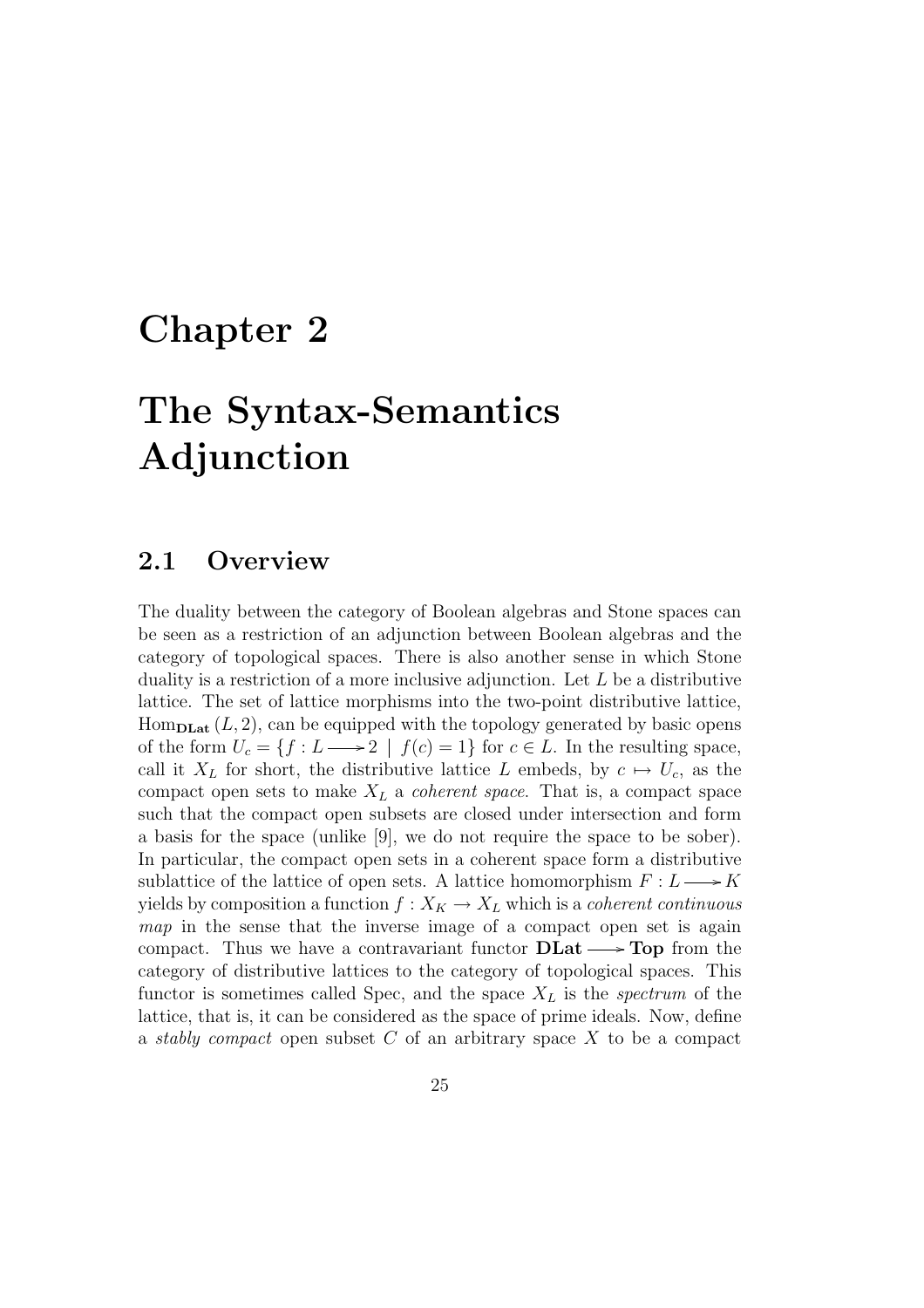open such that for any compact open set  $D \subseteq X$ , the intersection  $C \cap D$  is again compact. Notice that if  $X$  is a compact space, then the stably compact open subsets form a distributive lattice.

Definition 2.1.0.2 Let ctTop be the subcategory of Top consisting of compact spaces and those continuous functions between them such that the inverse image of a stably compact open is again stably compact.

We can call the arrows in  $ctTop$  *stably compact* functions. Notice that any coherent function between coherent spaces is automatically stably compact, as any compact open is stably compact in a coherent space. Then the functor,  $\mathcal{O}_{sc}$ , which sends a space to its lattice of stably compact opens and a stably compact function in  $ctTop$  to the lattice morphism obtained by inverse image, is (left) adjoint to Spec,

$$
\text{DLat}^{\text{op}}{\xrightarrow[\text{Spec}]{\hspace{0.5em}\mathcal{O}_{\text{sc}}$}}\text{ctTop}
$$

with the counit components in **DLat** being isomorphisms, meaning that we recover a distributive lattice L up to isomorphism from  $X_L$  as the (stably) compact opens. Notice that taking the compact opens of a space  $X$  in  $ctTop$ can be described as taking the stably compact functions from X into the Sierpiński space 2 (where  $\{1\}$  is open and  $\{0\}$  is not),

$$
\mathcal{O}_{sc}(X) \cong \text{Hom}_{\text{ctTop}}(X, 2)
$$

and we can describe the action of  $\mathcal{O}_{sc}$  on coherent functions accordingly as composition. Notice also that the Sierpinski space is the dual (model space) of the 'object classifier' in DLat—i.e. the free distributive lattice on one generator, which is the three-element distributive lattice—just as the discrete space 2 is the dual of the 'object classifier' in BA—i.e. the four element Boolean algebra. Now, if we take clTop to be the category of compact spaces such that the compact open sets are closed under intersection—i.e. such that the compact open sets form a distributive lattice—and coherent functions between them, then clTop is a full subcategory of ctTop. For reference:

Definition 2.1.0.3 The category clTop consists of those topological spaces such that the intersection of any two compact open sets is again compact,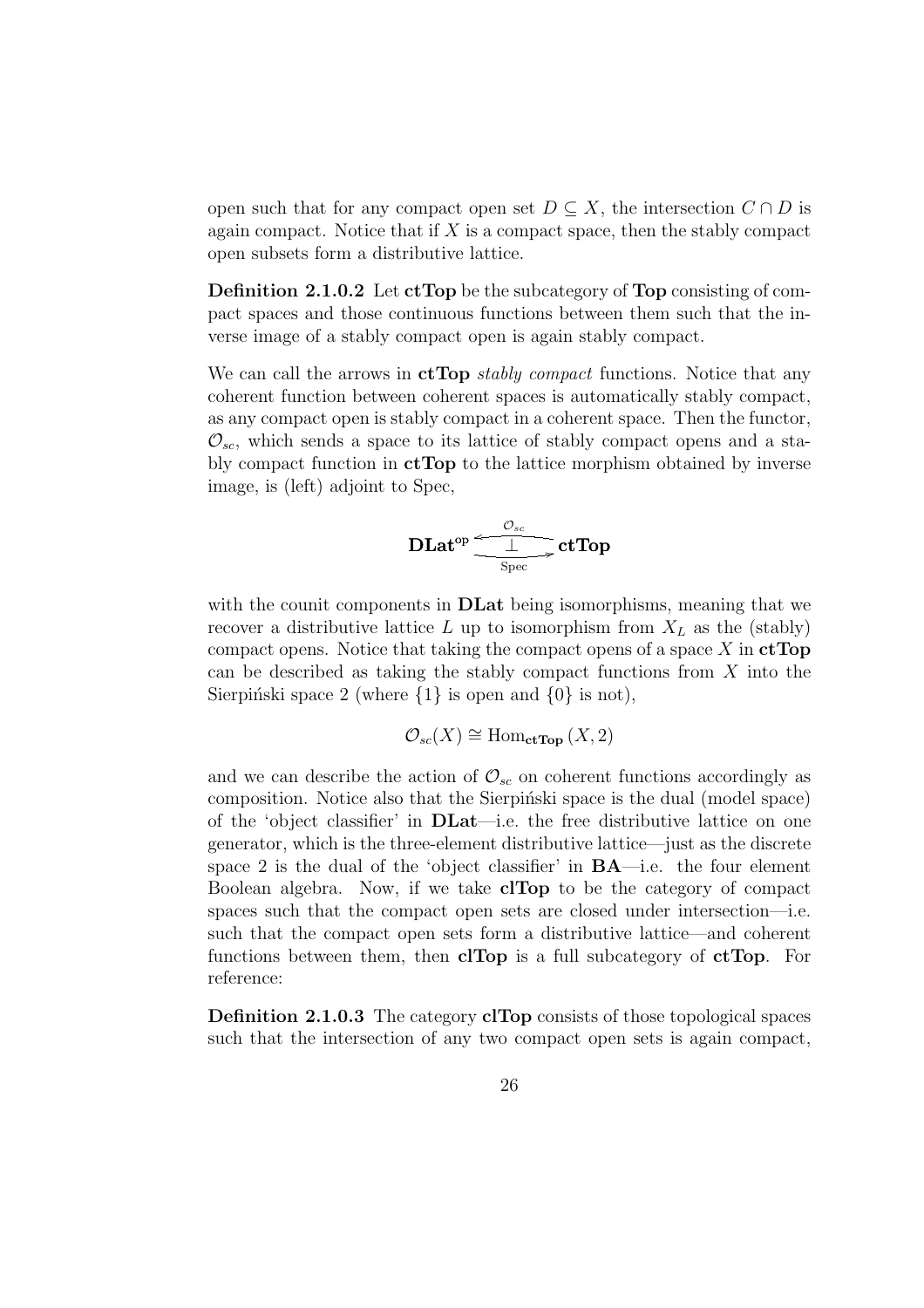with those continuous maps between them that pull an open compact set back to a compact (open) set. Denote by CohTop the full subcategory thereof consisting of coherent spaces, i.e. spaces such that the compact open sets both form a distributive lattice and generate the topology.

Continuing to restrict, then, the category CohTop of coherent topological spaces and coherent functions between them is a full subcategory of **clTop**, and the category **sCohTop** of sober coherent spaces and coherent functors is a full subcategory of CohTop,

$$
sCohTop \longrightarrow CohTop \longrightarrow clTop \longrightarrow ctTop
$$

Since Spec factors through sCohTop, and hence through CohTop and clTop as well, the adjunction restricts to all of these subcategories, and in the foremost case it yields an equivalence:

#### $\mathbf{DLat}^\mathrm{op} \simeq \mathbf{sCohTop}$

(see [9, II]), between the category of distributive lattices and sober coherent spaces (also called spectral spaces). Finally, this equivalence restricts to the full subcategory of Boolean algebras,  $BA \longrightarrow DLat$  on the 'algebraic' side, and to the full subcategory of Stone spaces and continuous functions  $\text{Stone} \longrightarrow \text{sCohTop}$  on the 'geometric' side, to yield the familiar Stone duality.



We shall present an approach to duality for first-order logic which is analogous to, and indeed a generalization of, the propositional setup in the following way and sense. A Boolean algebra is a Boolean coherent category, and the category of Boolean algebras can be seen as the poset part of the category of Boolean coherent categories, which we see as representing propositional and full first-order classical logic, respectively. Similarly, a distributive lattice is a decidable (in the sense that every object is decidable)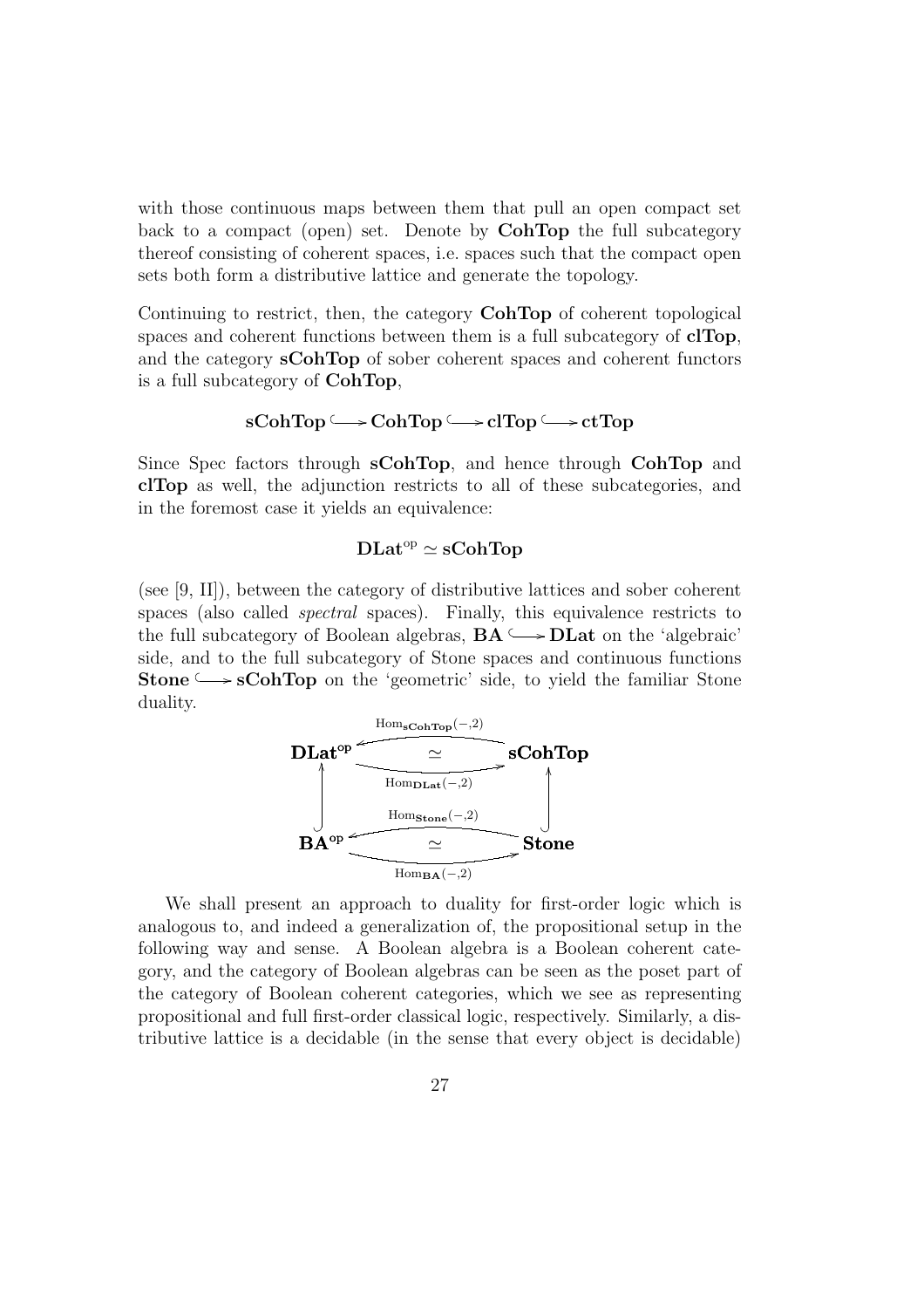coherent category, and the category of distributive lattices can be seen as the poset part of the category of decidable coherent categories, which represent coherent decidable logic, i.e. the fragment of first order logic with only the connectives  $\top$ ,  $\bot$ ,  $\land$ ,  $\lor$ , and  $\exists$ , and with a predicate symbol  $\neq$  (for each sort) obeying axioms of inequality:

$$
x \neq y \land x = y \vdash_{x,y} \bot
$$
  
\n
$$
\top \vdash_{x,y} x \neq y \lor x = y
$$

In the propositional case (distributive lattices, Boolean algebras), a poset P is assigned to a space  $X_P$  by homming into the two element set, 2, considered as a poset. Equipped with topology, this yields a space such that the poset occurs as the compact elements in the frame of open subsets  $\mathcal{O}(X_P)$ , where by a frame we mean a lattice with infinite joins satisfying the infinitary distributive law. In fact, the frame of open sets is isomorphic to the frame,  $\text{Id}(P)$ , of ideals of P, where an ideal of P is a nonempty subset of P closed downward and under finite joins. The compact elements of  $\text{Idl}(P)$  are the principal ideals, and thus correspond to elements of P. By restricting to spaces, X, such that the compact elements in the frame of open sets  $\mathcal{O}(X)$ form a poset of the right kind (distributive lattice or Boolean algebra), and by restricting to continuous functions  $f : X \to Y$  such that the frame morphisms  $f^{-1}: \mathcal{O}(Y) \longrightarrow \mathcal{O}(X)$  induced by f preserves compact elements, we obtain an adjoint from spaces to posets by extracting the compact elements. This adjoint can be seen as homming into a particular space, namely the 'schizophrenic' object 2 equipped with a topology.

Now, in the first-order case, where decidable coherent and Boolean coherent categories replace distributive lattices and Boolean algebras respectively, we have the role of spaces played by topological groupoids, and the role of frames of open sets and ideals is played by topoi of sheaves (which can also be considered as a form of generalized spaces). The role of the 'schizophrenic' object 2 is played by the object of sets, where we restrict the hereditary size of the sets involved to get a small category of sets and functions on the one side, and a small groupoid of sets and bijections on the other. We restrict the decidable coherent categories involved accordingly, to ensure that they have enough models—i.e. coherent functors into **Sets**—of the appropriate size for our purposes. Now, as a distributive lattice generates a frame of ideals, a decidable coherent category,  $\mathcal{C}$ , generates a topos  $\text{Sh}(\mathcal{C})$  of coherent sheaves—that is, sheaves for the coherent coverage—on  $\mathcal C$  from which it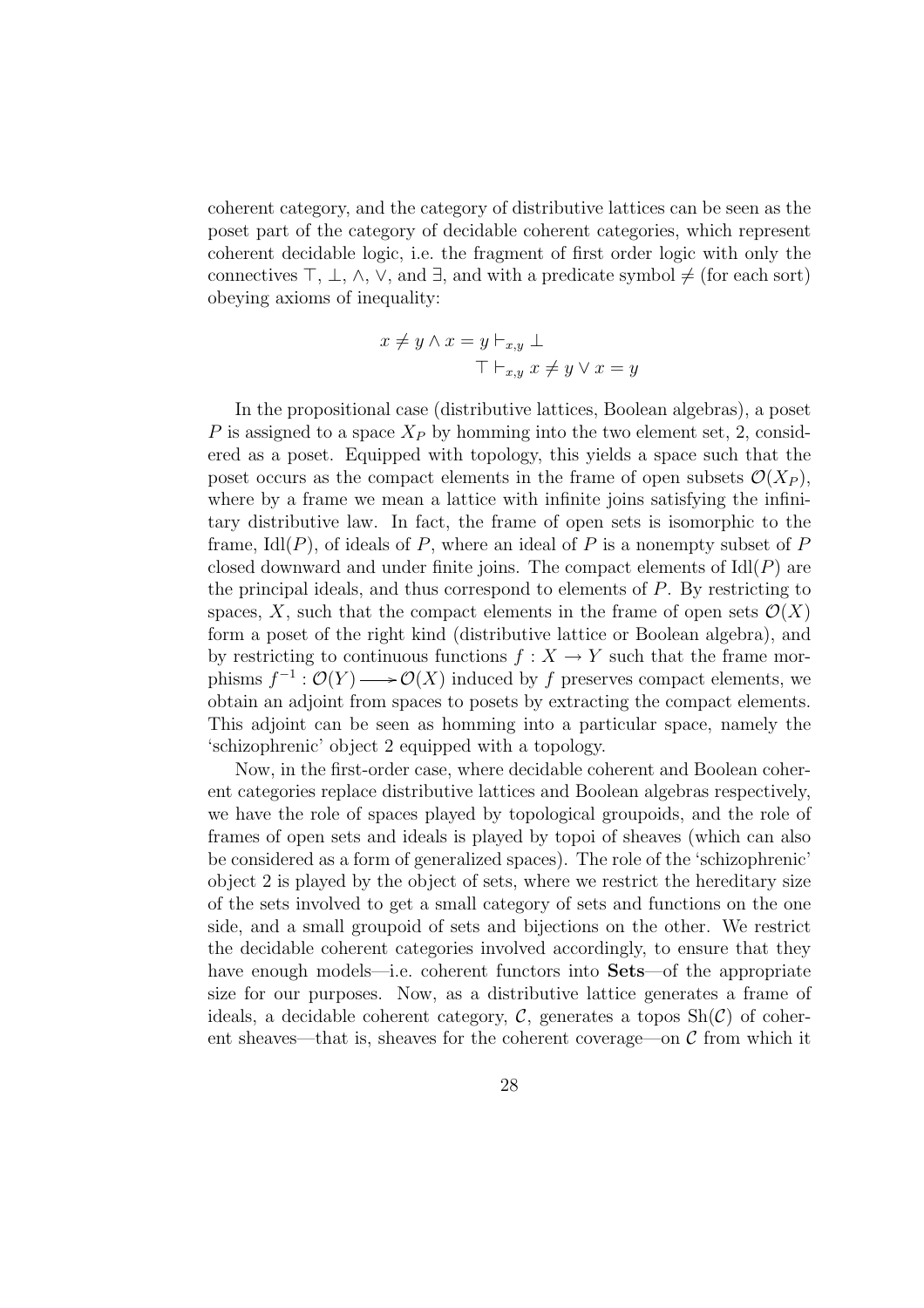can be recovered, up to Morita equivalence, as the compact decidable objects. And as a space has an associated frame of open subsets, a topological groupoid,  $\mathbb{G}$ , has an associated topos,  $\text{Sh}(\mathbb{G})$ , of equivariant sheaves on  $\mathbb{G}$ . By homming into the decidable (and Boolean) coherent category Sets of sets and functions we obtain a topological groupoid  $\mathbb{G}_{\mathcal{C}}$  of models and model isomorphisms of  $C$ , for which it can be shown that (Theorem 2.4.1.3):

$$
Sh(\mathcal{C}) \simeq Sh(\mathbb{G}_{\mathcal{C}})
$$

By restricting e.g. to those topological groupoids that have associated topoi of equivariant sheaves such that the decidable compact objects form a coherent category (as in the poset case, one can, and we will, formulate more or less inclusive requirements), and by restricting to those morphisms of topological grupoids that induce inverse image functors of topoi that preserve such objects, we obtain an adjoint from groupoids to categories by extracting the decidable compact elements (Theorem 2.4.4.3). This adjoint, too, can be seen as homming into a particular topological groupoid, namely the 'schizophrenic object' of sets, now considered as a groupoid S of sets and bijections equipped with a topology. This groupoid S, then, plays the role played by the Sierpinski space in the propositional case. The adjunction can then be restricted to those groupoids such that their associated topoi of sheaves are generated by the compact decidable objects (in analogy to coherent spaces) and further to the subcategory of Boolean coherent categories, on the one hand, and the groupoids such that the compact decidable objects, in addition, form a Boolean coherent category (in analogy to Stone spaces). For the latter adjunction, recovering a Boolean coherent category can also be seen as 'homming' into a 'Stone' groupoid of sets and bijections—with a finer topology, then, than the mentioned 'Sierpinski' groupoid—playing a role analogous to that played by the (discrete) Stone space 2. The properties of this groupoid are presented in Section 2.5. Finally, we should emphasize that our 'first-order' case is not a mere analogy with the posetal case, but a generalization: the concepts, and even to some extent the proofs of the classical case occur as the special 'posetal' case of our generalization (see Section 2.4.5).

Note that there are two points where our generalization has to deal with issues which do not arise in the propositional case. First, we cannot consider all models of a decidable coherent category, for this is a proper class. We restrict therefore to a small (in the sense of being a set) subcategory of the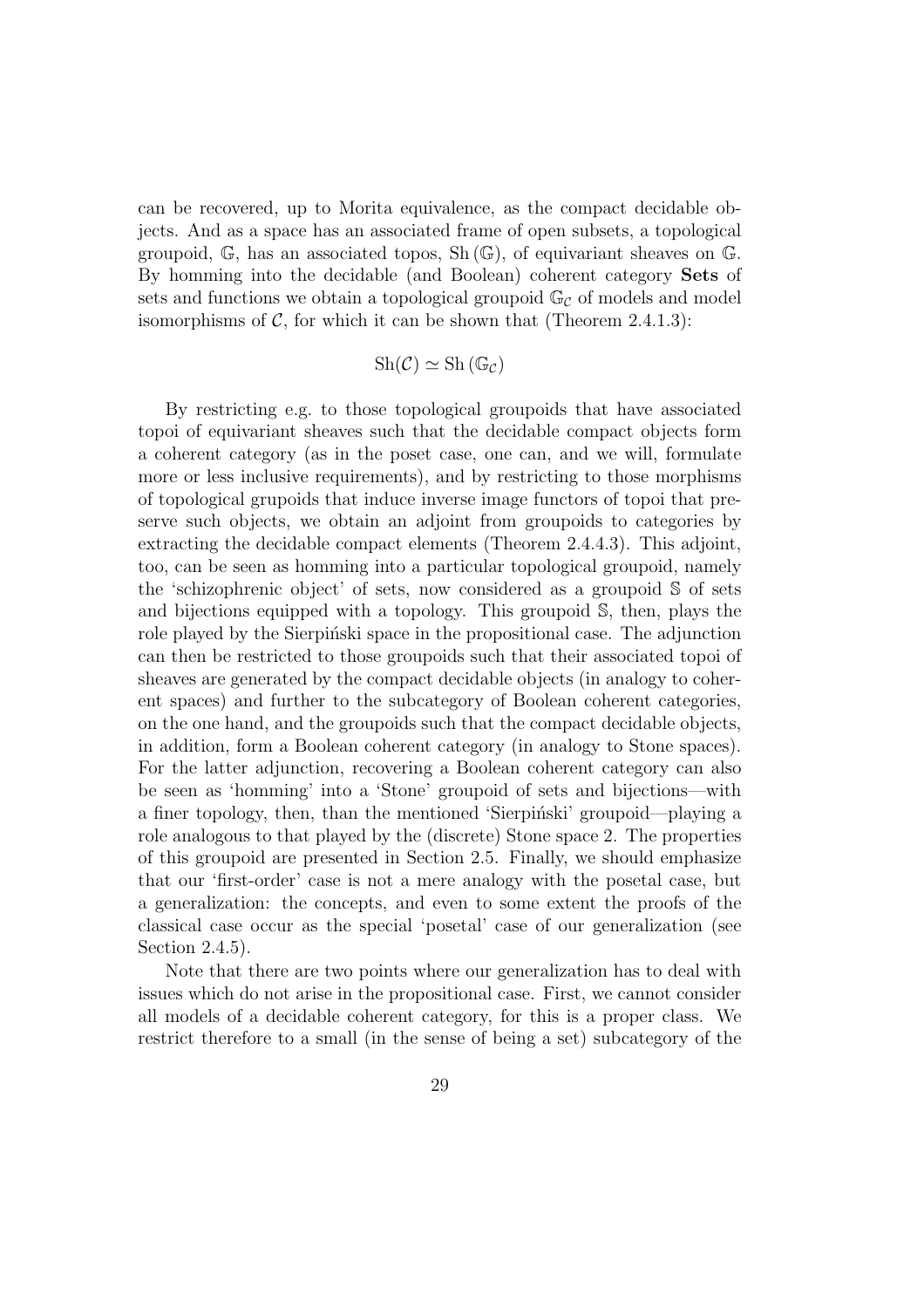category of sets and functions: the hereditarily less than  $\kappa$  large sets, for some uncountable cardinal  $\kappa$ . This necessitates some extra care throughout the construction. For instance, we quite often make sure to have on-the-nose definitions of certain functors often otherwise left specified only up to natural isomorphism, since our subcategory of hereditarily less than  $\kappa$  sets is not closed under isomorphism. We consider this a technicality which could perhaps be dealt with by other means as well. Second, while a distributive lattice can be identified, up to isomorphism, from its frame of ideals as the compact elements, we cannot expect such precision when recovering a coherent category, C, from its topos of sheaves,  $\text{Sh}(\mathcal{C})$  (even up to equivalence). In general, one can only expect to recover a category up to pretopos completion. This can be remedied by only considering categories that are pretoposes, which allows us to recover them up to equivalence. Indeed, the counit component at a pretopos for the adjunction we present is an equivalence. However, in Chapter 3 we apply our setup to the special case of a single-sorted first-order theory, where the peculiarity of that situation can be exploited to yield an adjunction between the category of such theories and an independently characterized category of 'Stone fibrations' over the groupoid of sets and isomorphisms, which has the property that the original theory is recovered up to isomorphism.

## 2.2 The Semantical Groupoid of a Decidable Coherent Category

Sections 2.2–2.4.1 now following present the main representation result. Section 2.2.1 introduces the topological groupoid of models and isomorphisms for a decidable coherent category. Section 2.2.2 introduces a 'strictification' in terms of syntactic structure, so as to functorially equip decidable coherent categories with canonical coherent structure. Section 2.3 then presents the representation result (Theorem 2.3.4.14) for strictified categories. Section 2.4.1 then reconnects up with arbitrary decidable coherent categories and presents the general representation result (Theorem 2.4.1.3). The material may equally well be read in the order 2.3–2.2–2.4.1, especially if the reader is primarily interested in the logical interpretation, i.e. the perspective according to which we are representing a theory in terms of its groupoid of models.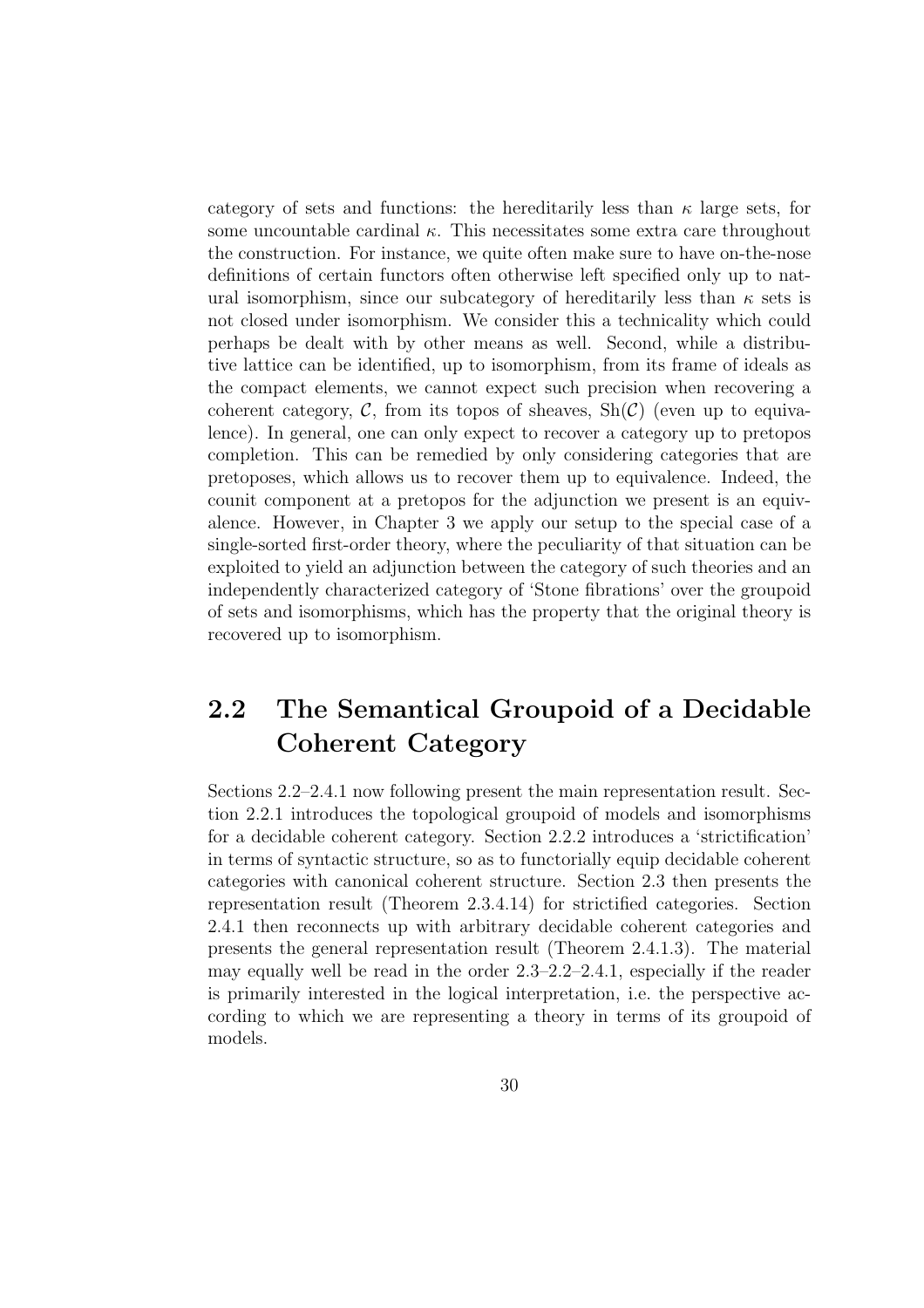### 2.2.1 Spaces of Models and Isomorphisms

We introduce the 'semantical' groupoid of a decidable coherent category: Let  $\mathcal D$  be a (small) decidable coherent category, that is, a category with finite limits, images, stable covers, finite unions of subobjects, and complemented diagonals  $([10, A1.4]).$ 

**Definition 2.2.1.1** For an uncountable cardinal  $\kappa$ , we say that  $\mathcal{D}$  has a saturated set of  $\lt$   $\kappa$ -models if the set of coherent functors  $\mathcal{D} \longrightarrow H(\kappa) := \textbf{Sets}_{\kappa}$ (the hereditarily  $\lt \kappa$  sets, see e.g. [12, IV,6]) jointly reflect covers, where  $\mathcal D$ is considered to have the coherent coverage and  $\textbf{Sets}_{\kappa}$  has its canonical coverage.

Explicitly, this means that for any family of arrows  $f_i: C_i \to C$  in  $\mathcal{D}$ , if for all  $M : \mathcal{D} \longrightarrow \mathbf{Sets}_{\kappa}$  in  $X_{\mathcal{D}}$ 

$$
\bigcup_{i\in I} \mathrm{Im}\,(M(f_i))=M(C)
$$

then there exists  $f_{i_1}, \ldots, f_{i_n}$  such that  $\text{Im}(f_{i_1}) \vee \ldots \vee \text{Im}(f_{i_n}) = C$ .

It is sufficient that (the set of objects and arrows of) a coherent category D is of cardinality  $\lt \kappa$  for it to have a saturated set of  $\lt \kappa$  models, see Lemma 2.3.1.2 below.

Definition 2.2.1.2 Let DC be the category of small decidable coherent categories with coherent functors between them, and let  $DC_{\kappa}$  be the full subcategory of those categories with a saturated set of  $\lt$   $\kappa$ -models.

Assume that  $\mathcal D$  is in  $DC_{\kappa}$ .

**Definition 2.2.1.3** Let  $X_{\mathcal{D}}$  be the set of coherent functors from  $\mathcal{D}$  to  $\textbf{Sets}_{\kappa}$ ,

$$
X_{\mathcal{D}} = \text{Hom}_{\mathbf{DC}}\left(\mathcal{D}, \mathbf{Sets}_{\kappa}\right).
$$

Let  $G_{\mathcal{D}}$  be the set of invertible natural transformations between functors in  $X_{\mathcal{D}}$ , with s and t the source and target, or domain and codomain, maps,

$$
s, t: G_{\mathcal{D}} \rightrightarrows X_{\mathcal{D}}
$$

thus forming the (discrete) groupoid:

$$
\mathbb{G}_{\mathcal{D}}=\underline{\mathrm{Hom}}^*_{\mathbf{DC}}(\mathcal{D},\mathbf{Sets}_{\kappa}).
$$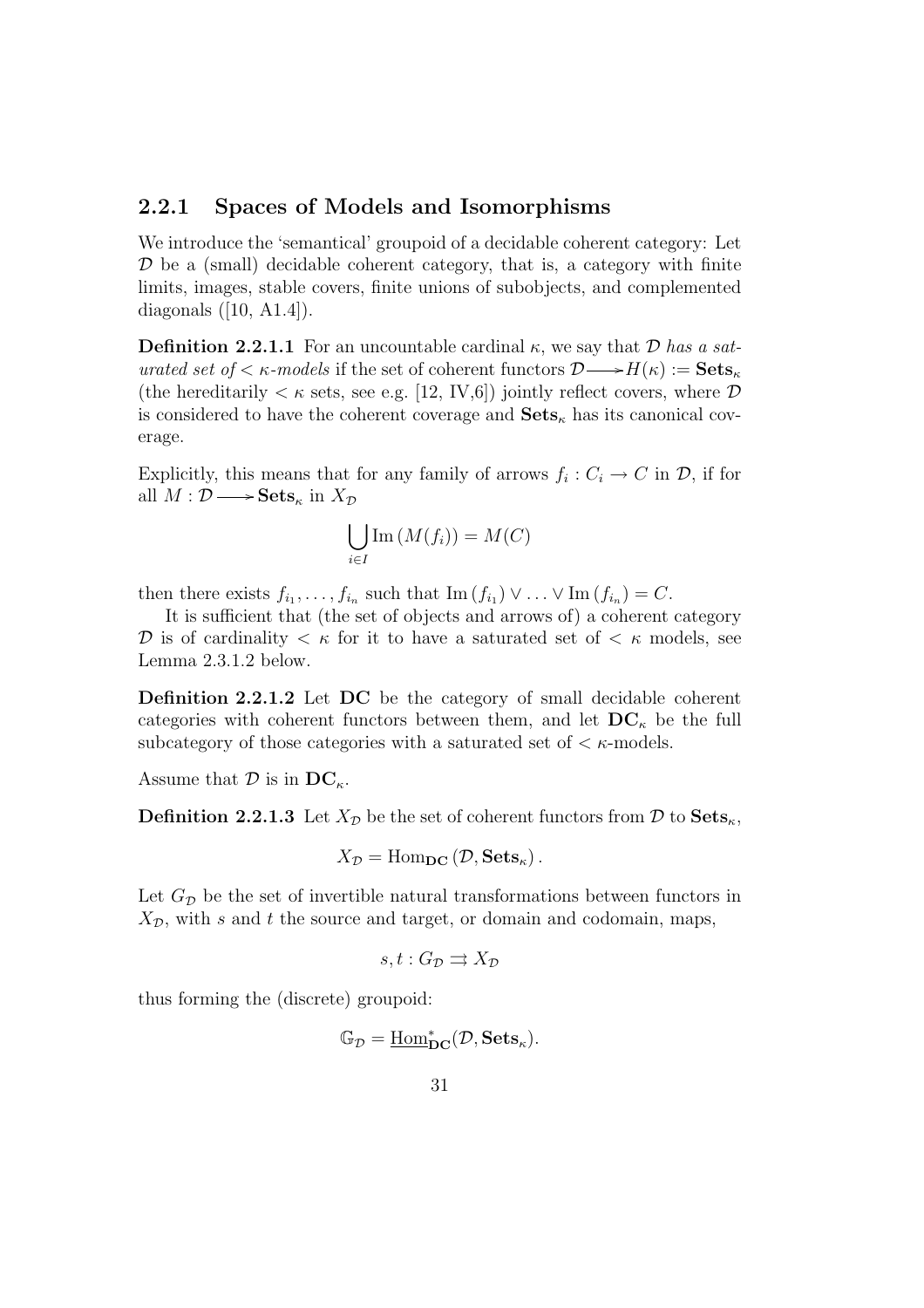The *coherent topology* on  $X_{\mathcal{D}}$  is given by taking as a subbasis the collection of sets of the form,

$$
U_{(\vec{f},\vec{a})} = (\langle f_1 : A \to B_1, \dots, f_n : A \to B_n \rangle, \langle a_1, \dots, a_n \rangle)
$$
  
=  $\{ M \in X_{\mathcal{D}} \mid \exists x \in M(A) . M(f_1)(x) = a_1 \land \dots \land M(f_n)(x) = a_n \}$ 

for a finite span of arrows



in D and  $a_1, \ldots, a_n \in \mathbf{Sets}_{\kappa}$ . Let the *coherent topology* on  $G_{\mathcal{D}}$  be the coarsest topology such that  $s, t : G_{\mathcal{D}} \rightrightarrows X_{\mathcal{D}}$  are both continuous and all sets of the form

$$
V_{(A,a,b)} = (A, a \mapsto b) = \{f : M \Rightarrow N \mid a \in M(A) \land f_A(a) = b\}
$$

are open, for A an object of D and  $a, b \in \mathbf{Sets}_{\kappa}$ .

For any coherent category,  $\mathcal{C}$ , the topos of sheaves on  $\mathcal{C}$  equipped with the coherent coverage is denoted  $\text{Sh}(\mathcal{C})$ . It has the property that for any (Grothendieck) topos  $\mathcal E$  there is an equivalence of categories,  $\underline{\text{Hom}}_{\text{Coh}}(\mathcal C)(\mathcal E)\simeq$  $\underline{\text{Hom}}_{\mathcal{TOP}}(\mathcal{E})(\text{Sh}(\mathcal{C}))$ , between the category of coherent functors from C to E and natural transformations between them, and the category of geometric morphisms from  $\mathcal E$  to  $\text{Sh}(\mathcal C)$  and geometric transformations between them. We refer to  $\text{Sh}(\mathcal{C})$  as the *topos of coherent sheaves* on  $\mathcal{C}$ . The main results of the current chapter (Theorem 2.4.1.3 and Theorem 2.4.4.3, respectively) are as follows:

(Theorem 2.4.1.3)  $\mathbb{G}_{\mathcal{D}} = G_{\mathcal{D}} \Rightarrow X_{\mathcal{D}}$  is a topological groupoid, and the topos of coherent sheaves on  $\mathcal D$  is equivalent to the topos of equivariant sheaves on  $\mathbb{G}_{\mathcal{D}}$ ,

$$
Sh(\mathcal{D}) \simeq Sh(\mathbb{G}_{\mathcal{D}}).
$$

(Theorem 2.4.4.3) The assignment  $\mathcal{D} \mapsto \mathbb{G}_{\mathcal{D}}$  is functorial, and defines a contravariant functor from decidable coherent categories into a subcategory, ctGpd of the category Gpd of topological groupoids,

$$
\mathcal{G}: \text{DC}_\kappa \longrightarrow \text{ctGpd} \longrightarrow \text{Gpd}.
$$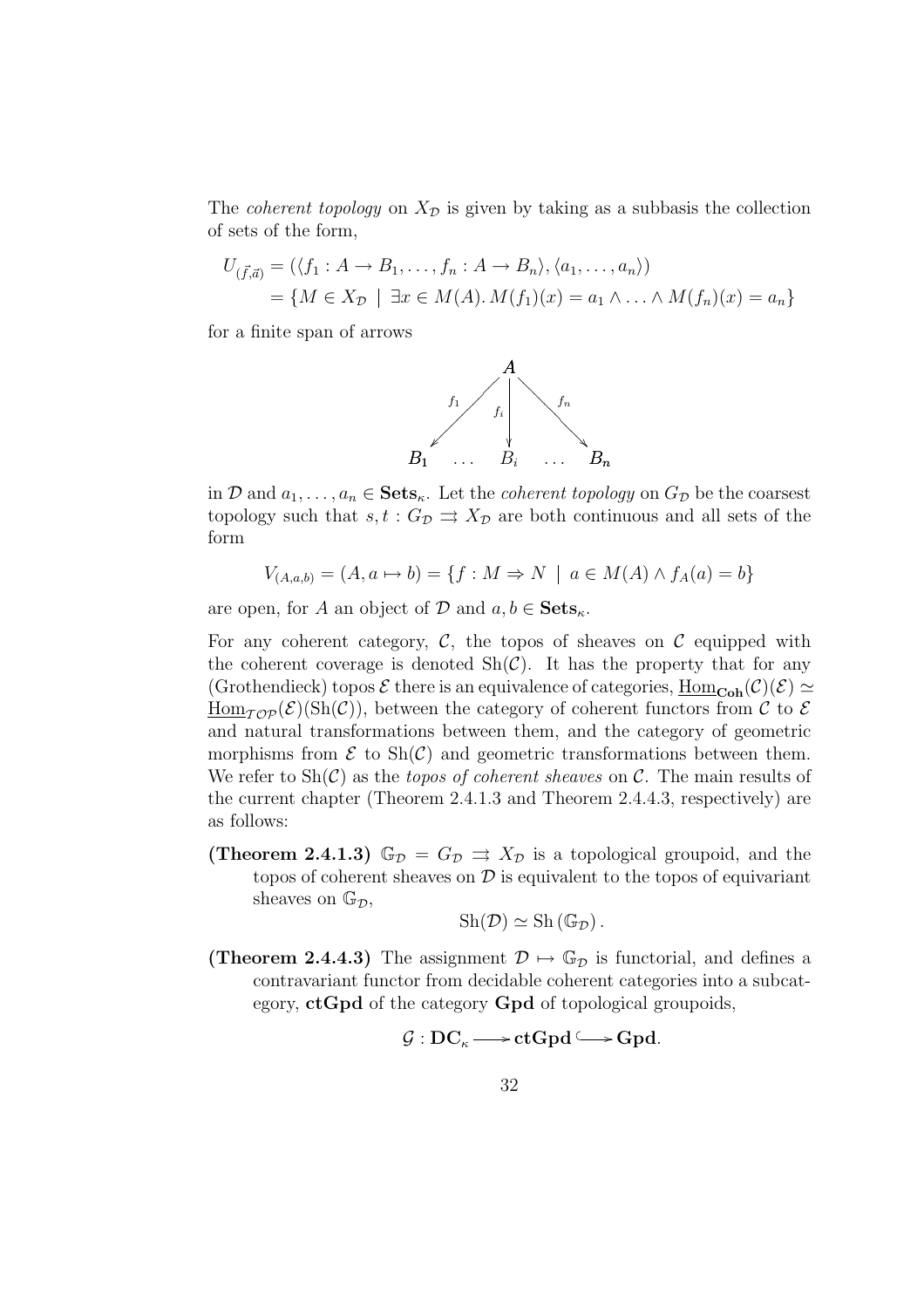Moreover, G is one half of an adjunction—if  $DC_{\kappa}$  is op'ed, G is the right adjoint—and the counit (in that case) at  $\mathcal D$  is an equivalence of categories whenever  $\mathcal D$  is a pretopos (and a Morita equivalence otherwise).

## 2.2.2 Strictification: Equipping Coherent Categories with Canonical Coherent Structure

For a decidable coherent category  $\mathcal D$  in  $\mathbf{DC}_{\kappa}$ , the coherent topologies on  $G_{\mathcal D}$ and  $X_{\mathcal{D}}$  are presented in terms of subbases which can be somewhat cumbersome to work with. Exploiting the intended interpretation, so to speak, we can, however, give homeomorphic spaces in which the topology has a more convenient presentation. A presentation which, moreover, displays the sense in which the coherent topology is a logical topology. The close connection between categories and logical theories, through the lens of which the algebra-geometry adjunction we construct can be seen as a syntax-semantics adjunction, can also provide an inessential but convenient technical tool for the presentation, in providing an instrument for 'strictification' of coherent categories: For each  $\mathcal{D}$  in  $DC_{\kappa}$  we specify (functorially) an equivalent category TD which has a canonical choice of finite products and subobject representatives. For the category Sets, we assume that it comes equipped with a fixed choice of finite products, with reference to which we use the usual tuple notation, e.g.  $\langle a, b, c \rangle$ , unambiguously. The fixed terminal object (empty product) we denote  $1 = \{ \star \}$  ( $\star$  may be taken to be the empty set,  $\star = \emptyset$ , as usual). Since the usual subset inclusions provide **Sets** with a canonical choice of subobject representatives, this means that the category Sets already has a distinguished choice of coherent structure. For a general decidable coherent category, which may not come equipped with such a choice, a straightforward way to equip it with one is, then, to exploit the correspondence between categories and logical theories.

Let a decidable coherent category  $\mathcal D$  be given. The coherent language of  $\mathcal{D}, \mathcal{L}_{\mathcal{D}}$ , has a sort A for each object A of D. For each arrow  $f : A \longrightarrow B$  in D, there is a function symbol f with type A, B. The relation symbols of  $\mathcal{L}_{\mathcal{D}}$  are, for each sort A, the identity  $=_A$  and a relation,  $\neq_A$ , both of the type A, A. The subscript shall usually be left implicit.  $\mathcal{L}_{\mathcal{D}}$  is then generated in the usual way with the coherent logical connectives  $\bot$ ,  $\top$ ,  $\wedge$ ,  $\vee$ , and  $\exists_A$ . The theory  $\mathbb{T}_{\mathcal{D}}$  of  $\mathcal D$  consists of those coherent sequents which are true in  $\mathcal D$  under the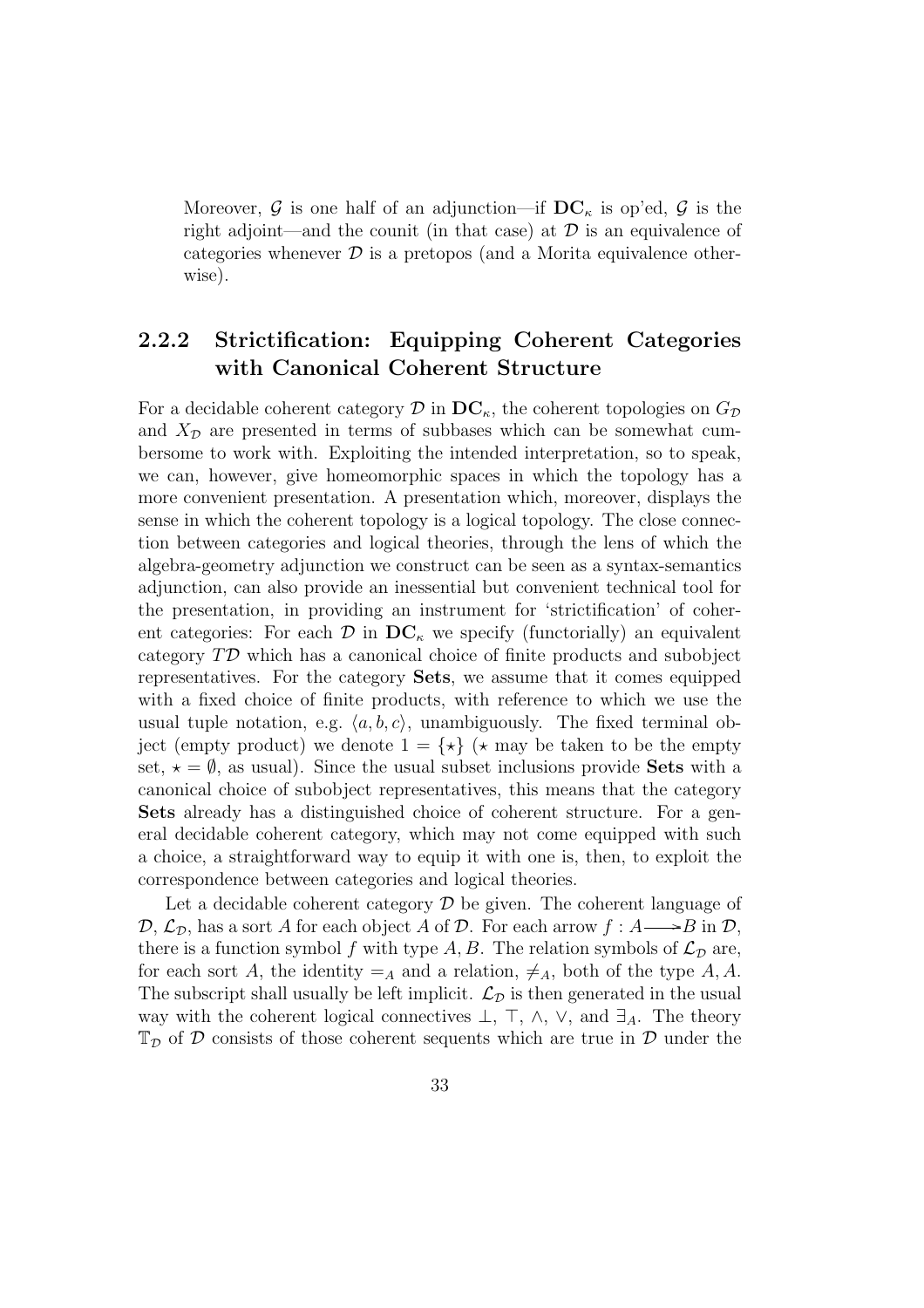canonical interpretation of  $\mathcal{L}_{\mathcal{D}}$  in  $\mathcal{D}$ , where each sort and function symbol is interpreted as the object or arrow whence it came, the identity is interpreted as the diagonal, and  $\neq$  is interpreted as the complement of the diagonal. Here, the reader is welcome to assume that any coherent category comes equipped with a canonical choice of structure, which then determines the canonical interpretation. Otherwise, the interpretation depends on a choice of finite limits and image factorizations, but the theory  $\mathbb{T}_{\mathcal{D}}$  is nevertheless well defined, since it does not depend on this choice.

For a coherent theory, the syntactic category,  $C_T$ , is defined in the usual way, see e.g. [10, D1.4], except for the following: the objects of  $C_T$  are equivalence classes of alpha-equivalence classes of formulas-in-context

$$
[x_1 : A_1, \ldots, x_n : A_n | \phi]
$$

in  $\mathcal{L}_{\mathbb{T}}$ , where two formulas in the same context (up to alpha-equivalence)  $[x_1 : A_1, \ldots, x_n : A_n | \phi]$  and  $[x_1 : A_1, \ldots, x_n : A_n | \psi]$  are equivalent iff the sequents

 $\phi \vdash_{x_1:A_1,...,x_n:A_n} \psi \quad \psi \vdash_{x_1:A_1,...,x_n:A_n} \phi$ 

are both in T. We denote such an object by a representative,

$$
[x_1 : A_1, \ldots, x_n : A_n | \phi]
$$

leaving it understood that it is an equivalence class. An arrow between objects  $[x_1 : A_1, \ldots, x_n : A_n | \phi]$  and  $[y_1 : B_1, \ldots, y_n : B_m | \psi]$  consists as usual of, again, a T-provable equivalence class of formulas-in-context

$$
[x_1 : A_1, \ldots, x_n : A_n, y_1 : B_1, \ldots, y_n : B_m | \sigma]
$$

such that the following sequents,

- $\sigma \vdash_{\vec{r} \cdot \vec{u}} \phi \wedge \psi$
- $\phi \vdash_{\vec{x}} \exists \vec{u}.\ \sigma$
- $\sigma \wedge \sigma[\vec{z}/\vec{y}] \vdash_{\vec{x},\vec{y},\vec{z}} \vec{y} = \vec{z}$

are in T. Although different from the definition of [10, D1.4] which does not identify provably equivalent formulas in the same context, this definition of the syntactic category of a coherent theory clearly produces an equivalent category to the one defined there (see also [10, D1.4.3]). The reason for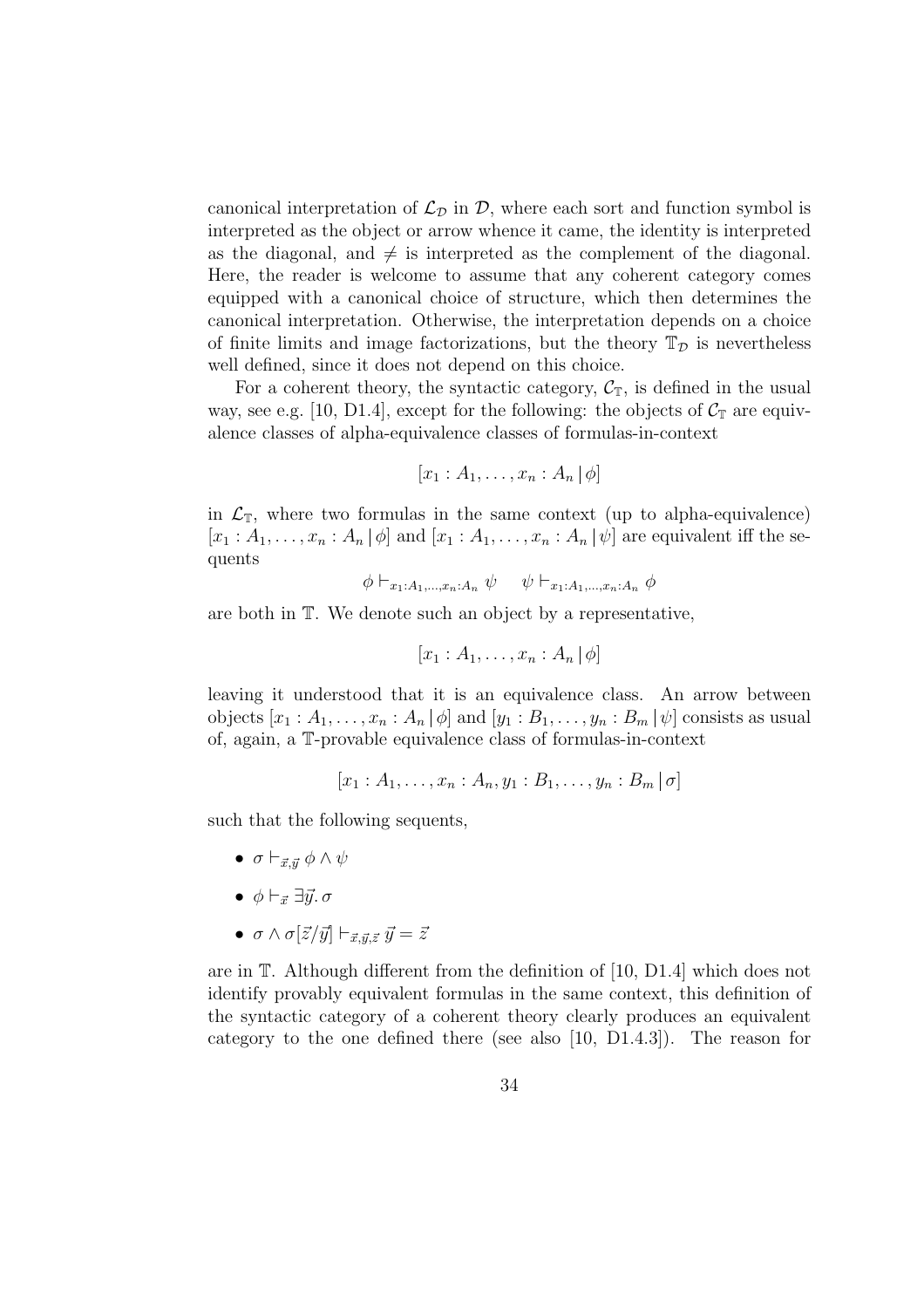identifying provably equivalent formulas in the same context is that we will mostly be considering models in **Sets**, with respect to which this is convenient. Although we often somewhat loosely refer to any coherent functor from a coherent category into Sets as a model, whenever we are talking about a theory  $\mathbb{T}$ , a  $\mathbb{T}$ -model always means a standard set-model of  $\mathbb{T}$ . That is to say, an assignment of sorts to sets, function symbols to functions, and relation symbols to subsets of appropriate products, so as to inductively define an interpretation of each formula-in-context of T in the usual manner. Thus, a T-model can be seen as a coherent functor  $\mathcal{C}_{\mathbb{T}} \longrightarrow$  **Sets**, but an arbitrary coherent functor  $C_{\mathbb{T}} \longrightarrow$  **Sets**, although naturally isomorphic to a  $\mathbb{T}$ -model, need not be a T-model in this strict sense.

Now, any syntactical category  $\mathcal{C}_{\mathbb{T}}$  comes equipped with canonical coherent structure, which is given as follows. We consider the objects  $[x : A | \top]$ representing the sorts of  $\mathbb T$  to be distinguished. These objects have distinguished finite products of the form  $[x : A, y : B, z : C | \top]$ , with the distinguished terminal object (empty product) being  $\vert \vert \top \vert$ . Furthermore, a monomorphism between objects in the same context (modulo alpha equivalence),  $[x_1 : A_1, ..., x_n : A_n | \phi]$  and  $[y_1 : A_1, ..., y_n : A_n | \psi]$ , which is represented by a formula of the form

$$
\left[\vec{x}:\vec{A},\vec{y}:\vec{A}\,\middle|\,\phi\wedge\psi\wedge\vec{x}=\vec{y}\right]
$$

may be considered an distinguished monomorphism, or inclusion. A syntactic category then has (and can be characterized up to isomorphism by) the following property of 'strictness':

**Definition 2.2.2.1** We say that a decidable coherent category is *strict* if it has the following structure:

- a set  $\mathfrak S$  of distinguished objects, with distinguished finite products (including a distinguished terminal object);
- a *system of inclusions*, that is, a set  $\mathfrak I$  of distinguished monomorphisms which is closed under composition and identities; such that for every object R there is a unique tuple  $\vec{A} \in \bigcup_{\mathbb{N}} \mathfrak{S}^n$  such that there is an inclusion  $R \longrightarrow A_1 \times \ldots \times A_n$  into the corresponding (distinguished) finite product; and such that every subobject, considered as a set of monomorphisms, of an object contains a unique inclusion.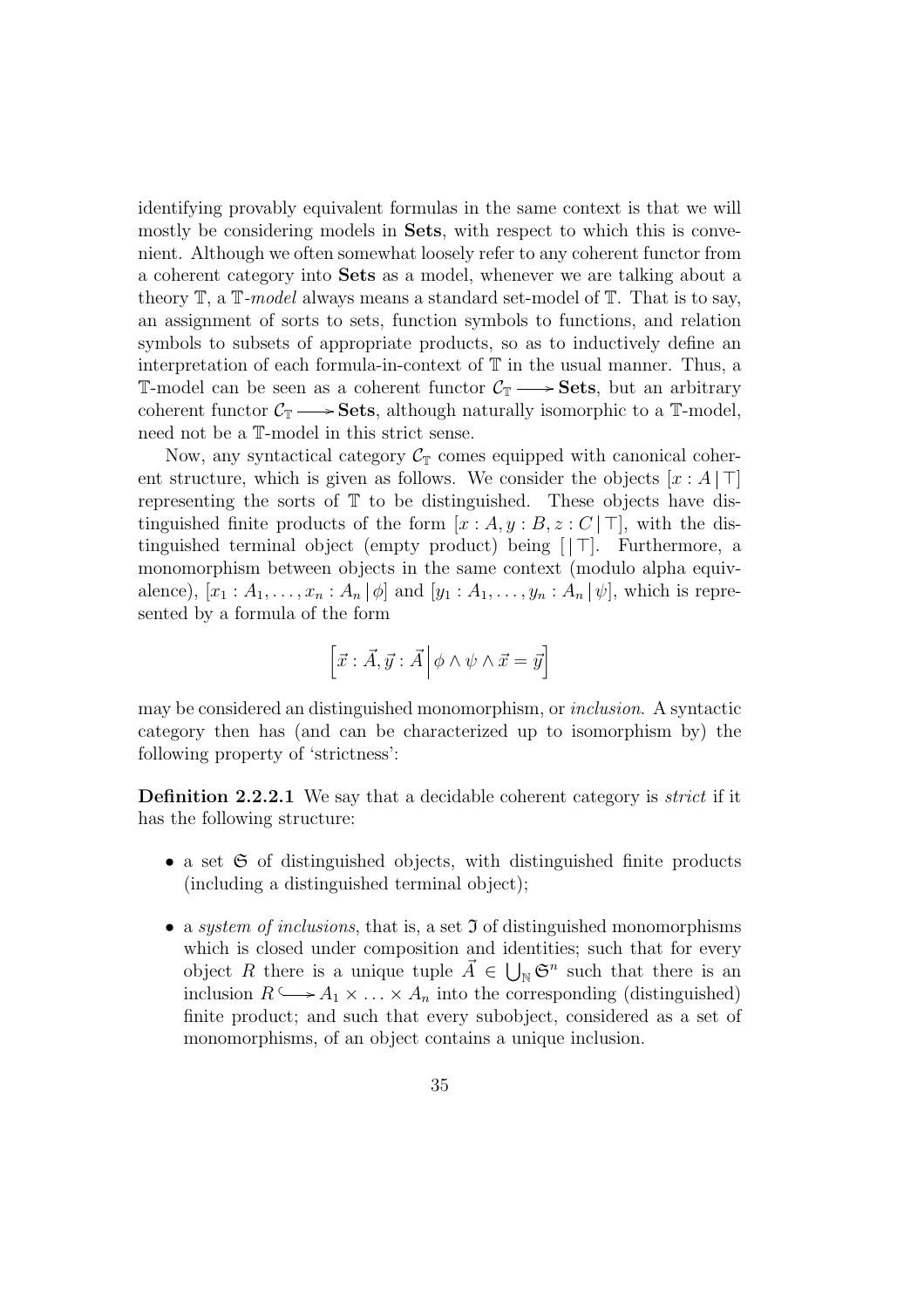A coherent functor between two such categories is strict if it preserves inclusions, distinguished objects, and distinguished finite products of distinguished objects on the nose.

A coherent category which is strict has, as a consequence, distinguished finite products for all objects, so that such a category has canonical coherent structure given in terms of the distinguished terminal object, the distinguished finite products, and inclusions as distinguished subobject representatives. For a decidable coherent theory T, a T-model, in the usual sense, is then a coherent functor

$$
\mathcal{C}_{\mathbb{T}} \longrightarrow Sets
$$

which sends finite distinguished products of distinguished objects to (the fixed) finite cartesian products and inclusions to subset inclusions. We call such set-valued functors strict as well, and use bold faced upper case letters, M, N, to denote them, while arbitrary coherent functors are denoted by ordinary upper case letters  $M, N$ . As usual, for a coherent theory  $\mathbb{T}$ , a  $\mathbb{T}$ isomorphism between two T-models,  $f : \mathbf{M} \Rightarrow \mathbf{N}$  is given by a sort-indexed family of bijections  $f_A : [x : A] \sqcap M \to [x : A] \sqcap N$  such that for any formulain-context  $[x_1 : A_1, \ldots, x_n : A_n | \phi]$  there is a pullback square

$$
\begin{aligned}\n\llbracket x_1 : A_1, \dots, x_n : A_n \mid \phi \rrbracket^{\mathbf{M}} & \xrightarrow{\qquad} \llbracket x_1 : A_1, \dots, x_n : A_n \mid \phi \rrbracket^{\mathbf{N}} \\
& \qquad \qquad \downarrow \qquad \qquad \qquad \downarrow \qquad \qquad \downarrow \qquad \qquad \downarrow \\
\llbracket x_1 : A_1, \dots, x_n : A_n \mid \top \rrbracket^{\mathbf{M}} & \xrightarrow{f_{A_1} \times \dots \times f_{A_n}} \llbracket x_1 : A_1, \dots, x_n : A_n \mid \top \rrbracket^{\mathbf{N}}\n\end{aligned}
$$

As such,  $\mathbb{T}$ -isomorphisms between M and N are invertible natural transformations of the strict functors M and N.

Consider now a decidable coherent category  $\mathcal{D}$  in  $\mathbf{DC}_{\kappa}$ , with its associated theory  $\mathbb{T}_{\mathcal{D}}$ . We refer to the syntactic category  $\mathcal{C}_{\mathbb{T}_{\mathcal{D}}}$  also by the name  $T\mathcal{D}$  in order to avoid proliferation of subscripts. Now, the functor which sends an object, A, in D to the object  $[x : A | \top]$  in TD and an arrow  $f : A \longrightarrow B$ in D to the arrow  $[x : A, y : B | f(x) = y]$  in TD defines an equivalence of categories  $\iota_{\mathcal{D}} : \mathcal{D} \longrightarrow T\mathcal{D}$ .

Definition 2.2.2.2 Let T be the category consisting of syntactical categories,  $\mathcal{C}_{\mathbb{T}}$ , of decidable coherent theories,  $\mathbb{T}$ , with a saturated set of  $\lt \kappa$ models, and strict functors between them, i.e. coherent functors that preserve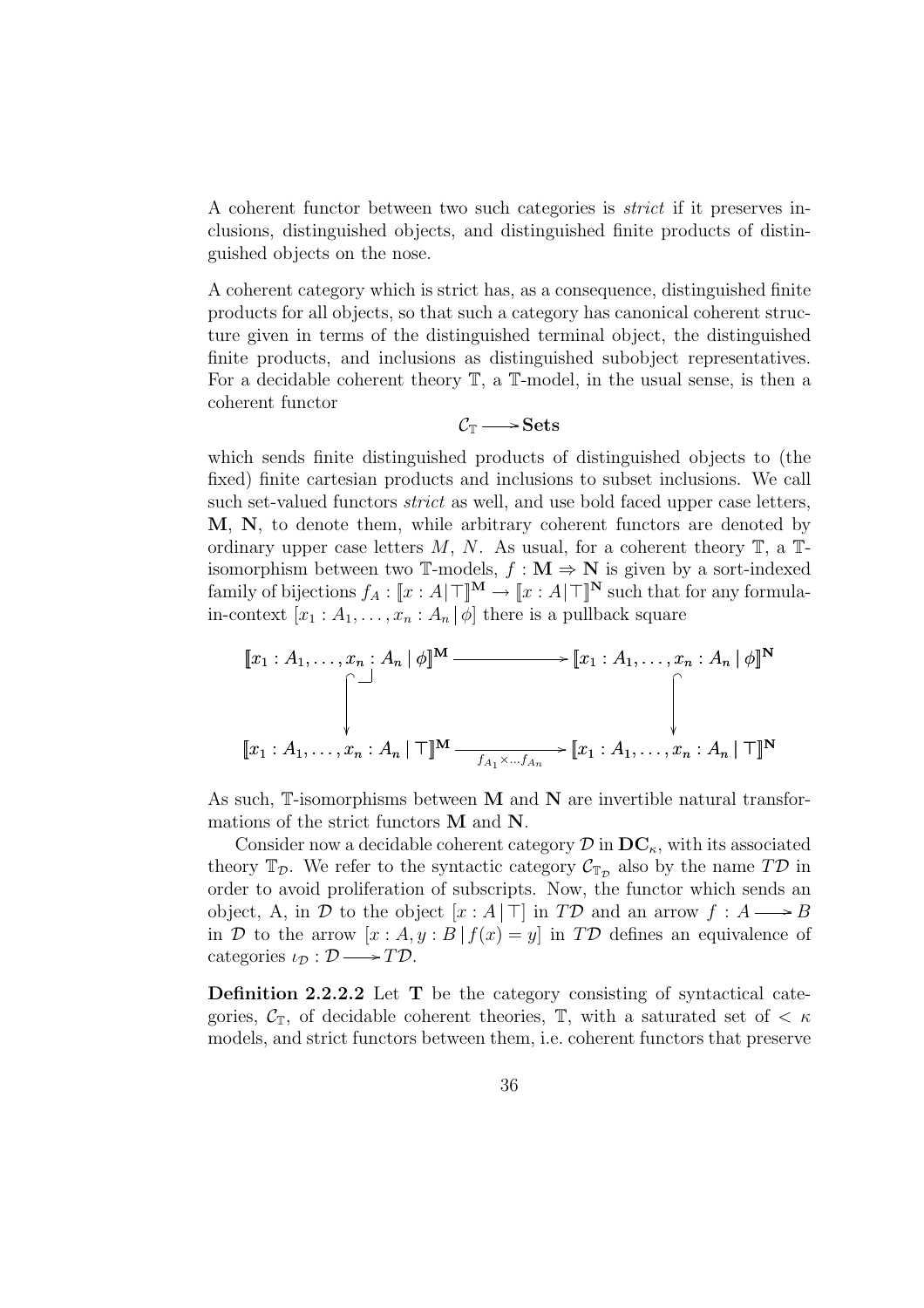distinguished objects (the sorts), distinguished finite products (including the distinguished terminal object), and inclusions.

Notice that any coherent functor  $F : A \longrightarrow \mathcal{D}$  lifts to a morphism  $\hat{F}$ :  $T\mathcal{A} \longrightarrow T\mathcal{D}$  in **T** to make the following square commute:

$$
\mathcal{A} \xrightarrow{F} \mathcal{D}
$$
\n
$$
\downarrow_{\mathcal{A}} \qquad \qquad \downarrow_{\mathcal{D}} \qquad (2.1)
$$
\n
$$
T\mathcal{A} \xrightarrow{\hat{F}} T\mathcal{D}
$$

so that we have a functor  $T: \mathbf{DC}_{\kappa} \longrightarrow \mathbf{T}$ . Now, a  $\mathbb{T}_{\mathcal{D}}$ -model in  $\mathbf{Sets}_{\kappa}$ , seen as a strict functor  $\mathbf{M}: T\mathcal{D} \longrightarrow \mathbf{Sets}_{\kappa}$ , composes with  $\iota_{\mathcal{D}}$  to yield a coherent functor  $\mathcal{D} \longrightarrow \mathbf{Sets}_{\kappa}$ .



Conversely, a coherent functor  $M : \mathcal{D} \longrightarrow \mathbf{Sets}_{\kappa}$ , being an assignment of objects of  $D$  to sets and arrows to functions, determines a  $\mathbb{T}_{\mathcal{D}}$ -structure, which is a  $\mathbb{T}_{\mathcal{D}}$ -model since M is coherent. Thus, the set  $X_{\mathcal{D}}$  is in bijective correspondence with the set of  $\mathbb{T}_{\mathcal{D}}$ -models in  $\mathbf{Sets}_{\kappa}$ . And similarly, the set  $G_{\mathcal{D}}$ is in bijective correspondence with the set of  $\mathbb{T}_{\mathcal{D}}$ -isomorphisms. With  $X_{\mathcal{D}}$ and  $G_{\mathcal{D}}$  being equipped with the coherent topologies, these bijections induce topologies to become homeomorphisms, and thus we can choose between  $\mathbb{G}_{\mathcal{D}}$ or the isomorphic topological groupoid of  $\mathbb{T}_{\mathcal{D}}$ -models and isomorphisms to work with, depending on which is the more convenient, and in accordance with the guiding idea that what is an algebra-geometry duality from one perspective is a syntax-semantics duality from another. The following section (2.3) presents the proof of the promised representation theorem—Theorem 2.4.1.3—in terms of the latter. Beginning with a theory, we equip its groupoid of models and isomorphisms with a 'logical' topology. Section 2.4 then reconnects this construction with un-strictified decidable coherent categories and their groupoids of set-valued functors equipped with the coherent topology. We summarize this section in the following 'strictification' result: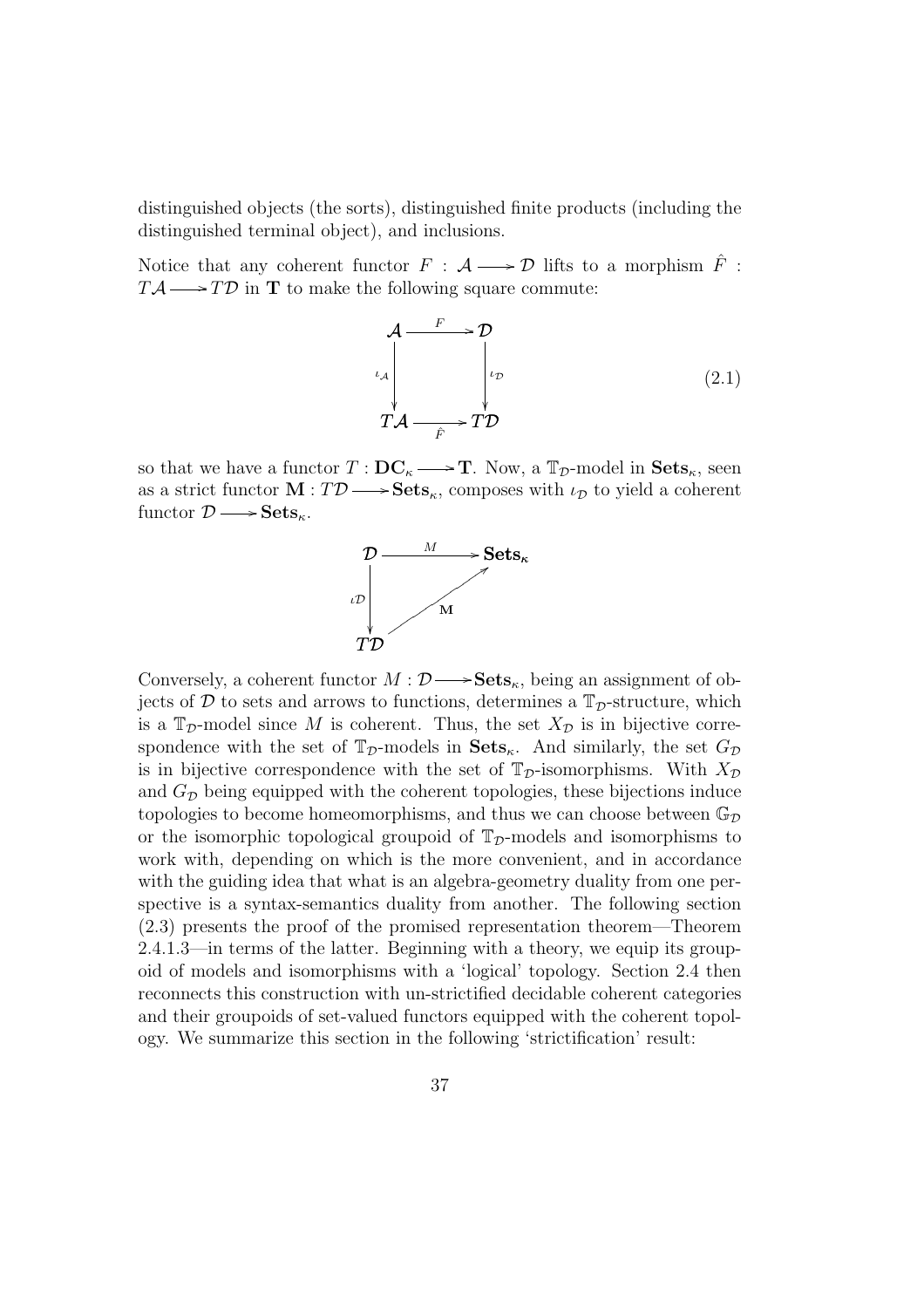**Lemma 2.2.2.3** The functor  $T : DC_{\kappa} \longrightarrow T$  sends a decidable coherent category  $\mathcal D$  to an equivalent category  $T\mathcal D$  which is strict, i.e. such that  $T\mathcal D$ is equipped with a set of distinguished objects, distinguished finite products, and a system of inclusions. Moreover, the (discrete) groupoid of coherent functors  $\mathcal{D} \longrightarrow$  **Sets**<sub>k</sub> and invertible natural transformations is isomorphic to the groupoid of strict functors  $T\mathcal{D}\longrightarrow$ **Sets**<sub> $k$ </sub> and invertible natural transformations.

We now proceed to consider strict decidable coherent categories in the form, then, of syntactic categories. The material is presented in terms of the syntax of first-order theories rather than in terms of distinguished objects and inclusions, not in the least because this makes for a much more readable presentation, but can also be presented in terms of the properties of Definition 2.2.2.1. We introduce a 'logical' topology on the groupoid of  $\textbf{Sets}_{\kappa}$ -valued strict functors and invertible natural transformations (i.e. the groupoid of models and isomorphisms) of a syntactic category. In Section 2.4.1, we continue where Lemma 2.2.2.3 leaves off by comparing the logical topology with that of Definition 2.2.1.3, and showing that the groupoid of coherent set-valued functors and invertible natural transformations equipped with the coherent topology for a category  $\mathcal D$  in  $\mathbf{DC}_{\kappa}$  is isomorphic to the groupoid of strict set-valued functors and invertible natural transformations equipped with the logical topology for the strictified category TD.

# 2.3 Representing Decidable Coherent Topoi by Groupoids of Models

Recall that we call a coherent theory decidable if for each sort there is a predicate  $\neq$  satisfying axioms of inequality (see p. 28). The goal of the current section is the representation of such a theory  $\mathbb T$  in terms of its semantical groupoid  $G_{\mathbb{T}} \rightrightarrows X_{\mathbb{T}}$  of models and isomorphisms in Theorem 2.3.4.14, stating that the topos of sheaves for the coherent coverage on  $\mathcal{C}_{\mathbb{T}}$  is equivalent to the topos of equivariant sheaves on  $G_{\mathbb{T}} \rightrightarrows X_{\mathbb{T}}$ ,

$$
Sh\left(\mathcal{C}_{\mathbb{T}}\right)\simeq\operatorname{Sh}_{G_{\mathbb{T}}}(X_{\mathbb{T}})
$$

The overall form of the argument resembles that sketched in Section 1.2.1 for the representation of a Boolean algebra in terms of its space of models: Generalizing the Stone Representation Theorem, we embed  $C_{\mathbb{T}}$  in the topos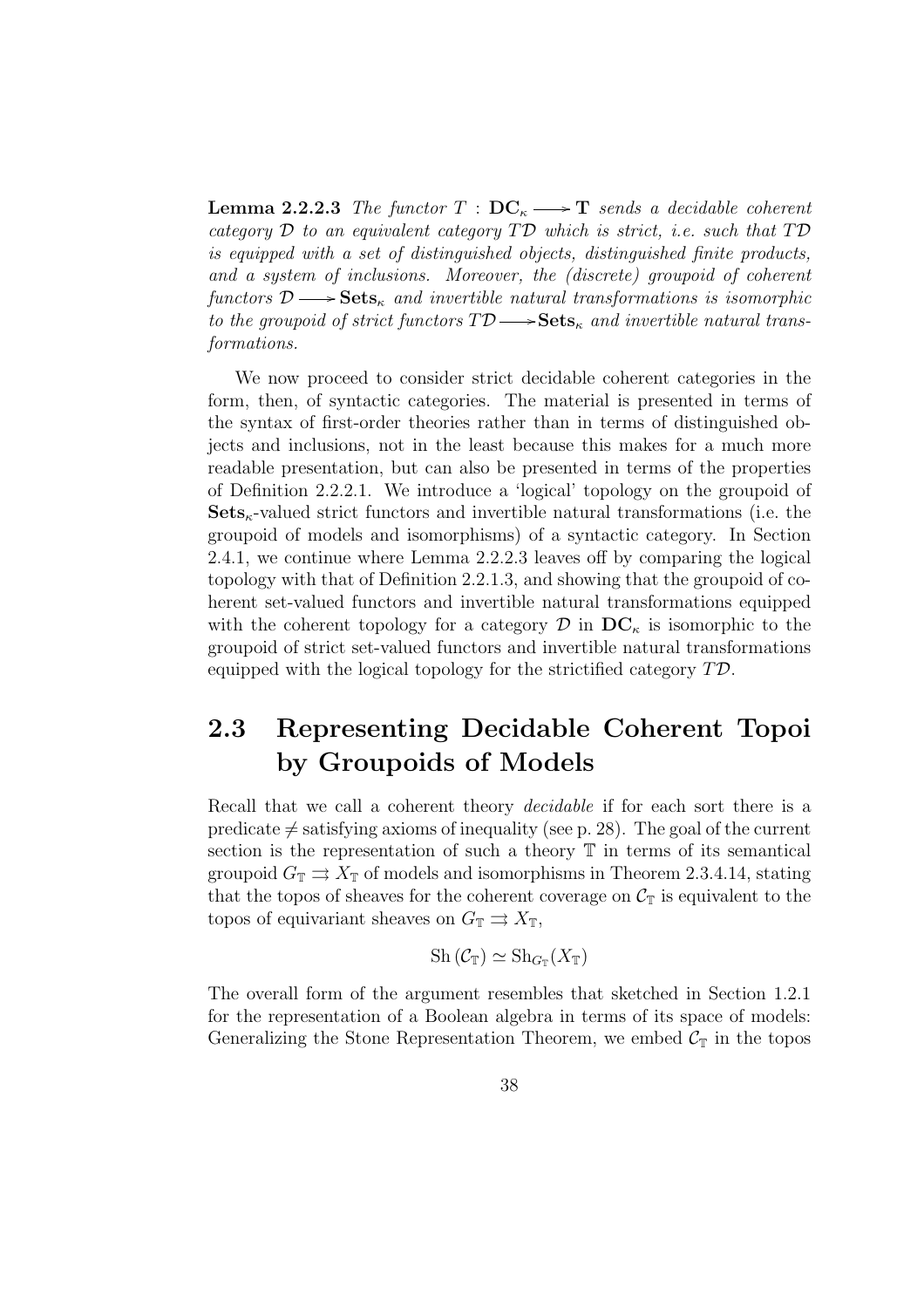of sets over the set of models,  $\textbf{Sets}/X_{\mathbb{T}}$ , in Lemma 2.3.2.1. Proceeding to introduce a logical topology on the set  $X_{\mathbb{T}}$  of models and then to introduce T-model isomorphisms for additional structure, we show how the embedding of  $C_{\mathbb{T}}$  into  $\textbf{Sets}/X_{\mathbb{T}}$  factors through, first, the topos  $\text{Sh}(X_{\mathbb{T}})$  of sheaves on the space  $X_{\mathbb{T}}$  (Proposition 2.3.2.7) and, finally, the topos  $\text{Sh}_{G_{\mathbb{T}}}(X_{\mathbb{T}})$  of equivariant sheaves on the topological groupoid  $G_{\mathbb{T}} \rightrightarrows X_{\mathbb{T}}$  (Lemma 2.3.4.7). Showing that the image of the embedding generates  $\text{Sh}_{G_{\mathbb{T}}}(X_{\mathbb{T}})$  in Lemma 2.3.4.13, we are then in a position to conclude that the embedding lifts to an equivalence  $\text{Sh}(\mathcal{C}_{\mathbb{T}}) \simeq \text{Sh}_{G_{\mathbb{T}}}(X_{\mathbb{T}})$  in Theorem 2.3.4.14.

### 2.3.1 Cover-Reflecting, Set-Valued Functors

We use the condition *cover reflecting* in the following sense:

**Definition 2.3.1.1** A morphism of sites  $F : (\mathcal{C}, J) \longrightarrow (\mathcal{D}, K)$  reflects covers if for any sieve S on  $C \in \mathcal{C}$ , if the image of S in  $\mathcal{D}$  generates a covering sieve on  $F(C)$ , then S is a covering sieve on C.

Now, suppose that we are given a cartesian site  $(C, J)$ , a cocomplete topos  $\mathcal E$ (the canonical coverage of which is all epimorphic families) and a cartesian, cover preserving functor  $F: \mathcal{C} \longrightarrow \mathcal{E}$ ,

$$
\mathcal{E}\left[\int\limits_{\overline{a\circ y}}\mathcal{E}\left[f\right]\right]
$$

with  $f$  the induced classifying geometric morphism. Then  $f$  is a surjection iff  $F$  reflects covers in the sense of Definition 2.3.1.1. For consider a parallel pair  $g, h : A \longrightarrow B$  of arrows in Sh(C). If  $c : ayC \longrightarrow A$  is a morphism with representable domain, then by composing with  $q$  and  $h$  and taking the equalizer,

$$
E \rightarrow e^e \rightarrow ayC \xrightarrow{c} A \xrightarrow{g} B
$$

we obtain a subobject of  $ayC$  which corresponds to a (closed) sieve S on C, with  $\lim ay(S) \cong E$ , such that  $qc = hc$  iff e is iso iff S covers C. Now, assume that  $F: \mathcal{C} \longrightarrow \mathcal{E}$  reflects covers, and suppose we are given a parallel pair of distinct morphisms,  $g, h : A \longrightarrow B$ . Choose  $c : ayC \longrightarrow A$  such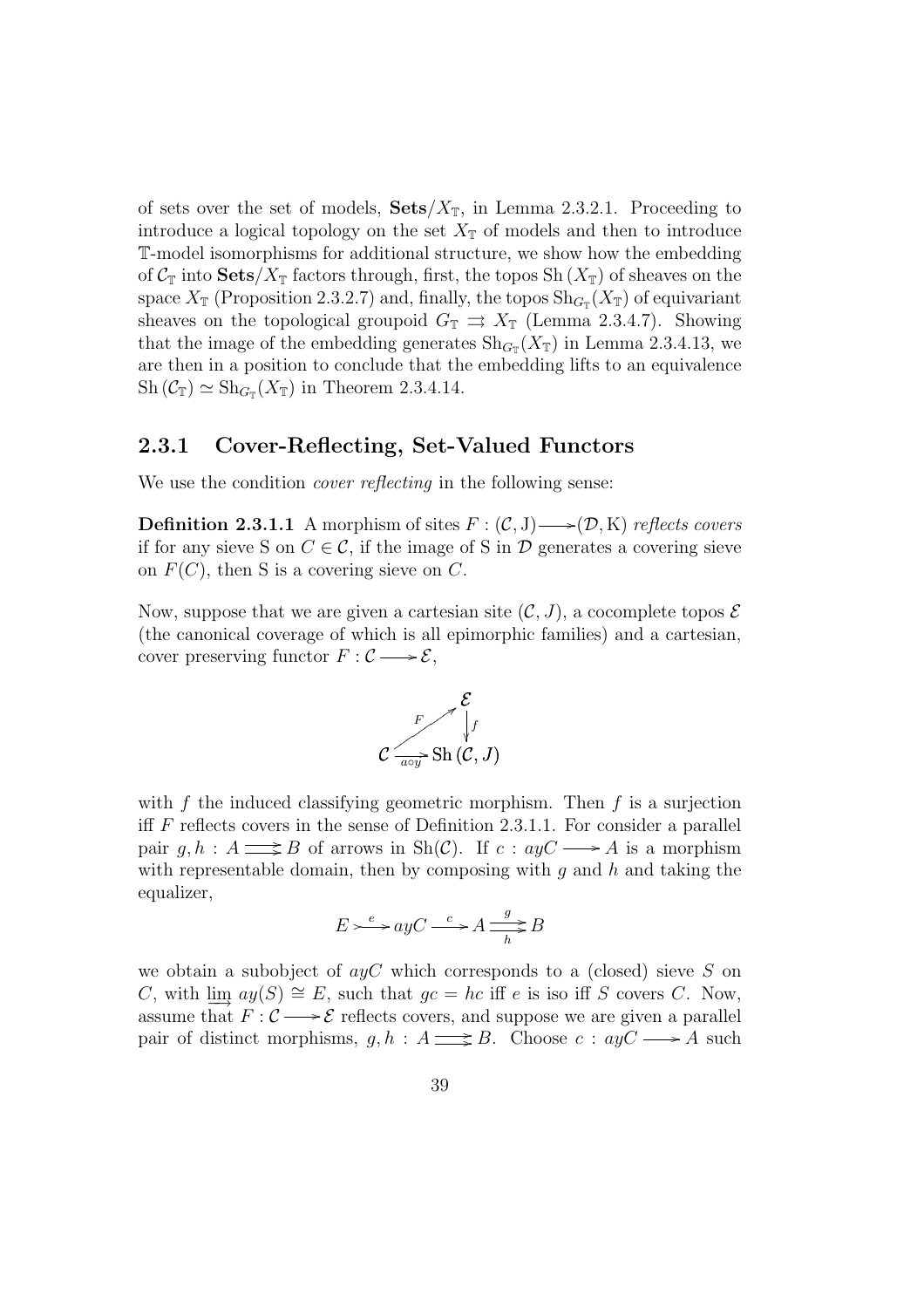that  $q \circ c \neq h \circ c$ , take the equalizer, and apply the equalizer and colimit preserving inverse image  $f^*$  to obtain the following diagram:

$$
\varinjlim F(S) \cong f^*(E) \xrightarrow{f^*(e)} F(C) \xrightarrow{c} f^*(A) \xrightarrow{f^*(g)} f^*(B)
$$

where we have taken advantage of the fact that  $F \cong f^* \circ ay$ . Then  $f^*(g)$  and  $f^*(h)$  must also be distinct. For otherwise  $f^*(e)$  would be iso, and since F is cover reflecting, that would imply that  $S$  would be a covering sieve, which would mean that  $e : \lim_{x \to a} ay(x) \cong E \longrightarrow ay(C)$  was iso, contradicting that  $gc \neq hc$ . Therefore, F cover reflecting implies  $f^*$  faithful, that is, f is a surjection. Conversely, if  $f$  is a surjection, then  $f^*$  reflects isomorphisms. So for any sieve S on  $C \in \mathcal{C}$ , if lim $F(S) \cong F(C)$  in  $\mathcal{E}$ , then lim $ay(S) \cong ay(C)$ in Sh  $(C, J)$ , and so S covers C. Therefore f surjective implies that F is cover reflecting. Now, suppose  $\mathcal{E} = \mathbf{Sets}$  and we are giving a set X of cover preserving and *jointly* cover reflecting functors  $x : C \longrightarrow$ **Sets.** Then we can put these functors together to form a functor

$$
F: \mathcal{C} \longrightarrow \prod_{x \in X} \textbf{Sets}_x \cong \textbf{Sets}/X
$$

which is cartesian, cover preserving, and cover reflecting, since finite limits and covers are computed fibrewise in  $\textbf{Sets}/X$ . Whence it induces a surjective geometric morphism

$$
f: \mathbf{Sets}/X \longrightarrow \mathrm{Sh}(\mathcal{C}, J).
$$

In what follows, we exploit this to construct a cover of the topos of coherent sheaves Sh  $(\mathcal{C}_{\mathbb{T}})$  on a theory  $\mathbb{T}$ . Notice that the following lemma depends on Deligne's Theorem and hence on the axiom of choice.

**Lemma 2.3.1.2** Let  $\mathbb{T}$  be a decidable coherent theory of cardinality  $\lt \kappa$ . Then the set X of coherent functors  $\mathcal{C}_{\mathbb{T}} \longrightarrow$  Sets which take values in  $\textbf{Sets}_{\kappa}$ jointly reflect covers.

Proof Since we can factor out images, we can consider coverages given in terms of subobjects. Suppose we are given a family

$$
\mathcal{F} = \{ [\vec{x} \, | \, \psi_i] \longrightarrow [\vec{x} \, | \, \phi] \mid i \in I \}
$$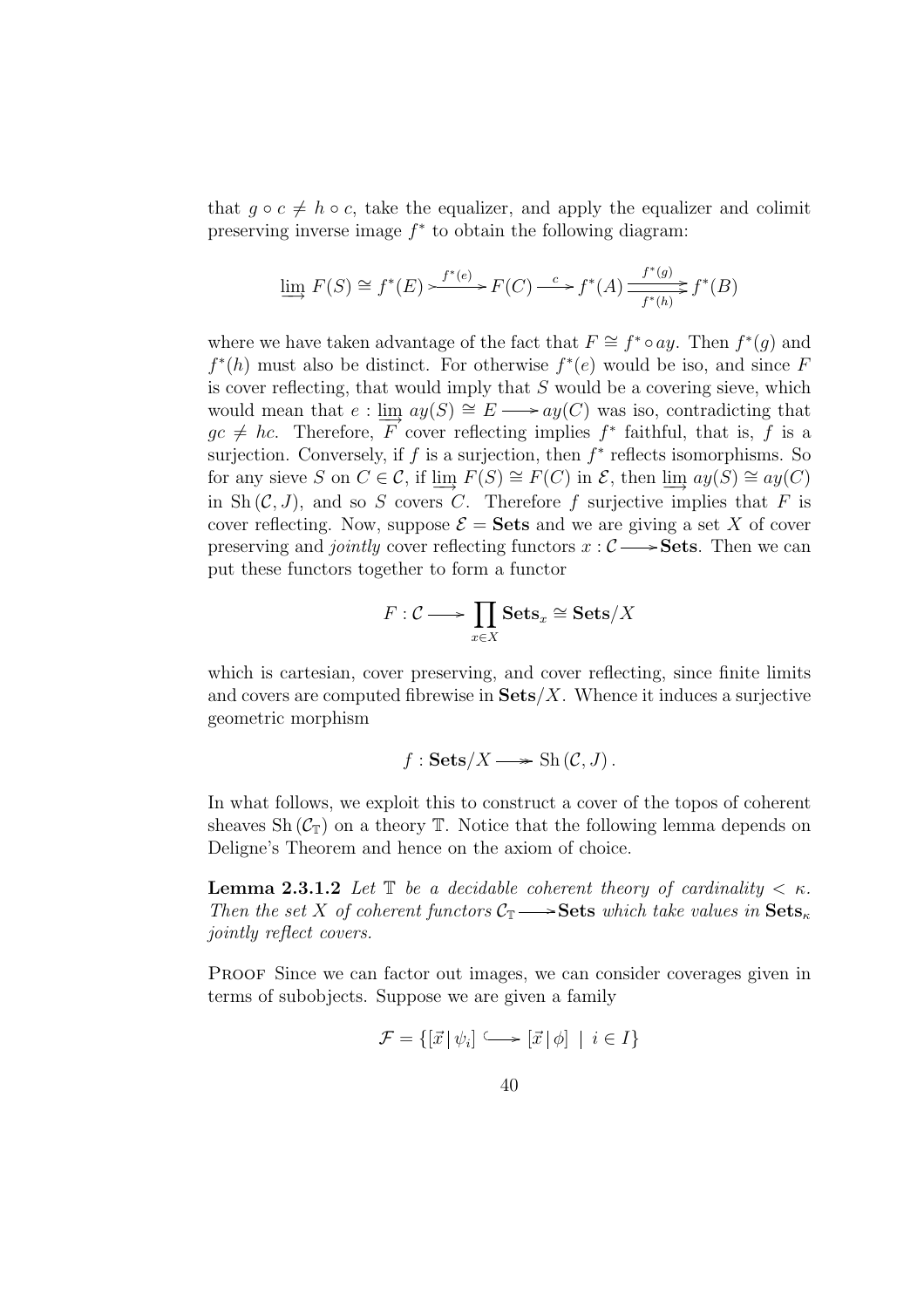of subobjects of  $[\vec{x} | \phi]$  in  $\mathcal{C}_\mathbb{T}$ . Add sequents  $\vdash \phi(\vec{c})$  and  $\psi_i(\vec{c}) \vdash \bot$ , for  $\vec{c}$  fresh constants and  $i \in I$ , to  $\mathbb T$  to obtain  $\mathbb T^+$ . If  $\mathcal F$  does not cover  $[\vec x | \phi]$ , then  $\mathbb T^+$ is consistent by Deligne's theorem (see e.g. [14, IX.11]), and by the classical completeness theorem for coherent logic (see e.g.  $[10, D1.5]$ ),  $\mathbb{T}^+$  has a model in  $\textbf{Sets}_{\kappa}$  which restricts to a T-model  $M: \mathcal{C}_{\mathbb{T}} \longrightarrow \textbf{Sets}_{\kappa}$  such that  $M(\mathcal{F})$ does not cover  $M([\vec{x} | \phi]).$ 

Note that the category of (small, i.e. not proper class) distributive lattices is a full subcategory of  $DC_{\kappa}$ .

### 2.3.2 The Semantical Groupoid of a Theory  $\mathbb T$

Fix a decidable coherent theory T and assume that T has a saturated set of models in  $\textbf{Sets}_{\kappa}$ , in the sense that the coherent functors  $\mathbf{M}: \mathcal{C}_{\mathbb{T}} \longrightarrow \textbf{Sets}_{\kappa}$ jointly reflect covers, where  $\mathcal{C}_{\mathbb{T}}$  is equipped with the coherent coverage and  $\mathbf{Sets}_{\kappa}$  is equipped with its canonical coverage. We construct the topological groupoid  $\mathbb{G}_{\mathbb{T}}$  of  $\mathbb{T}$ -models and isomorphisms equipped with a logical topology, and show that the topos of coherent sheaves Sh  $(\mathcal{C}_{\mathbb{T}})$  on  $\mathbb{T}$  is equivalent to the topos of equivariant sheaves on  $\mathbb{G}_T$ . Thereafter (Section 2.4), we verify that the groupoid  $\mathbb{G}_{\mathcal{D}}$  of coherent set-valued functors and natural transformations on a decidable coherent category  $\mathcal D$  equipped with the coherent topology is the same as the topological groupoid of  $\mathbb{T}_{\mathcal{D}}$ -models, and conclude that we have a groupoid representation of the topos of coherent sheaves on  $\mathcal D$  in terms of  $\mathbb{G}_{\mathcal{D}}$ .

Set  $X_{\mathbb{T}}$  to be the set of T-models in  $\mathbf{Sets}_{\kappa}$  (i.e. inclusion-preserving coherent functors  $\mathbf{M} : \mathcal{C}_{\mathbb{T}} \longrightarrow \mathbf{Sets}_{\kappa}$  that sends a (distinguished) *n*-product of distinguished objects,  $A \times ... \times B$ , to a cartesian *n*-product  $\mathbf{M}(A) \times ... \times \mathbf{M}(B)$ . Set  $G_{\mathbb{T}}$  to be the set of  $\mathbb{T}$ -isomorphisms (natural transformations) between the models in  $X_{\mathbb{T}}$ . We use double-arrow notation for  $\mathbb{T}$ -isomorphisms, e.g.  $f: \mathbf{M} \Rightarrow \mathbf{N}$ , and write  $f_A: [\![A]\!]^{\mathbf{M}} \to [\![A]\!]^{\mathbf{N}}$  for the component at the sort A of T (or, at the distinguished object  $[x : A | \top]$  in  $\mathcal{C}_{\mathbb{T}}$ ). We have, then, a (discrete) groupoid:

$$
G_{\mathbb{T}} \times_{X_{\mathbb{T}}} G_{\mathbb{T}} \xrightarrow{c} G_{\mathbb{T}} \xrightarrow{\begin{array}{c} i \\ \hline \downarrow \\ G_{\mathbb{T}} \end{array}} X_{\mathbb{T}} \xrightarrow{\begin{array}{c} i \\ \hline \downarrow \\ t \end{array}} X_{\mathbb{T}} \tag{2.2}
$$

Lemma 2.3.2.1 The assignment

$$
\left[\vec{x}:\vec{B}\,\middle|\,\phi\right]\mapsto E_{\left[\vec{x}\,\middle|\,\phi\right]}=\left\{\langle\mathbf{M},\vec{b}\rangle\,\middle|\,\mathbf{M}\in X_{\mathbb{T}},\vec{b}\in\left[\vec{x}:\vec{B}\,\middle|\,\phi\right]\right\}\xrightarrow{\pi_{1}}X_{\mathbb{T}}
$$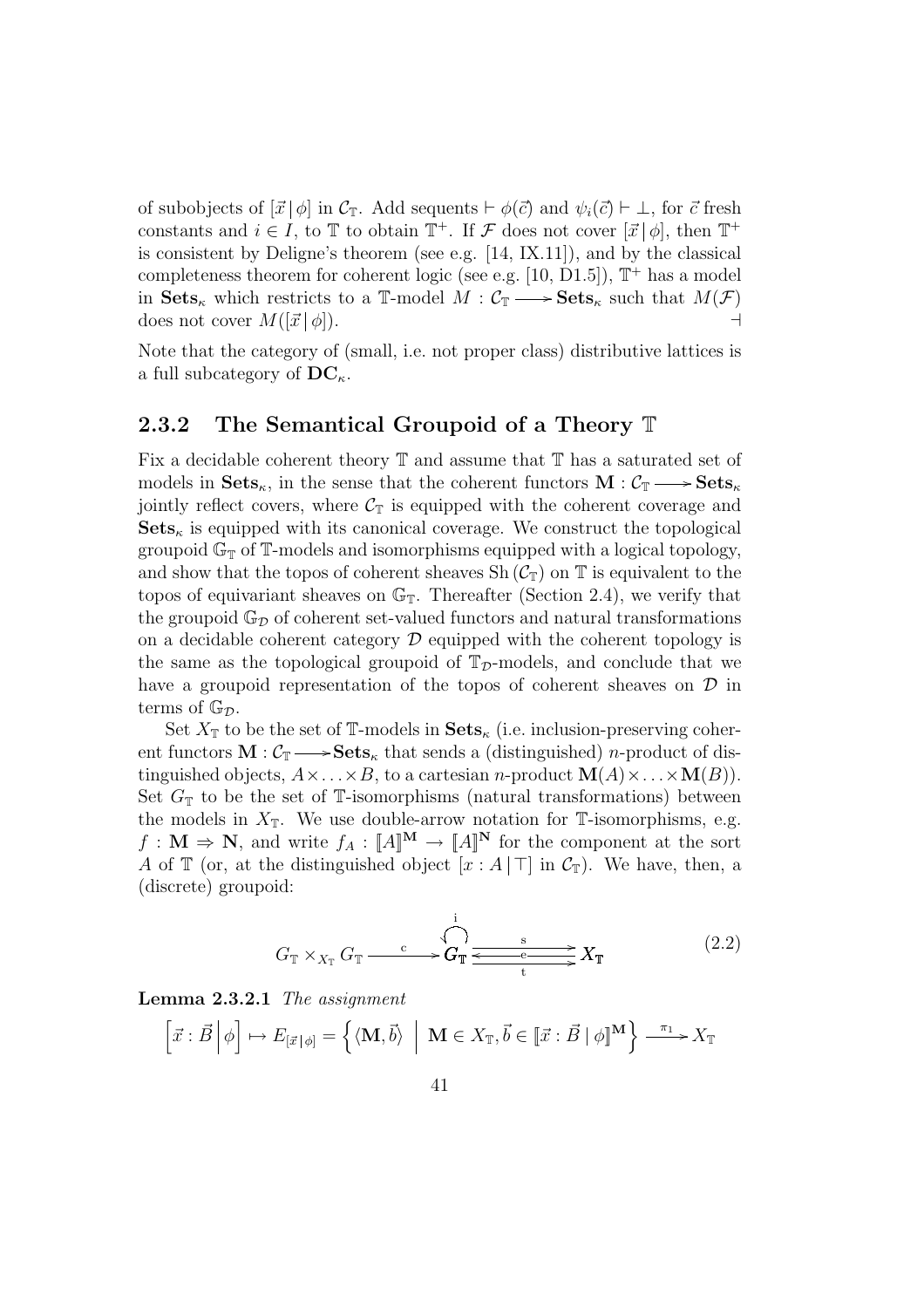where  $\pi_1$  projects to the model, defines a coherent functor

$$
\mathcal{M}_d:\mathcal{C}_\mathbb{T}\longrightarrow \mathbf{Sets}/X_\mathbb{T}
$$

which induces a surjective geometric morphism  $m_d : \textbf{Sets}/X_{\mathbb{T}} \longrightarrow \text{Sh}(\mathcal{C}_{\mathbb{T}})$ :



PROOF Ignoring the 'indexing' left component of the pairs, we may thus regard  $\mathcal{M}_d$  as the functor that sends an object A in  $\mathcal{C}_{\mathbb{T}}$  to the set  $E_A$  over  $X_{\mathbb{T}}$  the fiber,  $(E_A)_{\mathbf{M}}$ , over a model  $\mathbf{M} \in X_{\mathbb{T}}$  of which is  $\mathbf{M}(A)$ .

$$
E_A = \{ \langle \mathbf{M}, a \rangle \mid \mathbf{M} \in X_{\mathbb{T}} \wedge a \in \mathbf{M}(A) \}
$$

An arrow  $f : A \longrightarrow B$  of  $C_{\mathbb{T}}$  is, accordingly, sent to the function  $E_f : E_A \to E_B$ over  $X_{\mathbb{T}}$  the restriction of which to the fibers over a model M is the function  $\mathbf{M}(f): \mathbf{M}(A) \to \mathbf{M}(B)$ . All models  $\mathbf{M} \in X_{\mathbb{T}}$  being coherent functors,  $\mathcal{M}_d$ is coherent since the coherent structure in  $\textbf{Sets}/X_{\mathbb{T}}$  is computed fiberwise, and for an element  $\mathbf{K} \in X_{\mathbb{T}}$ , if  $k : \mathbf{Sets} \longrightarrow \mathbf{Sets}/X_{\mathbb{T}}$  is the corresponding point, then

$$
\mathbf{K} = k^* \circ \mathcal{M}_d : \mathcal{C}_\mathbb{T} \longrightarrow \mathbf{Sets}/X_\mathbb{T} \longrightarrow \mathbf{Sets}.
$$

Finally,  $m_d$ : Sets/ $X_{\mathbb{T}} \longrightarrow$  Sh $(\mathcal{C}_{\mathbb{T}})$  is a surjection since the functor  $\mathcal{M}_d$ :  $\mathcal{C}_{\mathbb{T}} \longrightarrow$  Sets/ $X_{\mathbb{T}}$  reflects covers.

For an arrow  $f : A \longrightarrow B$  in  $\mathcal{C}_{\mathbb{T}}$ , we denote the underlying sets and functions of  $\mathcal{M}_d(f) : \mathcal{M}_d(A) \longrightarrow \mathcal{M}_d(B)$  as  $E_f : E_A \to E_B$ . The logical topology on  $X_{\mathbb{T}}$  is defined by taking as basic open sets those of the form

$$
U_{\left[\vec{x}:\vec{B}\,\middle|\,\phi\right],\vec{b}} = \left\{ \mathbf{M} \in X_{\mathbb{T}} \: \middle| \: \vec{b} \in \left[\vec{x}:\vec{B}\mid\phi\right]^{\mathbf{M}} \right\}
$$

for  $b \in \mathbf{Sets}_{\kappa}$ , with  $\vec{b}$  the same length as  $\vec{x}$ . (Of course, the definition makes sense also for arbitrary sets a replacing  $\vec{b}$ , but unless a is a tuple of the same length as  $\vec{x}$  we automatically obtain the empty set, so we usually assume without further comment that basic open sets are presented in terms of appropriate tuples.) Now, this is a basis, since it obviously covers  $X_{\mathbb{T}}$ , and

$$
U_{[\vec{x}:\vec{B}\,|\,\phi],\vec{b}} \cap U_{[\vec{y}:\vec{C}\,|\,\psi],\vec{c}} = U_{[\vec{x}:\vec{B},\vec{y}:\vec{C}\,|\,\phi \wedge \psi],\vec{b}*\vec{c}}
$$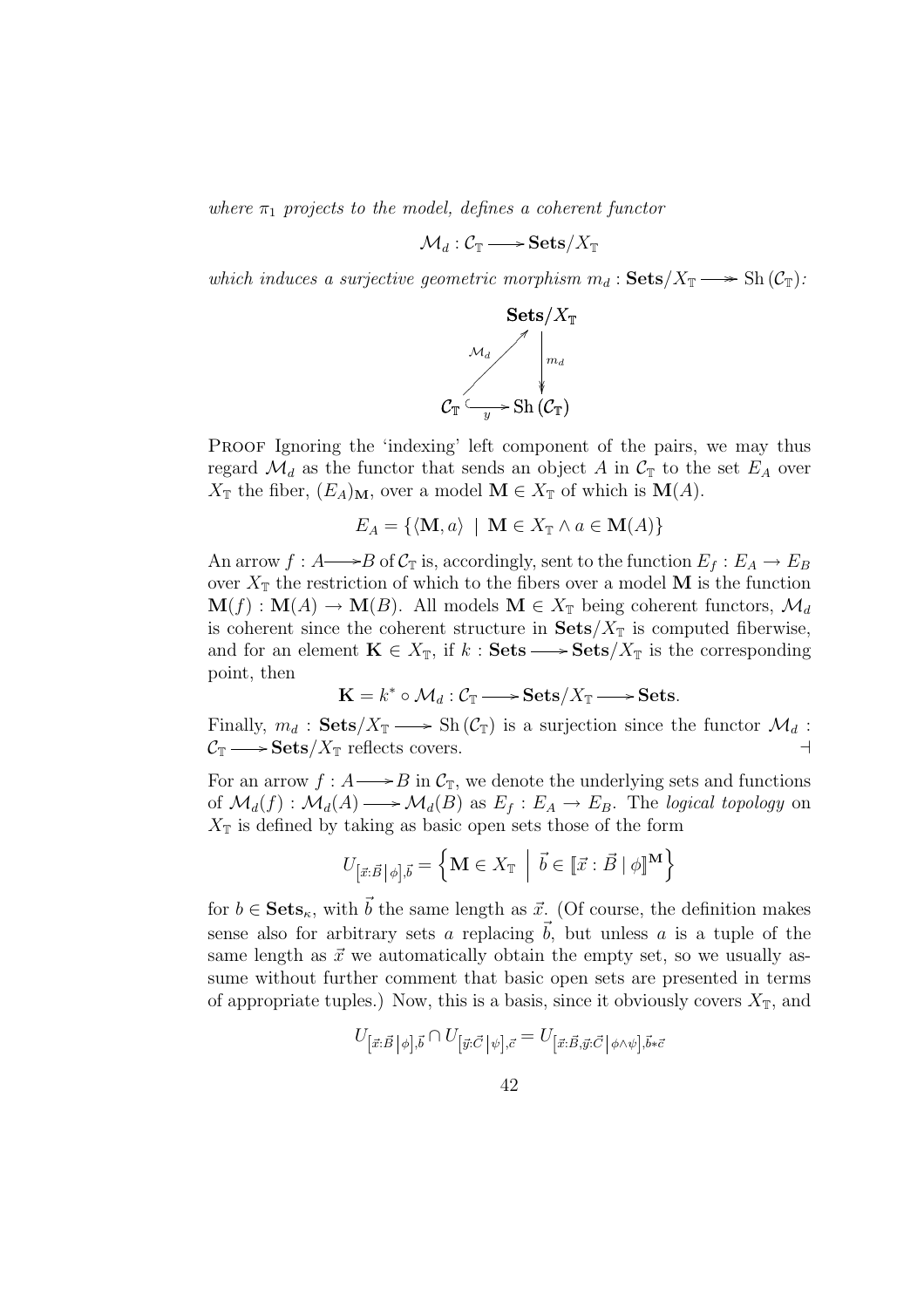(where we use ∗ to indicate concatenation of tuples. We shall also sometimes use a comma to the same effect.) The *logical topology* on  $G<sub>T</sub>$  is defined by taking as sub-basic open sets those of the form

- $\bullet \ \ s^{-1}$  $(U_{[\vec{x}:\vec{A}] \phi],\vec{a}}) = \left\{ f \in G_{\mathbb{T}} \: \middle| \: \vec{a} \in [\![\vec{x}:\vec{A}\! \mid \phi]\!]^{s(f)} \right\}$ o
- $V_{B:b\mapsto c} =$  $\overline{a}$  $f \in G_{\mathbb{T}} \mid b \in [x : B \mid \top]^{s(f)} \wedge f_B(b) = c$ ª

• 
$$
t^{-1}(U_{\left[\vec{x}:\vec{D}\,\middle|\,\psi\right],\vec{d}}) = \left\{ f \in G_{\mathbb{T}} \middle| \vec{d} \in [\vec{x}:\vec{D}\,\middle|\,\psi\right]^{\mathrm{t}(f)} \right\}
$$

We make the notation for a basic open set of  $G_{\mathbb{T}}$  an array displaying the three sets of relevant data, e.g.:

$$
V = \begin{pmatrix} \begin{bmatrix} \vec{x} \cdot \vec{A} & \phi \end{bmatrix}, \vec{a} \\ \vec{B} \cdot \vec{b} & \vec{c} \\ \begin{bmatrix} \vec{y} \cdot \vec{D} & \phi \end{bmatrix}, \vec{d} \end{pmatrix}
$$
(2.3)

which, written out, is the set

$$
V = \{ f : \mathbf{M} \Rightarrow \mathbf{N} \mid \vec{a} \in [\![\vec{x} : \vec{A} \mid \phi\!]^{\mathbf{M}} \land \vec{b} \in [\![\vec{x} : \vec{B} \mid \top\!]^{\mathbf{M}} \land f_{\vec{B}}(\vec{b}) = \vec{c} \land \vec{d} \in [\![\vec{y} : \vec{D} \mid \psi\!]^{\mathbf{N}} \}
$$

These sets cover  $G_{\mathbb{T}}$  and are closed under finite intersection.

Lemma 2.3.2.2 Equipped with the logical topologies, the groupoid

$$
G_{\mathbb{T}} \times_{X_{\mathbb{T}}} G_{\mathbb{T}} \xrightarrow{c} G_{\mathbb{T}} \xrightarrow{\begin{array}{c}i\\ \longleftarrow\\ G_{\mathbb{T}}\end{array}} G_{\mathbb{T}} \xrightarrow{\begin{array}{c}s\\ \longleftarrow\\ t\end{array}} X_{\mathbb{T}}
$$

is a topological groupoid.

PROOF We need to verify that the functions  $s, t, c, i$ , and e are continuous. s and t are continuous by the definition of the topology on  $G_{\mathbb{T}}$ . (e): Given a basic open set V of  $G_{\mathbb{T}}$  of the form  $(2.3)$ . Say the length of  $\vec{b}$  is n. If for some  $1 \leq i \leq n$ ,  $b_i \neq c_i$ , then  $\text{Id}^{-1}(V) = \emptyset$ . Otherwise,  $e^{-1}(V) = U_{\left[\vec{x}: \vec{A}, \vec{y}: \vec{B}, \vec{z}: \vec{D}\right] \phi \wedge \psi} \left[\vec{a} * \vec{b} * \vec{d}\right]$ . Thus e is continuous.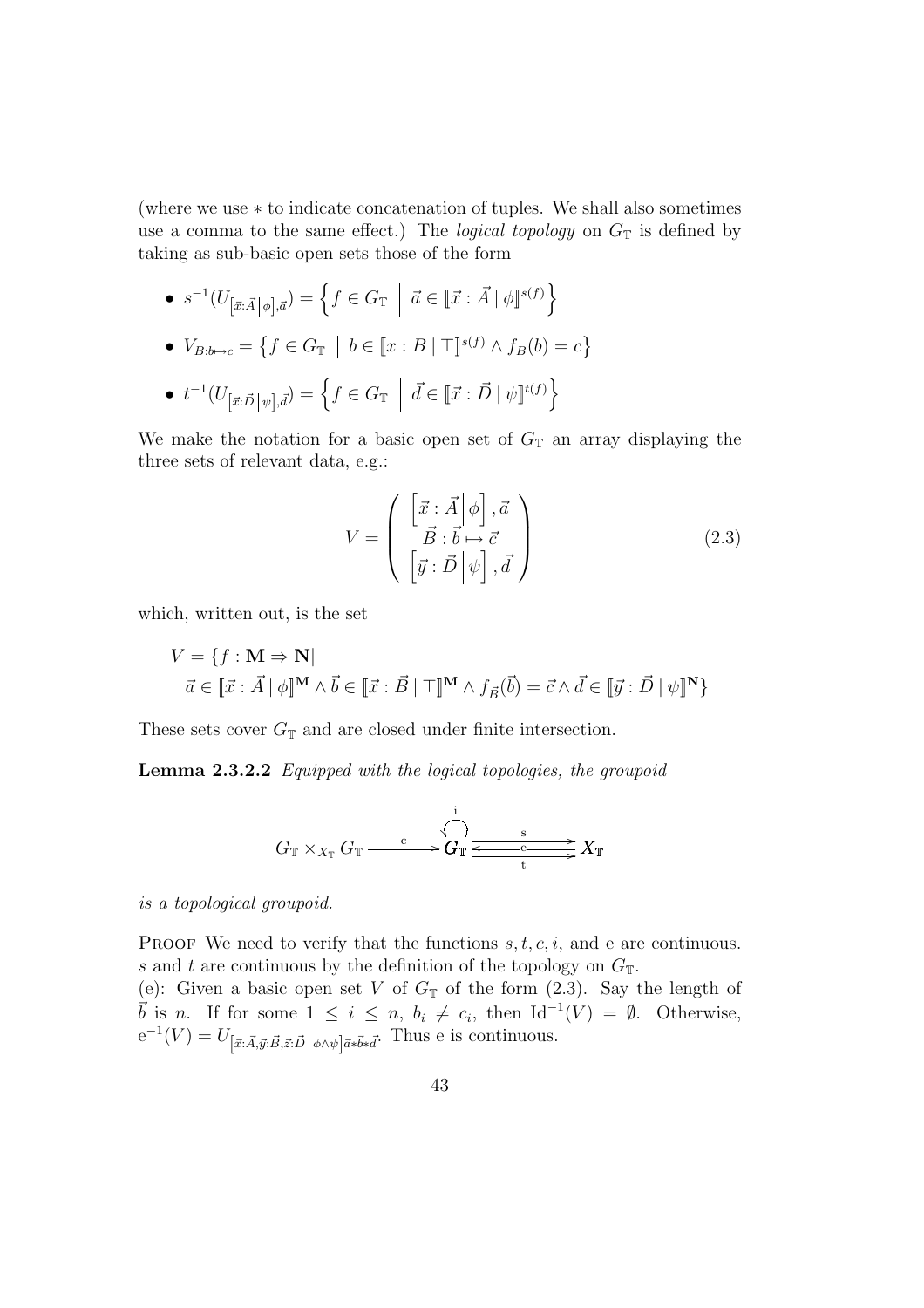(i): Given a basic open set V of  $G_{\mathbb{T}}$  of the form (2.3). Then

$$
i^{-1}(V) = \left( \begin{array}{c} \left[ \vec{y} : \vec{D} \middle| \psi \right], \vec{d} \\ \vec{B} : \vec{c} \mapsto \vec{b} \\ \left[ \vec{x} : \vec{A} \middle| \phi \right], \vec{a} \end{array} \right)
$$

thus  $i$  is continuous. Note that  $i$ , being self-inverse is therefore a homeomorphism.

(c): Given a basic open set V (as in  $(2.3)$ ) and a pair of composable isomorphisms  $\langle g, f \rangle$  such that  $c(\langle g, f \rangle) = g \circ f \in V$ , the following box is seen to contain  $\langle g, f \rangle$  and to map into V by c:

$$
\begin{pmatrix}\n-\frac{\partial}{\partial \vec{B}}\cdot\vec{B} \\
\vec{B}\cdot\vec{B} \\
\vec{B}\cdot\vec{B}\cdot\vec{B}\cdot\vec{B}\n\end{pmatrix}\n\times_{X_{\mathbb{T}}}\n\begin{pmatrix}\n\vec{x}\cdot\vec{A} & \phi\n\end{pmatrix},\n\vec{a} \\
-\vec{B}\cdot\vec{b}\n\rightarrow f_{\vec{B}}\n\begin{pmatrix}\n\vec{b} & \vec{B} \\
\vec{B}\cdot\vec{B}\cdot\vec{B}\cdot\vec{B}\n\end{pmatrix}
$$

thus  $c$  is continuous.  $\Box$ 

For an object  $\left[\vec{x}:\vec{A}\right]\phi$ i of  $C_{\mathbb{T}}$ , the *logical topology* on the set

$$
E_{\left[\vec{x}:\vec{A}\,\middle|\,\phi\right]} = \left\{ \langle \mathbf{M},\vec{a} \rangle \middle| \mathbf{M} \in X_{\mathbb{T}}, \vec{a} \in [\![\vec{x}:\vec{A}\,]\,\phi]\!]^{\mathbf{M}} \right\}
$$

is given by basic opens of the form

$$
V_{\left[\vec{x}:\vec{A},\vec{y}:\vec{B}\,\middle\vert\,\psi\right],\vec{b}} = \left\{ \langle \mathbf{M},\vec{a} \rangle \middle\vert \vec{a} * \vec{b} \in [\![\vec{x}:\vec{A},\vec{y}:\vec{B}\mid\phi\wedge\psi]\!]^{\mathbf{M}} \right\}
$$

(where the  $x$ 's are distinct from the  $y'$ , but not necessarily of distinct type, and  $\vec{b}$  is of the same length as  $\vec{y}$ ) which clearly covers and is closed under intersections, since

$$
V_{[\vec{x}:\vec{A},\vec{y}:\vec{B}|\psi],\vec{b}} \cap V_{[\vec{x}:\vec{A},\vec{y}:\vec{D}|\xi],\vec{d}} = V_{[\vec{x}:\vec{A},\vec{y}:\vec{B},\vec{y}:\vec{D}|\psi \wedge \xi],\vec{b}*\vec{d}}
$$

For an object  $\left[\vec{x} \cdot \vec{A}\right]\phi$ in  $\mathcal{C}_{\mathbb{T}}$ , we now have the following:

Lemma 2.3.2.3 The projection

$$
\pi_1: E_{\left[\vec{x}:\vec{A}\,\middle|\,\phi\right]}\to X_{\mathbb{T}}
$$

defined by  $\langle \mathbf{M}, \vec{a} \rangle \mapsto \mathbf{M}$  is continuous.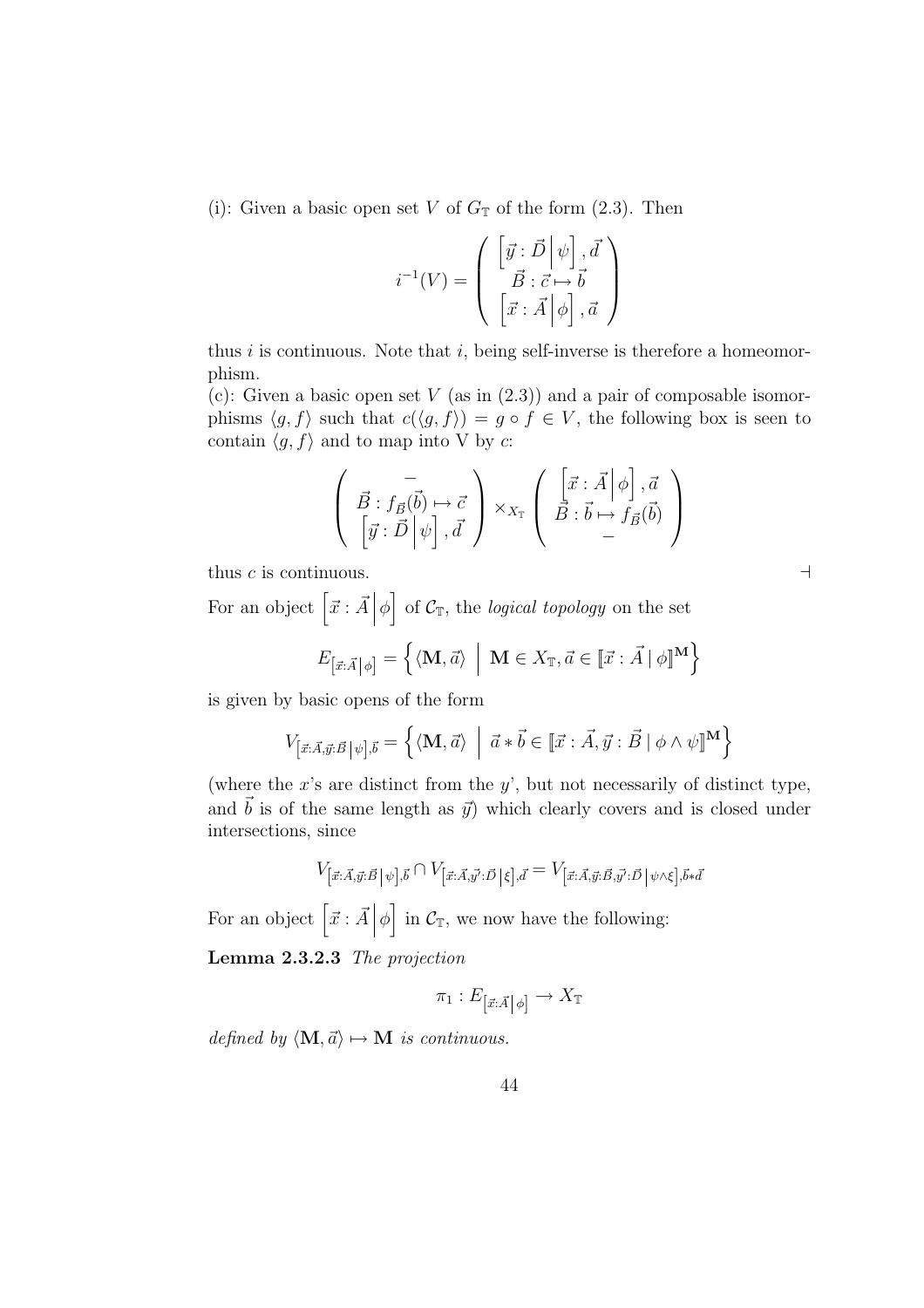PROOF Let a basic open  $U_{[\vec{y}:\vec{B}|\psi],\vec{b}} \subseteq X_{\mathbb{T}}$  be given. Then

$$
\pi_1^{-1}(U_{\left[\vec{y}:\vec{B}\,|\,\psi\right],\vec{b}}) = V_{\left[\vec{x}:\vec{A},\vec{y}:\vec{B}\,|\,\psi\right],\vec{b}} \qquad \qquad \Box
$$

**Lemma 2.3.2.4** The projection  $\pi_1 : E_{\left[\vec{x}: \vec{A}\right] \phi} \to X_{\mathbb{T}}$  is open. PROOF Given a basic open  $V_{[\vec{x}:\vec{A},\vec{y}:\vec{B}\,]\psi],\vec{b}} \subseteq E_{[\vec{x}:\vec{A}|\,\phi]}$  Then

$$
\pi_1(V_{\left[\vec{x}:\vec{A},\vec{y}:\vec{B}\,\middle\vert\,\psi\right],\vec{b}})=U_{\left[\vec{y}:\vec{B}\,\middle\vert\,\exists\vec{x}:\vec{A}.\phi\wedge\psi\right],\vec{b}} \qquad \qquad \Box
$$

**Lemma 2.3.2.5** The projection  $\pi_1 : E_{\left[\vec{x}:\vec{A}\right]\phi} \to X_{\mathbb{T}}$  is a local homeomorphism.

PROOF Let  $\langle \mathbf{M}, \vec{a} \rangle \in E_{\left[\vec{x}: \vec{A}\right] \phi}$  be given. Then

$$
\langle \mathbf{M}, \vec{a} \rangle \in V := V_{\left[\vec{x}: \vec{A}, \vec{y}: \vec{A}\right] \vec{x} = \vec{y}], \vec{a}} \subseteq E_{\left[\vec{x}: \vec{A}\right] \phi]}
$$

and  $\langle \mathbf{N}, \vec{a'} \rangle \in V$  if and only if  $\vec{a} = \vec{a'}$ . Thus  $\pi_1 \upharpoonright_V$  is injective. By Lemma 2.3.2.3 and Lemma 2.3.2.4,  $\pi_1$   $\upharpoonright_V : V \to \pi_1(V)$  is continuous, open, and bijective, and therefore a homeomorphism.  $\Box$ 

Lemma 2.3.2.6 Given an arrow u<br>T ں<br>-

 $\vec{x}$  :  $\vec{A}, \vec{y}$  :  $\vec{B} | \sigma$ : h  $\vec{x}$  :  $\vec{A}|\phi$ i h  $\vec{y}$  :  $\vec{B}\left|\,\psi\right>$ i

in  $\mathcal{C}_{\mathbb{T}}$ , the corresponding function  $E_{\sigma}: E_{[\vec{x}: \vec{A}|\phi]} \to E_{[\vec{y}: \vec{B}|\psi]}$  is continuous. PROOF Given a basic open  $V_{[\vec{y}:\vec{B},\vec{z}:\vec{C}\,|\,\xi],\vec{c}} \subseteq E_{[\vec{y}:\vec{B}\,|\,\psi]}$ 

$$
E_{\sigma}^{-1}(V_{\left[\vec{y}:\vec{B},\vec{z}:\vec{C}\right|\xi],\vec{c}}) = V_{\left[\vec{x}:\vec{A},\vec{z}:\vec{C}\right|\exists\vec{y}:\vec{B}.\sigma \wedge \xi],\vec{c}} \qquad \qquad \Box
$$

**Proposition 2.3.2.7** The geometric morphism  $m_d$ :  $\textbf{Sets}/X_{\mathbb{T}} \longrightarrow \text{Sh}(\mathcal{C}_{\mathbb{T}})$ factors through  $\text{Sh}(X_{\mathbb{T}})$  as



where  $u^*$ : Sh $(X_{\mathbb{T}}) \longrightarrow$ **Sets**/ $X_{\mathbb{T}}$  is the forgetful functor. Moreover, the second component, m, of the factorization is a surjection.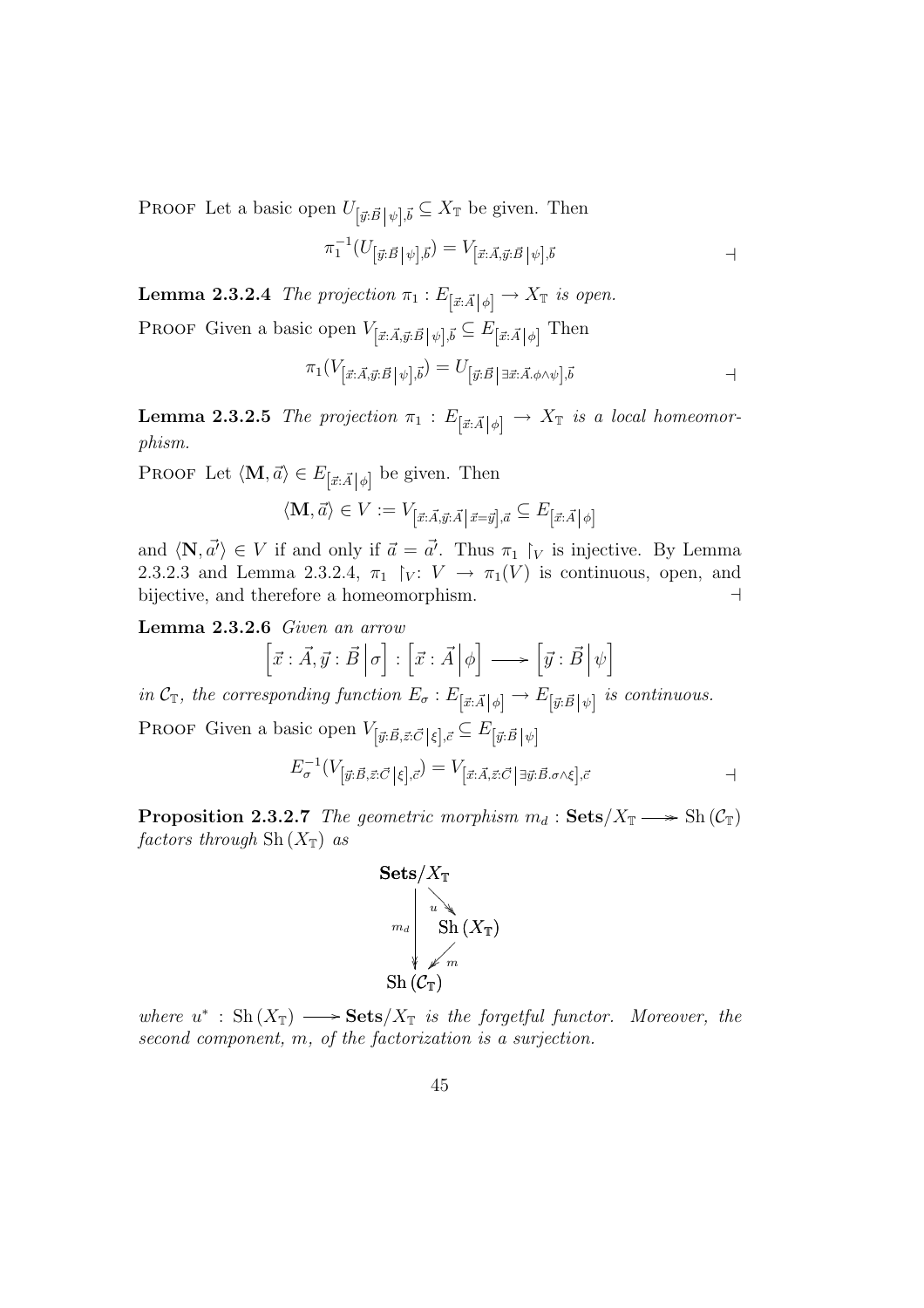Proof By Lemma 2.3.2.5 and Lemma 2.3.2.6, the functor

$$
\mathcal{M}_d:\mathcal{C}_\mathbb{T}\longrightarrow \mathbf{Sets}/X_\mathbb{T}
$$

factors through Sh $(X_{\mathbb{T}}),$ 

$$
\begin{array}{c}\n\mathbf{Sets}/X_\mathbb{T} \\
 u^*\n\\ \n\text{Sh}\left(X_\mathbb{T}\right) &\n\\ \n\text{Sh}\left(X_\mathbb{T}\right) &\n\\ \n\mathcal{M}\n\end{array} \mathcal{C}_\mathbb{T}
$$

Since  $\mathcal{M}_d$  is coherent and the forgetful functor  $u^*$  reflects coherent structure, M is coherent, and so it induces a geometric morphism

 $m : Sh(X_{\mathbb{T}}) \longrightarrow Sh(\mathcal{C}_{\mathbb{T}})$ 

through which  $m_d$  factors. Finally, m is a surjection because  $m_d$  is.  $\Box$ 

### 2.3.3 Topological Groupoids and Equivariant Sheaves

Recall that if  $\mathbb H$  is an arbitrary topological groupoid, which we also write as  $H_1 \rightrightarrows H_0$ , the topos of *equivariant sheaves* (or the topos of *continuous* actions) on  $\mathbb{H}$ , written Sh ( $\mathbb{H}$ ) or Sh<sub>H<sub>1</sub></sub>(H<sub>0</sub>), consists of the following<sup>1</sup> [10, B3.4.14(b)], [21], [23]:

• An object of Sh ( $\mathbb{H}$ ) is a pair  $\langle a : A \to H_0, \alpha \rangle$ , where a is a local homeomorphism (that is, an object of Sh $(H_0)$ ) and  $\alpha : H_1 \times_{H_0} A \to A$  is a continuous function from the pullback (in Top) of  $a$  along the source map  $s: H_1 \to H_0$  to A such that

$$
a(\alpha(f, x)) = t(f)
$$

and satisfying the axioms for an action:

- (i)  $\alpha(1_h, x) = x$  for  $h \in H_0$ .
- (ii)  $\alpha(g, \alpha(f, x)) = \alpha(g \circ f, x).$

For illustration, it follows that for  $f \in H_1$ ,  $\alpha(f, -)$  is a bijective function from the fiber over  $s(f)$  to the fiber over  $t(f)$ .

<sup>&</sup>lt;sup>1</sup>[21] denotes the topos of equivariant sheaves on  $\mathbb{G}$  by  $B(\mathbb{G})$ . [10] uses the notation Cont  $(\mathbb{H}).$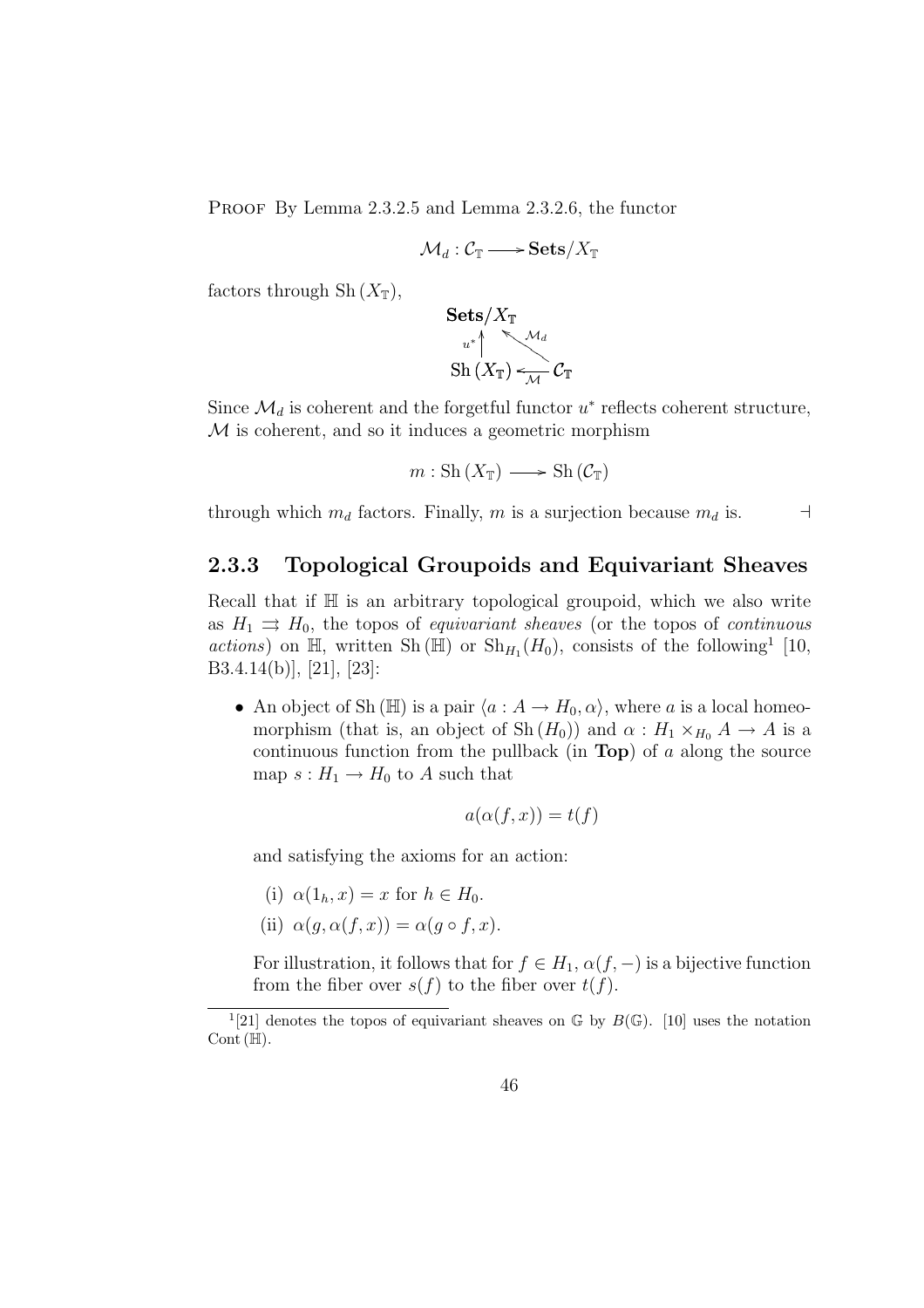• An arrow  $h : \langle a : A \to H_0, \alpha \rangle \longrightarrow \langle b : B \to H_0, \beta \rangle$  is an arrow of Sh  $(H_0)$ ,



which commutes with the actions:



For a topological groupoid  $G_1 \rightrightarrows G_0$ , the forgetful functor

$$
u: \mathrm{Sh}_{G_1}(G_0) \longrightarrow \mathrm{Sh}\,(G_0)
$$

(forgetting the action) is an inverse image functor. Being faithful, it is in particular a conservative coherent functor. Next, if  $f : \mathbb{G} \longrightarrow \mathbb{H}$  is a morphism of topological groupoids, with components the two continuous functions,



then  $f : \mathbb{G} \longrightarrow \mathbb{H}$  induces a geometric morphism, which we, abusing notation, denote  $f: Sh(\mathbb{G}) \longrightarrow Sh(\mathbb{H})$ . The inverse image  $f^*: Sh(\mathbb{G}) \longrightarrow Sh(\mathbb{H})$ sends an equivariant sheaf  $\langle a : A \to H_0, \alpha \rangle$  in Sh (H) to the equivariant sheaf on G consisting of the local homeomorphism  $f_0^*(a) : f_0^*(A) \to G_0$ ,



the fiber of which over  $x \in G_0$  is the fiber of a over  $f_0(x)$ , up to an isomorphism which we fix according to the following convention: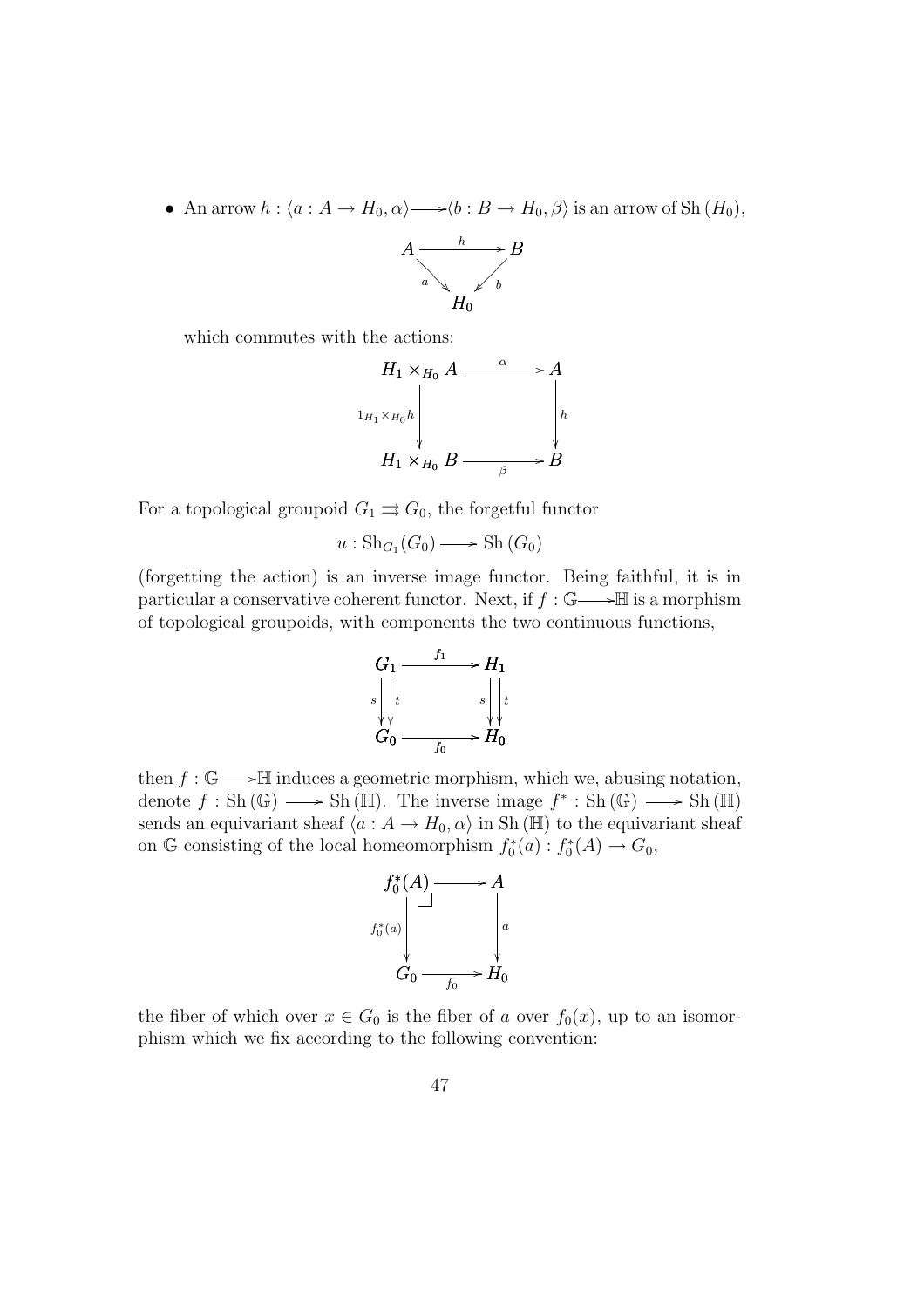Remark 2.3.3.1 For the sake of accuracy and notational convenience, and because we sometimes (in Section 2.4 in particular) want to e.g. define certain functors on the nose and not just up to isomorphism, we fix certain choices regarding the geometric structure in the topoi of sheaves on a space and the actions of certain inverse image functors between them. Given a canonical choice of geometric structure in **Sets** (a choice of cartesian  $n$ products, choosing inclusions to represent subobjects, etc.), we take as the canonical choice of the same structure in sheaves on a space to be induced, fiberwise, by that in **Sets**. And given a continuous function  $f: X \to Y$  between spaces, we take the inverse image of the induced geometric morphism  $f: Sh(X) \longrightarrow Sh(Y)$  to work by pullback along f in a way that preserves fibers. When we need to be specific, we take the category  $\mathrm{Sh}(X)$  of sheaves on a space X to consist of those local homeomorphisms  $a: A \to X$  over X which are left projections, i.e. such that the domain consists of ordered pairs  $\langle x, y \rangle$ , with  $x \in X$  and with a being the projection  $\langle x, y \rangle \mapsto x$ . As such,  $\mathrm{Sh}(X)$  is clearly equivalent to the category of (all) local homeomorphisms over X. In the context of this convention, we refer to left element as the *index*, and we refer to the fiber with index forgotten over  $x \in X$  for a sheaf  $\pi_1: A \to X$  as  $A_x = \pi_2(\pi_1^{-1}(x)) = \{a \mid \langle x, a \rangle \in A\}$ . Accordingly, the distinguished product, for example, of two sheaves  $A \to X$  and  $B \to X$  is the sheaf  $\{\langle x,\langle y,z\rangle\rangle \mid \langle x,y\rangle \in A \land \langle x,z\rangle \in B\} \to X$  the fiber (index forgotten) over  $x \in X$  of which is the cartesian product  $A_x \times B_x$ . The distinguished representative of a subobject is the subset inclusion. Given a continuous function  $f: X \to Y$ , the inverse image part of the induced geometric morphism  $f : Sh(X) \longrightarrow Sh(Y)$  sends a local homeomorphism  $b : B \longrightarrow Y$  to the local homeomorphism obtained by pullback,



where the fiber over  $x \in X$  is the fiber over  $f(x) \in Y$ , up to reindexing. That is to say, the element of A corresponding to  $\langle f(x), z \rangle \in B$  is  $\langle x, z \rangle \in A$ , so that  $A_x = B_{f(x)}$ . For an element  $x \in X$ , the induced point  $p_x : \mathbf{Sets} \to \mathrm{Sh}(X)$ sends a sheaf  $A \to X$  to the fiber over x, forgetting the index,  $p_x^*(A) = A_x$  $\{y \mid \langle x, y \rangle \in A\}.$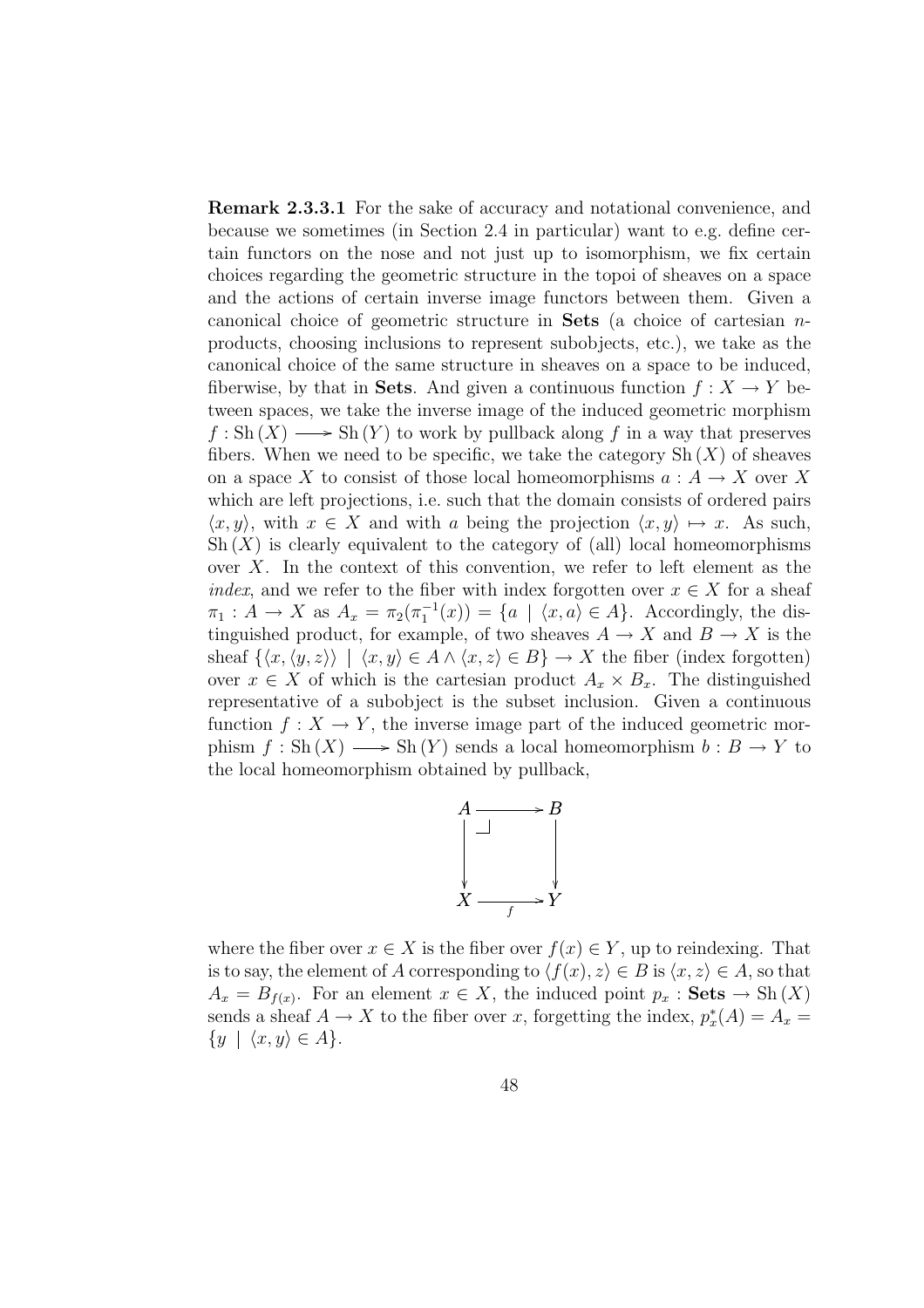Accordingly, the continuous action of  $f^*(\langle a : A \to H_0, \alpha \rangle)$  is defined by

$$
\langle g, \langle s(g), y \rangle \rangle \mapsto \langle t(g), \pi_2(\alpha(f_1(g), \langle f_0(s(g)), y \rangle)) \rangle
$$

or, forgetting the indexing,

$$
\langle g, y \rangle \mapsto \alpha(f_1(g), y)
$$

For illustration, we verify that the action so defined, call it

$$
\gamma: f_0^*(A) \times_{G_0} G_1 \to f_0^*(A)
$$

is indeed continuous. According to our convention, the space  $f_0^*(A)$  in the pullback square



is the set  $f_0^*(A) = \{ \langle x, c \rangle \mid x \in G_0, \langle f_0(x), c \rangle \in A \}$ —with  $r : f_0^*(A) \to A$  the 'reindexing' function  $\langle x, c \rangle \mapsto \langle f_0(x), c \rangle$ —equipped with topology generated by basic opens of the form  $U \times_{H_0} V = \{ \langle x, c \rangle \in f_0^*(A) \mid x \in U, \langle f_0(x), c \rangle \in V \}$ for open sets  $U \subseteq G_0$  and  $V \subseteq A$ . We leave the indexing implicit. Given an element  $\langle g, c \rangle \in G_1 \times_{G_0} f_0^*(A)$  and a basic open neighborhood  $U \times_{H_0} V \subseteq$  $f_0^*(A)$  of  $\gamma(\langle g, c \rangle)$ , we must find an open neighborhood of  $\langle g, c \rangle$  the image under  $\gamma$  of which is contained in  $U \times_{H_0} V$ . Then chase through the diagram:



Since  $\gamma(g, c) \in U \times_{G_0} V$ , we have  $\langle g, c \rangle \in T'$  and  $r(\gamma(g, c)) = \alpha(f_1(g), c) \in V$ . Then  $\langle f_1(g), c \rangle \in W$ , so  $\langle g, c \rangle \in T$  as well. Hence  $\langle g, c \rangle \in T''$ , and since all squares commute,  $\gamma(T'') \subseteq U \times_{G_0} V$ .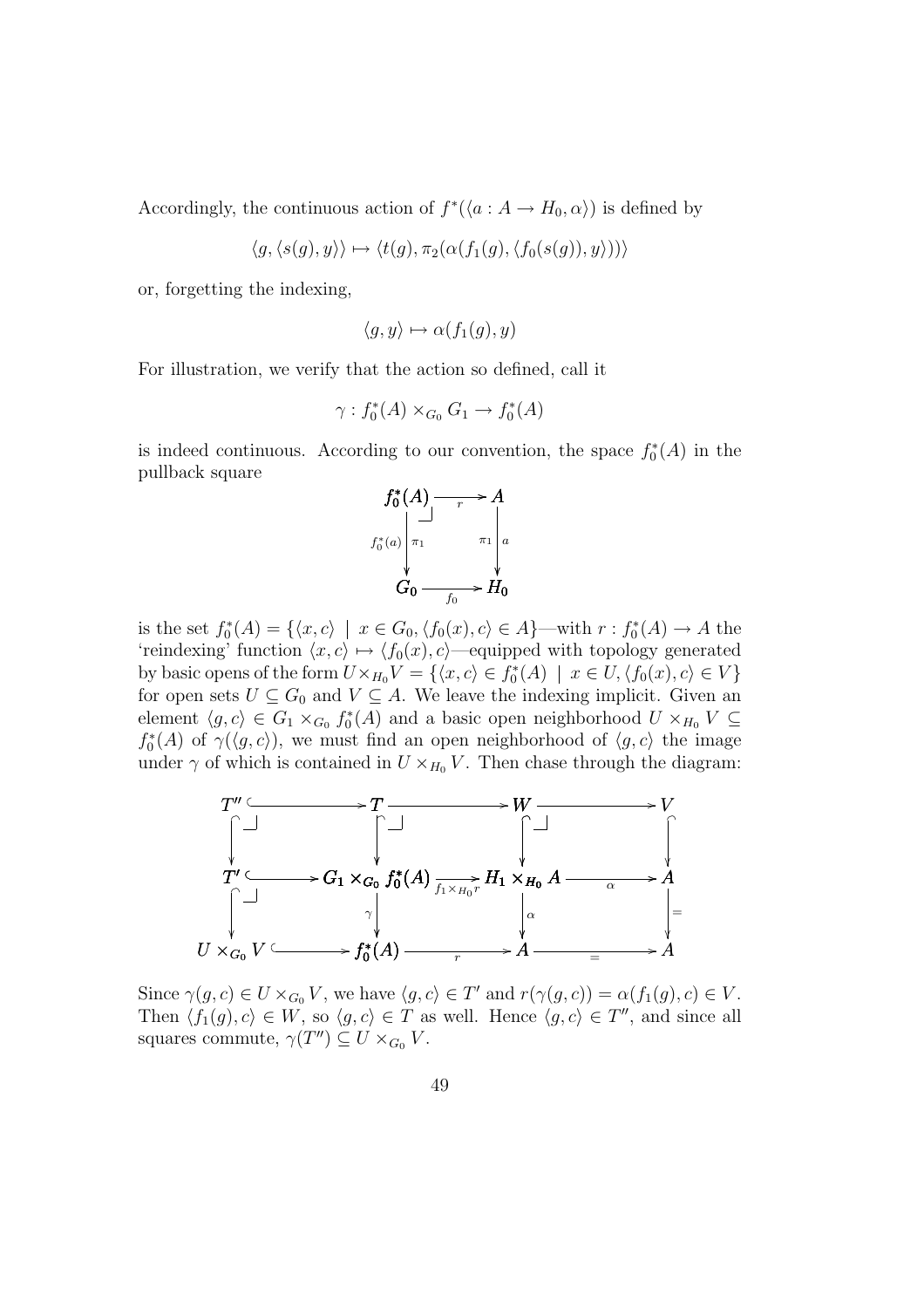### 2.3.4 Equivariant Sheaves on the Semantical Groupoid

It is clear that if we are presented with a basic open set  $U_{[\vec{y}:\vec{B}\,]\phi],\vec{b}} \subseteq X_{\mathbb{T}}$  or  $V_{[\vec{x}:\vec{A},\vec{y}:\vec{B}|\psi],\vec{b}} \subseteq E_{[\vec{x}:\vec{A}|\phi]}$ , we can assume without loss of generality that, for  $i \neq j$ ,  $B_i = B_j$  implies  $b_i \neq b_j$ . We say that  $U_{[\vec{y}:\vec{B}|\phi],\vec{b}}$  is presented in *reduced* form if this condition is satisfied.

**Lemma 2.3.4.1** Let a list of sorts  $\vec{A}$  of  $\mathbb{T}$  and two tuples  $\vec{a}$  and  $\vec{b}$  of  $\textbf{Sets}_{\kappa}$  be given, of the same length as  $\vec{A}$ , and satisfying the requirement that whenever  $i \neq j$ ,  $A_i = A_j$  implies  $a_i \neq a_j$  and  $b_i \neq b_j$ . Then for any  $\mathbf{M} \in X_{\mathbb{T}}$ , if  $\vec{a} \in [\vec{x} : \vec{A}] \top M$ , there exists an  $N \in X_{\mathbb{T}}$  and an isomorphism  $f : M \Rightarrow N$ in  $G_{\mathbb{T}}$  such that  $f_{\vec{\Lambda}}(\vec{a}) = \vec{b}$ .

PROOF Let  $\mathfrak S$  be the set of sorts of  $\mathbb T$ . For each  $S \in \mathfrak S$ , we can choose a set,  $c_S$ , in  $\mathbf{Sets}_{\kappa}$  not in the transitive closure of  $\{b_1, \ldots, b_n\} \cup [S]^{\mathbf{M}}$ . Construct sets  $[[S]]^{N'}$  and (the obvious) bijections  $[[S]]^{N'} \cong [[S]]^{M}$  by setting  $[[S]]^{N'} = [[S]]^{M} \times$  ${c_S}$  for all  $S \in \mathfrak{S}$ . Next, construct sets  $\llbracket S \rrbracket^N$  and bijections  $\llbracket S \rrbracket^N \stackrel{=}{\cong} \llbracket S \rrbracket^N$ by setting  $\llbracket S \rrbracket^N = \llbracket S \rrbracket^{N'}$  if  $S \notin \vec{A}$ , and by setting  $\llbracket A_i \rrbracket^N$  to be the set  $\llbracket A_i \rrbracket^{N'}$ with any element  $\langle a_i, c_{A_i} \rangle \in [A_i]^{\mathbb{N}'}$  replaced by  $b_i$ . Then for all  $S \in \mathfrak{S}$ , we have a bijection  $f_S : [S]^{\mathbf{M}} \to [S]^{\mathbf{N}}$ . These bijections induce a T-model N with an isomorphism  $f : \mathbf{M} \Rightarrow \mathbf{N}$  such that  $f_{\vec{A}}(\vec{a}) = \vec{b}$ .

**Lemma 2.3.4.2** The groupoid  $\mathbb{G}_{\mathbb{T}}$  is open.

PROOF We verify that the source map is open, from which it follows that the target map is open as well. Let a basic open subset

$$
V = \left(\begin{array}{c} \left[\vec{x}:\vec{A}\middle|\phi\right], \vec{a} \\ \vec{B}:\vec{b} \mapsto \vec{c} \\ \left[\vec{y}:\vec{D}\middle|\psi\right], \vec{d} \end{array}\right)
$$

of  $G_{\mathbb{T}}$  be given, and suppose  $f : \mathbf{M} \Rightarrow \mathbf{N}$  is in V. We must find an open neighborhood around **M** which is contained in  $s(V)$ . We claim that

$$
U=U_{\left[\vec{x}:\vec{A},\vec{y}:\vec{D},\vec{z}:\vec{B}\,\middle|\,\phi\wedge\psi\right],\vec{a}*f_{\vec{D}}^{-1}(\vec{d})*\vec{b}}
$$

does the trick. Clearly,  $\mathbf{M} \in U$ . Suppose  $\mathbf{K} \in U$ . Consider the tuples  $f_{\vec{n}}^{-1}$  $\vec{D}$  +  $\vec{b}$  and  $\vec{d}$  \*  $\vec{c}$  together with the list of sorts  $\vec{D}$  \*  $\vec{B}$ . Since  $f_{\vec{D}*\vec{B}}$  sends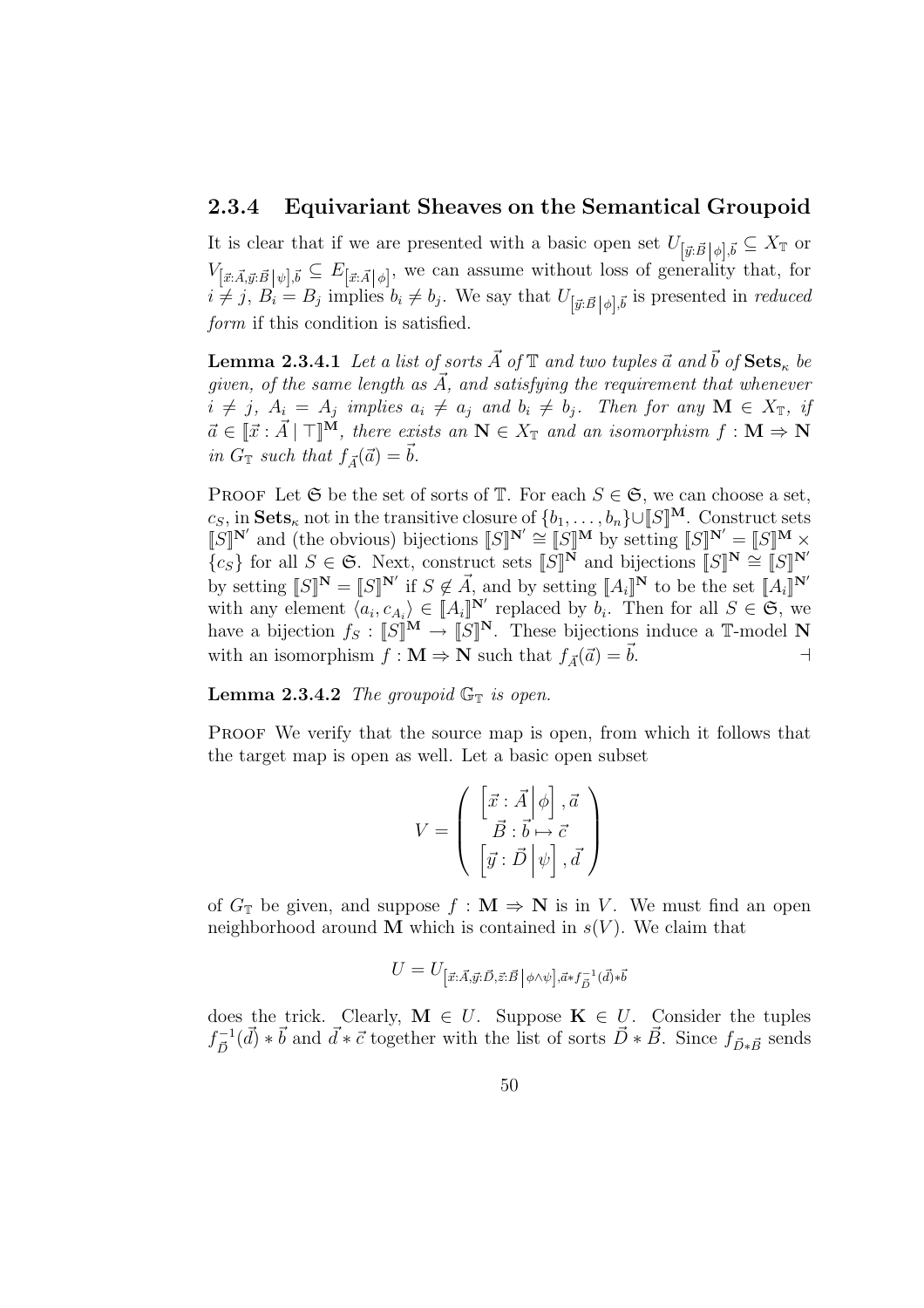the first tuple to the second, we can assume that the conditions of Lemma 2.3.4.1 are satisfied (or a simple rewriting will see that they are), and so there exists a T-model **L** and an isomorphism  $g : \mathbf{K} \Rightarrow \mathbf{L}$  such that  $g \in V$ . So  $U \subseteq s(V)$ .

For each  $\left[\vec{x} \cdot \vec{A}\right]\phi$ i  $\in \mathcal{C}_{\mathbb{T}}$  there is an action

$$
\theta_{\left[\vec{x}:\vec{A}\,\middle|\,\phi\right]}:G_{\mathbb{T}}\times_{X_{\mathbb{T}}}E_{\left[\vec{x}:\vec{A}\,\middle|\,\phi\right]}\longrightarrow E_{\left[\vec{x}:\vec{A}\,\middle|\,\phi\right]}
$$
\n
$$
(2.4)
$$

of  $G_{\mathbb{T}}$  on  $E_{\left[\vec{x}:\vec{A}\right]\phi}$  defined by  $\langle f,\langle \mathbf{M},\vec{a}\rangle\rangle \mapsto \langle \mathbf{N}, f_{\vec{A}}(\vec{a})\rangle$ . The subscript on  $\theta$ will usually be left implicit.

Lemma 2.3.4.3 The action

$$
\theta: G_{\mathbb{T}} \times_{X_{\mathbb{T}}} E_{\left[\vec{x}:\vec{A}\right]\phi} \longrightarrow E_{\left[\vec{x}:\vec{A}\right]\phi}
$$

is continuous.

PROOF Let a basic open

$$
U = V_{\left[\vec{x}:\vec{A},\vec{y}:\vec{B}\,\middle|\,\psi\right],\vec{b}} \subseteq E_{\left[\vec{x}:\vec{A}\,\middle|\,\phi\right]}
$$

be given, and suppose  $\theta(f, \langle \mathbf{M}, \vec{a} \rangle) = \langle \mathbf{N}, f_{\vec{A}}(\vec{a}) \rangle \in U$  for  $\mathbf{M}, \mathbf{N} \in X_{\mathbb{T}}$  and  $f : M \Rightarrow N$  in  $G_T$ . Then we can specify an open neighborhood around  $\langle f, \langle \mathbf{M}, \vec{a} \rangle \rangle$  which  $\theta$  maps into U as:

$$
\langle f, \langle \mathbf{M}, \vec{a} \rangle \rangle \in \left( \begin{array}{c} - \\ \vec{B} : f^{-1}_{\vec{B}}(\vec{b}) \mapsto \vec{b} \\ - \end{array} \right) \times_{X_{\mathbb{T}}} V_{[\vec{x}: \vec{A}, \vec{y}: \vec{B}]} \psi], f^{-1}_{\vec{B}}(\vec{b})
$$

For a subobject (represented by an inclusion)  $\left[\vec{x} : \vec{A}\right]$   $\xi$ i Â Ä / h  $\vec{x}$  :  $\vec{A}|\phi$ i in  $\mathcal{C}_{\mathbb{T}}$ , the open subset  $E_{[\vec{x}:\vec{A}|\xi]} \subseteq E_{[\vec{x}:\vec{A}|\phi]}$  is closed under the action  $\theta$ . We call a subset that is closed under the action of  $G_{\mathbb{T}}$  stable so as to reserve "closed" to topologically closed. We claim that the only stable opens of  $E_{[\vec{x}:\vec{A}|\phi]}$  come from (joins of) subobjects of  $[\vec{x} : \vec{A}] \phi$ : ے<br>-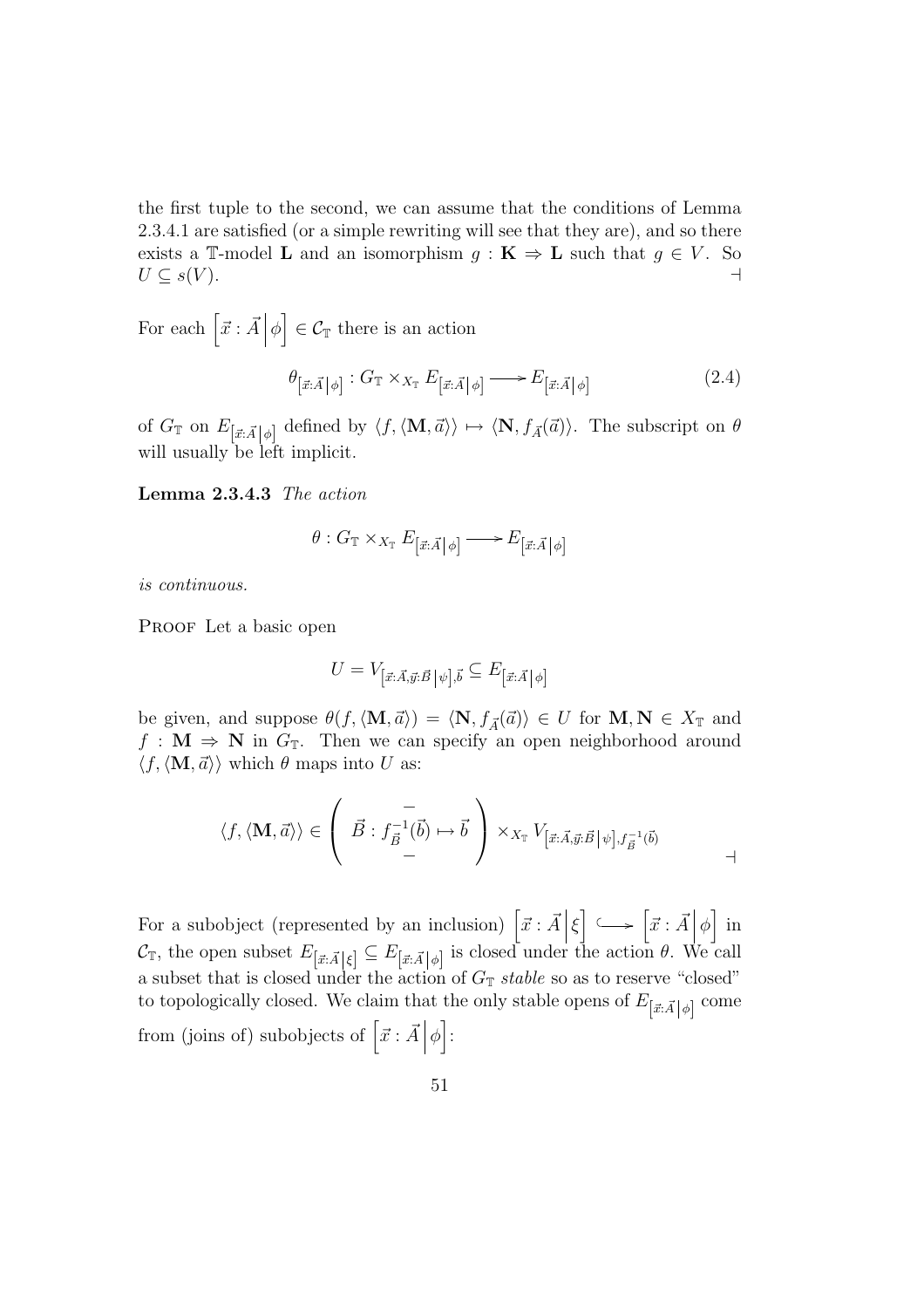Lemma 2.3.4.4 Let  $\begin{bmatrix} \vec{x} \ \vec{A} \end{bmatrix} \phi$ i in  $\mathcal{C}_{\mathbb{T}}$  and U a basic open subset of  $E_{[\vec{x}:\vec{A}|\phi]}$ of the form

$$
U = V_{\left[\vec{x}:\vec{A},\vec{y}:\vec{B}\,\middle\vert\,\psi\right],\vec{b}}
$$

be given. Then the stabilization (closure) of U under the action  $\theta$  of  $G_{\mathbb{T}}$  on  $E_{[\vec{x}: \vec{A}|\phi]}$  is a subset of the form  $E_{[\vec{x}: \vec{A}|\xi]} \subseteq E_{[\vec{x}: \vec{A}|\phi]}$ .

PROOF We can assume without loss that U is on reduced form. Let  $\varphi$  be the formula expressing the conjunction of inequalities  $y_i \neq y_j$  for all pairs of indices  $i \neq j$  such that  $B_i = B_j$  in  $\vec{B}$ . We claim that the stabilization of U is  $E_{[\vec{x}:\vec{A}|\xi]}$  where  $\xi$  is the formula  $\exists \vec{y}:\vec{B}.\phi \wedge \psi \wedge \varphi$ . First,  $E_{[\vec{x}:\vec{A}|\xi]}$  is a stable set containing U. Next, suppose  $\langle \mathbf{M}, \vec{a} \rangle \in E_{[\vec{x}: \vec{A} | \xi]}$ . Then there exists  $\vec{c}$  such that  $\vec{a} * \vec{c} \in [\vec{x} : \vec{A}, \vec{y} : \vec{B} \mid \phi \wedge \psi \wedge \varphi]^{\mathbf{M}}$ . Then  $\vec{b}$  and  $\vec{c}$  (with respect to  $\vec{B}$ ) satisfy the conditions of Lemma 2.3.4.1, so there exists a  $\mathbb T$ -model N with isomorphism  $f : \mathbf{M} \Rightarrow \mathbf{N}$  such that  $f_{\vec{B}}(\vec{c}) = \vec{b}$ . Then  $\theta(f, \langle \mathbf{M}, \vec{a} \rangle) \in U$ , and hence  $\langle \mathbf{M}, \vec{a} \rangle$  is in the stabilization of U. hence  $\langle \mathbf{M}, \vec{a} \rangle$  is in the stabilization of U.

We call a subset of the form  $E_{[\vec{x}:\vec{A}|\xi]} \subseteq E_{[\vec{x}:\vec{A}|\phi]}$ , for a subobject

$$
\left[\vec{x}:\vec{A}\Big|\xi\right] \longleftrightarrow \left[\vec{x}:\vec{A}\Big|\phi\right]
$$

in  $\mathcal{C}_{\mathbb{T}}$ , a *definable* subset of  $E_{\left[\vec{x}: \vec{A}\right]\phi}$ .

**Corollary 2.3.4.5** Any open stable subset of  $E_{\vec{x}: \vec{A} \mid \phi \vec{b}}$  is a union of definable subsets.

We also note the following:

**Lemma 2.3.4.6** Let  $U_{[\vec{x}:\vec{A}|\phi][\vec{a}]}$  be a basic open of  $X_{\mathbb{T}}$  in reduced form. Then there exists a sheaf  $E_{[\vec{x}: \vec{A} | \xi]}$  and a (continuous) section

$$
s: U_{\left[\vec{x}:\vec{A}\,\middle|\,\phi\right],\vec{a}} \longrightarrow E_{\left[\vec{x}:\vec{A}\,\middle|\,\xi\right]}
$$

such that  $E_{[\vec{x}:\vec{A}|\xi]}$  is the stabilization of the open set  $s(U_{[\vec{x}:\vec{A}|\phi]}) \subseteq E_{[\vec{x}:\vec{A}|\xi]}$ .

**PROOF** Let  $\varphi$  be the formula expressing the inequalities  $x_i \neq x_j$  for all pairs of indices  $i \neq j$  such that  $A_i = A_j$  in  $\vec{A}$ . Let  $\xi := \phi \wedge \varphi$  and consider the function  $s: U_{[\vec{x}:\vec{A}|\phi],\vec{a}} \longrightarrow E_{[\vec{x}:\vec{A}|\xi]}$  defined by  $\mathbf{M} \mapsto \langle \mathbf{M},\vec{a}\rangle$ . The image of s is the open set  $V_{[\vec{x}:\vec{A},\vec{y}:\vec{A}|\vec{x}=\vec{y}],\vec{a}}$ , so s is a (continuous) section. And by the proof of Lemma 2.3.4.4, the stabilization of  $V_{[\vec{x}:\vec{A},\vec{y}:\vec{A}|\vec{x}=\vec{y}],\vec{a}}$  is exactly  $E_{[\vec{x}:\vec{A}|\xi]}$ .  $\overline{\phantom{a}}$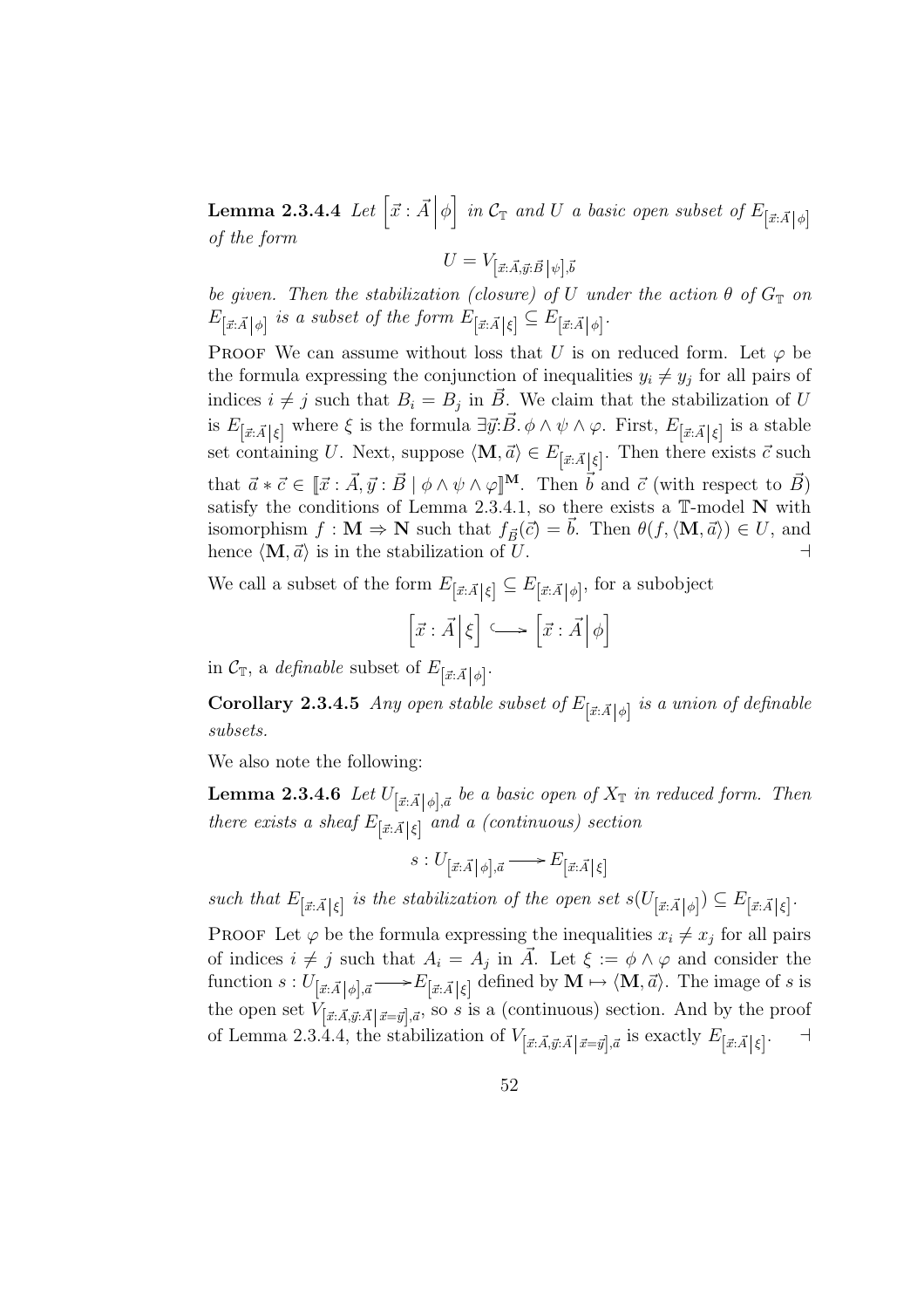Consider now the topos of equivariant sheaves  $\text{Sh}_{G_{\mathbb{T}}}(X_{\mathbb{T}})$ . For an object  $E_{\left[\vec{x}:\vec{A}\right]\phi\left[\right]}$ , with action  $\theta: G_{\mathbb{T}} \times_{X_{\mathbb{T}}} E_{\left[\vec{x}:\vec{A}\right]\phi\left[\right]} \to E_{\left[\vec{x}:\vec{A}\right]\phi\left[\right]}$  as in (2.4), the assignment

$$
\left[\vec{x}:\vec{A}\,\middle|\,\phi\right]\mapsto\Big\langle E_{\left[\vec{x}:\vec{A}\,\middle|\,\phi\right]}\longrightarrow X_{\mathbb{T}}\ ,\theta\Big\rangle
$$

defines, by Lemma 2.3.4.3 and since the actions clearly commute with definable arrows between definable sheaves, a functor  $\mathcal{M}^\dagger : \mathcal{C}_\mathbb{T} \longrightarrow \textnormal{Sh}_{G_\mathbb{T}}(X_\mathbb{T})$ which factors  $\mathcal{M}: \mathcal{C}_{\mathbb{T}} \longrightarrow \text{Sh}_{G_{\mathbb{T}}}(X_{\mathbb{T}})$  through  $\text{Sh}_{G_{\mathbb{T}}}(X_{\mathbb{T}})$ :

Sh 
$$
(X_{\mathbb{T}})
$$
  
\n $\mathcal{L}_{\mathbb{T}} \xrightarrow{\mathcal{M}} \mathcal{L}_{\mathbb{T}}^*$   
\n $\mathcal{L}_{\mathbb{T}} \xrightarrow{\mathcal{M}^{\dagger}} \operatorname{Sh}_{G_{\mathbb{T}}}(X_{\mathbb{T}})$ \n
$$
(2.5)
$$

where  $u^*$  is the forgetful functor. We call the image of  $\mathcal{M}^{\dagger}$  the *definable* objects and arrows of  $\text{Sh}_{G_{\mathbb{T}}}(X_{\mathbb{T}})$ . Since  $\mathcal M$  is coherent and the forgetful functor u<sup>\*</sup> reflects coherent structure,  $\mathcal{M}^{\dagger}$  is coherent. Therefore, (2.5) induces a commuting diagram of geometric morphisms:



where  $m^{\dagger}$  is a surjection because m is. We state these facts for reference:

**Lemma 2.3.4.7**  $\mathcal{M}^{\dagger} : \mathcal{C}_{\mathbb{T}} \longrightarrow \mathrm{Sh}_{G_{\mathbb{T}}}(X_{\mathbb{T}})$  is coherent, conservative (i.e. faithful and reflects isomorphisms), and reflects covers.

The purpose of this section is to establish that  $m^{\dagger}$  is an equivalence. We begin by establishing that the definable objects generate  $\text{Sh}_{G_{\mathbb{T}}}(X_{\mathbb{T}})$ . First, it is a known consequence that any equivariant sheaf on an open topological groupoid has an open action:

**Lemma 2.3.4.8** For any object in  $\text{Sh}_{G_{\mathbb{T}}}(X_{\mathbb{T}})$ ,

$$
\left\langle R\stackrel{r}{\longrightarrow} X_{\mathbb{T}},\rho\right\rangle
$$

the projection  $\pi_2$ :  $G_{\mathbb{T}} \times_{X_{\mathbb{T}}} R \longrightarrow R$  is open.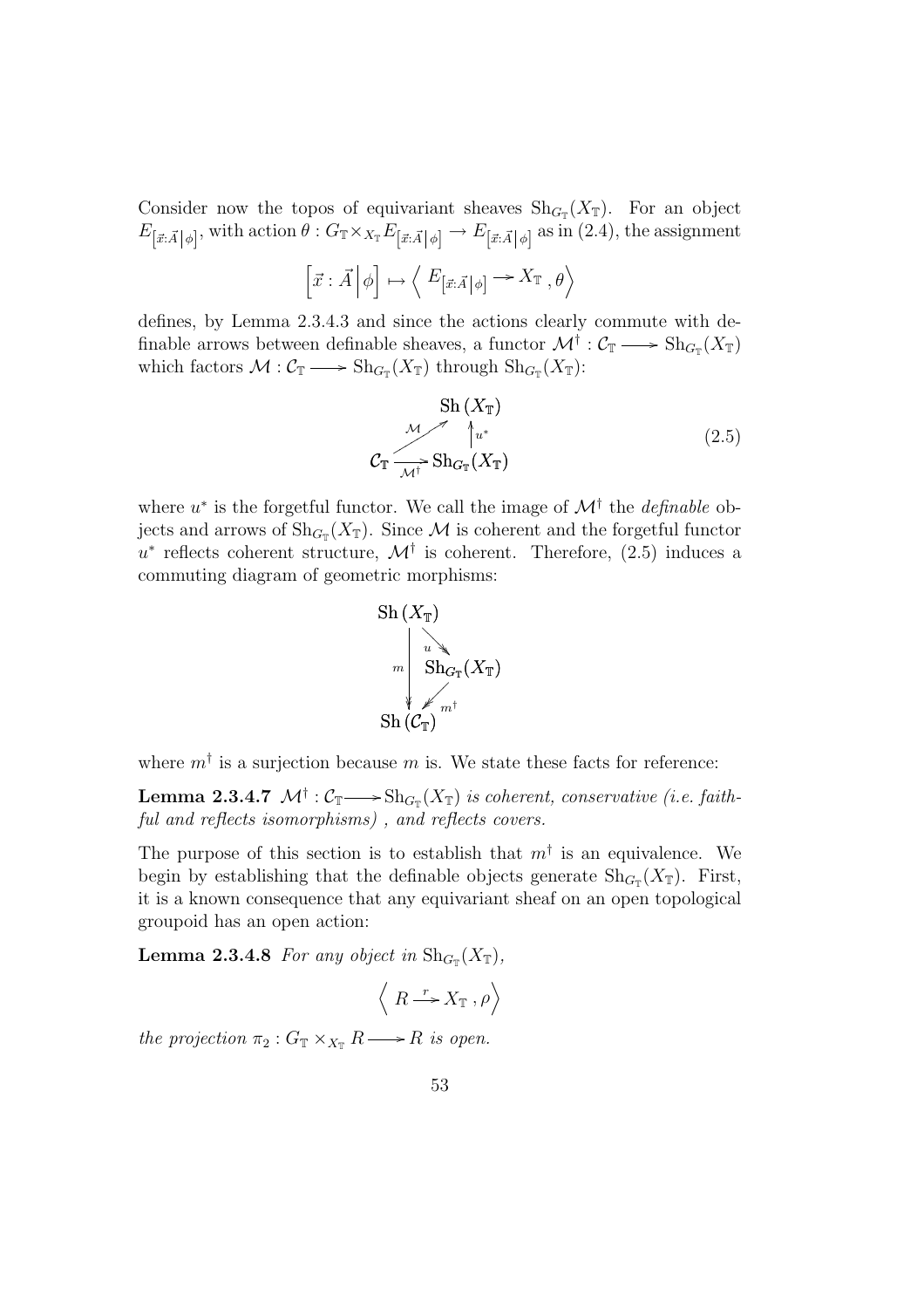PROOF By Lemma 2.3.4.2, since pullback preserves open maps of spaces.  $\exists$ 

**Corollary 2.3.4.9** For any object  $\langle r : R \to X_{\mathbb{T}}, \rho \rangle$  in  $\text{Sh}_{G_{\mathbb{T}}}(X_{\mathbb{T}})$ , the action

$$
\rho: G_{\mathbb{T}} \times_{X_{\mathbb{T}}} R \longrightarrow R
$$

is open. Consequently, the stabilization of any open subset of R is again open.

PROOF Let a basic open  $V \times_{X_{\mathcal{T}}} U \subseteq G_{\mathcal{T}} \times_{X_{\mathcal{T}}} R$  be given (so that  $U \subseteq R$  and  $V \subseteq G_{\mathbb{T}}$  are open). Observe that, since the inverse map  $i: G_{\mathbb{T}} \longrightarrow G_{\mathbb{T}}$  is a homeomorphism,  $i(V)$  is open, and

$$
\rho(V \times_{X_{\mathbb{T}}} U) = \{ y \in R \mid \exists \langle f, x \rangle \in V \times_{X_{\mathbb{T}}} U. \rho(f, x) = y \}= \{ y \in R \mid \exists f^{-1} \in i(V). s(f^{-1}) = r(y) \land \rho(f^{-1}, y) \in U \}= \pi_2(\rho^{-1}(U) \cap (i(V) \times_{X_{\mathbb{T}}} R))
$$

is open by Lemma 2.3.4.8. Finally, for any open  $U \subseteq R$ , the stabilization of U is  $\rho(G_{\mathbb{T}} \times_{X_{\mathbb{T}}} U)$ .

**Lemma 2.3.4.10** For any object  $\langle R \stackrel{r}{\longrightarrow} X_{\mathbb{T}}$ ,  $\rho \rangle$  in  $\text{Sh}_{G_{\mathbb{T}}}(X_{\mathbb{T}})$ , and any element  $x \in R$ , there exists a basic open  $U_{[\vec{x}:\vec{A}]\phi],\vec{a}} \subseteq X_{\mathbb{T}}$  and a section  $v: U_{\left[\vec{x}:\vec{A}\right]\phi\right],\vec{a}} \to R$  containing x such that for any  $f: \mathbf{M} \to \mathbf{N}$  in  $G_{\mathbb{T}}$  such that  $\mathbf{M} \in U_{[\vec{x}:\vec{A}]\phi],\vec{a}}$  and  $f_{\vec{A}}(\vec{a}) = \vec{a}$  (hence  $\mathbf{N}$  is also in  $U_{[\vec{x}:\vec{A}]\phi],\vec{a}}$ ), we have  $\rho(f, v(\mathbf{M})) = v(\mathbf{N}).$ 

PROOF Given  $x \in R$ , choose a section  $s: U_{\left[\vec{y}:\vec{B}\right]\psi\left],\vec{b}} \to R$  such that  $x \in$  $s(U_{[\vec{y}:\vec{B}\,|\,\psi],\vec{b}})$ . Pull the open set  $s(U_{[\vec{y}:\vec{B}\,|\,\psi],\vec{b}})$  back along the continuous action  $\rho$ ,

$$
V \longrightarrow \begin{array}{c} V \longrightarrow s(U_{[\vec{y}:\vec{B}\,]\,\psi],\vec{b}}) \\ \subseteq \bigvee^{\vee} & \subseteq \bigvee^{\vee} \\ G_{\mathbb{T}} \times_{X_{\mathbb{T}}} R \longrightarrow R \end{array}
$$

to obtain an open set V containing  $\langle 1_{r(x)}, x \rangle$ . Since V is open, we can find a box of basic opens around  $\langle 1_{r(x)}, x \rangle$  contained in V:

$$
\langle 1_{r(x)}, x \rangle \in W := \left( \begin{array}{c} \left[ \vec{z} : \vec{C} \, \middle| \, \xi \right], \vec{c} \\ \vec{K} : \vec{k} \mapsto \vec{k} \\ \left[ \vec{z'} : \vec{C'} \, \middle| \, \eta \right], \vec{c'} \end{array} \right) \times_{X_{\mathbb{T}}} v'(U_{\left[ \vec{y'} : \vec{D} \, \middle| \, \theta \right], \vec{d}}) \subseteq V
$$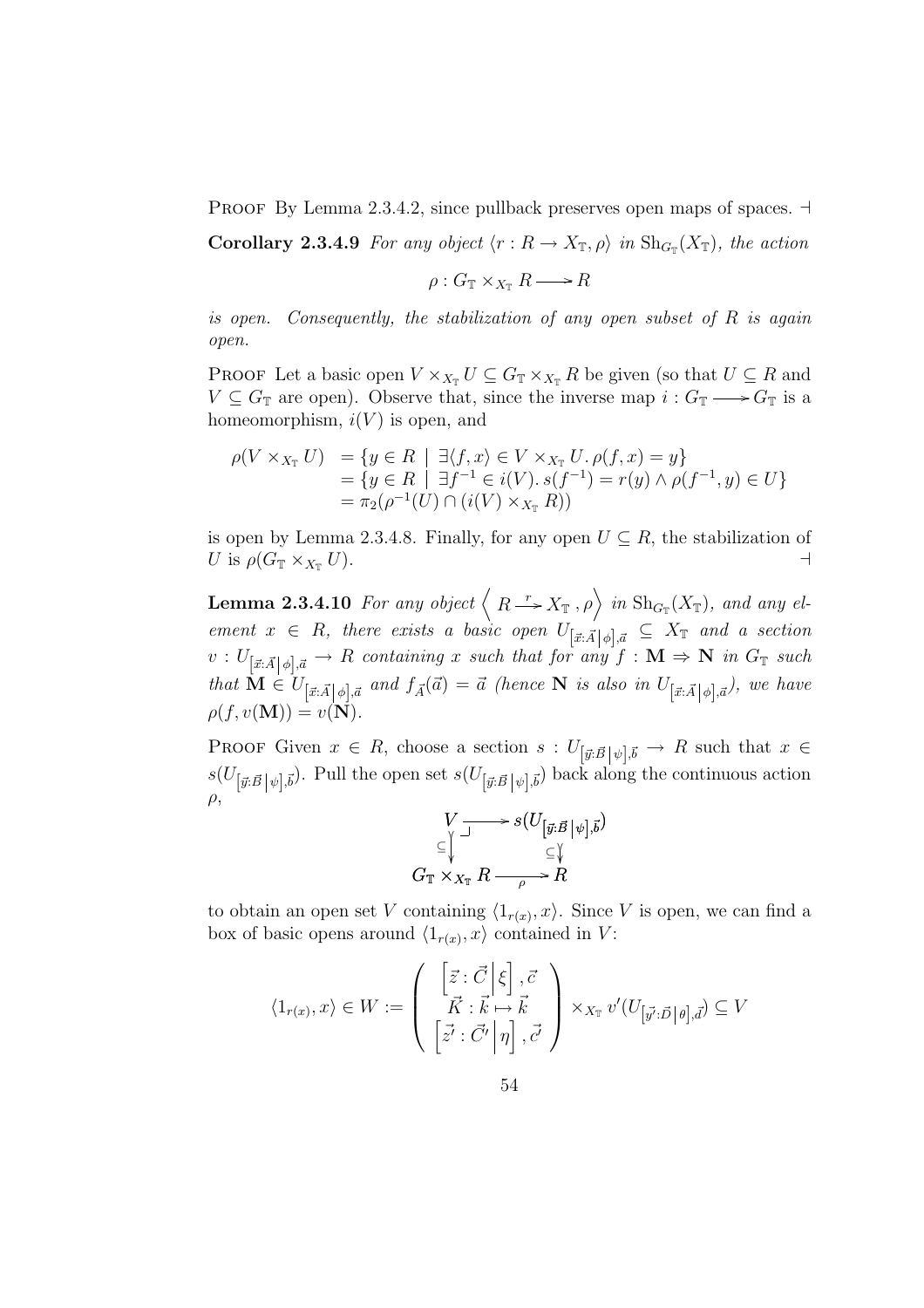where v' is a section  $v' : U_{\vec{y'}, \vec{D} \mid \theta, \vec{d}} \to R$  with x in its image. Notice that the preservation condition of W (i.e.  $\vec{K} : \vec{k} \mapsto \vec{k}$ ) must have the same sets on both the source and the target side, since it is satisfied by  $1_{r(x)}$ . Now, restrict  $v'$  to the subset

$$
U:=U_{[\vec z: \vec C, \vec z'': \vec K, \vec z': \vec C', \vec y': \vec D \,|\, \xi \wedge \eta \wedge \theta], \vec c * \vec k * \vec c' * \vec d}
$$

to obtain a section  $v = v' \restriction_{U} : U \to R$ . Notice that  $x \in v(U)$ . Furthermore,  $v(U) \subseteq s(U_{\left[\vec{y}:\vec{B}\,\middle\vert\,\psi\right],\vec{b}})$ , for if  $v(\mathbf{M}) \in v(U)$ , then  $\langle 1_{\mathbf{M}}, v(\mathbf{M}) \rangle \in W$ , and so  $\rho(\langle 1_M, v(M) \rangle) = v(M) \in s(U_{\left[\vec{y}:\vec{B}\right]\psi\left],\vec{b}}).$  Finally, if  $M \in U$  and  $f : M \Rightarrow N$  is an isomorphism in  $G_{\mathbb{T}}$  such that

$$
f_{\vec{C}*\vec{K}*\vec{C'}*\vec{D}}(\vec{c}*\vec{k}*\vec{c'}*\vec{d}) = \vec{c}*\vec{k}*\vec{c'}*\vec{d}
$$

then  $\langle f, v(\mathbf{M})\rangle \in W$ , and so  $\rho(f, v(\mathbf{M})) \in s(U_{\left[\vec{y}:\vec{B}\right] \psi}, \vec{b})$ . But we also have  $v(\mathbf{N}) \in v(U) \subseteq s(U_{\left[\vec{y}: \vec{B}\right] \psi\left], \vec{b}})$ , and  $r(\rho(f, v(\mathbf{M}))) = r(v(\mathbf{N}), \text{ so } \rho(f, v(\mathbf{M}))) =$  $v(N)$ .

**Lemma 2.3.4.11** For any object in  $\text{Sh}_{G_{\mathbb{T}}}(X_{\mathbb{T}})$ ,

$$
\langle R \xrightarrow{r} X_{\mathbb{T}}, \rho \rangle
$$

and any element  $x \in R$ , there exists a function over  $X_{\mathbb{T}}$  with definable domain and with x in its image.

PROOF Choose a section  $v: U_{[\vec{x}:\vec{A}|\phi],\vec{a}} \to R$  with the property described in Lemma 2.3.4.10 such that  $x \in v(U_{[\vec{x}: \vec{A} | \phi], \vec{a}})$ . We can assume that  $U_{[\vec{x}: \vec{A} | \phi], \vec{a}}$  is on reduced form. Then, by Lemma 2.3.4.6 there exists an object  $\left[\vec{x}:\vec{A}|\xi\right]$  in  $\mathcal{C}_{\mathbb{T}}$  and a section  $s:U_{[\vec{x}:\vec{A}|\phi],\vec{a}}\to E_{[\vec{x}:\vec{A}|\xi]}$  such that  $E_{[\vec{x}:\vec{A}|\xi]}$  is the stabilization of  $s(U_{[\vec{x}:\vec{A}|\phi],\vec{a}})$ . Define a mapping  $\hat{v}: E_{[\vec{x}:\vec{A}|\xi]} \to R$  as follows: for an element  $\langle \mathbf{N}, \vec{c} \rangle \in E_{\left[\vec{x}: \vec{A}\right] \xi\left]},$  there exists  $\langle \mathbf{M}, \vec{a} \rangle \in s(U_{\left[\vec{x}: \vec{A}\right] \phi\left], \vec{a}}) \subseteq E_{\left[\vec{x}: \vec{A}\right] \xi\left]}$  and  $f: \mathbf{M} \Rightarrow$ **N** in  $G_{\mathbb{T}}$  such that  $f_{\vec{A}}(\vec{a}) = \vec{c}$ . Set  $\hat{v}(\langle \mathbf{N}, \vec{c} \rangle) = \rho(f, v(\mathbf{M}))$ . We verify that  $\hat{v}$ is well defined: suppose  $\langle \mathbf{M}', \vec{a} \rangle \in s(U_{\left[\vec{x}:\vec{A}\right]\phi\left],\vec{a}}) \subseteq E_{\left[\vec{x}:\vec{A}\right]\xi\left]}$  and  $g: \mathbf{M}' \Rightarrow \mathbf{N}$  in  $G_{\mathbb{T}}$  is such that  $g_{\vec{A}}(\vec{a}) = \vec{c}$ . Then  $g^{-1} \circ f : \mathbf{M} \Rightarrow \mathbf{M}'$  sends  $\vec{a} \in [\![\vec{x} : \vec{A} \,] \phi\!]^{\mathbf{M}}$  to  $\vec{a} \in [\vec{x} : \vec{A}] \phi \mathbb{I}^{\mathbf{M'}},$  and so by the choice of section  $v : U_{[\vec{x} : \vec{A}] \phi], \vec{a}} \to R$ , we have that  $\rho(g^{-1} \circ f, v(\mathbf{M})) = v(\mathbf{M}')$ . But then

$$
\rho(g,v(\mathbf{M}'))=\rho(g,\rho(g^{-1}\circ f,v(\mathbf{M})))=\rho(f,v(\mathbf{M}))
$$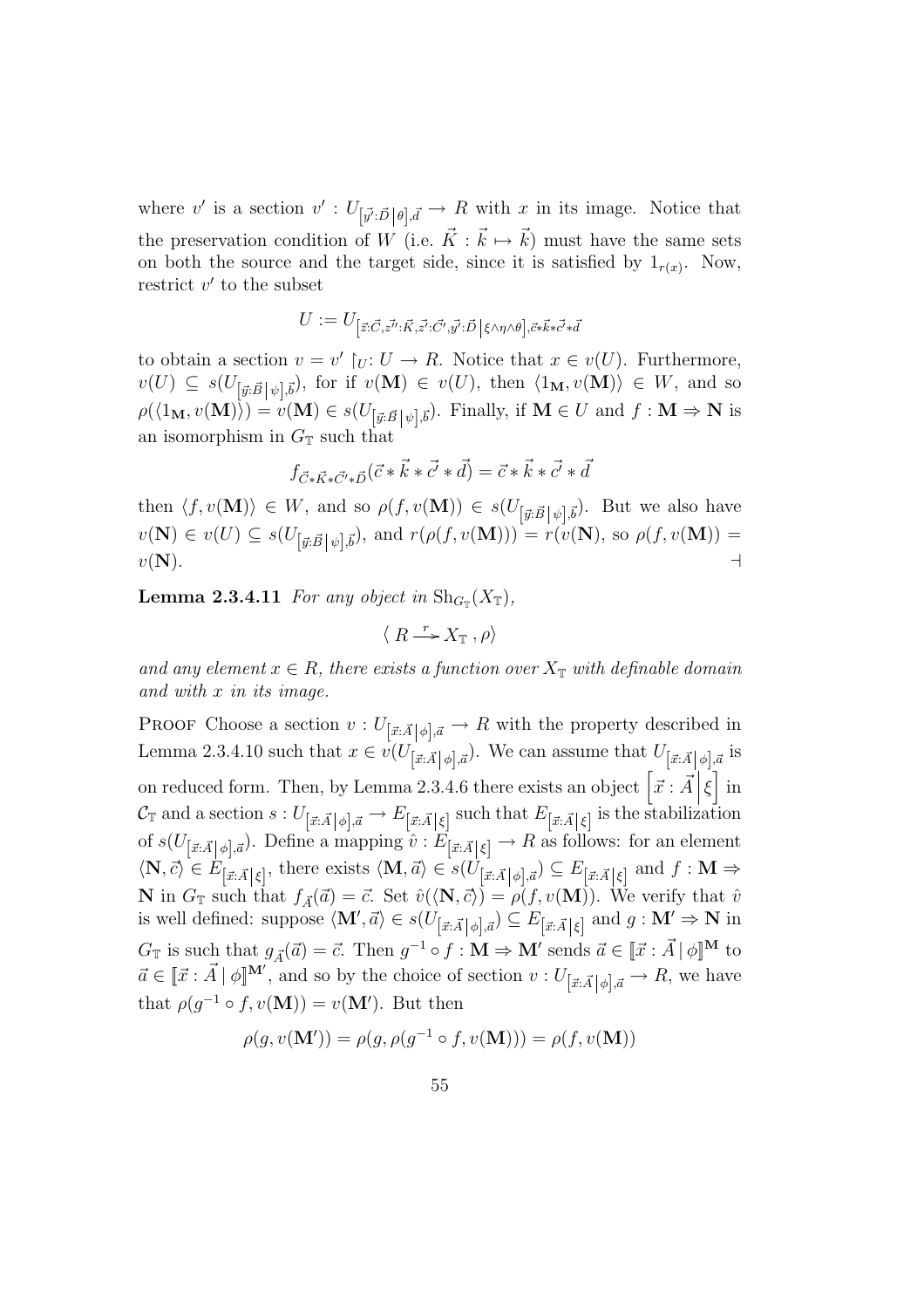so the value of  $\hat{v}$  at  $\langle \mathbf{N}, \vec{c} \rangle$  is indeed independent of the choice of  $\langle \mathbf{M}, \vec{a} \rangle$  and f. Finally, the following triangle commutes,



and so x is in the image of  $\hat{v}$ .

**Lemma 2.3.4.12** The function  $\hat{v}: E_{\left[\vec{x}:\vec{A}\right]\left[\xi\right]} \to R$  of Lemma 2.3.4.11 is the underlying function of a morphism,



of  $\text{Sh}_{G_{\mathbb{T}}}(X_{\mathbb{T}})$ , where the action on  $E_{\left[\vec{x}: \vec{A} \middle| \xi\right]}$  is denoted  $\theta$  (recall 2.4 on page 51).

**PROOF** The definition of  $\hat{v}$  makes it straightforward to see that  $\hat{v}$  commutes with the actions  $\theta$  and  $\rho$  of  $E_{\left[\vec{x}:\vec{A}\right]\xi\right]$  and R, respectively. Remains to show that  $\hat{v}$  is continuous. Recall the commuting triangle from the proof of Lemma 2.3.4.11:

$$
E_{\left[\vec{x}:\vec{A}\right|\xi]} \xrightarrow[\vec{s}]{\hat{v}} R
$$
  

$$
U_{\left[\vec{x}:\vec{A}\right|\phi],\vec{a}}
$$

Let  $x \in \hat{v}(E_{\left[\vec{x}: \vec{A} \right] \xi}$  be given, and suppose U is a open neighborhood of x. By Corollary 2.3.4.9, we can assume that  $U \subseteq \hat{v}(E_{\vec{a}:\vec{A}|\xi|})$ . Suppose  $x = \hat{v}(\langle \mathbf{N}, \vec{c} \rangle) = \rho(f, v(\mathbf{M}))$  for a  $f : \mathbf{M} \Rightarrow \mathbf{N}$  such that  $\theta(f, s(\mathbf{M})) = \langle \mathbf{N}, \vec{c} \rangle$ . We must find an open neighborhood W around  $\langle \mathbf{N}, \vec{c} \rangle$  such that  $\hat{v}(W) \subseteq U$ . First, define the open neighborhood  $T \subseteq G_{\mathbb{T}} \times_{X_{\mathbb{T}}} R$  around  $\langle f, v(\mathbf{M}) \rangle$  by

$$
T := \rho^{-1}(U) \cap \left( G_{\mathbb{T}} \times_{X_{\mathbb{T}}} v(U_{\left[ \vec{x}: \vec{A} \right] \phi \right], \vec{a}}) \right)
$$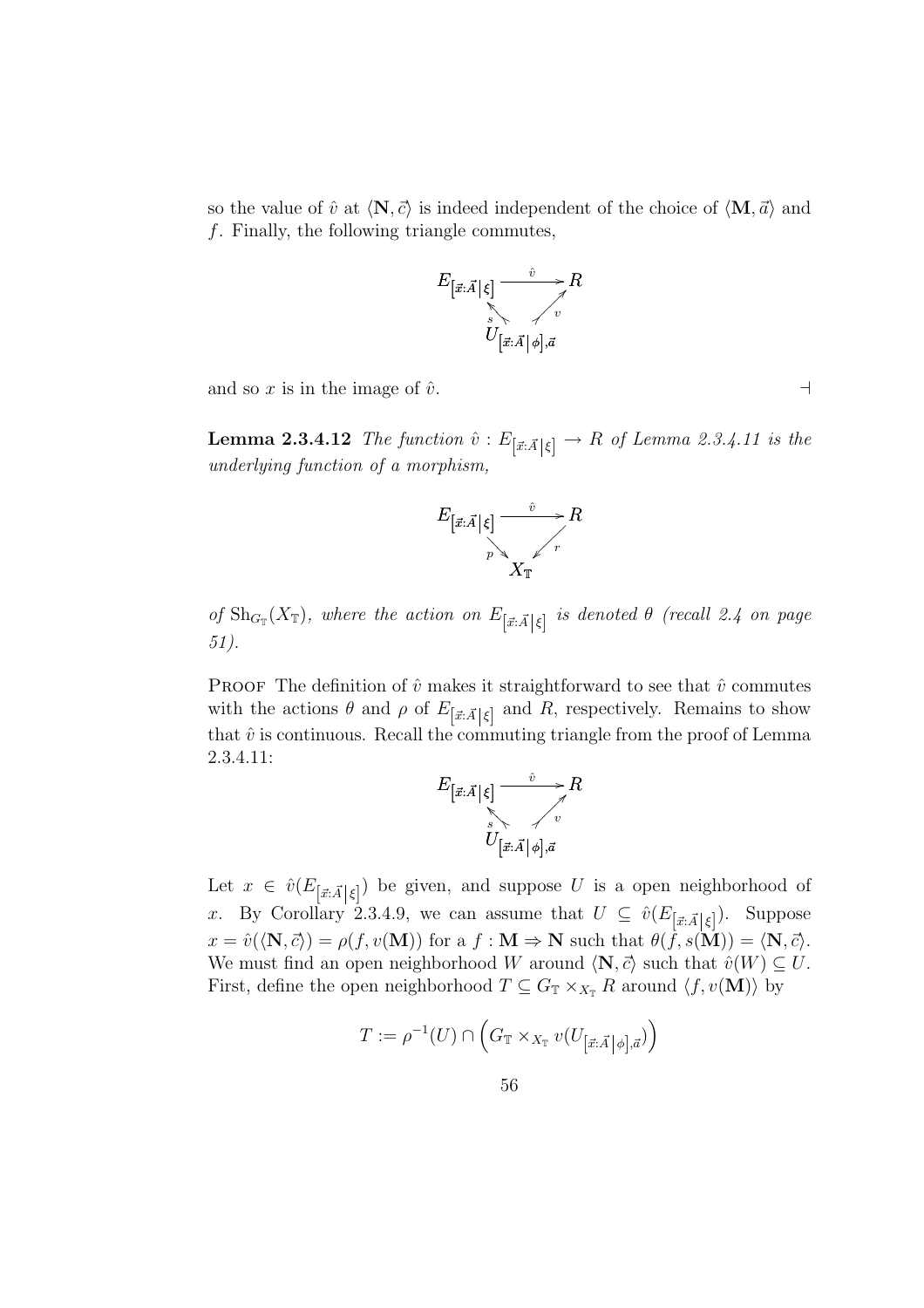Since there is a homeomorphism  $v(U_{[\vec{x}:\vec{A}|\phi],\vec{a}}) \cong s(U_{[\vec{x}:\vec{A}|\phi],\vec{a}})$ , we have  $G_{\mathbb{T}} \times_{X_{\mathbb{T}}}$  $v(U_{[\vec{x}:\vec{A}|\phi],\vec{a}}) \cong G_{\mathbb{T}} \times_{X_{\mathbb{T}}} s(U_{[\vec{x}:\vec{A}|\phi],\vec{a}})$ . Set  $T' \subseteq G_{\mathbb{T}} \times_{X_{\mathbb{T}}} s(U_{[\vec{x}:\vec{A}|\phi],\vec{a}})$  to be the open subset corresponding to  $T$  under this homeomorphism,

$$
\langle f, v(\mathbf{M}) \rangle \in T \subseteq G_{\mathbb{T}} \times_{X_{\mathbb{T}}} v(U_{\left[\vec{x}:\vec{A}\right]\phi\left],\vec{a}})
$$

$$
\cong
$$

$$
\langle f, s(\mathbf{M}) \rangle \in T' \subseteq G_{\mathbb{T}} \times_{X_{\mathbb{T}}} s(U_{\left[\vec{x}:\vec{A}\right]\phi\left],\vec{a}})
$$

Then  $\langle \mathbf{N}, \vec{c} \rangle = \theta(f, s(\mathbf{M})) \in \theta(T')$ , and by Corollary 2.3.4.9,  $\theta(T')$  is open. We claim that  $\hat{v}(\theta(T')) \subseteq U$ : for suppose  $\theta(g, s(P)) \in \theta(T')$ . Then  $\langle g, v(P) \rangle \in$  $T \subseteq \rho^{-1}(U)$ , and so  $\hat{v}(\theta(g, s(P))) = \rho(\langle g, v(P) \rangle) \subseteq U$ . Thus  $\theta(T')$  is the required  $W$ .

Through Lemmas 2.3.4.11–2.3.4.12 we have established the following:

**Lemma 2.3.4.13** The definable objects generate the topos  $\text{Sh}_{G_{\mathbb{T}}}(X_{\mathbb{T}})$ .

We are thus in a position to conclude:

**Theorem 2.3.4.14** For a decidable coherent theory  $\mathbb{T}$  with a saturated set of  $\lt$   $\kappa$  models, we have an equivalence

$$
Sh(\mathcal{C}_{\mathbb{T}})\simeq Sh_{G_{\mathbb{T}}}(X_{\mathbb{T}})
$$

of topoi.

PROOF Since, by Lemma 2.3.4.13, the definable objects form a generating set, the full subcategory of definable objects is a site for  $\text{Sh}_{G_{\mathbb{T}}}(X_{\mathbb{T}})$  when equipped with the canonical coverage inherited from  $\text{Sh}_{G_{\mathbb{T}}}(X_{\mathbb{T}})$  (see e.g. [10, C2.2.16]). We argue first that  $\mathcal{M}^{\dagger}$  :  $\mathcal{C}_{\mathbb{T}} \longrightarrow$  Sh<sub> $G_{\mathbb{T}}(X_{\mathbb{T}})$  is full: because  $\mathcal{M}^{\dagger}$ </sub> is coherent (Lemma 2.3.4.7), definable objects are decidable. Therefore, any graph of a morphism between definable objects is complemented. Because  $\mathcal{M}^{\dagger}$  reflects covers and any subobject of a definable object is a join of definable subobjects (Lemma 2.3.4.5), definable objects are compact in  $\text{Sh}_{G_{\mathbb{T}}}(X_{\mathbb{T}})$ (in the sense that any covering family of subobjects has a finite covering subfamily). But then every complemented subobject of a definable object is a finite join of definable subobjects, and therefore definable. Hence  $\mathcal{M}^{\dagger}$ is full. By Lemma 2.3.4.7,  $\mathcal{M}^{\dagger}$  is also faithful. Finally, the canonical coverage inherited from  $\text{Sh}_{G_{\mathbb{T}}}(X_{\mathbb{T}})$  coincides with the coherent coverage since  $\mathcal{M}^{\dagger}$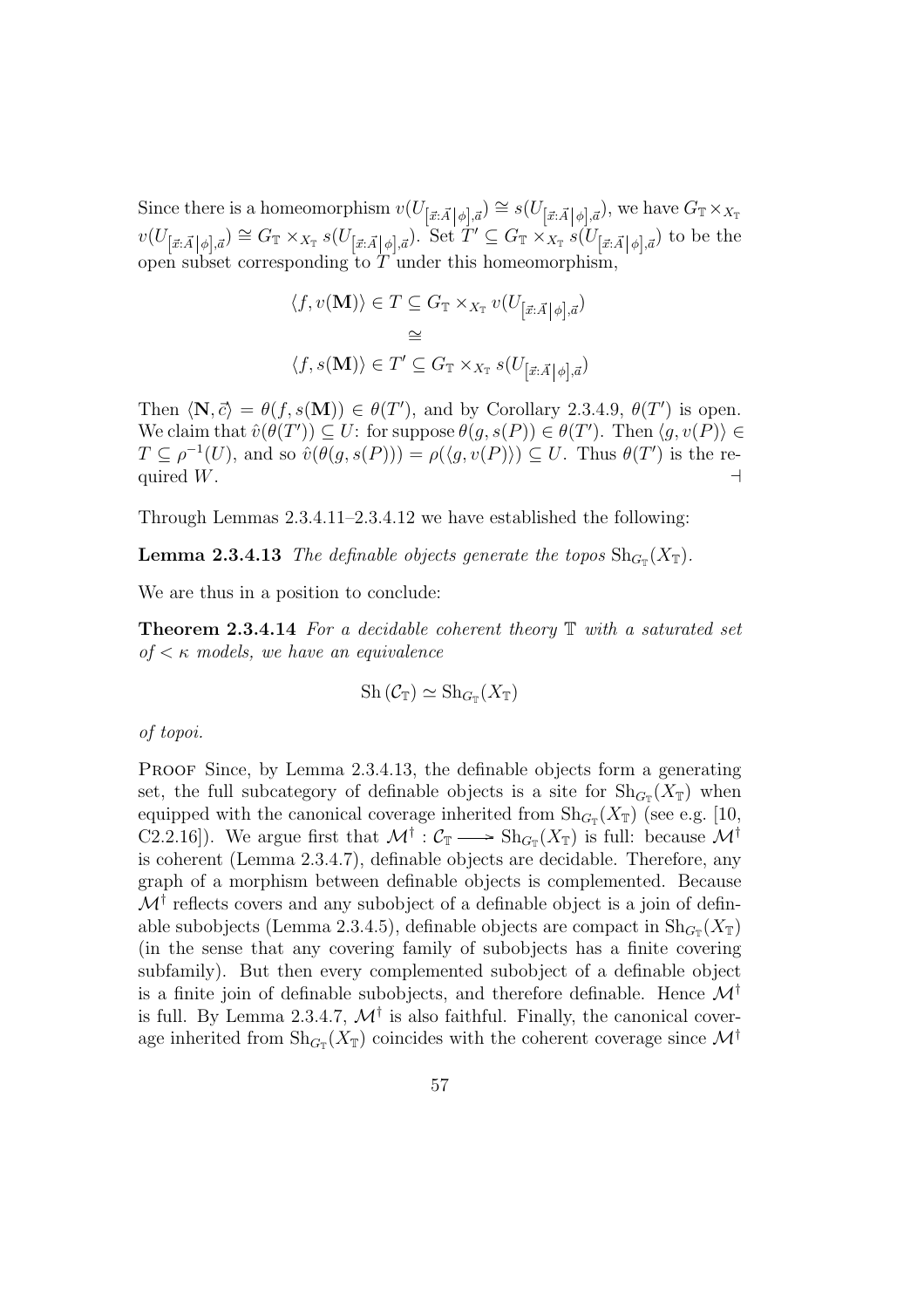reflects covers precisely with respect to the canonical coverage on  $\text{Sh}_{G_{\mathbb{T}}}(X_{\mathbb{T}})$ and the coherent coverage on  $C_T$ . Therefore,  $C_T$  equipped with the coherent coverage is a site for  $\text{Sh}_{G_{\mathbb{T}}}(X_{\mathbb{T}})$ , so  $\text{Sh }(\mathcal{C}_{\mathbb{T}}) \simeq \text{Sh}_{G_{\mathbb{T}}}(X_{\mathbb{T}})$ .

Note, furthermore, that if  $F: \mathcal{C}_{\mathbb{T}} \longrightarrow \mathcal{C}_{\mathbb{S}}$  is an arrow of **T**, then composition with F induces a morphism of groupoids  $f : \mathbb{G}_{\mathbb{S}} \longrightarrow \mathbb{G}_{\mathbb{T}}$  which is straightforwardly seen to be continuous. For future use, we verify:

Lemma 2.3.4.15 The square



commutes.

**PROOF** Consider, for an object  $[\vec{x} | \phi]$  in  $\mathcal{C}_{\mathbb{T}}$ , the square



Since  $f_0$  is composition with F, the fiber  $F(\phi)(\mathbf{M}) = \mathbf{M}(F([\vec{x} | \phi]))$  over  $\mathbf{M} \in X_{\mathbb{S}}$  is the fiber  $\phi(f_0(\mathbf{M})) = \mathbf{M} \circ F([\vec{x} | \phi])$  over  $f_0(\mathbf{M}) \in X_{\mathbb{T}}$ , so the square is a pullback of sets. A basic open  $V_{[\vec{x},\vec{y}]\psi|\vec{b}}$  is pulled back to a basic open  $V_{\vec{x}|F(\psi),\vec{b}}$ , so the pullback topology is contained in the logical topology. For an element  $\langle \mathbf{M},{\vec a}\rangle$  in basic open  $V_{[{\vec x},{\vec y}]\setminus{\vec y},{\vec b}} \subseteq E_{[{\vec x} | F({\phi})]},$  the set  $V = V_{[{\vec x} | {\vec x}={\vec y}],{\vec a}} \subseteq E_{[{\vec x} | F({\phi})]}$  $E_{[\vec{x}|\phi]}$  is open and  $\langle \mathbf{M}, \vec{a} \rangle \in V \times_{X_{\mathbb{T}}} U_{[\vec{x},\vec{y}|\psi],\vec{a}*\vec{b}} \subseteq V_{[\vec{x},\vec{y}|\psi],\vec{b}}$ , so the logical topology is contained in the pullback topology. With  $f_1: G_{\mathbb{S}} \to G_{\mathbb{T}}$  being just a restriction function, we conclude that  $f^* \circ \mathcal{M}_{\mathbb{T}}^{\dagger} = \mathcal{M}_{\mathbb{S}}^{\dagger} \circ F$ .

# 2.4 Syntax-Semantics Adjunction

### 2.4.1 The Representation Theorem

Recall Section 2.2 and Lemma 2.2.2.3. Having presented a representation theorem (Theorem 2.3.4.14) for strict decidable coherent categories, in the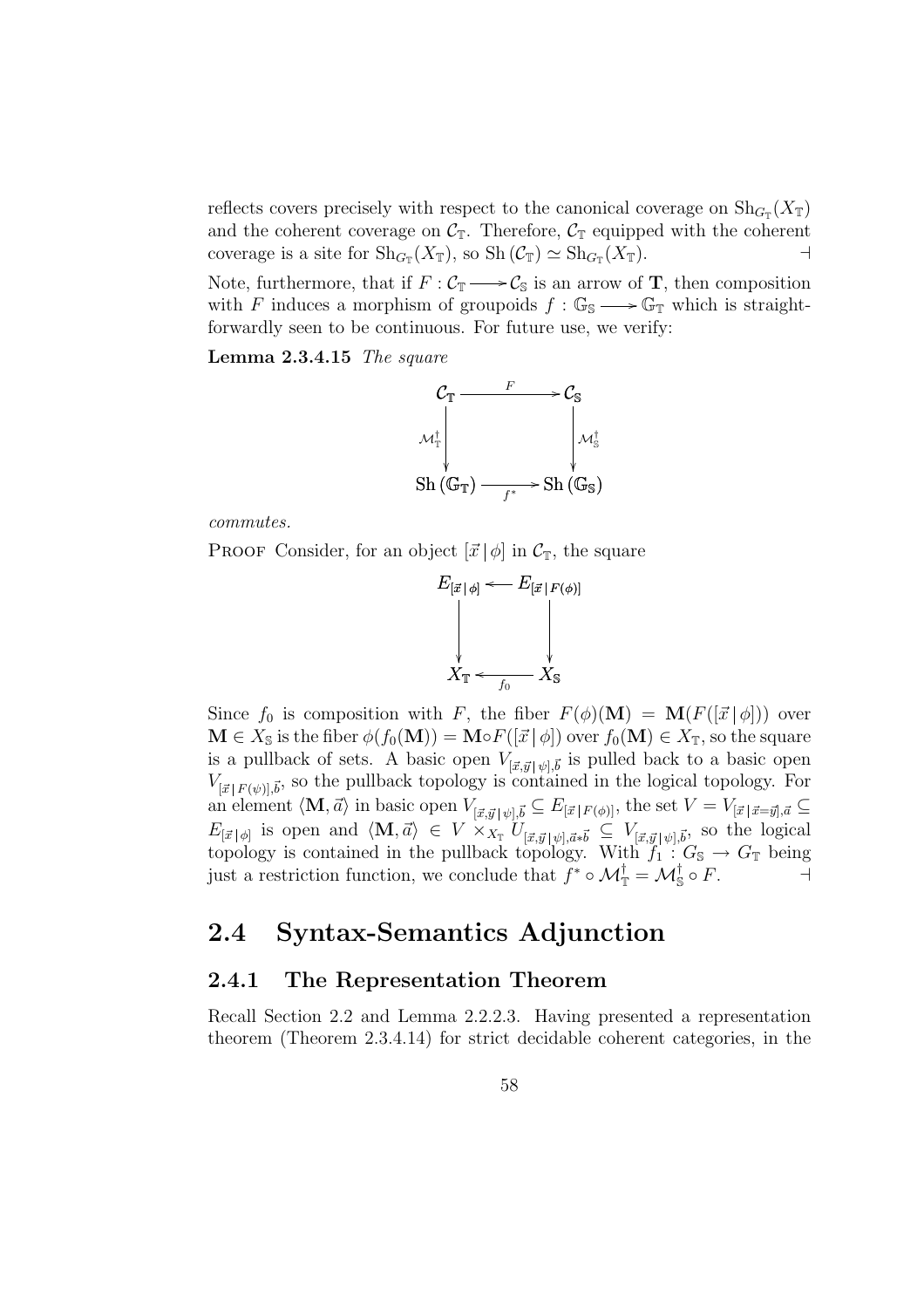form of syntactic categories, we return to the category  $DC_{\kappa}$  of (non-strict) decidable coherent categories (with a saturated set of  $\lt$   $\kappa$ -models) and apply this result. Let  $\mathcal D$  be a decidable coherent category in  $DC_{\kappa}$ , and consider the equivalence  $\eta_{\mathcal{D}} : \mathcal{D} \longrightarrow T\mathcal{D}$  as described in Section 2.2.2. Recall Definition 2.2.1.3. Composition with  $\eta_{\mathcal{D}}$ 



induces restriction functions



commuting with source and target (as well as composition and insertion of identities) maps.

**Lemma 2.4.1.1** The maps  $\phi_0$  and  $\phi_1$  are homeomorphisms of spaces.

**PROOF** Any coherent functor  $M: \mathcal{D} \longrightarrow \mathbf{Sets}_{\kappa}$  lifts to a unique  $\mathbb{T}_{\mathcal{D}}$ -model  $\mathbf{M} : \mathcal{C}_{\mathbb{T}_{\mathcal{D}}} \longrightarrow \mathbf{Sets}_{\kappa}$ , to yield an inverse  $\psi_0 : X_{\mathcal{D}} \longrightarrow X_{\mathbb{T}_{\mathcal{D}}}$  to  $\phi_0$ . Similarly, an invertible natural transformation of functors  $f : M \Rightarrow N$  lifts to a unique  $\mathbb{T}_{\mathcal{D}}$ -isomorphism  $f: \mathbf{M} \Rightarrow \mathbf{N}$  to yield an inverse  $\psi_1: G_{\mathcal{D}} \to G_{\mathbb{T}_{\mathcal{D}}}$  to  $\phi_1$ . We verify that these four maps are all continuous. For a subbasic open

$$
U = (\langle f_1 : A \to B_1, \dots, f_n : A \to B_n \rangle, \langle a_1, \dots, a_n \rangle) \subseteq X_{\mathcal{D}}
$$

we have

$$
\phi_0^{-1}(U) = U_{[y_1:B_1,...,y_n:B_n] \exists x:A.} \Lambda_{1 \le i \le n} f_i(x) = y_i],
$$

so  $\phi_0$  is continuous. To verify that  $\psi_0$  is continuous, there are two cases to consider, namely non-empty and empty context. For basic open

$$
U_{[x:A_1,\ldots,x_n:A_n]\phi],\langle a_1,\ldots,a_n\rangle}\subseteq X_{\mathbb{T}_{\mathcal{D}}}
$$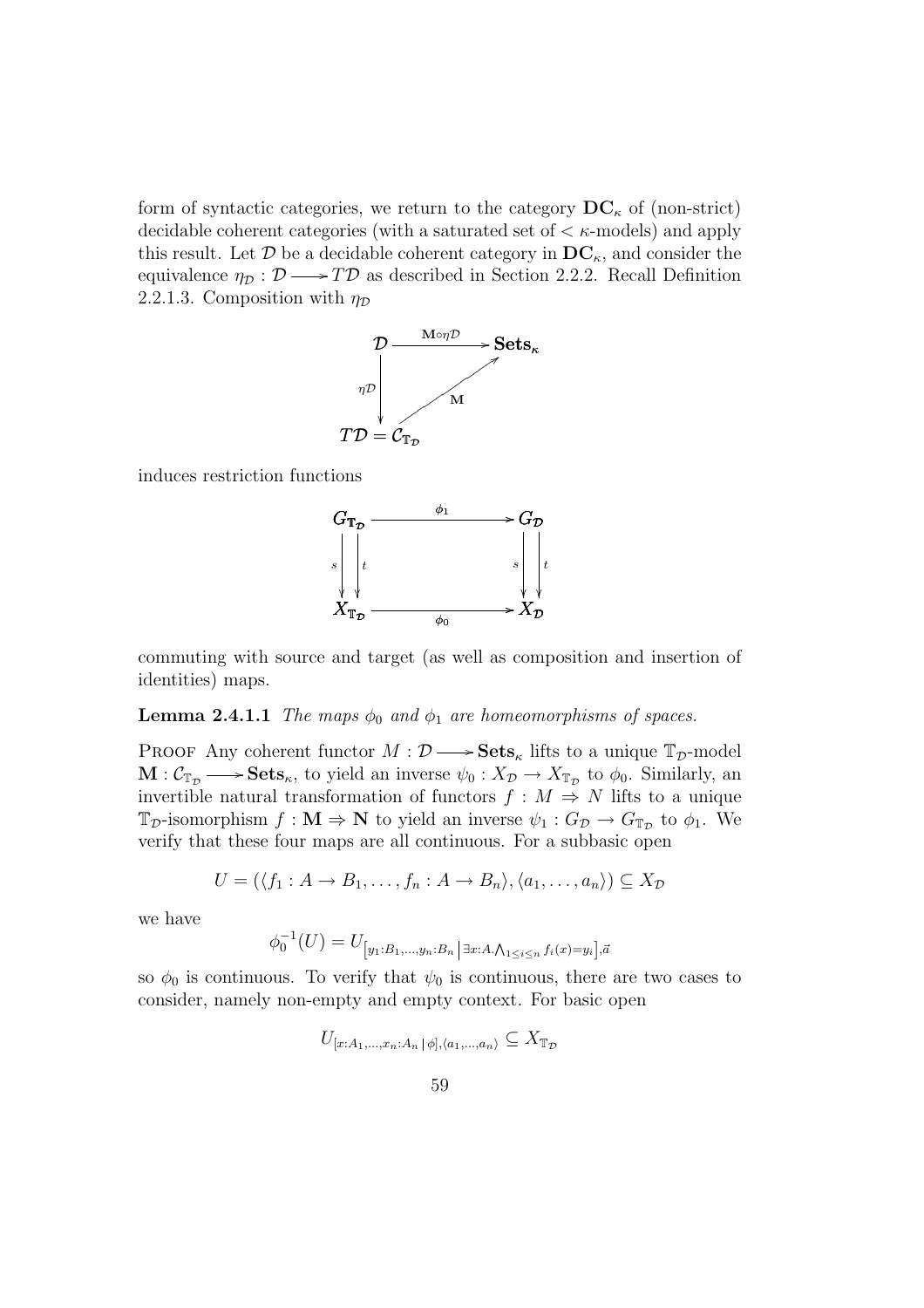the canonical interpretation of  $\mathbb{T}_{\mathcal{D}}$  in  $\mathcal{D}$  yields a subobject of a product in  $\mathcal{D}$ ,

$$
[\![x:A_1,\ldots,x_n:A_n\!]\phi]\!\!\!\!\longrightarrow A_1\times\ldots\times A_n \xrightarrow{\pi_i} A_i.
$$

Choose a monomorphism  $r : R \rightarrow A_1 \times ... \times A_n$  representing that subobject. Then

$$
\psi_0^{-1}(U_{[x:A_1,\ldots,x_n:A_n|\phi],\langle a_1,\ldots,a_n\rangle})
$$
  
=  $(\langle \pi_1 \circ r : R \to A_1, \ldots, \pi_n \circ r : R \to A_n \rangle, \langle a_1, \ldots, a_n \rangle)$ 

and it is clear that this is independent of the choice of product diagram and of representing monomorphism. For the empty context case, consider a basic open  $U = U_{\{|{\varphi}|, \star}}$ , where  ${\varphi}$  is a sentence of  $\mathbb{T}_{\mathcal{D}}$  and  $\star$  is the element of the distinguished terminal object of **Sets** (traditionally  $\star = \emptyset$ , notice that any  $U_{[\lvert \varphi \rvert,a]}$ with  $a \neq \star$  is automatically empty). The canonical interpretation of  $\varphi$  in  $\mathcal D$ yields, depending on the necessary choices for the interpretation, a subobject of a terminal object,  $\llbracket \varphi \rrbracket \rightarrow 1$ . Choose a representative monomorphism  $r : R \rightarrow 1$ . Then, independently of the choices made,

$$
\psi_0^{-1}(U) = \bigcup_{a \in \mathbf{Sets}_{\kappa}} (r : R \to 1, a).
$$

So  $\psi_0$  is continuous. With  $\phi_0$  continuous, it is sufficient to check  $\phi_1$  on subbasic opens of the form  $U = (A, a \mapsto b) \subseteq G_{\mathcal{D}}$ . But

$$
\phi_1^{-1}(U) = \left( \begin{array}{c} - \\ [x : A | \top] : a \mapsto b \\ - \end{array} \right)
$$

so  $\phi_1$  is continuous. Similarly, it is sufficient to check  $\psi_1$  on subbasic opens of the form  $\overline{\phantom{a}}$  $\mathbf{r}$ 

$$
U = \left( [x : A | \top] : a \mapsto b \right)
$$

but  $\psi_1^{-1}(U) = (A, a \mapsto b)$ , so  $\psi_1$  is continuous.

Corollary 2.4.1.2 Definition 2.2.1.3 yields, for a decidable coherent category  $\mathcal{D}$ , a topological groupoid  $\mathbb{G}_{\mathcal{D}}$  such that

$$
\mathbb{G}_{\mathcal{D}}\cong \mathbb{G}_{\mathbb{T}_{\mathcal{D}}}
$$

in the category Gpd.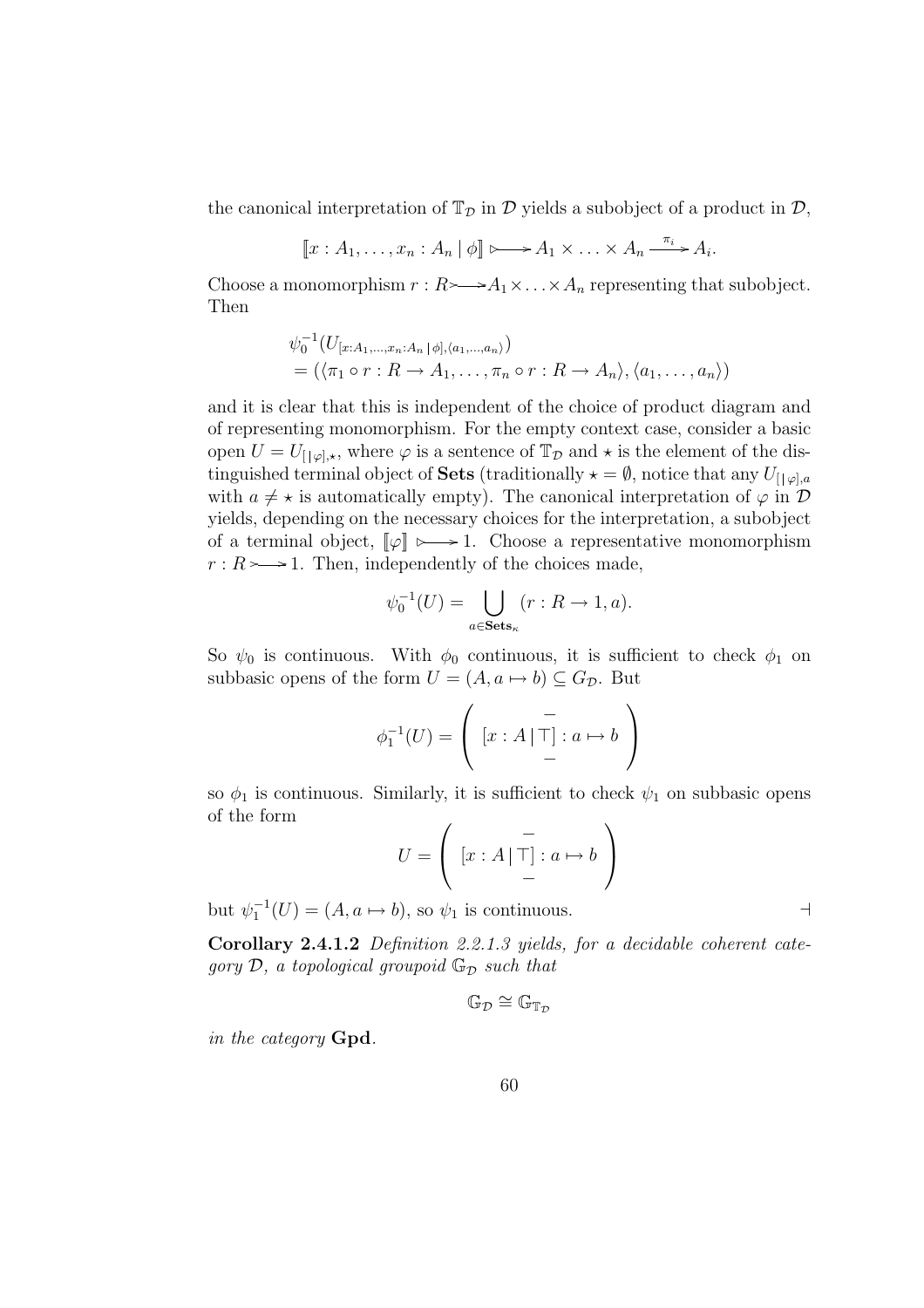We can now state the main representation result of this chapter:

Theorem 2.4.1.3 For a decidable coherent category with a saturated set of  $\lt$   $\kappa$  models, the topos of coherent sheaves on  $\mathcal D$  is equivalent to the topos of equivariant sheaves on the topological groupoid  $\mathbb{G}_{\mathcal{D}}$  of models and isomorphisms equipped with the coherent topology,

$$
Sh(\mathcal{D})\simeq Sh(\mathbb{G}_{\mathcal{D}}).
$$

PROOF The equivalence  $\eta_{\mathcal{D}} : \mathcal{D} \longrightarrow T\mathcal{D} = \mathcal{C}_{\mathbb{T}_{\mathcal{D}}}$  yields an equivalence  $\mathrm{Sh}(\mathcal{D}) \simeq$  $\mathrm{Sh}(\mathcal{C}_{\mathbb{T}_{\mathcal{D}}})$ , whence

$$
Sh(\mathcal{D}) \simeq Sh(\mathcal{C}_{\mathbb{T}_{\mathcal{D}}}) \simeq Sh(\mathbb{G}_{\mathbb{T}_{\mathcal{D}}}) \cong Sh(\mathbb{G}_{\mathcal{D}})
$$

by Theorem 2.3.4.14.  $\Box$ 

### 2.4.2 The Semantical Functor

We proceed to construct a 'syntax-semantics' adjunction between the category  $DC_{\kappa}$  (syntax) and a subcategory of topological groupoids (semantics). Given a coherent functor

$$
F: \mathcal{A} \longrightarrow \mathcal{D}
$$

between two objects of  $DC_{\kappa}$ , composition with F,

$$
\mathcal{A} \xrightarrow{F} \mathcal{D} \xrightarrow{M} \textbf{Sets}_{\kappa}
$$

yields a morphisms of (discrete) groupoids



We verify that  $f_0$  and  $f_1$  are both continuous. For basic open

$$
U = (\langle g_1 : A \to B_1, \dots, g_n : A \to B_n \rangle, \langle a_1, \dots, a_n \rangle) \subseteq X_{\mathcal{A}},
$$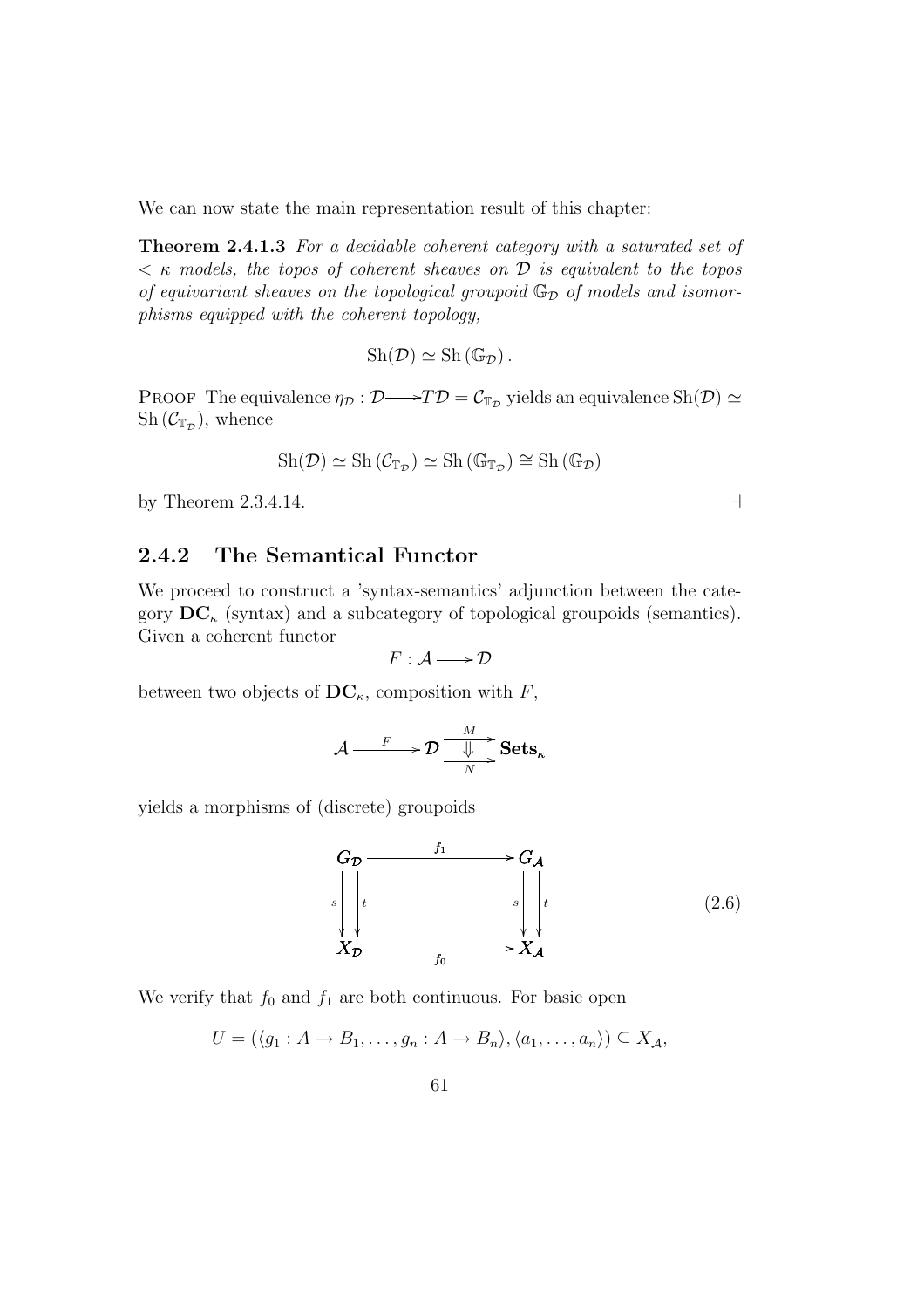we see that

$$
f_0^{-1}(U) = (\langle F(g_1) : FA \to FB_1, \dots, F(g_n) : FA \to FB_n \rangle, \langle a_1, \dots, a_n \rangle) \subseteq X_{\mathcal{D}}.
$$
  
And for basis any  $U = (G, g_1, g_2) \subseteq G$ , we say that

And for basic open  $U = (C, a \mapsto b) \subseteq G_{\mathcal{A}}$ , we see that

$$
f_1^{-1}(U) = (F(C), a \mapsto b) \subseteq G_{\mathcal{D}}
$$

Thus composition with  $F$  yields a morphism of topological groupoids,  $f$ :  $\mathbb{G}_{\mathcal{D}} \longrightarrow \mathbb{G}_{\mathcal{A}}$ , and thereby we get a contravariant functor, which we shall refer to as the semantical functor,

$$
\mathcal{G}:DC_{\kappa}^{op}\longrightarrow Gpd.
$$

### 2.4.3 The Syntactical Functor

We proceed to construct an adjoint to the semantical functor  $\mathcal G$  from a subcategory of  $Gpd$  containing the image of  $G$ . As in the propositional (distributive lattices) case, there are several such subcategories to choose from. We start by casting our net as wide as we can, whereafter we describe ways of restricting the adjunction, in the end also to a duality for first-order logic, i.e. to Boolean coherent categories.

#### The Decidable Object Classifier

The category  $DC_{\kappa}$  contains a category  $\mathcal{D}(1)$  which classifies objects in decidable coherent categories, in the sense that objects of a decidable coherent category D correspond, up to natural isomorphism, to coherent functors  $\mathcal{D}(1) \longrightarrow \mathcal{D}$ . More precisely,  $\mathcal{D}(1)$  contains a generic decidable object U, and any object  $D \in \mathcal{D}$  determines, up to natural isomorphism, a coherent functor  $F_D : \mathcal{D}(1) \longrightarrow \mathcal{D}$  such that  $F_D(U) = D$ . In this sense,  $\mathcal{D}(1)$  is the free decidable coherent category on one generator, whence the notation " $\mathcal{D}(1)$ ".

In particular, sets of hereditarily less than  $\kappa$  size correspond to equivalence classes of coherent functors  $\mathcal{D}(1) \longrightarrow$ **Sets**<sub>k</sub>. Taking sheaves for the coherent coverage on  $\mathcal{D}(1)$ , we obtain the decidable object classifier in the category of topoi and geometric morphisms. This topos can equivalently be described as the topos of presheaves on the category consisting of finite sets and injections, Sets<sup>Fin<sub>i</sub></sup> (see e.g. [14, VIII, Exc.7–9]), in which the generic decidable object,  $\mathcal{U}$ , can be taken to be the inclusion Fin<sub>i</sub>  $\rightarrow$  **Sets**. The category  $\mathcal{D}(1)$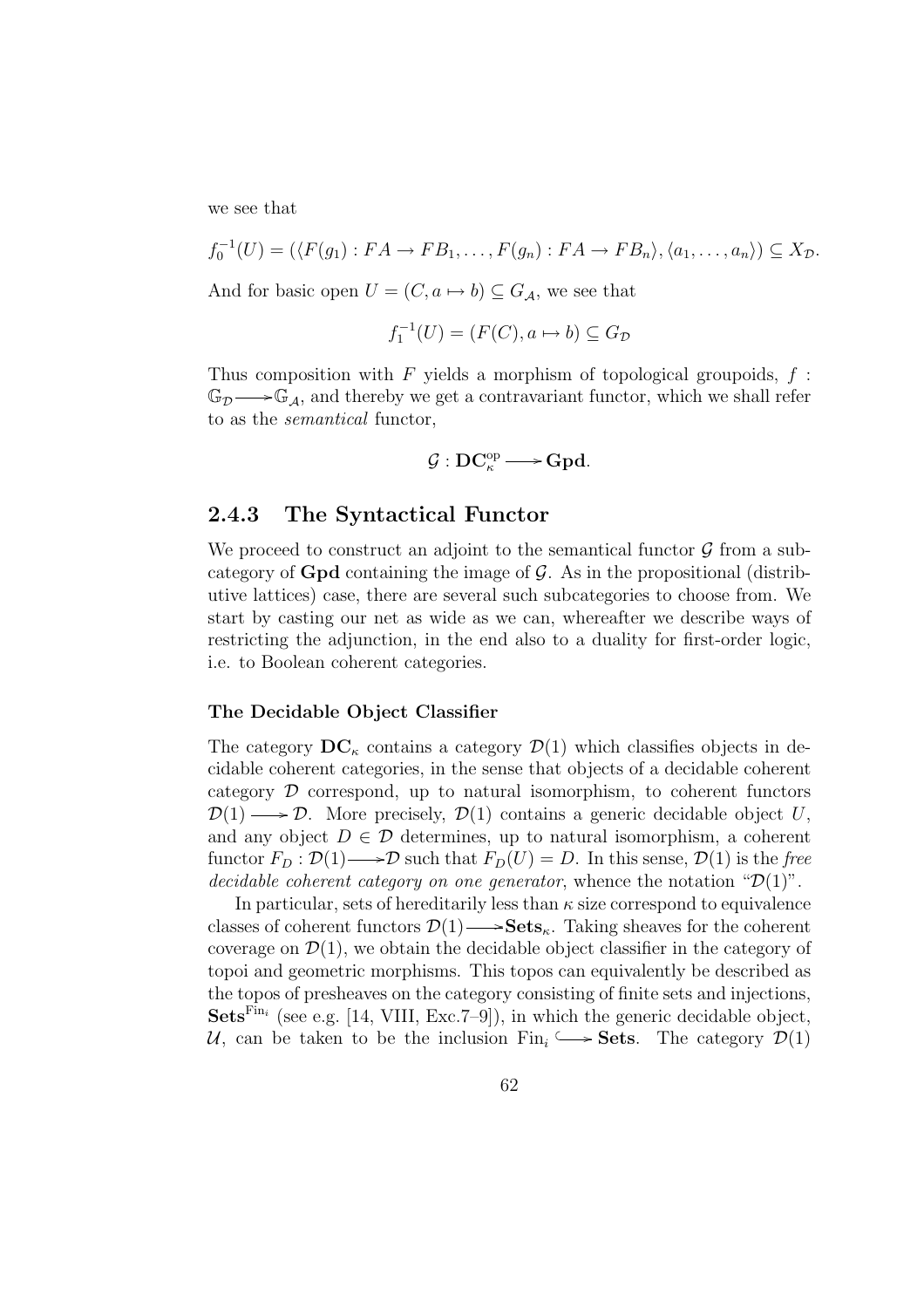can then be recovered as the full subcategory of finite powers of  $U$  together with their definable subobjects, that is, the subobjects in the closure of the diagonal and its complement under finite joins, meets, images, and pullbacks along projections. A more direct description of  $\mathcal{D}(1)$  can be given as the syntactic category of the single sorted coherent theory,  $\mathbb{T}_{\neq}$ , consisting only of the predicate  $\neq$  (in addition to  $=$ ), and having no other axioms than those expressing that  $\neq$  is the complement of  $=$ , with the 'generic decidable object' U being  $[x \mid \top]$  in  $\mathcal{D}(1)$ . As such,  $\mathcal{D}(1) = \mathcal{C}_{\mathbb{T}_{\neq}}$  is also an object of the category T of decidable coherent categories with distinguished structure (Definition 2.2.2.2), and objects of a category  $\mathcal D$  in  $\mathbf{DC}_{\kappa}$  correspond, on the nose, to strict functors  $\mathcal{C}_{\mathbb{T}_{\neq}} \longrightarrow T(\mathcal{D})$ . Taking semantical groupoids for the corresponding theories, we obtain, for any object of  $D$ , a morphism of semantical groupoids,  $\mathbb{G}_{\mathcal{D}} \cong \mathbb{G}_{\mathbb{T}_{\mathcal{D}}} \longrightarrow \mathbb{G}_{\mathbb{T}_{\neq}}.$ 

In recovering a decidable coherent category from a (suitable) topological groupoid G, we may therefore usefully consider (suitable) morphisms  $\mathbb{G} \longrightarrow \mathbb{G}_{\mathbb{T}_{\neq}}$ . We proceed to give a direct characterization of the latter groupoid, and of the equivariant sheaf over it that we distinguish as the generic decidable object.

Definition 2.4.3.1 The topological groupoid S consists of hereditarily less than  $\kappa$  sets with bijections between them, equipped with topology as follows. The topology on the set of objects,  $S_0$ , is generated by the empty set and basic opens of the form

$$
(a_1, \ldots, a_n) := \{ A \in \mathbf{Sets}_{\kappa} \mid a_1, \ldots, a_n \in A \}
$$

while the topology on the set,  $S_1$  of bijections between hereditarily less than  $\kappa$  sets is the coarsest topology such that the source and target maps  $s, t$ :  $S_1 \rightrightarrows S_0$  are both continuous, and containing all sets of the form

$$
(a \mapsto b) := \{ f : A \rightarrow B \text{ in } \mathbf{Sets}_{\kappa} \mid a \in A \land f(a) = b \}
$$

**Lemma 2.4.3.2** There is an isomorphism  $\mathbb{S} \cong \mathbb{G}_{\mathbb{T}_{\neq}}$  in Gpd.

**PROOF** Any set A in  $\textbf{Sets}_{\kappa}$  is the underlying set of a canonical  $\mathbb{T}_{\neq}$ -model, and any bijection  $f : A \to B$  is the underlying function of a  $\mathbb{T}_{\neq}$ -model isomorphism, and thereby we obtain bijections  $S_0 \cong X_{\mathbb{T}_{\neq}}$  and  $S_1 \cong G_{\mathbb{T}_{\neq}}$ which commute with source, target, composition, and embedding of identities maps. Remains to show that the topologies correspond. Clearly, any basic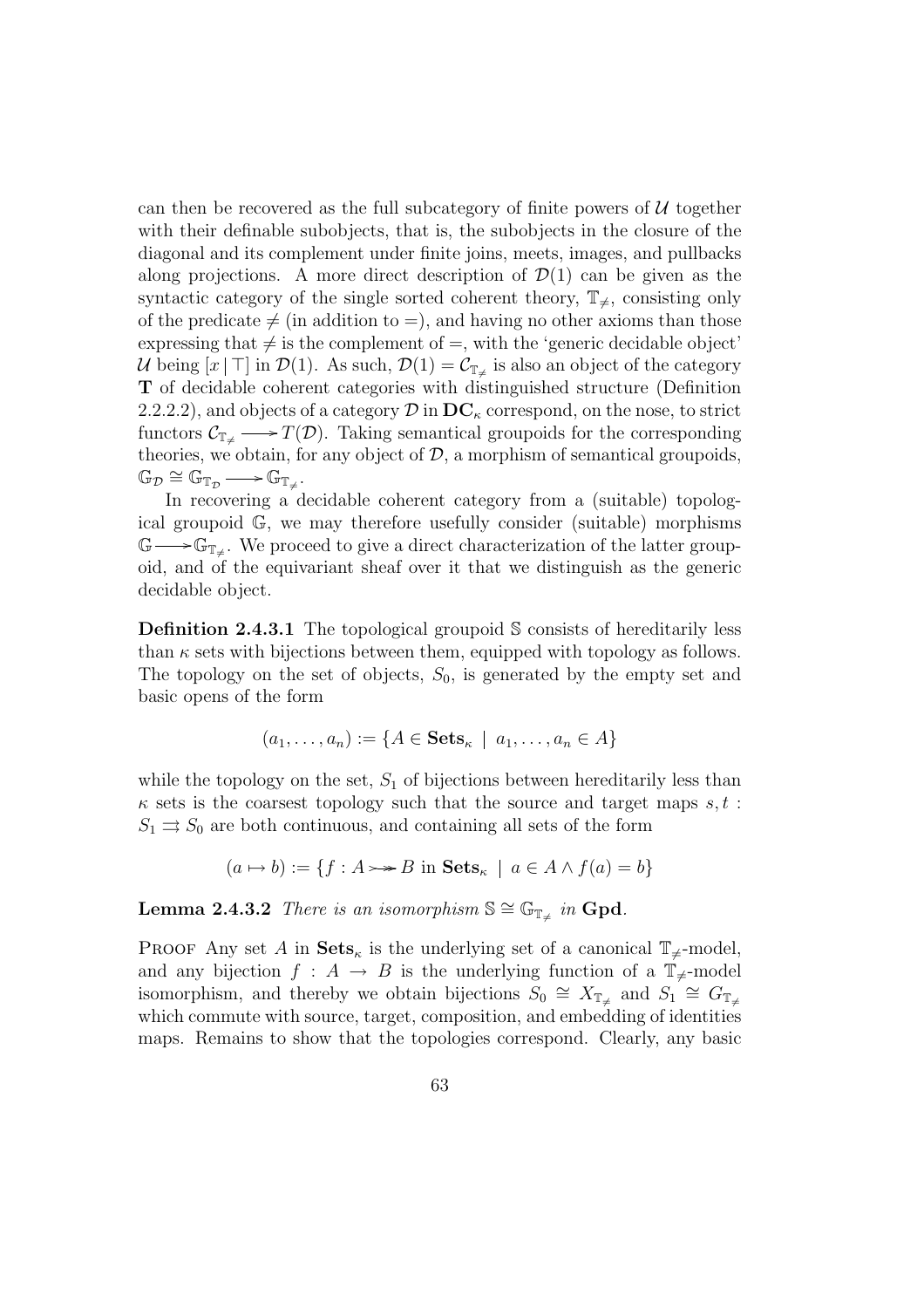open  $(\vec{a}) \subseteq S_0$  corresponds to the open set  $U_{[\vec{x}|\top],\vec{a}} \subseteq X_{\mathbb{T}_{\neq}}$ . We show that, conversely, any basic open  $U_{[\vec{x}|\phi],\vec{a}} \subseteq X_{\mathbb{T}_{\neq}}$  corresponds to an open set of  $S_0$  by induction on  $[\vec{x} | \phi]$ . First,  $U_{[|T],a}$  is  $X_{\mathbb{T}_{\neq}}$  if  $a = \star$  and empty otherwise, where  $\{\star\}$  is the distinguished terminal object of **Sets**, and  $U_{[\vec{x}|\top],\vec{a}} \cong (\vec{a})$ . Next,  $U_{[x,y]}\,_{x=y],a,b}$  corresponds to  $(a) \subseteq S_0$  if  $a = b$ , and the empty set otherwise. Similarly,  $U_{[x,y]_x\neq y]_a,b}$  corresponds to  $(a, b) \subseteq S_0$  if  $a \neq b$  and the empty set otherwise. Now, suppose  $U_{[\vec{x}|\phi],\vec{a}}$  corresponds to an open set  $U \subseteq S_0$ . Then  $U_{[\vec{x},y]\phi],\vec{a},b} \cong U \cap (b)$ . Next, if  $U_{[x,\vec{y}]\phi],a,\vec{b}}$  corresponds to an open set  $U_a \subseteq S_0$  for each  $a \in \mathbf{Sets}_{\kappa}$ , then  $U_{[\vec{y}|\exists x.\phi],\vec{b}} \cong \bigcup_{a \in \mathbf{Sets}_{\kappa}} U_a$ . Finally, if  $U_{[\vec{x}|\phi],\vec{a}}$ and  $U_{[\vec{x}|\psi],\vec{a}}$  correspond to open sets  $U, V \subseteq S_0$ , then  $U_{[\vec{x}|\phi \wedge \psi],\vec{a}} \cong U \cap V$ , and  $U_{[\vec{x}|\phi\lor\psi],\vec{a}} \cong U \cup V$ . Therefore,  $S_0 \cong X_{\mathbb{T}_{\neq}}$  as spaces. For the spaces of arrows, it remains only to observe that open subsets of the form  $(a \mapsto b) \subseteq S_1$ correspond to open subsets of the form

$$
\left(\begin{array}{c} -\\ a \mapsto b \end{array}\right) \subseteq G_{\mathbb{T}_{\neq}}
$$

and we can conclude that S is a topological groupoid isomorphic to  $\mathbb{G}_{\mathbb{T}_{\neq}}$  in Gpd.  $\qquad \qquad \dashv$ 

The category  $Sh(S)$  of equivariant sheaves on S, therefore, classifies decidable The category Sn (S) of equivariant sheaves<br>objects, as Sh (S)  $\cong$  Sh  $(\mathbb{G}_{\mathbb{T}_{\neq}}) \simeq$  Sh  $(\mathcal{C}_{\mathbb{T}_{\neq}})$ .

Corollary 2.4.3.3 There is an equivalence of topoi,

$$
\mathbf{Sets}^{\mathrm{Fin}_i} \simeq \mathrm{Sh}\left(\mathcal{C}_{\mathbb{T}_{\neq}}\right) \simeq \mathrm{Sh}\left(\mathbb{S}\right)
$$

Proof  $\operatorname{\bf Sets}^{\operatorname{Fin}_i} \simeq \operatorname{Sh} \big( {\mathcal C}_{{\mathbb T}_{\neq}} \big)$ ¢ by [14, VIII, Exc. 7–9].

We fix the generic decidable object,  $\mathcal{U}$ , in Sh(S) to be the definable sheaf  $\langle E_{[x|\top]} \to \check{X}_{\mathbb{T}_{\neq}} \cong S_0, \theta_{[x|\top]} \rangle$ . We point out, however, that the object  $\mathcal{U}$  can be constructed without reference to definable sheaves as follows. We use the results and notation of [21]. We have also taken the liberty to presented the relevant parts in Section 3.4.1.

**Proposition 2.4.3.4** There exists open set  $U \subseteq S_0$  and an open set  $N \subseteq S_1$ with N closed under inverses and composition and  $s(N), t(N) \subset U$  such that the generic decidable object  $\mathcal U$  in Sh $(\mathbb S)$  is isomorphic to the equivariant sheaf  $\langle \mathbb{S}, U, N \rangle$  in Sh $(\mathbb{S}),$ 

$$
\mathcal{U} \cong \langle \mathbb{S}, U, N \rangle
$$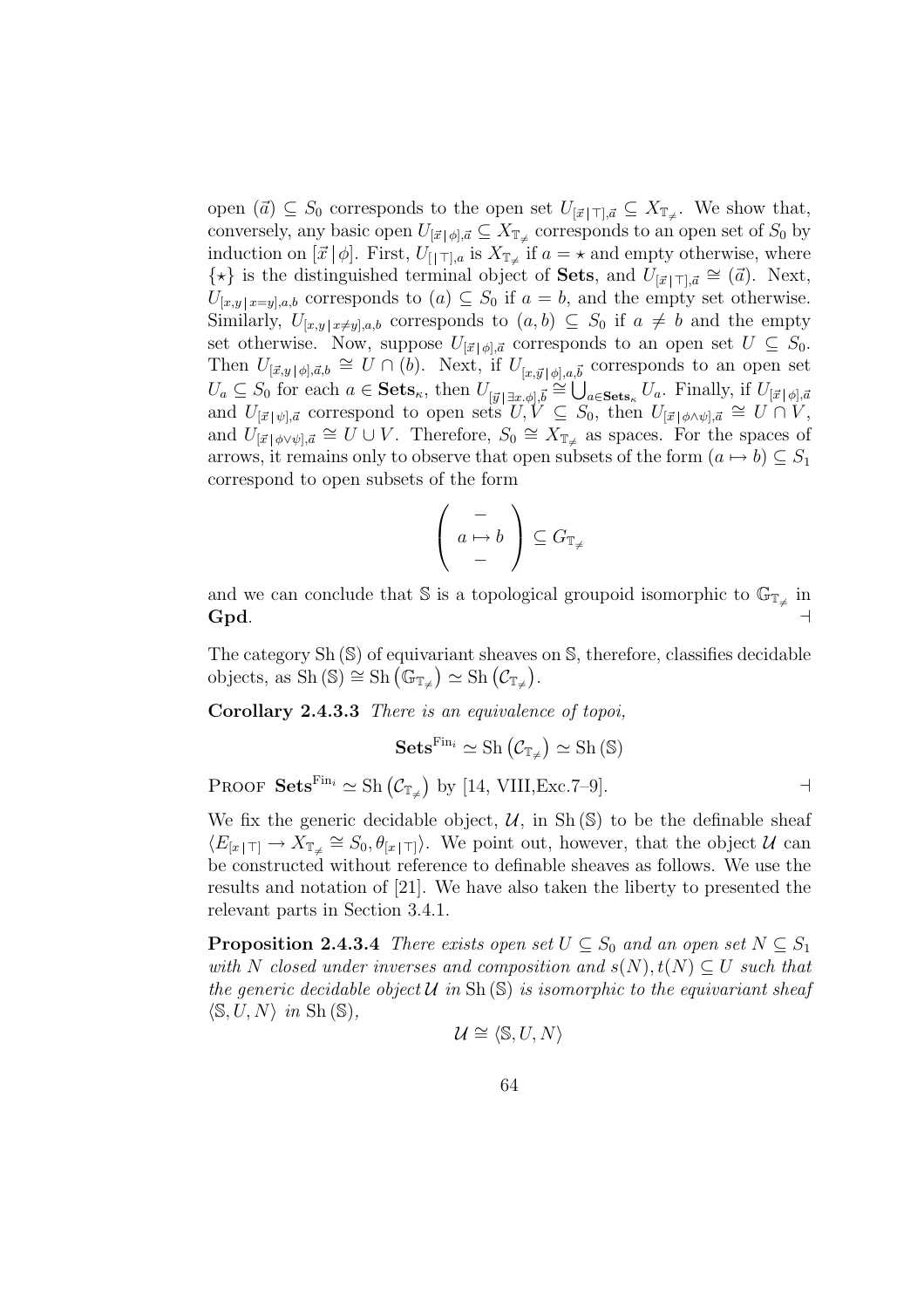**PROOF** Choose a set  $a \in \mathbf{Sets}_{\kappa}$ . Then the open subsets  $U = (a) \subseteq S_0$  and  $N = (a \mapsto a) \subseteq S_1$  are such that N is closed under inverses and composition and  $s(N), t(N) \subseteq U$ . Following [21, 6] we have an equivariant sheaf  $\langle \mathbb{S}, U, N \rangle$ in Sh (S) consisting of the sheaf  $t : S_1 \cap s_{-1}(U)/N \longrightarrow S_0$ , where  $S_1 \cap s^{-1}(U)/N$ is the set of arrows of  $S_1$  with source in U factored out by the equivalence relation,

$$
g \sim_N h \Leftrightarrow t(g) = t(h) \wedge g^{-1} \circ h \in N
$$

and  $S_1$  acts on  $S_1 \cap s_{-1}(U)/N$  by composition. We replace the fibers of this sheaf by the mapping

$$
[g] \mapsto g(a)
$$

Following [21, 6], again, it is now straightforward to verify that this mapping is an isomorphism  $\langle S, U, N \rangle \cong U$  in Sh $(S)$ , by observing that (by Lemma 2.3.4.6) the stabilization of the image of the section  $u: U = U_{x \mid \top}, a \to E_{x \mid \top}$ defined by  $m \mapsto a$  is all of  $E_{[x|\top]}$ ; that the induced morphism of equivariant sheaves  $\tilde{u}$  :  $S_1 \cap s^{-1}(U)/N_u \longrightarrow E_{|x| \sqcap}$  is therefore an isomorphism; that  $N = N_u$ ; and finally, that  $\tilde{u}([g]) = g(a)$ .

Finally, we remark on the connection between S and the dual  $\mathcal{G}(\mathcal{D}(1))$  of the object classifier  $\mathcal{D}(1) = \mathcal{C}_{\mathbb{T}_{\neq}}$  in DC. As sets in  $\mathbf{Sets}_{\kappa}$  correspond up to natural isomorphism to coherent functors  $\mathcal{D}(1) \longrightarrow \mathbf{Sets}_{\kappa}$ , one would expect S to somehow represent isomorphism classes of  $\mathcal{G}(\mathcal{D}(1))$ . Consider the the unique morphism U in **T** classifying the object  $[x : U | \top]$ , i.e. classifying the object which is the value of  $\eta : \mathcal{D}(1) \longrightarrow T\mathcal{D}(1)$  at the generic decidable object  $\mathcal{U} = [x \mid \top]$  in  $\mathcal{D}(1)$ ,

$$
\mathcal{C}_{\mathbb{T}_{\neq}} \xrightarrow{U} T\mathcal{D}(1)
$$

Composition with  $U$  yields a morphism

$$
u: \mathcal{G}(\mathcal{D}(1)) \cong \mathbb{G}_{\mathbb{T}_{\mathcal{D}(1)}} \longrightarrow \mathbb{G}_{\mathbb{T}_{\neq}} \cong \mathbb{S}
$$

of topological groupoids, which is a Morita equivalence since  $U$  is an equivalence of categories. On the other hand, every  $\mathbb{T}_{\neq}$ -model is, in particular, a coherent functor  $\mathcal{D}(1) \longrightarrow \mathbf{Sets}_{\kappa}$ , so there is a forgetful inclusion of discrete groupoids  $v : \mathbb{S} \longrightarrow \mathcal{G}(\mathcal{D}(1))$ . Together, u and v form an equivalence of (underlying) categories, with  $u \circ v = 1$ <sub>S</sub>. Moreover,  $v : \mathbb{S} \longrightarrow \mathcal{G}(\mathcal{D}(1))$ is continuous, for given a subbasic open  $U \subseteq X_{\mathcal{D}(1)}$  given by a finite span  $[\vec{x}, \vec{y_i} | \sigma_i] : [\vec{x} | \phi] \longrightarrow [\vec{y_i} | \psi_i]$  in  $\mathcal{D}(1)$  and sets  $a_i$ , for  $1 \leq i \leq n$ , we have that  $v_0^{-1}(U) = U_{[\vec{y_1},...,\vec{y_n}]\exists \vec{x}. \sigma_1 \wedge ... \wedge \sigma_n], \vec{a}}$ . A quick inspection also verifies that  $v_1: S_1 \longrightarrow G_{\mathcal{D}(1)}$  is continuous. Therefore we have: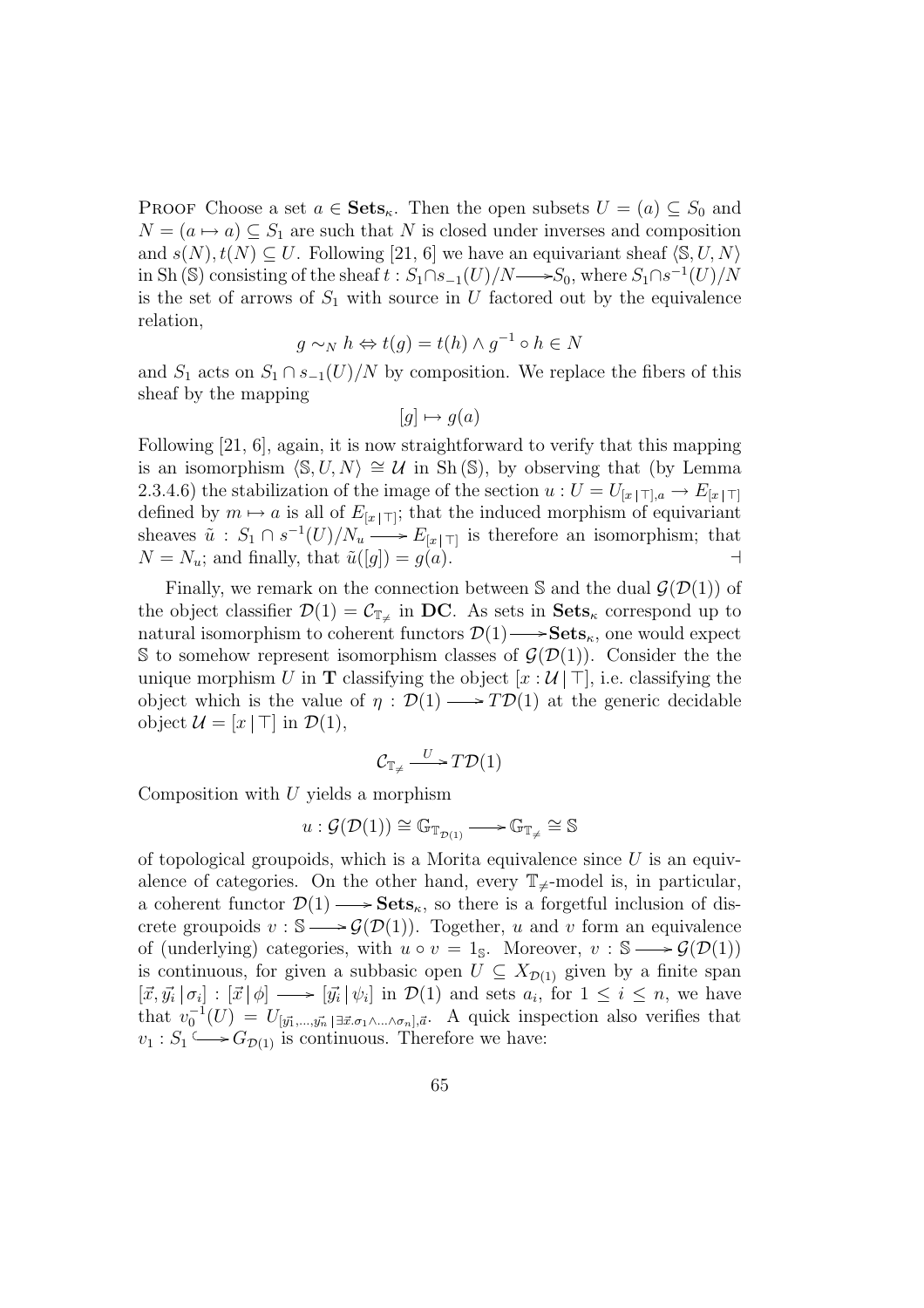**Proposition 2.4.3.5** The topological groupoids S and  $\mathcal{G}(\mathcal{D}(1))$  are equivalent in the sense that there are morphisms of topological groupoids



which form an equivalence of underlying categories.

#### Compact and Coherent Objects of a Topos

An object A of a topos  $\mathcal E$  is called *compact* ([10, D3.3]) if every covering family of morphism into A has a finite covering subfamily, or equivalently, if every covering family of subobjects of A has a finite covering subfamily. A is called coherent (ibidem) if, in addition, it has the property that for any morphism  $f : B \longrightarrow A$  with B compact, the domain K of the kernel pair of  $f,$ 

$$
K \frac{k_1}{k_2} B \xrightarrow{f} A
$$

is again compact.

**Lemma 2.4.3.6** A decidable compact object A of a topos  $\mathcal{E}$  is coherent.

PROOF Let  $f : B \longrightarrow A$  be given with B compact. The domain K of the kernel pair of f is the pullback of the diagonal along  $f \times f$ ,

$$
K \longrightarrow \Delta
$$
\n
$$
\begin{array}{c}\nK \longrightarrow \Delta \\
\uparrow \\
\downarrow \\
B \times B \longrightarrow A \times A\n\end{array}
$$

so K is complemented. But any complemented subobject of a compact is again compact.  $\Box$ 

If  $\mathcal C$  is a (small) coherent category, then the full subcategory of coherent objects in  $\text{Sh}(\mathcal{C})$  form a pretopos containing  $\mathcal{C}$  (i.e. containing the representables). Since the decidable objects (in any coherent category) are always closed under finite products, finite coproducts, and subobjects, the compact decidable objects in  $\text{Sh}(\mathcal{C})$  form a full coherent subcategory. However, in order to extract a coherent subcategory from a topos  $\mathcal{E}$ , a weaker assumption on  $\mathcal E$  will do.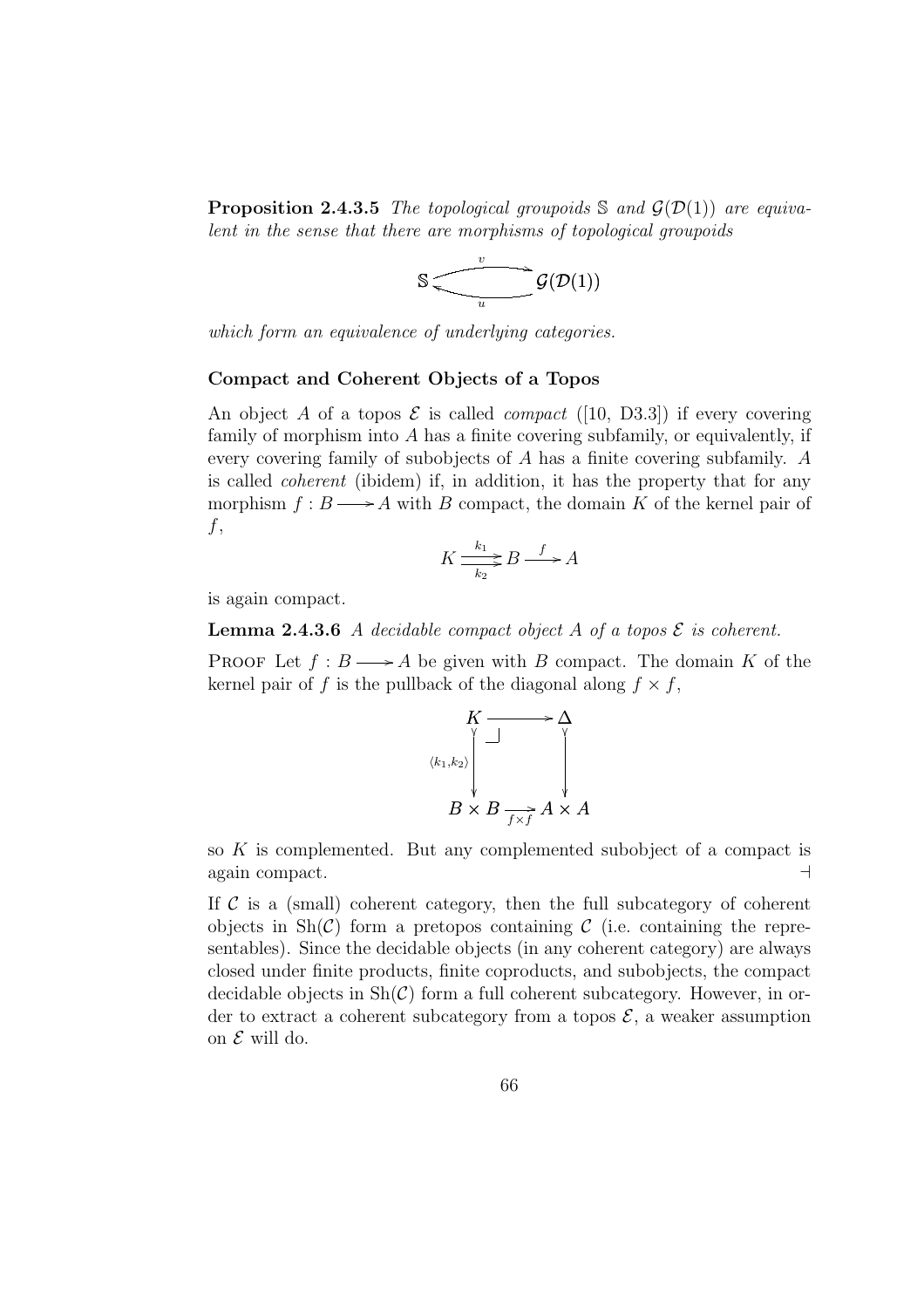**Definition 2.4.3.7** We say that an object A of a topos  $\mathcal{E}$  is stably compact decidable if for any compact decidable object B, the product  $A \times B$  is again compact.

**Lemma 2.4.3.8** Let  $\mathcal{E}$  be a topos, and assume that the terminal object is compact. The (full) subcategory of stably compact decidable objects is a (positive) decidable coherent category.

PROOF The terminal object is compact by assumption, automatically decidable, and also automatically stably compact decidable. If A and B are stably compact decidable, then  $A \times B$  is compact decidable, and stably so by associativity of the product. An equalizer  $e : E \rightarrow A$  of a parallel pair of arrows  $f, g : A \longrightarrow B$  is decidable because it is a subobject of a decidable object, compact because it is a complemented subobject of a compact object,



and stably so because for any compact decidable C, the product  $C \times E$  is the equalizer of  $1_C \times f$ ,  $1_C \times g$ :  $C \times A \longrightarrow C \times B$ . An image Im  $(f) \longrightarrow B$ of an arrow  $f : A \longrightarrow B$  is decidable because B is, compact because A is, and stably compact decidable because the product  $C \times \text{Im}(f)$  is the image of  $1_c \times f : C \times A \longrightarrow C \times B$ . Finally, the coproduct  $A + B$  is decidable and compact, and stably so because  $C \times (A + B) \cong C \times A + C \times B$  for any C.

Notice that stably compact decidable objects are also closed under complemented subobjects, since if A is stably compact decidable and  $K \rightarrow A$  has a complement  $\neg K \rightarrow A$ , then K is decidable since it is a subobject of a decidable object, compact because it is complemented, and stably compact decidable since  $K \times C \longrightarrow A \times C$  has a complement in  $\neg K \times C \longrightarrow A \times C$ . Moreover, stably compact decidable objects are closed under quotients of complemented equivalence relations, since if

$$
R \frac{r_1}{r_2} B \stackrel{k}{\longrightarrow} K
$$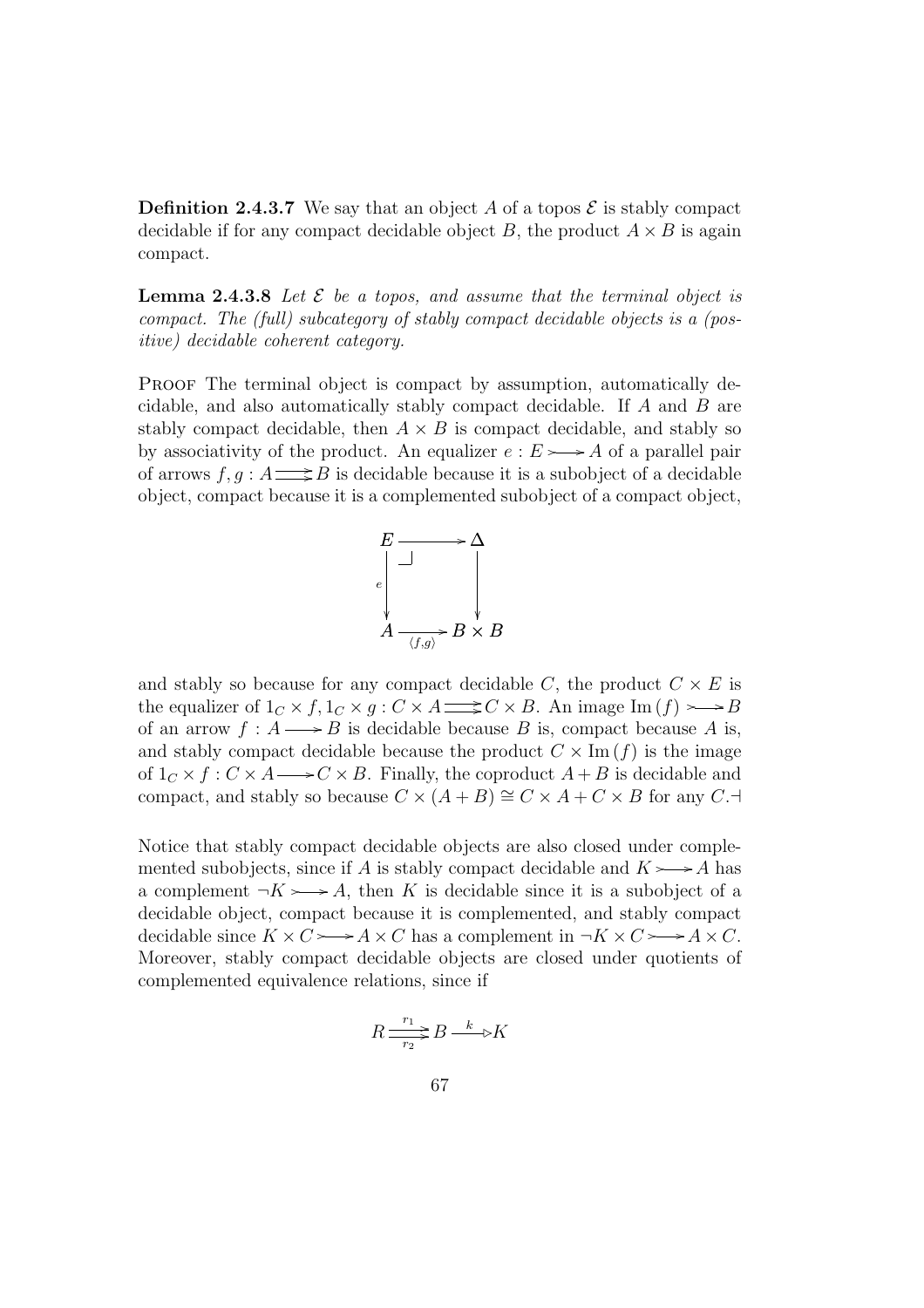is a kernel pair-coequalizer diagram with  $\langle r_1, r_2 \rangle : R \rightarrow B \times B$  complemented, then K is decidable since R is complemented, compact since it is a quotient of a compact, and stably compact decidable since

$$
(B \times_K B) \times C \xrightarrow[r_2 \times 1_C]{r_1 \times 1_C} B \times C \xrightarrow{k \times 1_C} K \times C
$$

is a kernel pair-coequalizer diagram. We record these facts:

Lemma 2.4.3.9 Stably compact decidable objects are closed under complemented subobjects and quotients of complemented equivalence relations.

**Lemma 2.4.3.10** Let  $\text{Sh}(\mathcal{D})$  be a coherent topos on a decidable coherent category D. Let  $f : \mathcal{E} \longrightarrow Sh(\mathcal{D})$  be a geometric morphism, and suppose  $f^* \circ y : \mathcal{D} \longrightarrow \mathcal{E}$  factors through the subcategory of stably compact decidable objects in  $\mathcal E$ . Then  $f^*$  preserves stably compact decidable objects.

**PROOF** Let K be a compact decidable object in  $\text{Sh}(\mathcal{D})$ . Since K is compact, there is a cover

$$
A = yD_1 + \ldots + yD_n \longrightarrow K
$$

from a finite coproduct of representables, A, which is compact decidable by Lemma 2.4.3.8. Since  $K$  is decidable, the domain of the kernel pair  $k_1, k_2 : R \longrightarrow A$  is a complemented subobject of  $A \times A$ . Applying the inverse image functor  $f^*$ , we obtain a kernel pair-coequalizer diagram

$$
f^*(R) \Longrightarrow f^*(yD_1) + \ldots + f^*(yD_n) \longrightarrow f^*(K)
$$

and since  $f^*$  sends representables to stably compact decidable objects (and preserves complemented subobjects), an application of Lemma 2.4.3.8 and of the remark immediately following it shows that  $f^*(K)$  is stably compact decidable.  $\Box$ 

### The Syntactical Functor

We generalize the method by which a decidable coherent category category can be recovered from its topos of coherent sheaves—and hence from the topos of equivariant sheaves on its semantical groupoid—in order to extract decidable coherent categories from a more inclusive class of categories. Recall that for a topological groupoid  $G_1 \rightrightarrows G_0$ , we say that a subset of  $G_0$  is open in the stable topology iff it is open and stable under the action of  $G_1$ . Recall also that the frame of stable open subsets of  $G_0$  is the frame of subobjects of the terminal object in  $\text{Sh}_{G_1}(G_0)$ .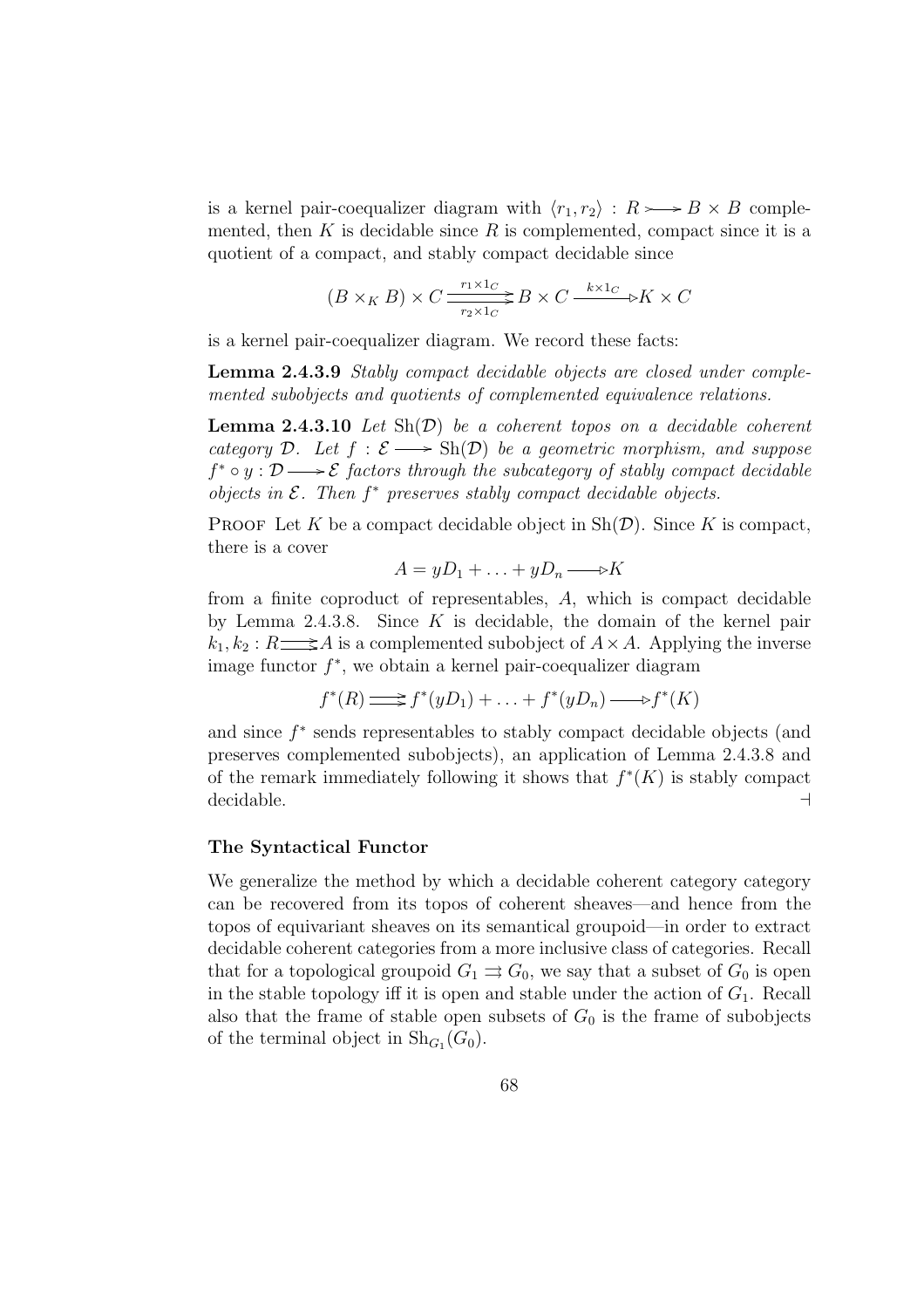**Definition 2.4.3.11** Let  $ctGpd$  ('compact groupoids') be the subcategory of Gpd consisting of:

- groupoids  $\mathbb{G}$  such that the stable topology on  $G_0$  is compact, or equivalently, such that the terminal object in  $Sh(G)$  is a compact object;
- morphisms of groupoids  $f : \mathbb{G} \longrightarrow \mathbb{H}$  such that pullback along f preserves stably compact decidable objects, i.e. such that the inverse image  $f^*$ : Sh ( $\mathbb{H}$ )  $\longrightarrow$  Sh ( $\mathbb{G}$ ) of the induced geometric morphism preserves stably compact decidable objects.

For G in ctGpd, by Lemma 2.4.3.8, the full subcategory C of Sh  $(\mathbb{G})$  consisting of stably compact decidable objects form a decidable coherent category. However, C need not be an object of  $DC_{\kappa}$ , as it need not have a saturated set of  $\lt \kappa$  models.

**Definition 2.4.3.12** Let  $\mathbb{G}$  be an object of **ctGpd**. The category  $\Theta(\mathbb{G})$  is the full subcategory of  $\lim$  objects in Sh $(\mathbb{G})$ , consisting of those equivariant sheaves  $\mathcal{A} = \langle A \rightarrow G_0, \alpha \rangle$  such that

- $\bullet$   $\mathcal A$  is stably compact decidable;
- each fibre  $A_x$  for  $x \in G_0$  is an element of  $\textbf{Sets}_{\kappa}$  (recall that  $A_x$  denotes the fiber over  $x$  with, subject to the conventions of Remark 2.3.3.1, index forgotten);
- for each set  $a \in \mathbf{Sets}_{\kappa}$ , the set  $U_{\mathcal{A},a} = \{x \in G_0 \mid a \in A_x\} \subseteq G_0$  is open, and the function  $s_{A,a}: \{x \in G_0 \mid a \in A_x\} \to A$  defined by  $s(x) = a$  is a continuous section; and
- for any  $a, b \in \mathbf{Sets}_{\kappa}$ , the set

$$
U_{\mathcal{A},a\mapsto b} = \{g : x \to y \mid a \in A_x \land \alpha(g,a) = b\} \subseteq G_1
$$

is open.

The definable objects in the category of equivariant sheaves on the groupoid of models and isomorphisms of a theory are readily seen to be a prime (and guiding) example of objects satisfying Definition 2.4.3.12:

**Lemma 2.4.3.13** For any  $\mathcal{C}_{\mathbb{T}}$  in  $DC_{\kappa}$ , the functor  $\mathcal{M}^{\dagger}$  factors through  $\Theta(\mathbb{G}),$ 

$$
\mathcal{M}^{\dagger} : \mathcal{C}_{\mathbb{T}} \longrightarrow \Theta(\mathbb{G}) \longrightarrow Sh(\mathbb{G}_{\mathbb{T}})
$$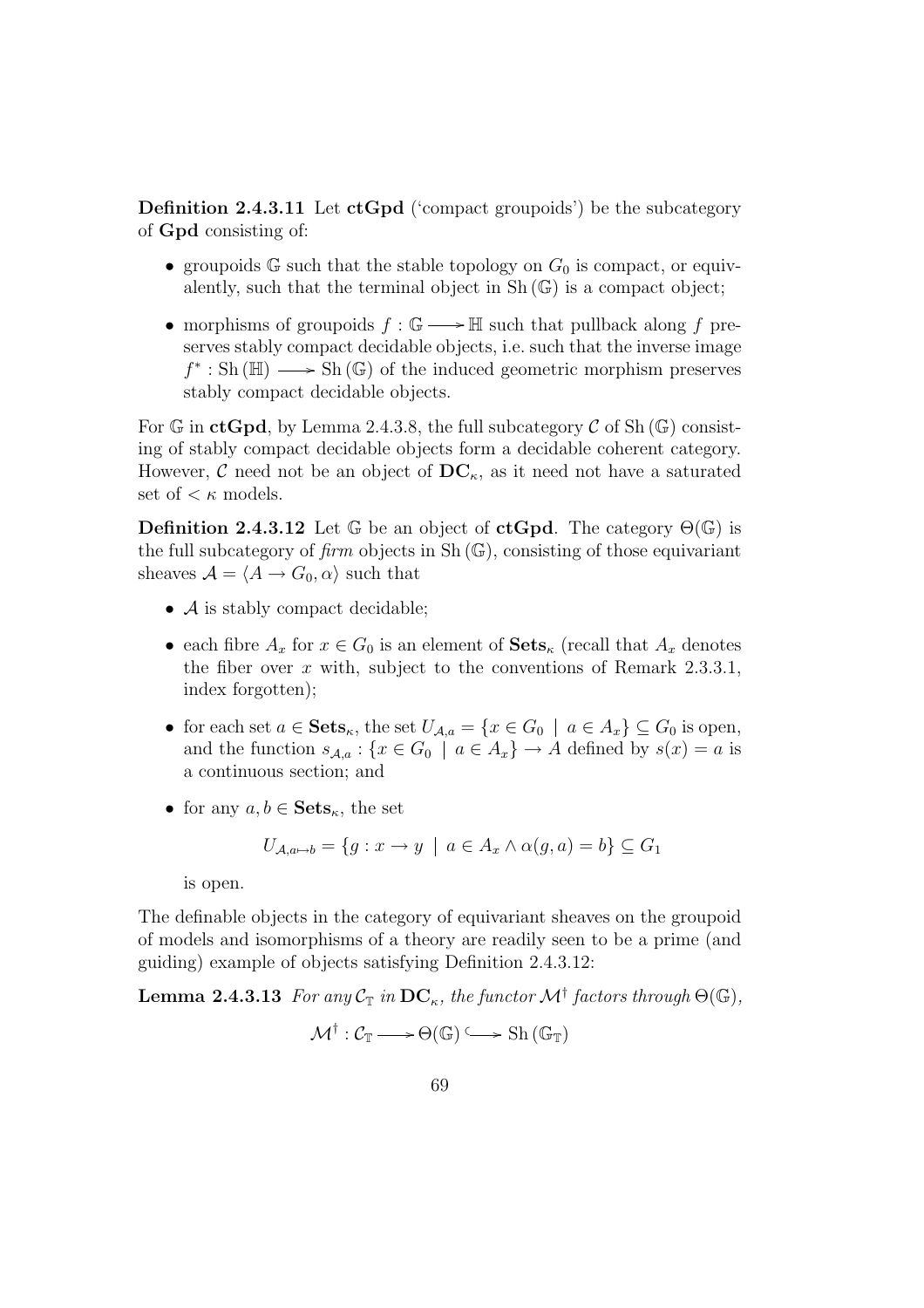**Lemma 2.4.3.14** Let  $\mathbb{G}$  be an object of **ctGpd**. Then  $\Theta(\mathbb{G}) \longrightarrow Sh(\mathbb{G})$  is a (positive) decidable coherent category.

PROOF We verify that  $\Theta(\mathbb{G})$  is closed under the relevant operations. By Lemma 2.4.3.8, it suffices to show that the three last properties of Definition 2.4.3.12 are closed under finite limits, images, and finite coproducts.

**Terminal object.** The canonical terminal object, write  $\langle X' \rightarrow X, \alpha \rangle$ , is such that the fiber over any  $x \in G_0$  is  $\{\star\} \in \mathbf{Sets}_{\kappa}$ , whence the set  ${x \in G_0 \mid a \in X'_x}$  is X if  $a = \star$  and empty otherwise. Similarly, the set  ${g : x \to y \mid a \in X'_x \land \alpha(g, a) = b} \subseteq G_1$  is  $G_1$  if  $a = \star = b$  and empty otherwise.

**Finite products.** We do the binary product  $A \times B$ . The fiber over  $x \in G_0$  is the product  $A_x \times B_x$ , and so it is in  $\textbf{Sets}_{\kappa}$ . Let a set  $U_{A \times B,c}$  be given. We may assume that c is a pair,  $c = \langle a, b \rangle$ , or  $U_{A \times B, c}$  is empty. Then,

$$
U_{\mathcal{A}\times\mathcal{B},\langle a,b\rangle}=U_{\mathcal{A},a}\cap U_{\mathcal{B},b}
$$

and the function  $s_{A\times B,(a,b)}: U_{A\times B,(a,b)} \to A \times_{G_0} B$  is continuous by the following commutative diagram:



Similarly, the set  $U_{\mathcal{A}\times\mathcal{B},c\mapsto d}$  is either empty or of the form  $U_{\mathcal{A}\times\mathcal{B},\langle a,b\rangle\mapsto\langle a',b'\rangle}$ , in which case

$$
U_{\mathcal{A}\times B,\langle a,b\rangle\mapsto\langle a',b'\rangle}=U_{\mathcal{A},a\mapsto a'}\cap U_{\mathcal{B},b\mapsto b'}.
$$

**Equalizers and Images.** Let A be a subobject of  $\mathcal{B} = \langle \pi_1 : B \to G_0, \beta \rangle$ , with  $A \subseteq B$ , and  $\beta$  satisfying the properties of Definition 2.4.3.12. Then given a set  $U_{\mathcal{A},a}$ ,

$$
U_{\mathcal{A},a} = \pi_1(A \cap s_{\mathcal{B},a}(U_{\mathcal{B},a}))
$$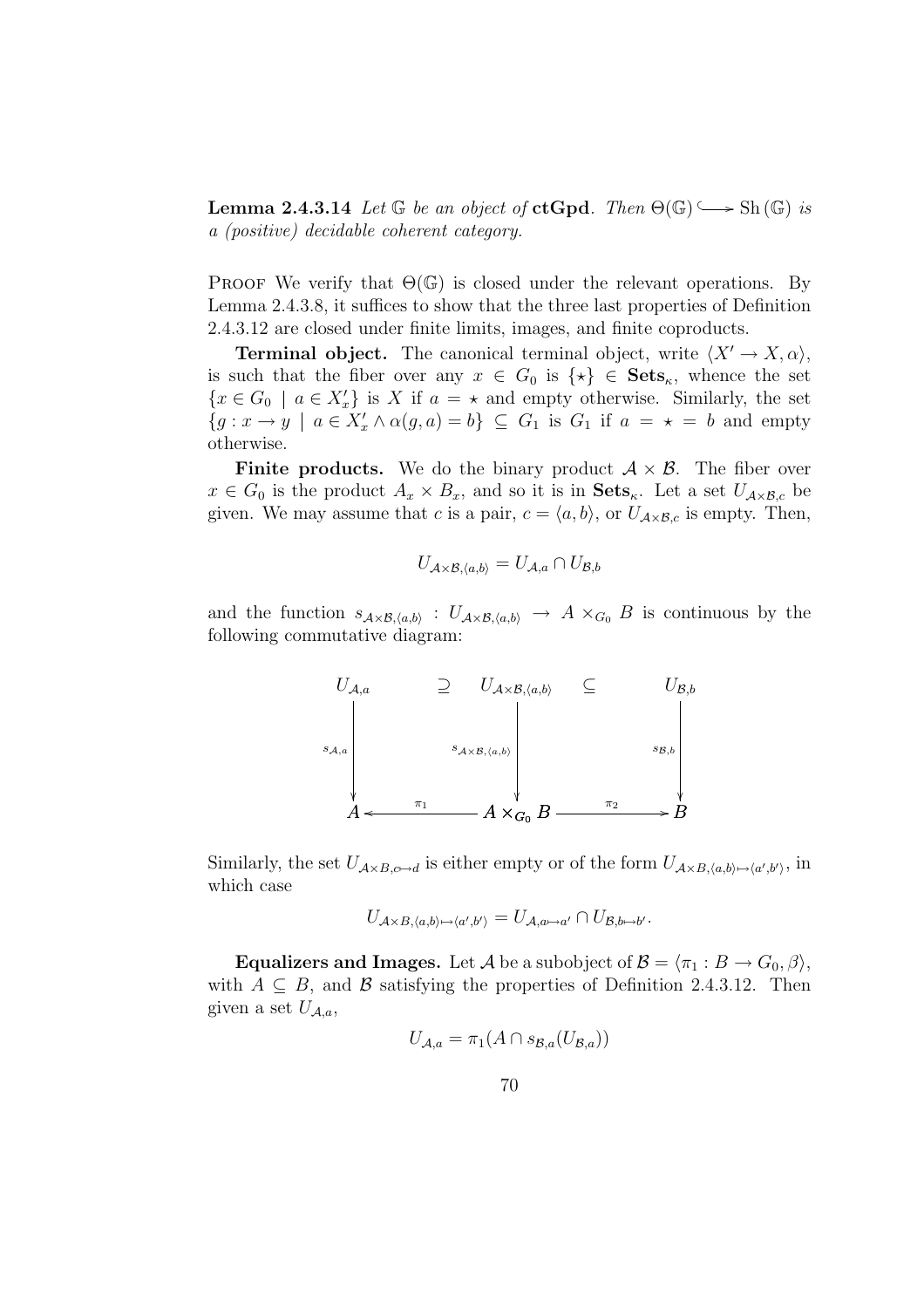and we obtain  $s_{A,a}$  as the restriction



Similarly, given a set  $U_{\mathcal{A},a\mapsto b} \subseteq G_1$ ,

$$
U_{\mathcal{A},a\mapsto b} = U_{\mathcal{B},a\mapsto b} \cap s^{-1}(U_{\mathcal{A},a})
$$

where s is the source map  $s: G_1 \to G_0$ . We conclude that  $\Theta(\mathbb{G})$  is closed under both equalizers and images.

**Finite coproducts.** We do the binary coproduct  $A + B$ . We have not specified what the canonical coproducts in  $\textbf{Sets}_{\kappa}$  consist of exactly, but suppose, say, that  $X+Y = \{ \langle 0, x \rangle, \langle 1, y \rangle \mid x \in X \land y \in Y \}$ . Then if  $U_{\mathcal{A}+\mathcal{B},c}$  is non-empty, c is a pair  $c = \langle 0, a \rangle$  or  $c = \langle 1, b \rangle$ . If the former, then  $U_{\mathcal{A}+\mathcal{B},\langle 0,a \rangle} =$  $U_{\mathcal{A},a}$ , and the section is given by composition:



The latter case is similar, and so is verifying that the set  $U_{\mathcal{A}+\mathcal{B},c\rightarrow d}$ .

**Lemma 2.4.3.15** Let  $\mathbb{G}$  be an object of **ctGpd**. Then  $\Theta(\mathbb{G}) \longrightarrow$  Sh $(\mathbb{G})$ has a saturated set of  $\kappa$ -models.

PROOF This follows from the fact that the coherent inclusion

$$
\Theta(\mathbb{G}) \longrightarrow Sh(\mathbb{G})
$$

reflects covers, since every object of  $\Theta(\mathbb{G})$  is compact, and any point, given by an element  $x \in G_0$ ,

 $\text{Sets}\longrightarrow \text{Sets}/G_0\longrightarrow \text{Sh}(G_0)\longrightarrow \text{Sh}(\mathbb{G})\longrightarrow \text{Sh}(\Theta(\mathbb{G}))$ 

yields a coherent functor  $\Theta(\mathbb{G}) \longrightarrow$  **Sets**<sub> $k$ </sub>  $\hookrightarrow$  **Sets**, since the value of the point at an equivariant sheaf is the fiber over x, and objects in  $\Theta(\mathbb{G})$  have fibers in  $\textbf{Sets}_{\kappa}$ .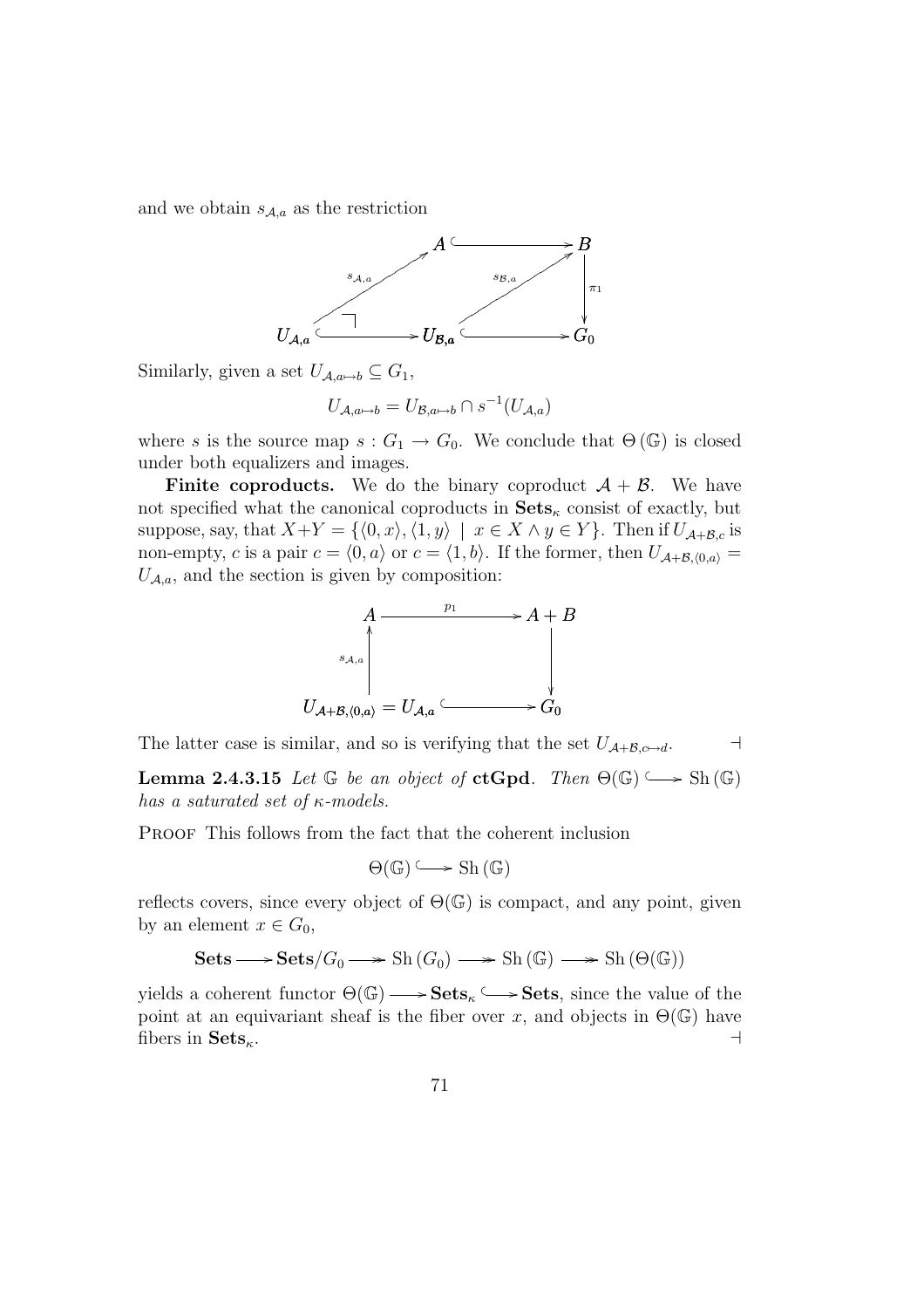**Lemma 2.4.3.16** Let  $\mathbb{G}$  be a groupoid in ctGpd. Then objects in  $\Theta(\mathbb{G})$  are in 1-1 correspondence with morphisms  $\mathbb{G} \longrightarrow \mathbb{S}$  in ctGpd.

PROOF Recall the four itemized conditions of Definition 2.4.3.12. Let a morphism  $f : \mathbb{G} \longrightarrow \mathbb{S}$  be a morphism in  $ctGpd$ , inducing a geometric morphism  $f : Sh(\mathbb{G}) \longrightarrow Sh(\mathbb{S})$ . Then  $f^*(\mathcal{U})$  is a stably compact decidable object with fibers in  $\mathbf{Sets}_{\kappa}$ ; the set  $U_{f^*(\mathcal{U}),a} = f_0^{-1}((a)) \subseteq G_0$  is open; the continuous section  $(a) \to E_{[x] \sqcap}$  defined by  $M \mapsto a$  pulls back along  $f_0$  to yield the required section; and the set  $U_{f^*(\mathcal{U}),a\mapsto b} = f_1^{-1}((a \mapsto b)) \subseteq G_1$ is open. So  $f^*(\mathcal{U})$  is an object of  $\Theta(\mathbb{G})$ . Conversely, suppose that  $\mathcal{A} =$  $\langle A \rightarrow G_0, \alpha \rangle$  is an object of  $\Theta(\mathbb{G})$ . Define the function  $f_0 : G_0 \rightarrow S_0$  by  $x \mapsto A_x$ , which is possible since  $A_x \in \mathbf{Sets}_{\kappa}$ . Then for a subbasic open set  $(a) \subset S_0$ , we have

$$
f_0^{-1}((a)) = \{ x \in G_0 \mid a \in A_x \} = U_{A,a}
$$

so  $f_0$  is continuous. Next, define  $f_1 : G_1 \to S_1$  by

$$
g: x \to y \iff \alpha(g, -): A_x \to A_y.
$$

Then for a subbasic open  $(a \mapsto b) \subseteq S_1$ , we have

$$
f_1^{-1}((a \mapsto b)) = \{ g \in G_1 \mid a \in A_{s(g)} \land \alpha(g, a) = b \} = U_{A, a \mapsto b}
$$

so  $f_1$  is continuous. It remains to show that  $f^*(\mathcal{U}) = \mathcal{A}$ . First, we must verify that what is a pullback of sets:



is also a pullback of spaces. Let  $a \in A$  with  $V \subseteq A$  an open neighborhood. We must find an open box around  $\alpha$  contained in  $V$ . Intersect  $V$  with the image of the section  $s_{A,a}(U_{A,a})$  to obtain an open set U containing a and homeomorphic to a subset  $W \subseteq G_0$ . Then we can write U as the box  $W \times_{S_0} V_{[x,y]_x=y],a}$  for the open set  $V_{[x,y]_x=y],a} \subseteq E_{[x|\top]}$ . Conversely, let a basic open  $V_{[x,\vec{y}]\phi],\vec{b}} \subseteq E_{[x|\top]}$  be given, for  $\phi$  a formula of  $\mathbb{T}_{\neq}$ . We must show that it pulls back to an open subset of A. Let  $a \in A_z$  be given and assume that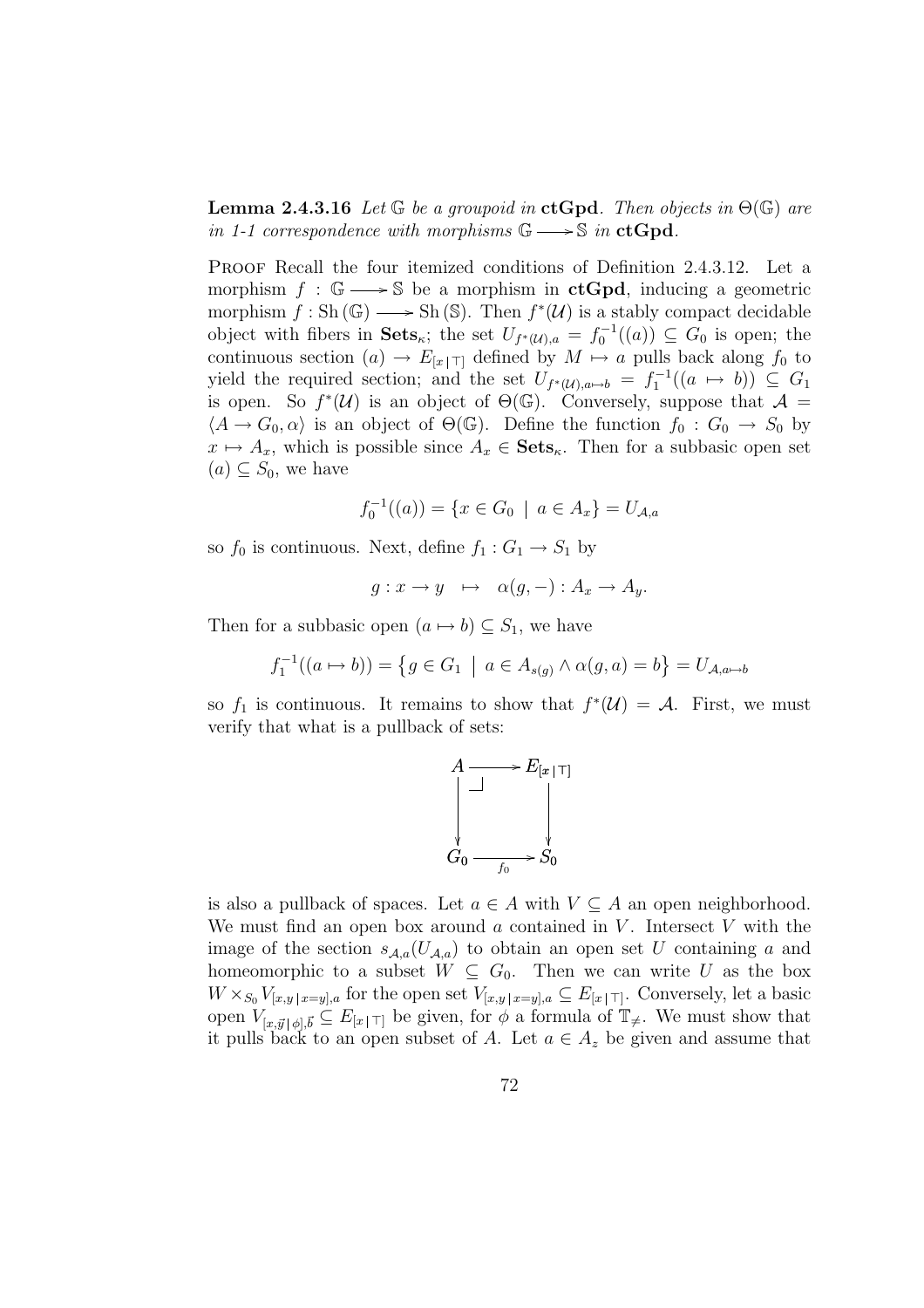a (in the fiber over  $f_0(z)$ ) is in  $V_{[x,\vec{y}]\phi],\vec{b}}$ . Now, since A is decidable, there is a canonical interpretation of  $[x, \vec{y} | \phi]$  in Sh(G) obtained by interpreting A as the single sort, and using the canonical coherent structure of  $\text{Sh}(\mathbb{G})$ . Thereby, we obtain an object

$$
\mathcal{B} := [x, \vec{y}] \phi \mathbb{I}^{\mathcal{A}} \longrightarrow \mathcal{A} \times \ldots \times \mathcal{A} \xrightarrow{\pi_1} \mathcal{A}
$$

in  $\Theta \mathbb{G} \longrightarrow$  Sh ( $\mathbb{G}$ ) with an underlying open subset  $B \subseteq A \times_{G_0} \ldots \times_{G_0} A \xrightarrow{\pi_1} A$ . Let  $W \subseteq B$  be the image of the continuous section  $s_{\mathcal{B},a,\vec{b}}(U_{\mathcal{B}},a,\vec{b})$ . The image of W which along the projection  $\pi_1 : \mathcal{A} \times \ldots \times \mathcal{A} \longrightarrow \mathcal{A}$  is an open subset of  $A$ . We claim that it has  $a$  as an element over  $z$  and that it is contained in the pullback of  $V_{[x,\vec{y}]\phi|\vec{b}}$  along  $f_0$ . For an element  $v \in G_0$  corresponds to a point

$$
p_v : \mathbf{Sets} \longrightarrow \mathbf{Sets}/G_0 \longrightarrow \mathrm{Sh}(G_0) \longrightarrow \mathrm{Sh}(\mathbb{G})
$$

such that value of  $p_v^*$  at an object is the fiber over v. Now,  $p_v^*(A) = A_v$  is a set which we can consider as the underlying set of a  $\mathbb{T}_{\neq}$ -model  $\mathbf{M}_v = f_0(v)$  in the canonical way. And since  $\mathcal{B} = [x, \vec{y}] \phi \, \vec{A}$  is computed using the fibre-wise set-induced canonical structure in Sh $(G)$ , we have that  $p_v(\mathcal{B}) = [x, \vec{y}] \phi \mathbb{I}^{\mathbf{M}_v}$ . Therefore (index remembered for notational convenience),

$$
\pi_1(W) = \left\{ \langle v, c \rangle \in A \mid \exists \vec{d} \in \mathbf{Sets}_{\kappa}, \langle v, c, \vec{d} \rangle \in W \subseteq A \times_{G_0} \dots \times_{G_0} A \right\}
$$
  
= 
$$
\left\{ \langle v, a \rangle \in A \mid \langle v, a, \vec{b} \rangle \in B \right\}
$$
  
= 
$$
\left\{ \langle v, a \rangle \in A \mid a, \vec{b} \in [\![x, \vec{y} \!] \phi \mathbb{I}^{M_v} \right\}
$$
  
= 
$$
\left\{ \langle v, a \rangle \in A \mid a, \vec{b} \in [\![x, \vec{y} \!] \phi \mathbb{I}^{f_0(v)} \right\}
$$

so that  $\langle z, a \rangle \in \pi(W) \subseteq G_0 \times_{S_0} V_{[x, \vec{y} | \phi], \vec{b}}$ . It follows that  $f^*(\mathcal{U}) = \mathcal{A}$ , and therefore, by Lemma 2.4.3.10, that  $f^*: Sh(S) \longrightarrow Sh(\mathbb{G})$  preserves stably compact decidable objects. We conclude that objects in  $\Theta(\mathbb{G})$  are in 1-1 correspondence with morphisms  $\mathbb{G} \longrightarrow \mathbb{S}$  in  $ctGpd$ .

**Lemma 2.4.3.17** If  $f : \mathbb{G} \longrightarrow \mathbb{H}$  is a morphism of  $ctGpd$ , then the induced coherent inverse image functor  $f^* : Sh(\mathbb{H}) \longrightarrow Sh(\mathbb{G})$  restricts to a coherent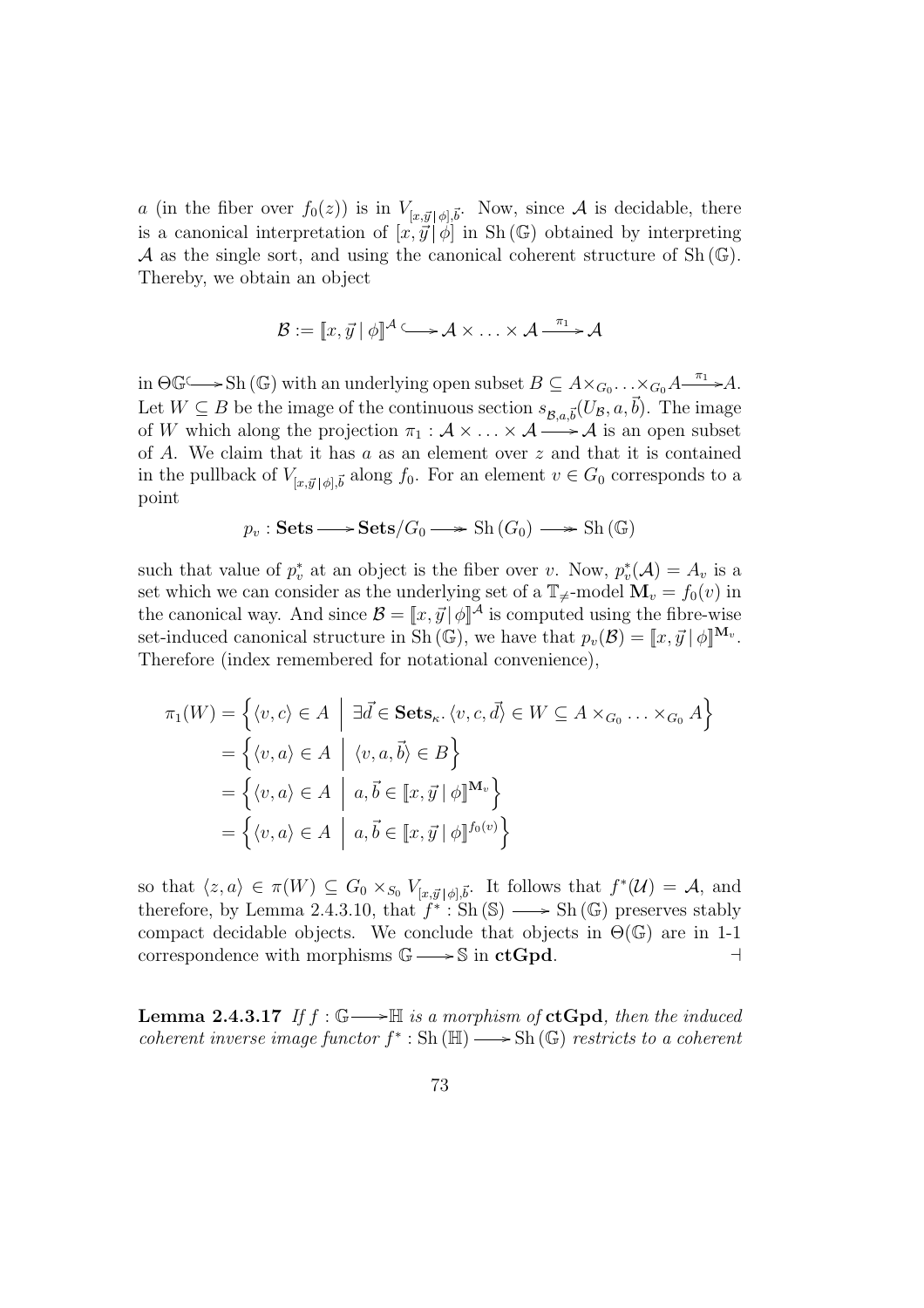$functor \Theta(f) = F : \Theta(\mathbb{H}) \longrightarrow \Theta(\mathbb{G}),$ 



PROOF By Lemma 2.4.3.16. If  $\mathcal A$  is an object of  $\Theta(\mathbb H)$  classified by  $h$ :  $\mathbb{H} \longrightarrow \mathbb{S}$ , then  $f^*(\mathcal{A}) = F(\mathcal{A})$  is classified by  $h \circ f : \mathbb{G} \longrightarrow \mathbb{S}$  in  $ctGpd$ .  $\dashv$ 

This concludes the construction of the 'syntactical' functor:

#### Definition 2.4.3.18 The functor

 $\Theta : \operatorname{\mathbf{ctGpd}\nolimits} \longrightarrow \operatorname{\mathbf{DC}}^{\operatorname{op}\nolimits}_\kappa$ 

is defined by sending a groupoid G to the coherent decidable category

 $\Theta(\mathbb{G}) \longrightarrow$  Sh  $(\mathbb{G})$ 

of firm objects, and a morphism  $f : \mathbb{G} \longrightarrow \mathbb{H}$  to the restricted inverse image functor  $F : \Theta(\mathbb{H}) \longrightarrow \Theta(\mathbb{G}).$ 

### 2.4.4 The Syntax-Semantics Adjunction

We now show that the syntactical functor is left adjoint to the semantical functor:

$$
\text{DC}_{\kappa}^{\text{op}} \overline{\underbrace{\qquad \qquad }_{\Theta}}^{\mathcal{G}} \text{ctGpd}
$$

First, we isolate a counit candidate. Given  $\mathcal{D}$  in  $DC_{\kappa}$ , we recognize a functor

$$
\mathcal{N}_{\mathcal{D}}:\mathcal{D}\longrightarrow\mathrm{Sh}\left(\mathcal{G}_{\mathcal{D}}\right)
$$

which sends an object  $D$  to an equivariant sheaf with underlying set

$$
D \mapsto \{ \langle M, a \rangle \mid M \in X_{\mathcal{D}} \land a \in M(D) \} \xrightarrow{\pi_1} X_{\mathcal{D}}
$$

over  $X_{\mathcal{D}}$ , and with action corresponding to the action of the natural isomorphisms of  $G_{\mathcal{D}}$  on functors of  $X_{\mathcal{D}}$ , as the composite of coherent functors

$$
\mathcal{N}_{\mathcal{D}}: \mathcal{D} \xrightarrow{\iota_{\mathcal{D}}} T \mathcal{D} \xrightarrow{\mathcal{M}^{\dagger}} \operatorname{Sh}(\mathbb{G}_{\mathbb{T}_{\mathcal{D}}}) \cong \operatorname{Sh}(\mathbb{G}_{\mathcal{D}}).
$$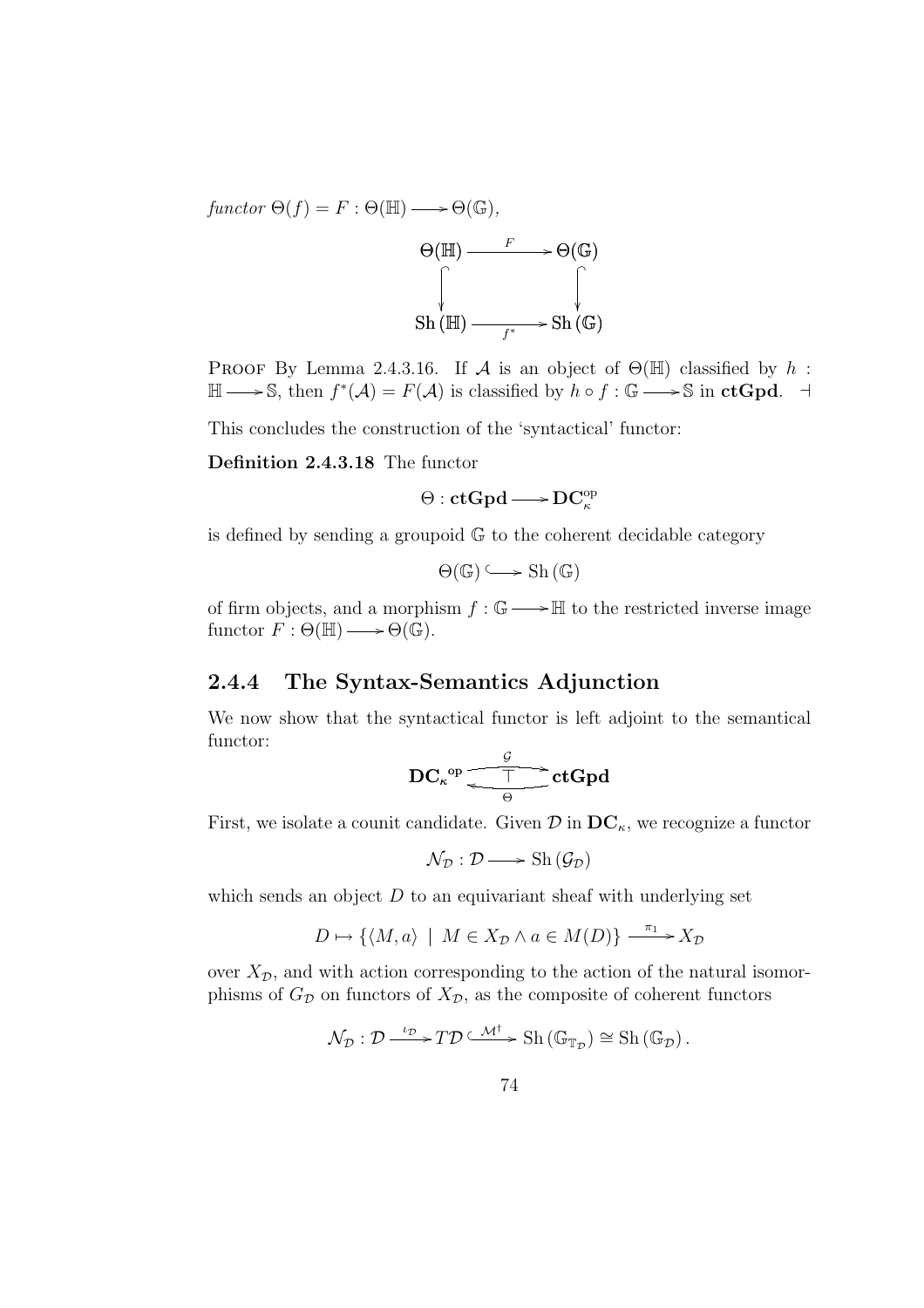As such,  $\mathcal{N}_{\mathcal{D}}$  factors through  $\Theta(\mathbb{G}_{\mathcal{D}})$ , by Lemma 2.4.3.13, to yield a coherent functor

$$
\epsilon_{\mathcal{D}} : \mathcal{D} \longrightarrow \Theta(\mathbb{G}_{\mathcal{D}}) = \Theta \circ \mathcal{G}(\mathcal{D})
$$

. And if  $F : \mathcal{A} \longrightarrow \mathcal{D}$  is an arrow of  $DC_{\kappa}$ , the square



commutes by Lemma 2.3.4.15 and the observation of (2.1) on page 37.

Next, we consider the unit. Let  $\mathbb H$  be a groupoid in  $ctGpd$ . We construct a morphism

$$
\eta_{\mathbb{H}} : \mathbb{H} \longrightarrow \mathbb{G}_{\Theta(\mathbb{H})} = \mathcal{G}(\Theta(\mathbb{G})).
$$

First, as previously noticed, each  $h \in H_0$  induces a coherent functor  $M_h$ :  $\Theta(\mathbb{H}) \longrightarrow$  **Sets**<sub>κ</sub>. This defines a function  $\eta_0 : H_0 \to X_{\Theta(\mathbb{H})}$ . Similarly, any  $a: x \to y$  in  $H_1$  induces an invertible natural transformation  $f_a: M_x \Rightarrow M_y$ . This defines a function  $\eta_1: H_1 \to G_{\Theta(\mathbb{H})}$ , such that  $\langle \eta_1, \eta_0 \rangle$  is a morphism of discrete groupoids. We argue that  $\eta_0$  and  $\eta_1$  are continuous. Let a subbasic open  $U = (\langle g_1 : A \to B_1, \ldots, g_n : A \to B_n \rangle, \langle a_1, \ldots, a_n \rangle) \subseteq X_{\Theta(\mathbb{H})}$  be given, with  $g_i: \mathcal{A} = \langle A \to H_0, \alpha \rangle \longrightarrow \mathcal{B}_i = \langle B_i \to H_0, \beta_i \rangle$  an arrow of  $\theta(\mathbb{H})$  and  $a_i \in \mathbf{Sets}_{\kappa}$ , for  $1 \leq i \leq n$ . Form the canonical product  $\mathcal{B}_1 \times \ldots \times \mathcal{B}_n$  in Sh ( $\mathbb{H}$ ), so as to get an arrow  $g = \langle g_1, \ldots, g_n \rangle : A \longrightarrow B_1 \times \ldots \times B_n$  in  $\Theta(\mathbb{H})$ . Denote by C the canonical image of g in Sh ( $\mathbb{H}$ ) (and thus in  $\Theta(\mathbb{H})$ ), such that the underlying set C (over  $H_0$ ) of C is a subset of  $B_1 \times_{H_0} \ldots \times_{H_0} B_n$ . Then

$$
\eta_0^{-1}(U) = \{x \in H_0 \mid \exists y \in M_x(\mathcal{A}). M_x(g_i)(y) = a_i \text{ for } 1 \le i \le n\}
$$
  
=  $\{x \in H_0 \mid \exists y \in A_x. g_i(y) = a_i \text{ for } 1 \le i \le n\}$   
=  $\{x \in H_0 \mid \langle a_1, ..., a_n \rangle \in M_x(\mathcal{C})\}$   
=  $\{x \in H_0 \mid \langle a_1, ..., a_n \rangle \in C_x\}$ 

which is an open subset of  $H_0$ , since C is in  $\Theta(\mathbb{H})$ . Thus  $\eta_0$  is continuous. Next, consider a subbasic open of  $G_{\Theta(\mathbb{H})}$  of the form  $U = (\mathcal{A}, a \mapsto b) \subseteq G_{\Theta(\mathbb{H})}$ , for  $\mathcal{A} = \langle A \to H_0, \alpha \rangle$  in  $\Theta(\mathbb{H})$ . Then

$$
\eta_1^{-1}(U) = \{ g : x \to y \mid a \in M_x(\mathcal{A}) \land (f_g)_{\mathcal{A}}(a) = b \} \subseteq H_1
$$
  
=  $\{ g : x \to y \mid a \in A_x \land \alpha(g, a) = b \} \subseteq H_1$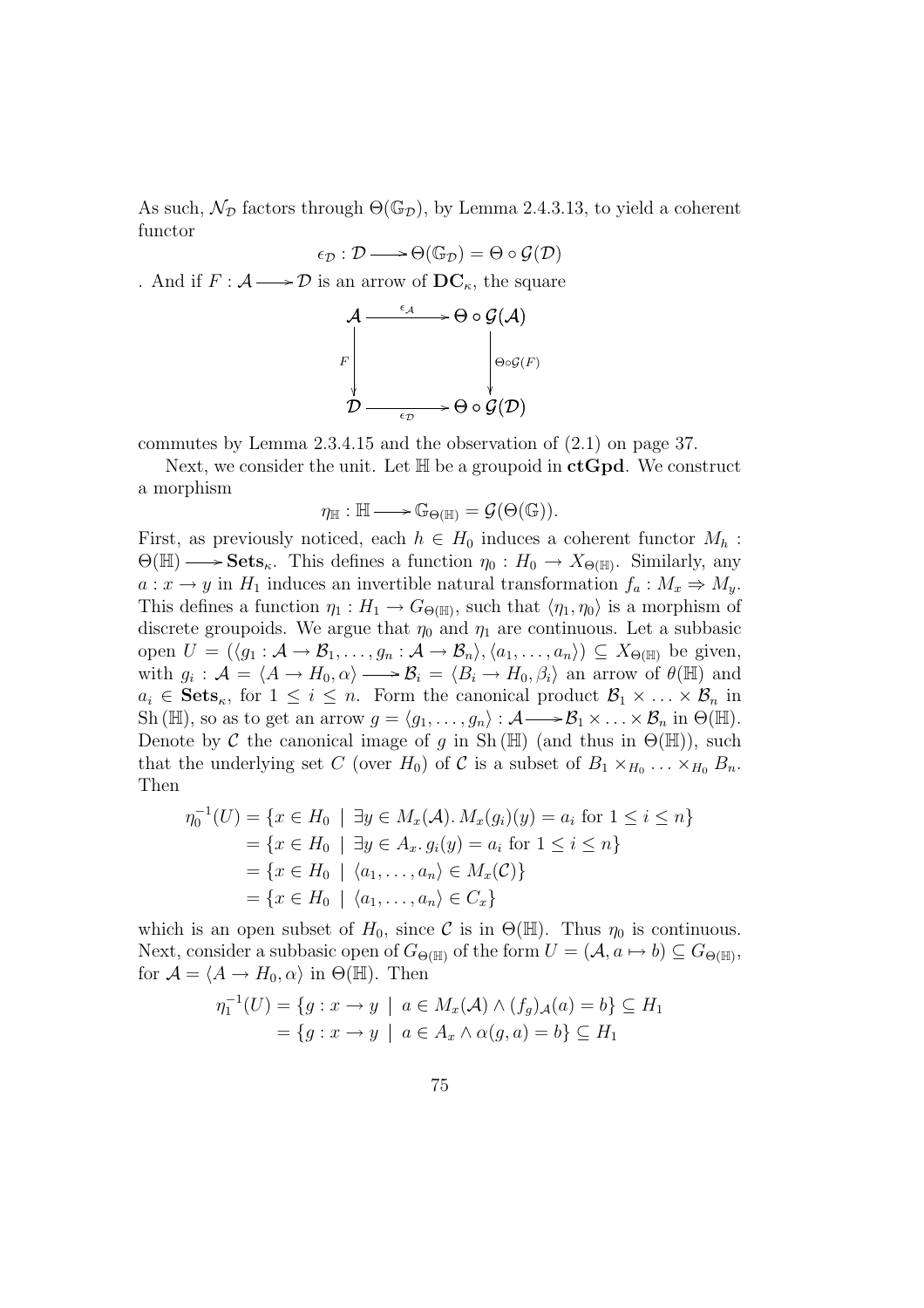which is an open subset of  $H_1$ , since  $\mathcal A$  is in  $\Theta(\mathbb H)$ . Thus  $\eta_1$  is also continuous, so that  $\langle \eta_1, \eta_0 \rangle$  is a morphism of continuous groupoids.

Lemma 2.4.4.1 The triangle

Sh (H)  
\n
$$
\left\{\n\begin{array}{c}\n\text{Sh}(\mathbb{H}) \\
\uparrow_{\Theta(\mathbb{H})}^* \\
\text{St}(\mathbb{G}_{\Theta(\mathbb{H})})\n\end{array}\n\right.
$$
\n(2.7)

commutes.

PROOF Let  $\mathcal{A} = \langle A \to H_0, \alpha \rangle$  in  $\Theta(\mathbb{H})$  be given, and write  $E_{\mathcal{A}} \to X_{\Theta(\mathbb{H})}$  for the underlying sheaf of  $\mathcal{N}_{\Theta(\mathbb{H})}(\mathcal{A})$ . Write  $a : \mathbb{H} \longrightarrow \mathbb{S}$  and  $a' : \mathbb{G}_{\Theta(\mathbb{H})} \longrightarrow \mathbb{S}$ , respectively, for the  $ctGpd$  morphisms classifying these objects. Then the triangle



in Gpd commutes by the construction of the classifying morphisms (Lemma 2.4.3.16) and  $\eta_{\Theta(\mathbb{H})}$ . Briefly, for  $x \in H_0$ , we have  $a(x) = A_x = M_x(\mathcal{A}) =$  $(E_{\mathcal{A}})_{M_x} = (E_{\mathcal{A}})_{\eta_0(x)} = a'(\eta_0(x))$  and similarly for elements of  $H_1$ .

It follows from (2.7) and Lemma 2.4.3.10 that the inverse image functor  $\eta_{\Theta(\mathbb{H})}^*$  preserves stably compact decidable objects, and so  $\eta_{\Theta(\mathbb{H})} : \mathbb{H} \longrightarrow G_{\theta(\mathbb{H})}$ is indeed a morphism of  $ctGpd$ . It remains to verify that it is the component of a natural transformation. Given a morphism  $f : \mathbb{G} \longrightarrow \mathbb{H}$  of  $ctGpd$ , we must verify that the square

$$
\begin{array}{c}\nG \xrightarrow{\eta_{\Theta(G)}} \mathcal{G} \circ \Theta(\mathbb{G}) \\
\downarrow^{\qquad \qquad \downarrow^{\qquad \qquad }} \\
\downarrow^{\qquad \qquad \downarrow^{\qquad \qquad }} \\
\downarrow^{\qquad \qquad \downarrow^{\qquad \qquad }} \\
\downarrow^{\qquad \qquad \downarrow^{\qquad \qquad }} \\
\downarrow^{\qquad \qquad \downarrow^{\qquad \qquad }} \\
\downarrow^{\qquad \qquad \downarrow^{\qquad \qquad }} \\
\downarrow^{\qquad \qquad \downarrow^{\qquad \qquad }} \\
\downarrow^{\qquad \qquad \downarrow^{\qquad \qquad }} \\
\downarrow^{\qquad \qquad \downarrow^{\qquad \qquad }} \\
\downarrow^{\qquad \qquad \downarrow^{\qquad \qquad }} \\
\downarrow^{\qquad \qquad \downarrow^{\qquad \qquad }} \\
\downarrow^{\qquad \qquad \downarrow^{\qquad \qquad }} \\
\downarrow^{\qquad \qquad \downarrow^{\qquad \qquad }} \\
\downarrow^{\qquad \qquad \downarrow^{\qquad \qquad }} \\
\downarrow^{\qquad \qquad \downarrow^{\qquad \qquad }} \\
\downarrow^{\qquad \qquad \downarrow^{\qquad \qquad }} \\
\downarrow^{\qquad \qquad \downarrow^{\qquad \qquad }} \\
\downarrow^{\qquad \qquad \downarrow^{\qquad \qquad }} \\
\downarrow^{\qquad \qquad \downarrow^{\qquad \qquad }} \\
\downarrow^{\qquad \qquad \downarrow^{\qquad \qquad }} \\
\downarrow^{\qquad \qquad \downarrow^{\qquad \qquad }} \\
\downarrow^{\qquad \qquad \downarrow^{\qquad \qquad }} \\
\downarrow^{\qquad \qquad \downarrow^{\qquad \qquad }} \\
\downarrow^{\qquad \qquad \downarrow^{\qquad \qquad }} \\
\downarrow^{\qquad \qquad \downarrow^{\qquad \qquad }} \\
\downarrow^{\qquad \qquad \downarrow^{\qquad \qquad }} \\
\downarrow^{\qquad \qquad \downarrow^{\qquad \qquad }} \\
\downarrow^{\qquad \qquad \downarrow^{\qquad \qquad }} \\
\downarrow^{\qquad \qquad \downarrow^{\qquad \qquad }} \\
\downarrow^{\qquad \qquad \downarrow^{\qquad \qquad }} \\
\downarrow^{\qquad \qquad \downarrow^{\qquad \qquad }} \\
\downarrow^{\qquad \qquad \downarrow^{\qquad \qquad }} \\
\downarrow^{\qquad \qquad \downarrow^{\qquad \qquad
$$

commutes. Let  $x \in G_0$  be given. We chase it around the square. Applying  $\eta_{\Theta(\mathbb{G})}$ , we obtain the functor  $M_x : \Theta(\mathbb{G}) \longrightarrow$  **Sets** which sends an object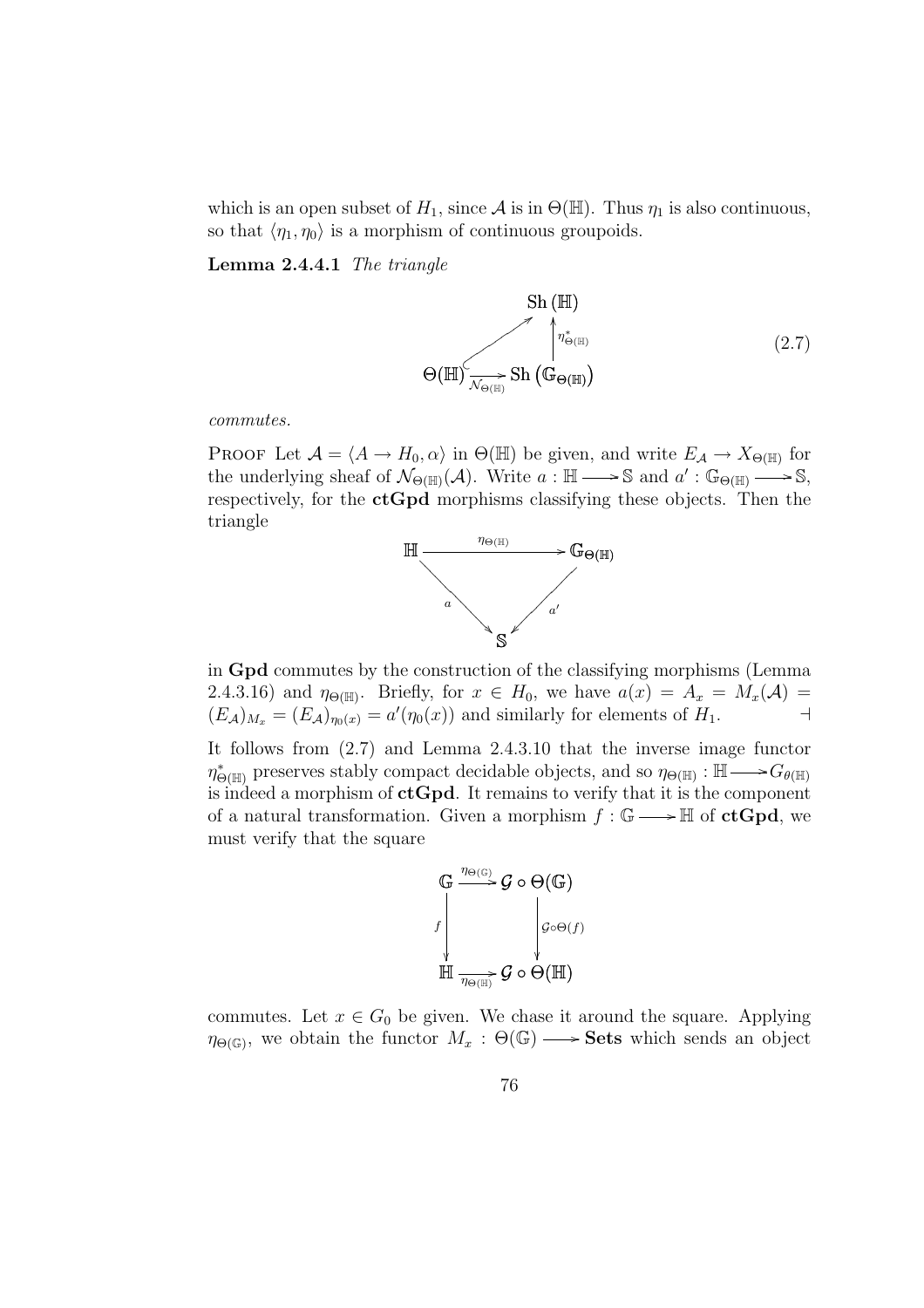$\mathcal{A} = \langle A \to G_0, \alpha \rangle$  to  $A_x$ . Composing with  $\Theta(f) : \Theta(\mathbb{H}) \longrightarrow \Theta(\mathbb{G})$ , we obtain the functor  $\Theta(\mathbb{H}) \longrightarrow$  Sets which sends an object  $\mathcal{B} = \langle B \to H_0, \beta \rangle$  to the fiber over  $x$  of the pullback



which is the same as the fiber  $B_{f_0(x)}$ . And this is the same functor that results from sending x to  $f_0(x)$  and applying  $\eta_{\Theta(\mathbb{H})}$ . For  $a: x \to y$  in  $G_1$ , a similar check establishes that  $\eta_1 \circ f_1(a) : M_{f_0(x)} \Rightarrow M_{f_0(y)}$  equals  $\eta_1(a) \circ \Theta(f)$ :  $M_x \circ \Theta(f) \Rightarrow M_y \circ \Theta(f)$ . It remains to verify the triangular identities:

Lemma 2.4.4.2 The triangular identities,



hold.

PROOF We begin with the left triangle, which we write:

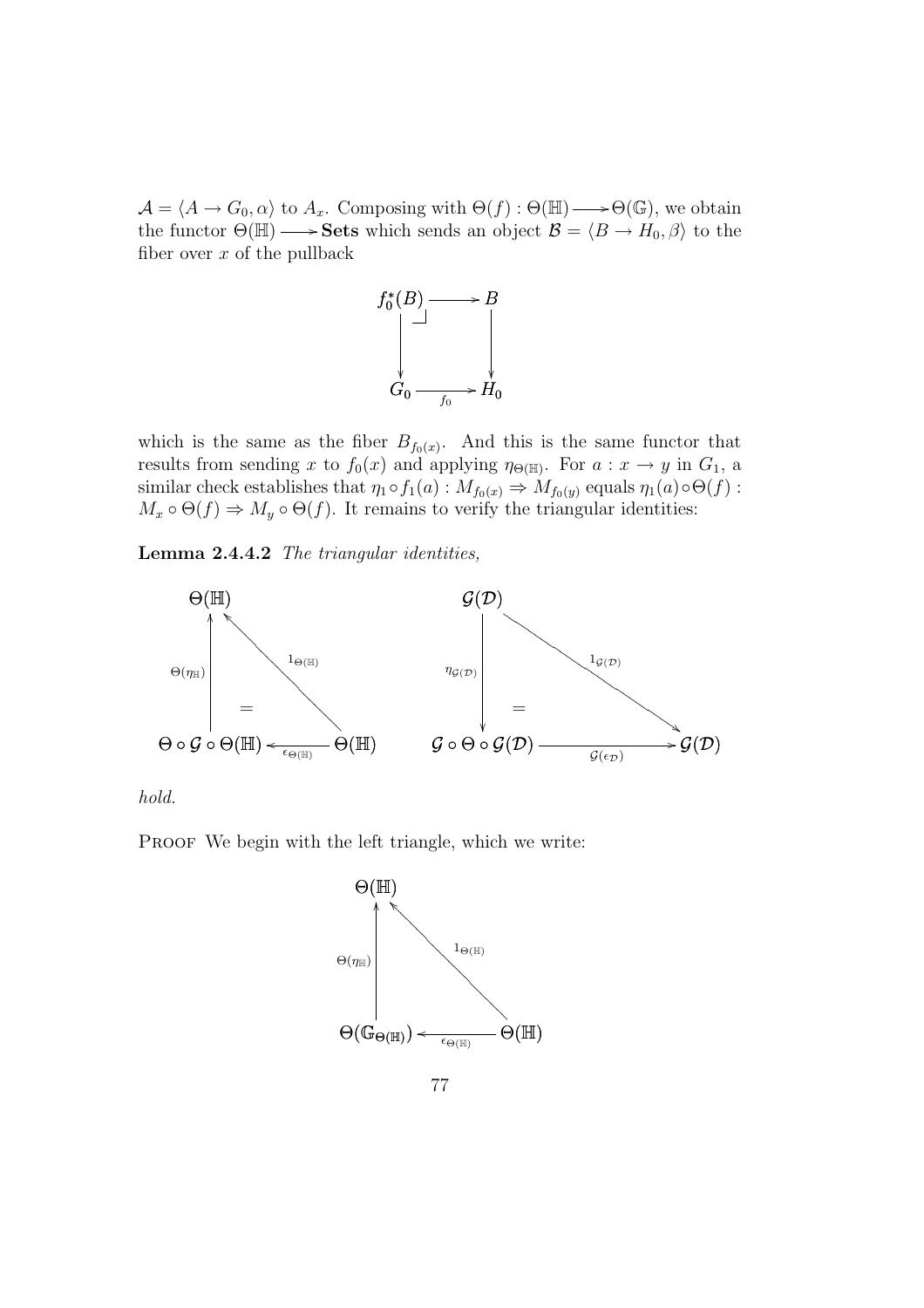This triangle commutes by the definition of  $\epsilon_{\Theta(\mathbb{H})}$  and Lemma 2.4.4.1, as can be seen by the following diagram:



We pass to the right triangle, which can be written as:



Let  $N : \mathcal{D} \longrightarrow$  Sets in  $X_{\mathcal{D}}$  be given. As an element in  $X_{\mathcal{D}}$ , it determines a coherent functor  $M_N$ :  $\Theta(\mathbb{G}_D) \longrightarrow$  **Sets**, the value of which at  $\mathcal{A} = \langle A \to X_{\mathcal{D}}, \alpha \rangle$  is the fiber  $A_N$ . Applying  $\mathcal{G}(\epsilon_{\mathcal{D}})$  is composing with the functor  $\epsilon_{\mathcal{D}} : \mathcal{D} \longrightarrow \Theta(\mathbb{G}_{\mathcal{D}})$ , to yield the functor  $M_N \circ \epsilon_{\mathcal{D}} : \mathcal{D} \longrightarrow$  **Sets**, the value of which at an object B in  $\mathcal D$  is the fiber over N of  $E_B$ , which of course is just  $N(B)$ . For an invertible natural transformation  $f : M \Rightarrow N$  in  $G_{\mathcal{D}}$ , the chase is entirely similar, and we conclude the the triangle commutes.  $\exists$ 

**Theorem 2.4.4.3** The contravariant functors  $\mathcal G$  and  $\Theta$  are adjoint,

$$
\text{DC}_{\kappa}^{\text{op}}\xrightarrow[\Theta]{\text{C}}\text{ctGpd}
$$

where  $\mathcal G$  is the functor that sends a decidable coherent category  $\mathcal D$  to the groupoid  $\underline{\text{Hom}}^*(\mathcal{D}, \textbf{Sets}_{\kappa})$  equipped with the coherent topology, and  $\Theta$  sends a groupoid  $\overline{\mathbb{G}}$  in ctGpd to the full subcategory  $\Theta(\mathbb{G}) \longrightarrow$  Sh( $\mathbb{G}$ ) of firm objects, corresponding to the set of morphisms  $Hom_{ctGpd}(\mathbb{G}, \mathbb{S})$ .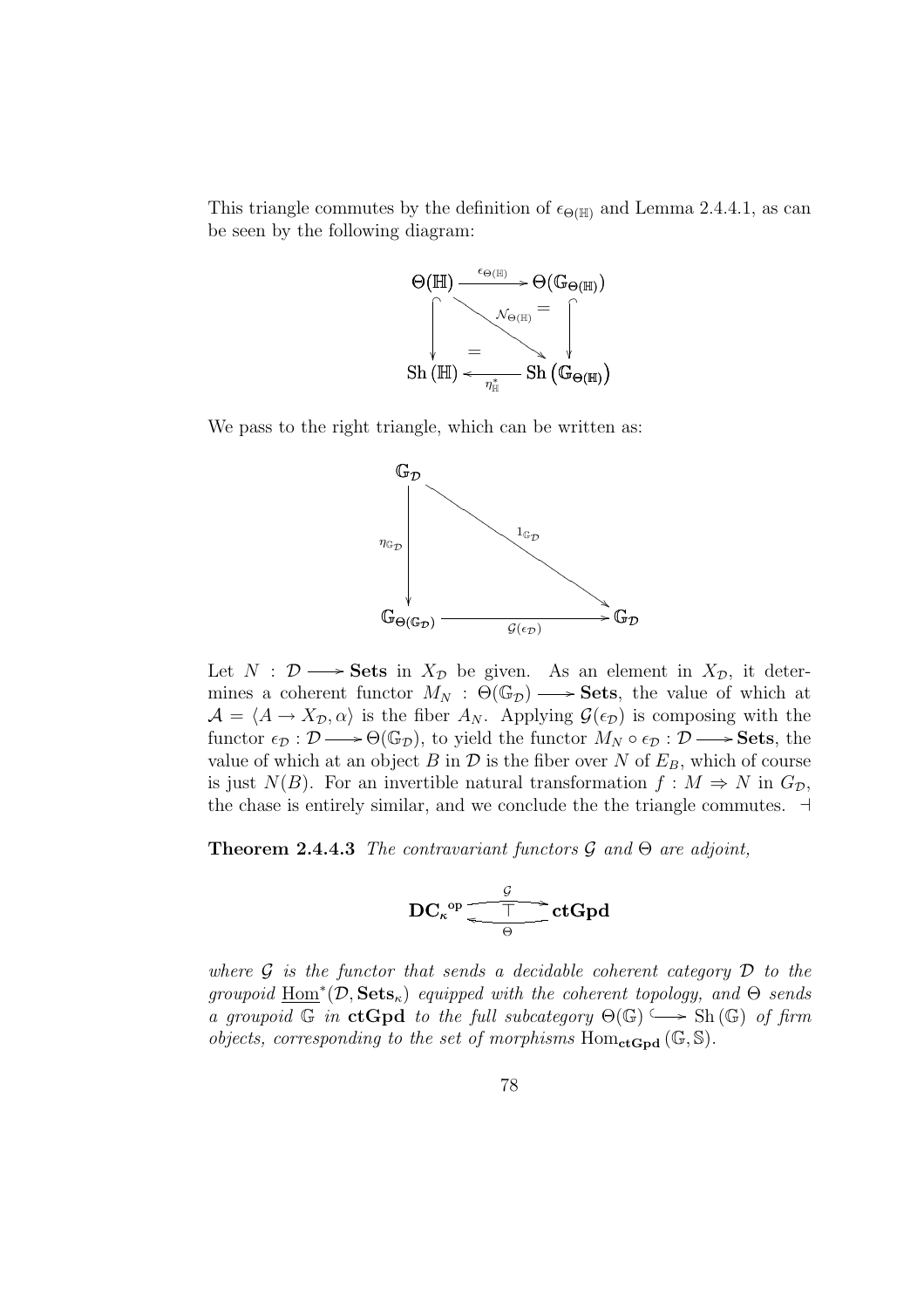Notice that if D is an object of  $DC_{\kappa}$ , then the counit component  $\epsilon_{\mathcal{D}}$ :  $\mathcal{D} \longrightarrow \Theta \circ \mathcal{G}(\mathcal{D})$  is a Morita equivalence of categories, in the sense that it induces an equivalence  $\text{Sh}(\mathcal{D}) \simeq \text{Sh}(\Theta \circ \mathcal{G}(\mathcal{D}))$ . In the case where  $\mathcal D$  is a pretopos, the counit is, moreover, also an equivalence of categories, since any decidable compact object in  $\text{Sh}(\mathcal{D})$  is coherent and therefore isomorphic to a representable in that case. Furthermore, for any  $\mathcal{D}$  in  $DC_{\kappa}$ , we have that the unit component  $\eta_{\mathbb{G}_{\mathcal{D}}} : \mathbb{G}_{\mathcal{D}} \longrightarrow \mathbb{G}_{\Theta(\mathbb{G}_{\mathcal{D}})}$  is a Morita equivalence of categories, unit component  $\eta_{\mathbb{G}_\mathcal{D}} : \varphi_{\mathcal{D}} \longrightarrow \varphi_{\Theta(\mathbb{G}_\mathcal{D})}$  is a morita equivalence of categories,<br>in the sense that it induces an equivalence Sh  $(\mathbb{G}_\mathcal{D}) \simeq$  Sh  $(\mathbb{G}_{\Theta(\mathbb{G}_\mathcal{D})})$ . We refer to the image of  $\mathcal G$  in Gpd as SemGpd.

Corollary 2.4.4.4 The adjunction of Proposition 2.4.4.3 restricts to an adjunction

$$
\operatorname{DC}_\kappa^{-\mathrm{op}} \overset{\mathcal{G}}{\underset{\Theta}{\biguparrow\qquad}} \operatorname{SemGpd}
$$

with the property that the unit and counit components are Morita equivalences of categories and topological groupoids respectively. Moreover, counit components at pretopoi are equivalences, so that the adjunction further restricts to the subcategory of pretoposes

$$
DCPTop_\kappa \longrightarrow DC_\kappa
$$

and its image along  $G$  to form an 'equivalence' (in a suitable higher order sense).

### 2.4.5 Restricting the Adjunction

#### Closing in on Semantical Groupoids

Recall the adjunction between distributive lattices and ctTop, i.e. compact spaces and continuous functions between them such that the inverse image of a stably compact open is again stably compact. That adjunction could be restricted to those compact spaces where all compact opens are stably compact—i.e. those spaces such that the compact opens form a distributive lattice—and functions such that the inverse image of a compact open is compact. If, in addition, we require the compact opens to generate the topology, we obtain the category of coherent spaces. Finally, the adjunction restricts to those distributive lattices that are Boolean and those coherent spaces where all compact opens are complemented, i.e. clopen. We restrict the adjunction between  $DC_{\kappa}$  and  $ctGpd$  in an entirely analogous fashion.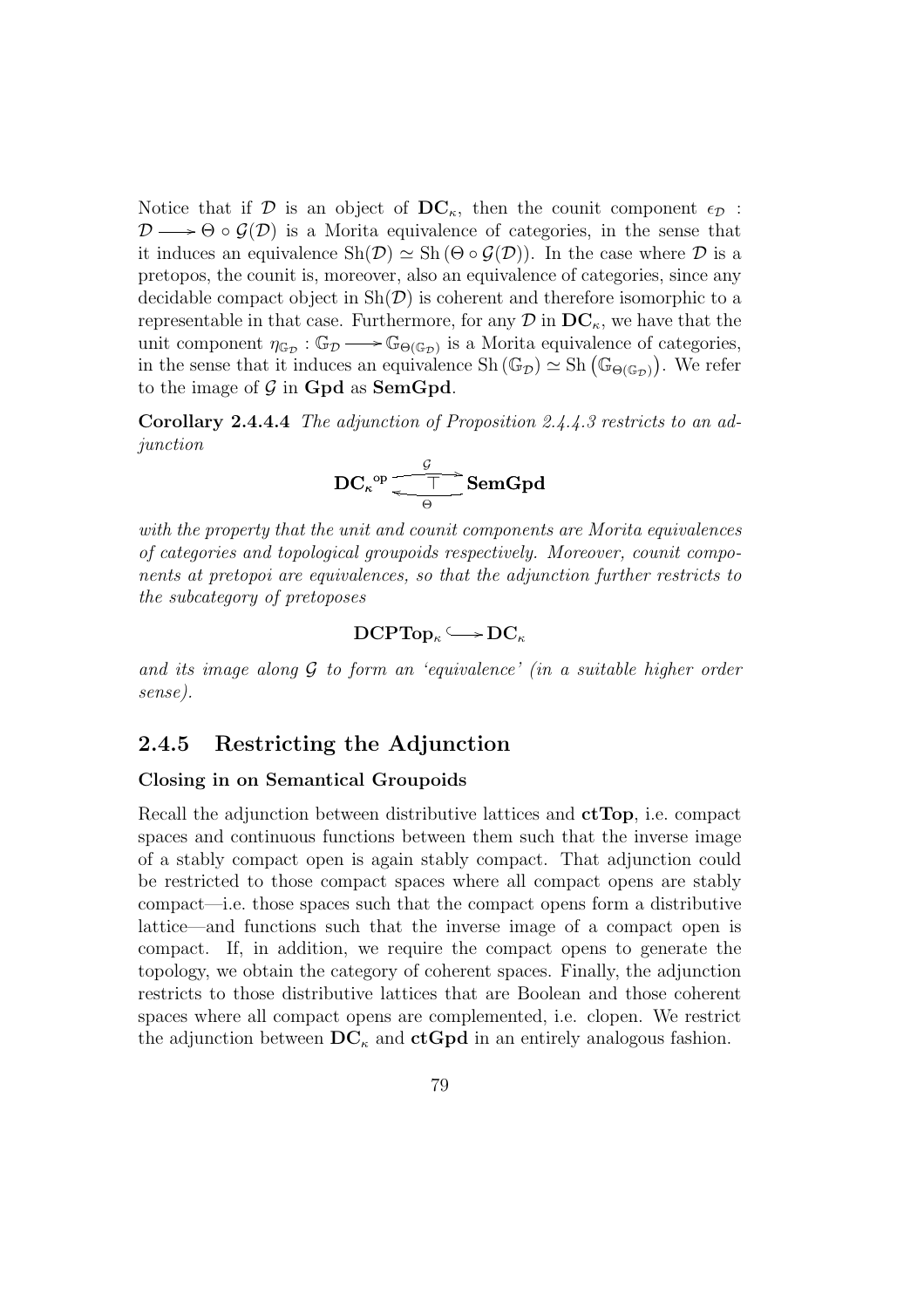Definition 2.4.5.1 Let clGpd be the subcategory of Gpd the objects of which are groupoids,  $\mathbb{G}$ , such that the terminal object in  $\text{Sh}(\mathbb{G})$  is compact and any compact decidable equivariant sheaf on G is stably compact decidable, and the morphisms of which are those morphisms of groupoids  $f : \mathbb{G} \longrightarrow \mathbb{H}$  such that pullback along which preserves compact decidable objects. That is, since decidability is always preserved by an inverse image functor, it takes a compact decidable object to a compact object.

**Lemma 2.4.5.2** A topological groupoid  $\mathbb{G}$  is an object of **clGpd** if and only if the compact decidable objects form a coherent subcategory of  $Sh(\mathbb{G})$ 

PROOF By the proof of Lemma 2.4.3.8.  $\rightarrow$ 

Since a compact decidable object in  $Sh(\mathbb{G})$  is stably compact decidable for  $\mathbb G$  in clGpd, the inclusion

# $clGpd \longrightarrow ctGpd$

is full. Notice that since the decidable compact objects forms a coherent category in any coherent topos, there is a full inclusion into clGpd of the category of those groupoids  $\mathbb{G}$  such that  $\mathrm{Sh}(\mathbb{G})$  is a coherent topos, and those morphisms of groupoids  $f : \mathbb{G} \longrightarrow \mathbb{H}$  such that the inverse image of the induced geometric morphism  $f : Sh(\mathbb{G}) \longrightarrow Sh(\mathbb{H})$  sends a compact decidable object to a compact object. Next, if we require the compact decidable objects in  $\text{Sh}(\mathbb{G})$  to generate the topos, in addition to forming a coherent subcategory, then the compact decidable objects form a decidable coherent site for  $Sh(\mathbb{G})$ .

Lemma 2.4.5.3 For C and D decidable coherent categories and

 $f : Sh(\mathcal{C}) \longrightarrow Sh(\mathcal{D})$ 

a geometric morphism, an inverse image functor

 $f^* : Sh(\mathcal{D}) \longrightarrow Sh(\mathcal{C})$ 

preserves compact decidable objects if and only if it preserves compact objects.

PROOF Any compact object in  $\text{Sh}(\mathcal{C})$  is covered by a compact decidable object, and  $f^*$  preserves covers, so if  $f^*$  preserves compact decidable objects it preserves all compacts. a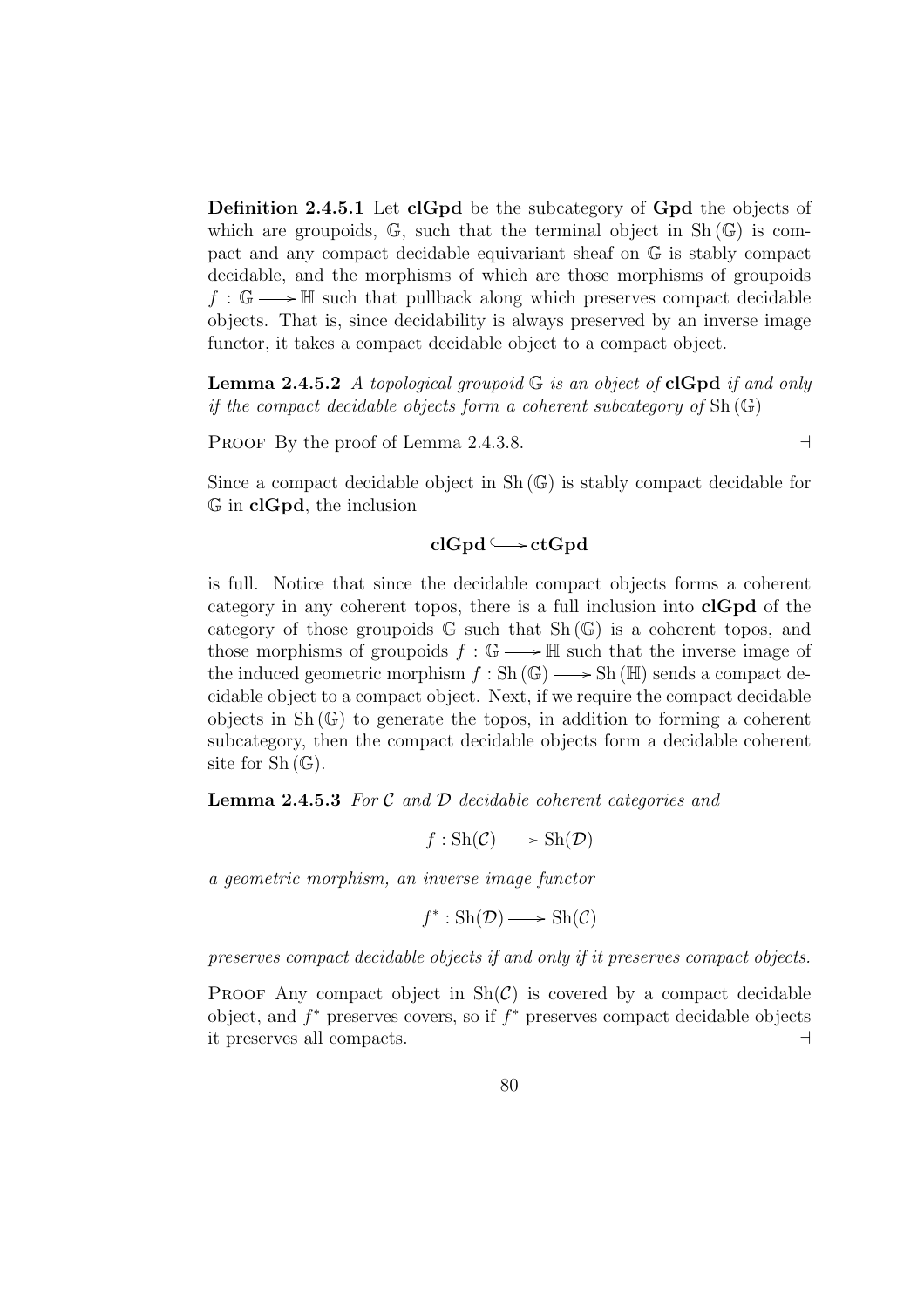Accordingly, denoting by **dcGpd** the category having as objects topological groupoids  $\mathbb{G}$  such that  $\mathrm{Sh}(\mathbb{G})$  has a decidable coherent site, and having as arrows those morphisms of topological groupoids that pull compact objects back to compact objects, yields a full inclusion

# $dcGpd \longrightarrow clGpd.$

Since the semantical functor  $\mathcal{G}:\mathbf{DC}_\kappa^{-op}\longrightarrow\mathbf{ctGpd}$  factors through  $\mathbf{dcGpd},$ the adjunction  $\mathcal{G} \vdash \Theta$  restricts to the full subcategories

$$
{\rm d} \mathbf{c}{\rm Gpd} \, {\stackrel{\scriptstyle\longleftarrow}{\hspace{-1.2em}}}\, \mathbf{c}{\rm l}{\rm Gpd} \, {\stackrel{\scriptstyle\longleftarrow}{\hspace{-1.2em}}}\, \mathbf{c}{\rm t}{\rm Gpd}.
$$

Note that one can also introduce the requirement that the groupoids be open, since semantical groupoids are open by Lemma 2.3.4.2. We end by summarizing the remarks above in a proposition:

Proposition 2.4.5.4 The 'syntax-semantics' adjunction of Theorem 2.4.4.3 restricts to the subcategories

$$
dcGpd \longrightarrow clGpd \longrightarrow ctGpd.
$$

### Posets

Let  $\mathcal L$  be an object of  $\mathbf{DC}_{\kappa}$  which is a poset, that is to say,  $\mathcal L$  is an arbitrary distributive lattice. Then the topos of equivariant sheaves on the groupoid  $\mathcal{G}(\mathcal{L}) = \mathbb{G}_{\mathcal{L}}$  is spatial, i.e. Sh $(\mathbb{G}_{\mathcal{L}}) \simeq Sh(\mathcal{L})$  is equivalent to a topos of sheaves on a topological space (the name spatial for such topological groupoids is somewhat unfortunate, but we will restrict its use to this paragraph). Thus G restricted to the full subcategory  $\text{DLat} \longrightarrow \text{DC}_{\kappa}$  factors through the full subcategory of **dcGpd** consisting of spatial groupoids. On the other hand, for any groupoid  $\mathbb{G}$  in **dcGpd**, even if spatial, it is not the case that  $\Theta(\mathbb{G})$  is a poset, since, e.g., it contains all finite coproducts of the terminal object. Moreover, the subterminal objects of  $\Theta(\mathbb{G})$  form a preorder, not a poset. However, the subobject lattice of the terminal object,  $\text{Sub}_{\Theta(\mathbb{G})}(1)$ , is a distributive lattice, and a distributive lattice  $\mathcal L$  occurs up to isomorphism as the subobject lattice of the terminal object in  $\Theta(\mathbb{G}_{\mathcal{L}})$ ,

$$
\mathcal{L} \cong \mathrm{Sub}_{\Theta(\mathbb{G}_{\mathcal{L}})}(1) \, .
$$

Now, the adjunction  $\mathcal{G} \vdash \Theta$  specializes to distributive lattices in the following way and sense. Let  $\mathcal{G}_2$ : **DLat**  $\longrightarrow$  **ctGpd** be the contravariant functor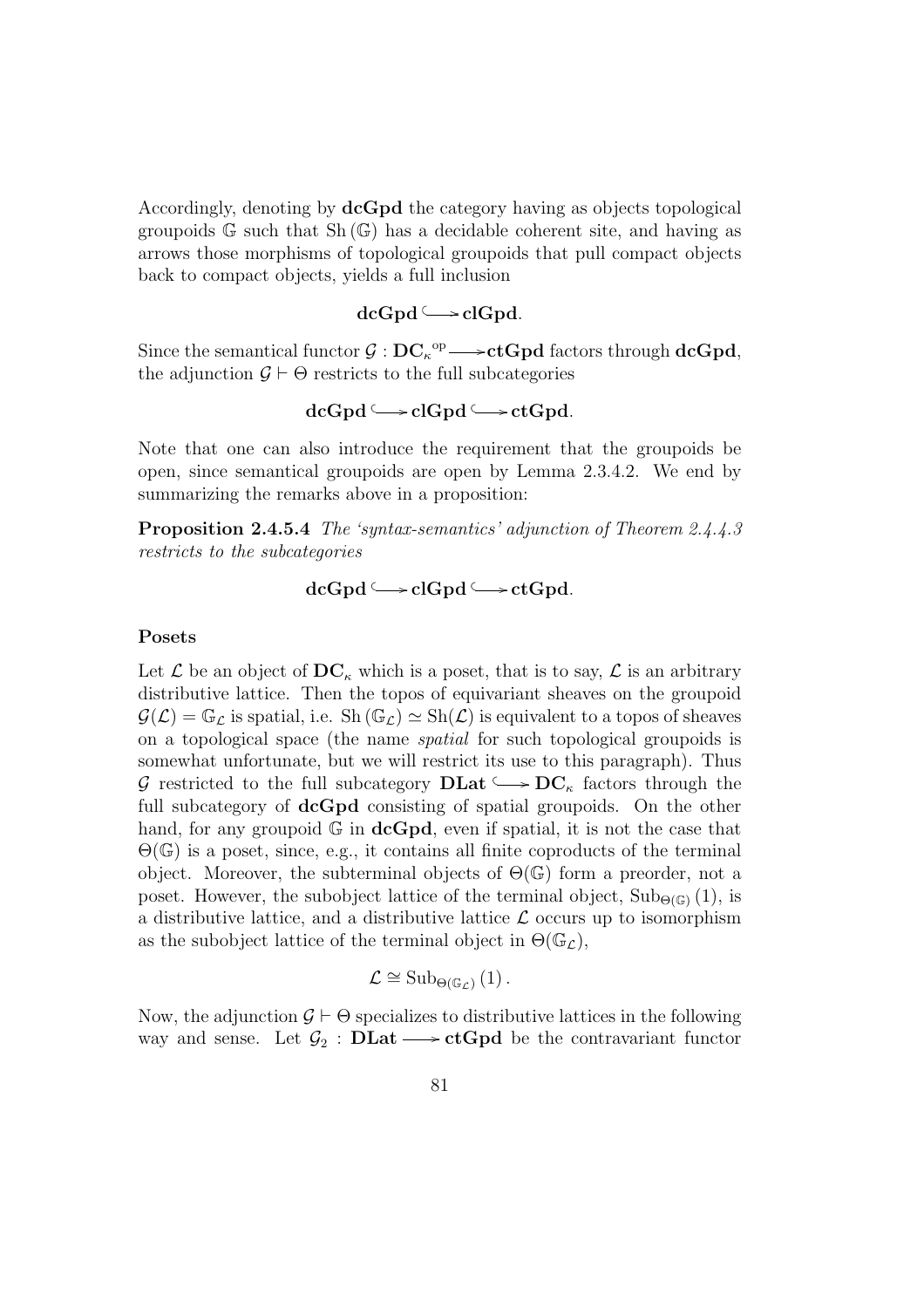that sends a distributive lattice  $\mathcal L$  to the groupoid consisting of the set of 2valued models—that is coherent functors  $\mathcal{L} \longrightarrow 2 \longrightarrow \mathbf{Sets}_{\kappa}$ —with invertible natural transformations between them, equipped with the coherent topology. Notice that an invertible natural transformation must be an identity, and that the coherent topology in this case is the topology generated by basic open sets of the form  $U_A = \{F : \mathcal{L} \longrightarrow 2 \mid F(A) = 1\}$  for  $A \in \mathcal{L}$ . A coherent functor between distributive lattices is sent to the continuous morphism of composition between the corresponding groupoids. In the other direction, define the contravariant functor  $\Theta_2$ :  $ctGpd \longrightarrow DLat$  by sending a groupoid  $\mathbb G$  to those subterminal objects of Sh $(\mathbb G)$  that are stably compact decidable and such that all fibers are elements of 2 (that is, the fiber over any  $x \in G_0$  is either  $0 = \emptyset$  or  $1 = \{ \star \}$ . Then  $\Theta_2(\mathbb{G})$  is a distributive lattice isomorphic to the subobject lattice of the decidable coherent category  $\Theta(\mathbb{G})$ . A morphism  $f: \mathbb{G} \longrightarrow \mathbb{H}$  induces an inverse image functor  $f^*$  which preserves stably compact decidable subterminal objects, and so restricts to a morphism of distributive lattices  $F = \Theta_2(f) : \Theta_2(\mathbb{H}) \longrightarrow \Theta_2(\mathbb{G})$ .

**Proposition 2.4.5.5** The functor  $\Theta_2$  is adjoint to  $\mathcal{G}_2$ :

$$
\text{DLat}^{\text{op}}{\overbrace{\underbrace{\qquad \qquad \top \\ \Theta_2}}^{\mathcal{G}_2}}\text{ctGpd}
$$

with counit components lattice isomorphisms.

PROOF We repeat the argument of Theorem 2.4.4.3 with the necessary changes. The counit component candidate at a distributive lattice

$$
\varepsilon_{\mathcal{L}} : \mathcal{L} \longrightarrow \Theta_2 \circ \mathcal{G}_2(\mathcal{L})
$$

is the lattice isomorphism obtained by sending  $A \in \mathcal{L}$  to the (stable) compact open set  $U_A = \{ \langle M, \star \rangle \mid M \in X_{\mathcal{L}} \wedge M(A) = \{ \star \} = 1 \}$  over  $X_{\mathcal{L}}$ . For a groupoid  $\mathbb{G}$  in  $ctGpd$ , the unit component candidate is the following. For each  $x \in G_0$ , the element x determines an  $\Theta_2(\mathbb{G})$ -model, as before, by sending an object A in  $\Theta_2(\mathbb{G})$  to  $A_x$ , which is  $1 = \{ \star \}$  if  $A_x$  is inhabited and  $0 = \emptyset$  otherwise (so that  $M_x \in \text{Hom}_{\text{DLat}}(\Theta_2(\mathbb{G}), 2)$ ). This defines a function  $\eta_0: G_0 \to X_{\Theta_2(\mathbb{G})}$ . We verify that it is continuous. Let a basic open  $U_A$  be given, for  $A \in \Theta_2(\mathbb{G})$ . Then

$$
\eta_0^{-1}(U_A) = \{ x \in G_0 \mid M_x(A) = 1 \}
$$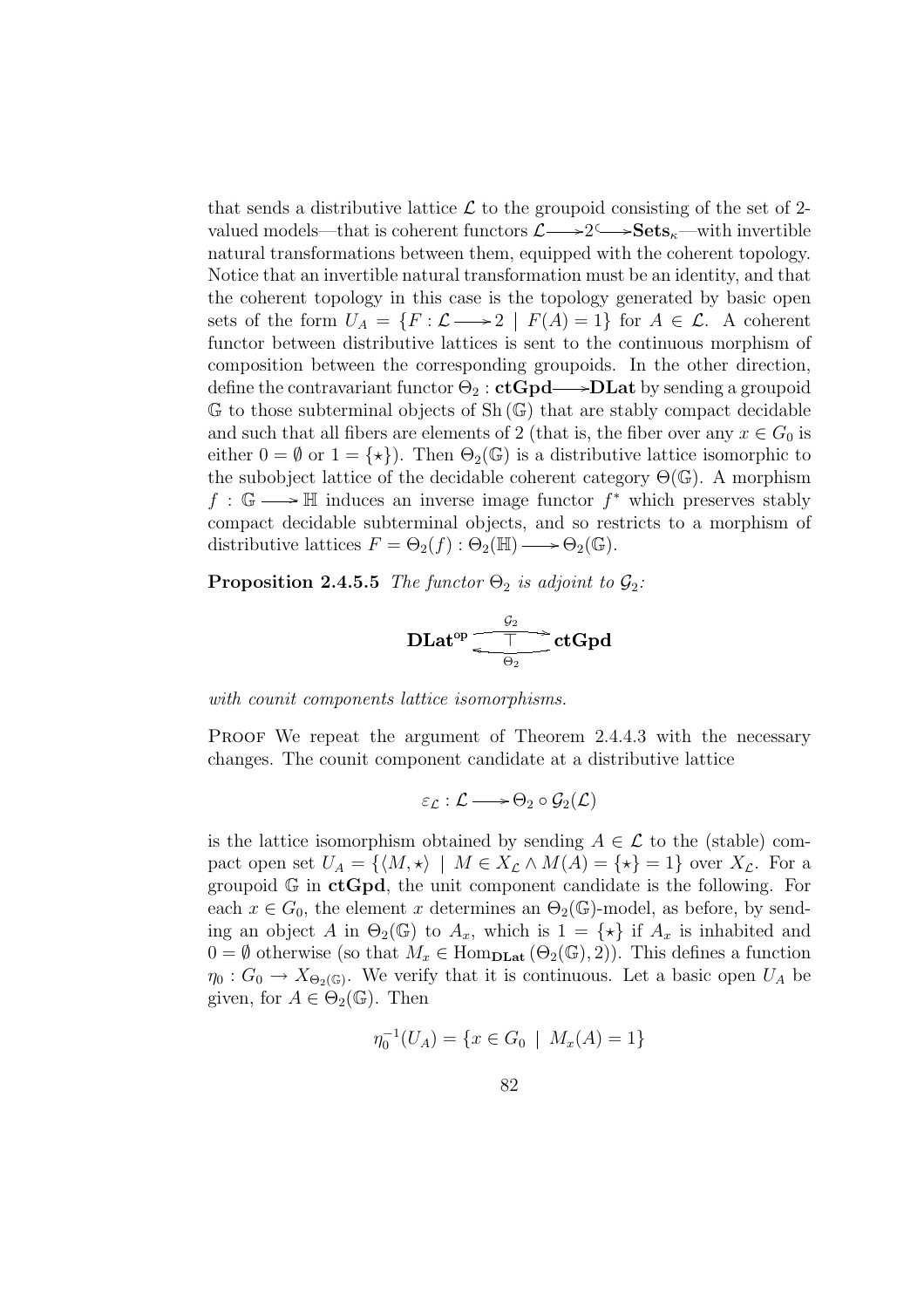which is just the set A considered as a subset of  $G_0$ , so it is open. The function  $\eta_1: G_1 \to G_{\Theta_2(\mathbb{G})}$  is defined by sending an element  $g: x \to y$  to the identity  $1_{M_x}$  on  $M_x = M_y$ , and it is readily seen to be continuous, so we obtain a morphism  $\eta_{\mathbb{G}} : \mathbb{G} \longrightarrow \mathcal{G}(\Theta_2(\mathbb{G}))$ . In consequence, the triangle



commutes, so that  $\eta_{\mathbb{G}}$  is a morphism of **ctGpd** by Lemma 2.4.3.10. It is also straightforward to verify that  $\eta_{\mathbb{G}}$  is the component at  $\mathbb{G}$  of a natural transformation. Remains to verify the triangular identities:



The left triangle commutes since it follows from the above that  $\Theta_2(\eta_{\mathbb{G}})$  and  $\varepsilon_{\Theta_2(\mathbb{G})}$  are both isomorphisms, and the only automorphism on a distributive lattice is the identity. For the right triangle, let  $F : \mathcal{L} \longrightarrow 2 \longrightarrow \mathbf{Sets}_{\kappa}$  be an element of  $X_{\mathcal{L}}$ . Applying  $\eta_0$  we obtain the  $\Theta_2(\mathcal{G}(\mathcal{L}))$ -model  $M_F$  the value of which at A is the fiber over F, and composing  $M_F$  with the isomorphism  $\varepsilon_{\mathcal{L}}$  returns F.

The adjunction then restricts to the subcategories  $clGpd$  and  $dcGpd$  as before, and to an adjunction between  $BA \longrightarrow DL$  and  $bcGpd \longrightarrow dcGpd$ . Of course, one can also further restrict to spatial groupoids. In particular, since the counit of the adjunction is an isomorphism,  $\mathcal{G}_2$  is full and faithful (see e.g. [14, IV.3]) and so the adjunction restricts to an equivalence on the image of  $\mathcal{G}_2$ :

$$
\mathbf{DLat}^{\mathrm{op}}\simeq \mathcal{G}_2(\mathbf{DLat}^{\mathrm{op}})\,\tilde{\longrightarrow}\,\mathbf{ctGpd}
$$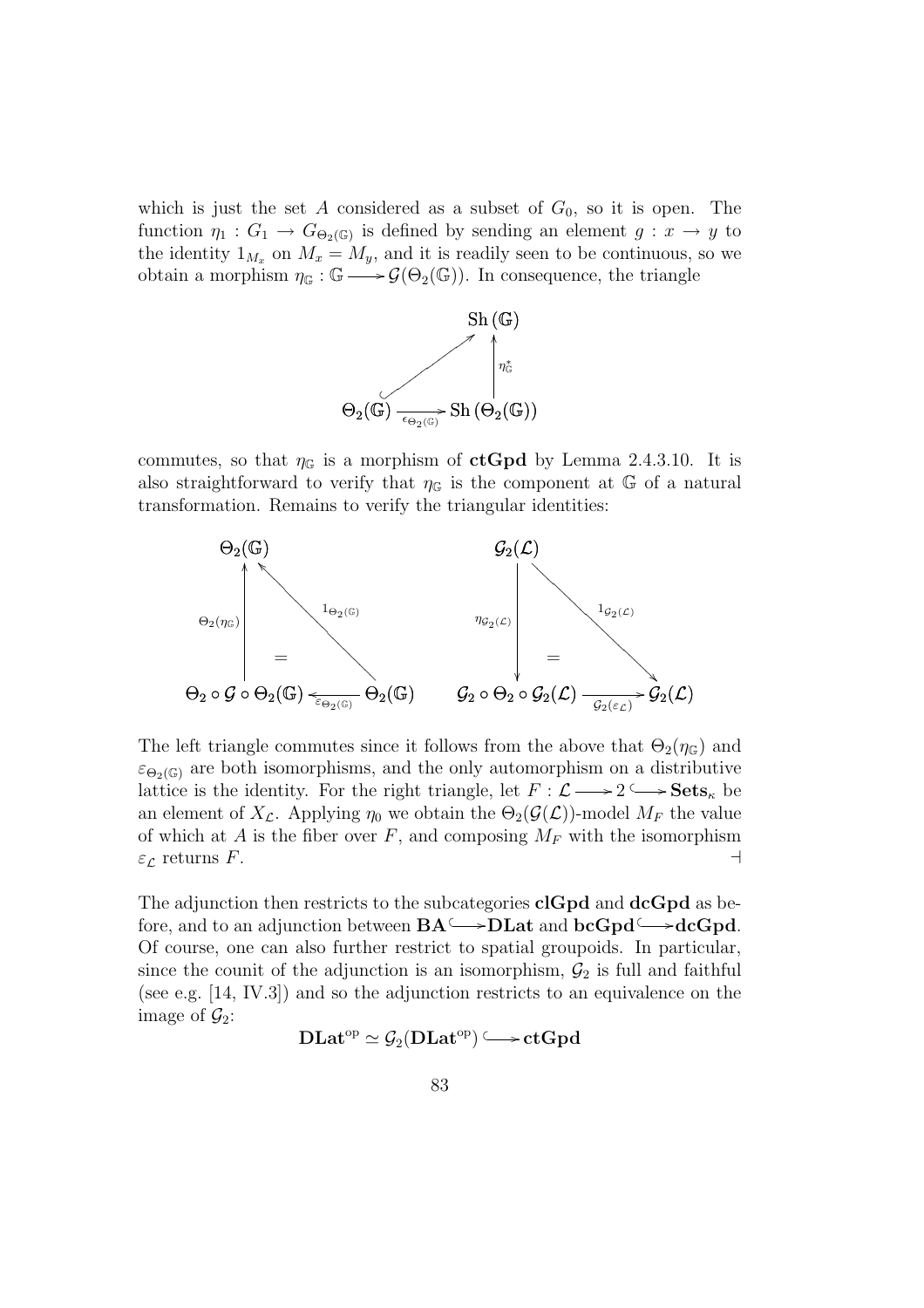Now, for a distributive lattice  $\mathcal{L}$ , the groupoid  $\mathcal{G}_2(\mathcal{L})$  consists of the sober space of objects  $X_{\mathcal{L}} = \text{Hom}_{\text{DLat}}(\mathcal{L}, 2)$  together with the homeomorphic space of identity arrows. We note the following:

**Lemma 2.4.5.6** For a topological groupoid G such that  $\text{Sh}(\mathbb{G}) \simeq \text{Sh}(X)$ for a topological space X, the groupoid  $\mathbb G$  is an object of **dcGpd** if and only if X is an element of **CohTop**. For a morphisms of topological groupoids  $f : \mathbb{G} \longrightarrow \mathbb{H}$  such that  $\text{Sh}(\mathbb{G}) \simeq \text{Sh}(X)$  and  $\text{Sh}(\mathbb{H}) \simeq \text{Sh}(Y)$  with X and Y sober coherent spaces,  $f$  is an arrow of  $dcGpd$  if and only if the unique continuous map  $f' : X \to Y$  induced by

$$
Sh(X) \simeq Sh(\mathbb{G}) \xrightarrow{f} Sh(\mathbb{H}) \simeq Sh(Y)
$$

is a coherent map.

PROOF Recall that there is a isomorphism of frames  $\mathcal{O}(X) \cong \text{Sub}_{\text{Sh}(1)}(X)$ for any space X. Now, if  $\text{Sh}(\mathbb{G}) \simeq \text{Sh}(X)$  has a coherent site  $\mathcal{D}$ , then the compact subterminal objects in  $\mathrm{Sh}(X)$  correspond to the subterminal objects in  $\mathcal{D}$ , so X is compact and the compact opens of X form a distributive lattice which generate X. Conversely, whenever X is compact and the compact opens form a distributive lattice that generate  $X$ , the lattice of compact opens, which are decidable since they are subterminal objects, form a site for Sh  $(\mathbb{G}) \simeq$  Sh  $(X)$ . Whence  $\mathbb{G}$  is an object of **dcGpd** if and only if X is an element of **CohTop**. Next, an inverse image functor  $g^* : \mathcal{E} \longrightarrow \mathcal{F}$  that preserves compact objects preserves compact subterminal objects in particular. And conversely, if  $\mathcal E$  and  $\mathcal F$  are generated by the compact subterminal objects and  $g^*$  preserves them, then  $g^*$  must preserve any compact object.  $\vdash$ 

Accordingly, we get as a corollary of Proposition 2.4.5.5 the classical duality theorems:

Corollary 2.4.5.7 The category of distributive lattices is dual to the category of sober coherent spaces and coherent maps between them,

### $DLat^{op} \simeq sCohTop$

by an equivalence which further restricts to the category of Boolean algebras and the category of Stone spaces:

$$
BA^{\mathrm{op}}\simeq\mathbf{Stone}
$$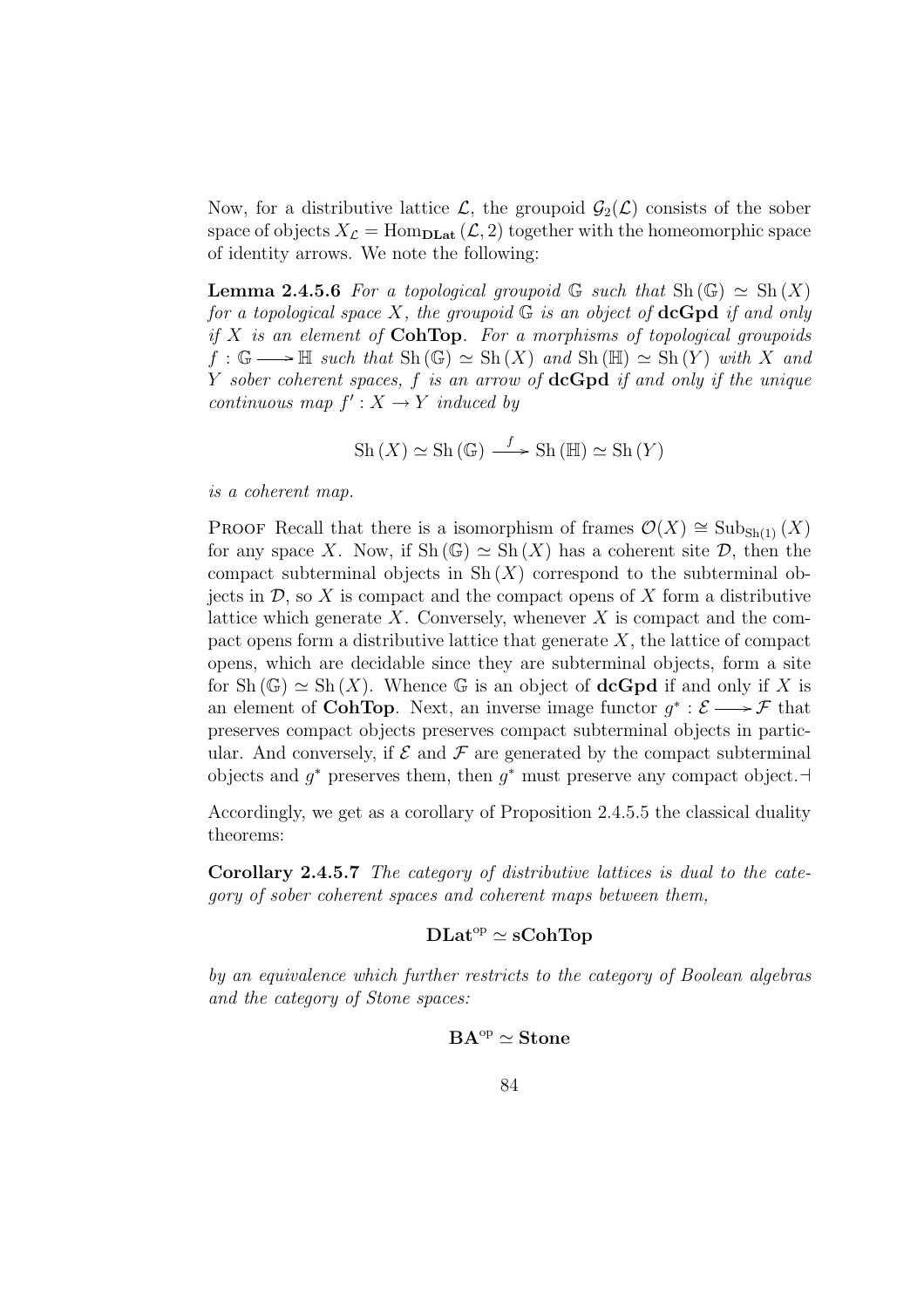**PROOF** Given a sober coherent space X, we can consider it a groupoid  $\mathbb{G}(X)$ by letting the space of arrows consist of identity arrows and be homeomorphic to X. A continuous map of spaces  $X \to Y$  extends to a morphism of topological groupoid  $\mathbb{G}(X) \longrightarrow \mathbb{G}(Y)$  in the obvious way. Then  $\mathrm{Sh}(X) \cong \mathrm{Sh}(\mathbb{G}(X)),$ so that by Lemma 2.4.5.6, we have a full and faithful embedding

# sCohTop └→dcGpd

Since  $\mathcal{G}_2$  is full and faithful and factors through the subcategory sCohTop,



a straightforward verification that  $\mathcal{G}'_2$  is essentially surjective on objects establishes the equivalence.  $\Box$ 

#### Boolean Coherent Categories

Consider the full subcategory  $BC_{\kappa} \longrightarrow DC_{\kappa}$  of Boolean coherent categories. The category, **bcGpd**, of topological groupoids  $\mathbb{G}$  such that  $\text{Sh}(\mathbb{G})$  has a Boolean coherent site, with morphisms  $f : \mathbb{G} \longrightarrow \mathbb{H}$  those morphisms of topological groupoids such that the inverse image of the induced geometric morphism  $f : Sh(\mathbb{G}) \longrightarrow Sh(\mathbb{H})$  preserves compact objects, is a full subcategory of **dcGpd**. And, by Theorem 2.4.1.3,  $\mathcal{G}$  restricted to  $\mathbf{BC}_{\kappa}$  factors through bcGpd. Moreover, the syntactical functor  $\Theta$  restricted to bcGpd also factors through  $BC_{\kappa}$ . For any compact subobject of a decidable compact object in a coherent topos with a Boolean site is complemented. Therefore, we have:

**Proposition 2.4.5.8** The adjunction  $\mathcal{G} \vdash \Theta$  restricts to the full subcategories  $BC_{\kappa} \longrightarrow DC_{\kappa}$  and  $bcGpd \longrightarrow ctGpd$  of Boolean coherent categories (with a saturated set of  $\lt$   $\kappa$  models) and Boolean coherent categories, respectively,

$$
\mathbf{BC}_{\kappa}^{\mathrm{op}}{\xrightarrow[\mathcal{G}]_{\mathrm{BC}_{\kappa}}\mathrm{bcGpd}}
$$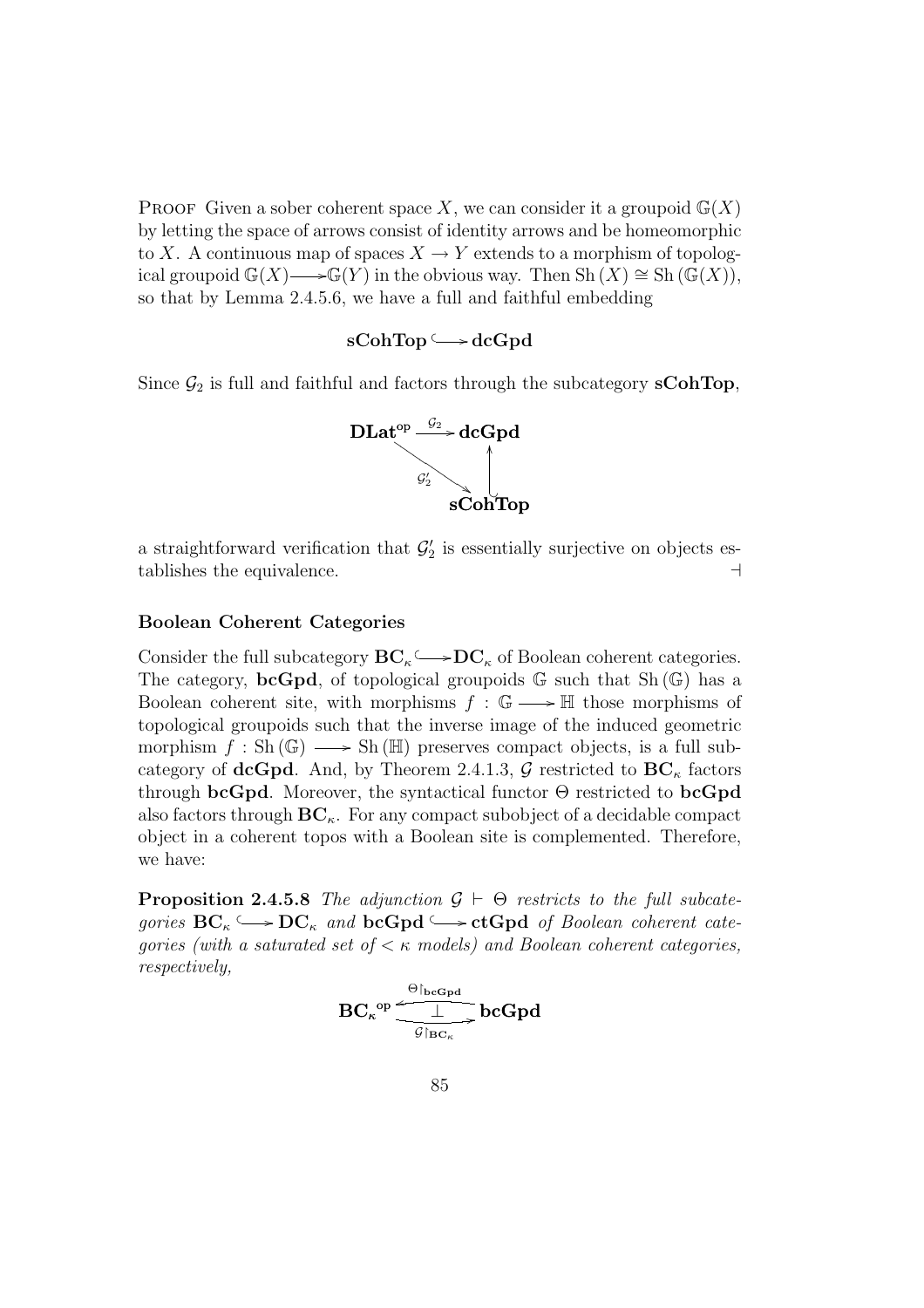On the other hand, we can also adjust the definitions and constructions to suit the Boolean coherent case in order to get an adjunction between  $\mathbf{BC}_{\kappa}$ and a more inclusive category of groupoids. We outline how, as the details are little different from the decidable coherent case.

**Definition 2.4.5.9** An object A in a topos  $\mathcal{E}$  is called *Stone* if it is compact, decidable, and its subobject lattice is generated by a set of complemented subobjects. It is called stably Stone if it is Stone, and for any Stone object B, the product  $A \times B$  is again Stone.

Now, let StGpd be the category the objects of which are topological groupoids  $\mathbb{G}$  such that the terminal object of  $\mathrm{Sh}(\mathbb{G})$  is Stone, or equivalently, such that the stable topology on  $G_0$  is compact with clopen basis. The arrows of **StGpd** are those morphisms of topological groupoids  $f : \mathbb{G} \longrightarrow \mathbb{H}$  such that pullback along f preserves stably Stone objects. If  $\mathbb G$  is a groupoid of  $StGpd$ ,  $\mu$  and then extract a Boolean coherent subcategory  $\Theta'(\mathbb{G}) \longrightarrow$  Sh (G) by letting  $\Theta'(\mathbb{G})$  be the full subcategory consisting of stably Stone objects that satisfy the itemized conditions of Definition 2.4.3.12, with stably Stone replacing stably compact decidable. Proceeding with few changes from the decidable compact case, it can be shown that the objects of  $\Theta'(\mathbb{G})$  correspond to StGpd morphisms from G to the semantical groupoid of the object classifier of Boolean coherent categories—the groupoid  $\mathbb{O}$  of Definition 2.5.0.11 below—and that  $\Theta'$  is functorial and adjoint to  $\mathcal{G}: BC_{\kappa} \longrightarrow \mathbf{StGpd}.$  Restricted to the category bcGpd, this is the same adjunction as in Proposition 2.4.5.8, since compact decidable objects are Stone in a topos with a Boolean coherent site.

**Theorem 2.4.5.10** The functor  $\mathcal{G}' = \mathcal{G} \restriction_{\mathbf{BC}_{\kappa}}: \mathbf{BC}_{\kappa}^{\mathrm{op}} \longrightarrow \mathbf{StGpd}$  has a left adjoint,

$$
{\rm BC}_\kappa{}^{op} \overline{\underbrace{\qquad \qquad }_{\Theta'}^{\mathcal{G}'}}\rm StGpd}
$$

which sends a topological groupoid  $\mathbb{G}$  to  $\text{Hom}_{\text{StGpd}}(\mathbb{G}, \mathbb{O})$  considered as a full subcategory of  $Sh(\mathbb{G})$ .

As the proof is essentially a repetition of the proof for Theorem 2.4.4.3, we do not write it out, but proceed to give a detailed description of the groupoid O.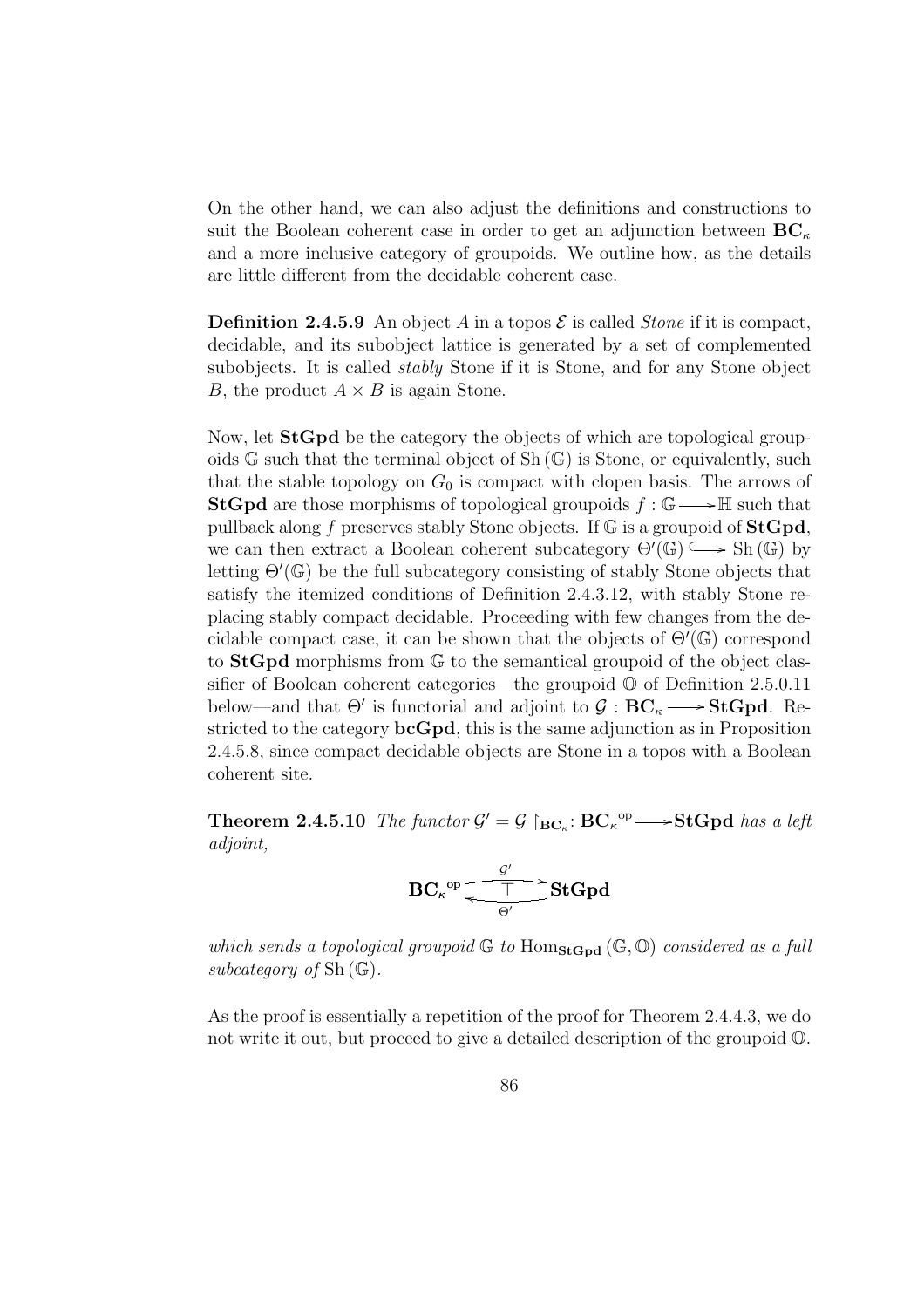# 2.5 The Boolean Object Classifier

We highlight the descriptions and role of the 'Boolean object classifier' in Boolean coherent categories, topoi, and topological groupoids. As mentioned in Section 2.4.3, the category  $DC_{\kappa}$  contains an object  $\mathcal{D}(1)$ , the 'decidable object classifier', that classifies objects, in the sense that objects of a decidable coherent category,  $\mathcal{D}$ , corresponds bijectively to natural isomorphism classes of coherent functors from  $\mathcal{D}(1)$  into  $\mathcal{D}$ . The decidable object classifier  $\mathcal{D}(1)$  can be specified as the syntactic category of the decidable coherent theory of equality,  $\mathbb{T}_{\neq}$ , i.e. the coherent theory of the predicate  $\neq$ . The topos Sh  $(\mathcal{D}(1))$  then classifies decidable objects in the category of topoi and geometric morphisms.

In groupoids, we defined the groupoid S by equipping the groupoid of (hereditarily of size less than  $\kappa$ ) sets and bijection with a topology, and identified it, up to isomorphism, with the groupoid of classical models of  $\mathbb{T}_{\neq}$  equipped with the logical topology, and, accordingly, up to equivalence with the dual  $\mathcal{G}(\mathcal{D}(1))$  consisting of all  $\textbf{Sets}_{\kappa}$ -valued coherent functors on  $\mathcal{D}(1)$  equipped with the coherent topology. Thereby, we have that Sh (S)  $\simeq$ Sh  $(\mathcal{D}(1))$ , yielding an equivalent characterization of the decidable object classifier in topoi (Corollary 2.4.3.3). The (decidable coherent) groupoid S, therefore, plays the role corresponding to that of the (coherent) Sierpinski space in the adjunction between distributive lattices and coherent spaces: in being the dual of the 'object classifier'—that is, the free distributive lattice of one genrator—and the object we 'hom' into to recover a decidable coherent category; and in being defined by equipping the 'schizophrenic' object,  $\textbf{Sets}_{\kappa}$ , with a topology.

Our goal is now to characterize the corresponding groupoid for Boolean coherent categories, which is, then, the object that plays the role corresponding to that of the discrete space 2—the dual of the free Boolean algebra in one generator—in the adjunction between Boolean algebras and Stone spaces (see also the table following page 92).

**Definition 2.5.0.11** The topological groupoid  $\mathbb{O}$  consists of hereditarily less than  $\kappa$  sets with bijections between them, equipped with a topology as follows. The topology on the set of objects,  $O_0$ , is the coarsest topology in which sets of the form

$$
(a) := \{ A \in \mathbf{Sets}_{\kappa} \mid a \in A \}
$$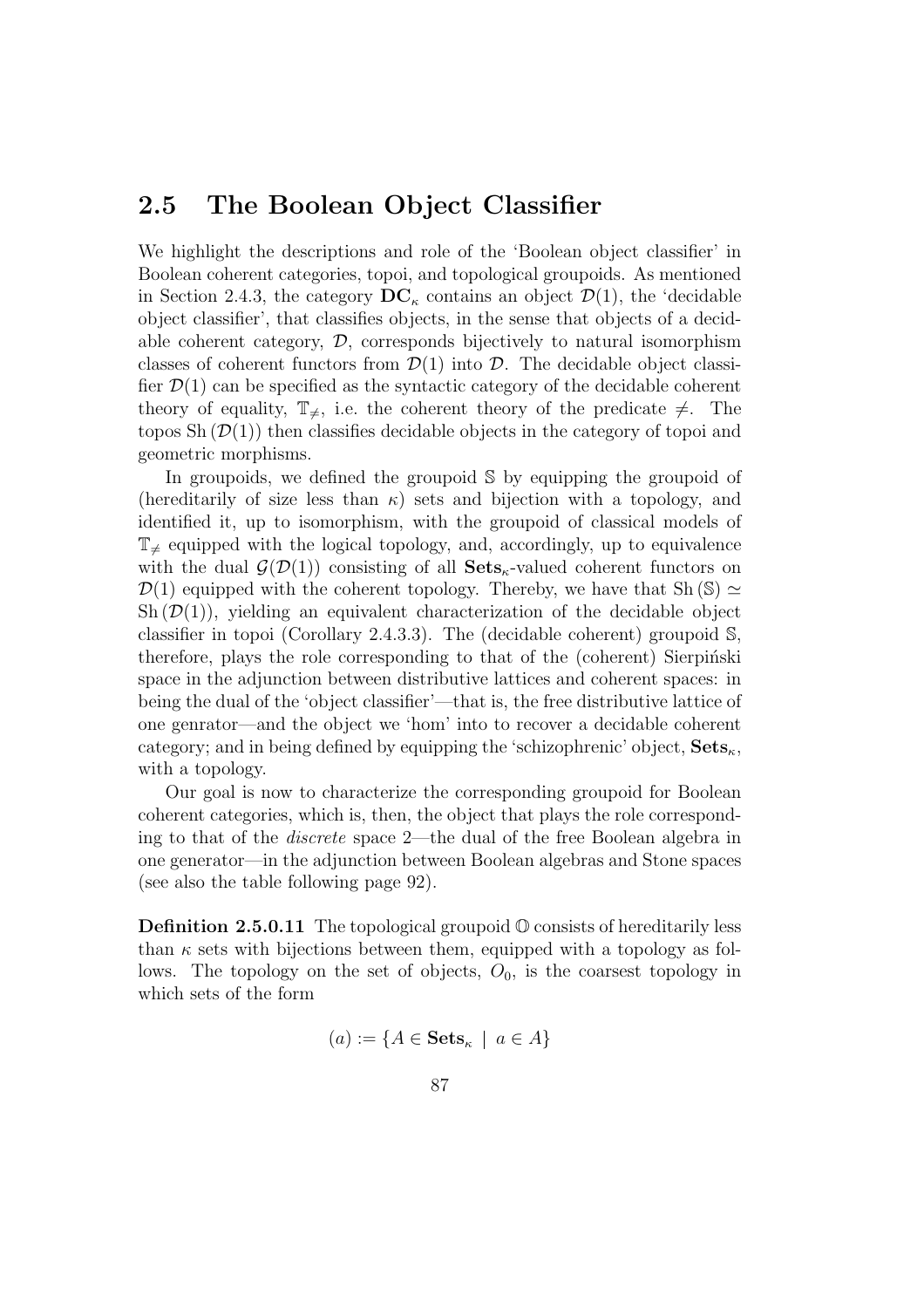are open, for  $a \in \textbf{Sets}_{\kappa}$ , and in which sets of the form

$$
(n) := \{ A \in \mathbf{Sets}_{\kappa} \mid \text{ the cardinality of } A \text{ is } n \}
$$

are clopen, for  $n \in \mathbb{N}$ . The topology on the set,  $O_1$  of bijections between hereditarily less than  $\kappa$  sets is the coarsest topology such that the source and target maps  $s, t : O_1 \rightrightarrows O_0$  are both continuous, and such that all sets of the form o

$$
(a \mapsto b) := \left\{ f : A \stackrel{\cong}{\longrightarrow} B \text{ in } \mathbf{Sets}_{\kappa} \mid a \in A \wedge f(a) = b \right\}
$$

are open.

As the category  $\mathbf{DC}_{\kappa}$ , the category  $\mathbf{BC}_{\kappa}$  of Boolean coherent categories also contains an object classifier. That is, there is a Boolean coherent category,  $\mathcal{B}(1)$ , such that objects of an arbitrary Boolean coherent category  $\beta$  correspond, up to natural isomorphism, to coherent functors from  $\mathcal{B}(1)$  into  $\mathcal{B}$ . It can be specified as the syntactic category of the first-order theory of equality, which we denote  $\mathbb{T}_=$ , and as such, objects of  $\beta$  correspond on the nose to functors in **T** from  $\mathcal{C}_{\mathbb{T}_{\equiv}}$  to  $T\mathcal{B} = \mathcal{C}_{\mathbb{T}_{\mathcal{B}}}$ . Accordingly,  $\mathrm{Sh}(\mathcal{B}(1)) = \mathrm{Sh}(\mathbb{T}_{\equiv})$ classifies those objects  $E$  in topoi that have the property that any subobject of any power  $E<sup>n</sup>$  which is definable in the first-order language of equality is complemented. We call such objects classical objects. By Theorem 2.3.4.14, we can then characterize the classical object classifier as equivariant sheaves on the semantical groupoid  $\mathbb{G}_{\mathbb{T}^-}$ .

### Lemma 2.5.0.12 There is an isomorphism  $\mathbb{O} \cong \mathbb{G}_{\mathbb{T}_+}$  in Gpd.

PROOF Any set A in  $\textbf{Sets}_{\kappa}$  is the underlying set of a canonical  $\mathbb{T}_{=}$ -model, and any bijection  $f : A \to B$  is the underlying function of a  $\mathbb{T}_=$ -model isomorphism, and thereby we obtain bijections  $\widetilde{O}_0 \cong X_{\mathbb{T}_{\equiv}}$  and  $O_1 \cong G_{\mathbb{T}_{\equiv}}$ which commute with source, target, composition, and embedding of identities maps. We need to show that these bijections are homeomorphisms of spaces. Any open set of the form  $(a) \subseteq O_0$  corresponds to the open set  $U_{[x] \sqsubset \sqcap_a} \subseteq X_{\mathbb{T}_{=}}$ , while  $(n) \subseteq O_0$  corresponds to the clopen set  $U_{\left[\phi\right],\star} \subseteq X_{\mathbb{T}_{\equiv}}$  where  $\phi$  is the first-order sentence in  $=$  expressing that there are exactly *n* elements. We show that, conversely, any basic open  $U_{[\vec{x} | \phi], \vec{a}} \subseteq X_{\mathbb{T}_{\equiv}}$  corresponds to an open set of  $O_0$ . Suppose  $\mathbf{M} \in U_{[\vec{x} | \phi], \vec{a}}$ , i.e.  $\langle a_1, \ldots, a_n \rangle \in [\![\vec{x} | \phi]\!]^{\mathbf{M}}$ . We may assume without loss that the  $a_i$  are all distinct. Then  $a_i \in |\mathbf{M}|$  for  $1 \leq i \leq n$ , and

$$
\mathbf{M} \vDash \exists x_1, \dots, x_n. \left( \bigwedge_{i \neq j} x_i \neq x_j \right) \land \phi. \tag{2.8}
$$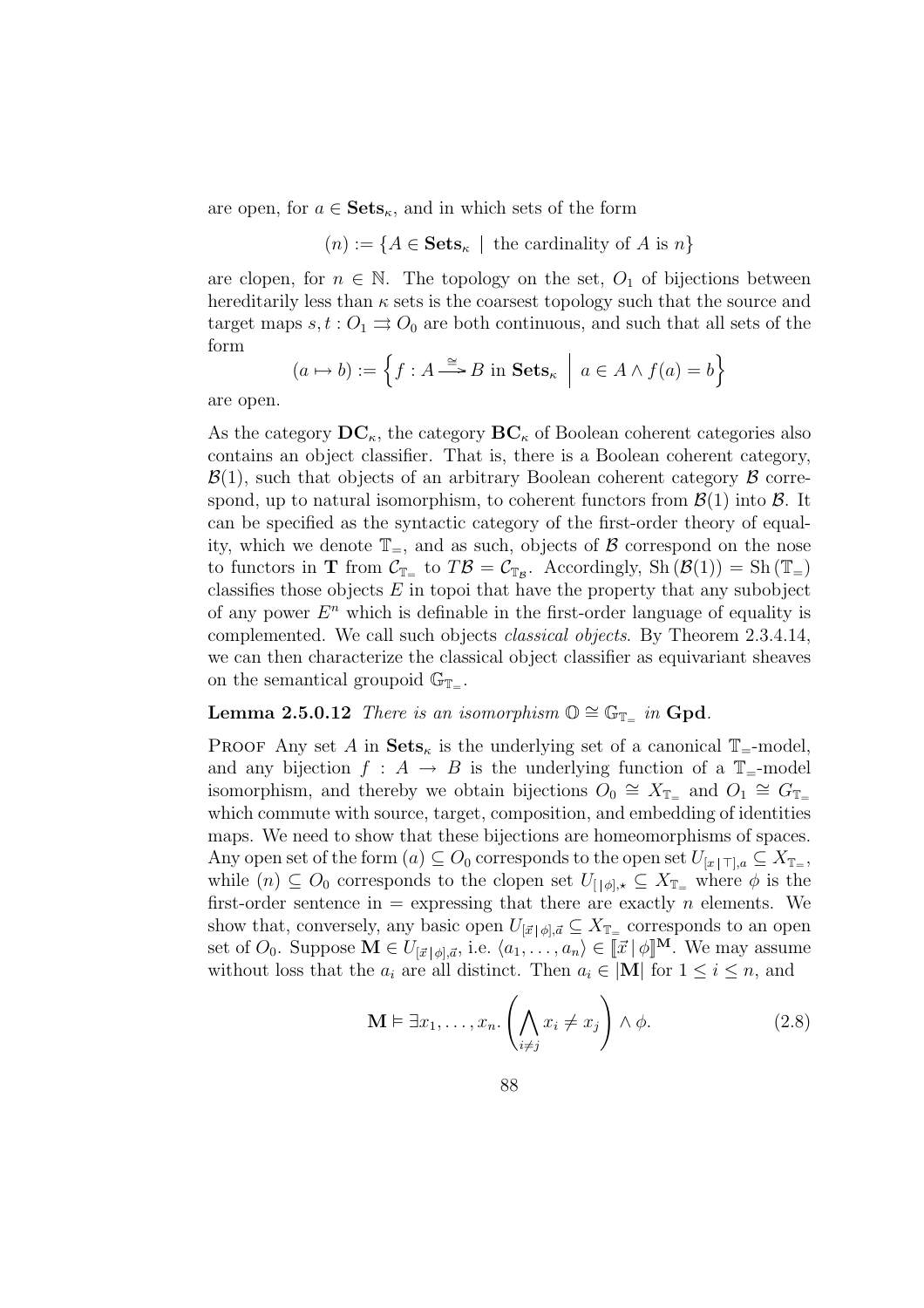Conversely, if  $\vec{a} \in |\mathbf{M}|$  and (2.8) holds, then we can choose a witness

$$
\langle b_1,\ldots,b_n\rangle
$$

in M, and since the assignment  $a_i \mapsto b_i$ , for  $1 \leq i \leq n$ , extends to a permutation and therefore an automorphism of M, we have that  $\langle a_1, \ldots, a_n \rangle \in$  $[\![\vec{x}\!]\phi]\!]^{\mathbf{M}}$ . Now, all infinite  $\mathbb{T}_{=}$ -models are elementary equivalent, as are all finite models of the same size. Therefore, by compactness, for any  $\mathbb{T}_{=}$ -sentence,  $\psi$ , there exists a  $k \in \mathbb{N}$  such that either  $\psi$  is true in all models of size > k or  $\psi$  is false in all models of size > k. Therefore, there exists a finite set  $K \subset \mathbb{N}$ such that, in the latter case,  $N \models \psi$  if and only if  $|N| \in K$ , and in the former case, such that  $N \models \psi$  if and only if  $|N| \notin K$ . Since

$$
U := \{ A \in \mathbf{Sets}_{\kappa} \mid |A| \in K \} = \bigcup_{n \in K} (n)
$$

is a clopen subset of  $O_0$ , the set of  $\mathbb{T}_=$ -models in which  $\psi$  is true corresponds to a clopen set in  $O_0$ . Hence  $U_{[\vec{x}|\phi],\vec{a}}$  corresponds to an open subset of  $O_0$ , since it is the intersection of those models that contain  $a_i$ , for  $1 \le i \le n$ , and those models in which the sentence

$$
\exists x_1, \ldots, x_n \colon (\bigwedge_{i \neq j} x_i \neq x_j) \land \phi
$$

is true. For the spaces of arrows, it remains only to observe that open subsets of the form  $(a \mapsto b) \subseteq O_1$  correspond to open subsets of the form

$$
\left(\begin{array}{c} - \\ a \mapsto b \\ - \end{array}\right) \subseteq G_{\mathbb{T}_{\neq}}
$$

and we can conclude that  $\mathbb{O}$  is a topological groupoid isomorphic to  $\mathbb{G}_{\mathbb{T}_{=}}$  in  $Gpd.$ 

The category  $\text{Sh}(\mathbb{O})$  of equivariant sheaves on  $\mathbb{O}$ , therefore, classifies classical objects. The generic classical object,  $\mathcal{U}$ , in Sh( $\mathbb{O}$ ) can be taken to be the definable sheaf  $\langle E_{[x|\top]} \to X_{\mathbb{T}_{=}^{\perp}} \cong O_0, \theta_{[x|\top]} \rangle$ . Similarly to the generic decidable sheaf over  $\Im$  (see Proposition 2.4.3.4), the object U can be constructed without reference to definable sheaves using the terminology and results of [21, §6] (we have taken the liberty to present the relevant parts in Section 3.4.1):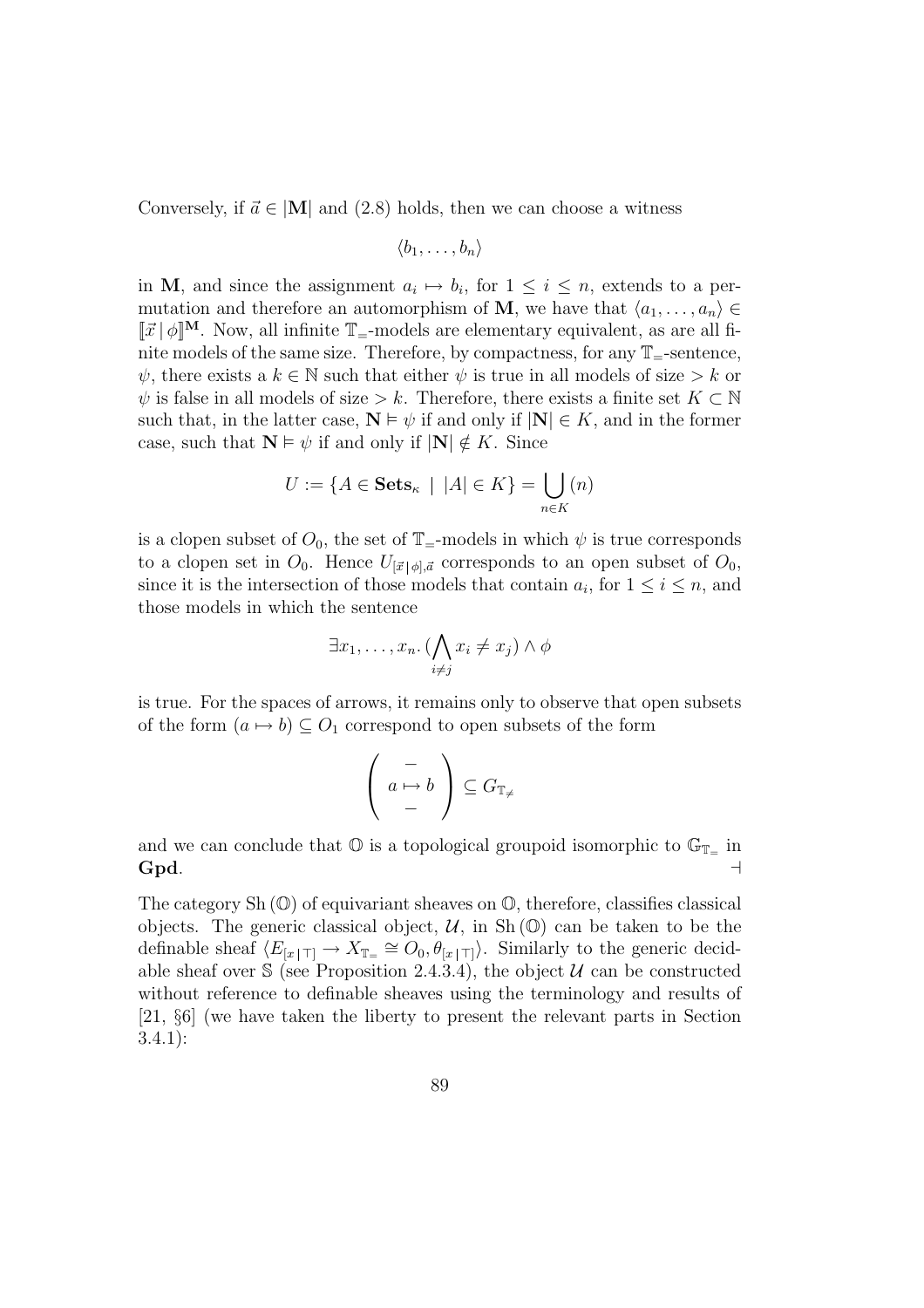**Proposition 2.5.0.13** There exists open set  $U \subseteq O_0$  and an open set  $M \subseteq$  $O_1$  with M closed under inverses and composition and  $s(M), t(M) \subseteq U$  such that the generic classical object  $U$  in  $Sh(\mathbb{O})$  is isomorphic to the equivariant sheaf  $\langle \mathbb{S}, U, M \rangle$  in Sh $(\mathbb{O}),$ 

$$
\mathcal{U} \cong \langle \mathbb{O}, U, M \rangle
$$

PROOF Choose a set  $a \in \textbf{Sets}_{\kappa}$ . We have open subsets  $U = (a) \subseteq O_0$ and  $M = (a \mapsto a) \subseteq O_1$ , with M closed under identities of objects in U, inverses, and composition, and  $s(M), t(M) \subseteq U$ . Following [21, §6], we have an equivariant sheaf  $\langle \mathbb{O}, U, M \rangle$  in Sh  $(\mathbb{O})$  consisting of the sheaf  $t: O_1 \cap s_{-1}(U)/M \longrightarrow O_0$ , where  $O_1 \cap s^{-1}(U)/M$  is the set of arrows of  $O_1$ with source in  $U$  factored out by the equivalence relation,

$$
g \sim_M h \Leftrightarrow t(g) = t(h) \wedge g^{-1} \circ h \in M
$$

and  $O_1$  acts on  $O_1 \cap s_{-1}(U)/M$  by composition. We replace the fibers of this sheaf by the mapping

 $[q] \mapsto q(a)$ 

Following [21, 6], again, it is now straightforward to verify that this mapping is an isomorphism  $\langle \mathbb{O}, U, M \rangle \cong U$  in Sh $(\mathbb{O})$ , by observing that (by Lemma 2.3.4.6) the stabilization of the image of the section  $u: U = U_{[x|\top],a} \to E_{[x|\top]}$ defined by  $\mathbf{M} \mapsto a$  is all of  $E_{[x|\top]}$ ; that the induced morphism of equivariant sheaves  $\tilde{u}$  :  $O_1 \cap s^{-1}(U)/N_u \longrightarrow E_{[x] \sqsubset \sqcap}$  is therefore an isomorphism; that  $M = N_u$ ; and finally, that  $\tilde{u}([g]) = g(a)$ .

The groupoid  $\mathbb O$  relates to the dual  $\mathcal G(\mathcal C_{\mathbb T-}) = \mathcal G(\mathcal B(1))$  of the object classifier  $\mathcal{B}(1)$  in the same way as the groupoid S relates to the decidable object classifier  $\mathcal{D}(1)$  (recall Proposition 2.4.3.5), that is, there is a morphism of topological groupoids  $u : \mathcal{G}(O) \longrightarrow \mathbb{O}$  which sends a coherent functor  $M : \mathcal{B}(1) = \mathcal{C}_{\mathbb{T}_{=}} \longrightarrow$ **Sets**<sub>k</sub> to the value of M at the object  $[x | \top]$ . The morphism  $u$  is a Morita equivalence, and in fact, one half of an equivalence of categories, with the other half being the morphism of topological groupoids  $v : \mathbb{O} \longrightarrow \mathcal{G}(\mathcal{B}(1))$  which sends a set to the canonical  $\mathbb{T}_=$ -model on it. We record this fact.

**Proposition 2.5.0.14** The topological groupoids  $\mathbb{O}$  and  $\mathcal{G}(\mathcal{B}(1))$  are equivalent in the sense that there are morphisms of topological groupoids

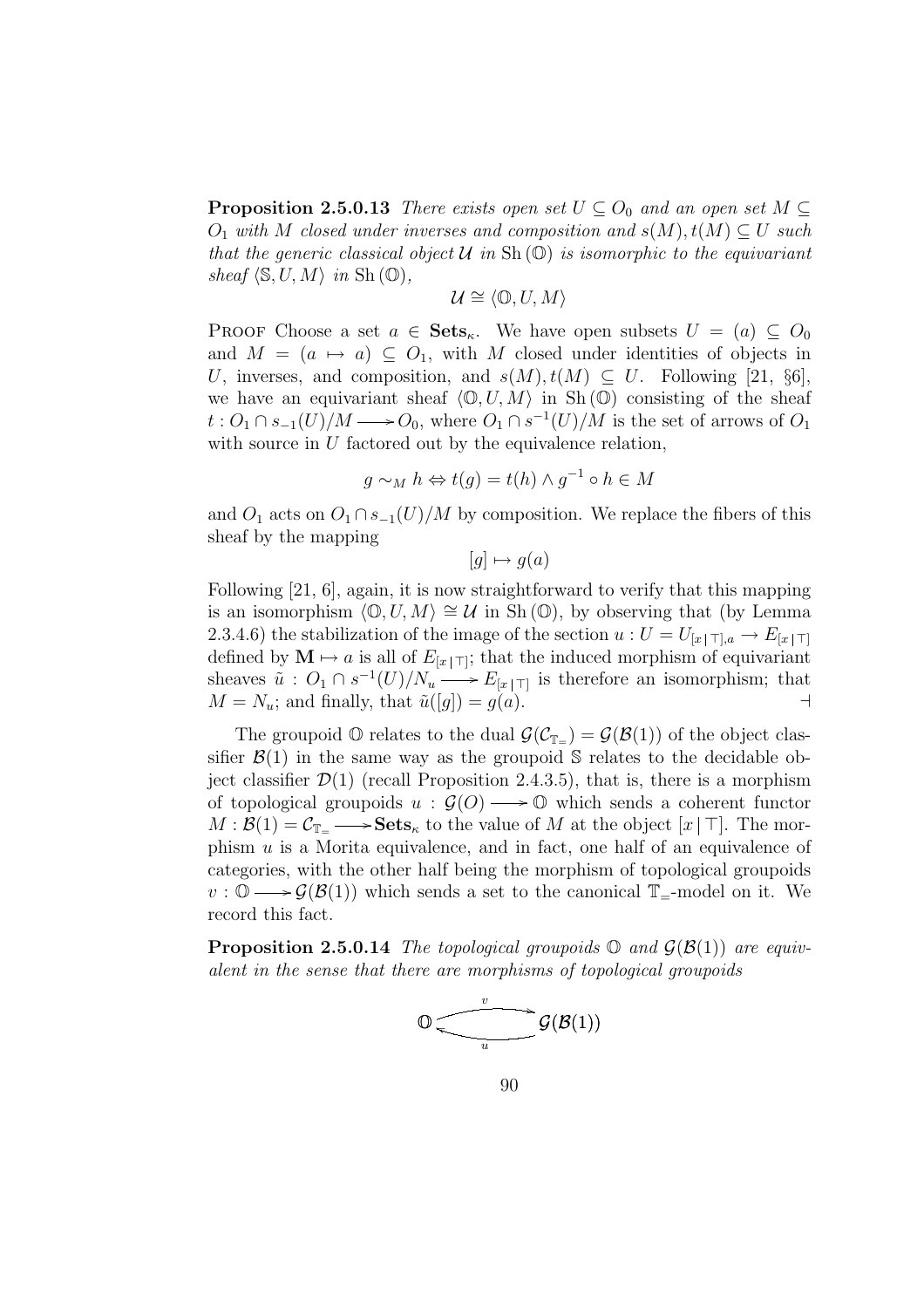which form an equivalence of underlying categories.

PROOF Same as for Proposition 2.4.3.5.  $\Box$ 

Since S and  $\mathbb O$  share the same underlying groupoid, with  $O_1$  and  $O_0$  having finer topologies that  $S_1$  and  $S_0$ , respectively, the identity maps form a morphism of topological groupoids,

$$
\mathbb{O} \xrightarrow{u} \mathbb{S}
$$

(similar to the continuous identity map  $2 \rightarrow 2$  from the Stone space 2 to the Sierpiński space 2.)

**Proposition 2.5.0.15** For G in ctGpd and an object A in  $\Theta(\mathbb{G})$ , if (and only if) A has classical diagonal, then the classifying morphism  $a : \mathbb{G} \longrightarrow \mathbb{S}$ of A factors through  $\mathbb{O}$ , that is, through the morphism  $u : \mathbb{O} \longrightarrow \mathbb{S}$  the components of which are identities.

PROOF With reference to the proof of Lemma 2.4.3.16, the only thing to check is that subsets of the form  $(n) \subseteq S_0$  pull back to clopen sets of  $G_0$ , and that follows from  $A$  having a classical diagonal, the corresponding clopen set of  $G_0$  being the image of the complemented subobject which interprets the classical sentence in  $=$  expressing that there is exactly n elements interpreted over  $\mathcal{A}$ .

The groupoid  $\mathbb{O}$  thus plays a role analogous to the role played by the discrete space 2 in the propositional case: by being defined of the 'schizophrenic object' of  $Sets_{\kappa}$ ; by being the dual (up to equivalence) of the object classifier  $\mathcal{B}(1)$ ; and by being the object we 'hom into' to recover a Boolean coherent category from its dual. We summarize the relationship between  $\mathcal{B}(1)$ ,  $\mathbb{O}$ , and their categories of sheaves:

- The category  $\mathcal{B}(1)$ , with generic object U, is the object classifier in the category of Boolean coherent categories, i.e. it is the free Boolean coherent category on one object. It can be given as  $\langle C_{\mathbb{T}_{\!=\!}}[x \mid \top] \rangle$ . The (Morita equivalent) pretopos completion  $p : \mathcal{B}(1) \longrightarrow \textbf{Pretop}(\mathcal{B}(1))$ is, then, the object classifier in the category of Boolean pretopoi.
- The topological groupoid  $\mathbb O$  is specified by equipping the sets of hereditarily less than  $\kappa$  size and bijections between them with a topology. It can be obtained as the groupoid of  $\mathbb{T}_{=}$ -models and isomorphisms or, up to equivalence, as the groupoid  $\mathcal{G}(\mathcal{B}(1)) = \underline{\text{Hom}}_{\text{DC}}^*(\mathcal{B}(1), \textbf{Sets}_{\kappa})$ equipped with the coherent topology.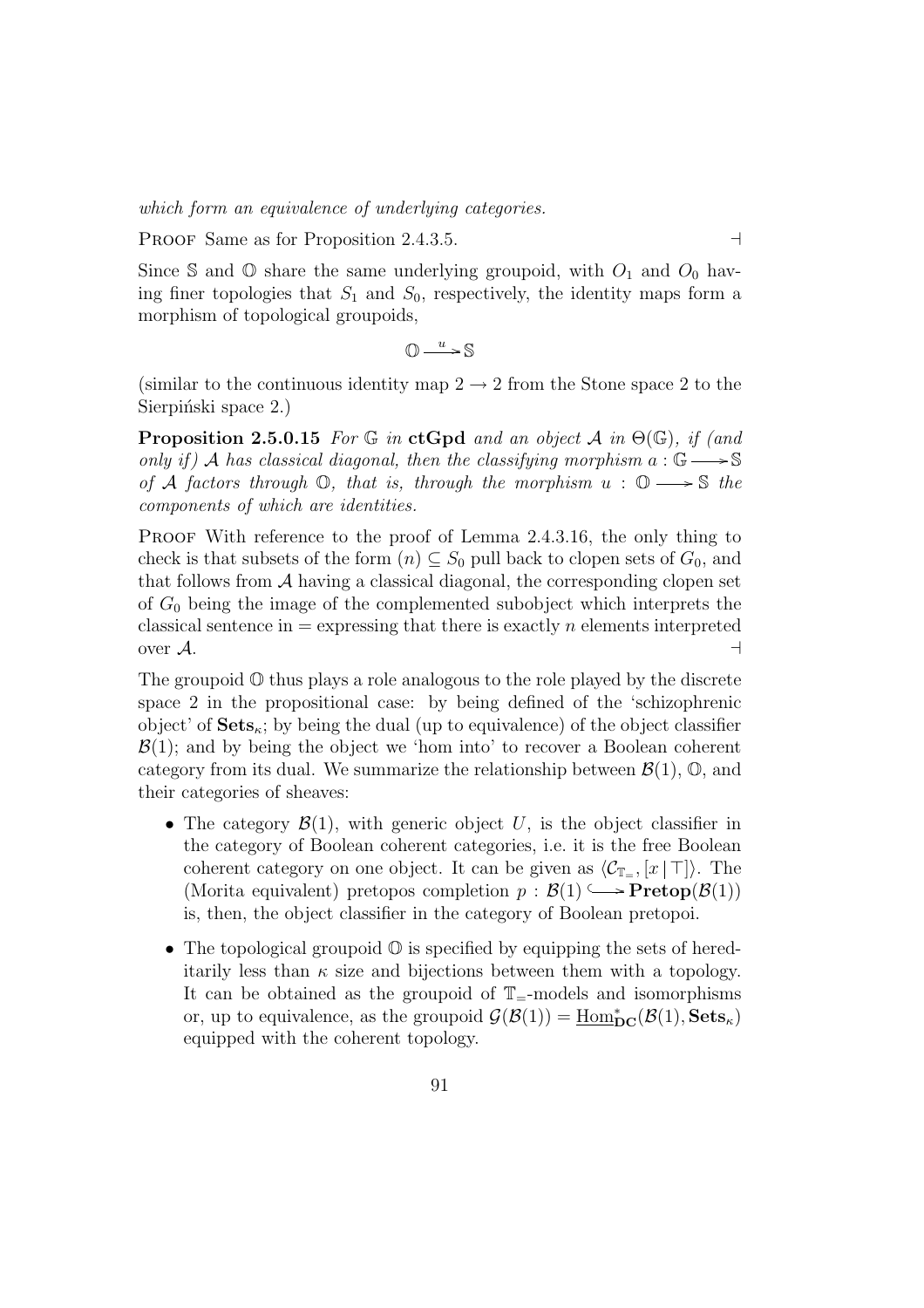- The topos  $\mathfrak{O},$  with generic object  $\mathfrak{U},$  classifying classical objects can be characterized as  $\langle Sh(\mathcal{B}(1)), yU\rangle$ , or equivalently as  $\langle Sh(\mathbb{O}), \mathcal{U}\rangle$ . (Other equivalent characterizations are then
	- $\langle$ Sh (**Pretop**( $\mathcal{B}(1)$ )),  $y(p(U))$ ;
	- $\langle \mathrm{Sh}(\mathcal{G}(\mathcal{B}(1))) , u^*(\mathcal{U}) \rangle;$  or
	- $\langle \mathrm{Sh}(\mathcal{G}(\mathbf{Pretop}(\mathcal{B}(1)))) , \mathcal{G}(p)^*(u^*(\mathcal{U})) \rangle.$
- The category  $\text{Pretop}(\mathcal{B}(1))$  can be recovered, up to equivalence, from  $\mathfrak D$  as the compact decidable objects, corresponding to the compact object preserving geometric endomorphisms of  $\mathfrak{O}$ . The compact decidable objects can also be identified, via the equivalence

$$
\mathfrak{O} \simeq \mathrm{Sh}\left(\mathcal{G}(\mathbf{Pretop}(\mathcal{B}(1)))\right)
$$

as Hom<sub>bcGpd</sub>  $(\mathcal{G}(\text{Pretop}(\mathcal{B}(1))), \mathbb{O})$ . The category  $\mathcal{B}(1)$  can be recovered, up to equivalence, from the topos  $\mathfrak D$  as the subcategory consisting of the finite powers of  $\mathfrak U$  and their definable subobjects—i.e. the subobjects obtained from the diagonal by complements, finite meets and joins, and pullbacks and images along projections. The groupoid  $\mathbb{O}$  can be recovered from the topos  $\mathfrak{O}$  as the points  $\text{Hom}_{\mathcal{TOP}}(\textbf{Sets}_{\kappa}, \mathfrak{O})$ , and invertible geometric transformations between them, modulo agreement on U, and equipped with the appropriate topology.

In the topological groupoid  $\mathbb{O}$ , we obtain from the category of sets a mathematical object, given in terms of an independent and quite natural characterization, which relates thus to first-order logic in both a syntactical and a semantical aspect via the properties of its topos of equivariant sheaves. Closely related groupoids, both in their properties and their construction, are the already described groupoid S, and the restricted topological group(oid) of permutations on a single infinite set, the topos of sheaves on which (called the Schanuel topos) classifies infinite decidable objects, which corresponds to the theory of equality and inequality on an infinite set (see [10, A2.1.11, C5.2.14, D3.4.10,  $[14, VIII, Exc.7-9]$ . In Chapter 3, where we focus on first-order single sorted logic, we construct a groupoid  $\mathbb{N}/\sim$  similar to  $\mathbb{O}$ , but consisting of the 'enumerated' models of the classical theory of equality, in order to obtain a duality between first-order single sorted logic and a subcategory of groupoids over  $\mathbb{N}/\sim$ .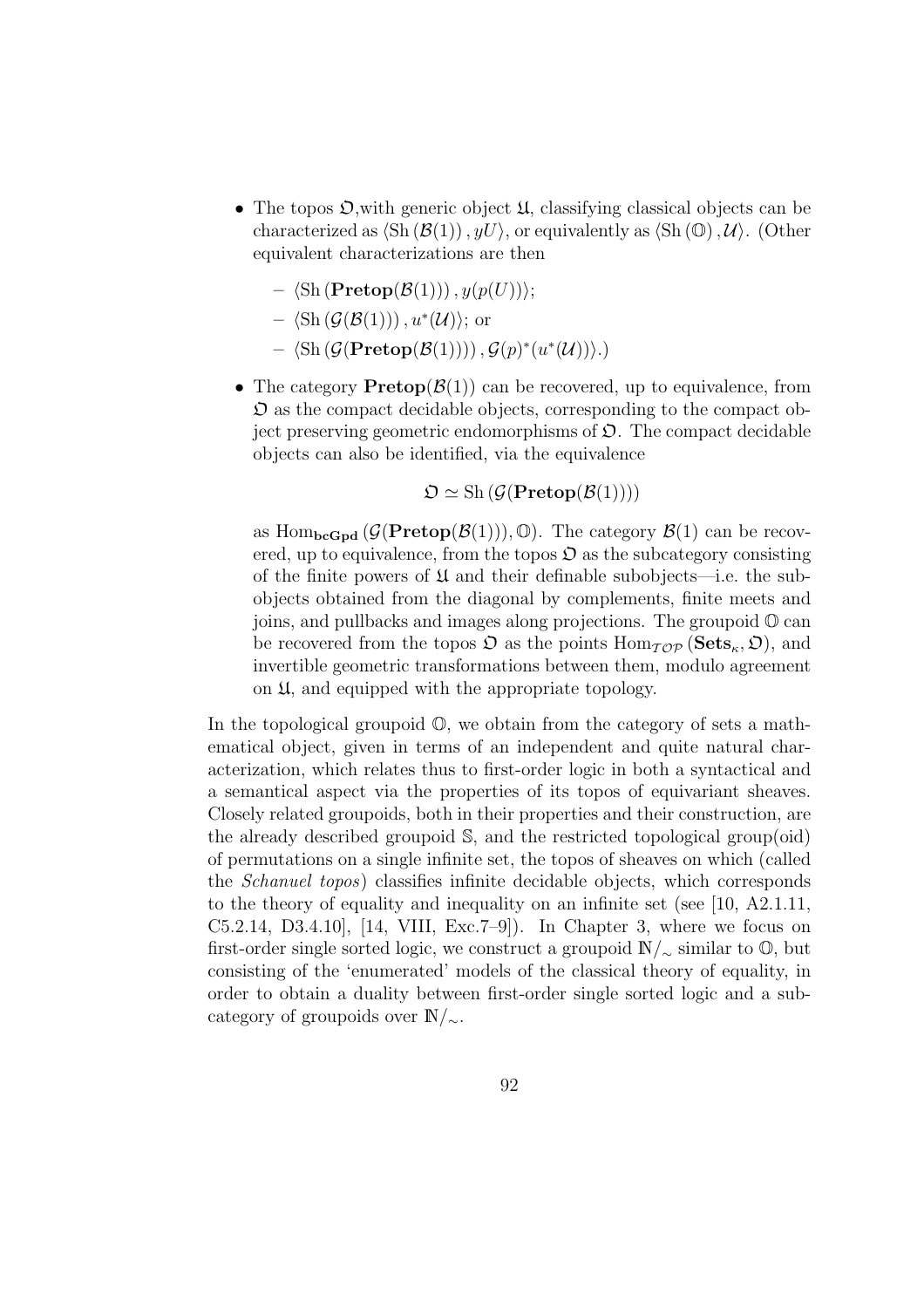| Category  |                      | Free on one object Dual - by homming into 2 or $\textbf{Sets}_{\kappa}$ |
|-----------|----------------------|-------------------------------------------------------------------------|
| DLat      | 3-element lattice    | 2 (Sierpiński)                                                          |
| <b>BA</b> | 4-element B. algebra | $2$ (Stone/discrete)                                                    |
| DC        | $\mathcal{D}(1)$     |                                                                         |
| <b>BC</b> | $\mathcal{B}(1)$     |                                                                         |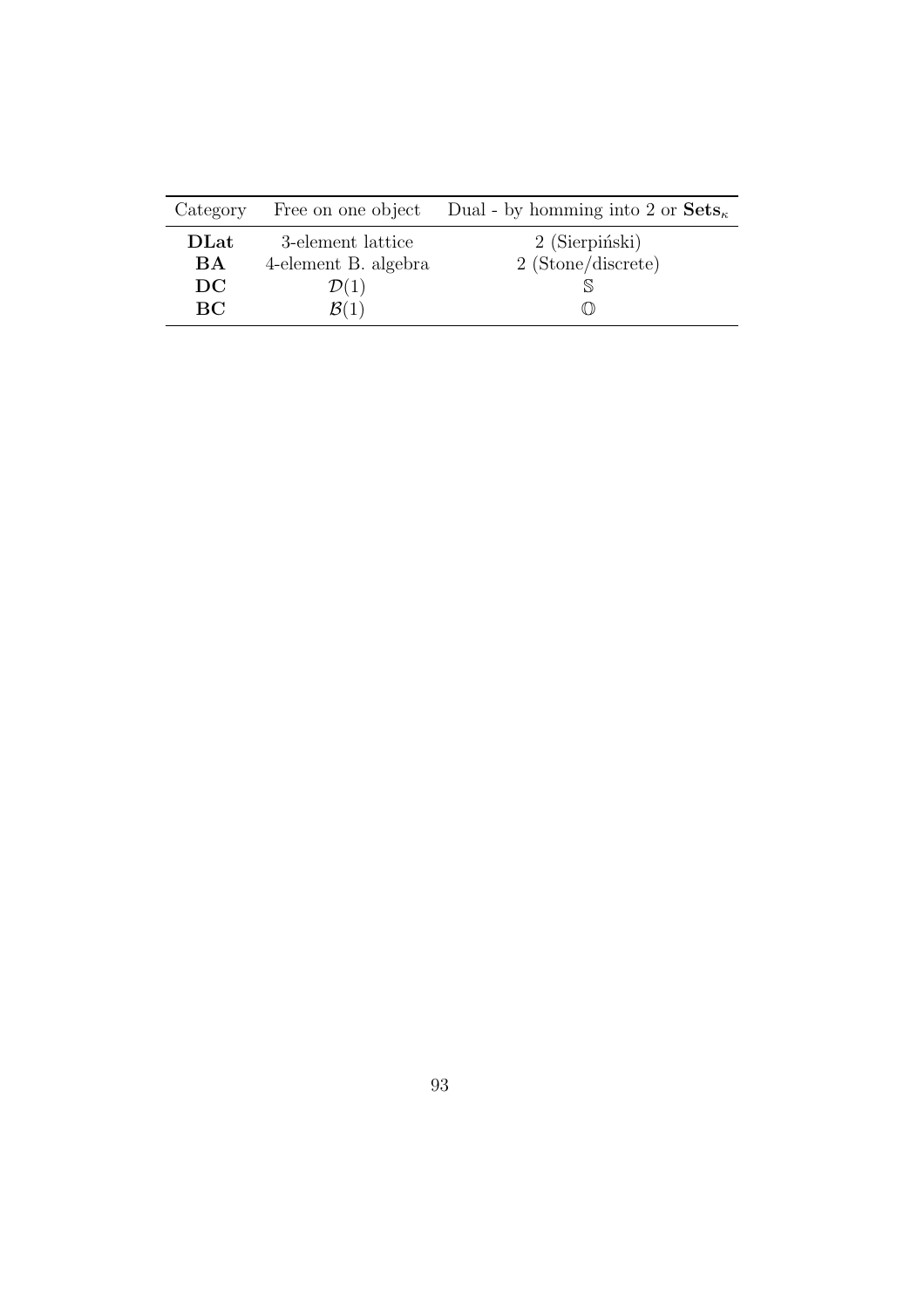# Chapter 3

# First-Order Logical Duality

The 'syntax-semantics' adjunction of Chapter 2 restricts to an adjunction between Boolean coherent categories and semantical groupoids such that unit and counit components are Morita equivalences of groupoids and categories respectively. Thus one recovers a first-order theory from its groupoid of models and isomorphisms up to Morita equivalence, or equivalence if the theory is presented as a pretopos. For a single-sorted theory, however, we can do better. We show how the techniques and results of the 'syntax-semantics' adjunction can be applied to the single sorted case to yield an adjunction between single-sorted theories and a full subcategory of a slice of topological groupoids, such that the counit components on the syntactical side are isomorphisms. We also show how a suitable slice category of topological groupoids can be specified intrinsically. We have made the current chapter self-contained, allowing us to show a variation of the setup which in some aspects more resembles [5]. For the reader familiar with Chapter 2, Section 3.2 in particular will seem familiar, and the most interesting parts might be the alternative construction of the space of models for a theory with no empty models of Section 3.1.1, the use of slices over the object classifier to obtain an adjunction with isomorphism counits in Section 3.3, and the intrinsic characterization of the category of Stone fibrations over the object classifier in Section 3.4. The goal of Sections 3.1 and 3.2 is the representation of a theory  $\mathbb T$  in terms of its topological groupoid  $G_{\mathbb T} \rightrightarrows X_{\mathbb T}$  of 'enumerated' models and model isomorphisms in Theorem 3.2.2.10, which states that the topos of coherent sheaves on the syntactic category of T is equivalent to the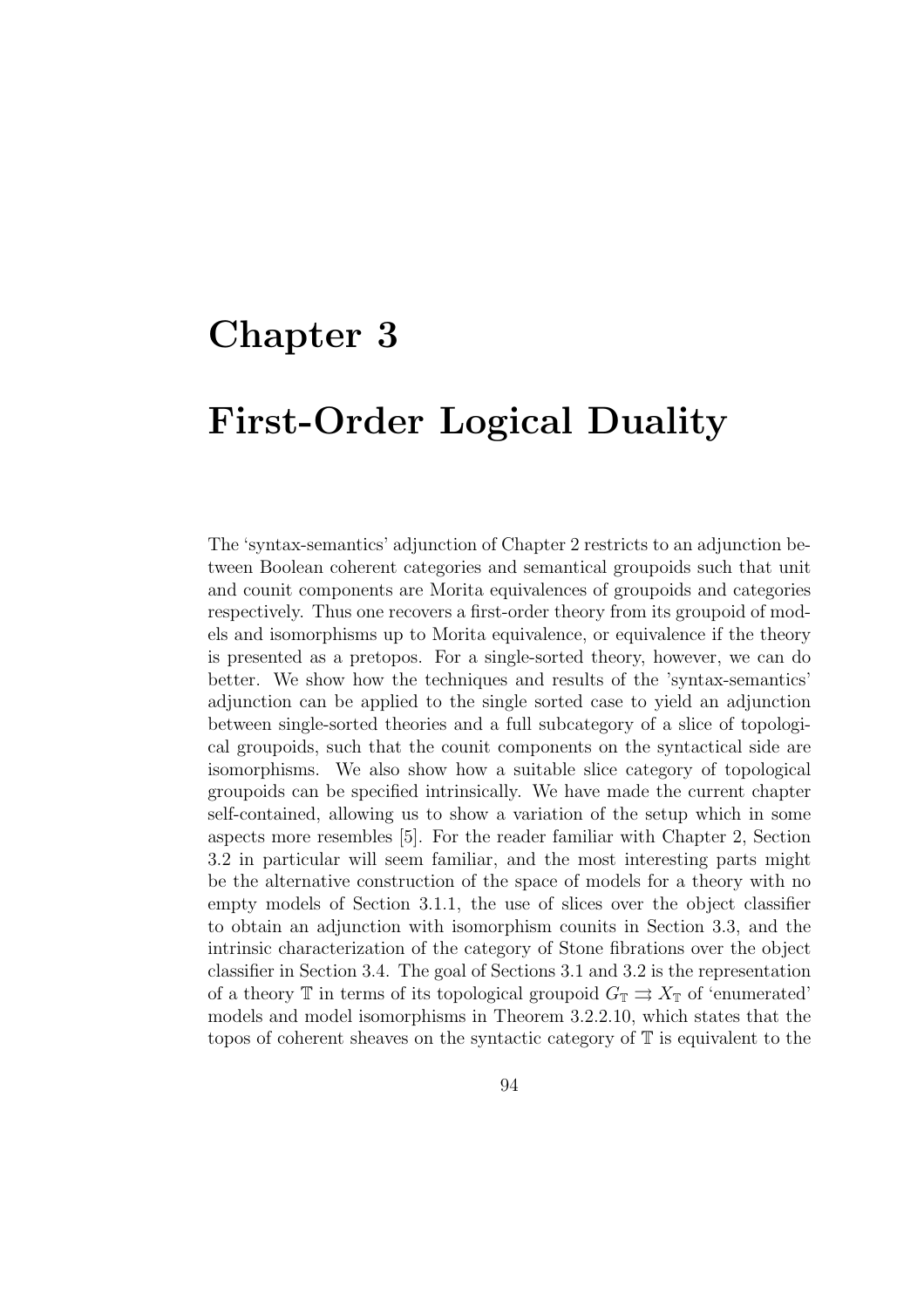topos of equivariant sheaves on the semantical groupoid of T:

$$
Sh(\mathcal{C}_{\mathbb{T}})\simeq Sh_{G_{\mathbb{T}}}(X_{\mathbb{T}})
$$

The structure of the argument is similar to the structure of the argument for Theorem 2.3.4.14 in Chapter 2, and resembles that sketched in Section 1.2.1 for the representation of a Boolean algebra in terms of its space of models: Corresponding to the Stone Representation Theorem, we embed  $\mathcal{C}_{\mathbb{T}}$ in the topos of sets over the set of 'enumerated' models,  $\textbf{Sets}/X_{\mathbb{T}}$ , in Lemma 3.1.1.7. The introduction of a logical topology on the set  $X_{\mathbb{T}}$  allows us to factor that embedding through the topos  $Sh(X_{\tau})$  of sheaves on the space of 'enumerated' models in Lemma 3.1.1.10. The goal of Section 3.1.2 is then to show Proposition 3.1.2.8 to the effect that the induced geometric morphism

$$
Sh(X_{\mathbb{T}}) \longrightarrow Sh(\mathcal{C}_{\mathbb{T}})
$$

is an open surjection. Section 3.2.1 introduces T-model isomorphisms and describes the topological groupoid  $G_{\mathbb{T}} \rightrightarrows X_{\mathbb{T}}$  of 'enumerated' models and model isomorphisms. We then use the results of Section 3.1.2 to show that the embedding  $C_{\mathbb{T}} \longrightarrow$  Sh  $(X_{\mathbb{T}})$  factors through the topos  $\text{Sh}_{G_{\mathbb{T}}}(X_{\mathbb{T}})$  of equivariant sheaves on  $G_{\mathbb{T}} \rightrightarrows X_{\mathbb{T}}$  and, in Lemma 3.2.2.9, that the image of the embedding generates  $\text{Sh}_{G_{\mathbb{T}}}(X_{\mathbb{T}})$ . We are then in a position to conclude that the embedding  $C_{\mathbb{T}} \longrightarrow \text{Sh}_{G_{\mathbb{T}}}(X_{\mathbb{T}})$  lifts to an equivalence  $\text{Sh}(\mathcal{C}_{\mathbb{T}}) \simeq \text{Sh}_{G_{\mathbb{T}}}(X_{\mathbb{T}})$  in Theorem 3.2.2.10.

## 3.1 Sheaves on the Space of Models

For a theory  $\mathbb T$  we construct an open cover  $\mathrm{Sh}(X_{\mathbb T}) \longrightarrow \mathrm{Sh}(\mathcal{C}_{\mathbb T})$  of the topos of coherent sheaves on  $\mathbb T$  (i.e. on  $\mathcal{C}_{\mathbb T}$ ), where  $X_{\mathbb T}$  is a space of  $\mathbb T$ -models equipped with a certain 'logical' topology. This is an adaptation of the construction of [5] (see also [3], [7], and [6]) of a locally connected cover from a space of points and enumerations.

### 3.1.1 The Space of Models

Let a (classical, single sorted) theory  $\mathbb T$  in language  $\mathcal L_{\mathbb T}$  be given. As usual in classical first-order logic, we assume that  $\mathbb{T} \vdash \exists x \ldotp x = x$ , that is, that the empty set is not a model of  $\mathbb{T}$ . We may think of the language  $\mathcal{L}_{\mathbb{T}}$  as being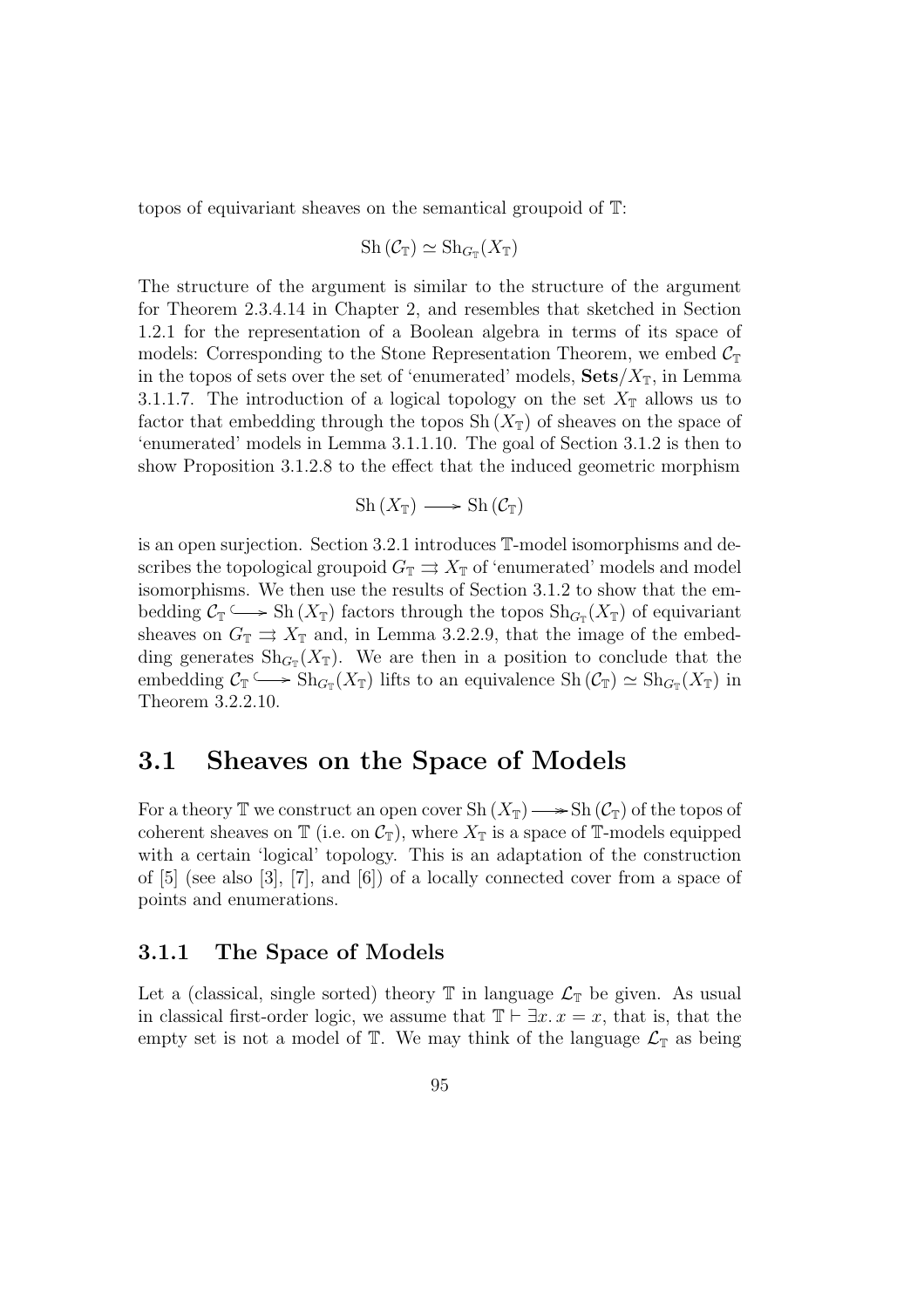countable, although we shall not be needing this assumption until Lemma 3.1.1.7, and immediately thereafter (Remark 3.1.1.9) we will introduce a more general countability condition on the theory T. The reason is to be able to cut down the class of T-models to a set which is nevertheless 'large enough', in a sense that is made clear in Lemma 3.1.1.7.

**Definition 3.1.1.1** For a theory  $T$ , let the set of all *enumerated*  $T$ -models,  $X_{\mathbb{T}}$ , consist of those models of  $\mathbb{T}$  which have underlying set a quotient,  $\mathbb{N}/\sim$ , of the set of natural numbers. In the context of a fixed theory  $\mathbb T$  (as in the current section), we forget the subscript and just write  $X$ .

Extend  $\mathcal{L}_{\mathbb{T}}$  to  $\mathcal{L}_{\mathbb{T}_N}$  by adding the natural numbers as constants. We assume without loss that such constants do not already exist in  $\mathcal{L}_{\mathbb{T}}$ . Let  $\mathbb{T}_{\mathbb{N}}$  be the closure of  $\mathbb T$  in  $\mathcal L_{\mathbb T_N}$ . The models in X extend to  $\mathbb T_N$ -models by interpreting a constant n by its equivalence class. (In fact,  $\mathbb{T}_N$  is the theory of sentences of  $\mathcal{L}_{\mathbb{T}_{\mathbb{N}}}$  which are true in all models in X under this interpretation, as justified by Corollary 3.1.2.2 below.)

**Definition 3.1.1.2** The *logical* topology (with respect to  $\mathbb{T}_N$ ) on X is generated by basic open sets

$$
U_{\phi} := \{ \mathbf{M} \in X \: \mid \: \mathbf{M} \vDash \phi \}
$$

for  $\phi$  a sentence in  $\mathcal{L}_{\mathbb{T}_N}$ .

We shall usually write sentences in  $\mathcal{L}_{T_N}$  with their distinct natural number constants displayed. E.g.  $U_{\phi(\vec{n}/\vec{x})}$ , where  $[\vec{x} | \phi]$  is a formula-in-canonicalcontext of  $\mathcal{L}_{\mathbb{T}}$ —where "canonical" indicates that  $\vec{x}$  occurs free in  $\phi$ —and the constants occurring in  $\vec{n}$  are distinct. Now and then, however, we shall not bother with displaying the number constants if there is no need to. For instance, it is clear that sets of the form  $U_{\phi}$  form a basis on X, since

$$
U_{\top} = X
$$

$$
U_{\phi} \cap U_{\psi} = U_{\phi \wedge \psi}
$$

Remark 3.1.1.3 Concerning the difference between the current chapter and Chapter 2, we emphasize again that the current chapter only considers theories with non-empty models, which Chapter 2 did not. Further, in addition to restricting the size of the models, we 'enumerate' their elements in insisting that the underlying sets of the models we consider are quotients of N,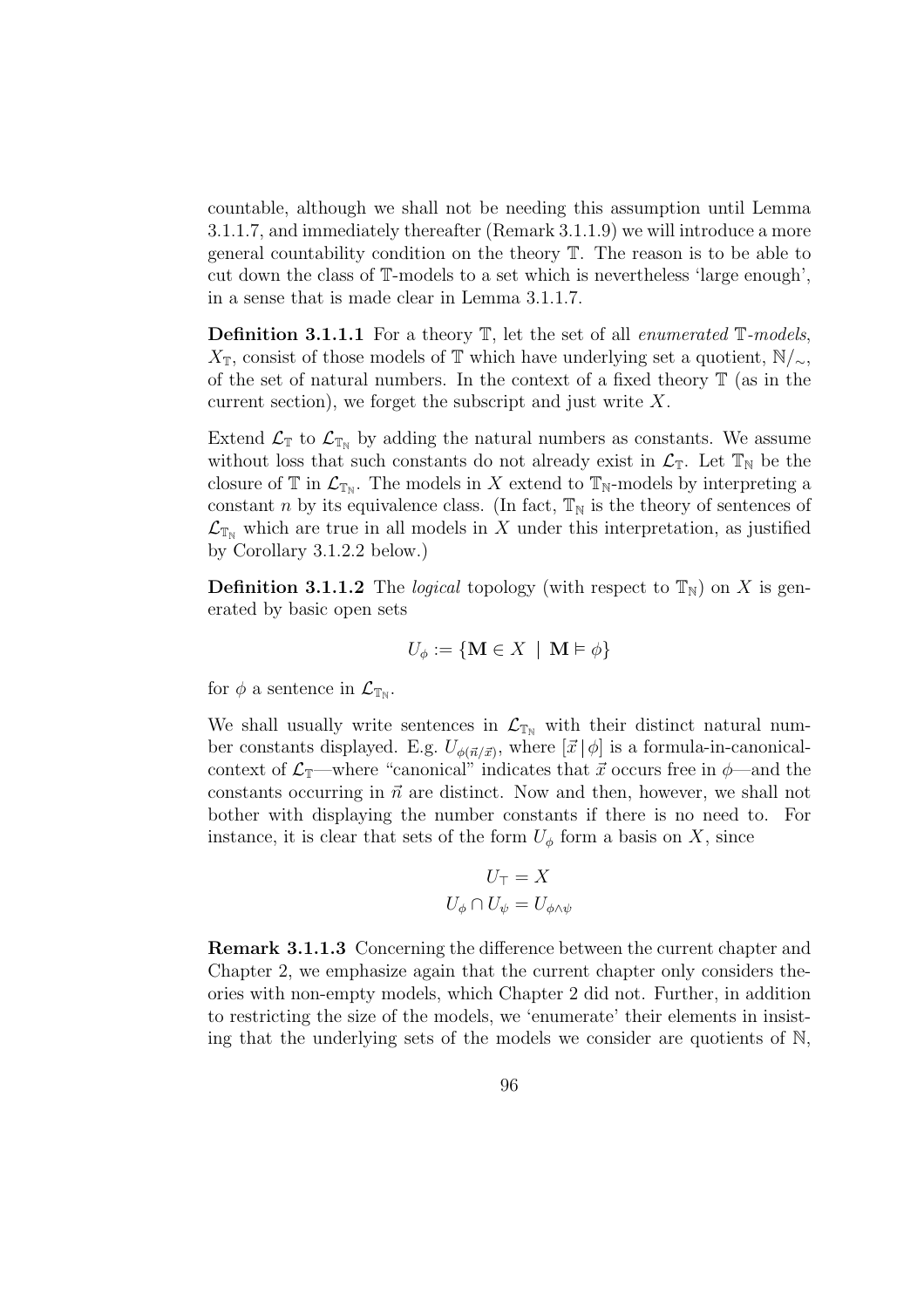which one can regard as giving the underlying set A of a model together with a surjection  $\mathbb{N} \to A$ . The topology is then, in a sense, given in terms of the enumeration, rather than in terms of elements as was the case in Chapter 2. The set-up of the current chapter is therefore distinctly different—note e.g. that the topology on the set of models  $X$  is given in terms of a *clopen* basis—but, as we shall see, the formal structure of the arguments are very similar.

For a formula-in-context  $[\vec{x} | \phi]$  in  $\mathcal{L}_T$ , define

$$
E_{[\vec{x}\,|\,\phi]} := \left\{ \langle \mathbf{M}, [\vec{n}] \rangle \; \left| \; \mathbf{M} \in X \wedge [\vec{n}] \in |\mathbf{M}| \wedge \mathbf{M} \vDash \phi(\vec{n}/\vec{x}) \right\} \cong \coprod_{\mathbf{M} \in X} [\![\vec{x}\,|\,\phi]\!]^{\mathbf{M}}
$$

These sets are of interest to us together with their projections as sets over  $X$ , and we shall often let context make clear whether we are thinking of them as sets or as sets over X. Thus, whenever we talk about a set  $E_{\vec{x} | \phi}$  over X, we mean the set together with the function

$$
\pi_1: E_{[\vec{x}\,|\,\phi]} \longrightarrow X
$$

defined by  $\pi_1$  $\overline{a}$  $\mathbf{M}, \vec{[n]}$ ´  $=$  M.

**Definition 3.1.1.4** The *logical topology* on a set of the form  $E_{[\vec{x}|\phi]}$  has as basis sets of the form o

$$
V_{[\vec{x}|\phi \land \psi]} := \left\{ \langle \mathbf{M}, [\vec{n}] \rangle \middle| \mathbf{M} \in X \land [\vec{n}] \in |\mathbf{M}| \land \mathbf{M} \vDash (\phi \land \psi)(\vec{n}/\vec{x}) \right\}
$$

where  $[\vec{x} | \psi]$  is a formula-in-context of  $\mathcal{L}_{\mathbb{T}_N}$ .

Again, we shall usually display the distinct number constants, and write  $V_{[\vec{x}|\phi \wedge \psi(m_1,...,m_k/y_1,...,y_k)]}$  where  $[\vec{x}, \vec{y} | \psi]$  is a formula-in-context of  $\mathcal{L}_{\mathbb{T}}$  such that no  $y_i$  occurs in  $\vec{x}$ ,  $\vec{y}$  is free in  $\psi$ , and  $m_i \neq m_j \in \mathbb{N}$  for  $1 \leq i \leq j \leq k$ .

**Lemma 3.1.1.5** For any formulas-in-context  $[\vec{x} | \phi]$  and  $[\vec{y} | \psi]$  of  $\mathcal{L}_{\mathbb{T}}$ , the following is a pullback square in **Top**:

$$
E_{[\vec{x},\vec{y}] \phi \land \psi]} \longrightarrow E_{[\vec{y}] \psi]}
$$

$$
\downarrow \qquad \qquad \downarrow \qquad \qquad \downarrow
$$

$$
E_{[\vec{x}] \phi]} \longrightarrow X
$$

(with the unlabeled morphisms being the evident projections).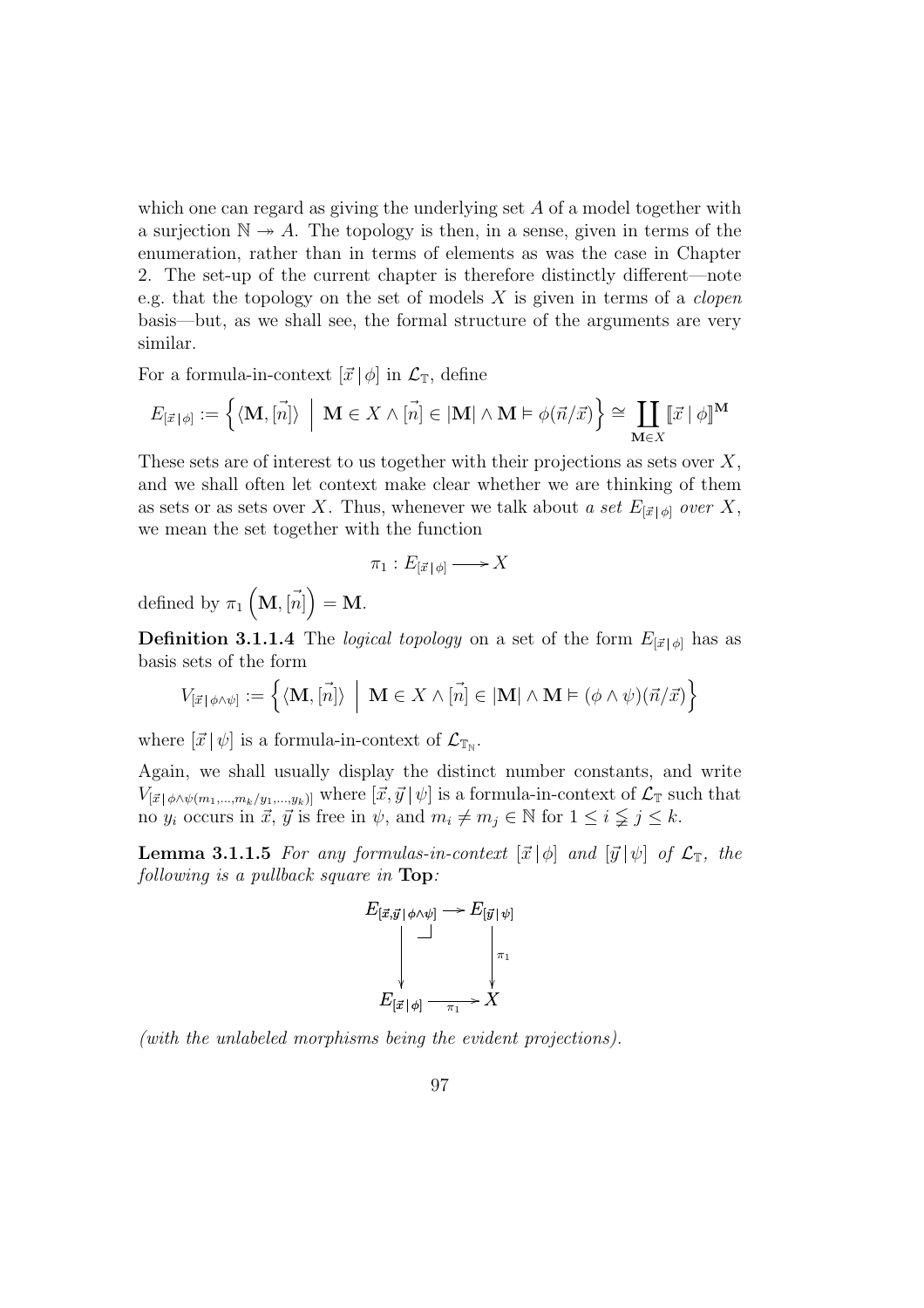PROOF It is clear that as far as the underlying sets are concerned,  $E_{[\vec{x},\vec{y}]|\phi\wedge\psi]}$  $E_{[\vec{x}|\phi]} \times_X E_{[\vec{y}|\psi]}$  by the bijection  $f(\langle \mathbf{M}, [\vec{n}], [\vec{m}]\rangle) = \langle \langle \mathbf{M}, [\vec{n}] \rangle, \langle \mathbf{M}, [\vec{m}] \rangle \rangle$ . It remains to verify that the logical topology on the former corresponds to the pullback topology on the latter: let a basic open  $V_{[\vec{x},\vec{y}]\phi \wedge \psi \wedge \sigma(\vec{i}/\vec{z})}] \subseteq E_{[\vec{x},\vec{y}]\phi \wedge \psi}$ be given, and suppose that  $\langle \mathbf{M}, [\vec{n}], [\vec{m}] \rangle \in V_{[\vec{x}, \vec{y}] \phi \wedge \psi \wedge \sigma(\vec{i}/\vec{z})]}$ . Then

$$
\langle \langle \mathbf{M}, [\vec{n}] \rangle, \langle \mathbf{M}, [\vec{m}] \rangle \rangle \in V_{[\vec{x} | \phi \land \sigma(\vec{m}/\vec{y}, \vec{i}/\vec{z}) \land \vec{x} = \vec{n}]} \times_X V_{[\vec{y} | \psi \land \sigma(\vec{u}/\vec{x}, \vec{i}/\vec{z}) \land \vec{y} = \vec{m}]} \subseteq f(V_{[\vec{x}, \vec{y} | \phi \land \psi \land \sigma(\vec{i}/\vec{z})]}) \subseteq E_{[\vec{x} | \phi]} \times_X E_{[\vec{y} | \psi]}
$$

In the other direction, given a box of basics

$$
V_{[\vec{x}|\phi \wedge \sigma]} \times_X V_{[\vec{y}|\psi \wedge \delta]} \subseteq E_{[\vec{x}|\phi]} \times_X E_{[\vec{y}|\psi]}
$$

we have that

$$
f^{-1}(V_{[\vec{x}|\phi\wedge\sigma]} \times_X V_{[\vec{y}|\psi\wedge\delta]}) = V_{[\vec{x},\vec{y}|\phi\wedge\psi\wedge\sigma\wedge\delta]} \subseteq E_{[\vec{x},\vec{y}|\phi\wedge\psi]} \qquad \qquad \Box
$$

**Lemma 3.1.1.6** For any formula-in-context  $[\vec{x} | \phi]$  in  $\mathcal{L}_{\mathbb{T}}$  the projection  $\pi_1$ :  $E_{[\vec{x}|\phi]} \to X$  is a local homeomorphism.

**PROOF** The function  $\pi_1$  is continuous since the inverse image of a basic open  $U_{\psi(\vec{n}/\vec{y})}$  is  $V_{[\vec{x}|\phi \wedge \psi(\vec{n}/\vec{y})]}$ .  $\pi_1$  is open since the image of a basic open  $V_{\vec{x} | \phi \wedge \psi(\vec{n}/\vec{y})}$  is  $U_{\exists \vec{x} \cdot \psi(\vec{n}/\vec{y}) \wedge \phi}$ . And the diagonal is open by Lemma 3.1.1.5, since  $V_{[\vec{x},\vec{y}|\vec{x}=\vec{y}]} = \Delta \subseteq E_{[\vec{x}|\phi]} \times_X E_{[\vec{y}|\phi]}$ .

We carry over our habit of suppressing mention of the projection, and so, whenever we talk of an (etale) space  $E_{[\vec{x}|\phi]}$  over X, we mean the sets  $E_{[\vec{x}|\phi]}$ and X equipped with their respective logical topologies and with the locally homeomorphic left projection between them:

$$
E_{[\vec{x}|\phi]} \xrightarrow{\pi_1} X
$$

**Lemma 3.1.1.7** The assignment  $[\vec{x} | \phi] \mapsto E_{[\vec{x} | \phi]}$  determines a model  $\mathcal{M}_d$  of  $\mathbb T$  in  $\mathbf{Sets}/X$ . If  $\mathcal L_{\mathbb T}$  is countable, then the classifying geometric morphism,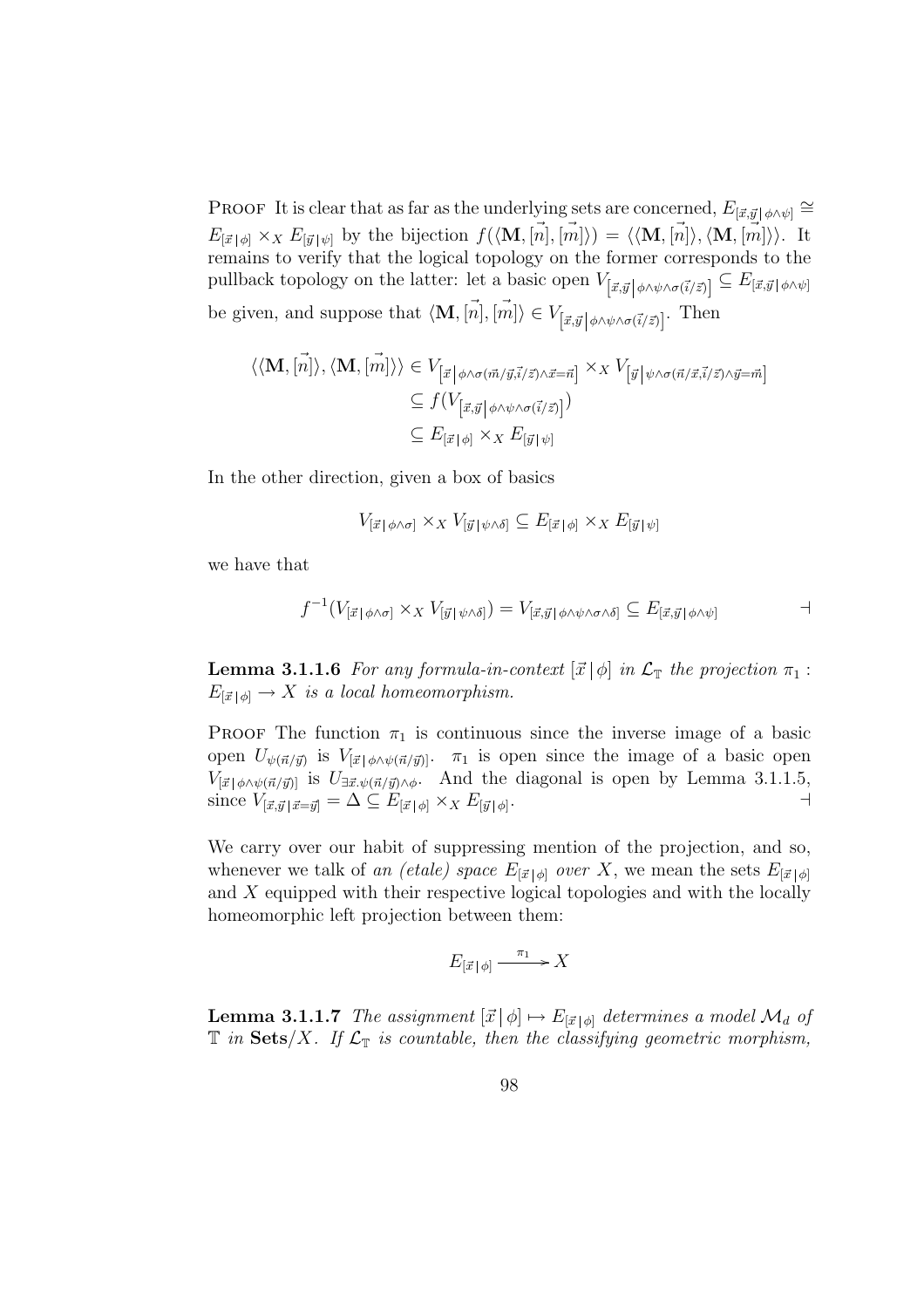$m_d$ , of  $\mathcal{M}_d$  to the topos of coherent sheaves,  $\text{Sh}(\mathcal{C}_{\mathbb{T}})$ , on  $\mathbb{T}$  is a surjection, that is, the inverse image functor  $m_d^*$  is faithful:



**PROOF** We define the functor  $\mathcal{M}_d : \mathcal{C}_{\mathbb{T}} \longrightarrow$  **Sets**/X by sending an object  $[\vec{x} | \phi]$  of  $\mathcal{C}_{\mathbb{T}}$  to the set  $E_{[\vec{x} | \phi]}$  over X, and an arrow

$$
\left[\vec{x},\vec{y}\,|\,\sigma\right]:\left[\vec{x}\,|\,\phi\right]\longrightarrow\left[\vec{y}\,|\,\psi\right]
$$

of  $C_{\mathbb{F}}$  to the function  $f_{\sigma}: E_{\vec{x}|\phi} \longrightarrow E_{\vec{y}|\psi}$  over X whose value at

 $\langle \mathbf{M}, [\vec{n}] \rangle \in E_{[\vec{x} \mid \phi]}$ 

is the pair

$$
\langle \mathbf{M}, \vec{[m]} \rangle \in E_{[\vec{y}]|\psi|}
$$

where  $\overrightarrow{m}$  are the (T-provably) unique elements of **M** such that

$$
\mathbf{M} \models \sigma(\vec{n}/\vec{x}, \vec{m}/\vec{y}).
$$

With Sets/ $X \cong \prod$  $M \in X$  Sets, we recognise that this functor is, up to isomorphism, the tuple  $\langle M \rangle_{M\in X}$  of the coherent functors  $M : C_{\mathbb{T}} \longrightarrow$  Sets corresponding to the models in X, and so  $\mathcal{M}_d : \mathcal{C}_{\mathbb{T}} \longrightarrow \mathbf{Sets}/X$  is itself coherent. Now, suppose  $\mathcal{L}_{\mathbb{T}}$  is countable. To verify that the corresponding geometric morphism  $m_d : \mathbf{Sets}/X \longrightarrow Sh(\mathcal{C}_{\mathbb{T}})$  is surjective, it is sufficient to establish that  $\mathcal{M}_d$  reflects covers. Consider a set  $E_{\vec{x} \mid \phi}$  over X. Let a covering, i.e. jointly surjective, family in the image of  $\mathcal{M}_d$  be given. Because we can factor out the image of each morphism in the family, we can assume without loss that it is of the form  $\{E_{[\vec{x}| \psi_i]}\subseteq E_{[\vec{x}| \phi]} \mid i \in I\}$ . We need to show that there exists a finite selection of formulas  $\psi_{i_1} \dots \psi_{i_k}$  such that  $\mathbb{T} \vdash \forall \vec{x}.\ \phi \rightarrow \psi_{i_1} \vee \ldots \vee \psi_{i_k}$ . Suppose not. Thus for any finite set of indices,  $i_1, \ldots, i_k$ ,  $\mathbb{T}\bigcup{\{\exists \vec{x}. \phi \land \neg \psi_{i_1} \land \ldots \land \neg \psi_{i_k}\}}$  is consistent. Then  $p(\vec{x}) := \{\phi, \neg \psi_i \mid i \in I\}$  is a (possibly incomplete) T-type, so it is realized by a countable model, and thus by a model  $M$  in  $X$ . But then there exists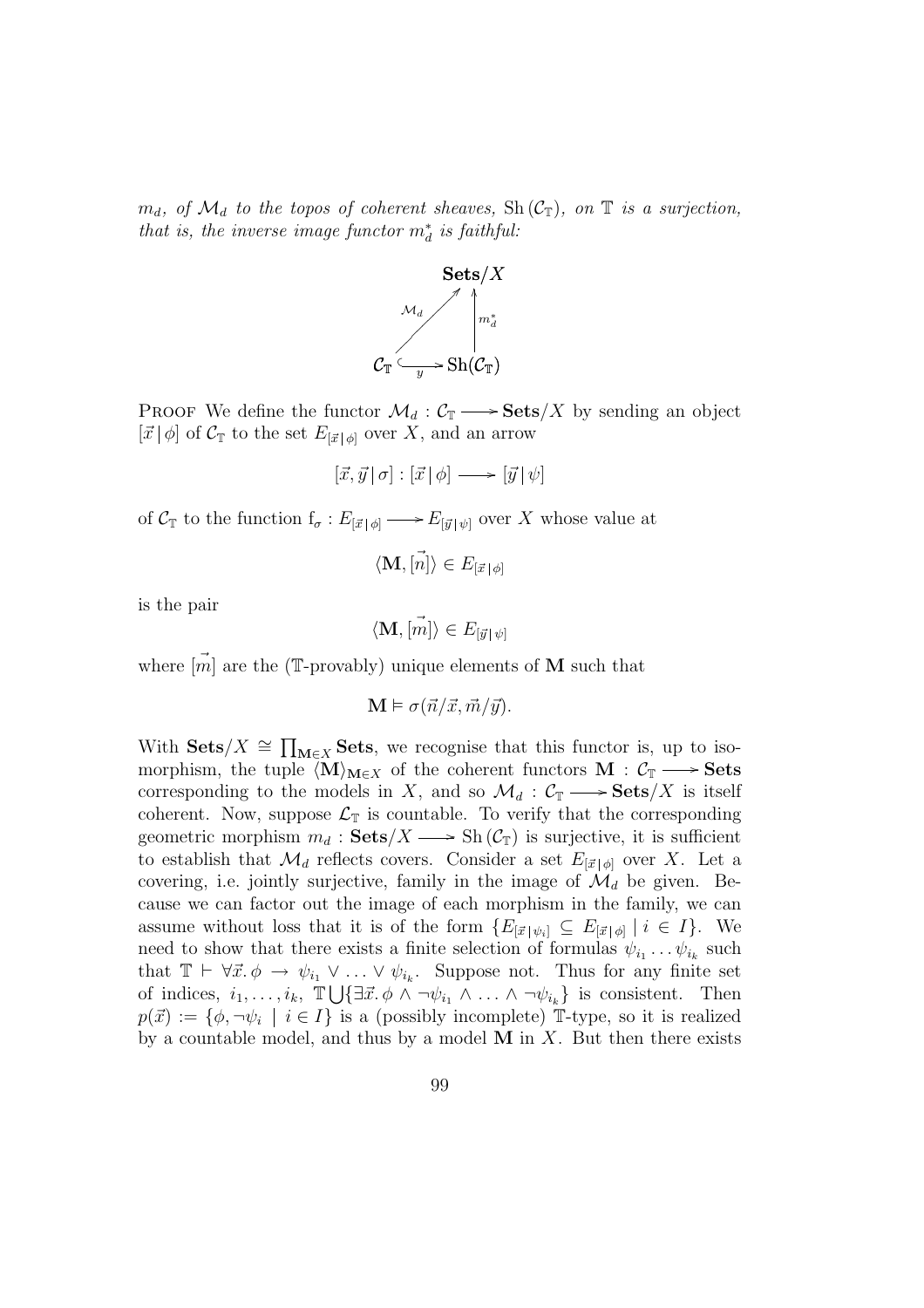elements  $|\vec{n}| \in M$  such that  $M \models \phi(\vec{n})$  and  $M \models \neg \psi_i(\vec{n})$  for all  $i \in I$ , contradicting that we were given a *covering* family  $\{E_{[\vec{x}|\psi_i]}\subseteq E_{[\vec{x}|\phi]} \mid i \in I\}$ . So  $\mathcal{M}_d$  does indeed reflect covers.

**Definition 3.1.1.8** We say that a theory  $\mathbb{T}$  has a saturated set of countable models if the geometric morphism  $m_d : \textbf{Sets}/X \longrightarrow \text{Sh } (\mathcal{C}_{\mathbb{T}})$  of Lemma 3.1.1.7 is a surjection.

Thus the second part of Lemma 3.1.1.7 states that countable theories have a saturated set of countable models.

Remark 3.1.1.9 We assume that the theory T which we have fixed for the current section has a saturated set of countable models.

The identity function is continuous and onto between  $X$  as a discrete space and X equipped with the logical topology, and thus induces a surjective geometric morphism  $\iota : \mathbf{Sets}/X \longrightarrow \mathrm{Sh}(X)$ .

Lemma 3.1.1.10 There is a surjective geometric morphism

 $m : Sh(X) \longrightarrow Sh(\mathcal{C}_{\mathbb{T}})$ 

such that  $m_d$  factors as  $m \circ \iota$ :



**PROOF** The inverse image  $\iota^*$ : Sh $(X) \longrightarrow$ **Sets**/X is the forgetful functor sending an etale space over  $X$  to its underlying set over  $X$ . Similar to Lemma 3.1.1.10, we define a functor  $\mathcal{M} : \mathcal{C}_{\mathbb{T}} \longrightarrow Sh(X)$  by sending an object  $[\vec{x} | \phi]$ of  $\mathcal{C}_{\mathbb{T}}$  to the space  $E_{[\vec{x}|\phi]}$  over X, and an arrow

$$
[\vec{x}, \vec{y} | \sigma] : [\vec{x} | \phi] \longrightarrow [\vec{y} | \psi]
$$

of  $C_{\mathbb{F}}$  to the function  $f_{\sigma}: E_{[\vec{x}|\phi]} \longrightarrow E_{[\vec{y}|\psi]}$  over X, which is continuous since if  $V = V_{[\vec{y}] \psi \wedge \eta]} \subseteq E_{[\vec{y}] \psi]}$ , then

$$
f_{\sigma}^{-1}(V) = V_{[\vec{x} | \phi \wedge \exists \vec{y}.\eta \wedge \sigma]}.
$$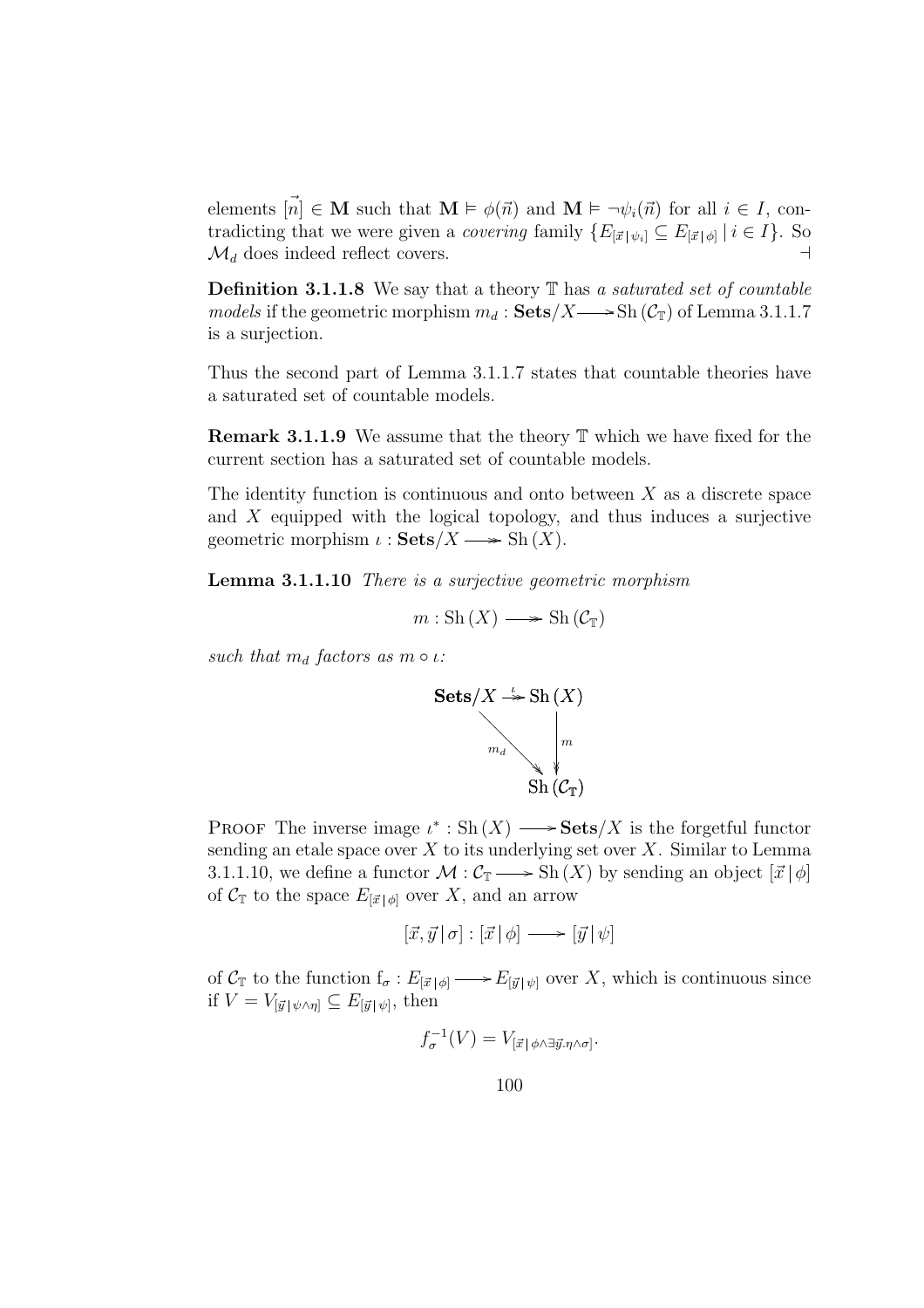It follows that  $\mathcal{M}_d = \iota^* \circ \mathcal{M},$ 



and since  $\iota^*$  is geometric and conservative and therefore reflects the coherent structure, we can conclude that  $M$  is coherent. Thus it corresponds to a geometric morphism  $m : Sh(X) \longrightarrow Sh(\mathcal{C}_{\mathbb{T}})$  such that  $m_d \cong m \circ \iota$ . Finally, m is surjective since  $m \circ \iota$  is.

## 3.1.2 An Open Surjection

We show in this section that the surjection  $m : Sh(X) \longrightarrow Sh(\mathcal{C}_{\mathbb{T}})$  of Lemma 3.1.1.10 is open. Recall the following necessary and sufficient condition for m to be open (e.g. from [14, IX.6], see also [4] and [10, C3.1]): the image under  $m^*$  of the universal monomorphism  $\top : 1 \to \Omega_{\text{Sh}(\mathcal{C}_T)}$  in  $\text{Sh}(\mathcal{C}_T)$  has a classifying map in Sh $(X)$  that we may call  $\tau$ :



Denote its transpose by  $\tilde{\tau} : \Omega_{\text{Sh}(\mathcal{C}_{\mathbb{T}})} \longrightarrow m_*(\Omega_{\text{Sh}(X)})$ . Then m is open if and only if  $\tilde{\tau}$  has an internal left adjoint  $\gamma$ :

$$
\Omega_{\mathrm{Sh}(\mathcal{C}_{\mathbb{T}})}\xrightarrow[\tilde{\tau}]{\ \ \gamma\ \ }}m_*(\Omega_{\mathrm{Sh}(X)})
$$

We shall construct  $\gamma$  by constructing an operation on subobjects of the etale spaces  $E_{[\vec{x}|\phi]} = \mathcal{M}([\vec{x}|\phi])$  in Sh(X). Such subobjects are just open subsets of the spaces, some of which, however, are in the image of  $\mathcal M$  and some of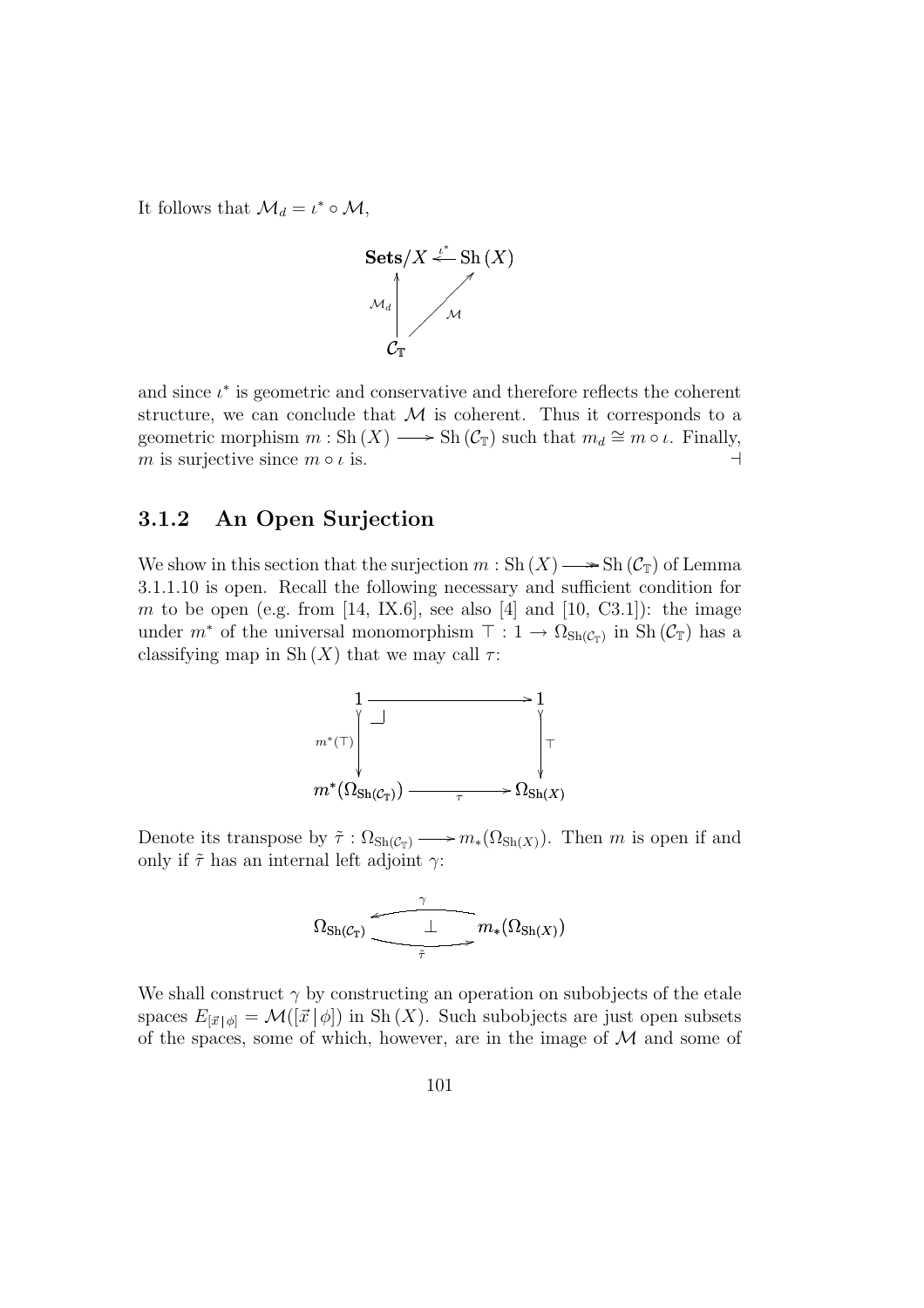which are in the image of  $m^*$ 



The former subobjects we shall call *definable* and latter we shall call *ideals*. We shall also call the objects and arrows in the image of  $\mathcal M$  definable, whereas we continue to call the objects and arrows in the image of Yoneda representable. The reason for using "ideals" is, briefly, that a subobject of a representable object,  $S \rightarrow y([\vec{x} | \phi]),$  in Sh $(C_T)$  corresponds to a closed sieve on  $[\vec{x} | \phi]$  in  $\mathcal{C}_{\mathbb{T}}$ , which, being closed, is generated by an ideal,  $I_S$  in  $\text{Sub}_{\mathcal{C}_{\mathbb{T}}}([\vec{x} | \phi]).$ Since  $m^*$  preserves colimits,  $m^*(S)$  can be computed from  $I_S$  by taking the union of the definable subobjects of  $E_{[\vec{x}|\phi]}$  coming from elements of  $I_s$ , thus

$$
m^*(S) \cong \bigcup_{[\vec{x}]\in I_S} E_{[\vec{x}]\xi]} \subseteq E_{[\vec{x}]\phi]}
$$

In slightly more detail and introducing some notation: for an object  $C \in \mathcal{C}_{\mathbb{T}}$ , we have the lattice ClSieve(C)  $\cong \Omega_{\text{Sh}(\mathcal{C}_{T})}(C)$  of closed sieves on C ordered by inclusion, the lattice  $\text{Idl}(C)$  of ideals in  $\text{Sub}_{\mathcal{C}_{\mathbb{T}}}(C)$ —i.e. downward closed sets of subobjects closed under finite joins—also ordered by inclusion, and a lattice isomorphism between them which sends an ideal to the sieve generated by it and a sieve to the ideal obtained by factoring out images. Sieves on C in  $C_T$  correspond to subobjects of  $y(C)$  in Sh $(C_T)$ , and so we have lattice isomorphisms



natural in C. Furthermore,  $m^* : Sh(\mathcal{C}_{\mathbb{T}}) \longrightarrow Sh(X)$  being conservative and the inverse image part of a geometric morphism, it restricts to order reflecting lattice morphisms  $\widehat{m_C^*}$ : Sub<sub>Sh(CT)</sub> (yC)  $\longrightarrow$  Sub<sub>Sh(X)</sub> ( $m^*(yC)$ ). And thus,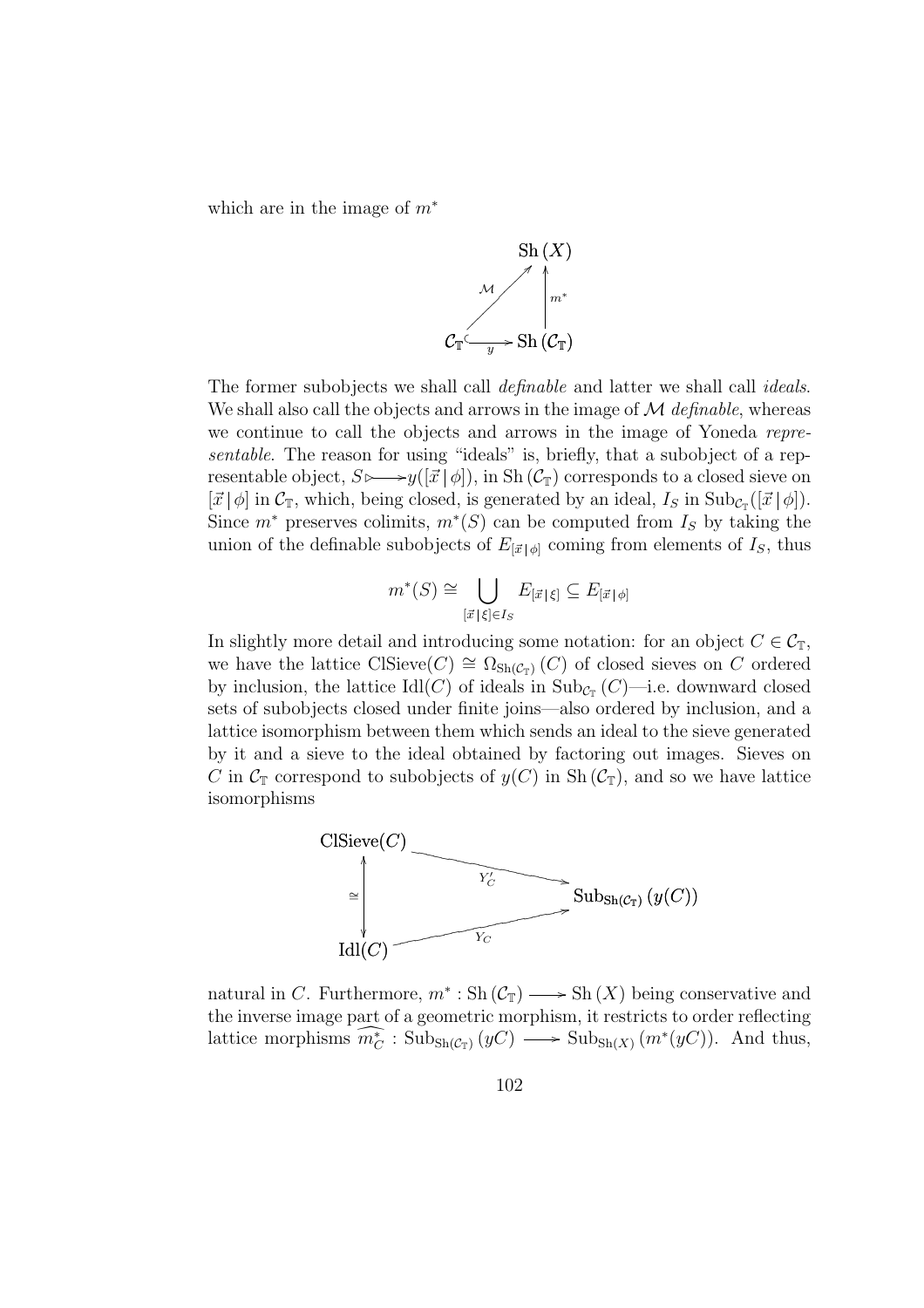by composing we have order reflecting lattice morphisms  $\widehat{\mathcal{M}_C} := \widehat{m_C^*} \circ Y_C$ :  $\text{Idl}(C) \longrightarrow \text{Sub}_{\text{Sh}(X)} (\mathcal{M}(C))$ , natural in C. It is thus the subobjects in the image of these morphisms that we call ideal subobjects. We show through the following lemmas that there is a closure operation—'least including ideal' on  $\text{Sub}_{\text{Sh}(X)}(\mathcal{M}([\vec{x} \mid \phi]))$  which is natural in  $[\vec{x} \mid \phi]$ .

**Lemma 3.1.2.1** For any M in X, any finite list  $m_1, \ldots, m_k \in \mathbb{N}$ , and any finite list of distinct numbers  $n_1, \ldots, n_k \in \mathbb{N}$ , there exists a model N in X and an isomorphism  $f : M \to N$  such that

$$
f([m_i]) = [n_i]
$$

for all  $1 \leq i \leq k$ .

PROOF Write  $|M| = N/\sim$ . Since  $n_1, \ldots, n_k$  are all distinct,  $n_i \mapsto [m_i]$  defines a partial function from N to  $\mathbb{N}/\sim$ . Choose any surjective extension p : N →  $\mathbb{N}/_{\sim}$ , and write  $\equiv$  for the induced equivalence relation on  $\mathbb{N}$ . Then  $[m] \mapsto$  $p^{-1}([m])$  defines a bijection  $f: \mathbb{N}_{\ell} \to \mathbb{N}_{\ell}$  such that  $f([m_i]) = [n_i]$  for all  $1 \leq i \leq k$ . Thus we can let N be the T-model induced by f and M on  $\mathbb{N}/_{\equiv}$ .

**Corollary 3.1.2.2** For any sentence  $\phi(\vec{n}/\vec{x}) \in \mathcal{L}_{T_N}$  –where, following our covention,  $[\vec{x} | \phi] \in \mathcal{L}_{\mathbb{T}}$  and  $\vec{n}$  is a sequence of distinct numbers—if M  $\models$  $\phi(\vec{n}/\vec{x})$  for all  $\mathbf{M} \in X$  then  $\mathbb{T} \vdash \forall \vec{x}.\ \phi(\vec{x})$ . Consequently,

$$
\mathbb{T}_{\mathbb{N}} = \{ \phi \in \mathcal{L}_{\mathbb{T}_{\mathbb{N}}} \mid \mathbf{M} \models \phi \quad \text{for all } \mathbf{M} \text{ in } X \}
$$

PROOF Suppose  $\mathbb{T} \nvDash \forall \vec{x}$ . Then there exists a model M in X such that  $\mathbf{M} \models \exists \vec{x}.\neg \phi$ , and therefore  $\mathbf{M} \models \neg \phi(\vec{m}/\vec{x})$  for some  $\vec{m}$ . By Lemma 3.1.2.1 there exists a model N in X and an isomorphism  $f : M \to N$  such that  $f\left(\vec{m}\right) = \vec{n}, \text{ so } \mathbf{N} \models \neg \phi(\vec{n}/\vec{x}).$ 

**Lemma 3.1.2.3** Let a formula-in-context  $[\vec{x} | \phi]$  of  $\mathcal{L}_{\mathbb{T}}$  be given, and suppose we have a basic open set  $V_{[\vec{x}|\phi \wedge \psi(m_1...m_k/y_1...y_k)]} \subseteq E_{[\vec{x}|\phi]}$ , where we assume as usual that  $m_i \neq m_j$  for  $1 \leq i \neq j \leq k$ . Then there exists a formula-in-context  $[\vec{x} | \eta]$  in  $\mathcal{L}_{\mathbb{T}}$  such that  $\eta$  is the least formula in  $\mathcal{L}_{\mathbb{T}}$  covering  $V_{[\vec{x}|\phi \wedge \psi(m_1...m_k/y_1...y_k)]}$ , i.e. such that  $V_{[\vec{x}|\phi \wedge \psi(m_1...m_k/y_1...y_k)]} \subseteq E_{[\vec{x}|\eta]}$ .

PROOF We claim that  $\eta := \exists y_1 \dots y_k$ .  $\phi \wedge \psi$  will do the trick. First, we immediately see that

 $V_{[\vec{x}|\phi \wedge \psi(m_1...m_k/y_1...y_k)]} \subseteq E_{[\vec{x}|\exists y_1...y_k,\phi \wedge \psi]}$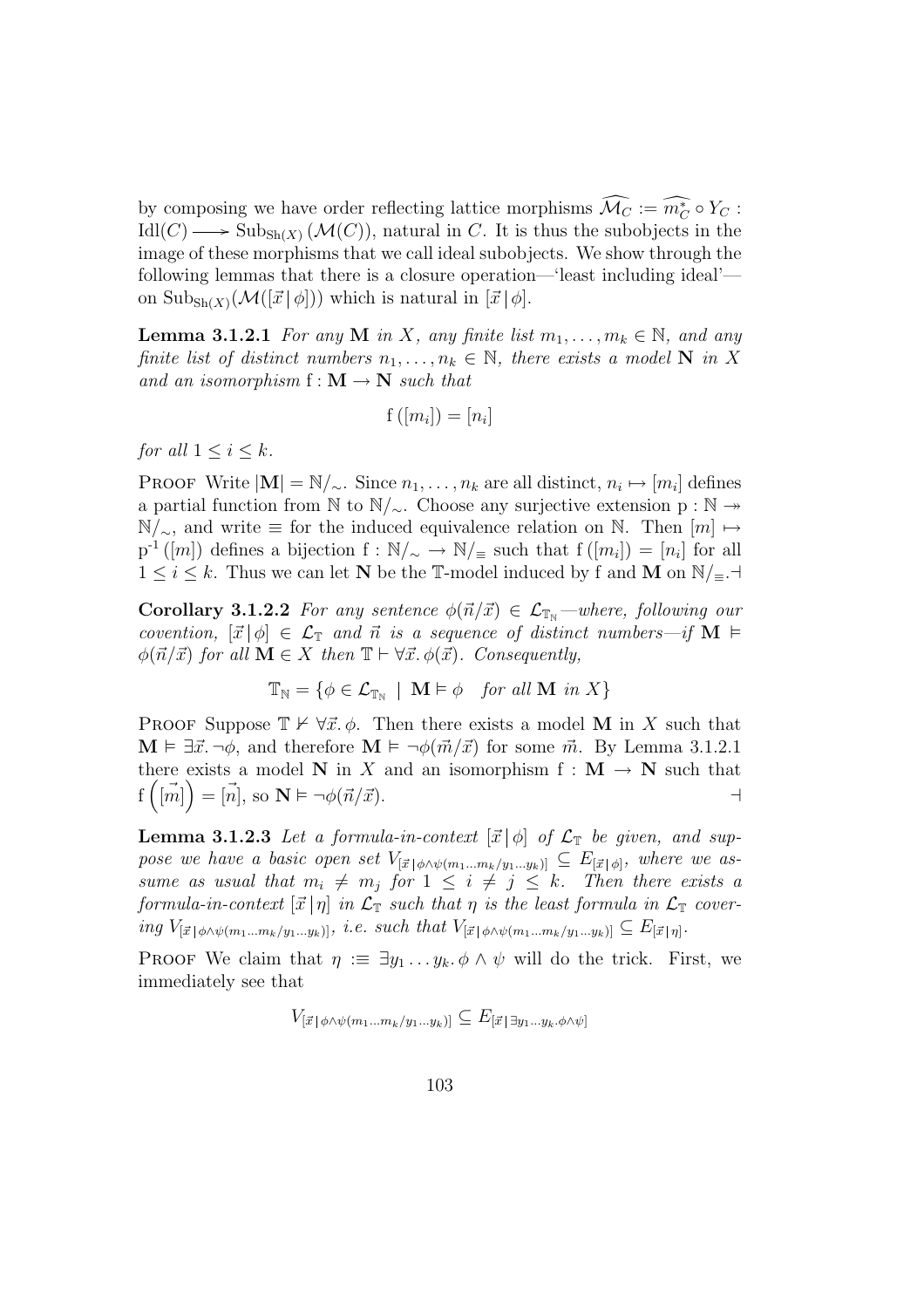Now assume  $[\vec{x} | \delta]$  is such that for all  $\langle \mathbf{M}, [\vec{n}] \rangle$  in  $V_{[\vec{x} | \phi \wedge \psi(\vec{m}/\vec{y})]}$  we have  $\mathbf{M} \models$  $\delta(\vec{n}/\vec{x})$ . Then we claim that

$$
\mathbb{T} \vdash \forall \vec{x}. (\exists y_1 \ldots y_k. \phi \land \psi) \rightarrow \delta
$$

For suppose not. Since  $\mathcal{M}: \mathcal{C}_{\mathbb{T}} \longrightarrow Sh(X)$  preserves and reflects the order on subobjects of  $[\vec{x} \mid \top]$ , there must exist  $\langle \mathbf{M}, [\vec{n}] \rangle$  such that  $\mathbf{M} \models \exists y_1 \dots y_k.$   $(\phi \land \neg \exists \phi)$  $\psi$ )( $\vec{n}/\vec{x}$ ) and  $\mathbf{M} \models \neg \delta(\vec{n}/\vec{x})$ . Choose  $m'_1 \dots m'_k$  in  $\mathbb{N}$  such that  $\mathbf{M} \models (\phi \land \phi)$  $\psi$ )( $m'/\vec{y}, \vec{n}/\vec{x}$ ). Then by Lemma 3.1.2.1 there is a model **N** in X and an isomorphism  $f : \mathbf{M} \to \mathbf{N}$  such that  $f(m') = [m]$ . But then  $\mathbf{N} \models (\phi \land$  $\psi$ )( $\vec{m}/\vec{y}$ , f  $\vec{(n)}/\vec{x}$ ) and  $\mathbf{N} \not\vDash \delta(\vec{f}(\vec{n})/\vec{x})$ , contrary to assumption.

**Lemma 3.1.2.4** Let a formula-in-context  $[\vec{x} | \phi]$  of  $\mathcal{L}_{\mathbb{T}}$  be given, and suppose we have a basic open  $V_{[\vec{x}|\phi \wedge \psi(m_1...m_k/y_1...y_k)]} \subseteq E_{[\vec{x}|\phi]}$ , where we assume as usual that  $m_i \neq m_j$  for  $1 \leq i \neq j \leq k$ . Then there exists a principal ideal I on  $[\vec{x} | \phi]$  which is the least ideal covering  $V_{[\vec{x} | \phi \land \psi(m_1...m_k/y_1...y_k)]}$ , i.e. such that

$$
V_{[\vec{x}|\phi \wedge \psi(\vec{m}/\vec{y})]} \subseteq \widehat{\mathcal{M}_{[\vec{x}|\phi]}}(I) = \bigcup_{[\vec{x}|\xi] \in I} E_{[\vec{x}|\xi]} \subseteq E_{[\vec{x}|\phi]}
$$

**PROOF** We show that the principal ideal I in  $\text{Sub}_{\mathcal{C}_{\mathbb{T}}}([\vec{x} | \phi])$  generated by  $(\exists y_1 \ldots y_k, \phi \wedge \psi)$  is the least ideal covering  $V_{[\vec{x} | \phi \wedge \psi(\vec{m}/\vec{y})]}$ . First, clearly

$$
V_{[\vec{x}|\phi \land \psi(m_1 \dots m_k/y_1 \dots y_k)]} \subseteq E_{[\vec{x}|\exists y_1 \dots y_k \dots \phi \land \psi]} = \widehat{\mathcal{M}_{[\vec{x}|\phi]}}(I)
$$

Let J be an ideal in  $\text{Sub}_{\mathcal{C}_{\mathbb{T}}([\vec{x} \mid \phi])}$  such that

$$
V_{[\vec{x}|\phi \wedge \psi(\vec{m}/\vec{y})]} \subseteq \widehat{\mathcal{M}_{[\vec{x}|\phi]}}(J) = \bigcup_{[\vec{x}|\xi] \in J} E_{[\vec{x}|\xi]} \subseteq E_{[\vec{x}|\phi]}
$$

Then

$$
\widehat{\mathcal{M}_{[\vec{x}\,|\,\phi]}}(I)=E_{[\vec{x}\,|\,\exists y_1\ldots y_k.\phi\land\psi]}\subseteq\bigcup_{[\vec{x}\,|\,\xi]\in J}E_{[\vec{x}\,|\,\xi]}=\widehat{\mathcal{M}_{[\vec{x}\,|\,\phi]}}(J)
$$

by the same reasoning as above. Namely, if we assume that  $\widehat{\mathcal{M}}_{\vec{[x]}\phi}(I) \nsubseteq$  $\widehat{\mathcal{M}_{\lbrack\vec{x}\rbrack\phi\lbrack}}(J)$ , then we can choose a model  $\mathbf{M}\in X$  and elements  $[\vec{n}]\in \mathbf{M}$  such that

$$
\mathbf{M} \vDash \exists y_1 \ldots y_k. \ (\phi \wedge \psi)(\vec{n}/\vec{x})
$$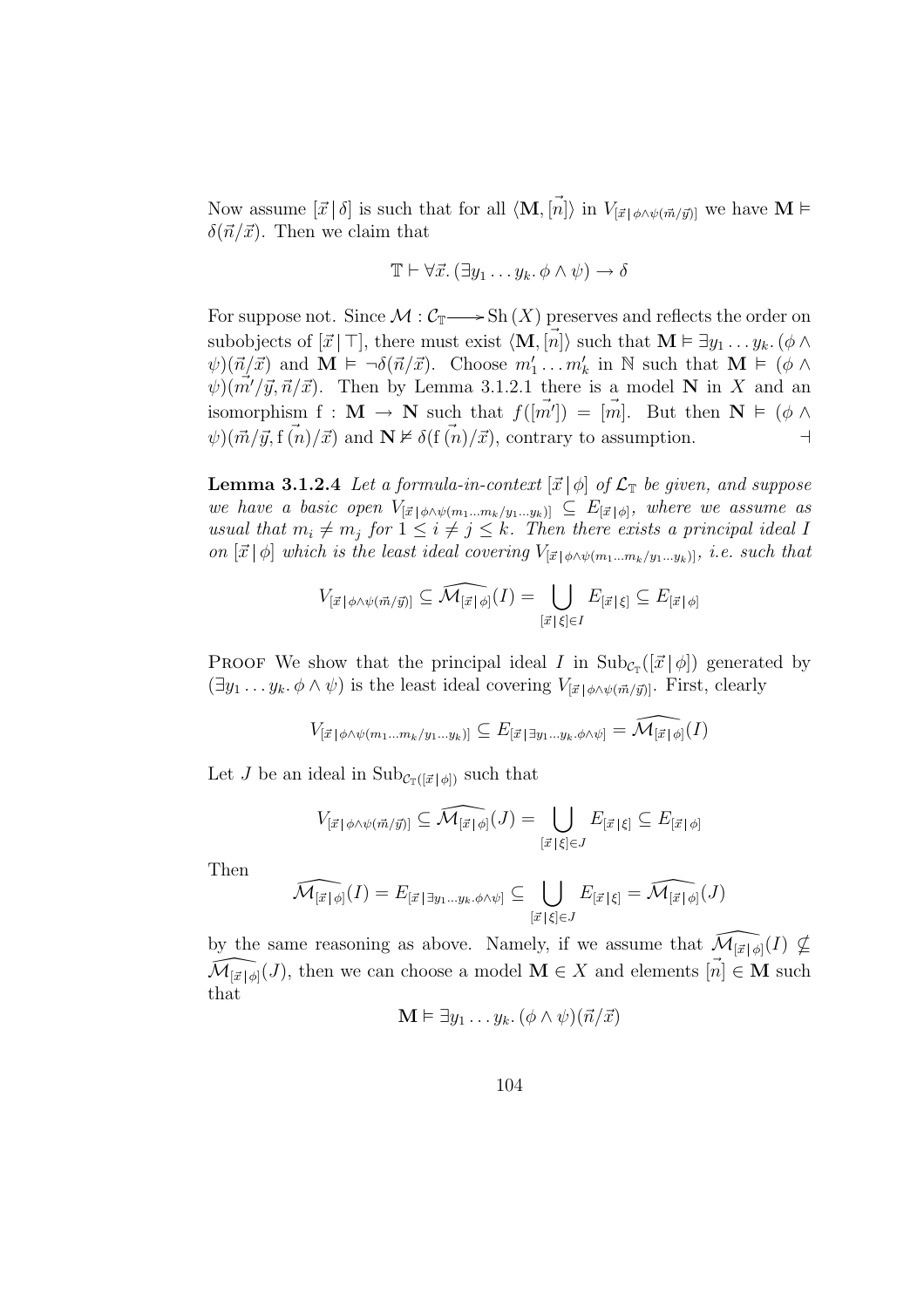and

$$
\mathbf{M} \vDash \neg \xi(\vec{n}/\vec{x})
$$

for all  $[\vec{x} | \xi] \in J$ . Next, we can choose  $m'_1, \ldots, m'_k \in M$  such that

$$
\mathbf{M} \vDash (\phi \land \psi)(\vec{n}/\vec{x}, m'_1, \dots, m'_k/y_1, \dots, y_k)
$$

But then by Lemma 3.1.2.1 there is a model  $N \in X$  and an isomorphism But then by Lemma 3.1.2.1 there is a model<br>  $f : M \to N$  such that  $f\left(\vec{m'}\right) = \vec{m}$ . Whence

$$
\mathbf{N} \models (\phi \land \psi)(f(\vec{n})/\vec{x}, \vec{m}/\vec{y})
$$

and

$$
\mathbf{N}\vDash\neg\xi(f\left(\vec{n}\right)/\vec{x})
$$

for all  $[\vec{x} | \xi] \in J$ , contradicting that

$$
V_{[\vec{x} | \phi \land \psi(\vec{m}/\vec{y})]} \subseteq \widehat{\mathcal{M}_{[\vec{x} | \phi]}}(J) = \bigcup_{[\vec{x} | \xi] \in J} E_{[\vec{x} | \xi]}
$$

and thus establishing our claim.  $\Box$ 

**Corollary 3.1.2.5** Let a formula-in-context  $[\vec{x} | \phi]$  of  $\mathcal{L}_{\mathbb{T}}$  be given, and suppose we have a subobject—that is, an open subset— $U \subseteq E_{\lbrack \vec{x} \rbrack \phi \rbrack}$ . Then there exists a least ideal I on  $[\vec{x} | \phi]$  covering U.

**PROOF** Write  $U$  as a union of basic opens

$$
U = \bigcup_{\alpha \in \mathfrak{A}} V_{[\vec{x} \, | \, \phi \wedge \psi(\vec{m}/\vec{y})]_{\alpha}}
$$

Supose *J* is an ideal in  $\text{Sub}_{\mathcal{C}_{\mathbb{T}}}([\vec{x} \mid \phi])$  such that  $U \subseteq \widehat{\mathcal{M}_{[\vec{x} \mid \phi]}}(J)$ . Then, by Lemma 3.1.2.4, J must contain the pricipal ideal generated by

$$
[\vec{x} \,|\, \exists y_1 \ldots y_k. \, \phi \wedge \psi]_{\alpha}
$$

for all  $\alpha \in \mathfrak{A}$ . Thus the ideal generated by

$$
\{[\vec{x} \,|\, \exists y_1 \ldots y_k, \phi \wedge \psi]_{\alpha} \mid \alpha \in \mathfrak{A}\}
$$

in  $\text{Sub}_{\mathcal{C}_{\mathbb{T}}}([\vec{x} \mid \phi])$  is the least ideal covering U.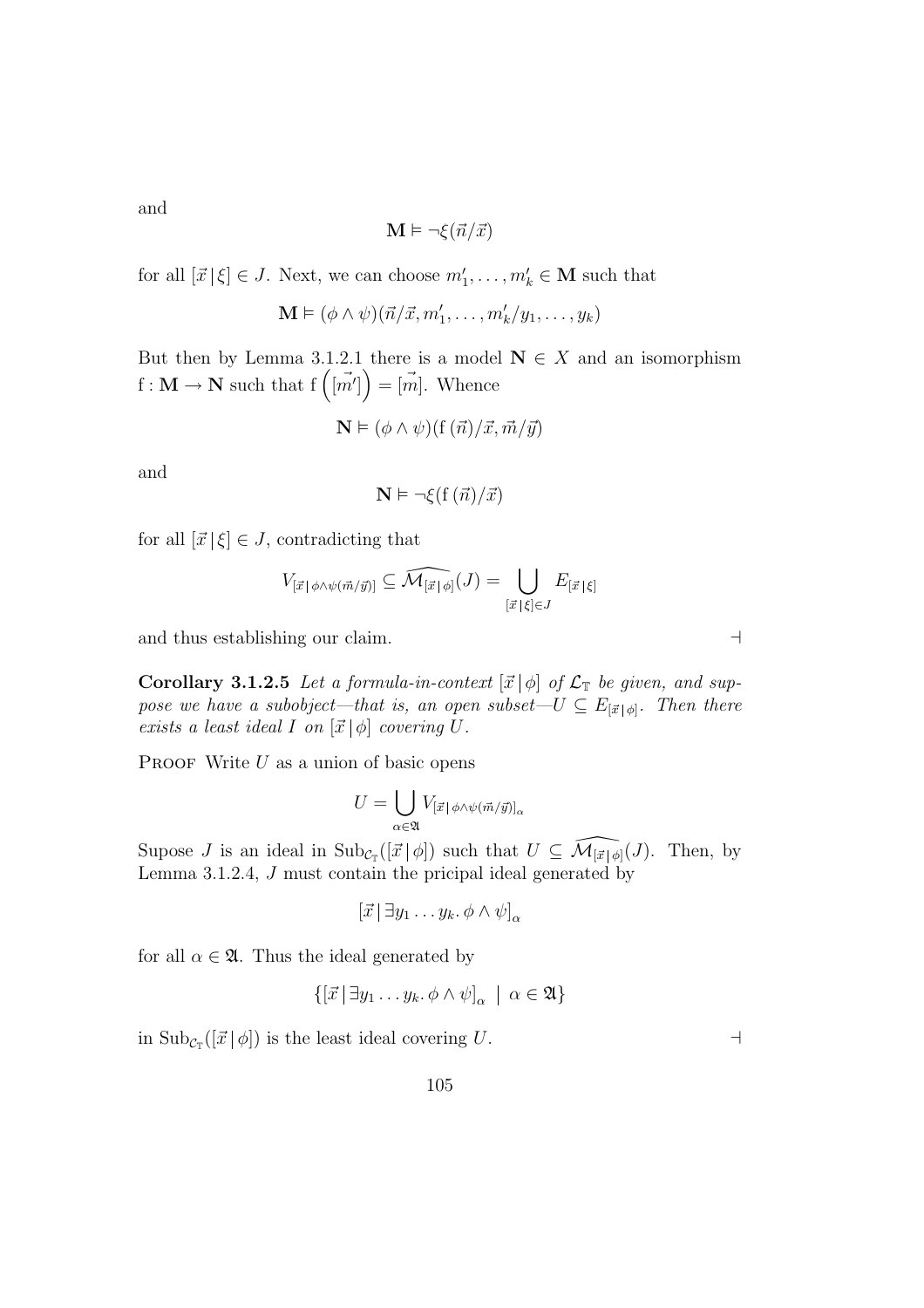**Definition 3.1.2.6** For a formula-in-context  $[\vec{x} | \phi]$  of  $\mathcal{L}_T$  a subobject  $U \subseteq$  $E_{\vec{x}|\phi|}$  in Sh(X), we denote the least ideal on  $[\vec{x}|\phi]$  covering U by  $I_U$ . Its corresponding subobject of  $E_{[\vec{x}|\phi]}$  in Sh $(X)$  we refer to as the *closure* of U and denote by  $\overline{U}$ , so that  $\overline{U} = \widehat{\mathcal{M}}(I_U)$  in  $\text{Sub}_{\text{Sh}(X)}(E_{\vec{x}|\phi|})$ .

Note from the proof of Corollary 3.1.2.5 that for a basic open subset

 $V_{[\vec{x} \mid \phi \land \psi(m_1,...,m_k/y_1,...,y_k)]} \subseteq E_{[\vec{x} \mid \phi]}$ 

we have that

$$
V_{[\vec{x}|\phi \land \psi(m_1,...,m_k/y_1,...,y_k)]} = E_{[\vec{x}|\exists y_1...y_k.\phi \land \psi]}
$$

and that for a union of basic opens  $U =$ S  $_{\alpha\in\mathfrak{A}}V_{\alpha}\subseteq E_{[\vec{x}\,|\,\phi]}$  we have that

$$
\overline{\bigcup_{\alpha\in\mathfrak{A}}V_\alpha}=\bigcup_{\alpha\in\mathfrak{A}}\overline{V_\alpha}
$$

**Lemma 3.1.2.7** For an arrow  $[\vec{x}, \vec{y} | \sigma] : [\vec{x} | \phi] \longrightarrow [\vec{y} | \psi]$  in  $\mathcal{C}_{\mathbb{T}}$  and a subobject  $U \subseteq E_{[\vec{y}|\psi]} = \mathcal{M}([\vec{y}|\psi])$  in Sh $(X)$ , we have that  $f^*_{\sigma}(\overline{U}) = \overline{f^*_{\sigma}(U)}$  in  $Sub_{\text{Sh}(X)}$ ¡  $E_{[\vec{x}|\phi]}$ ¢ , that is

$$
\overline{f_{\sigma}^{*}(U)} \cong f_{\sigma}^{*}(\overline{U}) \longrightarrow \overline{U}
$$
\n
$$
\downarrow \qquad \qquad \downarrow \qquad \qquad \downarrow
$$
\n
$$
E_{[\vec{x}|\phi]} = \mathcal{M}([\vec{x}|\phi]) \longrightarrow_{f_{\sigma} = \mathcal{M}(\sigma)} \mathcal{M}([\vec{y}|\psi]) = E_{[\vec{y}|\psi]}
$$

**PROOF** Suppose  $U$  is a basic open, thus of the form

$$
U = V_{[\vec{y}|\psi \wedge \xi(n_1,\ldots,n_k/z_1,\ldots,z_k)]}
$$

Then  $\overline{U} = E_{[\vec{y}] \exists z_1,...,z_k,\psi \wedge \xi]}$ . In  $\mathcal{C}_{\mathbb{T}}$  the pullback along  $\sigma$  of the subobject

$$
[\vec{y} \,|\, \exists z_1, \ldots, z_k, \psi \wedge \xi] \ \longmapsto [\vec{y} \,|\, \psi]
$$

is the subobject

$$
[\vec{x} \,|\, \exists \vec{y}.\ \sigma \wedge \exists z_1,\ldots,z_k.\ \xi] \ \longmapsto [\vec{x} \,|\, \phi]
$$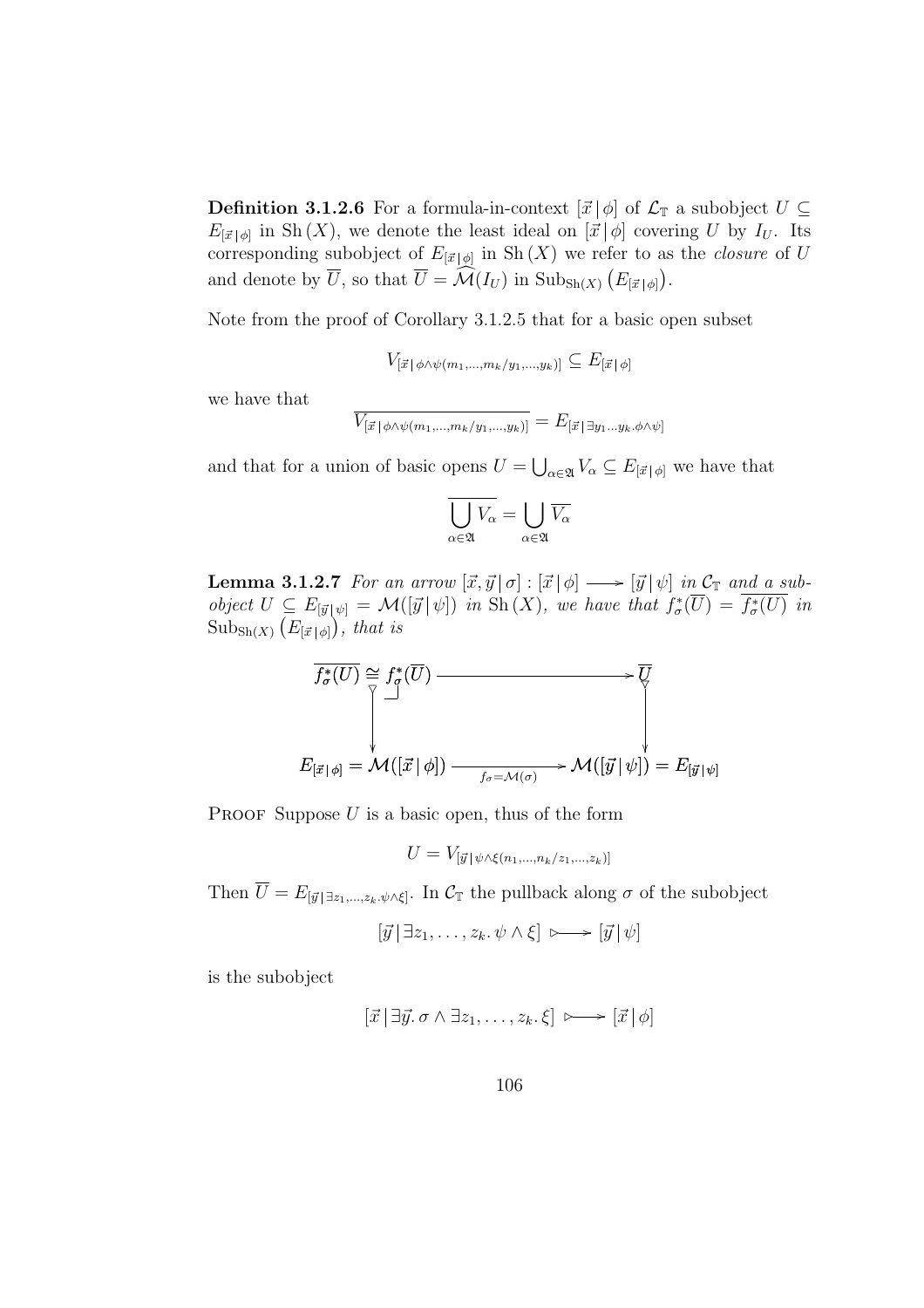and since  $\mathcal M$  preserves pullbacks,

$$
f_{\sigma}^*\left(\overline{U}\right) = E_{\left[\vec{x}\,\right] \exists \vec{y}.\sigma \wedge \exists z_1,\dots,z_k.\xi\right]}
$$

in  $\text{Sub}_{\text{Sh}(X)}$ ¡  $E_{[\vec{x}~|~\phi]}$ ¢ . On the other hand, the pullback along  $f^*_{\sigma}$  of U is the subset

$$
f_{\sigma}^{*}\left(U\right) \tag{3.1}
$$

$$
= \{ \langle \mathbf{M}, \vec{m} \rangle \in E_{[\vec{x}|\phi]} \mid \exists \vec{p} \in \mathbf{M}. \mathbf{M} \models \xi(\vec{n}/\vec{z}, \vec{p}/\vec{y}) \land \sigma(\vec{m}/\vec{x}, \vec{p}/\vec{y}) \} \quad (3.2)
$$

$$
= \{ \langle \mathbf{M}, \vec{m} \rangle \in E_{[\vec{x}|\phi]} \mid \mathbf{M} \models \exists \vec{y}. \xi(\vec{n}/\vec{z}) \land \sigma(\vec{m}/\vec{x}) \} \tag{3.3}
$$

$$
=V_{\left[\vec{x}\,\middle|\,\phi\land\left(\exists\vec{y}\cdot\left(\sigma\land\xi\right)\left(n_1,\ldots,n_k\right/z_1,\ldots,z_k\right)\right)]}\tag{3.4}
$$

which is a basic open, the closure of which is

$$
\overline{f_{\sigma}^*(U)} = \overline{V_{[\vec{x} \mid \phi \land (\exists \vec{y}.(\sigma \land \xi)(n_1, ..., n_k/z_1, ..., z_k))]}}
$$
\n
$$
= E_{[\vec{x} \mid \exists z_1, ..., z_k, \exists \vec{y}. \sigma \land \xi]}
$$
\n
$$
= E_{[\vec{x} \mid \exists \vec{y}. \sigma \land \exists z_1, ..., z_k, \xi]}
$$
\n
$$
= f_{\sigma}^*(\overline{U})
$$

Now, for an arbitrary open  $U \subseteq E_{[\vec{x}|\phi]}$ , we can write U as a union of basic opens  $U = \bigcup_{\alpha \in \mathfrak{A}} V_{\alpha}$ . Then, using, as observed in rows 3.1 to 3.4 above, that the pullback of a basic open along a definable morphism is again a basic open; that the closure of a union of basic opens is the union of the closure of the basic opens (row 3.6 and 3.9 below); that  $f_{\sigma}^*$  preserves unions (3.7 and 3.10); and that closure is stable under pullback for basic opens (3.8), we have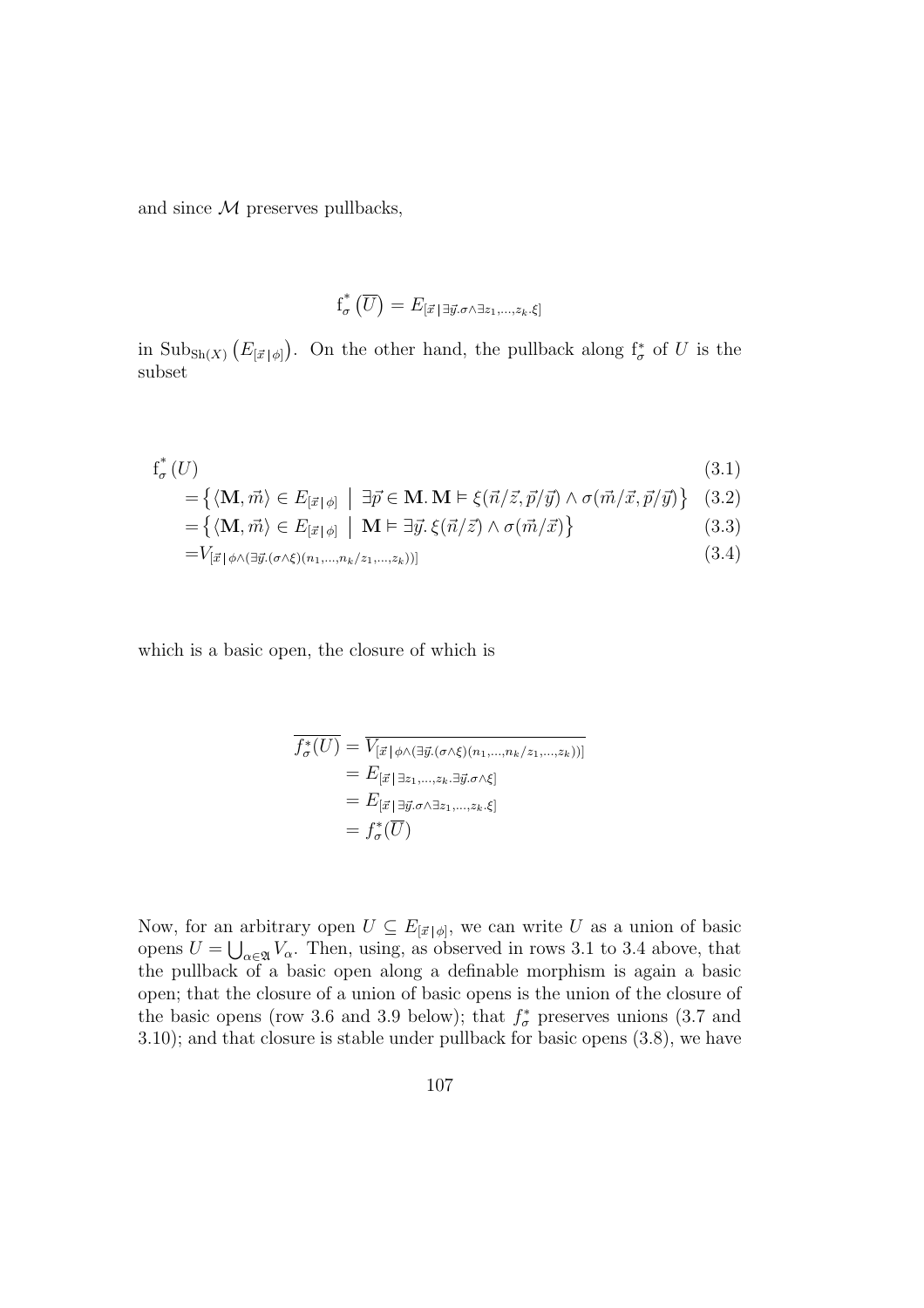that

$$
f_{\sigma}^*(\overline{U}) = f_{\sigma}^*(\overline{\bigcup_{\alpha \in \mathfrak{A}} V_{\alpha}})
$$
(3.5)

$$
= f_{\sigma}^* ( \bigcup_{\alpha \in \mathfrak{A}}^{\alpha \in \mathfrak{A}} \overline{V_{\alpha}} ) \tag{3.6}
$$

$$
= \bigcup_{\alpha \in \mathfrak{A}} f_{\sigma}^*(\overline{V_{\alpha}}) \tag{3.7}
$$

$$
= \bigcup_{\alpha \in \mathfrak{A}} \overline{f_{\sigma}^*(V_{\alpha})} \tag{3.8}
$$

$$
=\frac{\prod_{\alpha\in\mathfrak{A}}^{\alpha}f_{\sigma}^*(V_{\alpha})}{\bigcup_{\alpha\in\mathfrak{A}}f_{\sigma}^*(V_{\alpha})}
$$
(3.9)

$$
= \overline{f_{\sigma}^*(\bigcup_{\alpha \in \mathfrak{A}} V_{\alpha})}
$$
(3.10)

$$
=\overline{f_{\sigma}^*(U)}\tag{3.11}
$$

in  $\text{Sub}_{\text{Sh}(X)}$ ¡  $E_{[\vec{x}\,|\,\phi]}$ ¢ also for general  $U$ .

**Proposition 3.1.2.8** The geometric morphism  $m : Sh(X) \longrightarrow Sh(\mathcal{C}_{T})$  is open.

PROOF We wrap up the construction of a internal left adjoint to  $\tilde{\tau}$ ,



The following commutative square displays the action of  $\tilde{\tau}$  as a natural trans-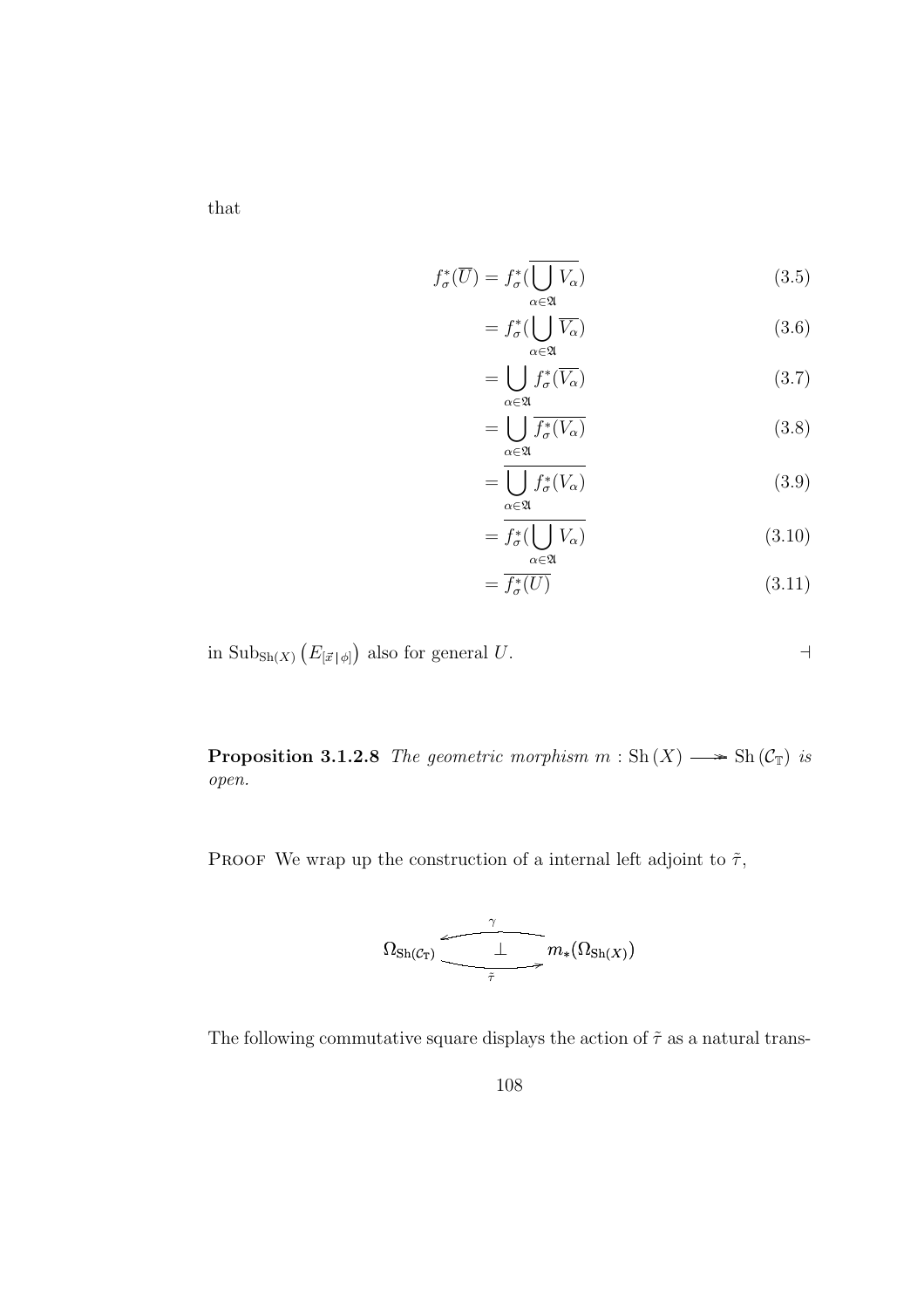formation between contravariant functors on  $C_{\mathbb{T}}$ :



Now, by Corollary 3.1.2.5 and Lemma 3.1.2.7 together with the fact that  $m^*$ reflects pullbacks, we have a natural transformation

Sub<sub>Sh(X)</sub> 
$$
(E_{(-)})
$$
  $\longrightarrow$  Sub<sub>Sh(C<sub>T</sub>)</sub>  $(y(-))$   
\n $U \subseteq E_{[\vec{x}|\phi]}$   $\longmapsto$   $Y_{[\vec{x}|\phi]}(I_U) \rightarrow y([\vec{x}|\phi])$ 

where  $I_U$  is the least ideal on  $[\vec{x} | \phi]$  covering U as per Corollary 3.1.2.5 and Definition 3.1.2.6. Finally, since

$$
Y_{[\vec{x}\,|\,\phi]}(I_U) \le S \Leftrightarrow U \le \widehat{m^*}(S)
$$

 $\hat{\gamma}$  is an internal left adjoint to  $\hat{\tau}$ , and so the corresponding natural transformation  $\gamma : m_*(\Omega_{\text{Sh}(X)}) \longrightarrow \Omega_{\text{Sh}(\mathcal{C}_{\mathbb{T}})}$  is an internal left adjoint to  $\tilde{\tau}: \Omega_{\mathrm{Sh}(\mathcal{C}_{\mathbb{T}})} \longrightarrow \Omega_{\mathrm{Sh}(X)}).$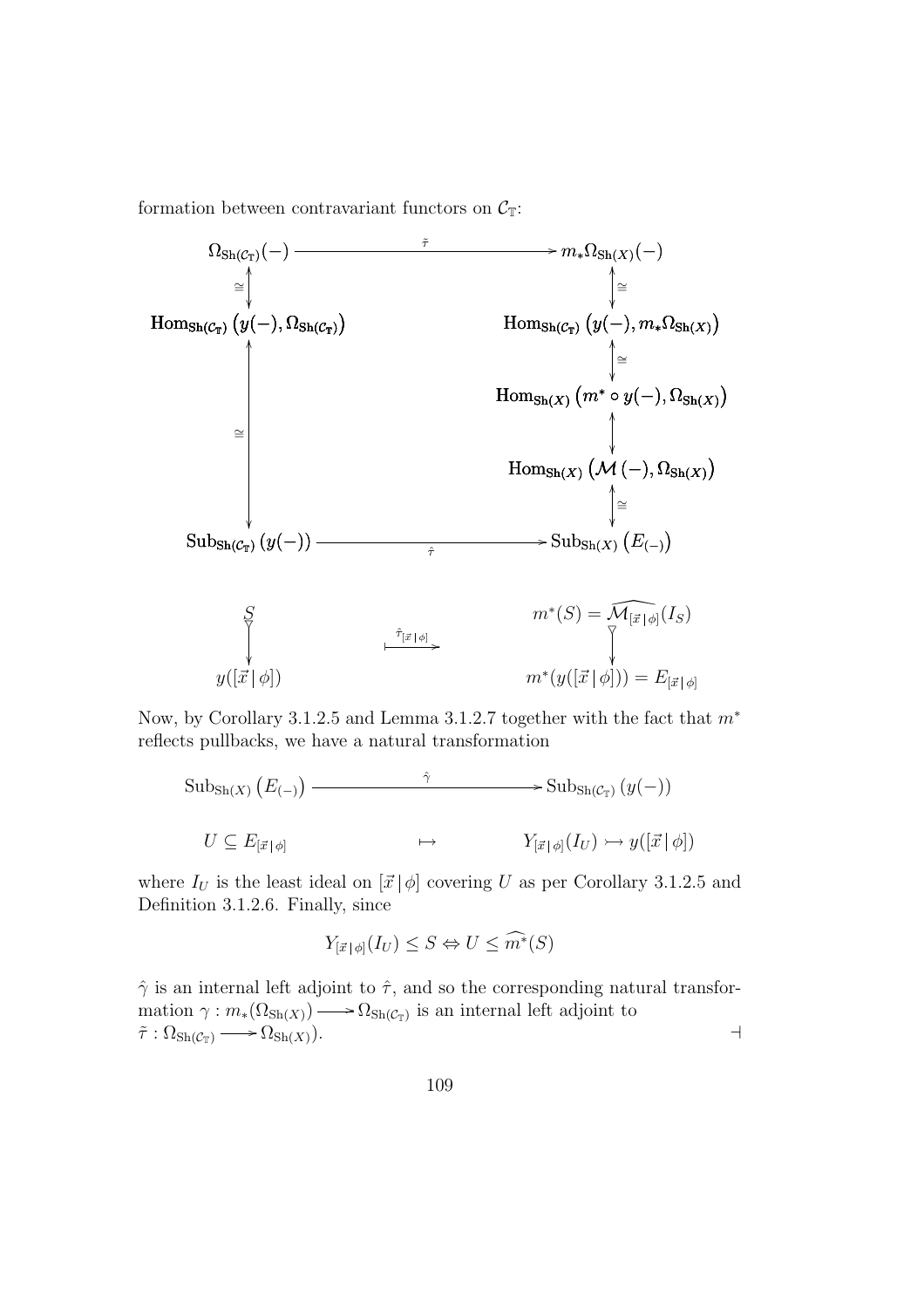# 3.2 Equivariant Sheaves on the Groupoid of Models

To the space  $X_{\mathbb{T}}$  of models, we add the space  $G_{\mathbb{T}}$  of  $\mathbb{T}$ -isomorphisms to obtain a topological groupoid  $\mathbb{G}_T$ . We show that the topos of coherent sheaves Sh  $(C_{\mathbb{T}})$  on  $\mathbb{T}$  is equivalent to the topos of equivariant sheaves on  $\mathbb{G}_{\mathbb{T}}$ . Again inspired by the similar result of [5] (and by the fundamental representation theorem of Joyal and Tierney [11], also presented in [10, C5.2]), we proceed by a different argument. The functor from (localic) groupoids to topoi which assigns a groupoid to its topos of equivariant sheaves was studied in [21] and [23].

## 3.2.1 The Groupoid of Models

Fix a theory  $\mathbb T$  with a saturated set of countable models. Recall the space X of  $\mathbb{T}$ -models from Section 3.1.1. Let G be the set of  $\mathbb{T}$ -isomorphisms between elements of X, with source/domain (s), target/codomain (t), identity (e), and inverse functions (i):

$$
\overbrace{G} \stackrel{s}{\xrightarrow{e-e}} X
$$

Define a topology  $\mathfrak T$  on G generated by a basis  $\mathfrak B$  obtained by taking as a subbasis all the subsets of G which are of the form  $s^{-1}(V)$  or  $t^{-1}(V)$ , for V a basic open of X, or of the form  $\{f \in G \mid f([n]) = [m]\}$  for  $n, m \in \mathbb{N}$ . Thus a basic open of  $G$  is given by three data, and we shall write basic opens of G displaying these data, in the form

$$
V_{\psi(\vec{n}/\vec{y})}^{\phi(\vec{m}/\vec{x})}(\vec{i},\vec{j}) = \left\{ f \in G \: \left| \: \operatorname{s}(f) \vDash \phi(\vec{m}/\vec{x}), \operatorname{t}(f) \vDash \psi(\vec{n}/\vec{y}), f([\vec{i}]) = [\vec{j}] \right. \right\}
$$

where the source and target data are governed by the same conventions as for basic opens of X, with the added convention that  $\vec{x}$  and  $\vec{y}$  has no variable in common. The vectors of natural numbers  $\vec{i}$  and  $\vec{j}$  must of course have the same length. We can always assume, without loss of generality, that no number constant occurs more than once in the tuple  $\vec{i}$  nor more than once in the tuple  $\vec{j}$ , since e.g.

$$
V_{\psi(\vec{n}/\vec{y})}^{\phi(\vec{m}/\vec{x})}(\langle i,i\rangle,\langle j,k\rangle)=V_{\psi(\vec{n}/\vec{y})\wedge j=k}^{\phi(\vec{m}/\vec{x})}(i,j)
$$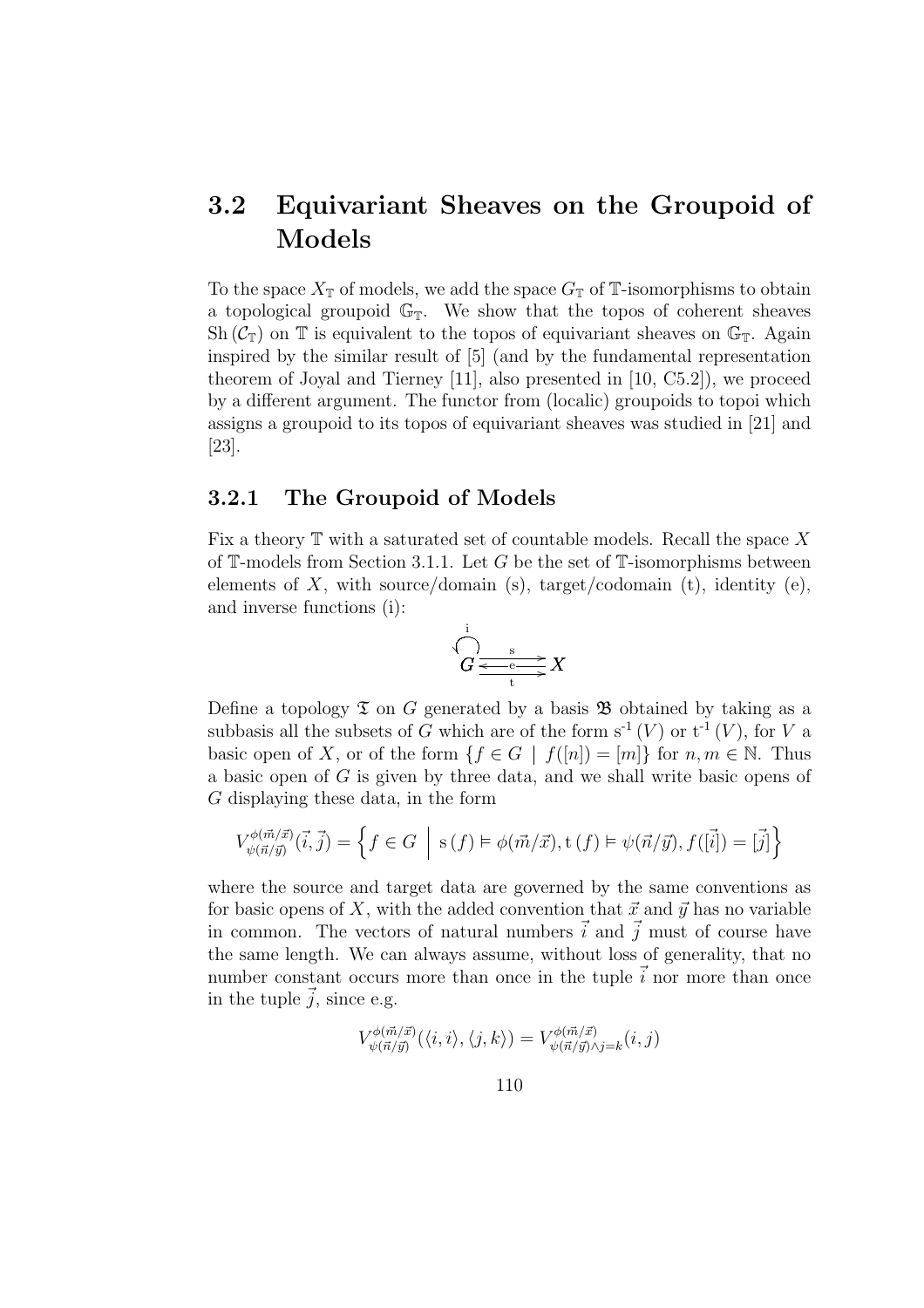and

$$
V_{\psi(\vec{n}/\vec{y})}^{\phi(\vec{m}/\vec{x})}(\langle i,j \rangle,\langle k,k \rangle) = V_{\psi(\vec{n}/\vec{y})}^{\phi(\vec{m}/\vec{x}) \wedge i=j}(i,k)
$$

The space of models and isomorphisms now forms a topological groupoid:

**Lemma 3.2.1.1** With the logical topology on X and the topology  $\mathfrak T$  on G the source, target, inverse, and identity functions are continous, as is the composition (c) function:

 $G \times_X G \xrightarrow{c} G$ 

**PROOF** The source and target functions  $s, t : G \longrightarrow X$  are continuous by definition of  $\mathfrak{T}$ . Let a basic open  $V_{\phi(\vec{\sigma},\vec{\mu})}^{\phi(\vec{m}/\vec{x})}$  $(\vec{w}^{(\vec{m}/\vec{x})}(\vec{i},\vec{j}) \in \mathfrak{B}$  be given.

$$
\mathrm{i}^{\text{-}1}\left(V_{\psi(\vec{n}/\vec{y})}^{\phi(\vec{m}/\vec{x})}(\vec{i},\vec{j})\right) = V_{\phi(\vec{m}/\vec{x})}^{\psi(\vec{n}/\vec{y})}(\vec{j},\vec{i})
$$

and

$$
e^{-1}\left(V^{\phi(\vec{m}/\vec{x})}_{\psi(\vec{n}/\vec{y})}(\vec{i},\vec{j})\right) = U_{(\phi \wedge \psi)(\vec{m}/\vec{x},\vec{n}/\vec{y}) \wedge \vec{i} = \vec{j}}
$$

so the inverse and identity functions are also continuous. and so only the composition function remains. Let basic open  $V^{\phi(\vec{m}/\vec{x})}_{\psi(\vec{n}/\vec{m})}$  $(\vec{w}^{(\vec{m}/\vec{x})}(\vec{i},\vec{j}))$  be given and suppose we have two isomorphisms

$$
L \xrightarrow{f} M \xrightarrow{g} N
$$

such that  $g \circ f \in V^{\phi(\vec{m}/\vec{x})}_{\psi(\vec{n}/\vec{m})}$  $\vec{v}^{(\vec{m}/\vec{x})}(\vec{i},\vec{j})$ . Choose  $\vec{k} \in f([\vec{i}])$ . Then

$$
\langle g, f \rangle \in V_{\psi(\vec{n}/\vec{y})}^{\top}(\vec{k}, \vec{j}) \times_X V_{\top}^{\phi(\vec{m}/\vec{x})}(\vec{i}, \vec{k})
$$

and

$$
c \left( V_{\psi(\vec{n}/\vec{y})}^{\top}(\vec{k},\vec{j}) \times_X V_{\top}^{\phi(\vec{m}/\vec{x})}(\vec{i},\vec{k}) \right) \subseteq V_{\psi(\vec{n}/\vec{y})}^{\phi(\vec{m}/\vec{x})}(\vec{i},\vec{j})
$$

so the composition function is continuous as well.  $\Box$ 

**Lemma 3.2.1.2**  $\mathbb{G}_{\mathbb{T}}$  is an open groupoid, that is, the source and target maps  $s, t : G_{\mathbb{T}} \rightrightarrows X_{\mathbb{T}}$  are both open.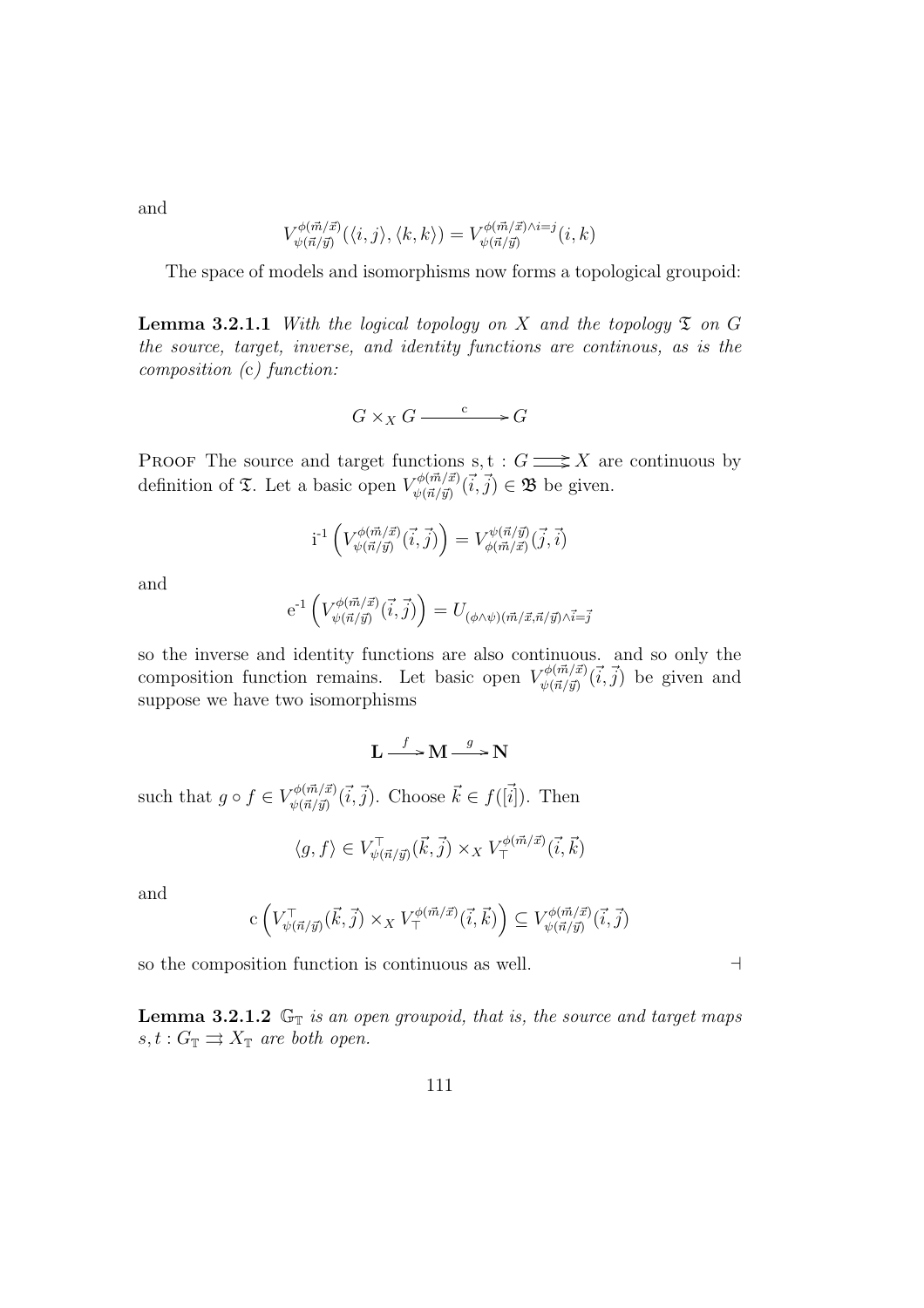PROOF Suffice to show that, say, the source map is open. Let

$$
V = V_{\psi(\vec{n})}^{\phi(\vec{m})}(\vec{i}, \vec{j}) \subseteq G_{\mathbb{T}}
$$

be given, and suppose  $\mathbf{M} \in s(V)$ . Assume, without loss of generality, that no number constant occurs more than once in the tuple  $\vec{i}$  nor more than once in the tuple  $\vec{j}$ . Let an isomorphism  $f : \mathbf{M} \to \mathbf{N}$  in V be given. Choose, for each number constant n in the tuple  $\vec{n}$ , a number k such that  $f([k]) = [n]$  in such a way that if for some j in the tuple  $\vec{j}$  we have  $n = j$  then  $k = i$ . Now  $\mathbf{M} \in U_{\phi(\vec{m}) \wedge \psi(\vec{k})}$ . And if  $\mathbf{K} \in U_{\phi(\vec{m}) \wedge \psi(\vec{k})}$ , then we can find a T-model L and isomorphism  $g: \mathbf{K} \to \mathbf{L}$  such that  $g([\vec{k}]) = [\vec{n}]$  and  $g([\vec{i}]) = [\vec{j}]$ , by Lemma 3.1.2.1. Hence  $\mathbf{K} \in s(V)$ .

Remark 3.2.1.3 In general, we use blackboard bold letters G, H, etc. to refer to (topological) groupoids, with  $G_1$ ,  $H_1$  denoting the set (space) of arrows, and  $G_0$ ,  $H_0$  the set (space) of objects. However, a groupoid of models for a theory  $\mathbb T$  will be denoted  $\mathbb G_{\mathbb T}$  with  $G_{\mathbb T}$  denoting the space of arrows, and  $X_{\mathbb{T}}$  the space of objects. The subscript may be dropped when the theory is fixed, as it is in the current section. We denote the components of a morphism  $f : \mathbb{G} \longrightarrow \mathbb{H}$  of (topological) groupoids as  $f_1 : G_1 \rightarrow H_1$  and  $f_0 : G_0 \rightarrow H_0$ .

We thus refer to the topological groupoid of models of  $\mathbb T$  as  $\mathbb{G}_{\mathbb{T}}$ , or simply  $\mathbb G$ in this section as long as the theory  $\mathbb T$  is fixed:

$$
G \times_X G \xrightarrow{c} G \xrightarrow{1} G \xrightarrow{s} X
$$

The purpose of this section is to describe the topos of coherent sheaves, Sh  $(\mathcal{C}_{\mathbb{T}})$ , on  $\mathbb T$  in terms of  $\mathbb G$ . To this end, one can proceed from the fact that the geometric morphism  $\mathrm{Sh}(X) \longrightarrow \mathrm{Sh}(\mathcal{C}_{\mathbb{T}})$  is an open surjection, and therefore descent  $([11], \text{ see also } [22], [10, C5.1]).$  Such a line of argument is presented in the appendix. In this section, we offer a different proof that Sh  $(\mathcal{C}_{\mathbb{T}})$  is the topos of equivariant sheaves on  $\mathbb{G}$ , proceeding more directly from the reasoning that established Proposition 3.1.2.8. This argument is less conceptual, but shorter, and it has the advantage of not assuming that T is countable, or even (modulo the set used to construct the groupoid of models) that it has countable points. That is to say, the argument given in the current and preceding section can be repeated for a theory of arbitrary size by replacing N as the 'index set' for the set of models  $X_{\mathbb{T}}$  by another sufficiently large set (see Remark 3.2.2.11).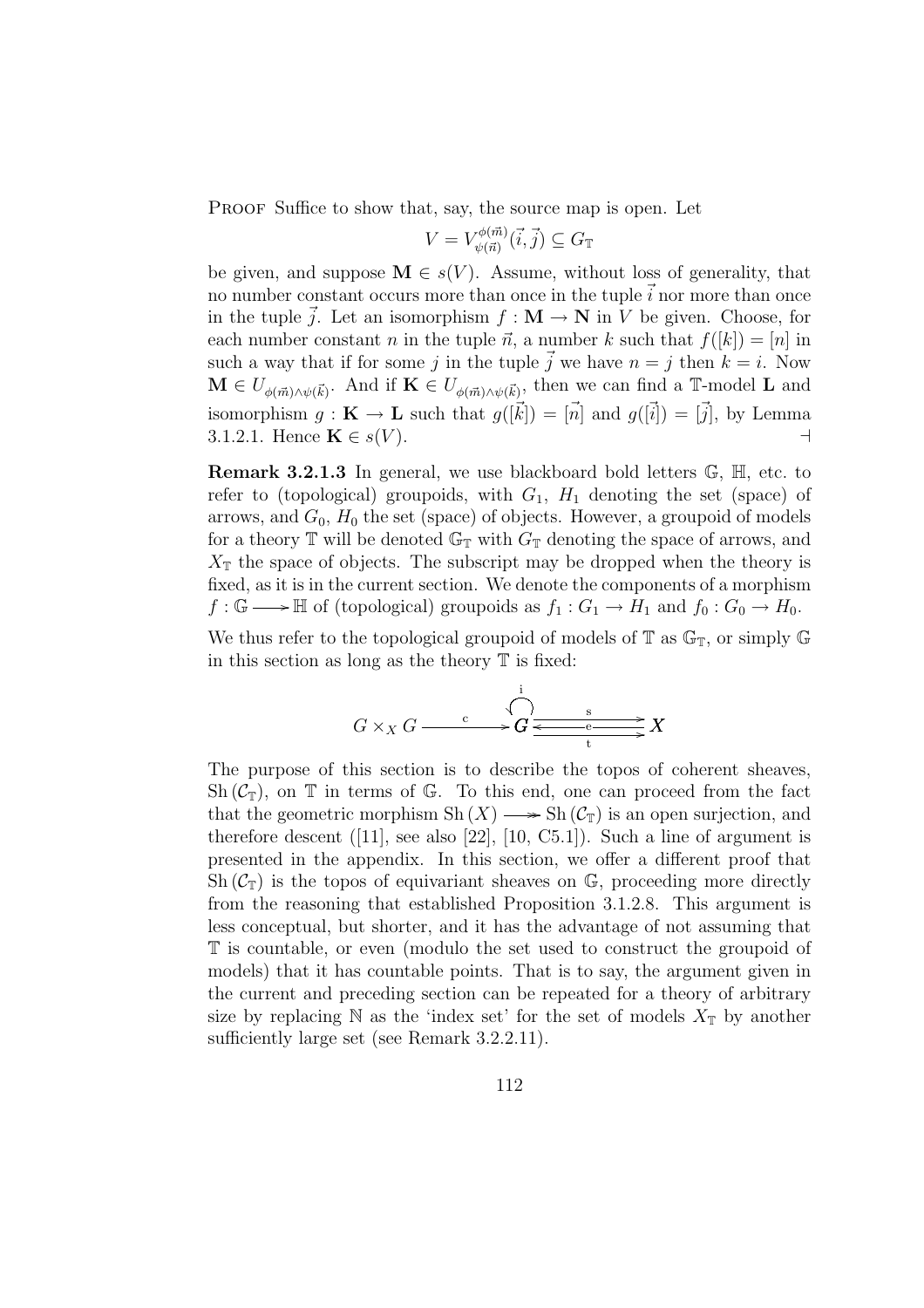### 3.2.2 Equivariant Sheaves on the Groupoid of Models

Consider the groupoid of T-models  $G \rightrightarrows X$ . For an object  $[\vec{x} | \phi]$  in  $\mathcal{C}_{\mathbb{T}}$ , we have the functor  $\mathcal M: \mathcal C_{\mathbb T}\longrightarrow$  Sh $(X)$  assigning  $[\vec x\,|\,\phi]$  to the etale space  $E_{[\vec x\,|\,\phi]}$ over  $X$ . There is an obvious action 'of application',

$$
\theta_{[\vec{x}\,|\,\phi]} : G \times_X E_{[\vec{x}\,|\,\phi]} \longrightarrow E_{[\vec{x}\,|\,\phi]} \tag{3.12}
$$

defined by sending a T-isomorphism  $f : \mathbf{M} \longrightarrow \mathbf{N}$  and an element  $|\vec{n}| \in$  $\llbracket \vec{x} \rfloor \phi \rrbracket^{\mathbf{M}}$  to the element  $f(\vec{n}) \in \llbracket \vec{x} \rrbracket \phi \rrbracket^{\mathbf{N}}$ . We shall mostly leave the subscript implicit.

**Lemma 3.2.2.1** The etale space  $E_{[\vec{x}|\phi]}$  together with the function  $\theta : G \times_X \mathbb{R}$  $E_{[\vec{x}|\phi]} \longrightarrow E_{[\vec{x}|\phi]}$  is an object of  $\text{Sh}_G(X)$ .

PROOF We must verify that  $\theta$  is continuous and satisfies the axioms for being an action. The latter is straightforward, so we do the former. Let  $V =$  $V_{\vec{x} | \phi \wedge \psi(\vec{m}/\vec{y})} \subseteq E_{\vec{x} | \phi}$  be given, and suppose  $\langle f : \mathbf{M} \to \mathbf{N}, [\vec{n}] \rangle \in \theta^{-1}(V) \subseteq$  $G \times_X E_{[\vec{x}|\phi]}$ . Choose  $\vec{k}$  such that  $f([\vec{k}]) = [\vec{m}]$ . Then

$$
\langle f: \mathbf{M} \to \mathbf{N}, [\vec{n}] \rangle \in V_{\top}^{\top}(\vec{k}, \vec{m}) \times_X V_{\phi \wedge \psi(\vec{k}/\vec{y})}
$$

and  $\theta$  $\overline{a}$  $V^{\top}_{\top}(\vec{k},\vec{m}) \times_X V_{\phi \wedge \psi(\vec{k}/\vec{y})}$ ´  $\subseteq V$ . So  $\theta$  is continuous.

It is clear that any definable morphism of etale spaces  $f_{\sigma}: E_{[\vec{x}|\phi]} \longrightarrow E_{[\vec{y}|\psi]},$ for  $\sigma : [\vec{x} | \phi] \longrightarrow [\vec{y} | \psi]$  in  $\mathcal{C}_{\mathbb{T}}$  commutes with their respective actions of application, and so we have a functor

$$
\mathcal{M}^{\dagger} : \mathcal{C}_{\mathbb{T}} \longrightarrow \mathrm{Sh}_{G}(X) = \mathrm{Sh}\left(\mathbb{G}\right)
$$

Composed with the faithful forgetful functor  $U : Sh_G(X) \longrightarrow Sh(X)$ , which is the inverse image part of a geometric morphism  $u : Sh(X) \longrightarrow Sh_G(X)$ , we get a commuting triangle:

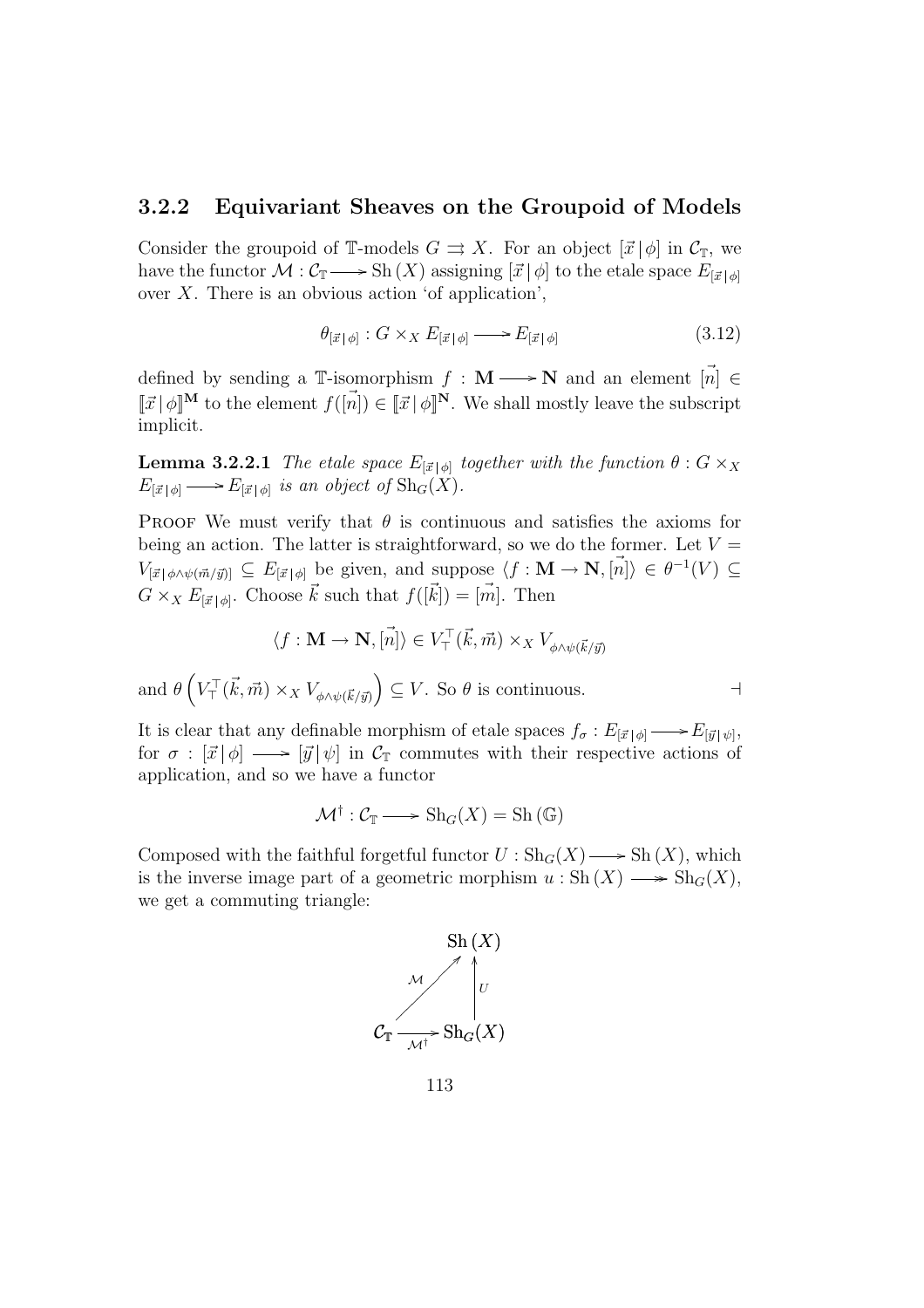from which we conclude that  $\mathcal{M}^{\dagger}$  is coherent, and that we have a factorization,



We show that the geometric morphism  $m^{\dagger} : Sh_G(X) \longrightarrow Sh(\mathcal{C}_{\mathbb{T}})$  is an equivalence by showing that  $\mathcal{C}_{\mathbb{T}}$  is a site for  $\text{Sh}_G(X)$ . Notice first that subobjects of an equivariant sheaf  $\langle a : A \to X, \alpha \rangle$  can be thought of, or correspond to, open subsets of A that are closed under the action  $\alpha$ . The word "closed" being badly overworked already, we call a subset  $S \subseteq A$  that is closed under the action *stable*, and the least stable subset containing  $S$  we call the *stabilization* of A. We call the objects and arrows in the image of  $\mathcal{M}^{\dagger}$  :  $\mathcal{C}_{\mathbb{T}} \longrightarrow Sh_G(X)$ definable. From Section 3.1.2, we have the following:

**Lemma 3.2.2.2** The stabilization of a basic open subset  $V_{[\vec{x}|\phi \wedge \psi(\vec{n}/\vec{y})]} \subseteq E_{[\vec{x}|\phi]}$ is the definable subset  $E_{[\vec{x}|\phi \wedge \exists \vec{y}.\psi]}.$ 

PROOF This is really a scholium of Lemma 3.1.2.4. Recall that unless otherwise stated, we always assume that the number constants (the  $n$ 's) in a presentation  $V_{[\vec{x} | \phi \land \psi(\vec{n}/\vec{y})]}$  of a basic open are distinct.

**Lemma 3.2.2.3** Any subobject of a definable object in  $\text{Sh}_G(X)$  is a join of definable objects. As a consequence, definable objects are compact, and subobjects of definable objects are definable if and only if complemented.

PROOF Consider a definable object  $\langle E_{[\vec{x}|\phi]} \to X, \theta \rangle$ . It follows from Lemma 3.2.2.2 that a stable open subset  $S \subseteq E_{\vec{x} | \phi|}$  is a union of definable subsets. Since  $\mathcal{M}^{\dagger}$  :  $\mathcal{C}_{\mathbb{T}} \longrightarrow Sh_G(X)$  is coherent, definable subobjects are complemented. Finally,  $m^{\dagger}$ :  $\text{Sh}_G(X) \longrightarrow \text{Sh}(\mathcal{C}_{\mathbb{T}})$  being a surjection means that  $\mathcal{M}^{\dagger}$  reflects covers. It follows that a definable object must be compact, in the sense that any covering family of subobjects contains a finite covering subfamily. A complemented subobject of a compact object is again compact, and so a complemented subobject of a definable object must be a finite join of definable subobjects, which means it is itself definable.  $\Box$ 

**Lemma 3.2.2.4**  $\mathcal{M}^{\dagger}$  :  $\mathcal{C}_{\mathbb{T}} \longrightarrow$   $\text{Sh}_G(X)$  is full and faithful.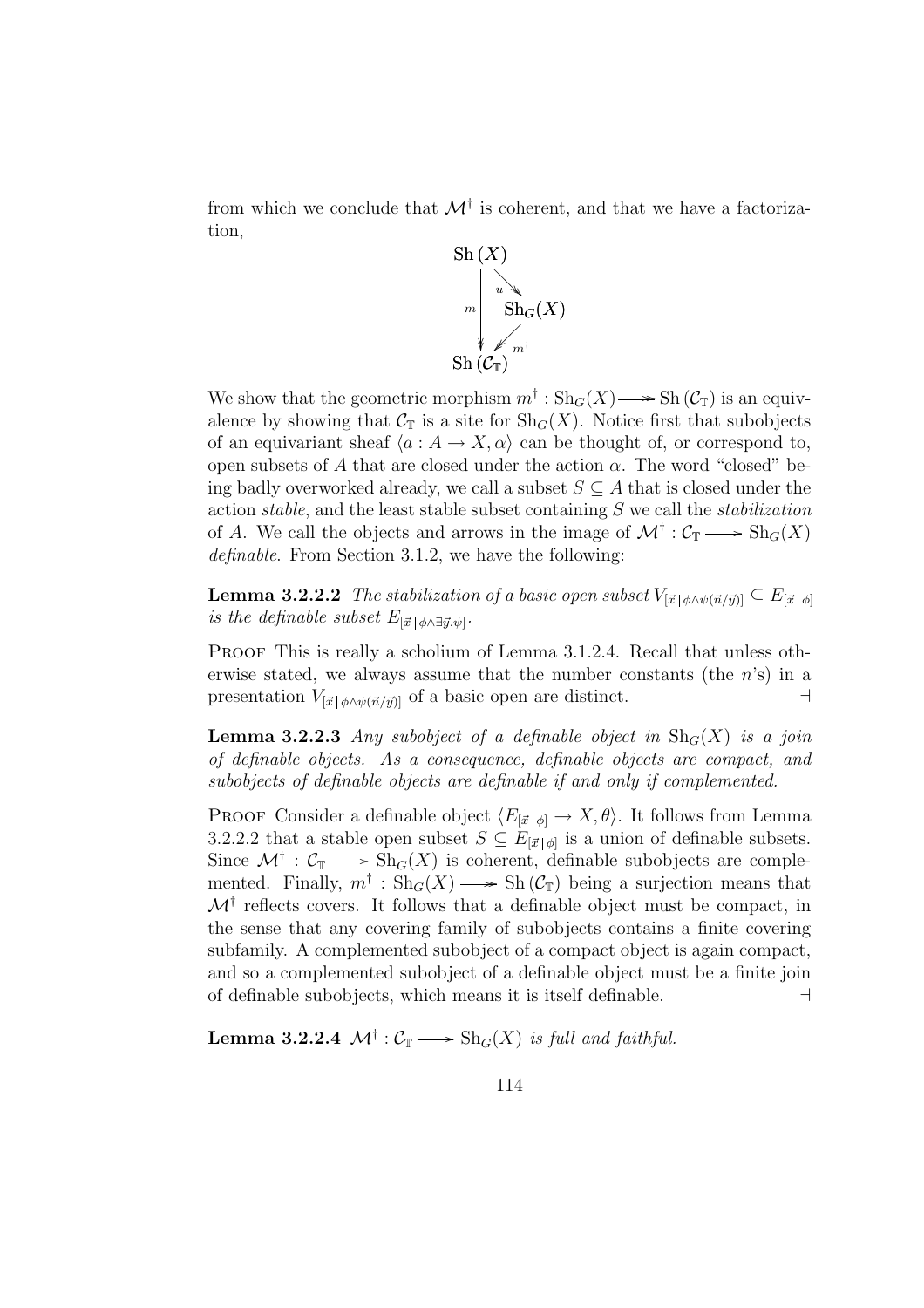**PROOF Faithful follows from**  $m^{\dagger}$  :  $\text{Sh}_G(X) \longrightarrow \text{Sh}(\mathcal{C}_{\mathbb{T}})$  being a surjection. Full follows from Lemma 3.2.2.3 as follows: since definable objects are decidable, graphs of arrows between definable objects are complemented. Therefore, such graphs are definable.  $\Box$ 

The following sequence of lemmas serve to establish that the definable objects form a generating set for  $\text{Sh}_G(X)$ .

**Lemma 3.2.2.5** Let a basic open  $U_{\phi(\vec{n}/\vec{x})} \subseteq X$  be given. As always, we assume that the n's are distinct. Then there exists a (continuous) section  $s: U_{\phi(\vec{n}/\vec{x})} \to E_{[\vec{x}|\phi]}$  such that  $E_{[\vec{x}|\phi]}$  is the stabilization of  $s(U_{\phi(\vec{n}/\vec{x})})$  (with respect to the action of application  $\theta$ ).

**PROOF** The section  $s: U_{\phi(\vec{n}/\vec{x})} \to E_{|\vec{x}|,\phi|}$  is defined by

$$
\mathbf{M} \mapsto \langle \mathbf{M}, [\vec{n}] \rangle \in E_{[\vec{x} \,|\, \phi]}.
$$

s is continuous since  $s(U_{\phi(\vec{n}/\vec{x})})$  is the basic open  $V_{[\vec{x}|\phi \wedge \vec{x}=\vec{n}]} \subseteq E_{[\vec{x}|\phi]}$ . By Lemma 3.2.2.2,  $E_{\vec{x}|\phi|}$  is the stabilization of  $s(U_{\phi(\vec{n}/\vec{x})}) = V_{\vec{x}|\phi \wedge \vec{x} = \vec{n}}$ .

Recall that the groupoid  $\mathbb{G}$  is open (Lemma 3.2.1.2). We record the following consequences thereof [21]:

**Lemma 3.2.2.6** Let  $\langle a : A \to X, \alpha \rangle$  be an object of  $\text{Sh}_G(X)$ . Then the projection  $\pi_2 : G \times_X A \longrightarrow A$  is an open map.

PROOF By Lemma 3.2.1.2, since the projection is the pullback of the open source map,



**Corollary 3.2.2.7** For any object  $\langle a : A \to X, \alpha \rangle$  of  $\text{Sh}_G(X)$ , the action  $\alpha$ :  $G \times_X A \longrightarrow A$  is an open map.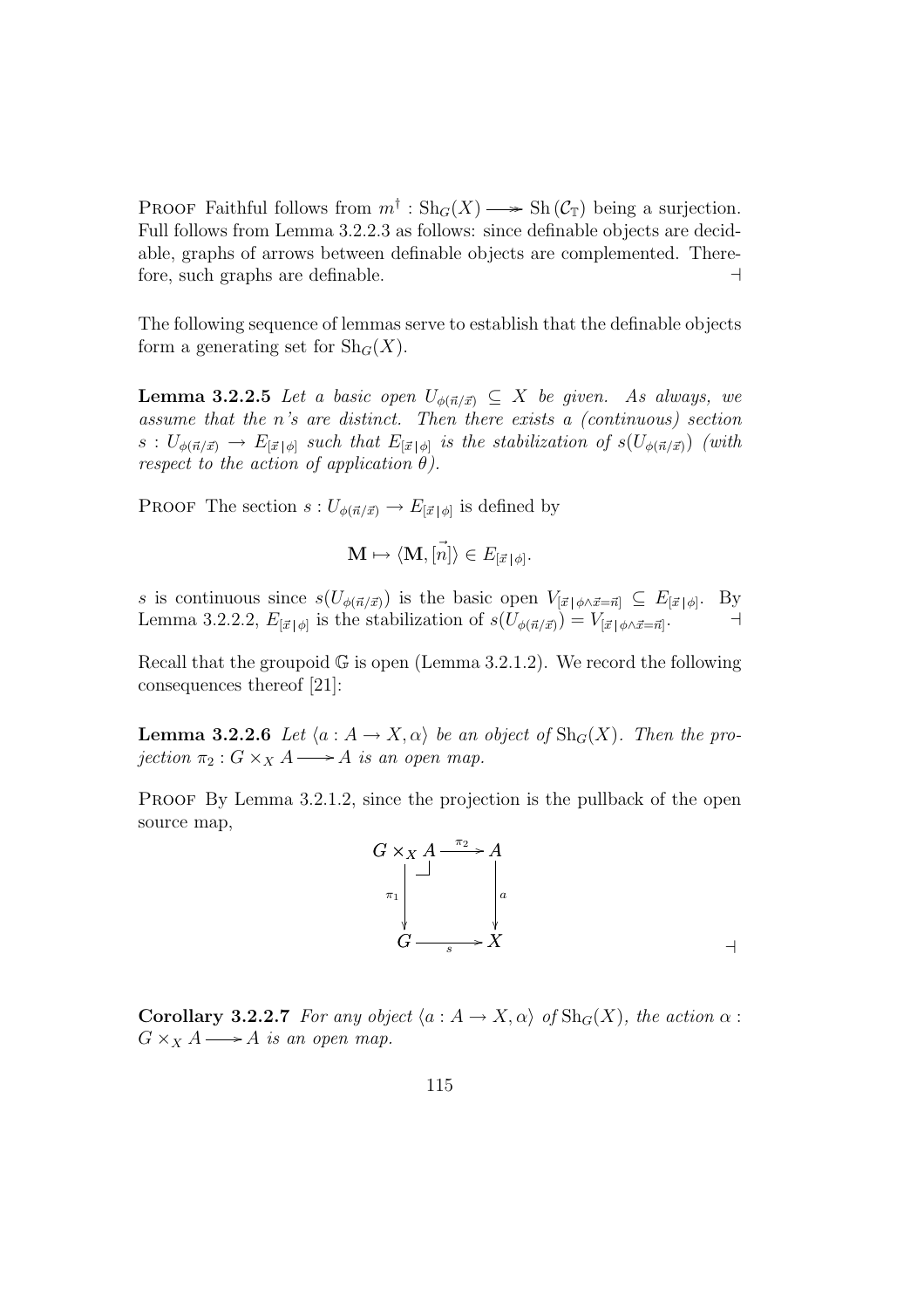PROOF Let a basic open  $V \times_X U \subseteq G \times_X A$  be given. Since  $i : G \to G$  is a homeomorphism,  $V^{-1} := i(V)$  is open, and so

$$
\alpha(V \times_X U) = \{ y \in A \mid \exists g \in V, x \in U. s(g) = a(x) \land \alpha(g, x) = y \}
$$
  
=  $\{ y \in A \mid \exists g^{-1} \in V^{-1}, x \in U. t(g^{-1}) = a(x) \land \alpha(g^{-1}, y) = x \}$   
=  $\pi_2(\alpha^{-1}(U) \cap V^{-1} \times_X A)$ 

is open by Lemma 3.2.2.6. (Alternatively, the result follows directly from Lemma 3.2.1.2 by a simple diagram chase, using that the action is a surjection.)  $\qquad \qquad \rightarrow$ 

**Lemma 3.2.2.8** Let  $\langle a : A \to X, \alpha \rangle$  be an equivariant sheaf in  $\text{Sh}_G(X)$ , and let  $x \in A$ . Then there exists a (continuous) section  $s: U_{\phi(\vec{n}/\vec{y})} \longrightarrow A$  such that x is in the image of s and for any  $f : M \longrightarrow N$  in G, if  $M \in U_{\phi(\vec{n}/\vec{y})}$ and  $f(\vec{n}) = [\vec{n}],$  then  $\alpha(f, s(\mathbf{M})) = s(\mathbf{N}).$ 

PROOF Choose a section  $s: U_{\psi(\vec{m})} \to A$  such that  $x \in s(U_{\psi(\vec{m})})$ . Pull the open set  $s(U_{\psi(\vec{m})})$  back along the continuous action,



to obtain an open neighborhood  $W \subseteq G \times_X A$  around  $\langle 1_a(x), x \rangle$ . Since W is open, there exists an open box

$$
V = V_{\varrho(l)}^{\vartheta(\vec{k})}(\vec{i}, \vec{j}) \times_X t(U_{\varphi(\vec{p})}) \subseteq W
$$

containing  $\langle 1_a(x), x \rangle$ . Notice that because  $\langle 1_a(x), x \rangle \in V$ , it must be the case that  $a(x) \models i = j$ . For the same reason, the open set

$$
U = U_{\vartheta(\vec{k}) \wedge \vec{i} = \vec{j} \wedge \varrho(l) \wedge \varphi(\vec{p}) \wedge \psi(\vec{m})} \subseteq U_{\psi(\vec{m})} \subseteq X
$$

contains  $a(x)$ . We claim that

$$
s: U = U_{\vartheta(\vec{k}) \wedge \vec{i} = \vec{j} \wedge \varrho(l) \wedge \varphi(\vec{p}) \wedge \psi(\vec{m})} \to A
$$

has the required property. For assume that  $M \in U$  and  $f : M \to N$  is an isomorphism such that  $f([\vec{k}] * [\vec{i}] * [\vec{j}] * [\vec{i}] * [\vec{p}] * [\vec{m}]) = [\vec{k}] * [\vec{i}] * [\vec{j}] * [\vec{l}] * [\vec{l}] * [\vec{l}]$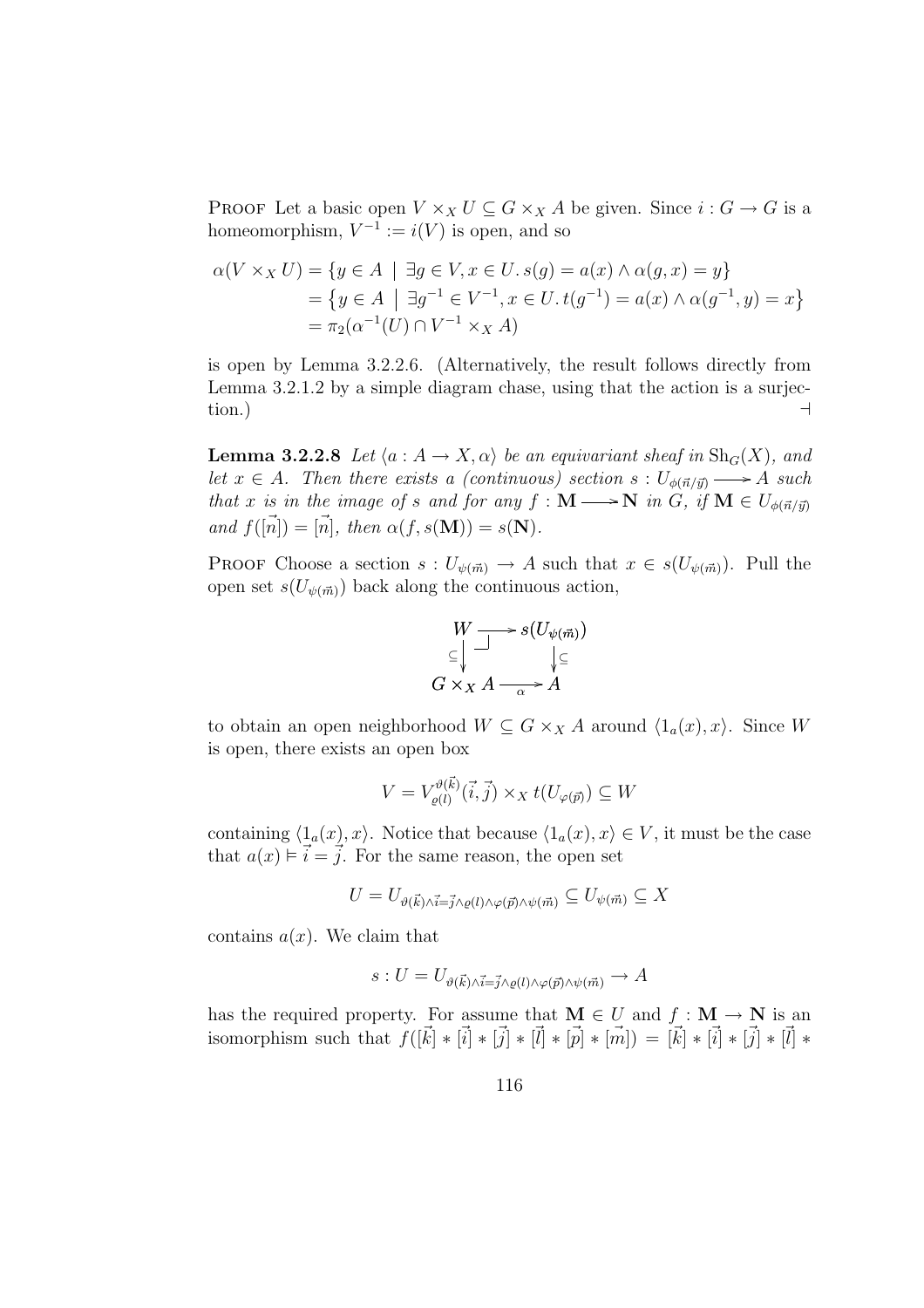$[\vec{p}] * [\vec{m}]$ . First, this implies that  $\mathbf{N} \in U$ . Second,  $\langle 1_{\mathbf{M}}, t(\mathbf{M}) \rangle \in V \subseteq W$ , so  $\alpha(1_{\mathbf{M}}, t(\mathbf{M})) = t(\mathbf{M}) \in s(U_{\psi(\vec{m})}),$  whence  $t(\mathbf{M}) = s(\mathbf{M}).$  Finally,  $\langle f, t(\mathbf{M}) \rangle \in$  $V \subseteq W$ , so  $\alpha(f, t(M)) = \alpha(f, s(M)) \in s(U_{\psi(\vec{m})})$ . But  $a(\alpha(f, s(M))) = N =$  $a(s(N))$ , and a restricted to  $s(U_{\psi(\vec{m})})$  is 1-1, so  $\alpha(f, s(M)) = s(N)$ .

#### **Lemma 3.2.2.9** The set of definable objects in  $\text{Sh}_G(X)$  is a generating set.

**PROOF** Let  $\mathcal{A} = \langle a : A \to X, \alpha \rangle$  be an equivariant sheaf in  $\text{Sh}_G(X)$ . We must show that the arrows with definable domain into  $A$  are jointly epimorphic. Let  $x \in A$ . We construct a morphism from a definable equivariant sheaf which has x in its image. By Lemma 3.2.2.8, we can choose a section  $s$ :  $U_{\phi(\vec{n}/\vec{x})} \rightarrow A$  such that x is in the image of s, and for any  $g : K \rightarrow L$  in G, if  $g([\vec{n}]) = [\vec{n}]$  and  $\mathbf{K} \in U_{\phi(\vec{n})}$ , then  $\alpha(g, s(\mathbf{K})) = s(\mathbf{L})$ . We can assume without loss that all the  $n$ 's are distinct. By Lemma 3.2.2.2, we have a section  $t: U_{\phi(\vec{n}/\vec{x})} \to E_{\vec{x}|\phi|}$ , defined by  $\mathbf{K} \mapsto \langle \mathbf{K}, \vec{n} \rangle$ , such that  $E_{\vec{x}|\phi|}$  is the stabilization of the image  $t(U_{\phi(\vec{n}/\vec{x})}) = V_{|\vec{x}| \phi \wedge \vec{x} = \vec{n}|}$ . We define a function  $\hat{s}: E_{\vec{x}|\phi|} \to A$  over X as follows: for  $\langle \mathbf{L}, \vec{m} \rangle \in E_{\vec{x}|\phi|}$ , we choose a  $g: \mathbf{K} \to \mathbf{L}$ in G such that  $\mathbf{K} \in U_{\phi(\vec{n}/\vec{x})}$  and  $\theta(g, t(\mathbf{K})) = \theta(g, \langle \mathbf{K}, [\vec{n}] \rangle) = \langle \mathbf{L}, [\vec{m}] \rangle$ . Set

$$
\hat{s}(\langle \mathbf{L}, [\vec{m}]\rangle) = \alpha(g, s(\mathbf{K})).
$$

We must verify that  $\hat{s}$  is well-defined. Suppose  $h : \mathbf{M} \to \mathbf{L}$  is an isomorphism in G such that  $\mathbf{M} \in U_{\phi(\vec{n}/\vec{x})}$  and  $\theta(h,t(\mathbf{M})) = \theta(h,\langle \mathbf{M}, [\vec{n}] \rangle) = \langle \mathbf{L}, [\vec{m}] \rangle$ . Then  $h^{-1} \circ g : \mathbf{K} \to \mathbf{L} \to \mathbf{M}$  is such that  $h^{-1} \circ g([\vec{n}]) = [\vec{n}]$ , and so  $\alpha(h^{-1} \circ g, s(\mathbf{K})) =$  $s(M)$ . Thus

$$
\alpha(h, s(\mathbf{M})) = \alpha(h, \alpha(h^{-1} \circ g, s(\mathbf{K})))
$$
  
=  $\alpha(g, s(\mathbf{K}))$ 

so  $\hat{s}$  is indeed well-defined, and we have a commuting triangle (of functions),

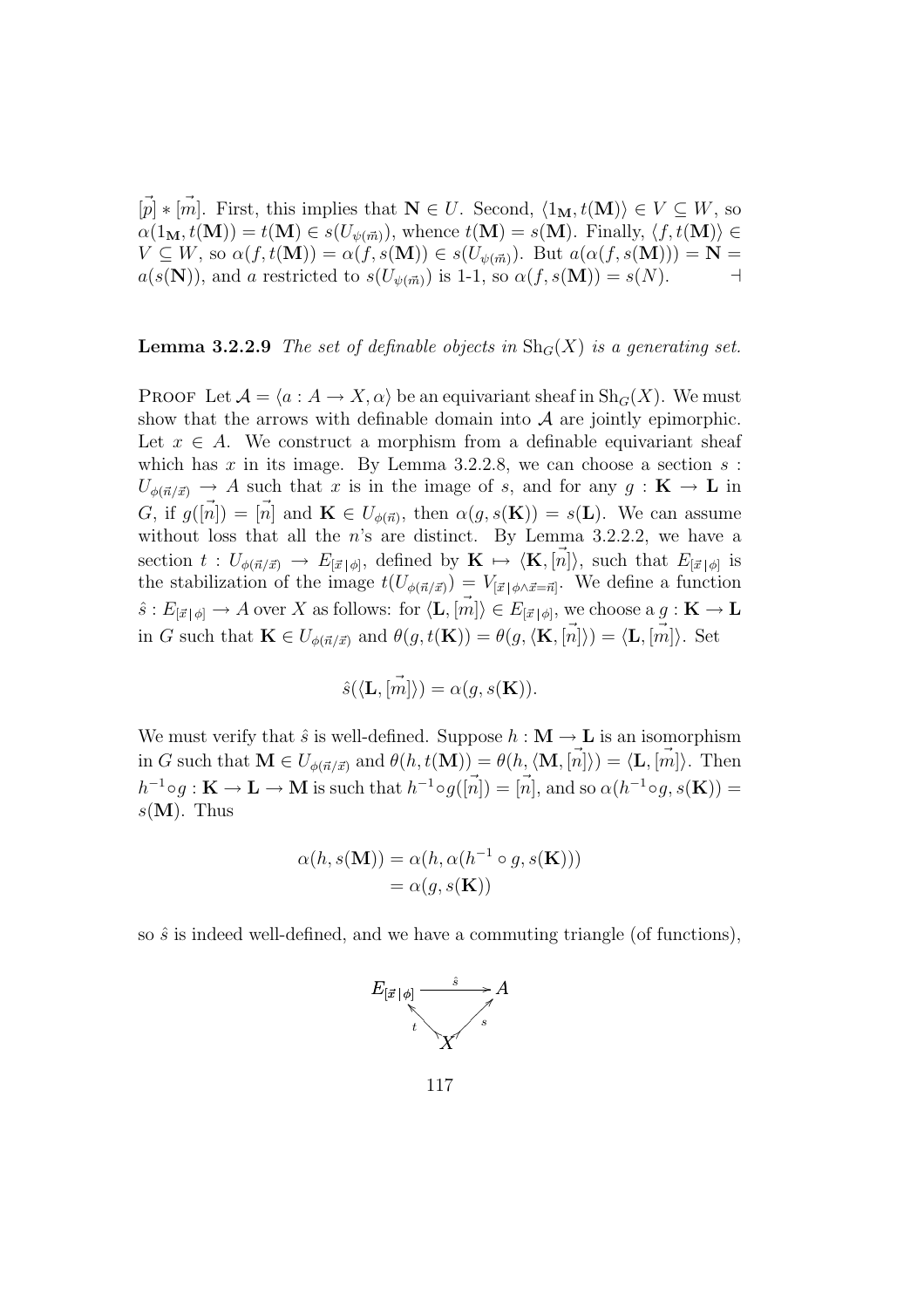By construction,  $\hat{s}$  commutes with the actions,



and so it remains to verify that  $\hat{s}$  is continuous. Given  $\hat{s}(\langle \mathbf{L}, \vec{m} \rangle) \in A$  and an open neighborhood  $U \subseteq A$  around  $\hat{s}(\langle \mathbf{L}, \vec{m} \rangle)$ , we must find an open neighborhood around  $\langle \mathbf{L}, \vec{m} \rangle \in E_{\vec{x} | \phi}$  which  $\hat{s}$  sends into U. First, pull back along the continuous action:



Set

$$
W := \alpha^{-1}(U) \cap (G \times_X s(U_{\phi(\vec{n}/\vec{x})})) \subseteq G \times_X A.
$$

Choose  $g: \mathbf{K} \to \mathbf{L}$  such that  $\mathbf{K} \in U_{\phi(\vec{n}/\vec{x})}$  and  $\theta(g, t(\mathbf{K})) = \langle \mathbf{L}, [\vec{m}] \rangle$ . Notice that  $\langle g, s(\mathbf{K}) \rangle \in W$ . Now, we have a homeomorphism  $t \circ a \upharpoonright_{s(U_{\phi(\vec{n}/\vec{x})})}$ :  $s(U_{\phi(\vec{n}/\vec{x})}) \to t(U_{\phi(\vec{n}/\vec{x})})$ , and we can take the image



to obtain  $W' := 1_G \times_X (t \circ a \mid_{s(U_{\phi(\vec{n}/\vec{x})})})(W)$ , which is, then, an open neighborhood of  $\langle g, t(\mathbf{K}) \rangle$ . By Corollary 3.2.2.7, we have that  $\theta(W')$  is an open neighborhood of  $\langle \mathbf{L}, [m] \rangle = \theta(g, t(\mathbf{K}))$ . And, finally, we see that  $\hat{s}(\theta(W'))$  =  $\alpha(W) \subset U$ , and we can conclude that  $\hat{s}$  is continuous. Thus we have constructed a morphism of equivariant sheaves



such that  $x \in A$  is in the image of  $\hat{s}$ .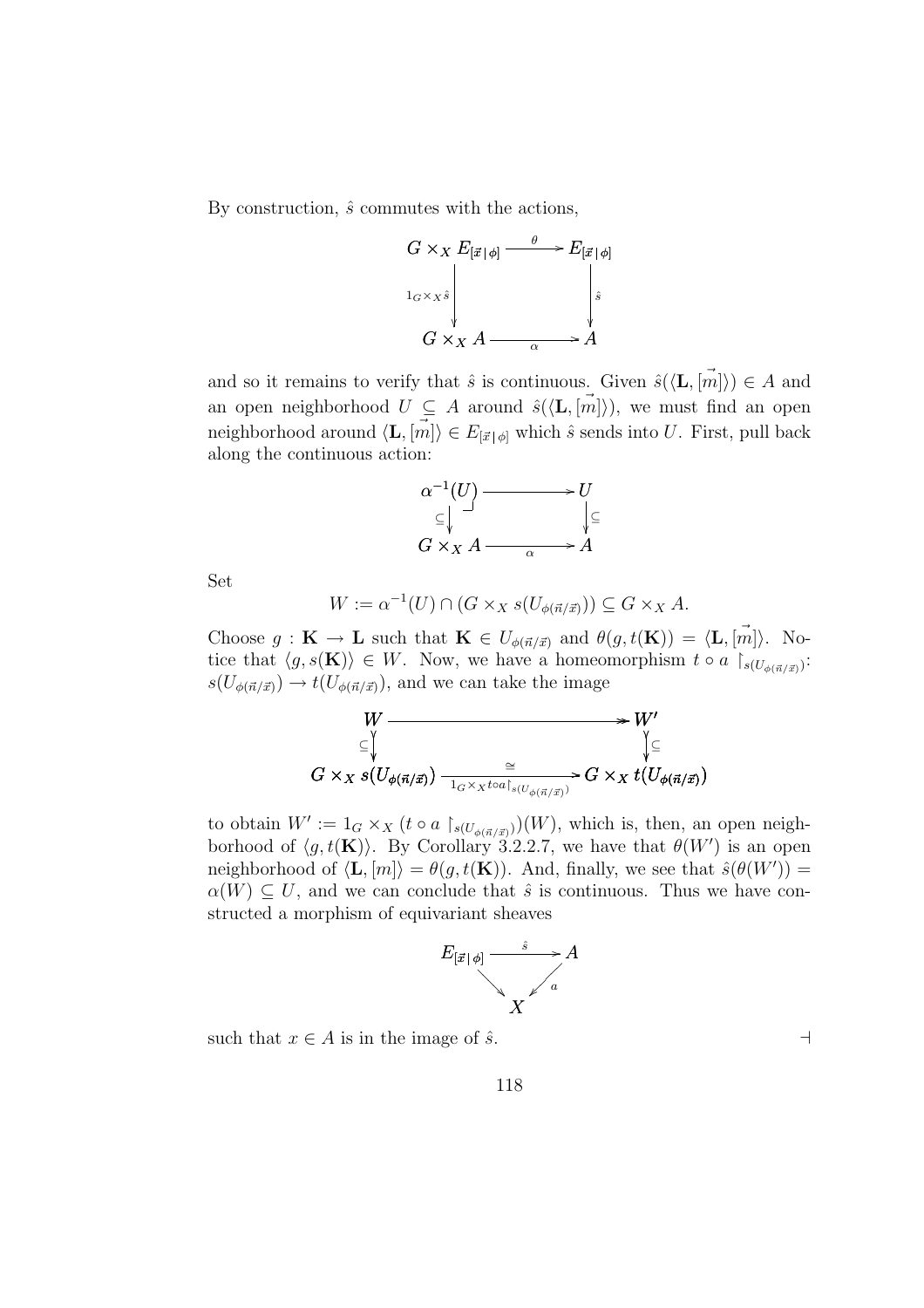We have reached the main result of this chapter. In stating it, we reintroduce the subscript indicating the relevant theory.

**Theorem 3.2.2.10** For any theory  $\mathbb T$  with a saturated set of countable models, there is an equivalence

$$
Sh(\mathcal{C}_{\mathbb{T}}) \simeq Sh(\mathbb{G}_{\mathbb{T}}) = Sh_{G_{\mathbb{T}}}(X_{\mathbb{T}})
$$

where  $\mathbb{G}_{\mathbb{T}} = (G_{\mathbb{T}} \rightrightarrows X_{\mathbb{T}})$  is the topological groupoid of enumerated  $\mathbb{T}$ -models.

PROOF By Lemma 3.2.2.9, the definable objects form a generating set for  $\text{Sh}(\mathbb{G}_{\mathbb{T}})$ . Therefore, the full subcategory of definable objects equipped with the coverage inherited from the canonical coverage of  $Sh(\mathbb{G}_{\mathbb{T}})$  is a site for Sh  $(\mathbb{G}_{\mathbb{T}})$  [10, C2.2.16]. By Lemma 3.2.2.4, the full subcategory of definable objects is equivalent (in fact isomorphic, see Section 3.3.1) to  $\mathcal{C}_{\mathbb{T}}$ , and by Lemma 3.2.2.3, the canonical coverage coincides with the coherent coverage on definables. Therefore,  $\mathcal{C}_{\mathbb{T}}$  with the coherent coverage is a site for Sh $(\mathbb{G}_{\mathbb{T}})$ , whence  $\text{Sh}(\mathbb{G}_{\mathbb{T}}) \simeq \text{Sh}(\mathcal{C}_{\mathbb{T}}).$ 

Remark 3.2.2.11 Although Theorem 3.2.2.10 only holds for theories with a saturated set of countable models, nothing in our argument for it depends on countability. Therefore, for an arbitrary theory T, one can choose an 'index set'  $\mathbb I$  to replace  $\mathbb N$  which is large enough to have Lemma 3.1.1.7 hold with respect to the topological groupoid of models with underlying set a quotient of I, and repeat the argument to the effect that  $\text{Sh}(\mathcal{C}_{\mathbb{T}})$  is equivalent to the category of equivariant sheaves on that groupoid.

# 3.3 Syntax-Semantics Adjunction

## 3.3.1 The Category of FOL

Recall that we construct the *syntactic category*  $C_T$  of a single-sorted theory  $T$ as follows. The objects of  $C_T$  are equivalence classes of ( $\alpha$ -equivalence classes of) formulas-in-context,  $|[\vec{x} | \phi] |$ , where  $[\vec{x} | \phi] \sim [\vec{x} | \psi]$  iff  $\mathbb{T} \vdash \forall \vec{x}$ .  $\phi \leftrightarrow \psi$ . Arrows between such objects are as usual given by T-provable equivalence classes of formulas-in-context,

$$
|[\vec{x}, \vec{y} | \sigma] | : |[\vec{x} | \phi] | \longrightarrow |[\vec{y} | \psi] |
$$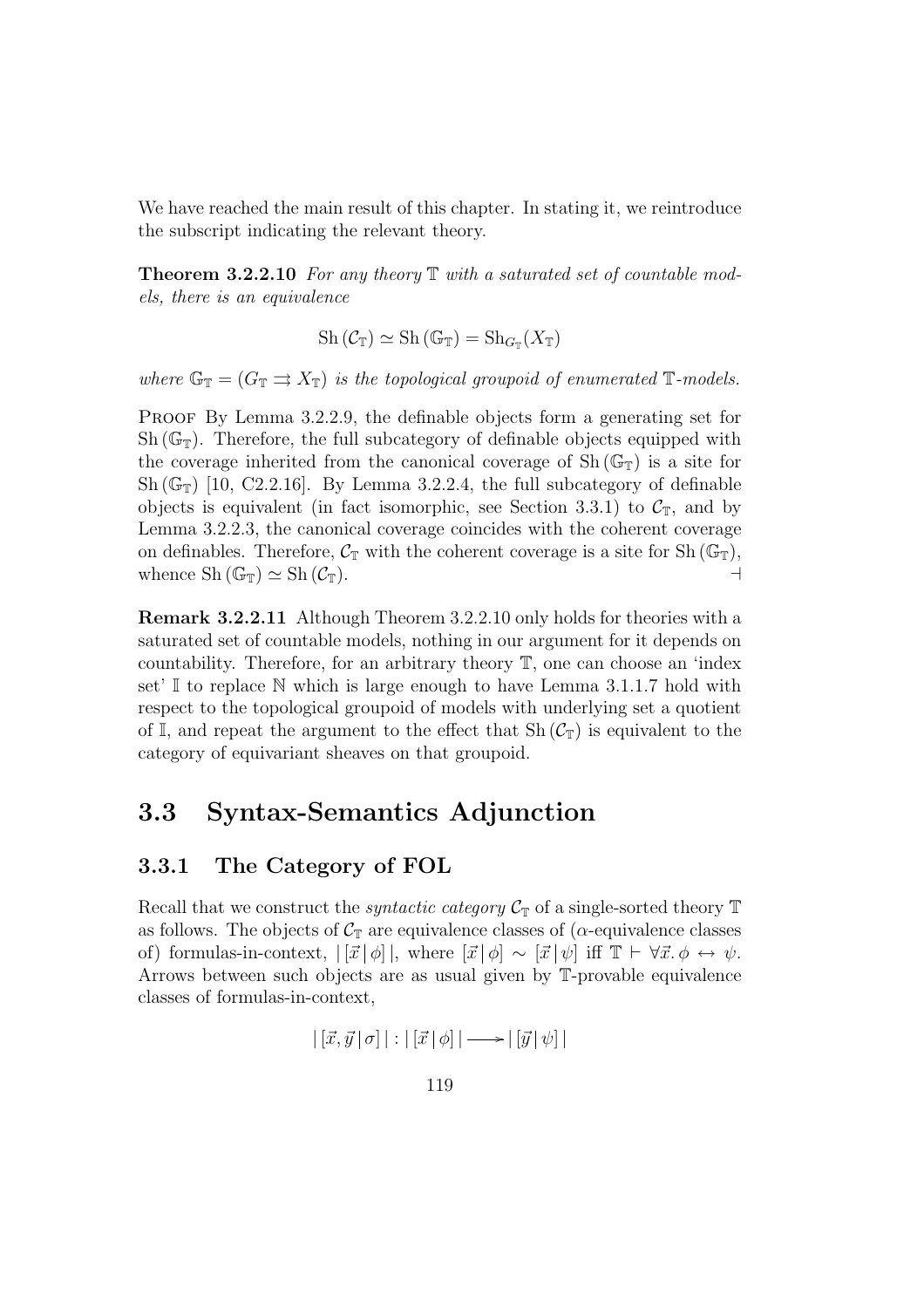such that  $\mathbb{T} \vdash (\forall \vec{x}, \vec{y}, \sigma \rightarrow \phi \land \psi) \land (\forall \vec{x}, \phi \rightarrow \exists ! \vec{y}, \sigma)$ . This definition of  $\mathcal{C}_{\mathbb{T}}$ is clearly equivalent, in the sense of producing equivalent categories, to the usual one where objects are just  $\alpha$ -equivalence classes (and not T-provable equivalence classes) of formulas-in-context, but is more convenient as long as we are mostly interested in T-models in Sets. In what follows, we usually drop the vertical bars indicating equivalence class in our notation (i.e. we write  $|\vec{x}| \phi$  but mean  $| |\vec{x}| \phi |$ . With this definition of syntactical category, every syntactic category has the properties:

- There is a distinguished object, U,  $(|x| \top)$  with distinguished finite powers ([ $|T|, [x | T], [x_1, x_2 | T], \ldots$ ).
- $\mathcal{C}_{\mathbb{T}}$  has a *system of inclusions*, that is, a set  $\mathfrak{I} \subseteq (\mathcal{C}_{\mathbb{T}})_1$  of distinguished monomorphisms which is closed under composition and identities, and such that every object has a unique inclusion into a finite power of U. Moreover (and this is not the case with the alternative definition of  $\mathcal{C}_{\mathbb{T}}$ ) every subobject, considered as a set of monomorphisms, of an object contains a unique inclusion. (We can take  $\mathfrak I$  in  $\mathcal C_{\mathbb T}$  to be the set of all arrows  $[x_1, \ldots, x_n | \phi] \longrightarrow [y_1, \ldots, y_n | \psi]$  which contain the formula-in-context  $[\vec{x}, \vec{y}] \phi \wedge \psi \wedge \vec{x} = \vec{y}$ .

We claim that this characterizes syntactical categories (for single-sorted classical theories) up to isomorphism. Suppose  $\beta$  is a Boolean coherent category with a distinguished object and a system of inclusions. Let the language  $\mathcal{L}_{\mathbb{B}}$ of B consist of, for each inclusion  $R \longrightarrow U^n$  a n-ary relation symbol. Set the theory of  $\mathcal{B}$ ,  $\mathbb{T}_{\mathcal{B}}$ , to be the set of true sentences in  $\mathcal{L}_{\mathbb{B}}$  under the canonical interpretation of  $\mathcal{L}_{\mathbb{B}}$  in  $\mathcal{B}$ .

#### Lemma 3.3.1.1 There is an isomorphism

 $\mathcal{B} \cong \mathcal{C}_{\mathbb{T}_m}$ 

PROOF Define a functor  $F : \mathcal{B} \longrightarrow C_{\mathbb{T}}$  by sending an object A in B to  $[\vec{x} | \alpha]$ , where  $\alpha$  is the predicate in  $\mathcal{L}_{\mathbb{B}}$  corresponding to its unique inclusion,  $A \longrightarrow U^n$ , into a power of U. For an arrow  $f : A \longrightarrow B$  in  $B$ ,  $F(B) = [\vec{y} | \beta]$ there is an inclusion  $\operatorname{Gph}(f) \longrightarrow U^{n+m}$  corresponding to a relation symbol σ such that  $[\vec{x}, \vec{y} | \sigma]$  is T<sub>B</sub>-provably functional from  $[\vec{x} | \alpha]$  to  $[\vec{y} | \beta]$ , so set  $F(f) = [\vec{x}, \vec{y} | \sigma].$  In the other direction, define a functor  $G : C_{\mathbb{T}} \longrightarrow \mathcal{B}$ by sending an object  $[\vec{x} | \phi]$  to the domain of the inclusion representing the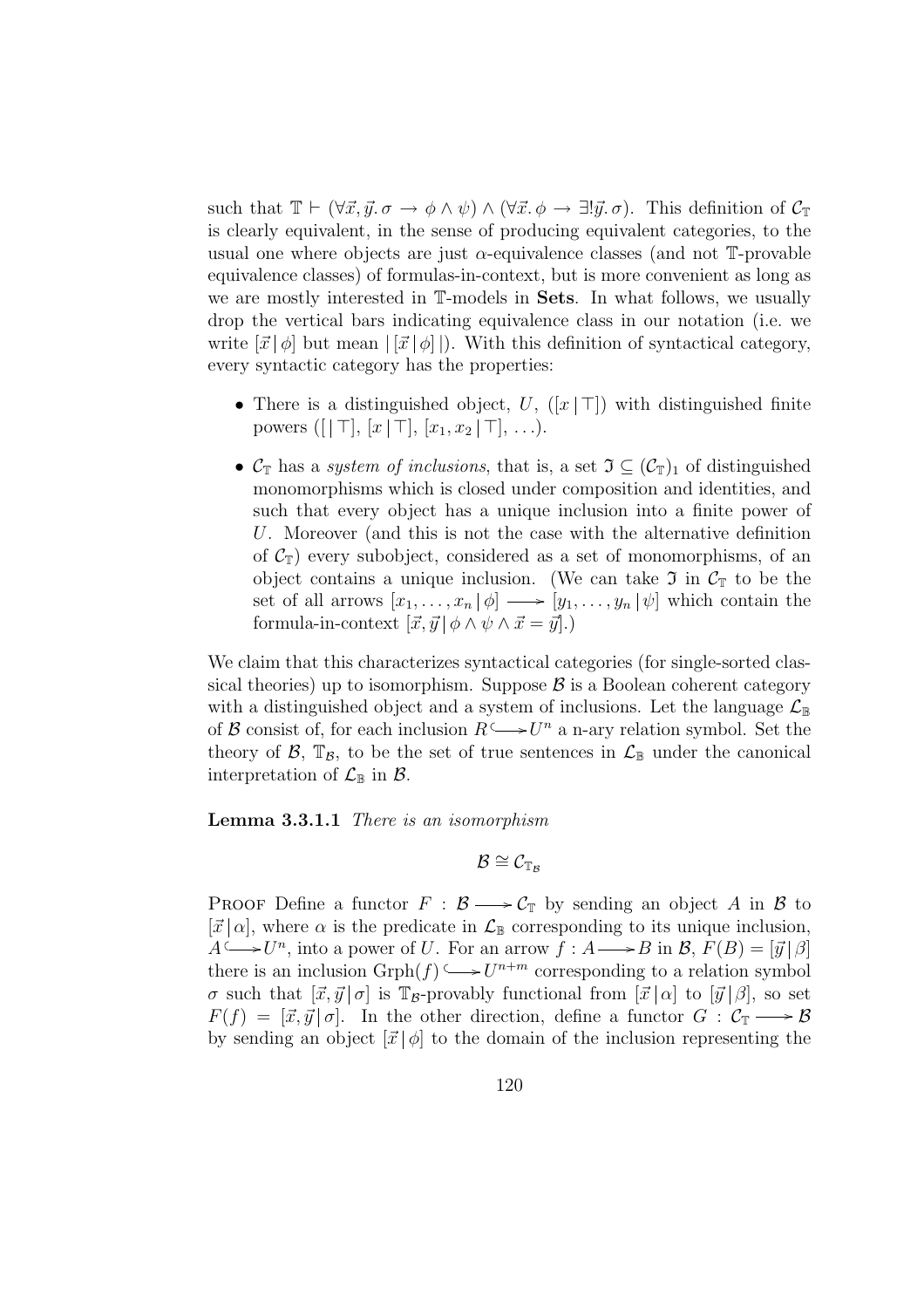subobject  $\llbracket \vec{x} | \phi \rrbracket^{\mathcal{B}}$  under the canonical interpretation of  $\mathcal{L}_{\mathbb{B}}$  in  $\mathcal{B}$ . Then  $G \circ F =$ 1<sub>B</sub>. And if  $[\vec{x} | \phi] \in C_{\mathbb{T}}$ , with  $F([\vec{x} | \phi]) = R \longrightarrow U^n$ , and  $[\vec{x} | \rho]$  is the predicate of  $\mathcal{L}_{\mathbb{B}}$  representing  $R \longrightarrow U^n$ , then  $\mathbb{T}_{\mathcal{B}} \vdash \forall \vec{x}.\ \phi \leftrightarrow \rho$ , so  $F \circ G = 1_{C_{\mathbb{F}}}$  $\overline{\phantom{a}}$ 

We also note the following:

**Lemma 3.3.1.2** For a theory  $\mathbb T$  with a saturated set of countable models, the functor  $\mathcal{M}^{\dagger} : C_{\mathbb{T}} \longrightarrow Sh(\mathbb{G}_{\mathbb{T}})$  is an isomorphism on its image.

PROOF  $\mathcal{M}^{\dagger}$  is full and faithful, and therefore an equivalence on its image. That it is an isomorphism follows as long as  $\mathcal{M}^{\dagger}$  is 1-1 on objects. But that much is clear from the construction of  $\mathcal{C}_{\mathbb{T}}$  above, and from the construction of the definables in  $\text{Sh}(\mathbb{G}_{\mathbb{T}}).$ 

Because we have assumed that our theories all satisfy the axiom  $\exists x \cdot x = x$ , we shall assume, when we say that a category has a distinguished object, that it is well-supported. Last, if  $F : \mathcal{B} \longrightarrow \mathcal{D}$  is a coherent functor that preserves the distinguished object, or synonymously the single sort, then it is naturally isomorphic to one that moreover preserves the distinguished finite powers of U on the nose, and that preserves inclusions.

Definition 3.3.1.3 The category FOL consists of Boolean coherent categories with a saturated set of countable models, and with a distinguished, well-supported object and a system of inclusions. Arrows in **FOL** are coherent functors that preserve the distinguished object (and its distinguished finite powers) and inclusions on the nose.

We write  $C_{\mathbb{T}}$  for an object of FOL, since it is (isomorphic to) a syntactic category for a classical theory  $\mathbb T$  by Lemma 3.3.1.1. By a  $\mathbb T\text{-model},$  we mean a coherent functor  $M: \mathcal{C}_{\mathbb{T}} \longrightarrow$  Sets that sends  $M(U^n)$  to the n-fold cartesian product of  $M(U)$ , and inclusions to subset inclusions.

# 3.3.2 The Object Classifier

The (classical, single-sorted) theory with no constant, function, or relation symbols and no axioms (except  $\exists x \cdot x = x$ )—i.e. the classical theory of equality—we denote by  $\mathbb{T}_{=}$  (abusing notation, as it is the same name as we used for the same theory without the axiom  $\exists x \cdot x = x$  in Chapter 2, but hopefully without causing confusion). The theory  $\mathbb{T}_=$  is a well-supported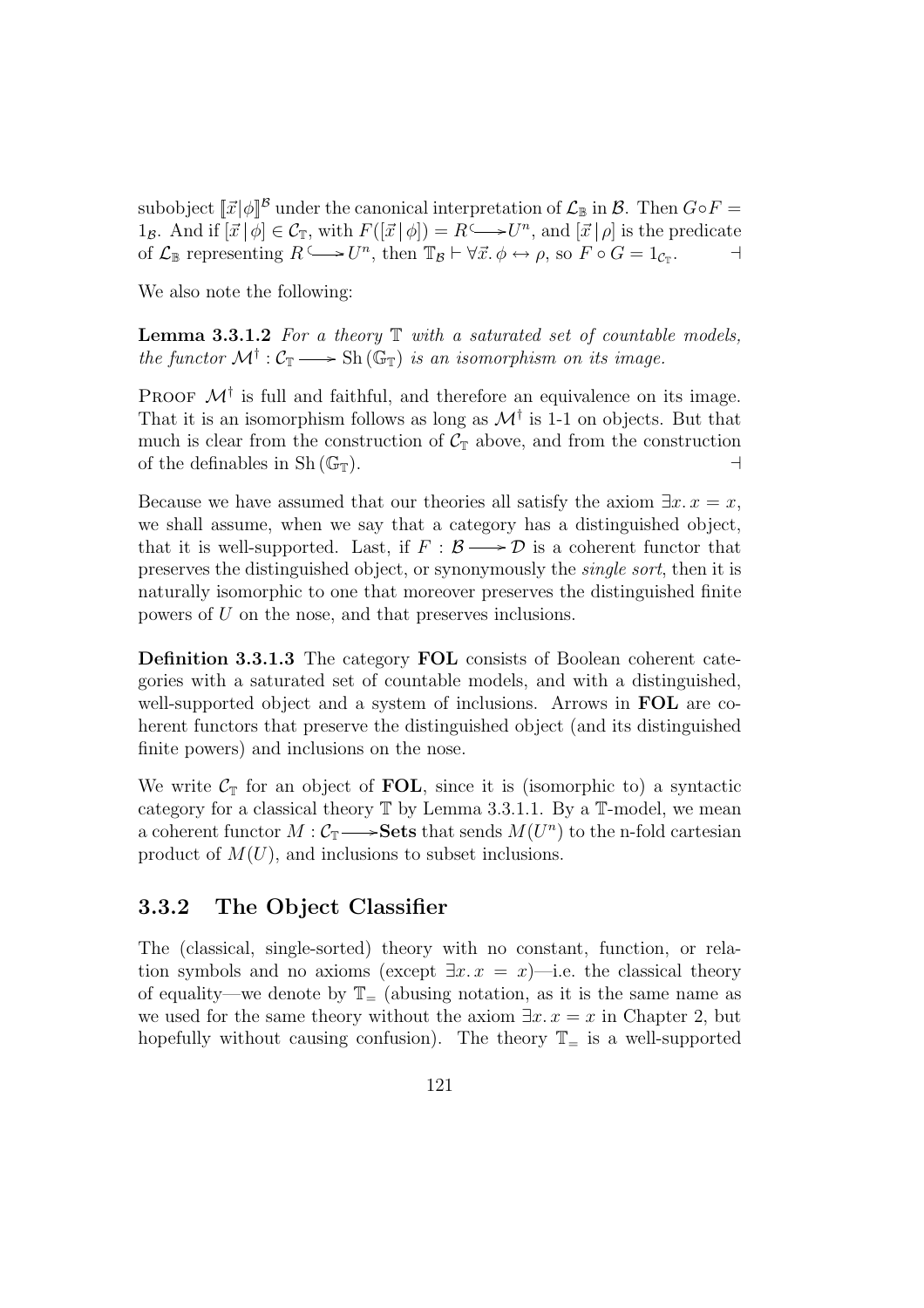object classifier in the category of Boolean coherent categories, in the sense that well-supported objects,  $B \longrightarrow 1$ , in a Boolean coherent category  $\beta$  correspond to coherent functors  $\mathcal{C}_{\mathbb{T}_{\equiv}} \longrightarrow \mathcal{B}$ , up to natural isomorphism. More precisely, there is an equivalence of categories, natural in  $\mathcal{B}$ ,

$$
\mathrm{Hom}^*_{\mathrm{\bf BC}}({\mathcal C}_{{\mathbb T}_{\!-}},{\mathcal B}) \simeq {\mathcal B}^*
$$

where  $\mathcal{B}^*$  is the groupoid consisting of well-supported objects and isomorphisms in B. Accordingly, the topos of coherent sheaves  $\text{Sh}(\mathbb{T}_-)$  classifies well-supported classical objects with in the category of topoi and geometric morphisms (compare with Section 2.5). In the category **FOL**, there are only distinguished object preserving functors, whence there exists exactly one arrow from  $\mathcal{C}_{\mathbb{T}}$  to any  $\mathcal{C}_{\mathbb{T}}$  in FOL, that is,  $\mathcal{C}_{\mathbb{T}}$  classifies the distinguished object. In accordance with this, we consider topological groupoids over the dual of  $C_{\mathbb{T}_{=}}$ —the semantical groupoid  $\mathbb{G}_{\mathbb{T}_{=}}$ —in order to construct an adjoint to the semantical groupoid functor.



First, we give a characterization of  $\mathbb{G}_{\mathbb{T}^-}$ .

**Definition 3.3.2.1** The topological groupoid  $\mathbb{N}_{\sim}$  consists of the set  $N_0$  of quotients of N with the set  $N_1$  of bijections between them, equipped with topology as follows. The topology on the set of objects,

 $N_0 = \{N/\sim \mid \sim \text{ an equivalence relation on } \mathbb{N}\}\$ 

is the coarsest topology in which both sets of the form

$$
(n \sim m) := \{ A \in N_0 \mid [n] = [m] \text{ in } A \}
$$

and

 $(n) := \{A \in N_0 \mid \text{ the cardinality of } A \text{ is } n\}$ 

are clopen, for  $n, m \in \mathbb{N}$ . The topology on the set,  $N_1$  of bijections is the coarsest topology such that the source and target maps  $s, t : N_1 \Rightarrow N_0$  are both continuous, and such that all sets of the form

$$
(m \mapsto n) := \left\{ f : A \stackrel{\cong}{\longrightarrow} B \text{ in } N_1 \mid f([m]) = [n] \right\}
$$

are open.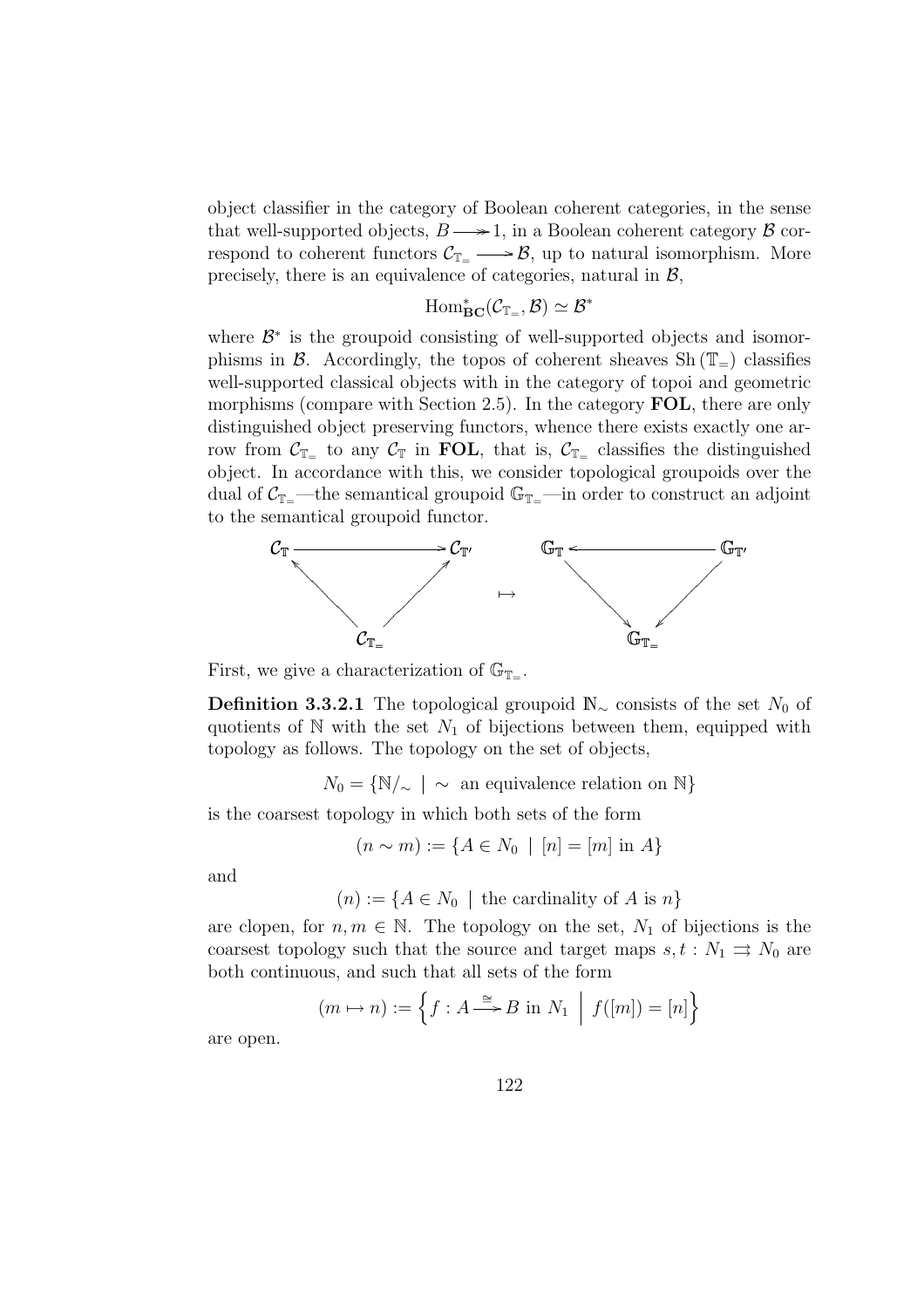# Lemma 3.3.2.2 There is an isomorphism  $\mathbb{N}_{\sim} \cong \mathbb{G}_{\mathbb{T}_{=}}$  in Gpd.

PROOF Any set A in  $N_0$  is the underlying set of a canonical  $\mathbb{T}_=$ -model, and any bijection  $f : A \to B$  is the underlying function of a  $\mathbb{T}_=$ -model isomorphism, and thereby we obtain bijections  $N_0 \cong X_{\mathbb{T}_{-}}$  and  $N_1 \cong G_{\mathbb{T}_{-}}$ which commute with source, target, composition, and embedding of identities maps. Remains to show that the topologies correspond. Clearly, any open set of the form  $(n \sim m) \subseteq N_0$  corresponds to the open set  $U_{[x,y]}\nvert_{x=y}, \, m \subseteq X_{\mathbb{T}_{=}}$ , while  $(n) \subseteq N_0$  corresponds to the clopen set  $U_{\left[\phi\right],\star} \subseteq X_{\mathbb{T}_{\leftarrow}}$  where  $\phi$  is the first-order sentence in  $=$  expressing that there are exactly n elements. Conversely, let a basic open  $U_{[x_1,...,x_n] \phi],m_1,...,m_n} \subseteq X_{\mathbb{T}_{\equiv}}$  be given. Consider the list of variables  $x_1, \ldots, x_n$ . Let  $\sigma_1, \ldots, \sigma_k$  be a list of all the possible equality relations between these variables, that is to say, such that each  $\sigma_i$  is a conjunction of the form  $\mathbf{A}^{\dagger}$ 

$$
\bigwedge_{1\leq i,j\leq n} P_{i,j}
$$

with  $P_{i,j}$  either the formula  $x_i = x_j$  or the formula  $x_i \neq x_j$ . First, we claim that

$$
\mathbf{M} \in U_{[x_1,...,x_n \setminus \phi], m_1,...,m_n} \Leftrightarrow \mathbf{M} \models \bigvee_{1 \leq i \leq k} (\sigma_i(\vec{m}/\vec{x}) \land \exists \vec{x}, \sigma_i \land \phi)
$$

where we can refer to the disjunction occurring on the right as  $\Phi$ , for short. The left-to-right implications is clear. Suppose that  $M \vDash \Phi$ , say that the jth disjunct is true in M. Choose a witness  $\vec{a} \in |M|^n$  for the existential quantifier. Since  $\mathbf{M} \models \sigma_j(\vec{a}/\vec{x})$  and  $\mathbf{M} \models \sigma_j([\vec{m}]/\vec{x})$ , the assignment  $[m_i] \mapsto a_i$ , for  $1 \leq i \leq n$ , is well-defined and extends to a permutation of  $|M|$ , and thus to an automorphism of M. Whence  $\mathbf{M} \models \phi(\vec{m}/\vec{x})$ , so the right-toleft implication holds. Next, we claim that the set of models satisfying the statement  $\Phi$  corresponds to an open (and closed) subset of  $N_0$ . For the set of models satisfying  $m_i = m_j$  corresponds to the subset  $(m \sim n)$  and the models satisfying  $m_i \neq m_j$  corresponds to the complement of  $(m \sim n)$ , so the set of models satisfying  $\sigma_i(\vec{m}/\vec{x})$  is a finite intersection of clopen sets. Now, all infinite  $\mathbb{T}_{=}$ -models are elementary equivalent, as are all finite models of the same size. Therefore, by compactness, for any  $\mathbb{T}_{=}$ -sentence,  $\psi$ , there exists a  $k \in \mathbb{N}$  such that either  $\psi$  is true in all models of size  $\geq k$  or  $\psi$  is false in all models of size > k. Therefore, there exists a finite set  $K \subset \mathbb{N}$  such that, in the latter case,  $N \models \psi$  if and only if  $|N| \in K$ , and in the former case, such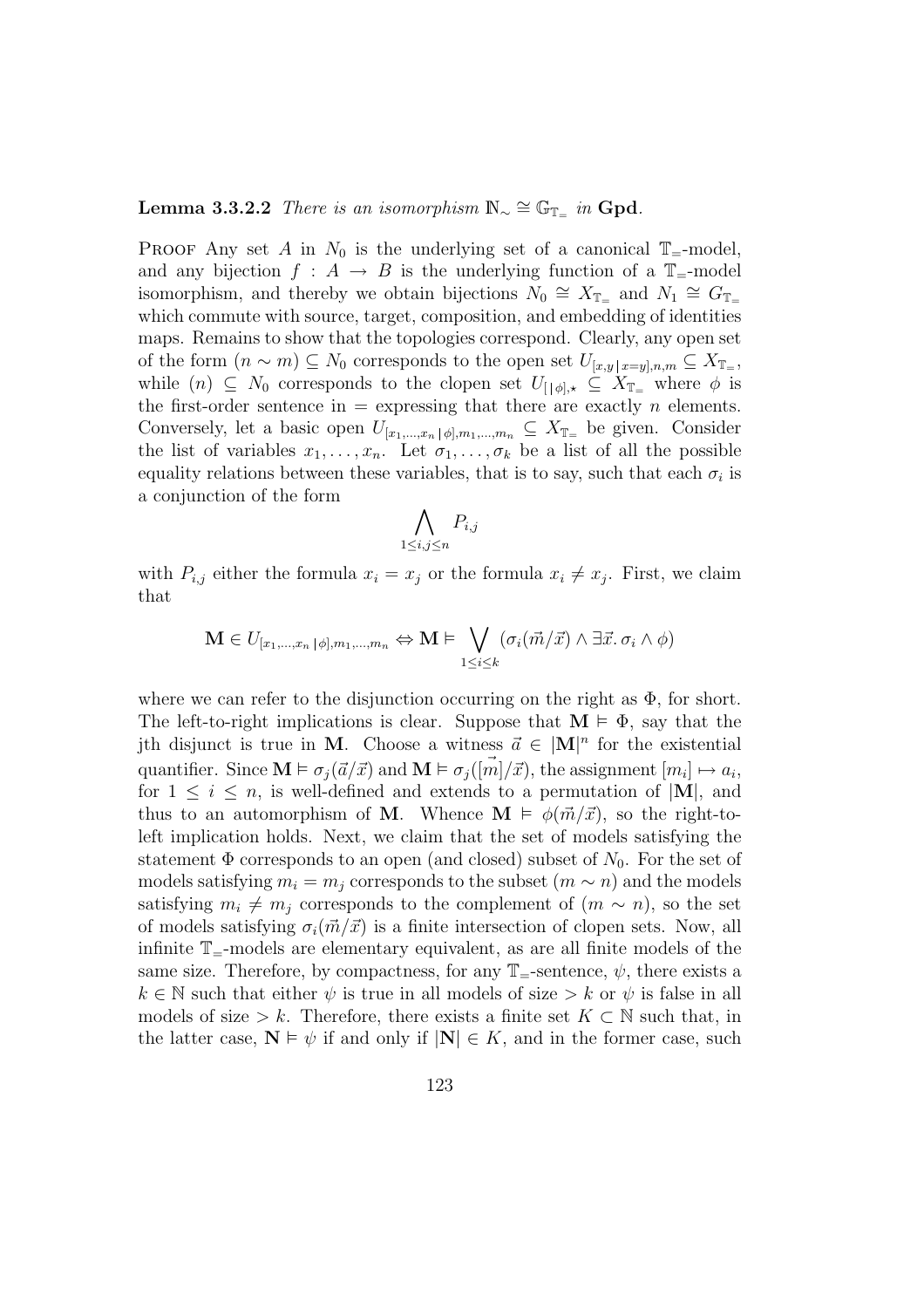that  $N \models \psi$  if and only if  $|N| \notin K$ . Since

$$
U := \{ A \in N_0 \: \mid \: |A| \in K \} = \bigcup_{n \in K} (n)
$$

is a clopen subset of  $N_0$ , the set of  $\mathbb{T}_=$ -models in which  $\psi$  is true corresponds to an clopen set in  $N_0$ . In particular, the set of models satisfying  $\exists \vec{x}.\,\sigma_i \wedge \phi$ corresponds to a clopen set of  $N_0$ . Therefore, the set of models satisfying  $\Phi$ corresponds to a finite union of clopen subsets of  $N_0$ , and so is clopen. For the spaces of arrows, it remains only to observe that open subsets of the form  $(m \mapsto n) \subseteq N_1$  correspond to open subsets of the form

 $V_{-}^{-}(m, n)$ 

and we can conclude that  $\mathbb{N}_{\sim}$  is a topological groupoid isomorphic to  $\mathbb{G}_{\mathbb{T}_{=}}$  in Gpd.  $\qquad \qquad \dashv$ 

The category Sh ( $\mathbb{N}_{\sim}$ ) of equivariant sheaves on  $\mathbb{N}_{\sim}$ , therefore, classifies wellsupported classical objects. The generic decidable object,  $\mathcal{U}$ , in Sh ( $\mathbb{N}_{\sim}$ ) can be taken to be the definable sheaf  $\langle E_{[x|\top]} \to X_{\mathbb{T}_=} \cong N_0, \theta_{[x|\top]} \rangle$ . Similar to Proposition 2.4.3.4 and Proposition 2.5.0.13, the object  $U$  can be constructed without reference to definable sheaves as follows, following [21,  $\S6$ ] (the relevant parts of which we have taken the liberty to present in Section 3.4.1).

**Proposition 3.3.2.3** There exists an open set  $M \subseteq N_1$  with M closed under inverses and composition and  $s(M), t(M) \subseteq N_0$  such that the equivariant sheaf U is isomorphic to the equivariant sheaf  $\langle \mathbb{N}_{\sim}, N_0, M \rangle$  in Sh  $(\mathbb{N}_{\sim})$ ,

$$
\mathcal{U} \cong \langle \mathbb{N}_{\sim}, N_0, M \rangle
$$

PROOF Choose a  $n \in \mathbb{N}$ . We have an open subset  $M = (n \mapsto n) \subseteq N_1$ , with M closed under identities, inverses, and composition, and  $s(M), t(M) \subseteq N_0$ . Accordingly, following [21, §6], we have an equivariant sheaf  $\langle \mathbb{N}_{\sim}, N_0, M \rangle$  in Sh ( $\mathbb{N}_{\sim}$ ) consisting of the sheaf  $t : N_1/M \longrightarrow N_0$ , where  $N_1/M$  is the set of arrows of  $N_1$  factored out by the equivalence relation,

$$
g \sim_M h \Leftrightarrow t(g) = t(h) \wedge g^{-1} \circ h \in M
$$

and  $N_1$  acts on  $N_1/M$  by composition. Following [21, 6], again, it is then straightforward to verify that the mapping

$$
[g] \mapsto g([n])
$$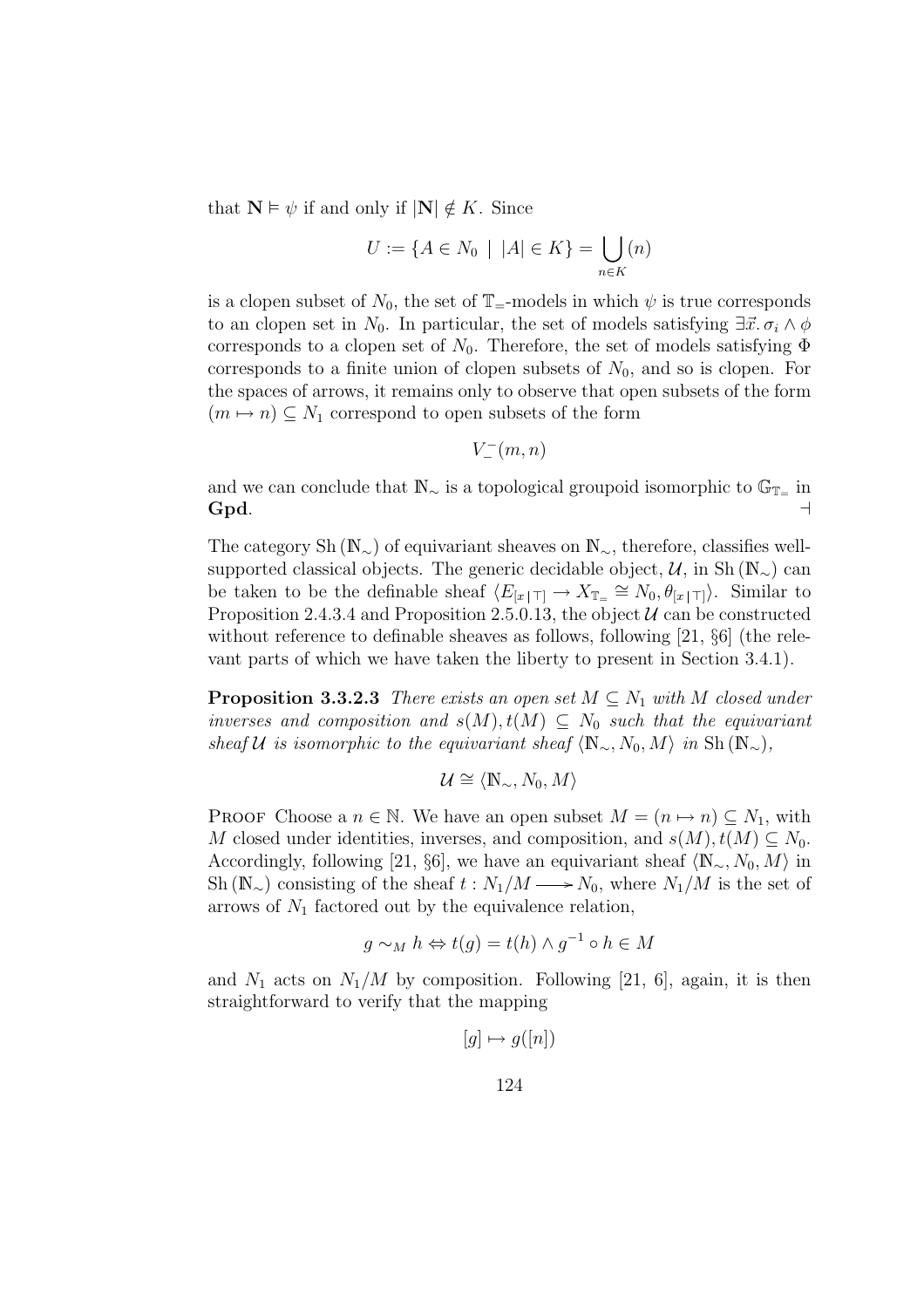defines an isomorphism

$$
\mathcal{U} \cong \langle \mathbb{N}_{\sim}, N_0, M \rangle
$$

by observing that the stabilization of the image of the global section  $u$ :  $N_0 \to E_{x+\top}$  defined by  $A \mapsto [n]$  is all of  $E_{x+\top}$ ; that the induced morphism of equivariant sheaves  $\tilde{u}: O_1/N_u \longrightarrow E_{[x|\top]}$  is therefore an isomorphism; that  $M = N_u$ ; and finally, that  $\tilde{u}([g]) = g([n])$ .

Accordingly, a morphism  $f : \mathbb{G} \longrightarrow \mathbb{N}_{\sim}$  of topological groupoids identifies a well-supported classical object  $f^*(\mathcal{U})$  in Sh( $\mathbb{G}$ ). This allows us to construct an adjunction between FOL and a full subcategory of  $Gpd/N_{\sim}$ . We formulate this adjunction first in terms of the most inclusive subcategory of Gpd/N<sup>∼</sup> for which it works. Section 3.4 then identifies a condition on morphisms over N<sup>∼</sup> more directly in terms of the morphism involved and its domain, yielding a smaller category to which the adjunction restricts.

## 3.3.3 The Semantical Groupoid Functor

For T a single-sorted classical theory with a saturated set of countable models, we can construct the topological groupoid,  $\mathbb{G}_{\mathbb{T}}$ , of T-models with underlying set a quotient of  $N$  and  $T$ -isomorphisms between them,

$$
G_{\mathbb{T}} \times_{X_{\mathbb{T}}} G_{\mathbb{T}} \xrightarrow{c} G_{\mathbb{T}} \xrightarrow{\begin{array}{c}i\\ \longleftarrow\\ G_{\mathbb{T}}\end{array}} G_{\mathbb{T}} \xrightarrow{\begin{array}{c}s\\ \longleftarrow\\ t\end{array}} X_{\mathbb{T}}
$$

as in Section 3.2.1.

**Lemma 3.3.3.1** The assignment  $\mathbb{T} \mapsto \mathbb{G}_{\mathbb{T}}$  is functorial (in  $\mathbb{T}$ ).

PROOF Let two theories  $\mathbb T$  and  $\mathbb S$  be given, and let  $F : \mathcal{C}_{\mathbb T} \longrightarrow \mathcal{C}_{\mathbb S}$  be a coherent, single-sort preserving functor. Then any S-model,  $\mathcal{C}_s \longrightarrow$  Sets, 'restricts' along  $F$  to a  $\mathbb{I}\text{-model}$  with the same underlying set, and any  $\mathbb{S}\text{-}$ isomorphism restricts to a T-isomorphism with the same underlying function, and so we get functions  $f_0 : X_{\mathbb{S}} \to X_{\mathbb{T}}$  and  $f_1 : G_{\mathbb{S}} \to G_{\mathbb{T}}$  such that the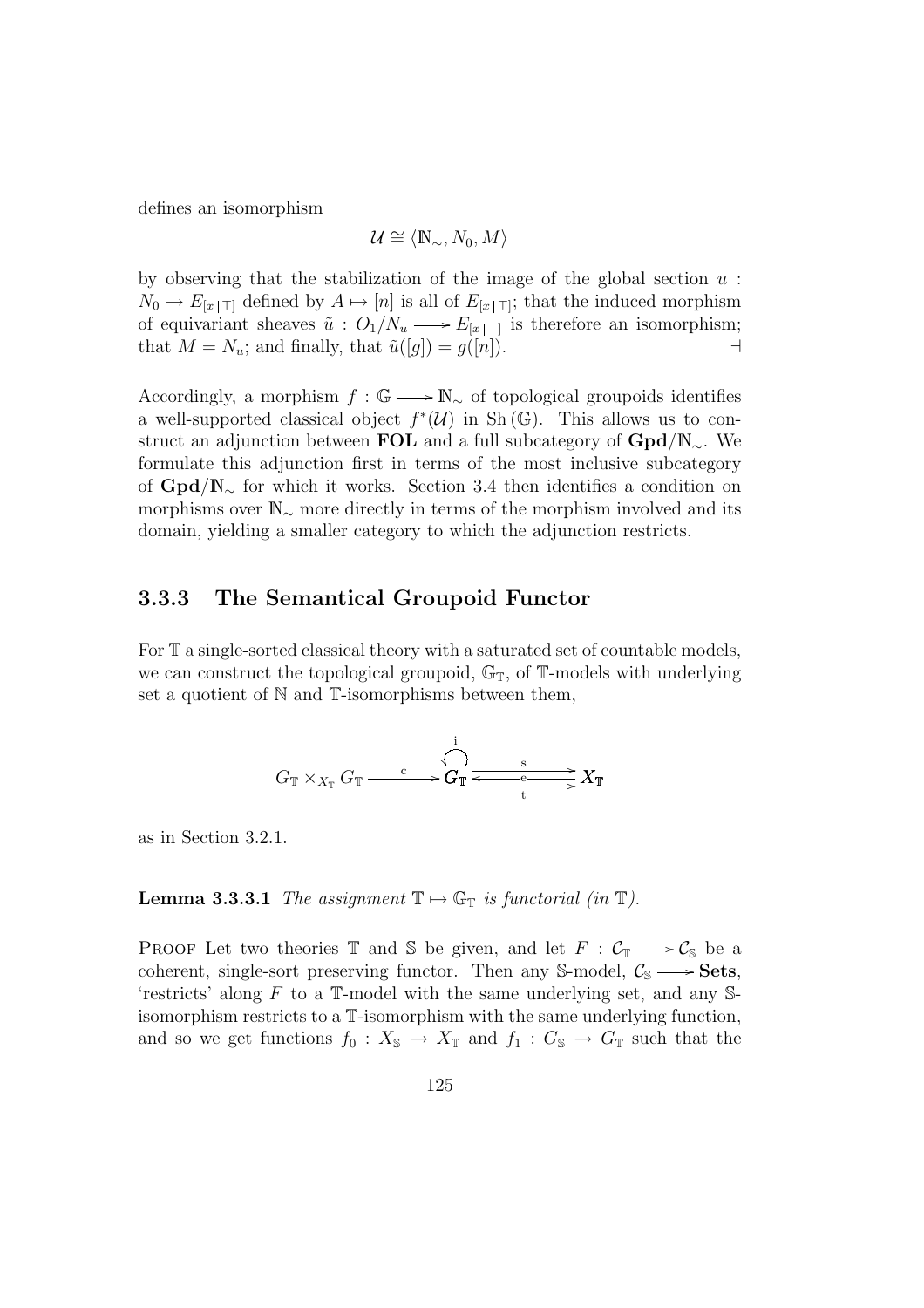following commutes:



Given a basic open  $U_{\phi(\vec{n}/\vec{x})} \subseteq X_{\mathbb{T}}$ , we see that its inverse image is given by translating  $\phi$  along F,

$$
f_0^{-1}\left(U_{\phi(\vec{n}/\vec{x})}\right) = U_{F(\phi)(\vec{n}/\vec{x})} \subseteq X_{\mathbb{S}}
$$

and so  $f_0$  is continuous. Similarly,  $f_1$  is continuous because

$$
f_1^{-1}\left(V_{\psi}^{\phi}(\vec{m},\vec{n})\right) = V_{F(\psi)}^{F(\phi)}(\vec{m},\vec{n}) \subseteq G_{\mathbb{S}}
$$

(suppressing mention of number constants in  $\phi$  and  $\psi$ ). Thus we obtain a morphism of continuous groupoids  $f : \mathbb{G}_{\mathbb{S}} \longrightarrow \mathbb{G}_{\mathbb{T}}$ 

Lemma 3.3.3.2 The square

$$
\mathcal{C}_{\mathbb{T}} \xrightarrow{\qquad F \qquad \mathcal{C}_{\mathbb{S}}}
$$
\n
$$
\mathcal{M}_{\mathbb{T}}^{\dagger}
$$
\n
$$
\downarrow \qquad \qquad \downarrow \mathcal{M}_{\mathbb{S}}^{\dagger}
$$
\n
$$
\text{Sh}(\mathbb{G}_{\mathbb{T}}) \xrightarrow{f^*} \text{Sh}(\mathbb{G}_{\mathbb{S}})
$$

commutes.

PROOF Consider, for an object  $[\vec{x} | \phi]$  in  $\mathcal{C}_{\mathbb{T}}$ , the square



126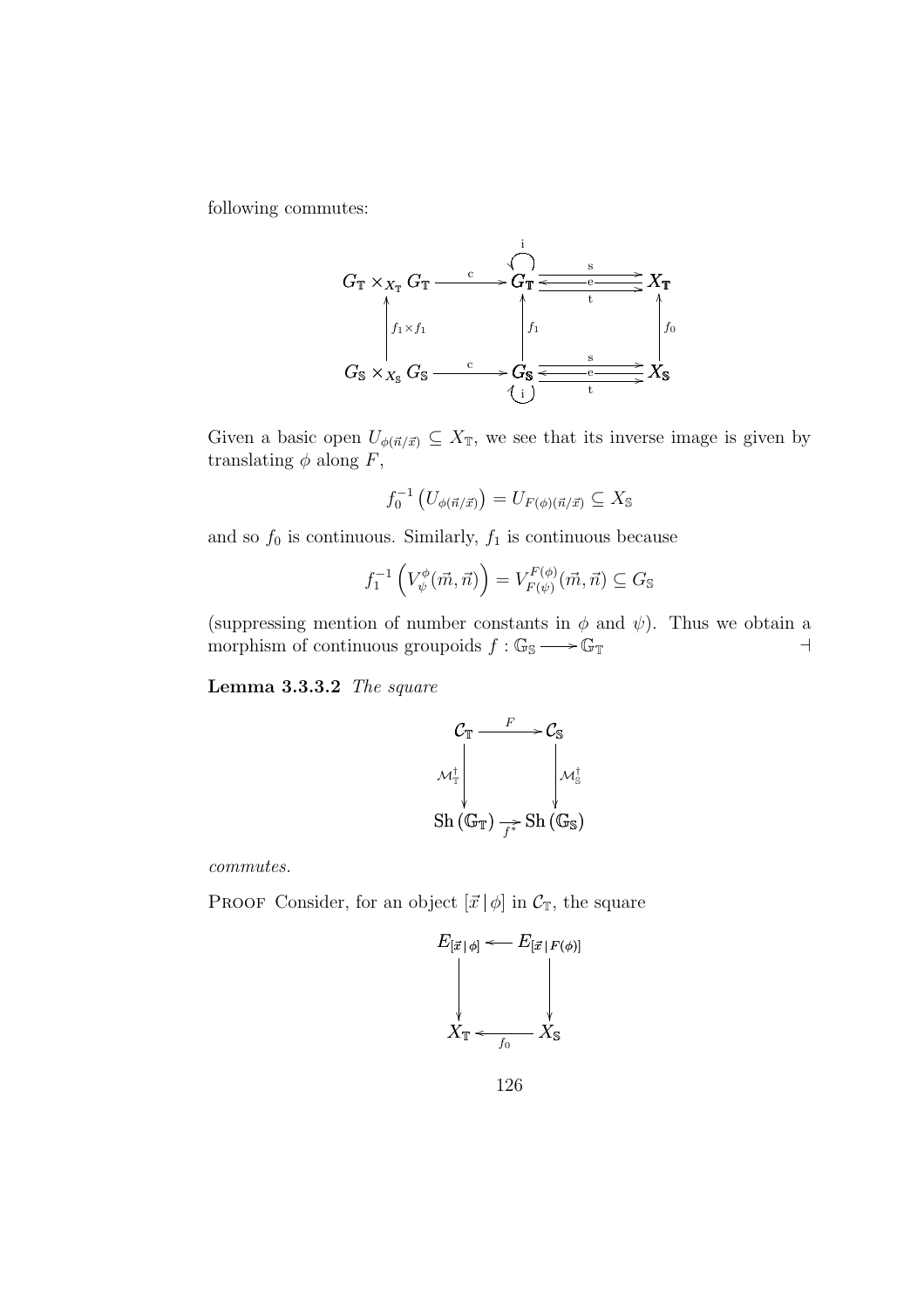Since  $f_0$  is composition with F, the fiber  $F(\phi)(\mathbf{M}) = \mathbf{M}(F([\vec{x} | \phi]))$  over  $\mathbf{M} \in X_{\mathbb{S}}$  is the fiber  $\phi(f_0(\mathbf{M})) = \mathbf{M} \circ F([\vec{x} | \phi])$  over  $f_0(\mathbf{M}) \in X_{\mathbb{T}}$ , so the square is a pullback of sets. A basic open  $V_{[\vec{x} | \psi(\vec{m})]}$  is pulled back to a basic open  $V_{[\vec{x} | F(\psi)(\vec{m})]}$ , so the pullback topology is contained in the logical topology. For an element  $\langle \mathbf{M}, [\vec{n}] \rangle$  in basic open  $V_{[\vec{x}|\psi]}$ , the set  $V = V_{[\vec{x}|\vec{x} = \vec{n}]} \subseteq E_{[\vec{x}|\phi]}$  is open and  $\langle \mathbf{M}, \vec{n}] \rangle \in V \times_{X_{\mathcal{T}}} U_{\psi(\vec{n}/\vec{x})} \subseteq V_{[\vec{x}|\psi]}$ , so the logical topology is contained in the pullback topology. With  $f_1 : G_S \to G_T$  being just a restriction function, we conclude that  $f^* \circ \mathcal{M}_{\mathbb{T}}^{\dagger} = \mathcal{M}_{\mathbb{S}}^{\dagger}$  $\circ$  F.  $\qquad \qquad \rightarrow$ 

For any theory  $\mathbb{T}$ , there is a unique arrow  $U_{\mathbb{T}}: \mathcal{C}_{\mathbb{T}} \longrightarrow \mathcal{C}_{\mathbb{T}}$  in **FOL**, that is,  $\mathcal{C}_{\mathbb{T}_{\equiv}}$  is an initial object. Applying Lemma 3.3.3.1 to  $U_{\mathbb{T}} : \mathcal{C}_{\mathbb{T}_{\equiv}} \longrightarrow \mathcal{C}_{\mathbb{T}}$ and shifting to the isomorphic groupoid  $\mathbb{N}_{\sim}$ , we obtain a forgetful morphism of topological groupoids  $u_{\mathbb{T}} : \mathbb{G}_{\mathbb{T}} \longrightarrow \mathbb{G}_{\mathbb{T}_=} \cong \mathbb{N}_{\sim}$ , sending a  $\mathbb{T}$ -model to its underlying set and a T-isomorphism to its underlying bijection. For any arrow  $F: \mathcal{C}_{\mathbb{T}} \longrightarrow \mathcal{C}_{\mathbb{S}}$  in FOL we obtain a commuting triangle of morphisms of topological groupoids:



Definition 3.3.3.3 The contravariant semantical groupoid functor

 $\Gamma : \mathbf{FOL}^\mathrm{op} \longrightarrow \mathbf{Gpd}/\mathbb{N}_\sim$ 

sends a theory to its topological groupoid (over  $\mathbb{N}_{\sim}$ ) of models:



Remark 3.3.3.4 As long as there is little danger of confusion, we will continue the practice above of denoting the semantical morphism of groupoids obtained by applying the semantical groupoid functor to a morphism of FOL simply by switching from upper case to lower case letters. E.g. for  $F: \mathcal{C}_{\mathbb{T}} \longrightarrow \mathcal{C}_{\mathbb{S}},$ 

$$
\Gamma(F) = f : \mathbb{G}_{\mathbb{S}} \longrightarrow \mathbb{G}_{\mathbb{T}}
$$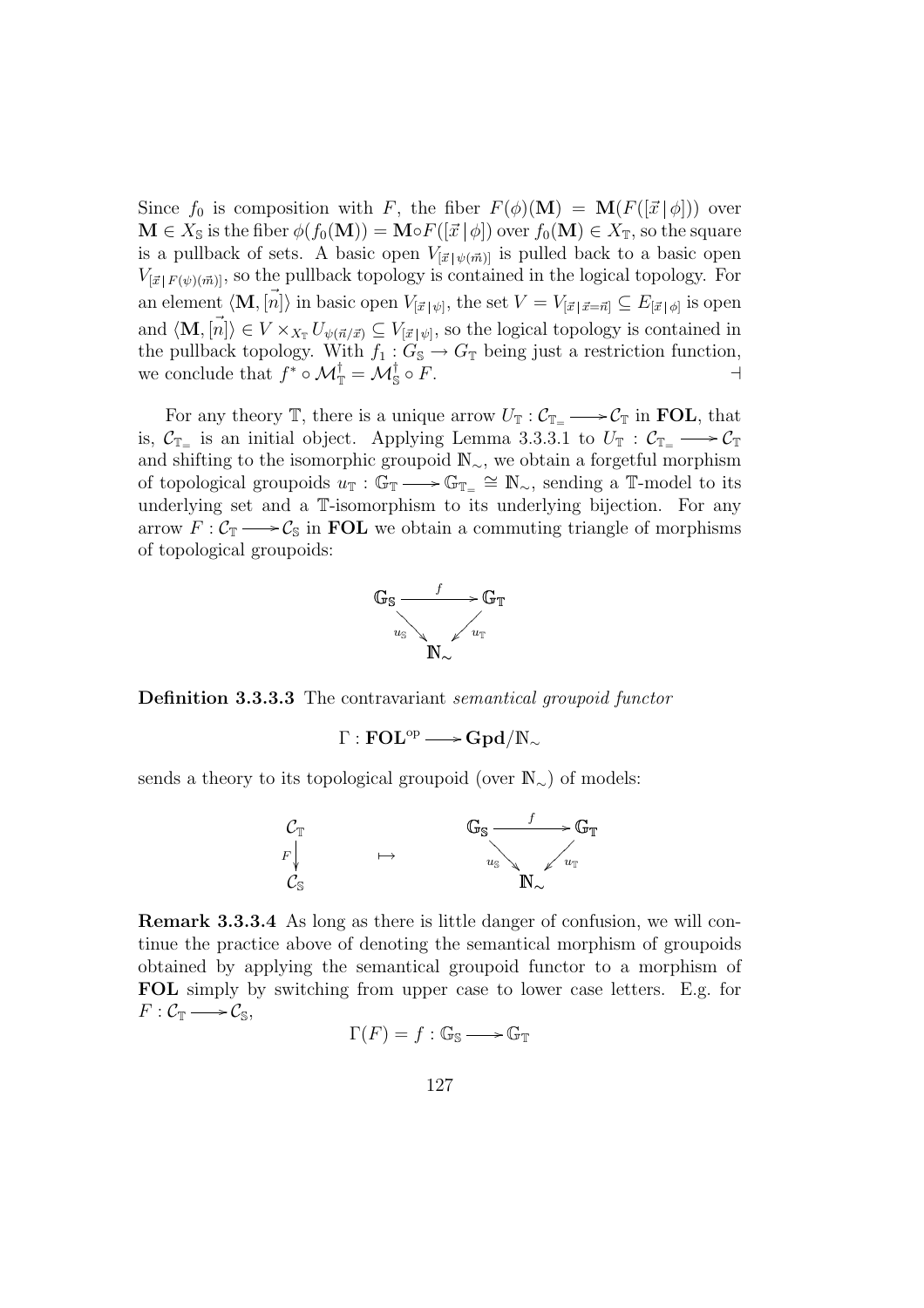### 3.3.4 The Theory Functor

We construct an adjoint to the contravariant semantical groupoid functor  $\Gamma$ :  $\text{FOL} \longrightarrow \text{Gpd}/\mathbb{N}_{\sim}$  which restricts to an equivalence on the image of Γ. As noted in Section 3.3.3, any morphism of topological groupoids  $f : \mathbb{G} \longrightarrow \mathbb{N}_{\sim}$ identifies an object  $U_{\mathbb{G}} := f^*(\mathcal{U})$  in Sh $(\mathbb{G})$ , with finite powers  $1, U_{\mathbb{G}}, U_{\mathbb{G}}^2, \ldots$ obtained by taking the (canonical) finite fiberwise products in Sh (G).

**Definition 3.3.4.1** A groupoid  $f : \mathbb{G} \longrightarrow \mathbb{N}_{\sim}$  over  $\mathbb{N}_{\sim}$  is called *classical* if the finite powers  $1, U_{\mathbb{G}}, U_{\mathbb{G}}^2, \ldots$  of  $U_{\mathbb{G}}$  in Sh ( $\mathbb{G}$ ) are compact and such that their complemented subobjects are closed under images along projections. That is to say, for any complemented  $S \rightarrow U_{\mathbb{G}}^{n+1}$  $U_{\mathbb{G}}^{n+1}$ , the image  $\exists_{\pi_i}(S) \longmapsto U_{\mathbb{G}}^n$  along the projection  $\pi_i: U_{\mathbb{G}}^{n+1}$  $U_{\mathbb{G}}^{n+1} \longrightarrow U_{\mathbb{G}}^n$  is again complemented, for  $1 \leq i \leq n+1$ .

The full subcategory of  $Gdp/N_{\sim}$  consisting of classical groupoids over N<sup>∼</sup> is denoted

$$
\mathbf{Class} \longrightarrow \mathbf{Gpd}/\mathbb{N}_{\sim}
$$

**Definition 3.3.4.2** For  $\mathbb{G} \longrightarrow \mathbb{N}_{\sim}$  a classical groupoid over  $\mathbb{N}_{\sim}$ , let

 $\Theta(\mathbb{G}) \longrightarrow$  Sh  $(\mathbb{G})$ 

be the full subcategory consisting of the (canonical) finite powers  $1, U_{\mathbb{G}}, U_{\mathbb{G}}^2, \ldots$ of  $U_{\mathbb{G}}$  in Sh  $(\mathbb{G})$  together with any equivariant sheaf A such that there exists an arrow  $A \longrightarrow U_{\mathbb{G}}^n$  with underlying function a subset inclusion and such that A is complemented as a subobject of  $U_{\mathbb{G}}^{n+1}$  $\mathbb{G}^{n+1}$ .

**Lemma 3.3.4.3** For a classical groupoid  $\mathbb{G} \longrightarrow \mathbb{N}_{\sim}$ , the subcategory

 $\Theta(\mathbb{G}) \longrightarrow$  Sh  $(\mathbb{G})$ 

is a Boolean coherent category with distinguished object and a system of inclusions. Moreover,  $\Theta(\mathbb{G})$  has a saturated set of countable models. That is,  $\Theta(\mathbb{G}) \in \textbf{FOL}.$ 

**PROOF**  $\Theta(\mathbb{G})$  is clearly Boolean. It inherits the terminal object from Sh $(\mathbb{G})$ . Complemented subobjects of  $1, U_{\mathbb{G}}, U_{\mathbb{G}}^2, \ldots$  in Sh $(\mathbb{G})$  are closed under finite joins and meets and pullbacks along projections, from which we can conclude that  $\Theta(\mathbb{G})$  also inherits equalizers, finite products, and finite joins. From the fact that the image of any complemented subobject  $S \rightarrow U_{\mathbb{G}}^{n+1}$  $\mathbb{G}^{n+1}$  along the projection  $\pi: U_{\mathbb{G}}^{n+1} \to U_{\mathbb{G}}^n$  is again complemented, we can infer that  $\Theta(\mathbb{G})$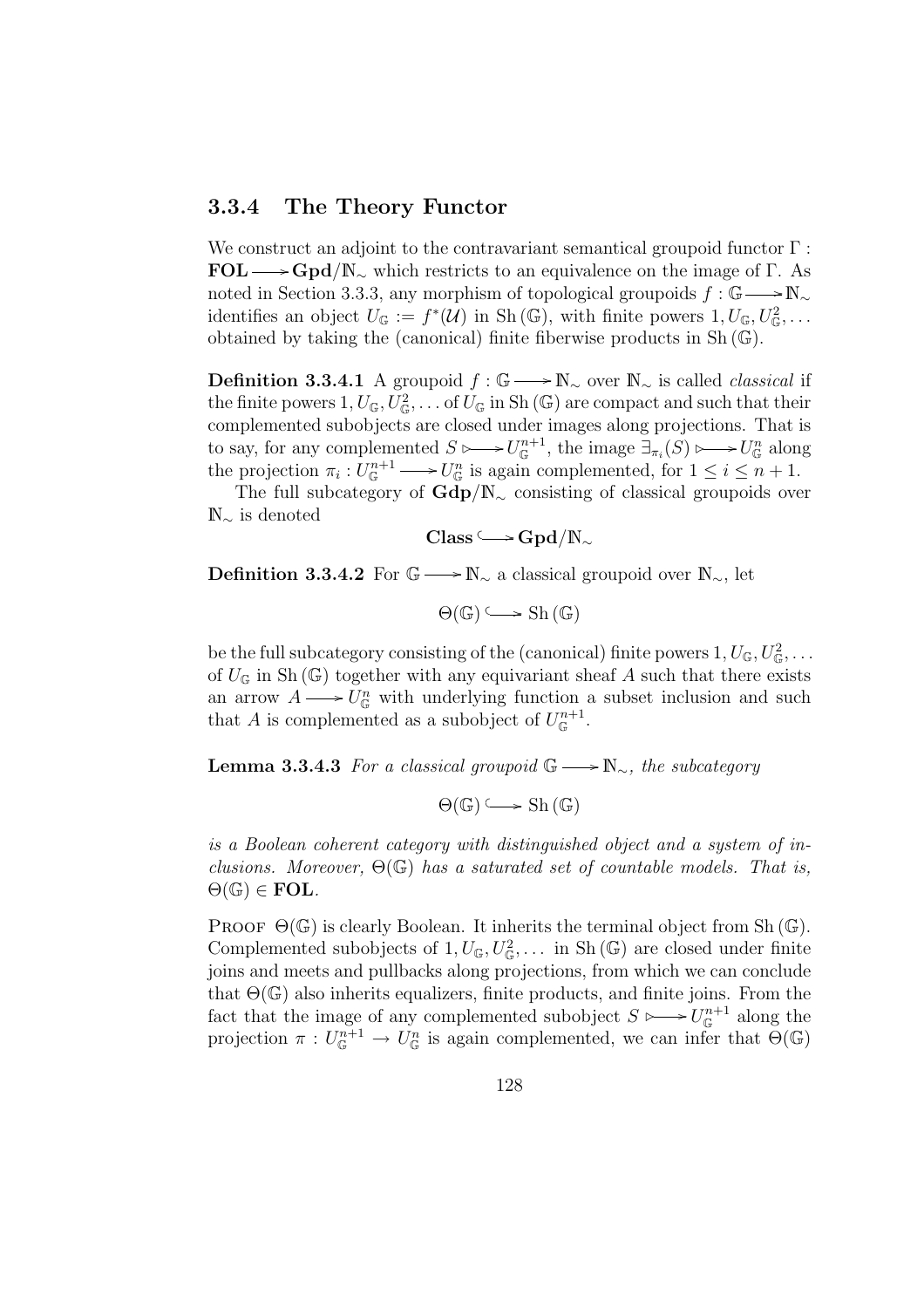inherits images from Sh ( $\mathbb{G}$ ). Thus  $\Theta(\mathbb{G})$  is coherent. Finally,  $U_{\mathbb{G}}$  is a distinguished object, and subset inclusions form a system of inclusions. Remains to show that  $\Theta(\mathbb{G})$  has a saturated set of countable models. Consider the inclusion of categories  $w : \Theta(\mathbb{G}) \longrightarrow$  Sh $(\mathbb{G})$ . w is coherent, and since every object in  $\Theta(\mathbb{G})$  is compact, w reflects covers when  $\Theta(\mathbb{G})$  is equipped with the coherent coverage. Thus  $w$  induces a surjective geometric morphism  $w : Sh(\mathbb{G}) \longrightarrow Sh(\Theta(\mathbb{G}))$ . Consider the composite,

$$
\mathbf{Sets}/G_0 \xrightarrow{u_1} \mathbf{Sh}(G_0) \xrightarrow{u_2} \mathbf{Sh}(\mathbb{G}) \xrightarrow{w} \mathbf{Sh}(\Theta(\mathbb{G}))
$$

where the two leftmost geometric morphisms have forgetful inverse image parts. Now, any point  $m : \mathbf{Sets} \longrightarrow \mathbf{Sets}/G_0$  corresponds, by considering  $m^*$  to be pullback along  $x: 1 \longrightarrow G_0$  for some  $x \in G_0$ , to a countable model  $\mathbf{M}_x : \Theta(\mathbb{G}) \longrightarrow$ **Sets**, in the form of a coherent functor which sends inclusions to subset inclusions, and whose value at  $U_{\mathbb{G}}$  is  $\{[n] \mid \langle x, [n] \rangle \in e^{-1}(x)\}\$  and so is a quotient of N. And these points jointly reflects covers.  $\Box$ 

**Lemma 3.3.4.4** For a theory  $\mathbb T$  with a saturated set of countable models, the semantical groupoid  $u_{\mathbb{T}} : \mathbb{G}_{\mathbb{T}} \longrightarrow \mathbb{N}_{\sim}$  is classical.

**PROOF**  $u^*_{\mathbb{T}}(\mathcal{U})$  is the sheaf  $\langle E_{[x|\mathbb{T}]} \to X_{\mathbb{T}}, \theta_{[x|\mathbb{T}]}\rangle$  which is compact, as are its finite powers—of the form  $\langle E_{[\vec{x}|\top]} \to X_{\mathbb{T}}, \theta_{[\vec{x}|\top]} \rangle$ —and any complemented subobject thereof is definable and therefore closed under images along projections. a

The assignment  $\mathbb{G} \mapsto \Theta(\mathbb{G})$  of classical groupoids to theories is functorial. For a morphism of classical groupoids,



induces a commuting triangle of geometric morphisms,

Sh 
$$
(\mathbb{G}) \xrightarrow{f} \text{Sh } (\mathbb{H})
$$
  
\n $g \rightarrow \qquad \qquad \downarrow \qquad \qquad \downarrow$   
\nSh  $(\mathbb{N}_{\sim})$ 

and since inverse image morphisms are coherent and preserve complemented subobjects,  $f^*$  restricts to a coherent single sort preserving functor  $F$ :  $\Theta(\mathbb{H}) \longrightarrow \Theta(\mathbb{G}).$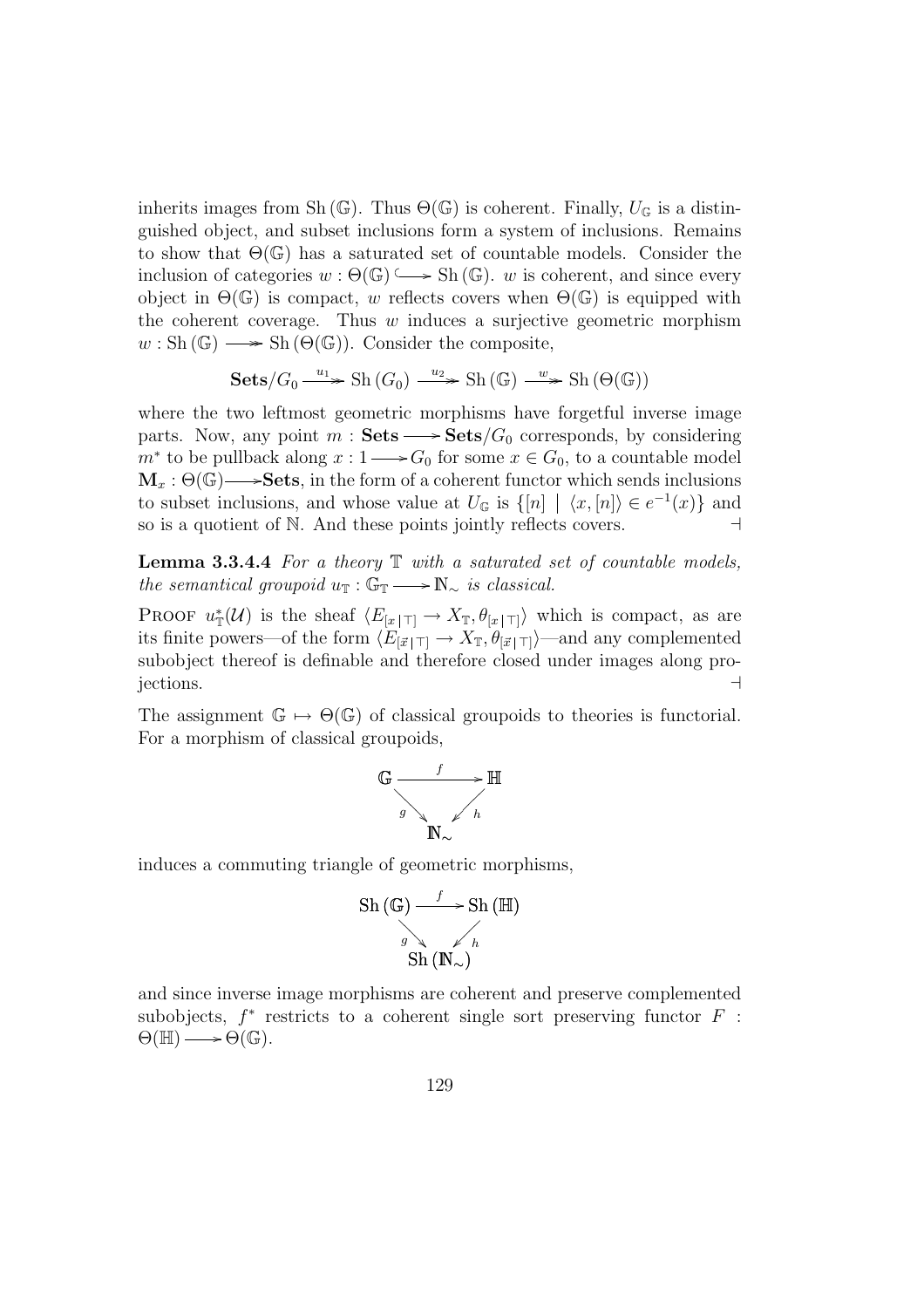**Definition 3.3.4.5** Let  $\Theta$ : Class  $\longrightarrow$  **FOL**<sup>op</sup> be the functor which assigns a classical groupoid  $\mathbb{G}$  over  $\mathbb{N}_{\infty}$  to the theory  $\Theta(\mathbb{G})$  and a morphism  $f : \mathbb{G} \longrightarrow \mathbb{H}$ to the functor  $F: \Theta(\mathbb{H}) \longrightarrow \Theta(\mathbb{G})$  obtained by restricting the induced inverse image functor.

$$
\text{FOL}^{\text{op}} \xrightarrow{\Gamma} \text{Class}
$$

Lemma 3.3.4.6 For any  $C_{\mathbb{T}}$  in FOL,

$$
\mathcal{C}_\mathbb{T}\cong\Theta\circ\Gamma(\mathcal{C}_\mathbb{T})=\Theta(\mathbb{G}_\mathbb{T})
$$

PROOF The functor  $M^{\dagger} : C_{\mathbb{T}} \longrightarrow Sh(\mathbb{G}_{\mathbb{T}}) \cong Sh(\mathcal{C}_{\mathbb{T}})$  is an isomorphism on its image, by Lemma 3.3.1.2, and preserves the distinguished object and inclusions by construction. The image is  $\Theta(\mathbb{G}_{\mathbb{T}})$  by Lemma 3.3.3.2.

The isomorphism obtained by factoring  $\mathcal{M}^{\dagger}$  through its image

$$
C_{\mathbb{T}} \xrightarrow{\epsilon_{\mathbb{T}}} \mathcal{S}_{\mathbf{h}}(\mathbb{G}_{\mathbb{T}})
$$
\n
$$
\mathcal{C}_{\mathbb{T}} \xrightarrow{\epsilon_{\mathbb{T}}} \operatorname{Sh}(\mathbb{G}_{\mathbb{T}})
$$
\n
$$
(3.13)
$$

is our counit component candidate at T.

Lemma 3.3.4.7 There is a natural transformation,

 $\epsilon : 1_{\text{FOL}} \longrightarrow \Theta \circ \Gamma$ 

whose component at an object  $C_T$  in FOL is the isomorphism

$$
\epsilon_{\mathbb{T}}: \mathcal{C}_{\mathbb{T}} \longrightarrow \Theta(\mathbb{G}_{\mathbb{T}})
$$

of (3.13).

PROOF By Lemma 3.3.3.2.  $\Box$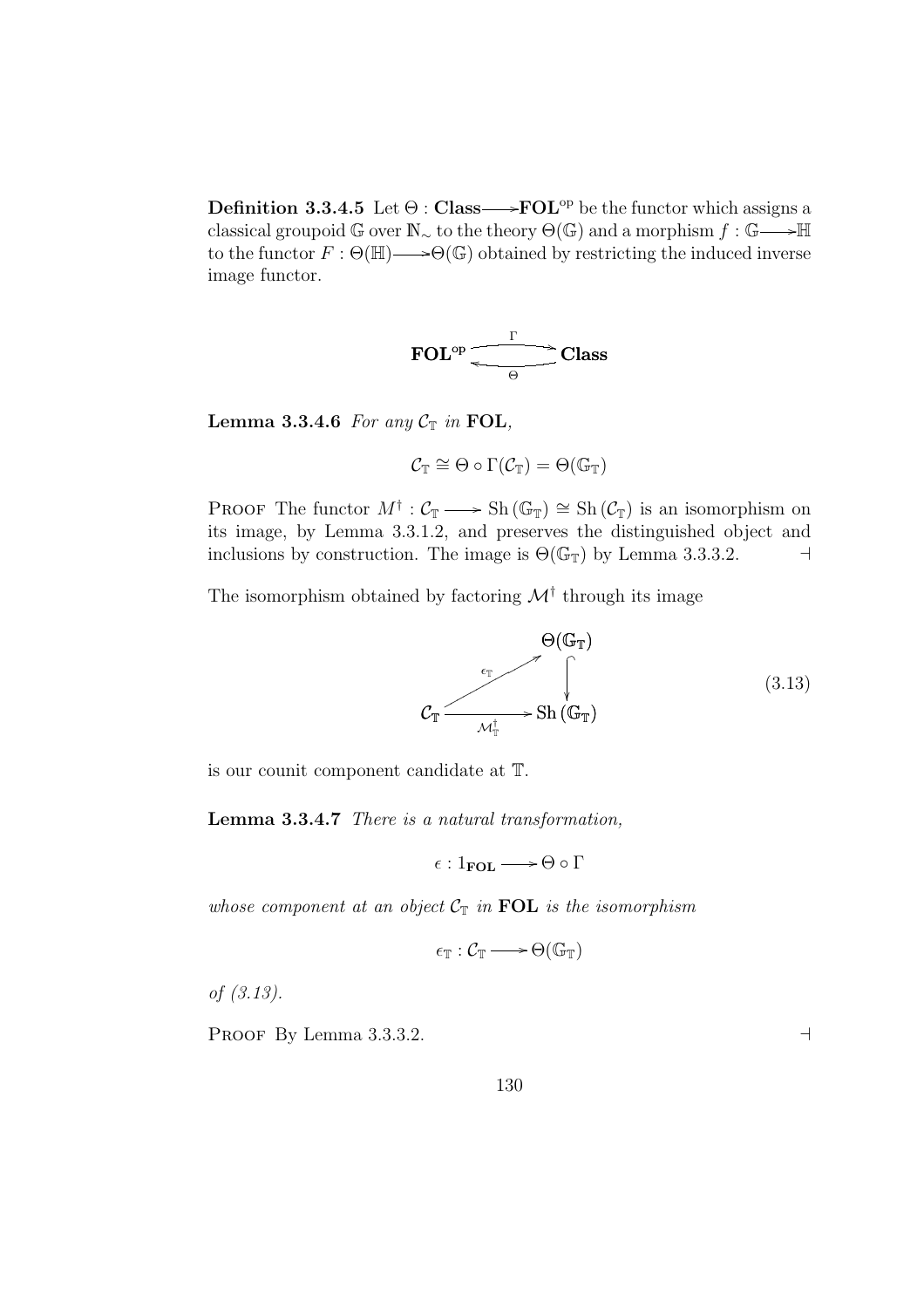Next, we construct the unit candidate. For a given classical groupoid  $h : \mathbb{H} \longrightarrow \mathbb{N}_{\sim}$  over  $\mathbb{N}_{\sim}$ , we define an arrow



of Class (Definition 3.3.4.8–Lemma 3.3.4.10), and show that it is natural in  $\mathbb{H}$  (Lemma 3.3.4.12). Just to reduce subscripts in the construction, choose a theory  $\mathbb T$  so that  $\mathcal C_{\mathbb T}\cong\Theta(\mathbb H)$ , and write the above triangle as



and write the components of  $\eta_{\mathbb{H}}$  as



**Definition 3.3.4.8** We define the function  $\eta_0 : H_0 \to X_{\mathbb{T}}$  over  $N_0$  as follows: Consider an element  $x \in H_0$ . It corresponds to a point

**Sets** 
$$
\longrightarrow
$$
 Sh  $(H_0) \longrightarrow$  Sh  $(\mathbb{H}) \longrightarrow$  Sh  $(C_{\mathbb{T}})$ 

and thereby (as in the proof of Lemma 3.3.4.3) to a  $\mathbb{T}\text{-model } \mathbf{M}_x$  with underlying set a quotient of N. Specifically, the underlying set is  $h_0(x)$ . Accordingly, set  $\eta_0(x) = \mathbf{M}_x$ .

### **Lemma 3.3.4.9** The map  $\eta_0 : H_0 \to X_{\mathbb{T}}$  is continuous.

PROOF Given a basic open  $V \subseteq X_{\mathbb{T}}$  we may think of it as being presented in terms of an inclusion  $C \longrightarrow U_{\mathbb{H}}^k$  in  $C_{\mathbb{T}} \cong \Theta(\mathbb{H}) \longrightarrow Sh(\mathbb{H})$  and a tuple of numbers  $\vec{n}$  with length k, as

$$
V = \left\{ \mathbf{M} \in X_{\mathbb{T}} \: \middle| \: \vec{[n]} \in \mathbf{M}(C) \subseteq \mathbf{M}(U_{\mathbb{H}}^k) \right\}.
$$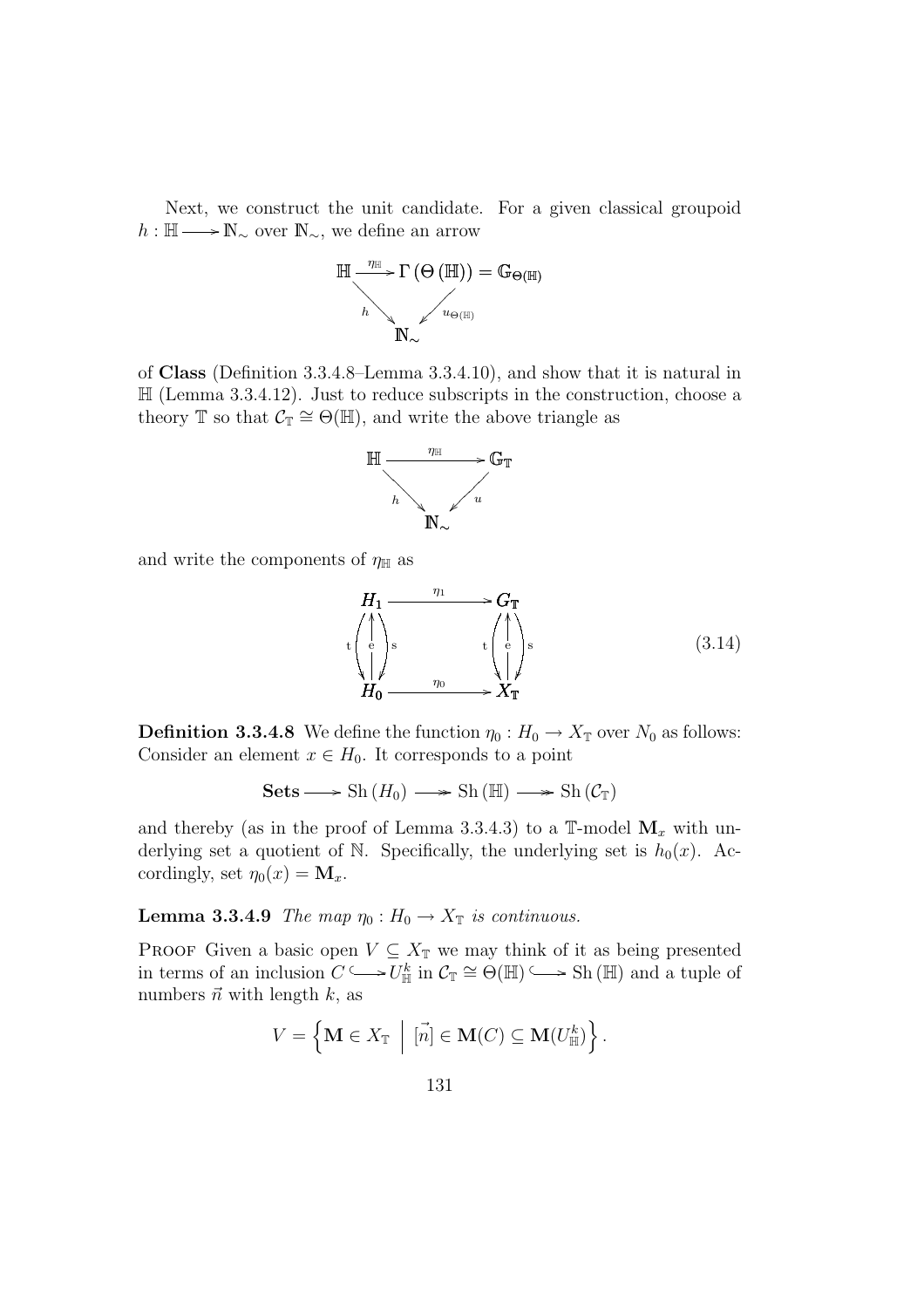Pulled back along  $\eta_0$ , this is the set of those  $x \in H_0$  such that the tuple of equivalence classes  $[\vec{n}]$  in the fiber over x in  $U^k_{\mathbb{H}}$  is in C. But this set is open, for it is the image along the local homeomorphism  $e: E^k \longrightarrow H_0$  of the pullback of  $E_{[\vec{y}|\vec{y}=\vec{n}]}$  along  $h_0: H_0 \longrightarrow N_0$  intersected with C:



so that 
$$
\eta_0^{-1}(V) = \exists_e (C \cap h_0^*(E_{[\vec{y}|\vec{y} = \vec{n}]}))
$$
.

Next, a point  $a: x \to y$  in  $H_1$  gives us a T-isomorphism between  $\eta_0(x)$  and  $\eta_0(y)$ —the underlying function of which is the bijection of fibers  $\theta_h(a, -)$  and so we obtain a function  $\eta_1 : H_1 \to G_{\mathbb{T}}$  over  $N_1$ ,

$$
H_1 \xrightarrow[n_1]{\eta_1} G_{\mathbb{T}}
$$
\n
$$
h_1 \searrow \searrow u_1
$$
\n
$$
(3.15)
$$

so that (3.14) commutes.

**Lemma 3.3.4.10** The map  $\eta_1 : H_1 \to G_{\mathbb{T}}$  is continuous, and  $\eta_1$  together with  $\eta_0$  constitute a morphism of topological groupoids  $\eta_{\mathbb{G}} : \mathbb{G} \longrightarrow \mathbb{H}$  over  $\mathbb{N}_{\sim}$ .

**PROOF** A sub-basic open of  $G_{\mathbb{T}}$  is either an an open set of  $X_{\mathbb{T}}$  pulled back along  $s: G_{\mathbb{T}} \to X_{\mathbb{T}}$ , an open set of  $X_{\mathbb{T}}$  pulled back along  $t: G_{\mathbb{T}} \to X_{\mathbb{T}}$ , or an open set of  $N_1$  pulled back along  $u_1 : G_{\mathbb{T}} \to N_1$ . Therefore, diagrams (3.14) and (3.15) and the continuity of  $\eta_0$  implies that  $\eta_1$  is continuous, and thereby that  $\eta_1$  together with  $\eta_0$  constitute a morphism of topological groupoids  $\eta_{\mathbb{G}} : \mathbb{G} \longrightarrow \mathbb{H}$  over  $\mathbb{N}_{\sim}$ .

**Lemma 3.3.4.11** Given a classical groupoid  $h : \mathbb{H} \longrightarrow \mathbb{N}_{\sim}$ , if we apply the theory functor  $\Theta$  to the comparison morphism  $\eta_{\mathbb{H}} : \mathbb{H} \longrightarrow \mathbb{G}_{\Theta(\mathbb{H})}$ , then

$$
\Theta(\eta_{\mathbb{H}}):\Theta(\mathbb{G}_{\Theta(\mathbb{H})})\longrightarrow \Theta(\mathbb{H})
$$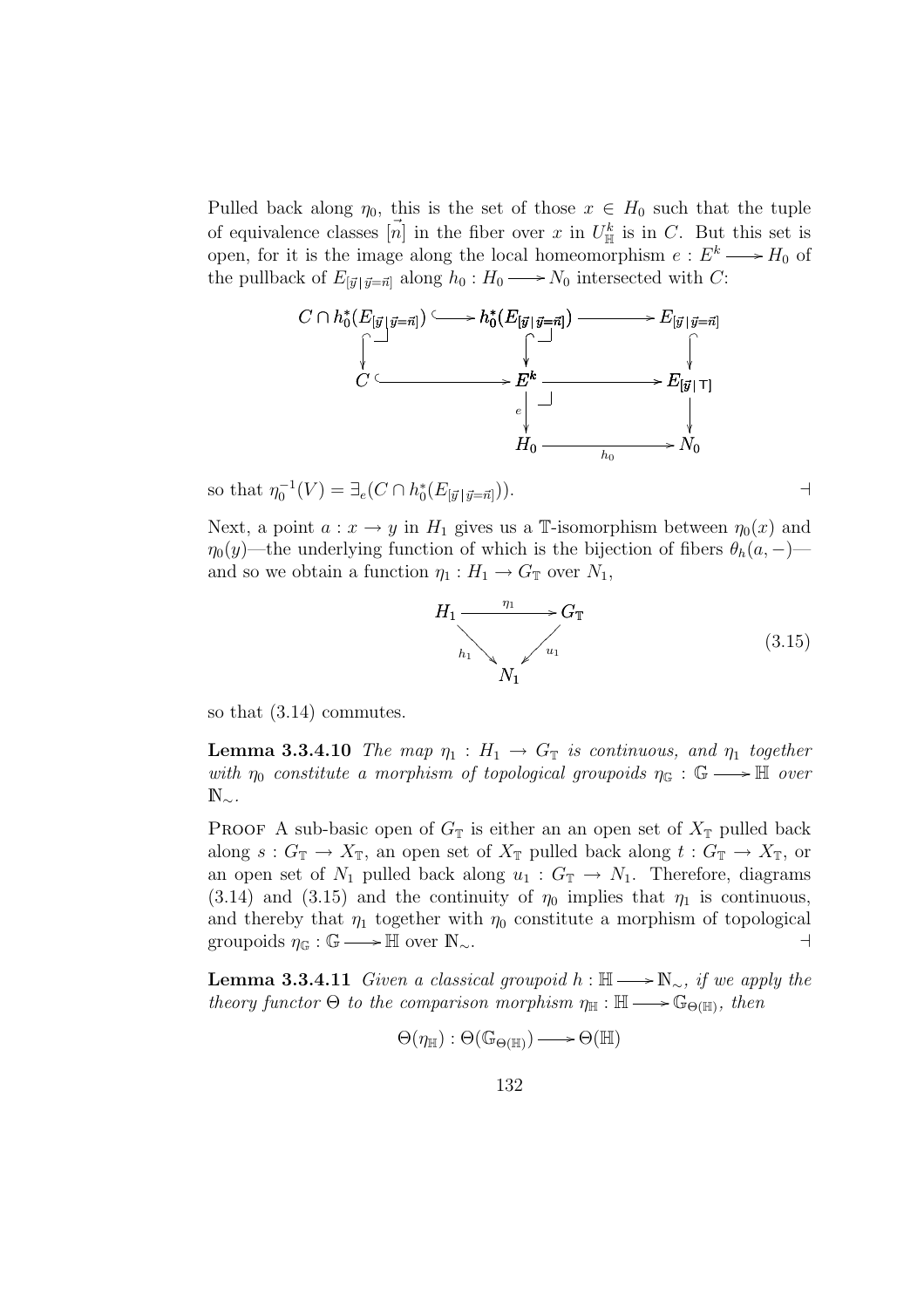is an isomorphism, with inverse  $\epsilon_{\Theta(\mathbb{H})}$ ,



PROOF Straightforward.

**Lemma 3.3.4.12** The morphism of classical groupoids over  $\mathbb{N}_{\sim}$ 



is natural in G.

PROOF Given a morphism of classical groupoids, with their induced geometric morphisms of topoi,



we need to verify that the following squares commute:



(abusing notation somewhat). We do the left square first: given an element  $x \in G_0$ ,  $\eta_0(x)$  is the  $\Theta(\mathbb{G})$ -model which sends an  $C \longrightarrow U_{\mathbb{G}}^n$  in  $\Theta(\mathbb{G}) \longrightarrow Sh(\mathbb{G})$  to the fibre of C over x. Applying  $\Gamma \circ \Theta(f_0)$  means composing this model with  $f^* \upharpoonright_{\Theta(\mathbb{H})} \Theta(\mathbb{H}) \longrightarrow \Theta(\mathbb{G})$  to obtain the  $\Theta(\mathbb{H})$ -model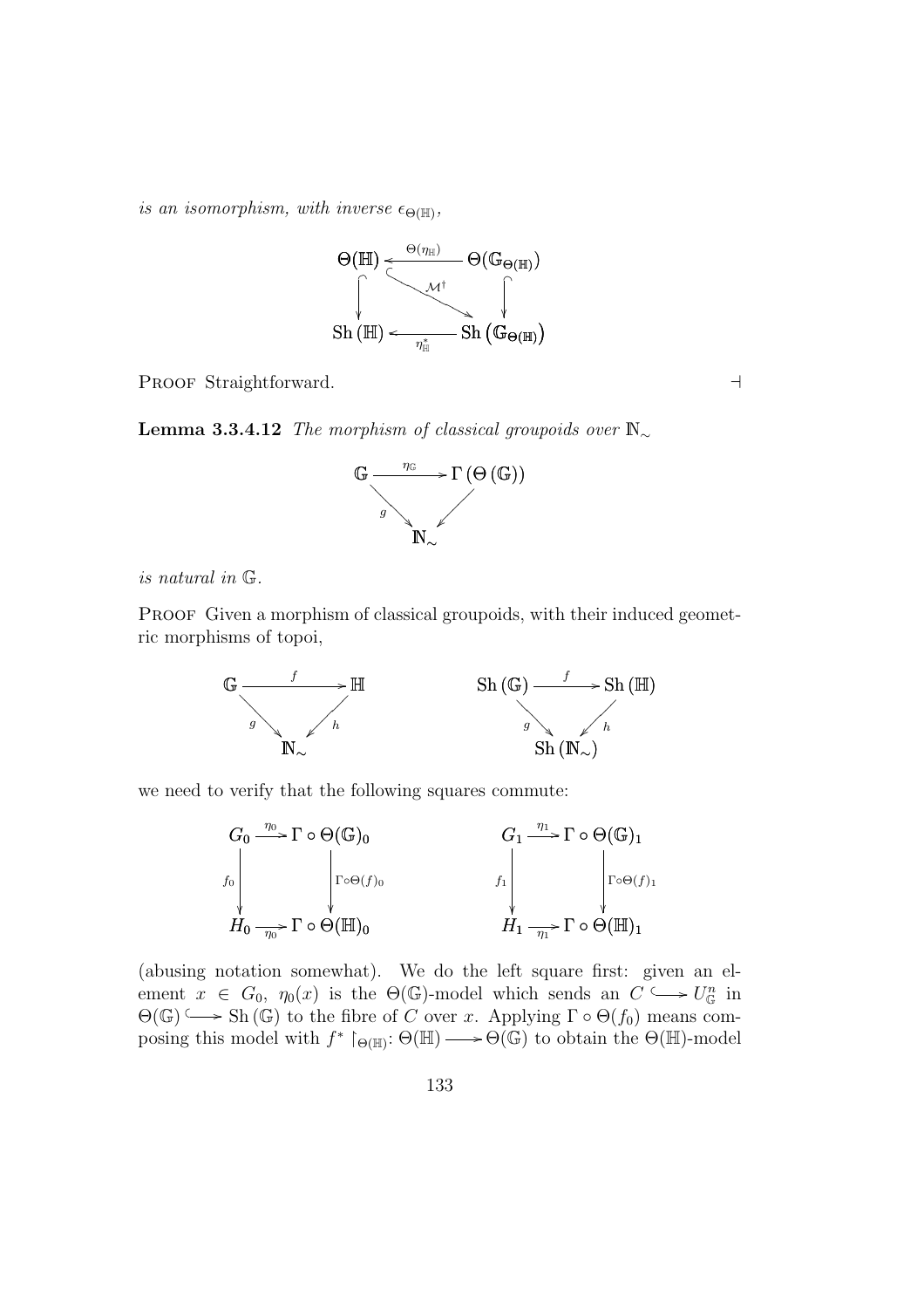which sends an  $D \longrightarrow U_{\mathbb{H}}^n$  in  $\Theta(\mathbb{H}) \longrightarrow$  Sh  $(\mathbb{H})$  to the fibre of  $f^*(D)$  over x. But this is precisely the fibre of D over  $f_0(x)$ . So  $\Gamma \circ \Theta(f_0) \circ \eta_0 = \eta_0 \circ f_0$ . For the right square, suppose  $a: x \to y$  is in  $G_1$ . The underlying function of the  $\Theta(\mathbb{G})$ -isomorphism  $\eta_1(a) : \eta_0(x) \to \eta_0(y)$  is the bijections of fibers  $\theta_g(a,-): (e_{\mathbb{G}}^1)^{-1}(x) \to (e_{\mathbb{G}}^1)^{-1}(y)$ , which (modulo reindexing) is the bijection of fibers  $\theta_h(f_1(a), -) : (e_{\mathbb{H}}^1)^{-1}(f_0(x)) \to (e_{\mathbb{H}}^1)^{-1}(f_0(y))$  and it is now straightforward to see that  $\Gamma \circ \Theta(f)_1 = \eta_1 \circ f_1$ .

#### **Proposition 3.3.4.13**  $\Theta$  is left adjoint to  $\Gamma$ ,



PROOF We need to verify the triangular identities,



That the left triangle commutes is Lemma 3.3.4.11. The right triangle is equally straightforward.  $\Box$ 

**Definition 3.3.4.14** Let Sem be the image of  $\Gamma$  in Class, i.e. the subcategory of semantical groupoids over N<sup>∼</sup> and semantical morphisms between them.

From Lemma 3.3.4.6 and the remarks preceding it, it is clear that Sem is a full subcategory of Class. We record the following as a now easy consequence of the above:

**Proposition 3.3.4.15** The adjunction  $\Gamma \vdash \Theta$  restricts to an equivalence

$$
\text{FOL}^{\text{op}}\simeq\text{Sem}
$$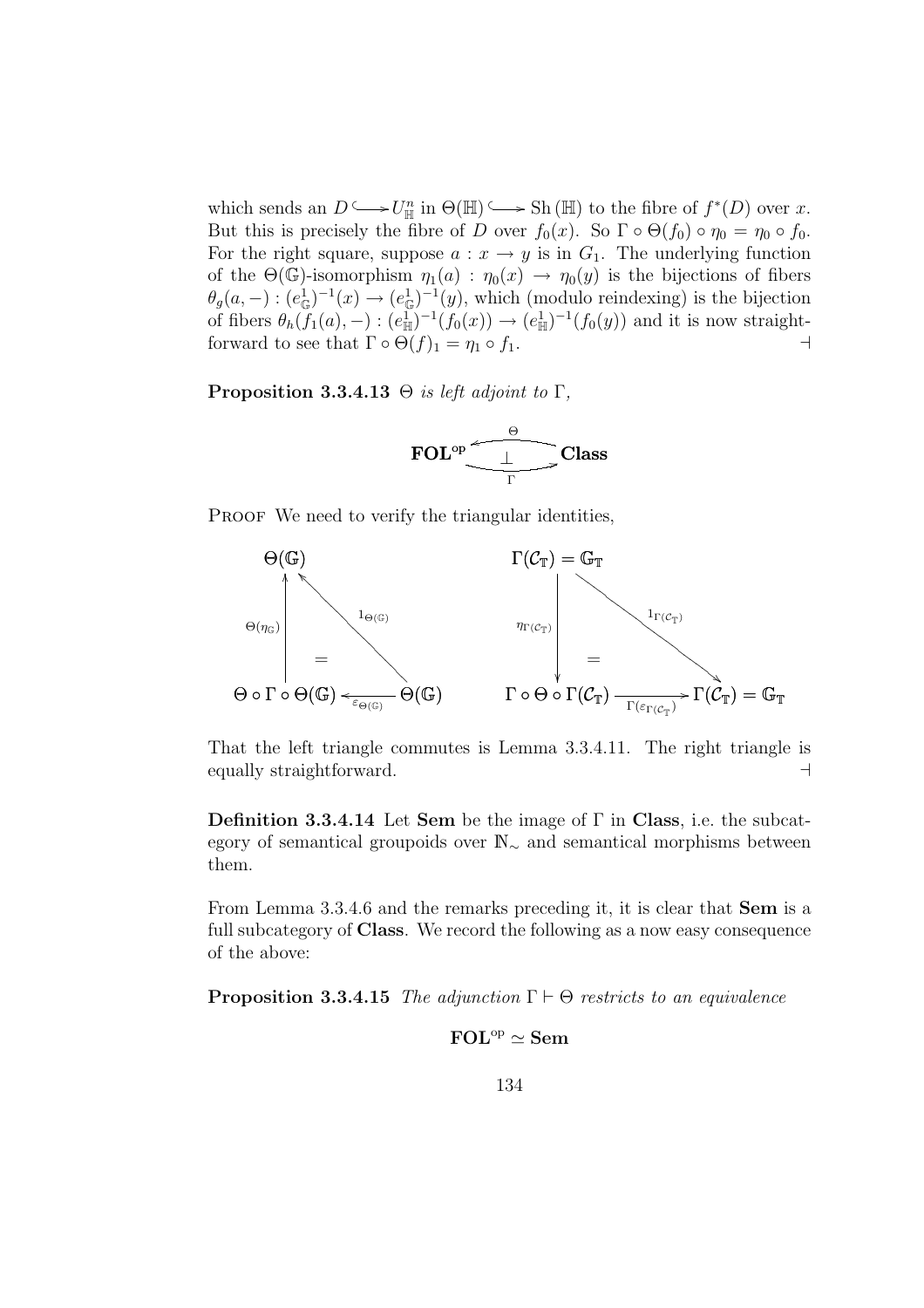# 3.4 Stone Fibrations

In this section we give a characterization of a subcategory of  $\text{Gpd}/N_{\sim}$  which contains the image of the 'semantical' functor  $\Gamma : \text{FOL} \longrightarrow \text{Gpd}/N_{\sim}$ , and to which the adjunction of Proposition 3.3.4.13 can, therefore, be restricted.

Recall that by a *Stone object* in a topos  $\mathcal{E}$ , we mean a decidable object such that its frame of subobjects is a Stone frame, that is to say, a compact frame (in the sense that its top element is compact) which has a generating set of complemented elements. Any definable object in a topos of equivariant sheaves on a semantical groupoid  $\text{Sh}(\mathbb{G}_{\mathbb{T}})$  is, accordingly, a Stone object. since it is compact decidable and its frame of subobjects is generated by the definable subobjects, which are complemented. Notice that if  $f : \mathbb{G} \longrightarrow \mathbb{N}_{\sim}$  is a groupoid over N such that the finite powers of  $f^*(\mathcal{U})$  are Stone objects, then f is in Class, as any compact subobject of a Stone object is complemented. We characterize in direct terms a notion of Stone fibration over N<sup>∼</sup> so that the adjunction of Section 3.3 restricts to a contravariant adjunction between the category FOL of first-order theories and the full subcategory of  $Gpd/N_{\sim}$ consisting of Stone fibrations over N∼. We begin by reviewing the description of a site for the topos of equivariant sheaves on a topological groupoid G given by Moerdijk in [21, §6]. All groupoids considered in the current section (3.4) are open (recall that all semantical groupoids are open by Lemma 3.2.1.2).

## 3.4.1 Sites for Groupoids

In the current section, we present the parts of [21, §6] which describe a site for the topos of equivariant sheaves on an open groupoid. The presentation and proofs have been modified to suit our situation—e.g. we are only concerned with topological groupoids and not localic groupoids in general—but the results up to Corollary 3.4.1.9 are essentially Moerdijk's.

Let G be an open topological groupoid. It follows that composition is an open map, and that the continuous action of any equivariant sheaf over G is an open map. Let  $\langle A \rightarrow G_0, \alpha \rangle$  be an equivariant sheaf over G, and  $v: U \to A$  a continuous section, for an open subset  $U \subseteq G_0$ . With

$$
\hat{v} = \alpha \circ \langle 1_{G_1}, v \circ s \rangle : G_1 \cap s^{-1}(U) \longrightarrow G_1 \times_{G_0} A \longrightarrow A
$$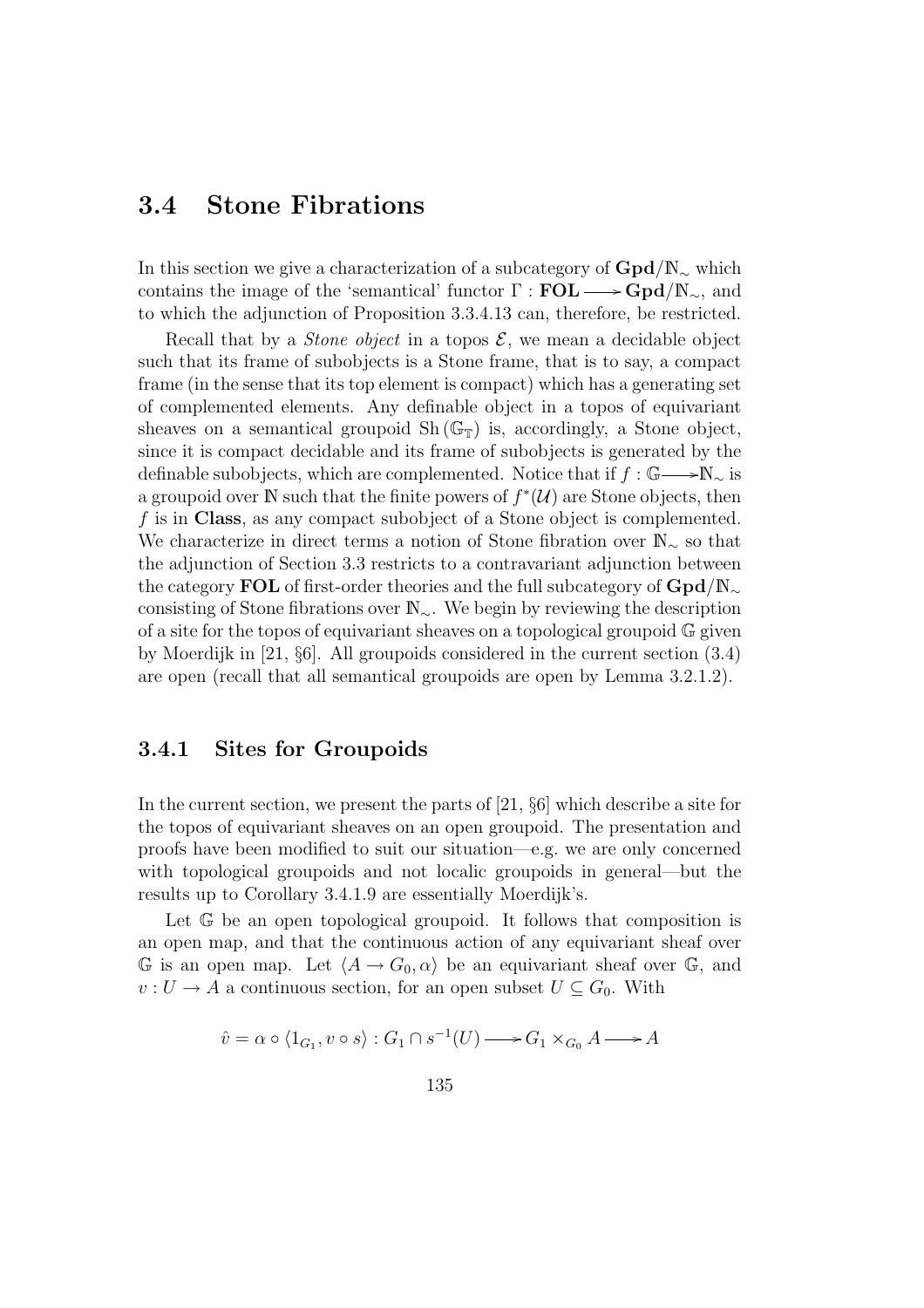we take a pullback of topological spaces,



whence  $N_v = \{g : x \to y \mid x, y \in U \land \alpha(g, v(x)) = v(y)\}\$ is such that:

- 1.  $N_v$  is an open subset of  $G_1 \cap s^{-1}(U)$  such that  $s(N_v), t(N_v) \subseteq U;$
- 2.  $N_v$  is closed under identities of objects in U, as well as under inverses and composition.

We make the following construction from the properties (1) and (2). Take the pullback of spaces



such that  $R_v = \{ \langle h : y \to z, g : x \to z \rangle \mid h^{-1} \circ g \in N_v \}$  is an open subset of  $G_1 \times_{G_0} G_1$ . Then  $R_v$  is an open equivalence relation on  $G_1 \cap s^{-1}(U)$  over  $G_0$ , and we take the (fibrewise) quotient,



so that  $G_1 \cap s^{-1}(U)/N_v$  has the quotient topology. Then the right t is continuous, so  $G_1 \cap s^{-1}(U)/N_v$  is a space over  $G_0$ . The right t is also open, since the left t is and q is a surjection. And q is open, since  $\pi_1, \pi_2 : R_v \rightrightarrows G_1 \cap s^{-1}(U)$ are open.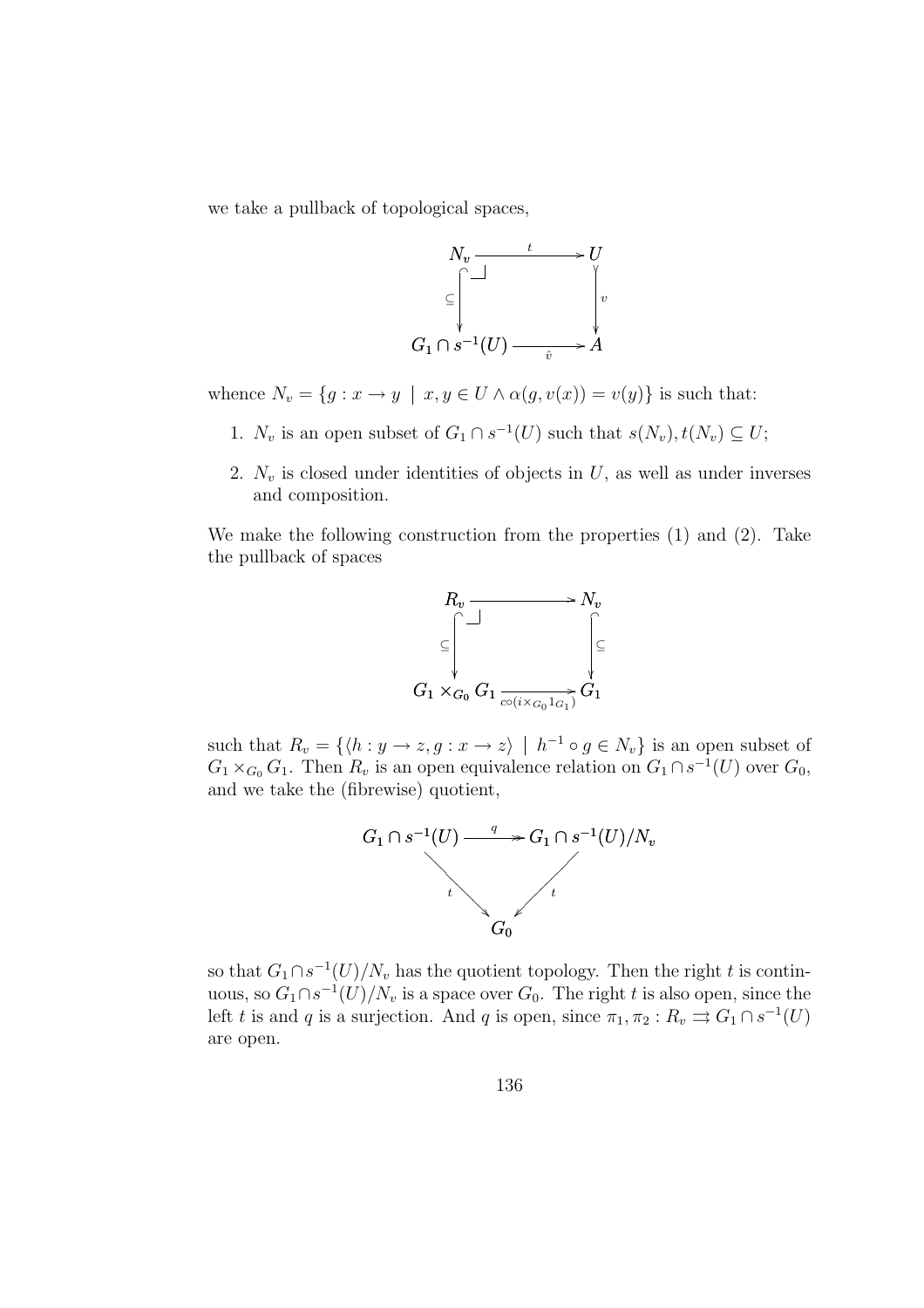**Lemma 3.4.1.1**  $t: G_1 \cap s^{-1}(U)/N_v \longrightarrow G_0$  is a local homeomorphism.

PROOF The diagonal subset of  $G_1 \cap s^{-1}(U)/N_v \times_{G_0} G_1 \cap s^{-1}(U)/N_v$  is open because it is the image of the open subset  $R_v \subseteq G_1 \cap s^{-1}(U) \times_{G_0} G_1 \cap s^{-1}(U)$ along the open map  $q \times_{G_0} q$ ,

$$
R_v \xrightarrow{\subseteq} G_1 \cap s^{-1}(U) \times_{G_0} G_1 \cap s^{-1}(U)
$$
\n
$$
G_1 \cap s^{-1}(U)/N_v \times_{\Delta} G_1 \cap s^{-1}(U)/N_v \times_{G_0} G_1 \cap s^{-1}(U)/N_v
$$

By restricting the continuous insertion on identities, e:  $G_0 \rightarrow G_1$  and composing with  $q$ , we get a continuous section

$$
\mathrm{Id}: U \longrightarrow G_1 \cap s^{-1}(U)/N_v.
$$

Moreover, there is an action

$$
G_1 \times_{G_0} G_1 \cap s^{-1}(U)/N_v \xrightarrow{c} G_1 \cap s^{-1}(U)/N_v
$$

defined by composition, which is continuous since the square

$$
G_1 \times_{G_0} G_1 \cap s^{-1}(U) \xrightarrow{c} G_1 \cap s^{-1}(U)
$$
  
\n
$$
G_1 \times_{G_0} G_1 \cap s^{-1}(U)/N_v \xrightarrow{c} G_1 \cap s^{-1}(U)/N_v
$$

commutes and q and  $1_{G_1} \times_{G_0} q$  are open surjections. Thus  $G_1 \cap s^{-1}(U)/N_v$ is an equivariant sheaf over  $\mathbb G$  as a consequence of the properties  $(1)$  and (2) above. Now, the continuous map  $\hat{v}: G_1 \cap s^{-1}(U) \to A$  equalizes the parallel pair  $\pi_1, \pi_2 : R_v \rightrightarrows G_1 \cap s^{-1}(U)$  so that we have a continuous function  $\tilde{v}: G_1 \cap s^{-1}(U)/N_v \to A$ , acting by  $\tilde{v}([g: x \to y]) = \alpha(g, v(x))$ , whence it is clear that  $\tilde{v}$  is a morphism of equivariant sheaves such that the triangle



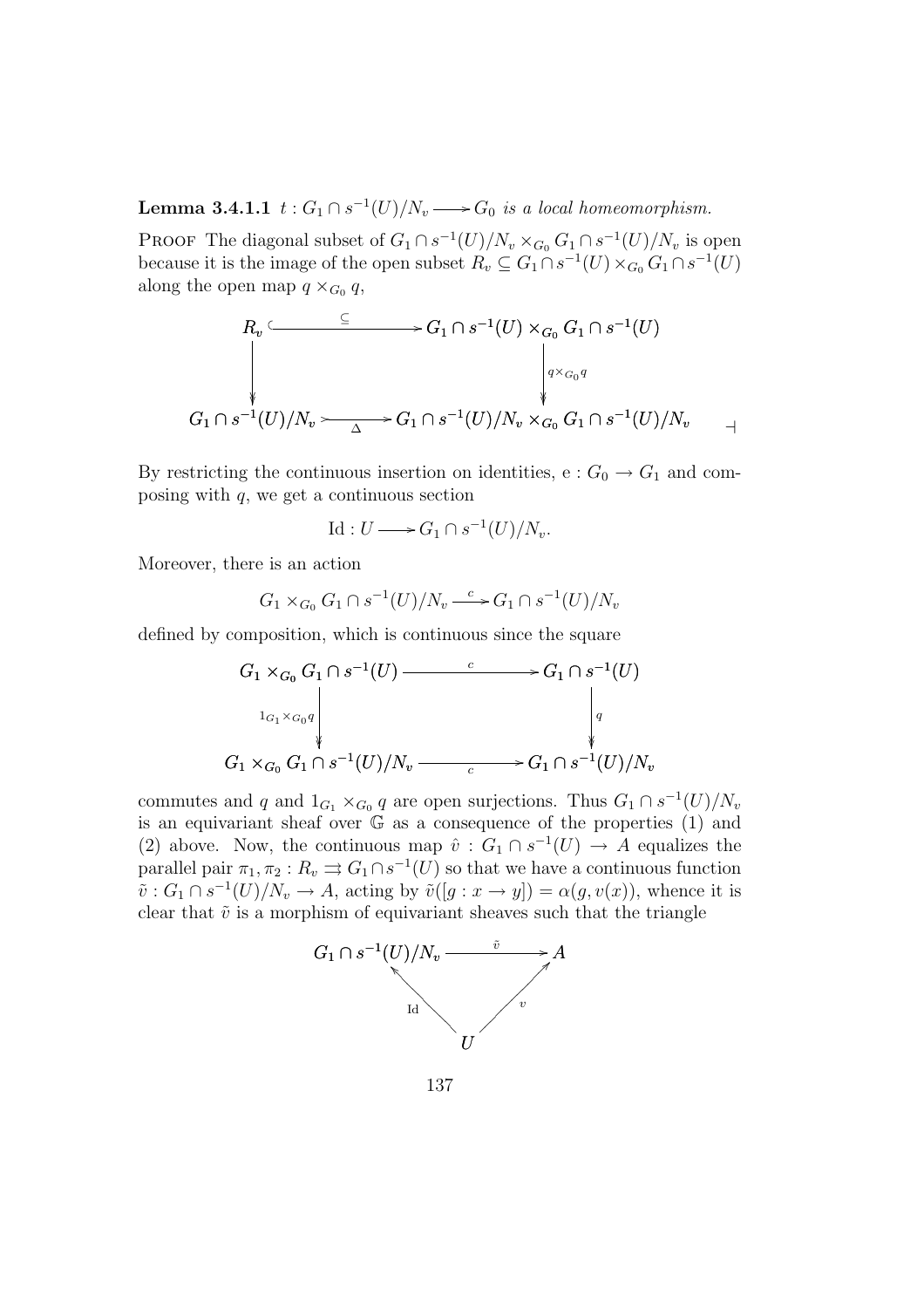commutes. We denote this equivariant sheaf  $\langle \mathbb{G}, U, N_{v} \rangle$ , and extend that notation to any equivariant sheaf accordingly induced by open sets  $U \subseteq G_0$ and  $N \subseteq G_1$  such that  $s(N), t(N) \subseteq U$  and N is closed by identity arrows for objects in  $U$ , as well as closed by inverses and composition. Thus we have, following  $[21, 6.1]$ ,

**Lemma 3.4.1.2** For a topological groupoid  $\mathbb{G}$ , equivariant sheaves of the form  $\langle \mathbb{G}, U, N \rangle$  form a generating set of objects for Sh $(\mathbb{G})$ .

Now, consider again the equivariant sheaf  $\langle \mathbb{G}, U, N_v \rangle$  induced by the section  $v: U \to A$ .

**Lemma 3.4.1.3** The map  $\tilde{v}$ :  $G_1 \cap s^{-1}(U)/N_v \to A$  is 1-1.

PROOF Suppose  $\tilde{v}([g : x \to z]) = \tilde{v}([h : y \to z])$ . Then

$$
\alpha(h^{-1} \circ g, v(x)) = \alpha(h^{-1}, \alpha(g, v(x)))
$$
  
=  $\alpha(h^{-1}, \tilde{v}([g : x \to z]))$   
=  $\alpha(h^{-1}, \tilde{v}([h : y \to z]))$   
=  $\alpha(h^{-1}, \alpha(h, v(y)))$   
=  $v(y)$ 

so  $g \sim_{N_v} h$ , i.e.  $[g: x \to z] = [h: y \to z]$ .

Corollary 3.4.1.4 If the stabilization of  $v(U)$  in A is all of A, then  $\tilde{v}$  :  $G_1 \cap s^{-1}(U)/N_v \to A$  is a homeomorphism.

**PROOF** An element  $\alpha(g, v(x)) \in A$  is the value of  $\tilde{v}$  at [g], so in that case,  $\tilde{v}$ is a bijective, open, continuous map, whence a homeomorphism.  $\Box$ 

Now, if  $f : \mathbb{G} \longrightarrow \mathbb{H}$  is a morphism of topological groupoids, the following condition on  $f$  ensures that  $f^*$  preserves equivariant sheaves of the form  $\langle \mathbb{G}, U, N \rangle$ .

**Lemma 3.4.1.5** For a morphism of topological groupoids,  $f : \mathbb{G} \longrightarrow \mathbb{H}$ , if the continuous function

$$
G_1 \xrightarrow{\langle t, f_1 \rangle} G_0 \times_{H_0} H_1 \longrightarrow H_1
$$
\n
$$
\downarrow \qquad \qquad \downarrow
$$
\n
$$
G_0 \xrightarrow{f_0} H_0
$$

138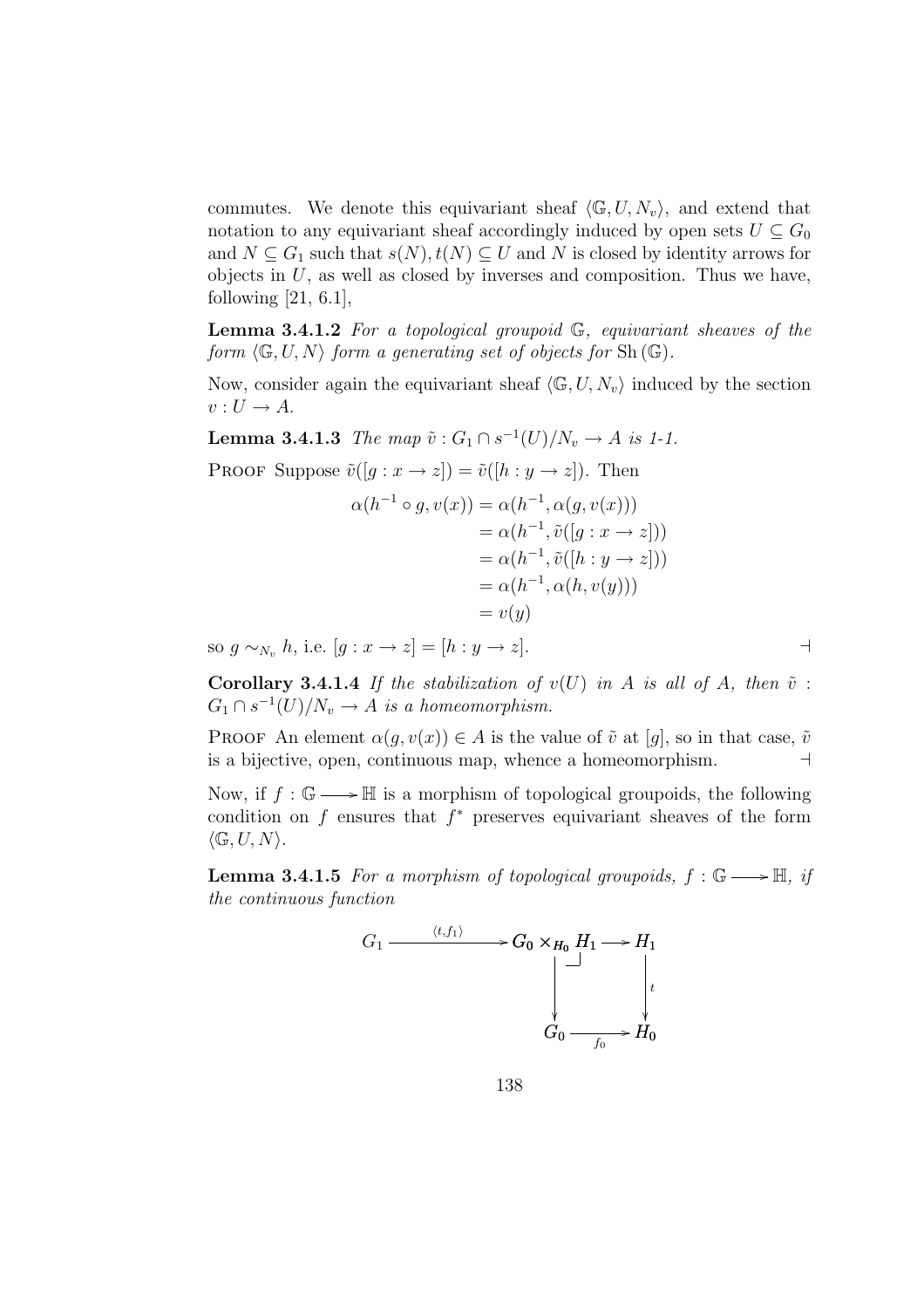is a surjection, then  $f^*(\langle \mathbb{H}, V, M \rangle) = \langle \mathbb{G}, f_0^{-1}(V), f_1^{-1}(M) \rangle$ .

**PROOF** First, consider the continuous section Id:  $V \to H_1 \cap s^{-1}(V)/M$ . Pulling back, we get a continuous section

$$
U := f_0^{-1}(V) \xrightarrow{v} G_0 \times_{H_0} H_1 \cap s^{-1}(V) =: A
$$

where  $v(x) = [1_{f_0(x)}]$ . Give the action of A the name  $\alpha$ , so as to abbreviate  $f^*(\langle \mathbb{H}, V, M \rangle)$  to  $\langle A \to G_0, \alpha \rangle$ . We claim that the stabilization of  $v(U)$  is all of A. Given an element of  $A_y$ , it is of the form  $[g: x' \to f_0(y)]$ . Then we have an element  $\langle y, g \rangle \in G_0 \times_{H_0} H_1$ , and by assumption, there is a  $h \in G_1$ such that  $f_1(h) = g$ , so that, in particular,  $h: x \to y$  with  $f_0(x) = x'$ . Then

$$
\alpha(h, v(x)) = f_1(h) \circ [1_{f_0(x)}]
$$
  
=  $g \circ [1_{x'}]$   
=  $[g]$ 

and so the stabilization of  $v(U)$  is all of A. By Corollary 3.4.1.4, the equivariant sheaf  $\langle A \rightarrow G_0, \alpha \rangle$  is isomorphic to  $\langle \mathbb{G}, U, N_v \rangle$ , and we see that

$$
N_v = \{g : x \to y \mid x, y \in U \land \alpha(g, v(x)) = v(y)\}
$$
  
=  $\{g : x \to y \mid x, y \in f_0^{-1}(V) \land f_1(g) \circ [1_{f_0(x)}] = [1_{f_0(y)}]\}$   
=  $\{g : x \to y \mid x, y \in f_0^{-1}(V) \land [f_1(g)] = [1_{f_0(y)}]\}$   
=  $\{g : x \to y \mid x, y \in f_0^{-1}(V) \land f_1(g) \in M\}$   
=  $f_1^{-1}(M)$ 

whence  $f^*(\langle \mathbb{H}, V, M \rangle) \cong \langle \mathbb{G}, f_0^{-1}(V), f_1^{-1}(V) \rangle$ .

We turn to consider the subobject lattices of equivariant sheaves of the form  $\langle \mathbb{G}, U, N \rangle$ . As usual, we identity the subobject lattice of an object  $\langle A \rightarrow G_0, \alpha \rangle$  with the lattice of stable open subsets of A.

**Lemma 3.4.1.6** For an equivariant sheaf of the form  $\langle \mathbb{G}, U, N \rangle$  over a groupoid  $\mathbb{G}$ , given a stable open subset  $K \subseteq G_1 \cap s^{-1}(U)/N$ , the pullback of spaces



yields an N-stable open subset of U.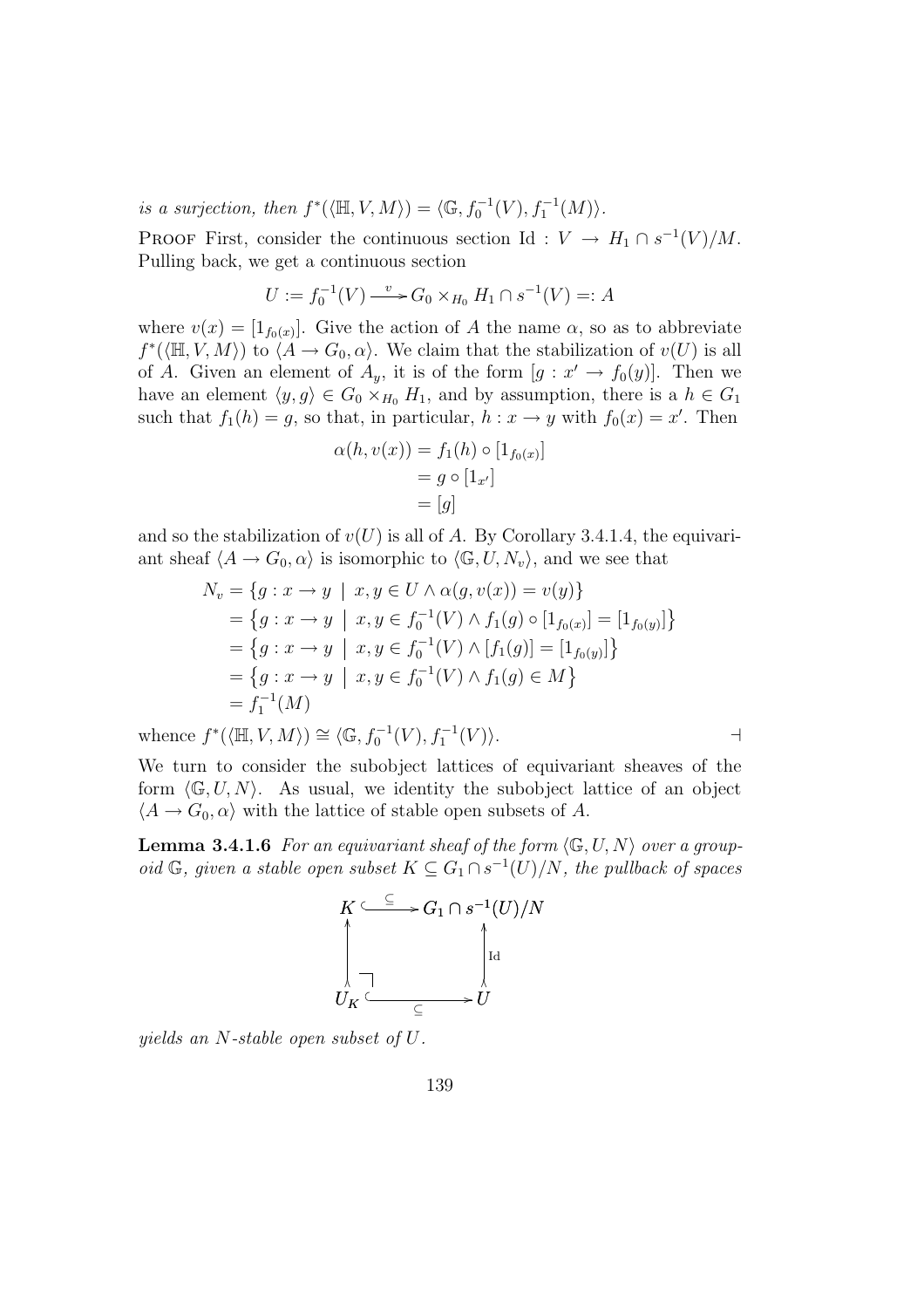PROOF Let  $x \in U_K = \{x \in U \mid [1_x] \in K\}$  be given, and suppose  $g: x \to y$ is an arrow in  $N$  with source  $x$ . Then since  $K$  is stable, it contains the element  $g \circ [1_x] = [g] = [1_y]$ , so  $U_K$  is N-stable.

Now, if  $V \subseteq U$  is an N-stable subset of U, the restriction of the section Id :  $U \longrightarrow G_1 \cap s^{-1}(U)/N$  to V yields a section we can call  $v : V \subseteq U \longrightarrow G_1 \cap$  $s^{-1}(U)/N$ , which induces a monomorphism  $\tilde{v}: G_1 \cap s^{-1}(V)/N_v \longrightarrow G_1 \cap$  $s^{-1}(U)/N$ . Notice that

$$
N_v = \{ g : x \to y \mid x, y \in V \land g \circ [1_x] = [1_y] \}
$$
  
= 
$$
\{ g : x \to y \mid x, y \in V \land g \in N \}
$$
  
= 
$$
N \upharpoonright_V
$$

**Lemma 3.4.1.7** For an equivariant sheaf of the form  $\langle \mathbb{G}, U, N \rangle$  over a groupoid  $\mathbb{G}$ , given a stable open subset  $K \subseteq G_1 \cap s^{-1}(U)/N$ , the equivariant sheaf K is isomorphic to  $\langle \mathbb{G}, U_K, N \rangle_{U_K}$ .

**PROOF** Denote by  $v: U_K \subseteq U \longrightarrow G_1 \cap s^{-1}(U)/N$  the restriction of the section Id to  $U_K$ , so that we have a monomorphism

$$
\tilde{v}: G_1 \cap s^{-1}(U_K)/N_v = G_1 \cap s^{-1}(U_K)/N \restriction_{U_K} \longrightarrow G_1 \cap s^{-1}(U)/N.
$$

We claim that the image of  $\tilde{v}$  is  $K \subseteq G_1 \cap s^{-1}(U)/N$ . The image is contained in K since K is stable and  $U_K = \{x \in U \mid [1_x] \in K\}$ . Conversely, given  $[g: x \to y] \in K$ . Then  $g^{-1} \circ [g] = [1_x] \in K$ , so  $x \in U_K$  and  $\tilde{v}([g]) =$  $g \circ \tilde{v}([1_x]) = g \circ [1_x] = [g].$ 

**Corollary 3.4.1.8** For an equivariant sheaf of the form  $\langle \mathbb{G}, U, N \rangle$  over a groupoid G, there is an isomorphism of frames between the subobject lattice of  $\langle \mathbb{G}, U, N \rangle$  and the frame of N-stable open subsets of U.

**PROOF** The assignment  $K \mapsto U_K$ , for stable open  $K \subseteq G_1 \cap s^{-1}(U)/N$ , is by pullback and so is a frame morphism which is now straightforwardly verified to be bijective.  $\Box$ 

**Corollary 3.4.1.9** A decidable equivariant sheaf of the form  $\langle \mathbb{G}, U, N \rangle$  over a groupoid G is Stone if and only if the N-stable open subsets of U form a Stone frame, i.e. a frame which is compact and generated by complemented objects.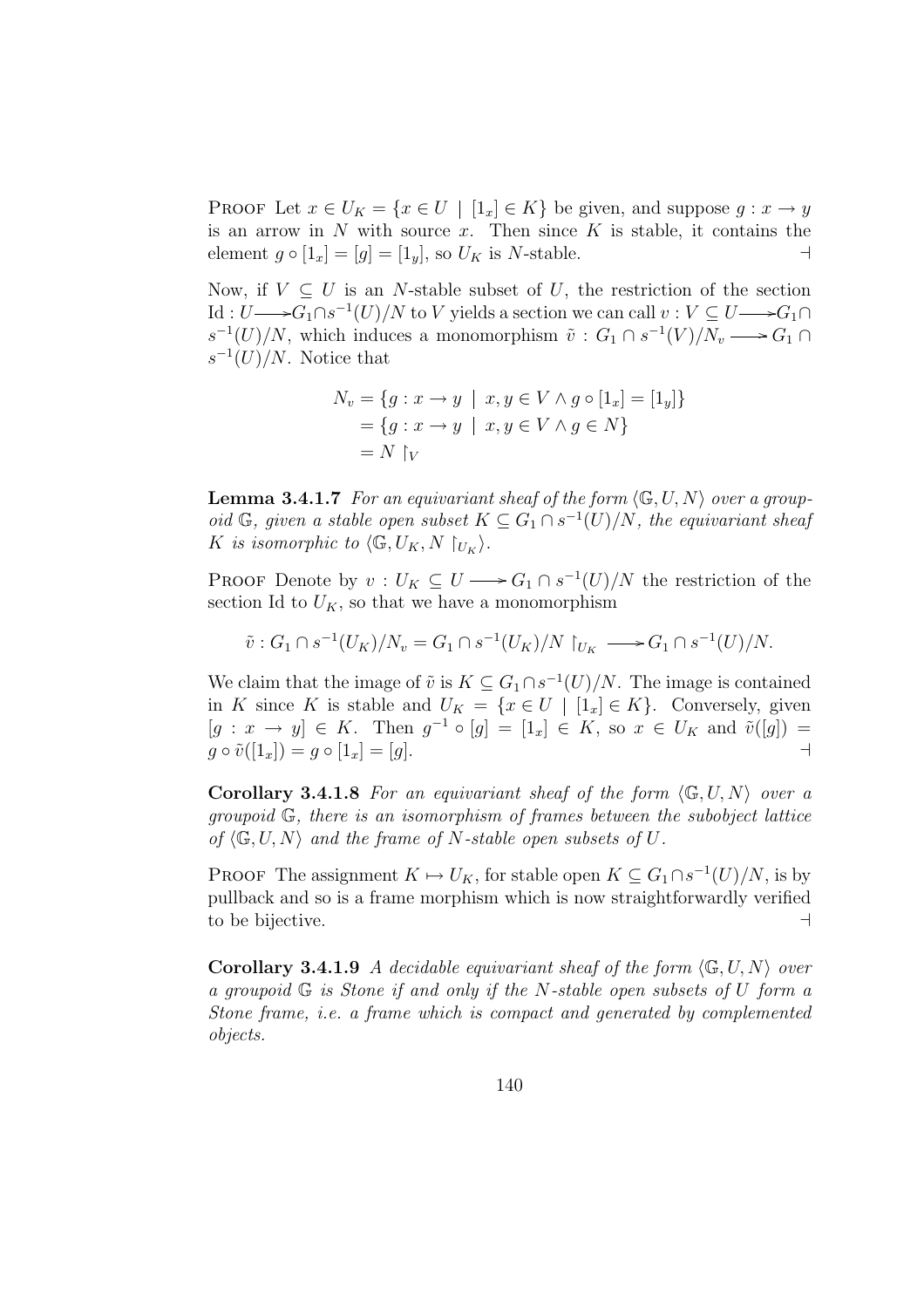#### 3.4.2 Stone Fibrations over N<sup>∼</sup>

Consider the generic classical object,  $\mathcal{U}$ , in  $\mathbb{N}_{\sim}$ , or isomorphically, the equivariant sheaf  $\langle E_{[x|\top]} \to X_{\mathbb{T}_=}, \theta_{[x|\top]} \rangle$ . For  $n \in \mathbb{N}$ , say  $n = 0$ , the global section  $0: X_{\mathbb{T}_{\equiv}} \to E_{[x|\top]}$  defined by  $\mathbf{M} \mapsto [0] \in |\mathbf{M}|$  is such that the stabilization of  $0(X_{\mathbb{T}_=}) \subseteq E_{[x|\mathbb{T}]}$  is all of  $E_{[x|\mathbb{T}]}$ , by Lemma 3.1.2.1. Accordingly, U is isomorphic to the equivariant sheaf  $\langle \mathbb{G}_{\mathbb{T}_{=}} , X_{\mathbb{T}_{=}} , N_0 \rangle$ , where

$$
N_0 = \{ f : \mathbf{M} \to \mathbf{N} \mid f([0]) = [0] \} = V_{-}^{-}(0,0) \subseteq G_{\mathbb{T}_{-}}.
$$

Similarly, for any tuple of distinct numbers, say  $\langle 0, 1, \ldots, n-1 \rangle$ , the section  $\langle 0, 1, \ldots, n \rangle : X_{\mathbb{T}_{\equiv}} \longrightarrow E_{[x_0, \ldots, x_n | \top]}$  generates all of  $E_{[x_0, \ldots, x_n | \top]}$ , so  $\mathcal{U}^{n+1} \cong$  $\langle \mathbb{G}_{\mathbb{T}_{=}}, X_{\mathbb{T}_{=}}, N_{\langle 0,...,n \rangle} \rangle.$ 

**Definition 3.4.2.1** Let  $f : \mathbb{H} \longrightarrow \mathbb{N}$  be a groupoid over  $\mathbb{N}$ ∼ with  $\mathbb{H}$  and open groupoid. We say that  $f$  is an *fibration* of groupoids if the continuous function

$$
G_1 \xrightarrow{\langle t, f_1 \rangle} G_0 \times_{H_0} H_1 \longrightarrow H_1
$$
\n
$$
\downarrow \qquad \qquad \downarrow \qquad \qquad \downarrow
$$
\n
$$
G_0 \xrightarrow{f_0} H_0
$$
\n
$$
(3.16)
$$

is a surjection. We say that  $f : \mathbb{H} \longrightarrow \mathbb{N}_{\sim}$  is a *Stone fibration* over  $\mathbb{N}_{\sim}$  if, in addition, for every  $n \in \mathbb{N}$ , the frame of  $f_1^{-1}(N_{(0,...,n)})$ -stable open subsets of  $H_0$  is a Stone frame, and the frame of  $H_1$ -stable subsets of  $H_0$  is a Stone frame.

Note that the definition of fibration in [21] requires the map  $\langle t, f_1 \rangle$  of 3.16 to be open as well as surjective, while for our purposes this is not needed.

**Lemma 3.4.2.2** If  $f : \mathbb{H} \longrightarrow \mathbb{N}_{\sim}$  is a Stone fibration over  $\mathbb{N}_{\sim}$ , then  $f^*(\mathcal{U})^n$ is a Stone object for all  $n \in \mathbb{N}$ .

**PROOF**  $f^*(\mathcal{U})^n$  is automatically decidable, since  $\mathcal{U}^n$  is. By Lemma 3.4.1.5, the object  $f^*(\mathcal{U})^{n+1}$  is isomorphic to  $\langle \mathbb{H}, H_0, f_1^{-1}(N_{(0,\ldots,n)})\rangle$ , which is a Stone object if and only if it is decidable and the frame of  $f_1^{-1}(N_{(0,...,n)})$ -stable open subsets of  $H_0$  is a Stone frame, by Lemma 3.4.1.6. Similarly, the terminal object 1 is Stone if and only if the frame of  $H_1$ -stable subsets of  $H_0$  is a Stone  $\Box$  frame.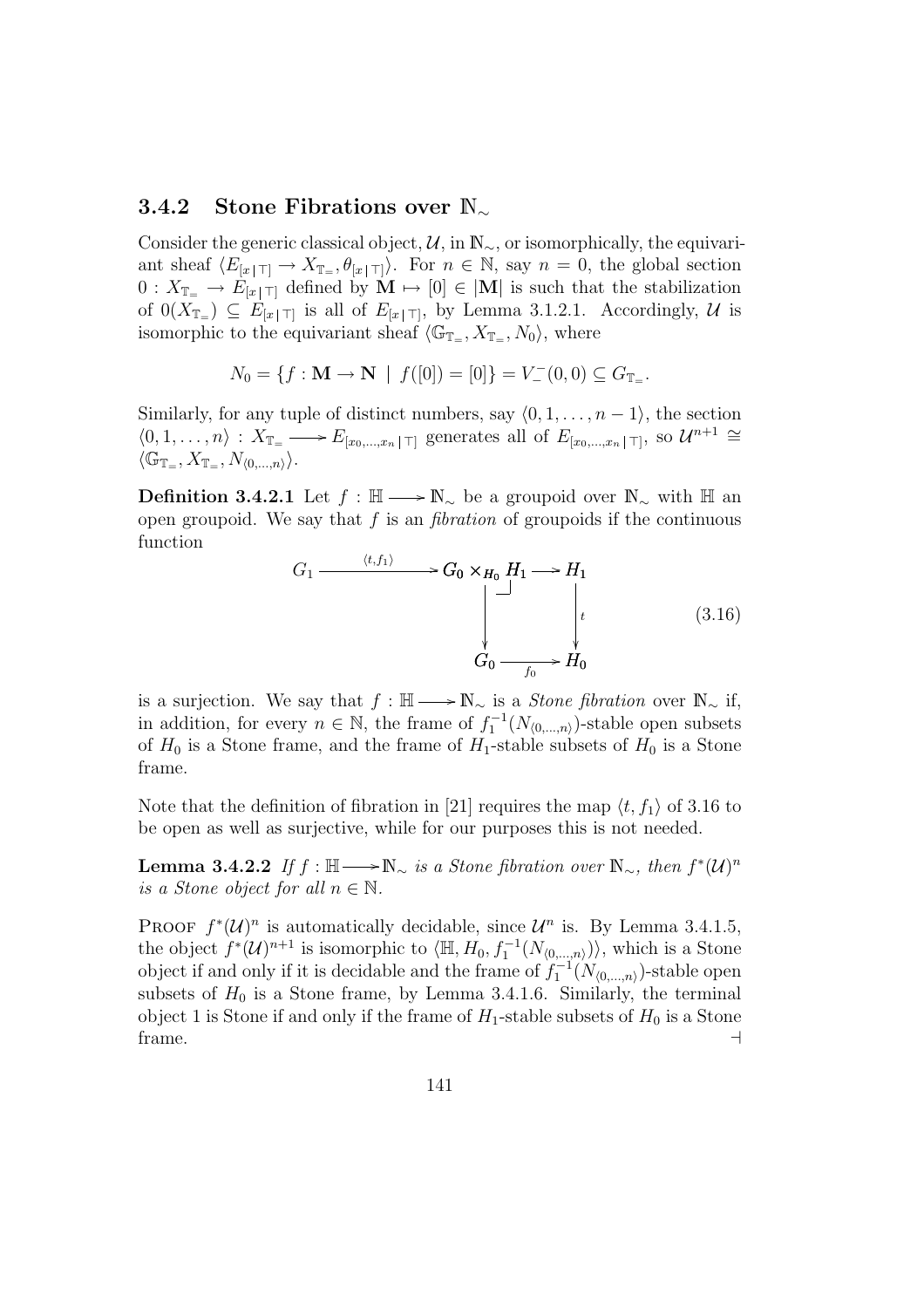Corollary 3.4.2.3 Any Stone fibration over  $\mathbb{N}_{\sim}$  is an object of Class.

PROOF For any arrow  $f : A \longrightarrow B$  between Stone objects in a topos, if  $S \rightarrow A$  is complemented then it is compact since A is compact, whence the image  $f(S) \rightarrow B$  is compact, and therefore complemented since the subobjects of B are generated by complemented elements.  $\Box$ 

**Lemma 3.4.2.4** For any theory  $\mathbb T$  in FOL, the forgetful morphism  $u_{\mathbb T}$ :  $\mathbb{G}_{\mathbb{T}} \longrightarrow \mathbb{G}_{\mathbb{T}_{=}} \cong \mathbb{N}_{\sim}$  is a Stone fibration.

PROOF Given a T-model N and a bijection  $g : M \to |N|$ , the bijection q induces a T-structure on M making it a T-model, M, with q a T-model isomorphism  $G : \mathbf{M} \to \mathbf{N}$ . So  $u_{\mathbb{T}}$  is an fibration. It is a Stone fibration in virtue of  $u^*(\mathcal{U}^n)$  being a Stone object.

Definition 3.4.2.5 Let Stone be the full subcategory of Gpd/N<sub>∼</sub> consisting of Stone fibrations.

Then, since **Stone** is a full subcategory of **Class** and  $\Gamma$  factors through Stone, the adjunction



of Proposition 3.3.4.13 restricts to Stone. Therefore, we have:

Theorem 3.4.2.6 There is a contravariant adjunction

$$
\text{FOL}^{\text{op}} \underbrace{\xrightarrow[\Theta]{\Gamma}} \text{Stone}
$$

between the category of first-order theories (with a saturated set of hereditarily countable models) and the category of Stone fibrations over  $\mathbb{N}_{\sim}$ . The adjunction restricts to the (full) image, **Sem** of  $\Gamma$  to an equivalence,

$$
\text{FOL}^{\text{op}}\simeq\text{Sem}
$$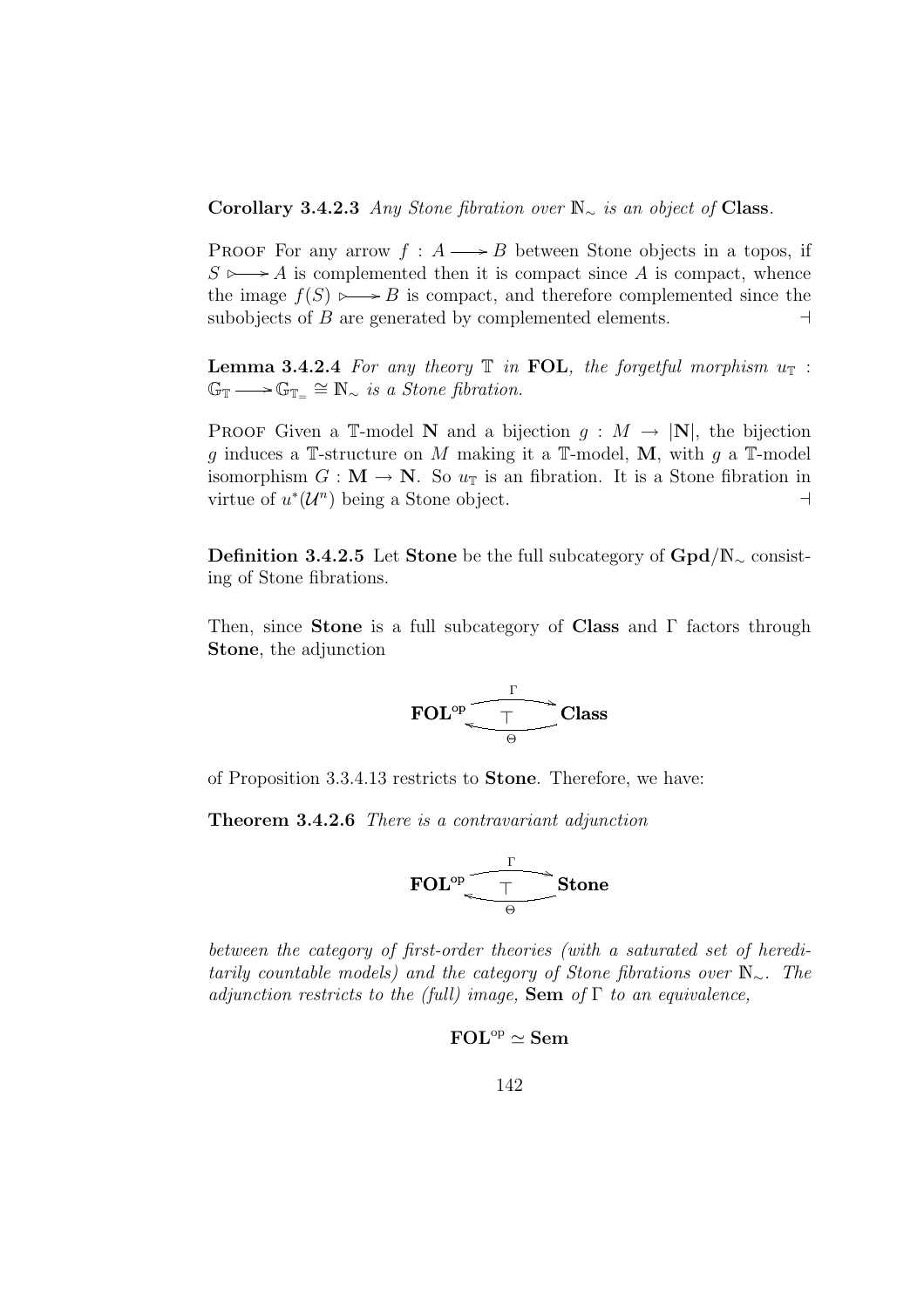### 3.5 Groupoids and Theories

The most interesting phenomena in model theory are conclusions concerning the syntactical structure of a first order theory drawn from the examination of the models of the theory. With these phenomena in mind, it is natural to ask if it is possible to endow the collection of models of the theory with a natural abstract structure so that from the resulting entity one can fully recover the theory as a syntactical structure.[17, p.97]

#### 3.5.1 Applications and Future Work

The current section indicates some areas of possible application of, and future work expanding on, the representation and duality results presented in this thesis. Section 2.5 displayed one example of possible use of these results, namely to obtain groupoid representations of certain syntactically given topoi, and thus uncovering mathematically interesting objects such as the groupoid  $\mathbb{O}$  together with its topos of equivariant sheaves Sh  $(\mathbb{O})$ . The intended primary area of application for the duality constructed in this thesis, however, is the relationship between first-order syntax and semantics, and the study of first-order theories, and of relations between first-order theories, in terms of their semantics. Using the duality between semantical groupoids and syntactical categories, questions concerning the syntactical structure of, or relations between, theories can be translated into questions about their respective semantical topological groupoids, or about continuous morphisms between such groupoids, and studied using topological and sheaf theoretical techniques. In the same vein, a motivation for the work presented in this thesis is the expectation that the algebraic and geometrical techniques employed and the interconnectedness of algebra, geometry, syntax, and semantics that we have, at least to some extent, demonstrated may be of both conceptual and technical interest for model theoretic issues concerning e.g. definability and invariance.

Consider for instance the Beth Definability Theorem, which we for present purposes can take as stating that if  $(1)$  S is a conservative extension of  $\mathbb{T}$ ,

$$
\mathcal{C}_{\mathbb{T}} \xrightarrow{F} \mathcal{C}_{\mathbb{S}}
$$

and; (2) every T-isomorphism between S-models,  $q : \mathbf{M} \to \mathbf{N}$ , is a S-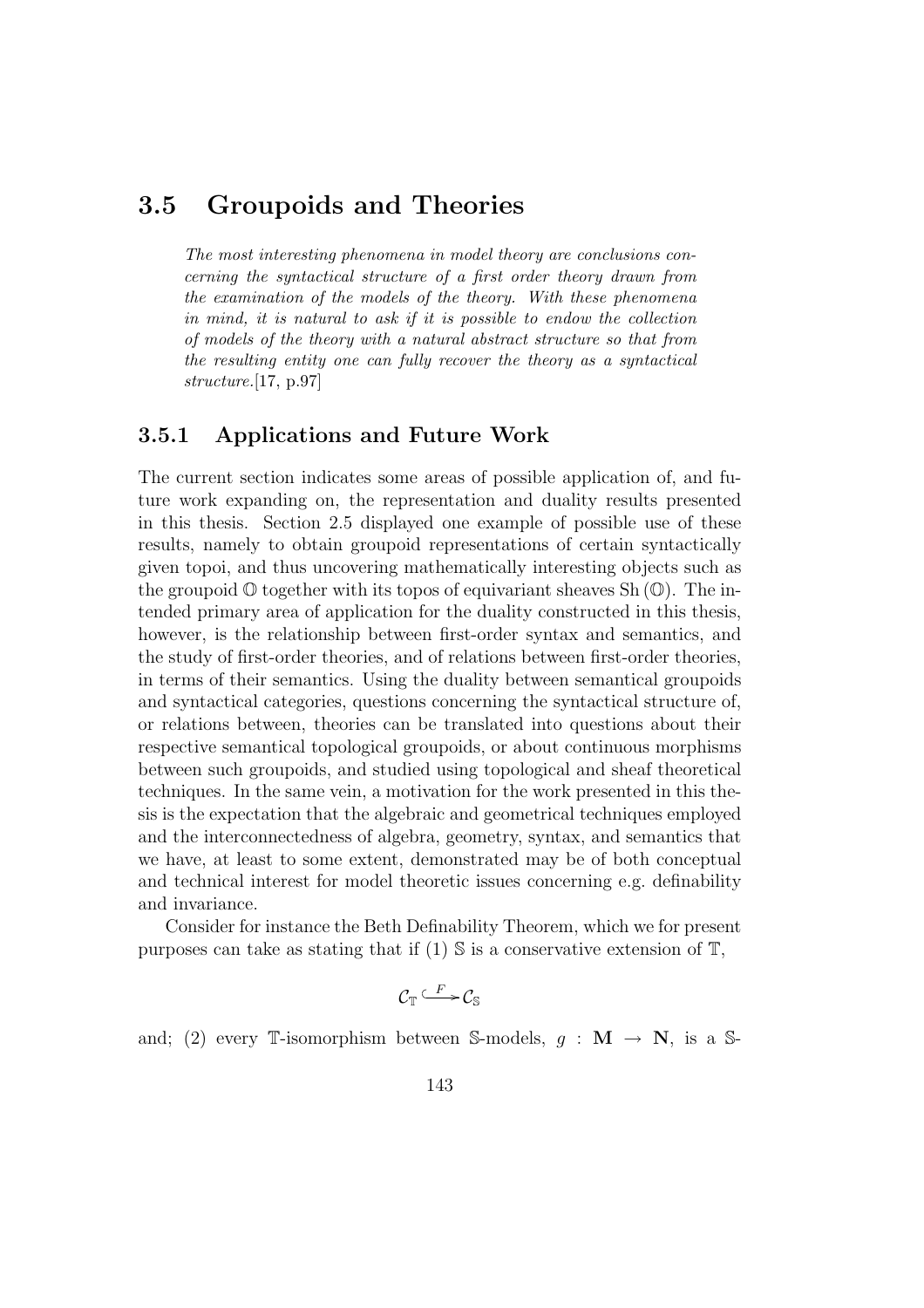isomorphism, then  $\mathbb T$  and  $\mathbb S$  are the same theory, up to definability, i.e.

$$
F:\mathcal{C}_{\mathbb{T}}\stackrel{\cong}{\longrightarrow}\mathcal{C}_{\mathbb{S}}
$$

The second condition in the antecedent states a property (fullness) of the semantic morphism of groupoids  $f : \mathbb{G}_{\mathbb{S}} \longrightarrow \mathbb{G}_{\mathbb{T}}$  (and as we shall see in Lemma 3.5.2.6 the first condition can also be seen as a statement of such a property) while the conclusion is one of the syntactic relationship between the theories S and T. Section 3.5.2 briefly indicates some first steps towards studying theory extensions in terms of morphisms of semantic groupoids; and using only the most immediate consequences of the duality, a weaker version (Proposition 3.5.2.7) of the Beth Definability Theorem is quickly arrived at. Applying the full power of the theory of Grothendieck topoi and topological groupoids, perhaps with some adjustment and development to suit this particular area of application, one can hope to obtain more substantial results.

On a related note, the connection between sub-theories of countable categorical theories and closed subgroups of the automorphism groups of their respective countable models have already been subjected to some study (see e.g. [25, 26]). Our setup offers the possibility to extent this type of investigation to arbitrary theories by considering, instead of the group of automorphisms of a model, the groupoid of isomorphisms of all (countable or suitably restricted) models. Again we indicate some first steps in Section 3.5.2, establishing a Galois connection between sub-theories of a first-order theory and certain 'intermediate' groupoids.

We hasten to point to the results obtained in these areas by Makkai and Zawadowski. Using his duality theory for Boolean pretopoi and ultragroupoids, Makkai's main result is a Descent Theorem for Boolean Pretopoi  $([19])$ , to the effect that the coregular factorization in the groupoid enriched category of Boolean pretopoi is the quotient/conservative factorization; a result from which the Beth Definability Theorem follows. The same result for the 2-category of pretopoi was earlier shown by Zawadowski ([27]) using Makkai's duality for pretopoi and ultra-categories ([17]). Here, a morphism  $F: \mathcal{C} \longrightarrow \mathcal{D}$  of (Boolean) pretopoi is a quotient if it is full on subobjects and for any object  $D \in \mathcal{D}$  there is an object  $C \in \mathcal{C}$  and a cover  $F(C) \longrightarrow D$  ([19]). It also falls within the category of future work to investigate to what extent and in what respect the results of Makkai and Zawadowski can be reproduced, and perhaps further developed, within the more geometrical duality theory of this thesis.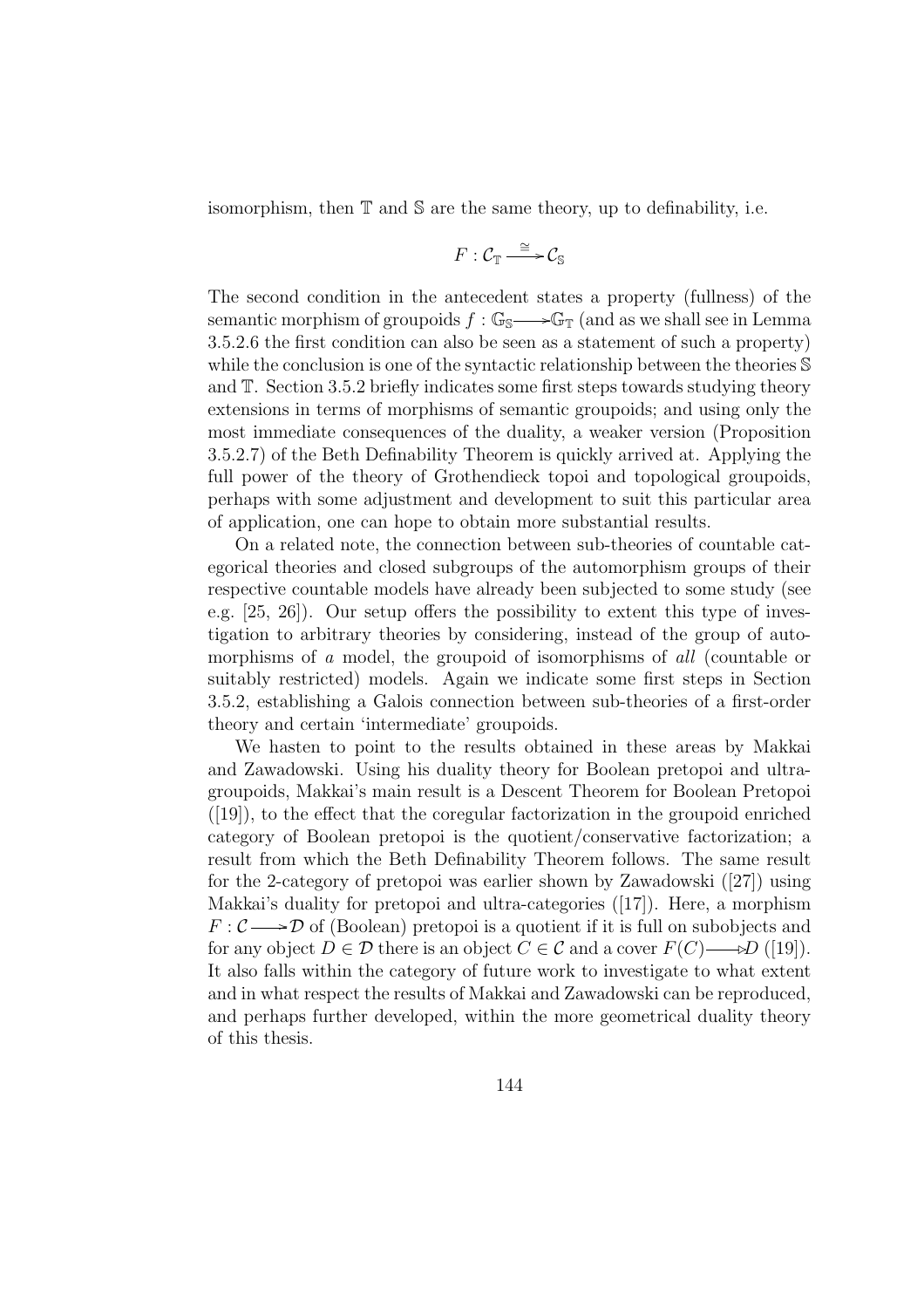#### 3.5.2 Groupoids and Theory Extensions

We use the 'syntax-semantics' adjunction



to investigate some properties of morphisms of groupoids corresponding to certain familiar properties of morphisms of theories. Let T and S be (countable) single-sorted theories. In this section, whenever we have a (single-sort and inclusion preserving) coherent functor

$$
F:\mathcal{C}_{\mathbb{T}} \longrightarrow \mathcal{C}_{\mathbb{S}}
$$

we shall assume that S is a theory extension of  $\mathbb{T}$ , so that  $\mathcal{L}_{\mathbb{T}} \subseteq \mathcal{L}_{\mathbb{S}}$  and  $F([\vec{x} | \phi]) = [\vec{x} | \phi]$  (and we refer to F as an extension). We loose no generality in so doing, since we can construct a theory S' extending  $\mathbb T$  such that  $\mathcal{C}_\mathbb S \cong \mathcal{C}_{\mathbb S}$ by setting  $\mathcal{L}_{\mathbb{S}'} = \mathcal{L}_{\mathbb{S}} \cup \mathcal{L}_{\mathbb{T}}$  and taking the axioms of  $\mathbb{S}'$  to be the axioms of S together with  $\forall \vec{x}.\phi \leftrightarrow \psi$  for all formulas  $\phi \in \mathcal{L}_{\mathbb{T}}$  and  $\phi \in \mathcal{L}_{\mathbb{S}}$  such that  $F([\vec{x} | \phi]) = [\vec{x} | \psi].$ 

**Definition 3.5.2.1** The quotient-conservative factorization of  $F$  is the factorization



where  $\mathbb{T}^{\mathbb{S}}$  is the theory  $\{\phi \in \mathcal{L}_{\mathbb{T}} \mid \mathbb{S} \vdash \phi\}$  and G and H are the obvious functors, with  $G$  surjective on objects and  $H$  a conservative subcategory inclusion (up to isomorphism).

We call F a quotient extension if H is an isomorphism. If G is an isomorphism, we call  $F$  a conservative extension. If we pass from coherent categories into topoi by taking sheaves (for the coherent coverage), the quotientconservative factorization of  $F : \mathcal{C}_{\mathbb{T}} \longrightarrow \mathcal{C}_{\mathbb{S}}$  becomes the surjective-embedding factorization of the corresponding geometric morphism:

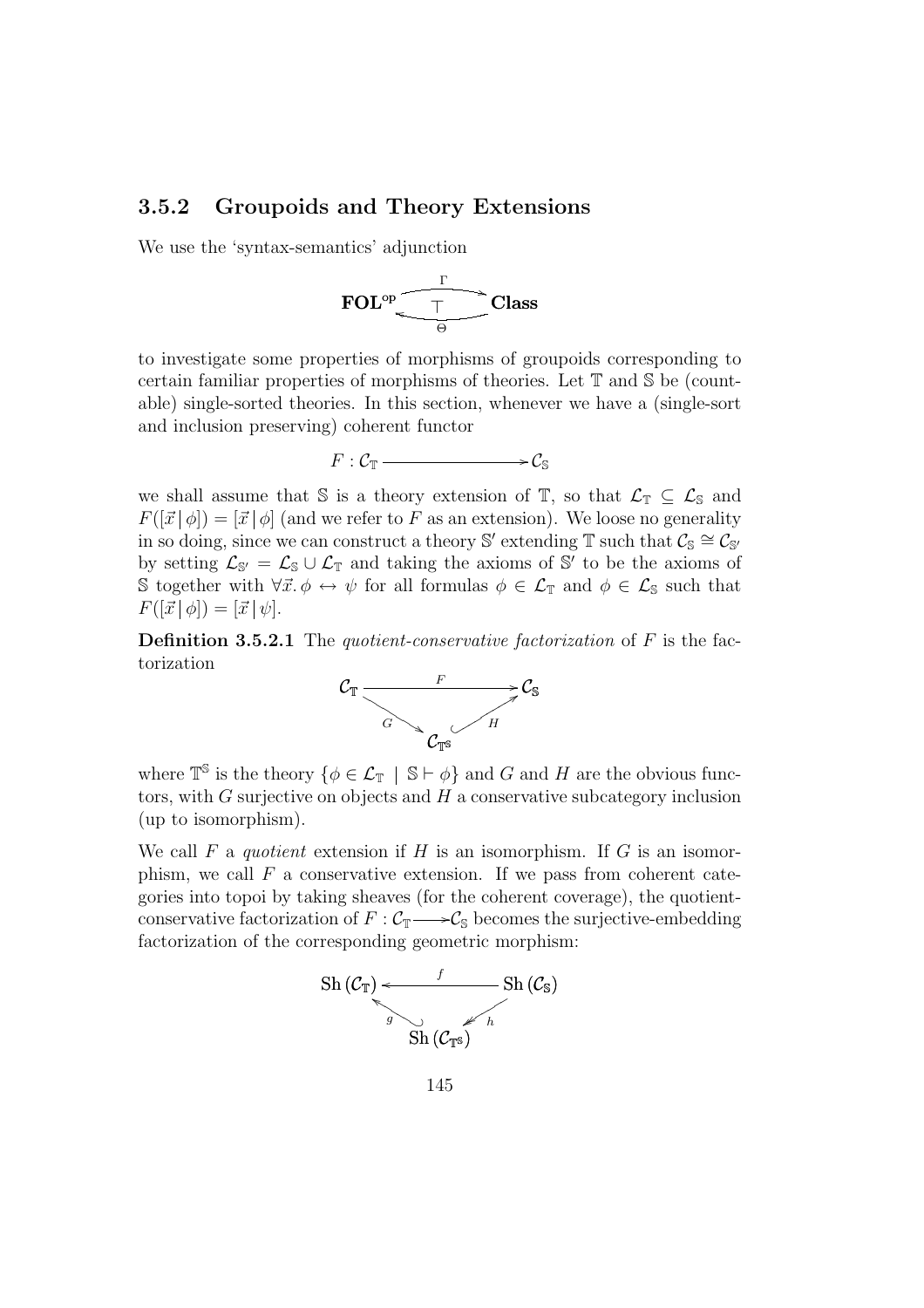Both quotients and conservative extensions can be characterized in terms of their corresponding semantical morphisms in the category of topological groupoids.

**Lemma 3.5.2.2** Let  $\mathbb{T}$  be a theory,  $G_{\mathbb{T}} \rightrightarrows X_{\mathbb{T}}$  its semantical groupoid. Any non-empty subset  $A \subseteq X_{\mathbb{T}}$  determines a quotient theory extension

$$
F:\mathcal{C}_\mathbb{T}\mathchoice{\longrightarrow}{\rightarrow}{\rightarrow}{\rightarrow} \mathcal{C}_{\mathbb{T}_\mathbb{A}}
$$

such that the semantical groupoid of  $\mathbb{T}_A$  is the full subgroupoid determined by the closure of A in the stable topology. That is to say, such that  $\Gamma(F)$ :  $\mathbb{G}_{\mathbb{T}_A} \longrightarrow \mathbb{G}_{\mathbb{T}}$  is full as a functor of categories, the components  $f_1$  and  $f_0$  of  $\Gamma(F),$ 



are both closed subset inclusions, and  $f_0(X_{\mathbb{T}_A})$  is the least stable and closed set containing A.

PROOF Let  $A \subseteq X_{\mathbb{T}}$  be given. Set  $\mathbb{T}_A$  to be the theory

$$
\mathbb{T}_A := \{ \phi \in \mathcal{L}_{\mathbb{T}} \mid \forall M \in A. M \vDash \phi \}
$$

in the same language as  $\mathbb{T}$ , and let  $F: \mathcal{C}_{\mathbb{T}} \longrightarrow \mathcal{C}_{\mathbb{T}_{A}}$  be the obvious quotient. Then  $X_{\mathbb{T}_A}$  is the stable subset  $\{M \in X_{\mathbb{T}} \mid M \models \mathbb{T}_A\} \subseteq X_{\mathbb{T}}$ .  $X_{\mathbb{T}_A}$  is a closed subset since for any  $M \notin X_{\mathbb{T}_A}$ , there is a sentence  $\phi$  such that  $\mathbb{T}_A \vdash \phi$  but  $M \not\vDash \phi$ , and so M is an element of  $U_{\neg \phi}$  which is open and does not intersect  $X_{\mathbb{T}_A}$ . Now, any stable closed subset, C, of  $X_{\mathbb{T}}$  that contains a model M must contain the elementary equivalence class of M. For if  $N \equiv M$  but  $N \notin C$ , then there exists an open set  $N \in U = U_{\phi(\vec{n}/\vec{x})}$  such that  $U \cap C = \emptyset$ . Since  $N \equiv M, M \models \exists \vec{x}, \phi$ , so  $M \models \phi(\vec{m}/\vec{x})$  for some  $\vec{m}$ , and by an application of Lemma 3.1.2.1, there exists isomorphic  $M' \cong M$  such that  $M' \in U$ , contradicting that C is stable and  $U \cap C = \emptyset$ . Now,  $X_{\mathbb{T}_A}$  is the union of the elementary equivalence classes of elements of A, and must therefore be the least stable closed set containing A. It is clear that the logical topology on  $X_{\mathbb{T}_A}$  is just the restriction of the logical topology on  $X_{\mathbb{T}}$ , so that the restriction function  $f_0: X_{\mathbb{T}_A} \to X_{\mathbb{T}}$  is a closed inclusion. And finally, since any T-isomorphism between  $\mathbb{T}_A$ -models is a  $\mathbb{T}_A$ -isomorphism, we have that  $f_1 : G_{\mathbb{T}_A} \to G_{\mathbb{T}}$  is the closed inclusion of the subset  $\{g : M \to N \mid M, N \in X_{\mathbb{T}_A}\}\subseteq G_{\mathbb{T}}$ .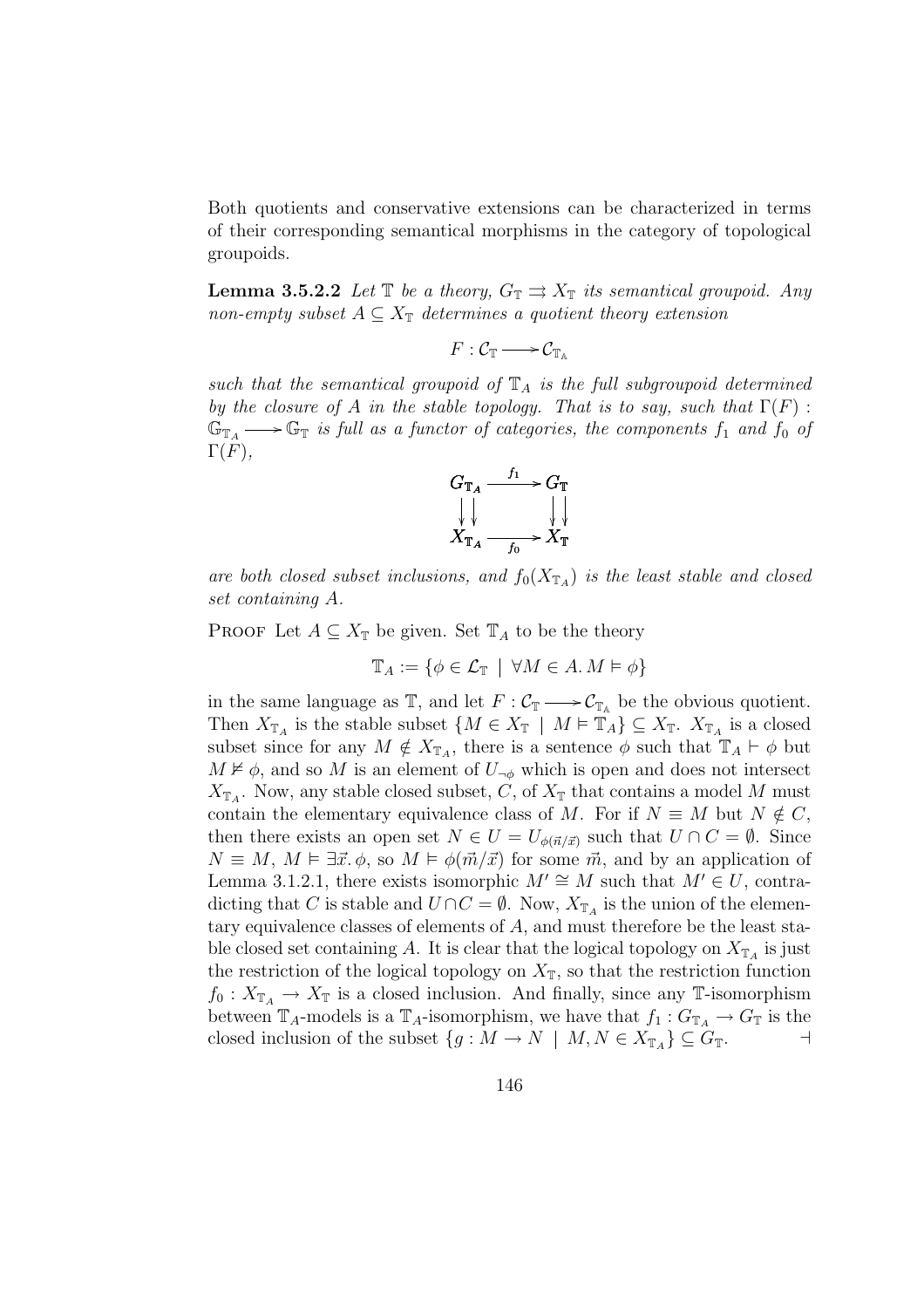**Corollary 3.5.2.3** If  $\mathbb{H}$  is any topological groupoid with a morphism f:  $\mathbb{H} \longrightarrow \mathbb{G}_{\mathbb{T}}$  which is full as a functor of categories, such that the components



are both injective and closed, and with  $f_0(H_0)$  stable in  $X_{\mathbb{T}}$ , then  $\mathbb{H}$  is, up to isomorphism, the semantical groupoid of a quotient theory extension of T.

For reference, we also note the following from the proof of Lemma 3.5.2.2:

**Scholium 3.5.2.4** In the stable topology on  $X_{\mathbb{T}}$ , the irreducible closed sets are precisely the elementary equivalence classes.

Thus we have proved the following:

**Proposition 3.5.2.5** The quotients of a theory  $\mathbb T$  correspond bijectively to closed and stable subsets (or closed subsets in the stable topology) of  $X_{\mathbb{T}}$ .

We pass to conservative theory extensions. The following observation is immediate:

**Lemma 3.5.2.6** An extension  $F: \mathcal{C}_{\mathbb{T}} \longrightarrow \mathcal{C}_{\mathbb{S}}$  is conservative if and only if the corresponding semantical morphism  $f : \mathbb{G}_{\mathbb{S}} \longrightarrow \mathbb{G}_{\mathbb{T}}$  is such that the object component  $f_0 : X_{\mathbb{S}} \to X_{\mathbb{T}}$  is surjective on irreducible closed sets in the stable topology, in the sense that for any  $C \subseteq X_{\mathbb{T}}$  which is irreducible closed in the stable topology,  $f_0(X_{\mathbb{S}}) \cap C \neq \emptyset$ .

PROOF By Scholium 3.5.2.4,  $f_0$  is surjective on irreducible closed sets (in the stable topology) if and only if there exists a T-model in each elementary equivalence class of  $X_{\mathbb{T}}$  which is the reduct of a S-model. Which is saying that  $\mathbb{T}^{\mathbb{S}} = \mathbb{T}$ .  $S = T.$ 

The following statement is now an easy consequence of Proposition 3.5.2.5 and Lemma 3.5.2.6:

**Proposition 3.5.2.7** For any extension  $F: \mathcal{C}_{\mathbb{T}} \longrightarrow \mathcal{C}_{\mathbb{S}}$ , if the object component  $f_0 : X_{\mathbb{S}} \to X_{\mathbb{T}}$  is a closed injection and surjective on irreducible closed sets in the stable topology then F is an isomorphism.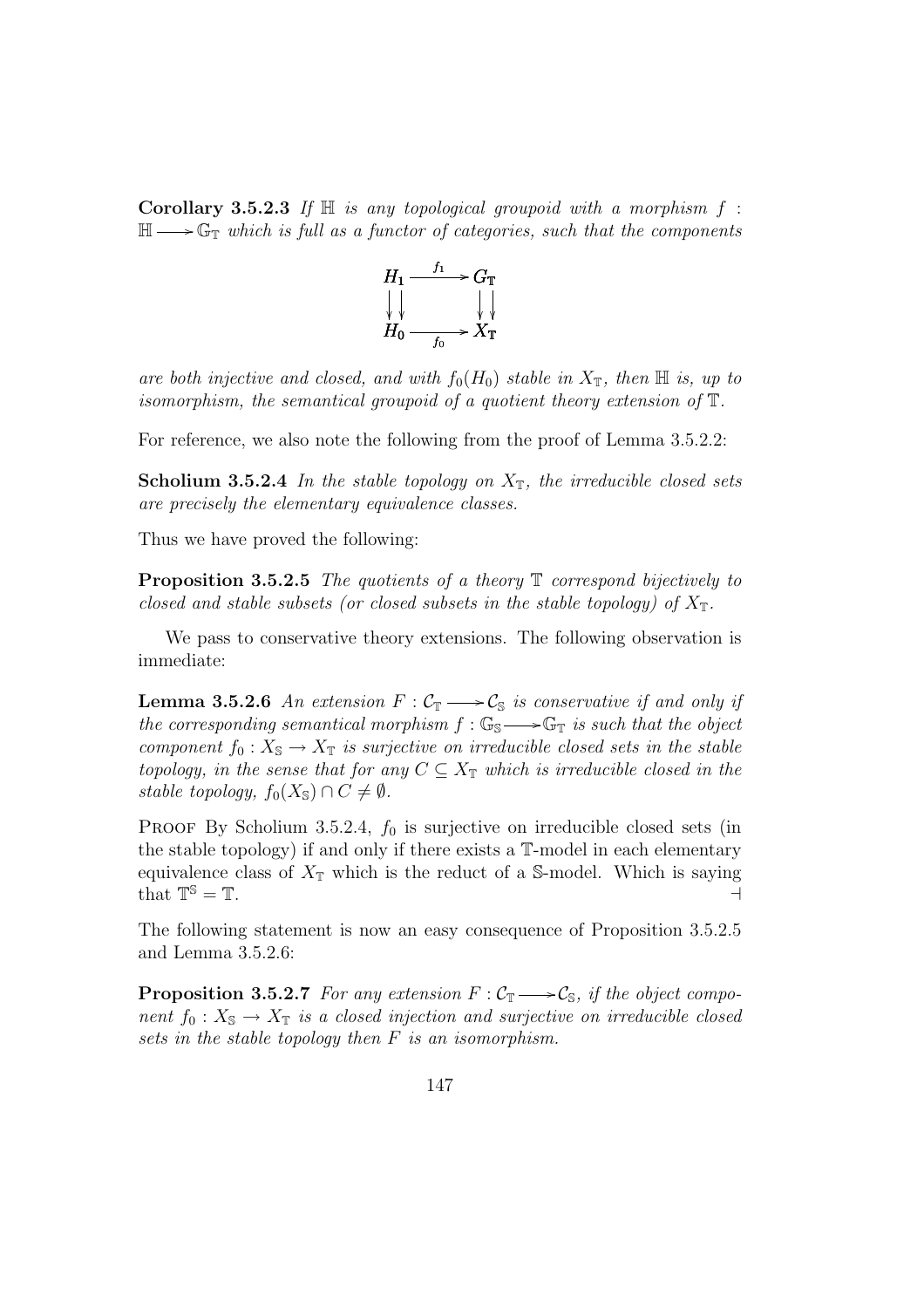**PROOF** Since  $F$  is surjective on irreducible closed sets in the stable topology, F is a conservative extension by Lemma 3.5.2.6. Now, the image  $f_0(X_s) \subseteq$  $X_{\mathbb{T}}$  is closed by assumption. It is stable since if  $\mathbf{M} \in f_0(X_{\mathbb{S}})$  and  $\mathbf{N} \models \mathbb{T}$ , then any bijection  $g : \mathbf{M} \to \mathbf{N}$  induces a S-structure on N such that g is an S-isomorphism. The same fact combined with  $f_0$  being injective tells us that  $f : \mathbb{G}_{\mathbb{S}} \longrightarrow \mathbb{G}_{\mathbb{T}}$  is full (as well as automatically faithful) as a functor of categories. Now, since  $f_0(X_s)$  is closed and stable, it corresponds to a quotient theory extension  $\mathbb{T}'$  of  $\mathbb{T}$  by Proposition 3.5.2.5. Since f is closed, the spaces  $X_{\mathbb{S}} \cong X_{\mathbb{T}'}$  are homeomorphic, and f full and faithful, it follows that  $\mathbb{G}_{\mathbb{S}} \cong \mathbb{G}_{\mathbb{T}'}$  so that  $F : \mathcal{C}_{\mathbb{T}} \longrightarrow \mathcal{C}_{\mathbb{S}}$  is both a conservative and a quotient extension, i.e. an isomorphism.  $\Box$ 

By the Beth Definability Theorem, however, we know that it is sufficient that the object component  $f_0 : X_{\mathbb{S}} \to X_{\mathbb{T}}$  is 1-1; that is, we can state the Beth Definability Theorem as follows:

**Theorem 3.5.2.8 (Beth)** For a conservative theory extension  $F : \mathcal{C}_{\mathbb{T}} \longrightarrow \mathcal{C}_{\mathbb{S}}$ if  $f_0: X_{\mathbb{S}} \to X_{\mathbb{T}}$  is injective, then F is an isomorphism. That is to say,  $\mathbb{S}$  is the same theory as  $\mathbb{T}$ , up to definability.

**PROOF** Another formulation of Beth's definability theorem is to say that  $F$ is an isomorphism if for any bijection between S-models,  $h : M \to N$ , if h is a T-isomorphism, then h is a S-isomorphism. This implies that  $f_0$  is injective, since if M and N are  $\mathbb S$ -models with the same underlying  $\mathbb T$ -model, then the identity is a T-isomorphism. Conversely, suppose  $h : M \to N$  is a T-isomorphism between S-models. h and M induces a S-structure on the underlying set of N, which must be the S-structure of N since  $f_0$  is injective. So  $h$  is a S-isomorphism.

Corollary 3.5.2.9 An extension  $F : \mathcal{C}_{\mathbb{T}} \longrightarrow \mathcal{C}_{\mathbb{S}}$  is an isomorphism if and only if the corresponding semantical morphism  $f : \mathbb{G}_{S} \longrightarrow \mathbb{G}_{T}$  is such that the component  $f_0 : X_{\mathbb{S}} \to X_{\mathbb{T}}$  is injective and surjective on irreducible closed sets in the stable topology.

We conclude this section by briefly pointing out how the subtheories of a theory  $\mathbb{S}$ , i.e. the theories  $\mathbb{T}$  of which  $\mathbb{S}$  is a conservative extension,  $\mathcal{C}_{\mathbb{T}} \longrightarrow \mathcal{C}_{\mathbb{S}}$ , relate to certain intermediate groupoids of bijections between Smodels. Let S be a theory. There is the unique extension  $U: \mathcal{C}_{\mathbb{T}_{\equiv}} \longrightarrow \mathcal{C}_{\mathbb{S}},$ which factors through a conservative extension  $U : \mathcal{C}_{\mathbb{S}_+} \longrightarrow \mathcal{C}_{\mathbb{S}}$ . The theory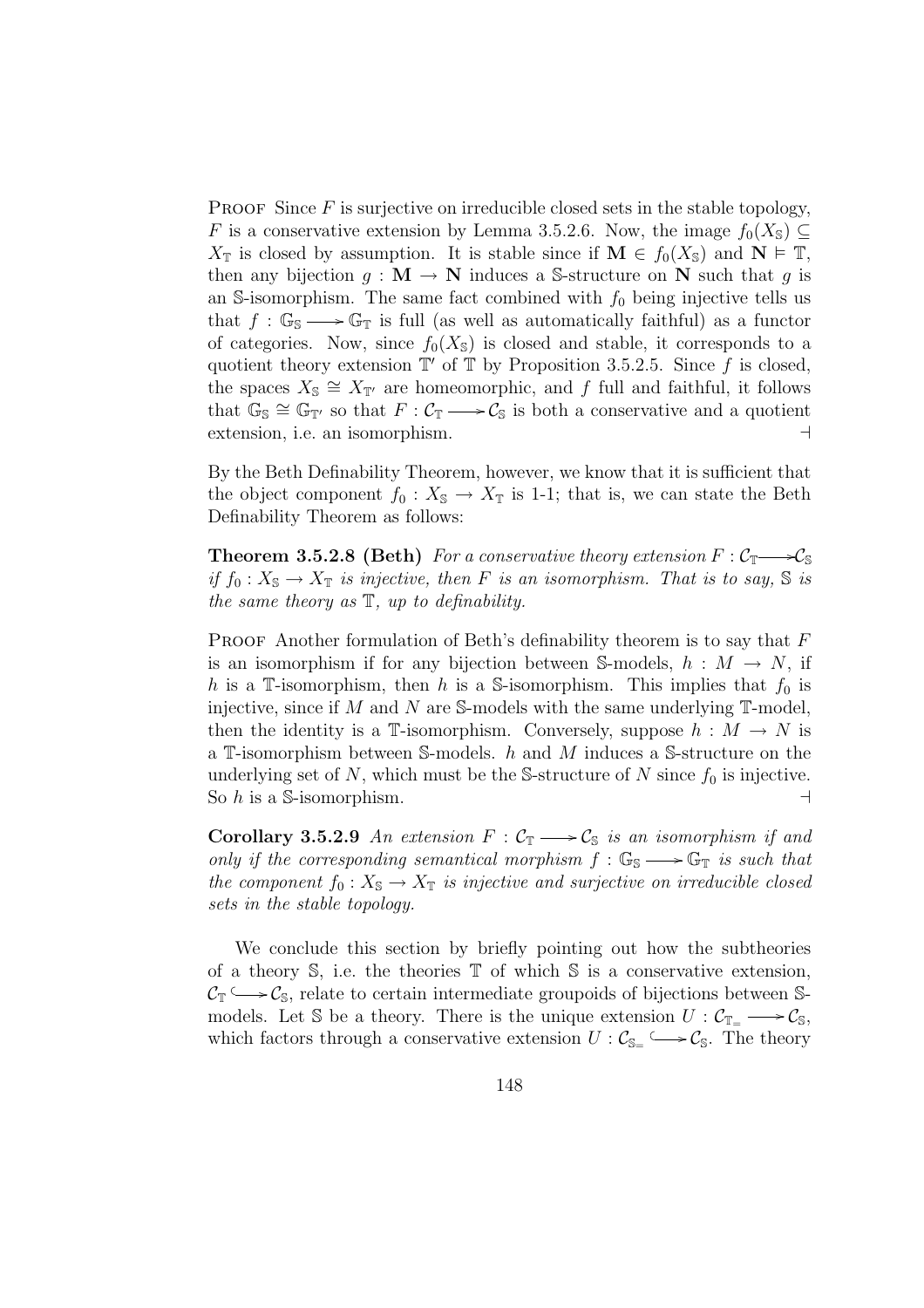$\mathbb{S}_{=}$ —the theory of equality in  $\mathbb{S}$ —is, in a sense, the least theory of which  $\mathbb{S}$ is a conservative extension: for any theory  $\mathbb T$  of which  $\mathbb S$  is a conservative extension,  $U : \mathcal{C}_{\mathbb{S}_+} \longrightarrow \mathcal{C}_{\mathbb{S}}$  factors through  $\mathcal{C}_{\mathbb{T}},$ 

$$
\mathcal{C}_{\mathbb{S}_=} \longleftrightarrow \mathcal{C}_{\mathbb{T}} \longleftarrow \mathcal{C}_{\mathbb{S}}
$$

Now, consider the topological groupoid,  $\mathbb{B}_{\mathbb{S}}^{\pm}$ , of S-models and bijections between them,

$$
\{g_{M,N}: |M| \to |N| \mid g \text{ is bijective, } M, N \in X_{\mathbb{S}}\} =: B_{\mathbb{S}}^{\dagger} \xrightarrow[t \to X_{\mathbb{S}}]
$$

with the topology on  $B_{\mathbb{S}}^-$  generated by basic opens,  $V_{\psi}^{\phi}$  $\psi^{\phi}(\vec{m},\vec{n})$ , specified in the same way as for  $G_{\mathbb{S}}$ .  $B_{\mathbb{S}}^=$  together with the source and target maps can also be obtained by taking the following pullbacks in Top:



It is straightforward, and indeed entirely similar to the proof of Lemma 3.2.1.1, to verify that  $\mathbb{B}_{\mathbb{S}}^=$  is a topological groupoid. We also immediately see from the construction that  $G_{\mathbb{S}}$  is a subspace of  $B_{\mathbb{S}}^{\equiv}$ . We thereby have a morphism of topological groupoids (over N∼):

$$
G_{\mathbf{S}} \longrightarrow B_{\mathbf{S}}^{-}
$$
  
\n
$$
\begin{vmatrix}\n\cdot & \cdot & \cdot & \cdot \\
\cdot & \cdot & \cdot & \cdot \\
\cdot & \cdot & \cdot & \cdot \\
X_{\mathbf{S}} \longrightarrow X_{\mathbf{S}}\n\end{vmatrix}
$$

Moreover, if  $\mathbb S$  is a conservative extension of a theory  $\mathbb T$ ,

$$
\mathcal{C}_{\mathbb{S}_=} \longleftrightarrow \mathcal{C}_{\mathbb{T}} \longleftrightarrow \mathcal{C}_{\mathbb{S}}
$$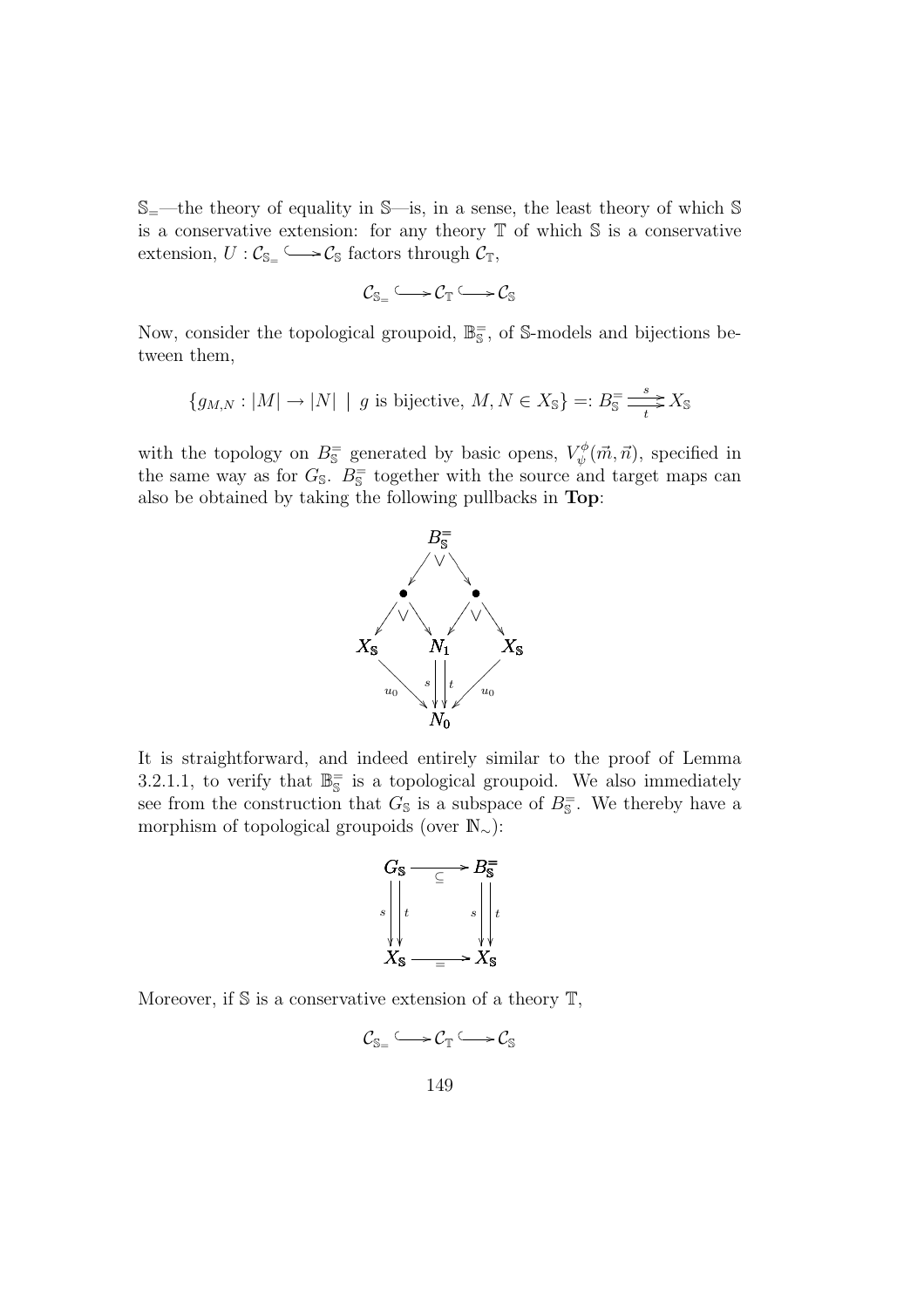then we can construct the groupoid,  $\mathbb{B}^{\mathbb{T}}_{\mathbb{S}}$  of S-models and T-isomorphisms in the same way,

 ${g_{M,N}: |M| \to |N| | g \text{ is a } \mathbb{T}$-isomorphism, } M,N \in X_{\mathbb{S}} =: B_{\mathbb{S}}^{\mathbb{T}}$  $\qquad \qquad$  $\sum_{t}^{S} X_{\mathbb{S}}$ 

to obtain a subspace  $G_{\mathbb{S}} \subseteq B_{\mathbb{S}}^{\mathbb{T}} \subseteq B_{\mathbb{S}}^=$ , and morphisms of topological groupoids (over  $\mathbb{N}_{\sim}$ ):



Thus,  $\mathbb{G}_{\mathbb{S}} = \mathbb{T}_{\mathbb{S}}^{\mathbb{S}}$  (and  $\mathbb{B}_{\mathbb{S}}^{\equiv} = \mathbb{B}_{\mathbb{S}}^{\mathbb{S}^{\equiv}}$ ).

**Definition 3.5.2.10** Say that  $\mathbb{T}$  is a *sub-theory* of  $\mathbb{S}$  if  $\mathbb{S}$  is a conservative extension of T.

We see, then, that sub-theories  $\mathbb T$  of  $\mathbb S$ ,  $\mathcal C_{\mathbb S}$   $\longrightarrow$   $\mathcal C_{\mathbb T}$   $\longrightarrow$   $\mathcal C_{\mathbb S}$ , correspond to certain subspaces  $B_{\mathbb{S}}^{\mathbb{T}}$  of  $B_{\mathbb{S}}^=$  that contain  $G_{\mathbb{S}}$  and are closed under inverses and composition. Conversely, given any subset  $K \subseteq B_{\mathbb{S}}^=$  that contains  $G_{\mathbb{S}}$  and is closed under inverses and composition, we can consider K as a subspace and obtain a topological groupoid, K, and morphisms (over N∼) as displayed in the following diagram:

$$
G_{\mathbf{S}} \longrightarrow K \longrightarrow B_{\mathbf{S}}^{\equiv} \longrightarrow N_{1}
$$
\n
$$
s \downarrow t \qquad s \downarrow t \qquad s \downarrow t \qquad s \downarrow t
$$
\n
$$
X_{\mathbf{S}} \longrightarrow X_{\mathbf{S}} \longrightarrow X_{\mathbf{S}} \longrightarrow X_{\mathbf{S}} \longrightarrow N_{0}
$$
\n
$$
(3.17)
$$

**Lemma 3.5.2.11** K is a classical groupoid over  $\mathbb{N}_{\sim}$ .

**PROOF** Observe that  $E_{\mathbb{G}_{\mathbb{S}}}^n = E_{[\vec{x}|T]} = E_{\mathbb{K}}^n$  (identity of spaces) and that an open subset of  $E_{\mathbb{K}}^n$  which is stable with respect to the action of K must also be stable with the respect to the action of  $G_{\mathbb{S}}$ . Thus we can immediately conclude that  $U_{\mathbb K}^n$  is compact and decidable. And a complemented subobject  $S \rightarrow U_{\mathbb{K}}^{n+1}$  $\mathbb{K}^{n+1}$ , represented by a clopen K-stable subset  $S \subseteq E_{\mathbb{K}}^{n+1}$  $\mathbb{K}^{n+1}$ , is also  $G_{\mathbb{S}^-}$ stable, whence its image along a projection  $\pi: U^{n+1}_{\mathbb{K}}$  $U_{\mathbb{K}}^{n+1} \longrightarrow U_{\mathbb{K}}^{n}$  is a clopen set, and since the image is automatically K-stable we conclude that  $\exists_{\pi}(S) \rightarrow E_{\mathbb{K}}^{n}$ is a complemented subobject.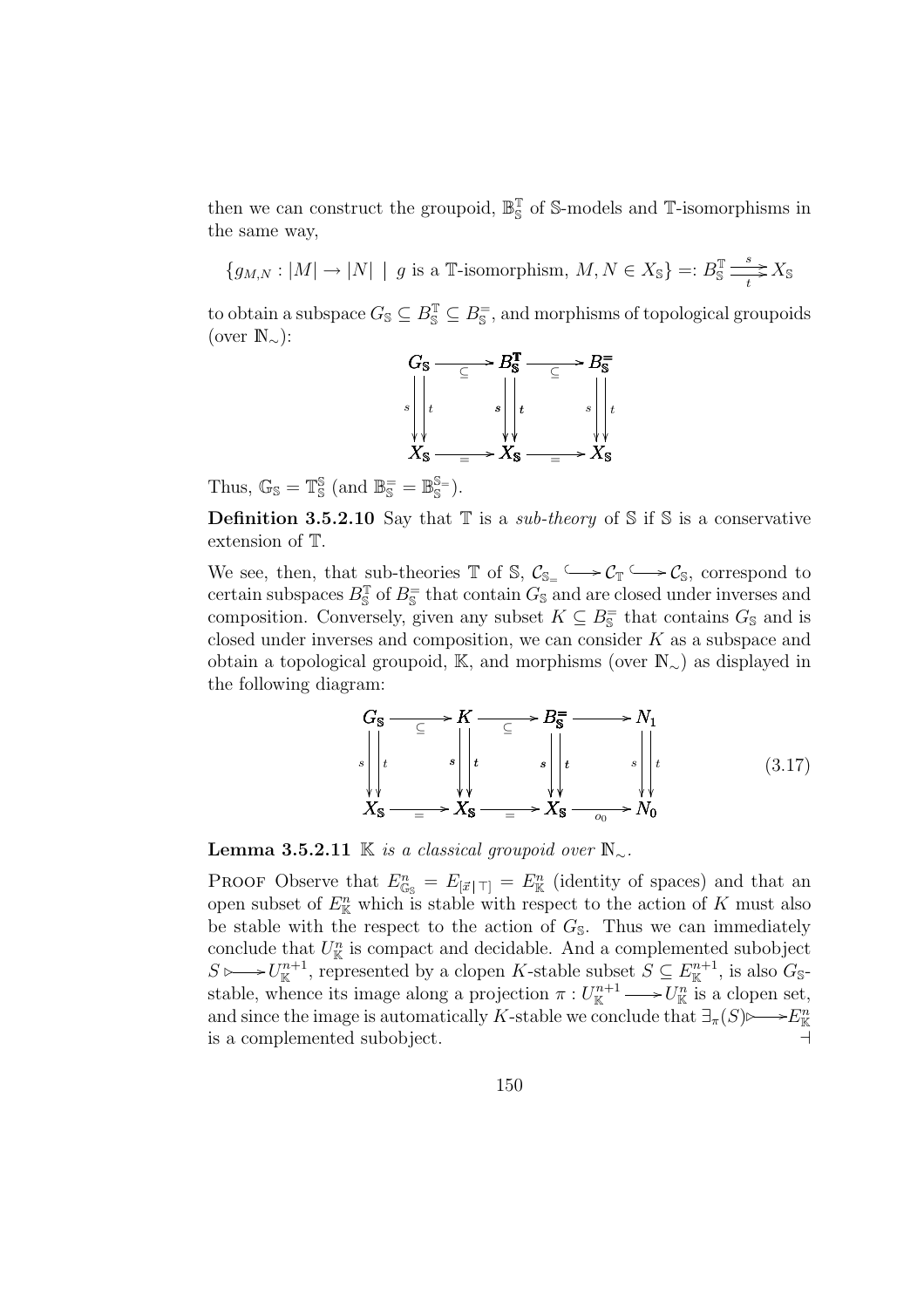The morphisms of topological groupoids in (3.17) induces a commuting diagram of geometric morphisms,



with  $f_K$  a surjection. Thus the set K gives rise to a theory and a conservative subcategory inclusion  $F_K : \Theta(\mathbb{K}) = \mathcal{C}_{\mathbb{K}} \longrightarrow \mathcal{C}_{\mathbb{S}}$ . We have, then, operations

$$
\mathfrak{T} := \{ \mathcal{C}_{\mathbb{T}} \longrightarrow \mathcal{C}_{\mathbb{S}} \mid \mathbb{T} \text{ a sub-theory of } \mathbb{S} \}
$$

 $\mathfrak{G} := \{K \subseteq B_{\mathbb{S}} \mid G_{\mathbb{S}} \subseteq K \text{ and } K \text{ is closed under inverses and composition}\}$ 

which are contravariant on the natural partial ordering of these sets. We refer to  $\mathfrak T$  as the set of sub-theories and  $\mathfrak G$  as the set of intermediate groupoids. The following are direct consequences of the setup:

**Theorem 3.5.2.12**  $J \circ I$  is a closure operator on  $\mathfrak T$  with respect to which objects in the image of  $J$  are closed. Symmetrically,  $I \circ J$  is a closure operator on  $\mathfrak G$  with respect to which objects in the image of I are closed. Consequently, I and J are adjoint,



and I and J form a Galois correspondence.

PROOF Let  $\mathcal{C}_{\mathbb{T}} \longrightarrow \mathcal{C}_{\mathbb{S}}$  be given. Consider the theory  $J \circ I(\mathcal{C}_{\mathbb{T}}) = \Theta(\mathbb{B}_{\mathbb{S}}^{\mathbb{T}}) =$  $\mathcal{C}_{\mathbb{B}^\mathbb{T}_\mathbb{S}}$  $\epsilon \longrightarrow \epsilon_{\mathbb{S}}$ . Now, any  $[\vec{x} | \phi] \in \mathcal{C}_{\mathbb{T}}$  defines a clopen subset of  $E_{[\vec{x}|\top]} \rightarrow X_{\mathbb{S}}$ which is stable under  $B_{\mathbb{S}}^{\mathbb{T}}$ —i.e. stable under those bijections between S-models which are T-isomorphisms—and therefore T is a sub-theory of  $\mathcal{C}_{\mathbb{B}^{\mathbb{T}}_s}$ :

$$
\mathcal{C}_{\mathbb{T}}\longrightarrow \mathcal{C}_{\mathbb{B}^{\mathbb{T}}_{\mathbb{S}}}\longrightarrow \mathcal{C}_{\mathbb{S}}
$$

Since any T-isomorphism between S-models is also a  $\mathcal{C}_{\mathbb{B}^\mathbb{T}_\mathbb{S}}$ -isomorphism, we see that  $I(\mathcal{C}_{\mathbb{T}}) = \mathbb{B}^{\mathbb{T}}_{\mathbb{S}} = I(\mathcal{C}_{\mathbb{B}^{\mathbb{T}}_{\mathbb{S}}}) = I \circ J \circ I(\mathcal{C}_{\mathbb{T}})$ , whence  $J \circ I(\mathcal{C}_{\mathbb{T}}) = J \circ I \circ J \circ I(\mathcal{C}_{\mathbb{T}})$ .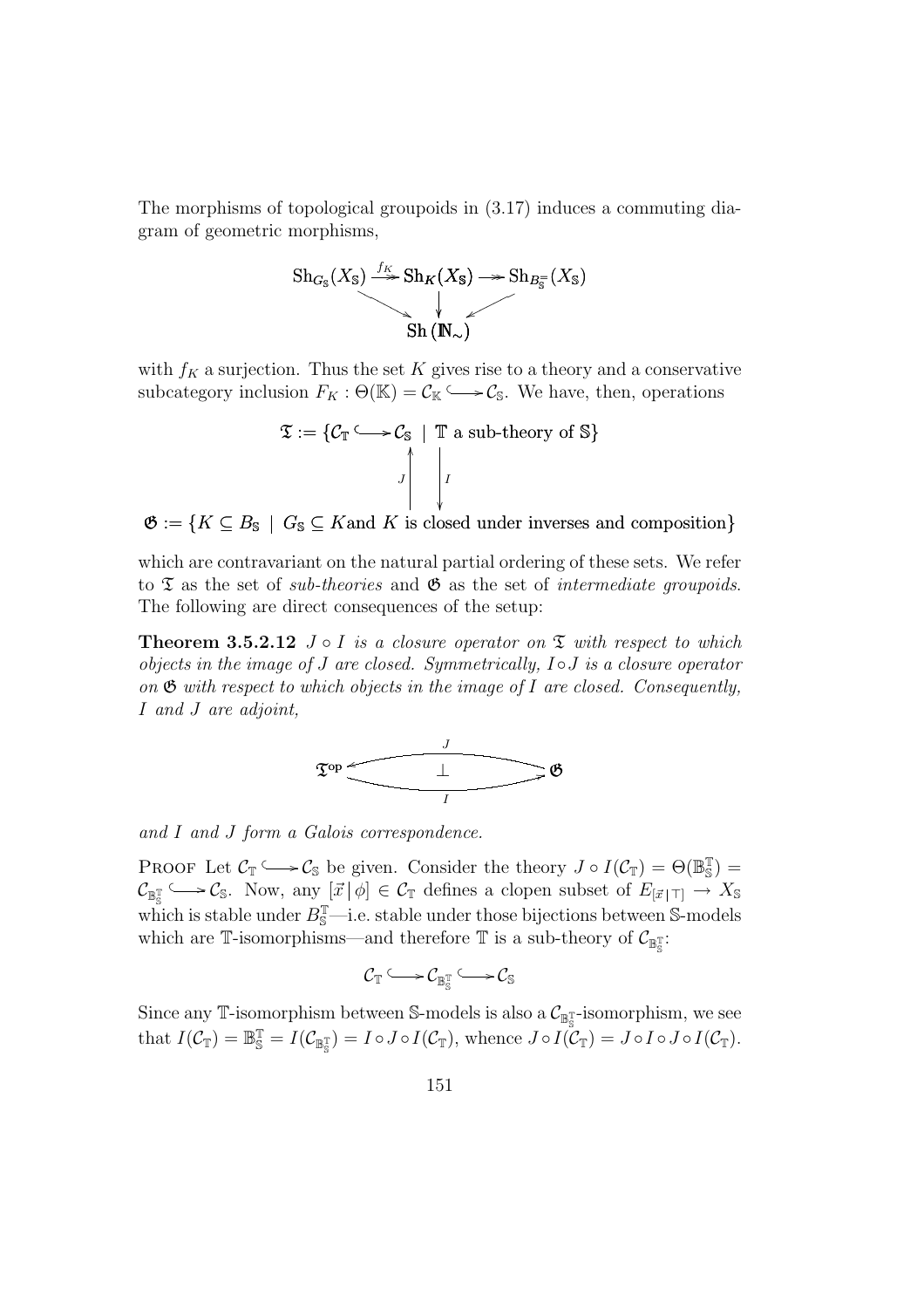On the other hand, for any  $G_{\mathbb{S}} \subseteq K \subseteq B_{\mathbb{S}}$  that is closed under inverses and composition, we have  $K \subseteq I \circ J(K)$  as a direct consequence of the construction of I and J, as well as  $J(K) = J(I \circ J(K))$ , whence I ◦ J ◦ I ◦  $J(K) = I \circ J(K)$ . Thus we conclude that  $J \circ I$  is a closure operation with respect to which objects in the image of  $J$  are closed and  $I \circ J$  is a closure operation with respect to which objects in the image of  $I$  are closed.  $\Box$ 

As is always the case for a Galois correspondence, we have:

Corollary 3.5.2.13 I and J are inverse when restricted to closed sub-theories and closed intermediate groupoids (with respect to the closure operators  $J \circ I$ and  $I \circ J$  respectively).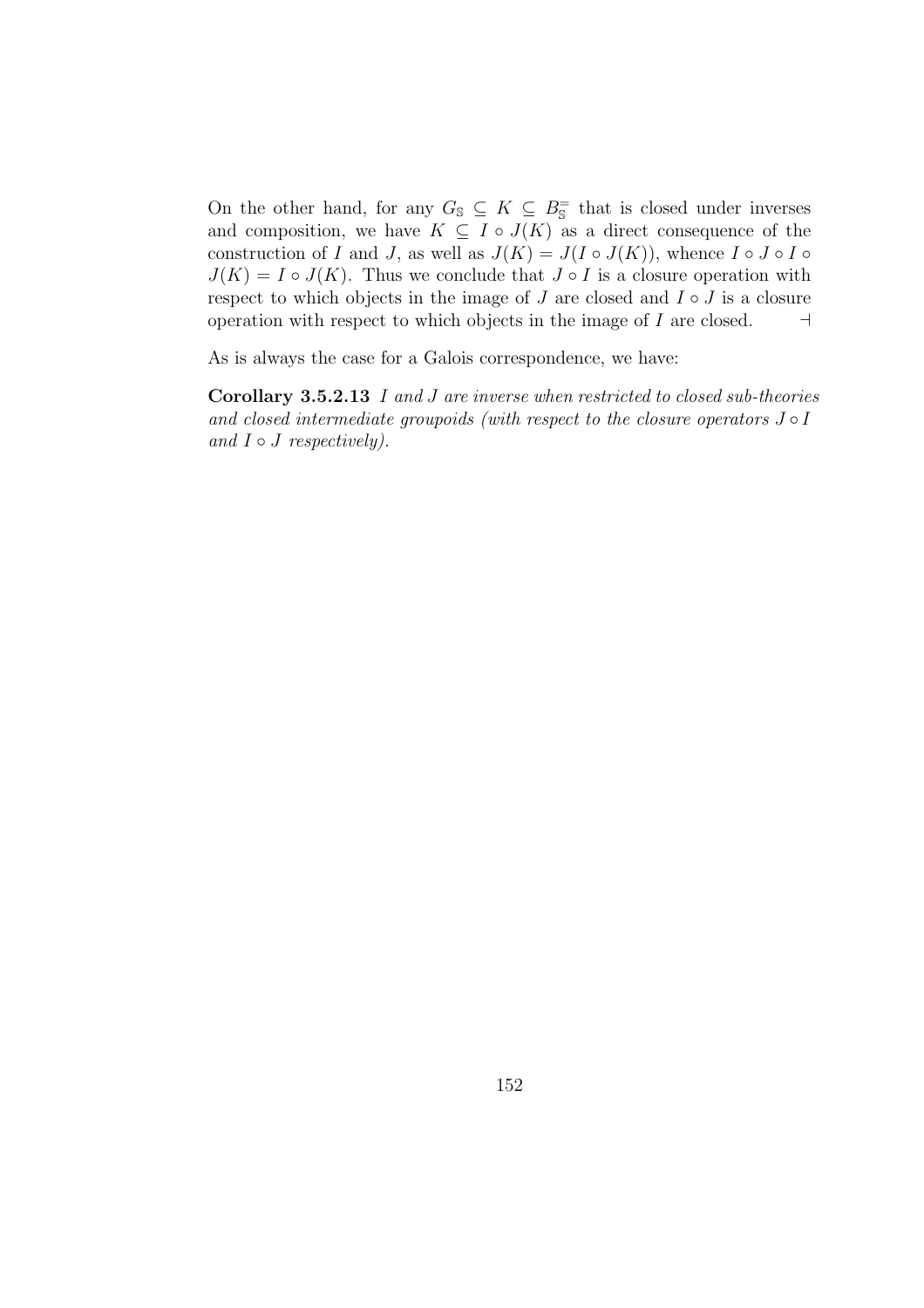## Appendix A

## An Argument by Descent

### A.1 An Argument by Descent

Let a countable, classical, single-sorted theory with no empty models be given. We show how Proposition 3.2.2.10 can be derived for T using a descenttheoretic argument, and characterize in the process the topos of sheaves  $\mathrm{Sh}(X_{\mathbb{T}})$  as the classifying topos for the geometric propositional theory of a T-model on a quotient of N. Again, we refer to the topological groupoid of models as  $\mathbb{G}_{\mathbb{T}}$  (or simply  $\mathbb{G}$ ):

$$
G \times_X G \xrightarrow[\text{r}]{\text{r}} G \xrightarrow[\text{r}]{\text{r}} G \xrightarrow[\text{t}]{\text{s}} X
$$

Since the geometric morphism  $\mathrm{Sh}(X) \longrightarrow \mathrm{Sh}(\mathcal{C}_{\mathbb{T}})$  is an open surjection it is descent (in the sense of [10], see in particular sections B1.5, B3.4, C5.1, and C5.2), and thus Sh $(\mathcal{C}_{\mathbb{T}})$  is equivalent to the category  $\mathrm{Desc}_m(\mathrm{Sh}\,(X)_{\bullet})$  of descent data for the 2-truncated simplicial topos  $\mathrm{Sh}\,(X)_{\bullet}$  obtained by taking pullbacks and triple pullbacks of m along itself in the category  $\mathcal{TOP}$  of Grothendieck topoi and geometric morphisms,

Sh 
$$
(X)
$$
  $\times$ sh $(C_T)$  Sh  $(X)$   $\times$ sh $(C_T)$  Sh  $(X)$   

$$
\pi_{12} \begin{vmatrix} \cdot & \cdot & \cdot \\ \cdot & \cdot & \cdot \\ \cdot & \cdot & \cdot \\ \cdot & \cdot & \cdot \end{vmatrix} \pi_{23}
$$

$$
Sh(X) \times Sh(C_T) Sh(X) \xrightarrow{\pi_1} \text{Sh}(X)
$$

$$
(A.1)
$$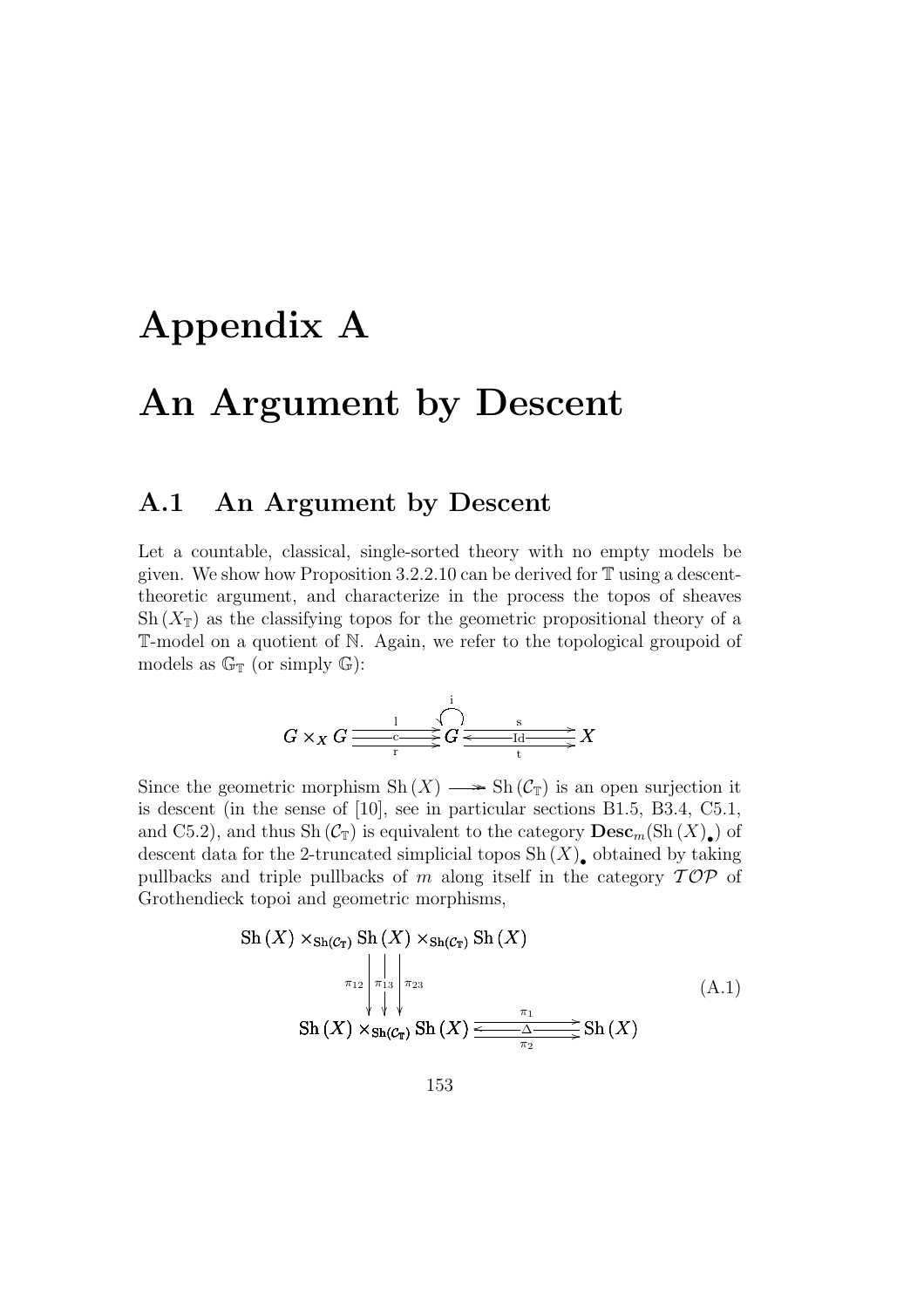We show that this 2-truncated simplicial topos is in fact the truncated simplicial topos  $\mathbb{G}_{\bullet}$  that we obtain by taking sheaves on the groupoid  $\mathbb{G}_{\bullet}$ ,

$$
\mathrm{Sh}\left(G\times_{X}G\right)\xrightarrow{\frac{1}{r}}\mathrm{Sh}\left(G\right)\xrightarrow{\underset{t}{\leftarrow\mathrm{Id}\longrightarrow}}\mathrm{Sh}\left(X\right)\tag{A.2}
$$

It follows that Sh  $(\mathcal{C}_{\mathbb{T}})$  is equivalent to the category of descent data for  $(A.2)$ ,  $\text{Desc}(\mathbb{G}_{\bullet})$ . But that is just the topos of equivariant G-sheaves:

$$
Sh\left(\mathcal{C}_{\mathbb{T}}\right) \cong \mathbf{Desc}_m(Sh\left(X\right)_\bullet) \cong \mathbf{Desc}(\mathbb{G}_\bullet) \cong Sh_G(X)
$$

To this end, we define three geometric propositional theories that the topoi Sh  $(X)$ , Sh  $(G)$ , and Sh  $(G \times_X G)$ , respectively, classify.

#### A.1.1 The Theory of Countable T-Models

Recall the theory  $\mathbb{T}_{\mathbb{N}}$  in the language  $\mathcal{L}_{\mathbb{T}_{\mathbb{N}}}$  defined in section 3.1.1. Let the language  $\mathcal{L}_{\mathbb{P}}$  of the geometric propositional theory<sup>1</sup>  $\mathbb{P}$  be generated by the set of propositional constants  $\{P_{\phi} \mid \phi \text{ a sentence of } \mathcal{L}_{T_N}\}\$ , and take as axioms:

**P1**  $P_{\phi} \vdash P_{\psi}$  whenever  $\mathbb{T}_{\mathbb{N}} \vdash \phi \rightarrow \psi$ 

 $P2 \bullet P_{\phi \wedge \psi} \parallel P_{\psi} \wedge P_{\psi}$ •  $P_{\phi \lor \psi} \dashv \vdash P_{\psi} \lor P_{\psi}$ •  $P_+ \vdash \bot$  $\bullet$  T  $\vdash$   $P_{\top}$ 

 $\mathbf{P3}$   $P_{\exists x.\phi}$   $\vdash$  $\ddot{\phantom{0}}$  $P_{\phi(n/x)}$ 

The syntactic category of the geometric propositional theory  $\mathbb P$  is a frame, which we denote by  $\mathcal{F}_{\mathbb{P}}$ . A two valued model of  $\mathbb{P}$  is a frame morphism  $\mathcal{F}_{\mathbb{P}} \longrightarrow$  2, which we also call a *point* of  $\mathcal{F}_{\mathbb{P}}$ . Clearly, any model M  $\in X$ determines a point of  $\mathcal{F}_{\mathbb{P}}$ , but the converse also holds:

**Lemma A.1.1.1** Suppose  $A \subset \mathcal{F}_{\mathbb{P}}$  is such that

 ${}^{1}$ A coherent propositional theory is geometric if it has infinite disjunctions, i.e. for every A concretial propositional theory is geometric if it has immule to set  $\{\phi_i \mid i \in I\}$  of formulas, there is a formula  $\bigvee_{i \in I} \phi_i$ . See [10].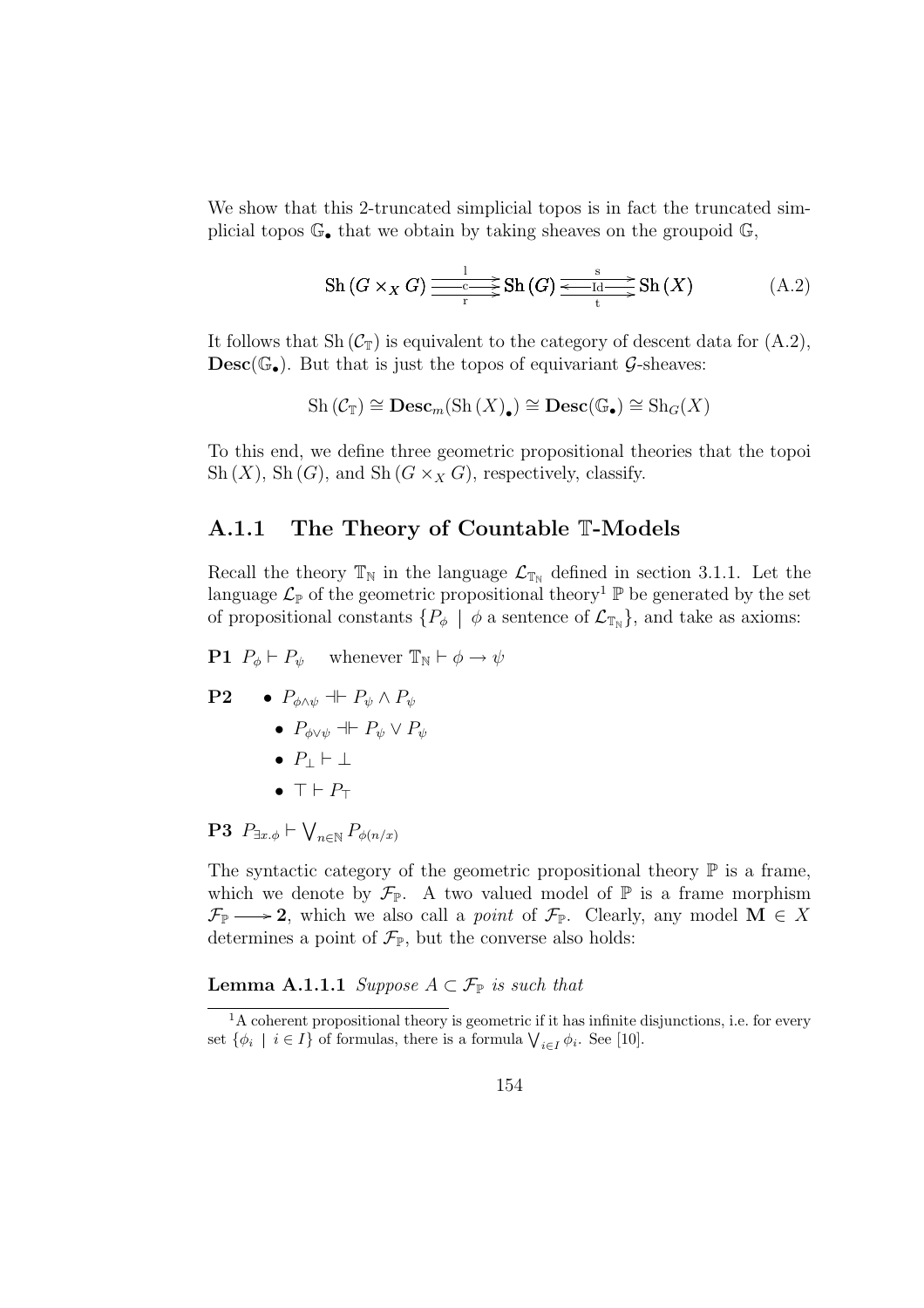- (i) A is an ideal, i.e. a proper subset which is downward closed and closed under finite joins.
- (ii) For all sentences  $\phi$  of  $\mathcal{L}_{\mathbb{T}_N}$ ,  $[P_{\phi}] \in A$  or  $[P_{\neg \phi}] \in A$ .
- (iii) For any sentence of  $\mathcal{L}_{\mathbb{T}_N}$  of the form  $\exists x.\phi$

$$
[P_{\exists x.\phi}] \in A \Leftrightarrow \{ [P_{\phi(n/x)}] \mid n \in \mathbb{N} \} \subseteq A
$$

then A determines an equivalence relation  $\sim$  on N by  $n \sim m \Leftrightarrow [P_{n \neq m}] \in A$ and a  $\mathbb{T}$ -model **M** in X by the interpretation

$$
[\![\vec{x}\! \mid \phi]\!]^{\mathbf{M}} = \left\{ [\vec{n}] \in \mathbb{N}/_{\sim} \; \Big| \; [P_{\phi(\vec{n}/\vec{x})}] \notin A \right\} \tag{A.3}
$$

for any formula-in-context  $[\vec{x} | \phi]$  in  $\mathcal{L}_\mathbb{T}$ .

PROOF If S is the complement of A,  $S = A^C \subseteq \mathcal{F}_{\mathbb{P}}$ , then we can conclude from  $(i)$ – $(iii)$  that

- a)  $[P_{\phi}] \in S$  or  $[P_{\neg \phi}] \in S$  but not both, for all sentences  $\phi \in \mathcal{L}_{\mathbb{T}_N}$ .
- b)  $[P_{\phi}] \in S$  or  $[P_{\psi}] \in S \Leftrightarrow [P_{\phi \vee \psi}] \in S$
- c)  $[P_{\phi}] \in S$  and  $[P_{\psi}] \in S \Leftrightarrow [P_{\phi \wedge \psi}] \in S$
- d)  $[P_{\exists x \cdot \phi(x)}] \in S \Leftrightarrow$  there exists  $n \in \mathbb{N}$  such that  $[P_{\phi(n)}] \in S$
- e)  $[P_{\phi}] \in S$  if  $\mathbb{T}_{\mathbb{N}} \vdash \phi$ .

It is then clear that ∼ is a well-defined equivalence relation on N, and it is straightforward to verify that the proposed interpretation (A.3) defines a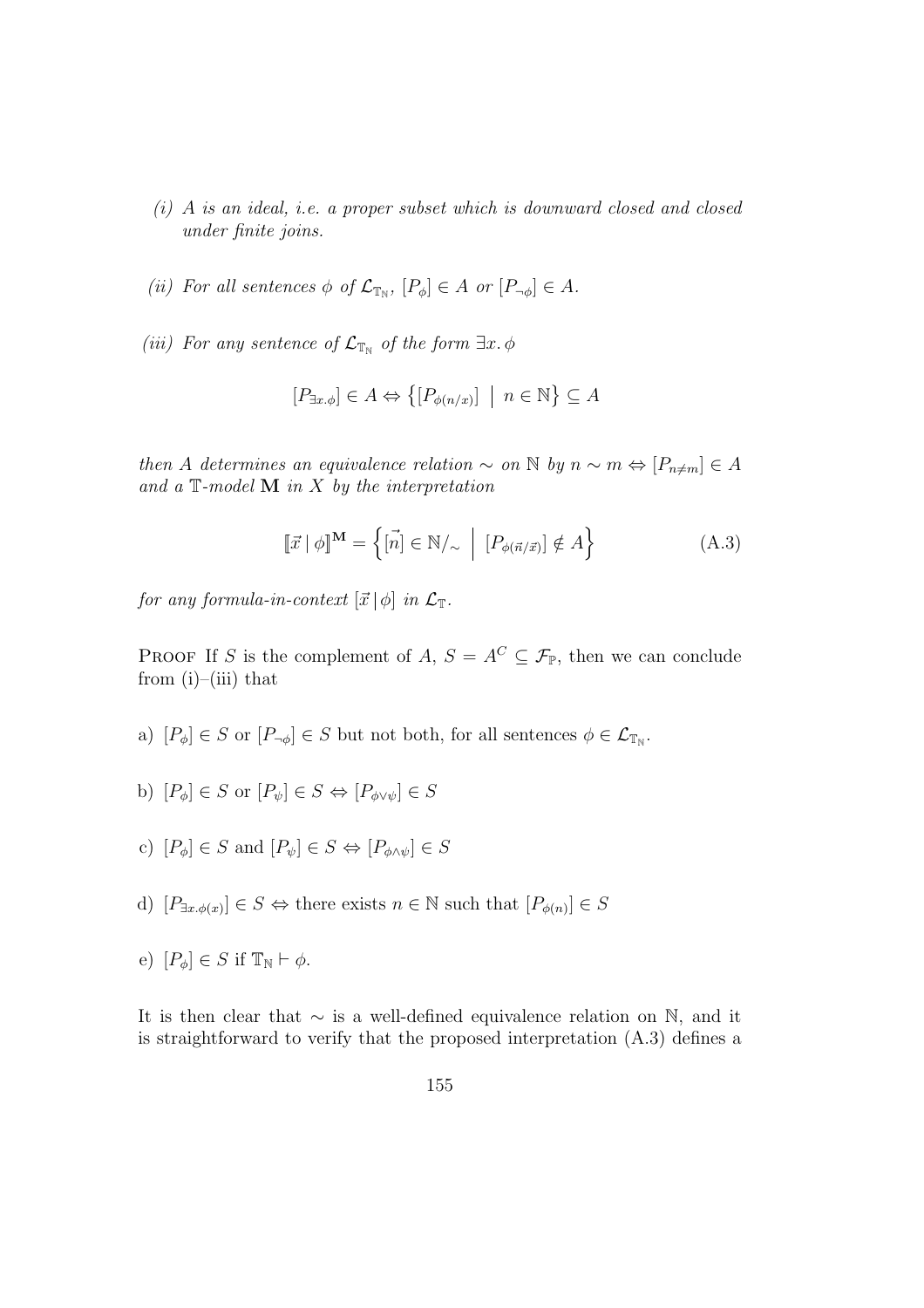model of T:

$$
\begin{aligned} [\![\phi(\vec{x}) \wedge \psi(\vec{x})]\!] &= \left\{ [\vec{n}] \in \mathbb{N}/_{\sim} \; \Big| \; [P_{\phi(\vec{n}) \wedge \psi(\vec{n})}] \in S \right\} \\ &= \left\{ [\vec{n}] \in \mathbb{N}/_{\sim} \; \Big| \; [P_{\phi(\vec{n})}] \in S \text{ and } [P_{\psi(\vec{n})}] \in S \right\} \\ &= \left\{ [\vec{n}] \in \mathbb{N}/_{\sim} \; \Big| \; [P_{\phi(\vec{n})}] \in S \right\} \bigcap \left\{ [\vec{n}] \in \mathbb{N}/_{\sim} \; \Big| \; [P_{\psi(\vec{n})}] \in S \right\} \\ &= [\![\phi(\vec{x})]\!] \bigcap [\![\psi(\vec{x})]\!] \end{aligned}
$$

$$
\begin{aligned} [\![\neg \phi(\vec{x})]\!] &= \left\{ [\vec{n}] \in \mathbb{N}/_{\sim} \middle| [P_{\neg \phi(\vec{n})}] \in S \right\} \\ &= \left\{ [\vec{n}] \in \mathbb{N}/_{\sim} \middle| [P_{\phi(\vec{n})}] \notin S \right\} \\ &= \left\{ [\vec{n}] \in \mathbb{N}/_{\sim} \middle| [P_{\neg \phi(\vec{n})}] \in S \right\}^C \\ &= [\![\phi(\vec{x})]\!]^C \end{aligned}
$$

$$
\[\exists y. \phi(y, \vec{x})\] = \left\{ [\vec{n}] \in \mathbb{N}/_{\sim} \middle| [P_{\exists y. \phi(y, \vec{n})}] \in S \right\}
$$
  
\n
$$
= \left\{ [\vec{n}] \in \mathbb{N}/_{\sim} \middle| \text{There exists } m \in \mathbb{N} \text{ such that } [P_{\phi(m, \vec{n})}] \in S \right\}
$$
  
\n
$$
= \exists \left( \left\{ [m], [n] \in \mathbb{N}/_{\sim} \middle| [P_{\phi(m, \vec{n})}] \in S \right\} \right)
$$
  
\n
$$
= \exists \left( [\phi(y, \vec{x})] \right)
$$

$$
\mathbb{T} \vdash \phi \Rightarrow [P_{\phi}] \in S
$$

. A construction of the construction of the construction of the construction of the construction of the construction of the construction of the construction of the construction of the construction of the construction of th

Corollary A.1.1.2 The set  $X$  of models of  $\mathbb T$  on  $\mathbb N$  corresponds bijectively to the set of points of  $\mathbb{P}$ ,

$$
X \cong \mathrm{Hom}_{\mathrm{Frame}}\left(\mathcal{F}_{\mathbb{P}}, \mathbf{2}\right)
$$

PROOF For a model  $M \in X$  the assignment

$$
P_{\phi} \mapsto \left\{ \begin{array}{cl} 1 & \text{if } \mathbf{M} \vDash \phi \\ 0 & \text{otherwise} \end{array} \right.
$$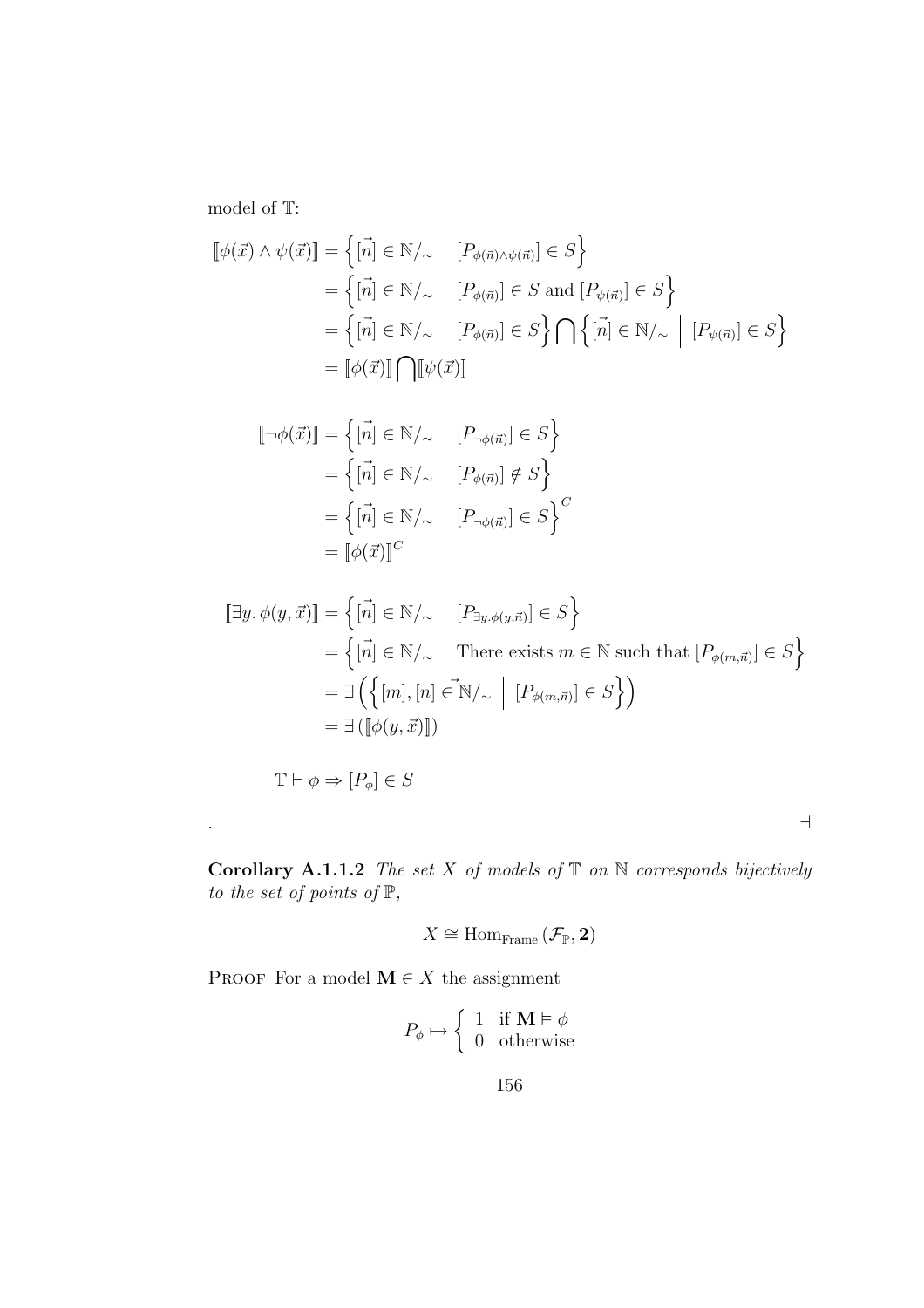satisfies the axioms of  $\mathbb P$  and thus defines a frame morphism  $\mathcal{F}_{\mathbb P} \longrightarrow 2$ . In the other direction, the kernel of any frame morphism satisfies the conditions of lemma A.1.1.1. These operations are clearly mutually inverse.  $\Box$ 

**Lemma A.1.1.3** Any subset  $A \subset \mathcal{F}_{\mathbb{P}}$  which is such that  $\bigvee A \neq 1$  has a extension  $A \subseteq \overline{A} \subset \mathcal{F}_{\mathbb{P}}$  satisfying the conditions of lemma A.1.1.1.

PROOF We construct  $\overline{A}$  inductively. Notice that for any subset  $B \subseteq \mathcal{F}_F$  and **PROOF** WE CONSTRUCT A Inductively. Notice that for any subset  $B \subseteq \mathcal{F}_{\mathbb{P}}$  and<br>any propositional constant  $P_{\phi}$ , if  $\bigvee B \neq 1$  then either  $\bigvee \{ \{ [P_{\phi}] \} \bigcup B \} \neq 1$  or  $\{([P_{\neg\phi}]\}\cup B\neq 1 \text{ since } [P_{\phi}] \text{ and } [P_{\neg\phi}] \text{ are complements in } \mathcal{F}_{\mathbb{P}}.$  Let  $A_{-1}$  $\forall$  {{ $\downarrow$ <sup>7</sup> $\rightarrow$  }  $\downarrow$  D  $\downarrow$   $\neq$  1 since  $\downarrow$   $\uparrow$ <sub> $\uparrow$ </sub> $\downarrow$  and  $\downarrow$   $\uparrow$ <sub> $\rightarrow$ </sub> $\downarrow$  are complements in  $\downarrow$ <sub> $\uparrow$ </sub>. Let  $A_{-1}$  be the closure of A downward and under finite joins. Then  $\forall$   $A_{-1} = \forall$  1. Since  $\mathcal{L}_{\mathbb{T}_N}$  is countable, we can list the sentences of  $\mathcal{L}_{\mathbb{T}_N}$ ,  $\{\phi_\alpha \mid \alpha < \omega\}$ . The  $\mathcal{L}_{\mathbb{T}_N}$  is countable, we can list the sentences of  $\mathcal{L}_{\mathbb{T}_N}$ ,  $\{\varphi_{\alpha} \mid \alpha < \omega\}$ .<br>Construct  $A_{\alpha}$  as follows: consider  $\phi_{\alpha}$ . By induction hypothesis  $\bigvee A_{\alpha-1} \neq 1$ Construct  $A_{\alpha}$  as follows: consider  $\varphi_{\alpha}$ . By induction hypothesis  $\forall A_{\alpha-1} \neq 1$ <br>so either  $\forall \{[\{P_{\phi_{\alpha}}\} \cup A_{\alpha-1}\} \neq 1$  or  $\forall \{[\{P_{\neg \phi_{\alpha}}\} \cup A_{\alpha-1}\} \neq 1$ . Choose  $\phi_{\alpha}$  or  $\neg \phi_{\alpha}$  accordingly. We temporarily refer to the chosen sentence as  $\psi$ . Let  $A'_{\alpha}$ be the set  $\{([P_{\psi}]\}\cup A_{\alpha-1}\}$  closed downwards and under finite joins. Now, if be the set  $\{ \{ [F_{\psi}] \} \cup A_{\alpha-1} \}$  closed downwards and under finite joins. Now, if  $\psi$  is of the form  $\neg \exists x. \sigma$ , then  $A'_{\alpha}$  cannot contain the set  $\{ [P_{\sigma(n)}] \mid n \in \mathbb{N} \}$ , since that would imply that the join of  $A'_\alpha$  is 1. Therefore, we can choose an since that would imply that the join of  $A_{\alpha}$  is 1. Therefore, we can choose an  $n \in \mathbb{N}$  such that  $\bigvee \{ [P_{\neg \sigma(n)}] \} \cup A_{\alpha}' \} \neq 1$ , and we set  $A_{\alpha}$  to be the closure downwards and under finite joins of  $\{ [P_{\neg$ 。<br>C . If  $\psi$  is not of that form, we simply let  $A_{\alpha} := A'_{\alpha}$ .

Now, let  $\overline{A} := \bigcup_{\alpha < \omega} A_{\alpha}$ . Then  $\overline{A}$  is a proper subset, for if  $[P_{\phi}] \in \overline{A}$ , Then its complement  $[P_{\neg \phi}]$  cannot be in  $\overline{A}$  since  $\bigvee A_{\alpha} \neq 1$  for all  $\alpha < \omega$ .  $\overline{A}$ <br>then its complement  $[P_{\neg \phi}]$  cannot be in  $\overline{A}$  since  $\bigvee A_{\alpha} \neq 1$  for all  $\alpha < \omega$ . is clearly closed downwards and under finite joins, and by the construction, we have made sure that  $[P_{\phi}] \in A$  or  $[P_{\neg \phi}] \in \overline{A}$ , and that  $[P_{\exists x \cdot \phi}] \in A \Leftrightarrow$  $[P_{\phi(n/x)}] \mid n \in \mathbb{N}$  $\subseteq$  A .  $\qquad \qquad \dashv$ 

Lemma A.1.1.4 There is an isomorphism of frames

 $\mathcal{O}(X) \cong \mathcal{F}_{\mathbb{P}}$ 

**PROOF** The basic opens of X are given by sentences of  $\mathcal{L}_{T_N}$ , and so are the propositional constants of P. We show that the assignment  $U_{\phi} \mapsto [P_{\phi}]$ extends to a well-defined frame isomorphism  $\Phi : \mathcal{O}(X) \longrightarrow \mathcal{F}_{\mathbb{P}}$ . First, suppose extends to a wen-defined frame isomorphism  $\Psi: \mathcal{O}(\Lambda) \longrightarrow \mathcal{F}_{\mathbb{P}}$ . First, suppose  $U_{\phi} \subseteq \bigcup_{i \in I} U_{\psi_i}$ . If  $[P_{\phi}] \nleq \bigvee_{i \in I} [P_{\psi_i}]$ , then  $\bigvee \{[P_{\neg \phi}], [P_{\psi_i}] \mid i \in I\} \neq 1$ , and so by lemma A.1.1.1 and lemma A.1.1.3, there is a model  $\mathbf{M} \in X$  such that  $\mathbf{M} \models \phi$  but  $\mathbf{M} \models \neg \psi_i$  for all  $i \in I$ , contrary to assumption. Thus extending the assignment from basic open sets to arbitrary open sets by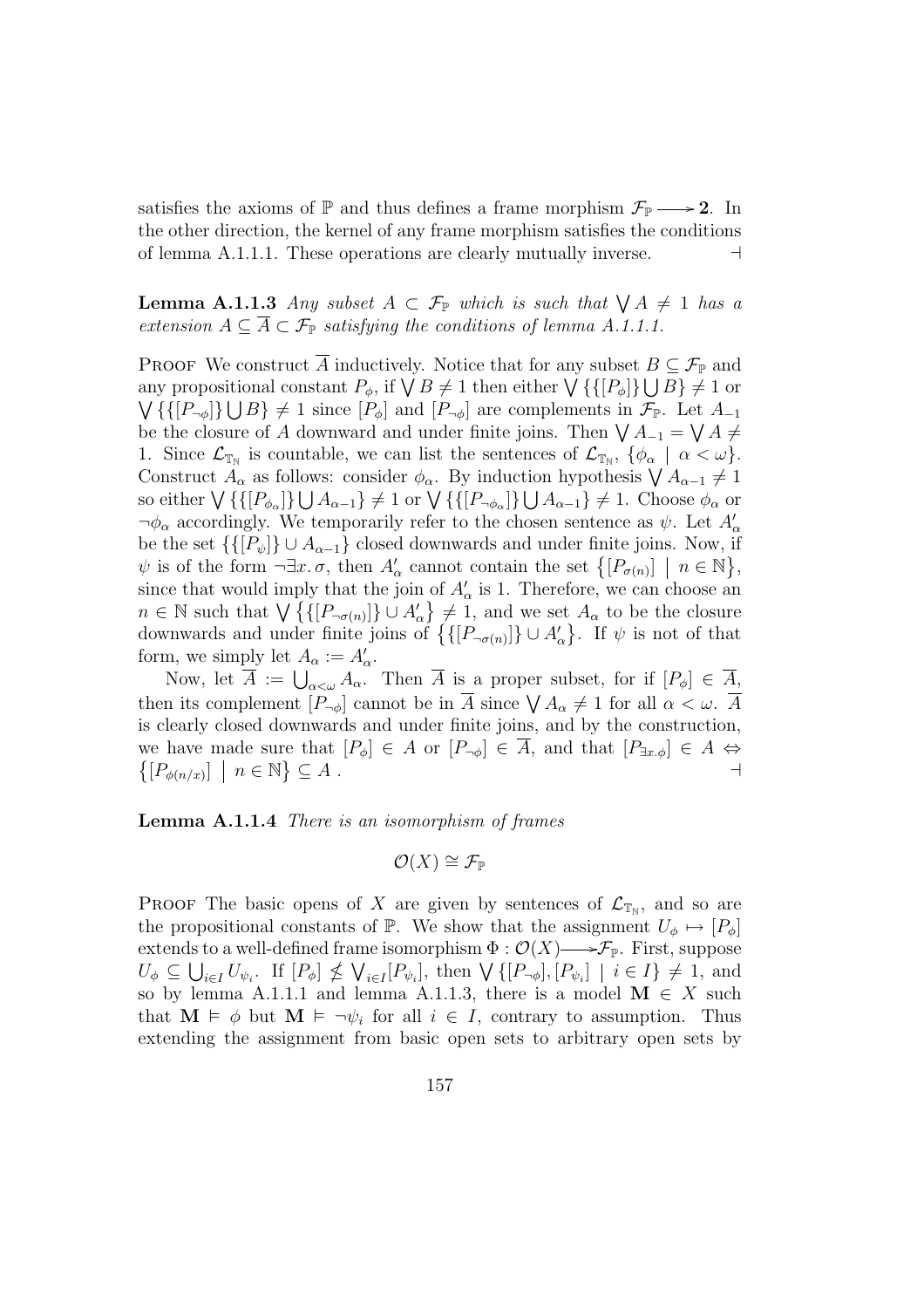setting  $\Phi(\bigcup_{i\in I} U_{\psi_i}) := \bigvee_{i\in I} \Phi([P_{\psi_i}])$  yields a well-defined, order preserving map. Next, we conclude that  $\Phi$  is a morphism of frames, by

$$
\begin{array}{rcl}\n\Phi(\bot) & = & \Phi(U_{\phi \land \neg \phi}) = [P_{\phi \land \neg \phi}] = \bot \\
\Phi(\top) & = & \Phi(U_{\phi \lor \neg \phi}) = [P_{\phi \lor \neg \phi}] = \top \\
\Phi(A \cap B) & = & \Phi\left(\bigcup_I U_{\phi_i} \cap \bigcup_J U_{\phi_j}\right) \\
 & = & \Phi\left(\bigcup_{I \times J} U_{\phi_i} \cap U_{\phi_j}\right) \\
 & = & \Phi\left(\bigcup_{I \times J} U_{\phi_i \land \phi_j}\right) \\
 & = & \bigvee_{I \times J} [P_{\phi_i \land \phi_j}] \\
 & = & \bigvee_{I \times J} [P_{\phi_i}] \land [P_{\phi_j}] \\
 & = & \bigvee_I [P_{\phi_i}] \land \bigvee_J [P_{\phi_j}] \\
 & = & \Phi(A) \land \Phi(B)\n\end{array}
$$
\n
$$
\Phi\left(\bigcup_I(A_i)\right) & = & \Phi\left(\bigcup_I \left(\bigcup_{J_i}(U_{\phi_{ij}})\right)\right) \\
 & = & \Phi\left(\bigcup_{I \times J} U_{\phi_{ij}}\right) \\
 & = & \bigvee_I \bigvee_I \bigvee_{I \circ \phi_{ij}}\bigg) \\
 & = & \bigvee_I \bigwedge_{I \circ \phi_{ij}}\bigg) \\
 & = & \bigvee_I \Phi(A_i)
$$

Finally, we notice that corollary A.1.1.2 implies that Φ reflects the order, and so is injective, while it is clear that  $\Phi$  must be surjective since every formula of  $\mathbb P$  can be written as a join of propositional constants. Thus  $\Phi$  is a frame  $\blacksquare$  isomorphism.

Corollary A.1.1.5 Sh $(X)$  classifies the geometric propositional theory  $\mathbb P$  of countable T-models.

### A.1.2 The Theory of an Isomorphism between Two Countable T-models

Take two copies,  $\mathcal{L}^1_{\mathbb{T}_N}$  and  $\mathcal{L}^2_{\mathbb{T}_N}$ , of the language  $\mathcal{L}_{\mathbb{T}_N}$ . We will use superscripted 1's and 2's to distinguish elements of the two copies (e.g.  $\phi^1$ ,  $\psi^2$ , etc.). Let  $\alpha$  be a new unary function symbol. To the set of sentences of  $\mathcal{L}^1_{\mathbb{T}_N}$  and  $\mathcal{L}^2_{\mathbb{T}_N}$ , add statements  $\alpha(n^1) = m^2$  for all  $n, m \in \mathbb{N}$ . Call the resulting set STAT. Let the language  $\mathcal{L}_{\mathcal{S}}$  of the geometric propositional theory  $\mathcal{S}$  be generated by the set of propositional constants  $\{P_{\phi} \mid \phi \in \text{STAT}\}\$ . The following axiom schemes define S: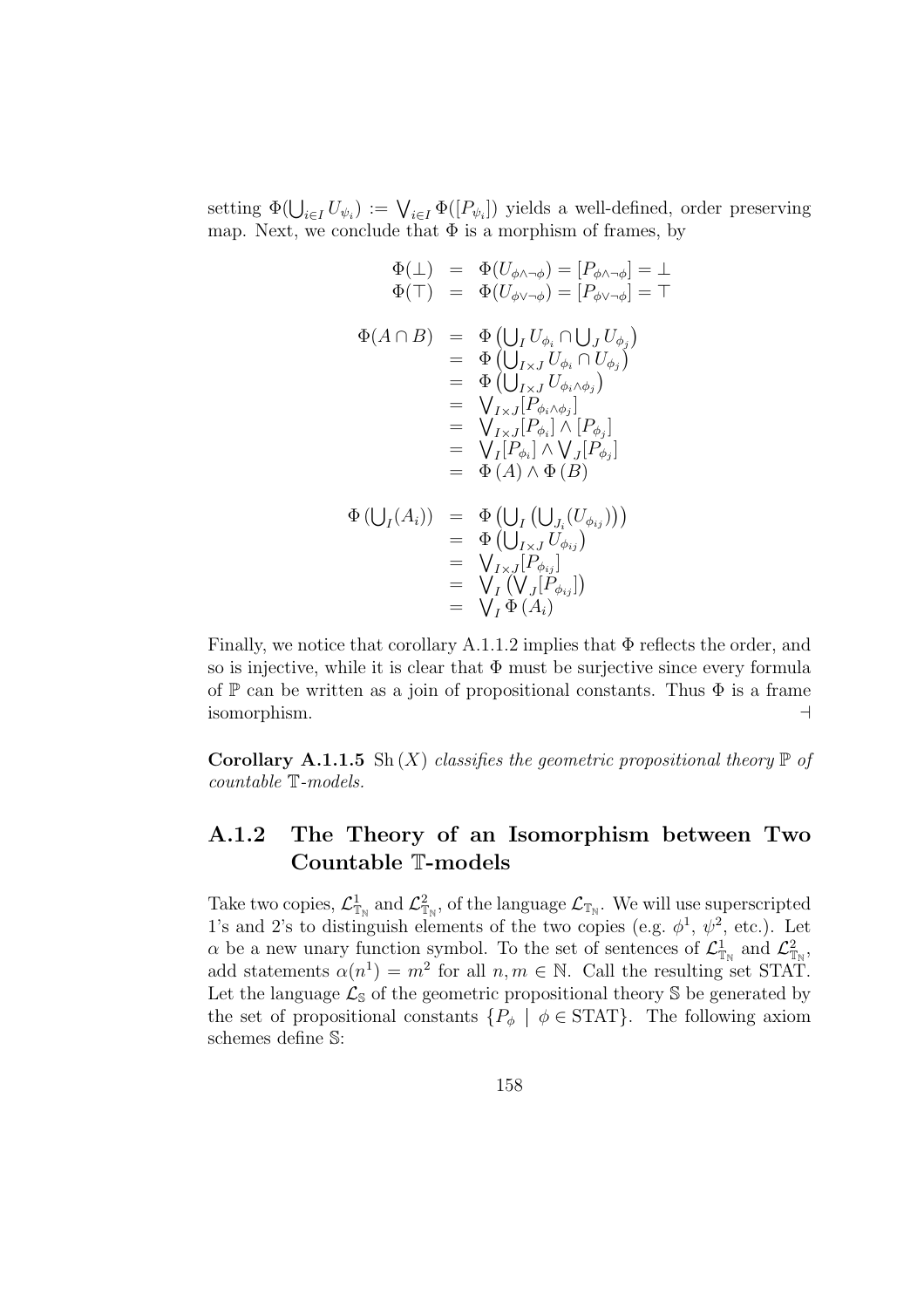**S1**  $P_{\phi^i} \vdash P_{\psi^i}$  whenever  $\mathbb{T}_N^i \vdash \phi^i \rightarrow \psi^i$ , for  $i = 1, 2$ .

S2 •  $P_{\phi^i \wedge \psi^i} \dashv P_{\psi^i} \wedge P_{\psi^i}$ •  $P_{\phi^i \vee \psi^i} \dashv P_{\psi^i} \vee P_{\psi^i}$ •  $P_{\perp}$ i  $\vdash \perp$  $\bullet$  T  $\vdash P_{\top i}$ 

S3  $P_{\exists x.\phi^i}$   $\vdash$  $\overline{y}$  $P_{\phi(n/x)^i}$ 

**S4** Axioms for  $\alpha$  a bijective well-defined function.

i 
$$
P_{n^1=k^1} \wedge P_{\alpha(n^1)=m^2} \vdash P_{\alpha(k^1)=m^2}
$$
  
\nii  $P_{m^2=k^2} \wedge P_{\alpha(n^1)=m^2} \vdash P_{\alpha(n^1)=k^2}$   
\niii  $P_{\alpha(n^1)=m^2} \wedge P_{\alpha(n^1)=k^2} \vdash P_{m^2=k^2}$  for all  $m, n, k \in \mathbb{N}$ .  
\niv  $P_{\alpha(n^1)=m^2} \wedge P_{\alpha(k^1)=m^2} \vdash P_{n^1=k^1}$  for all  $m, n, k \in \mathbb{N}$ .  
\nv  $\top \vdash \bigvee_{n \in \mathbb{N}} P_{\alpha(m^1)=n^2}$  for all  $m \in \mathbb{N}$ .  
\nv  $\top \vdash \bigvee_{m \in \mathbb{N}} P_{\alpha(m^1)=n^2}$  for all  $n \in \mathbb{N}$ .

S5 Axioms for  $\alpha$  a T-model morphism.

- i  $P_{\phi(\vec{n}/\vec{x})^1} \wedge P_{\alpha(\vec{n}^1)=\vec{m}^2} \vdash P_{\phi(\vec{m}/\vec{x})}$ for all  $\vec{n}, \vec{m} \in \mathbb{N}$ , and formulas  $\phi$ of  $\mathcal{L}_{\mathbb{T}}$  in context  $\vec{x}$ .
- ii  $P_{\phi(\vec{m}/\vec{x})^2} \wedge P_{\alpha(\vec{n}^1)=\vec{m}^2} \vdash P_{\phi(\vec{n}/\vec{x})}$ for all  $\vec{n}, \vec{m} \in \mathbb{N}$ , and formulas  $\phi$ of  $\mathcal{L}_{\mathbb{T}}$  in context  $\vec{x}$ .

Where  $P_{\alpha(\vec{n}^1)=\vec{m}^2}$  is shorthand for  $P_{\alpha(n_1^1)=m_1^2} \wedge \ldots \wedge P_{\alpha(n_k^1)=m_k^2}$ .

We show that there is a frame isomorphism  $\mathcal{F}_{\mathbb{S}} \cong \mathcal{O}(G)$ .

Lemma A.1.2.1  $G \cong \text{Pt}(\mathcal{F}_{S})$  in Top.

PROOF Let  $f \in G$ . Then the assignment

$$
P_{\phi^1} = \begin{cases} 1 & \text{if } s(f) \models \phi \\ 0 & \text{otherwise} \end{cases}
$$

$$
P_{\phi^2} = \begin{cases} 1 & \text{if } t(f) \models \phi \\ 0 & \text{otherwise} \end{cases}
$$

$$
P_{\alpha(m^1)=n^2} = \begin{cases} 1 & \text{if } f([m]) = [n] \\ 0 & \text{otherwise} \end{cases}
$$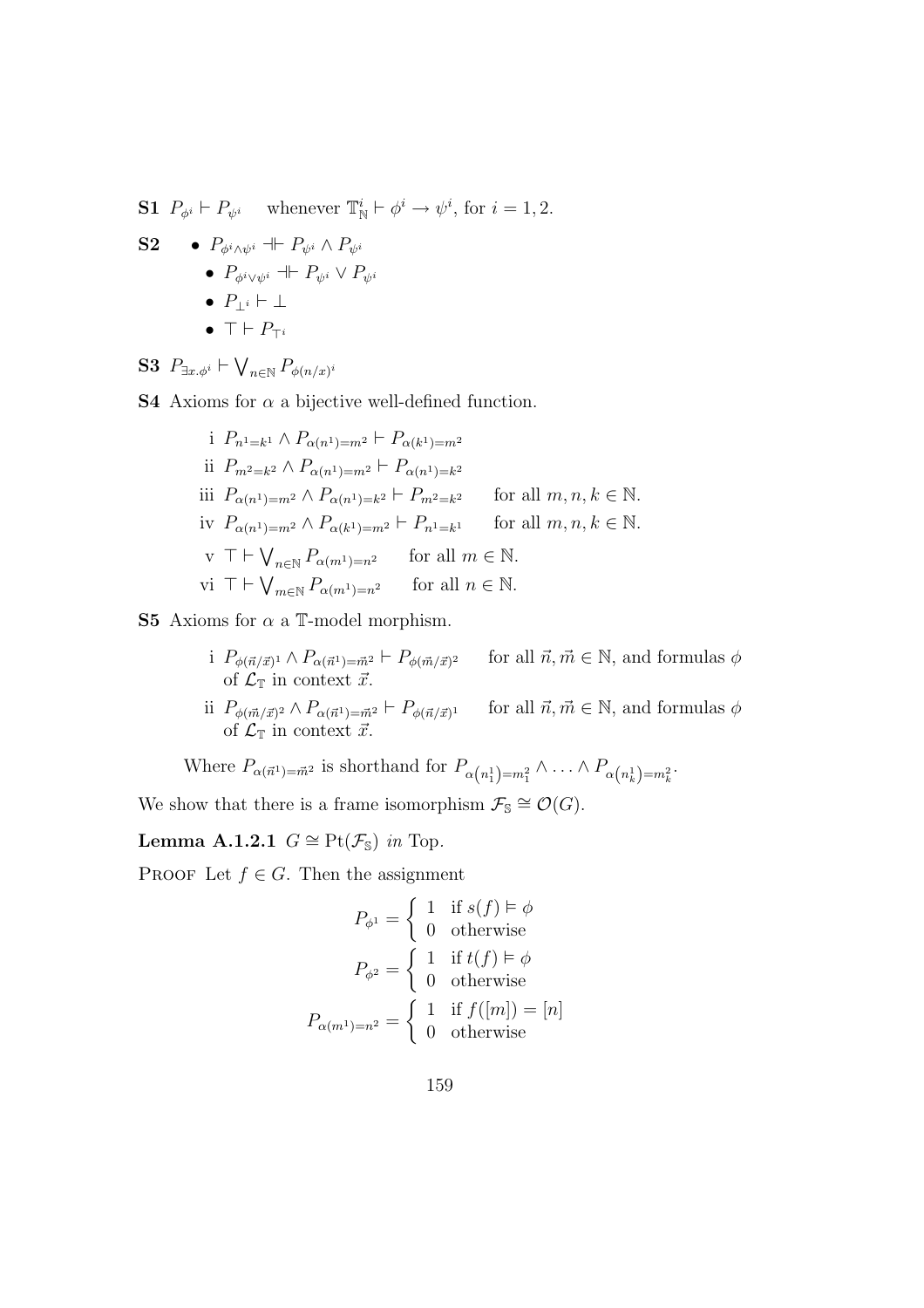satisfies the axioms of S and so determines a frame morphism  $\mathcal{F}_s \longrightarrow 2$ . Conversely, given a frame morphism  $p : \mathcal{F}_{S} \longrightarrow 2$ , composing with the obvious inclusions  $i_1, i_2 : \mathcal{F}_\mathbb{P} \longrightarrow \mathcal{F}_\mathbb{S}$  gives two models **M** and **N** by corollary A.1.1.2. Notice that for any  $[m] \in |M|$  there must, by the axioms of S, be exactly one  $[n] \in |\mathbf{N}|$  such that  $p([P_{\alpha(m^1)=n^2}]) = 1$ , so we can define  $f : \mathbf{M} \longrightarrow \mathbf{N}$ by setting  $f([m])$  to be that [n]. Again by the axioms of S, it follows that f is a T-isomorphism. Recall, next, that the topology on  $Pt(\mathcal{F}_s)$  is given by basic open sets  $U_a = \{p \in Pt(\mathcal{F}_s) \mid p(a) = 1\}$  for  $a \in \mathcal{F}_s$ . And since any element of  $\mathcal{F}_{\mathbb{S}}$  can be written as a join of finite intersections of propositional constants, sets of the form  $U_{[P_{\phi^1}] \wedge [P_{\psi^2}] \wedge [P_{\alpha(\vec{m}^1)=\vec{n}^2}]}$  form a basis, whence it is clear that the correspondence  $G \cong \text{Hom}_{Frame}(\mathcal{F}_{S}, 2)$  is a homeomorphism of spaces  $G \cong \text{Pt}(\mathcal{F}_s)$ .

#### **Lemma A.1.2.2**  $\mathcal{F}_{\mathbb{S}}$  is spatial.

**PROOF** Recall that a frame is spatial if and only if for any two elements  $a \nleq b$ , there is a point p such that  $p(a) = 1$  but  $p(b) = 0$ . We can assume without loss that a is a finite intersection of propositional constants, so suppose we are given  $a = [P_{\phi^1}] \wedge [P_{\psi^2}] \wedge [P_{\alpha(\vec{m}^1)=\vec{n}^2}] \nleq b$ . We construct a descending sequence of elements  $(a_i)_{i<\omega}$  such that no  $a_i$  is below b. List the sentences of  $\mathcal{L}^1_{\mathbb{T}_N}$  and, separately, those of  $\mathcal{L}^2_{\mathbb{T}_N}$ . Set  $a_{-1} = a$ . Construct  $a_i$  in 4 steps as follows:

- $(I)$   $b \not\geq a_{i-1} = a_{i-1} \wedge 1 = a_{i-1} \wedge ([P_{\phi_i^1}] \vee [P_{\neg \phi_i^1}]) = (a_{i-1} \wedge [P_{\phi_i^1}] \vee (a_{i-1} \wedge$  $[P_{\neg \phi_i^1}]$  so we can choose a disjunct not below b. If the chosen disjunct is  $(a_{i-1}\wedge [P_{\phi_i^1}])$  and  $\phi^1$  is of the form  $\exists x.\,\psi(x)^1$ , then  $b \not\geq (a_{i-1}\wedge [P_{\phi_i^1}]) =$  $(a_{i-1} \wedge [P_{\phi_i^1}]) \wedge$  $\mathcal{L}$  $n \in \mathbb{N} \left[ P_{\psi(n)^1} \right]$ ¢ =  $\ddot{\phantom{0}}$  $_{n\in\mathbb{N}}\left(\left. a_{i-1}\wedge\lbrack P_{\phi_{i}^{1}}\rbrack\wedge\lbrack P_{\psi\left( n\right) ^{1}}\rbrack\right) \text{ so we }$ can choose one disjunct not below b and call it  $a_i^I$ . If not, then set  $a_i^I := (a_{i-1} \wedge [P_{\neg \phi_i^1}]).$
- $\text{(II)}~~b \ngeq a_{i-1}^I = a_{i-1}^I \wedge 1 = a_{i-1}^I \wedge ([P_{\phi_i^2}] \vee [P_{\neg \phi_i^2}]) = (a_{i-1}^I \wedge [P_{\phi_i^2}]) \vee (a_{i-1}^I \wedge P_{\phi_i^2})$  $[P_{\neg \phi_i^2}]$  so we can choose one disjunct not below b. Proceed as in step 1 and call the result  $a_i^{II}$ .
- (III) ("alpha forth")  $b \not\geq a_{i-1}^{II} = a_{i-1}^{II} \wedge 1 = a_{i-1}^{II} \wedge$  $\mathcal{L}$  $n \in \mathbb{N} \left[ P_{\alpha(i^1)=n^2} \right]$ ¢  $({}^{\omega}$ alpha forth")  $b \not\geq a_{i-1}^{II} = a_{i-1}^{II} \wedge 1 = a_{i-1}^{II} \wedge (\bigvee_{n \in \mathbb{N}} [P_{\alpha(i^1)=n^2}]) =$  $n \in \mathbb{N}$   $\left( a_{i-1}^H \wedge [P_{\alpha(i-1)}=n^2] \right)$  so we can choose one disjunct not below b and call it  $a_i^{III}$ .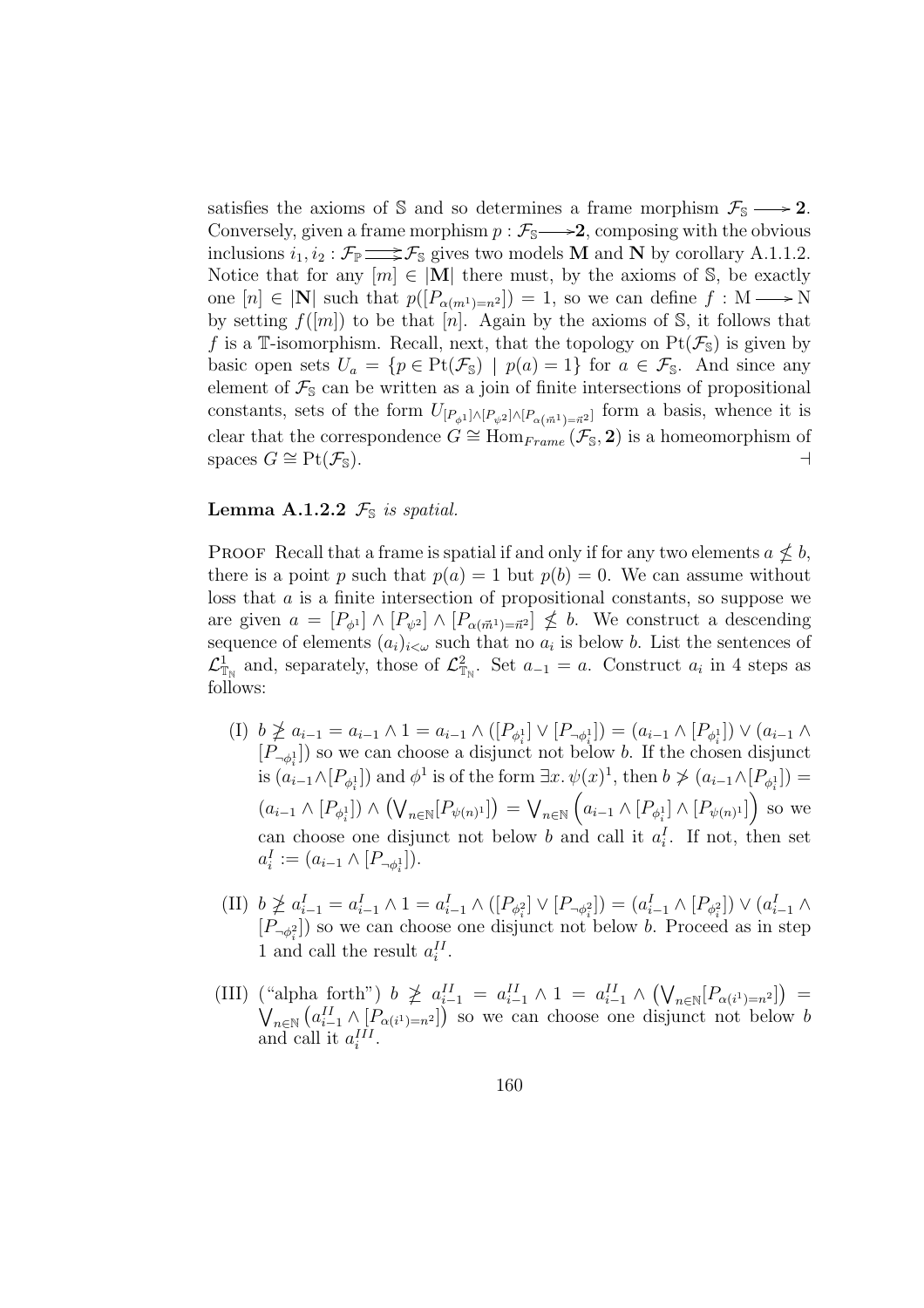(IV) ("alpha back")  $b \not\geq a_{i-1}^{III} = a_{i-1}^{III} \wedge 1 = a_{i-1}^{III} \wedge$  $\mathcal{L}$  $n \in \mathbb{N} \left[ P_{\alpha(n^1)=i^2} \right]$ ¢  $\left( \text{``alpha back''}\right) b \not\geq a_{i-1}^{III} = a_{i-1}^{III} \wedge 1 = a_{i-1}^{III} \wedge \left( \bigvee_{n \in \mathbb{N}} [P_{\alpha(n^1)=i^2}] \right) = a_{i-1}^{III} \wedge \left( \bigvee_{n \in \mathbb{N}} [P_{\alpha(n^1)=i^2}] \right)$ n∈N ¡  $a_{i-1}^{III} \wedge [P_{\alpha(n^1)=i^2}]$  $\frac{1}{i}$ so we can choose one disjunct not below b and set it to be  $a_i$ .

Now define  $S := \bigcup_{i < \omega} \uparrow a_i$ . Then

- a)  $[P_{\phi^i}] \in S$  or  $[P_{\neg \phi^i}] \in S$  but not both, for all sentences  $\phi^i \in \mathcal{L}_{\mathbb{T}_N}^i$ .
- b)  $[P_{\phi^i}] \in S$  or  $[P_{\psi^i}] \in S \Leftrightarrow [P_{(\phi \vee \psi})^i] \in S$
- c)  $[P_{\phi^i}] \in S$  and  $[P_{\psi^i}] \in S \Leftrightarrow [P_{(\phi \wedge \psi)^i}] \in S$
- d)  $[P_{\exists x \cdot \phi(x)^i}] \in S \Leftrightarrow$  there exists  $n \in \mathbb{N}$  such that  $[P_{\phi(n)^i}] \in S$
- e)  $[P_{\phi^i}] \in S$  if  $\mathbb{T}_{\mathbb{N}} \vdash \phi^i$ .

so, as in lemma A.1.1.1, S determines two models, M and N, in X, with the property that  $\mathbf{M} \models \phi \Leftrightarrow [P_{\phi^1}] \in S$  and similarly for **N**. Next, observe that for all  $m \in \mathbb{N}$  there exists  $n \in \mathbb{N}$  such that  $[P_{\alpha(m^1)=n^2}] \in S$ , and that this n is unique up to equivalence, on pain of some  $a_i$  being 0 and thus below b. Thus S determines a function  $f : |\mathbf{M}| \to |\mathbf{N}|$ , which is onto by the construction of S. Furthermore, for any formula  $\phi$  of  $\mathcal{L}_{\mathbb{T}}$ , if  $f([\vec{m}]) = [\vec{n}]$  then

$$
\mathbf{M} \vDash \phi(\vec{m}) \Leftrightarrow [P_{\phi(\vec{m}^1)}] \wedge [P_{\alpha(\vec{m}^1)=\vec{n}^2}] \in S
$$
  
\n
$$
\Leftrightarrow [P_{\phi(\vec{n}^2)}] \wedge [P_{\alpha(\vec{m}^1)=\vec{n}^2}] \in S
$$
  
\n
$$
\Leftrightarrow \mathbf{N} \vDash \phi(\vec{n})
$$

so f is an isomorphism, and thus an element of  $G$ . By lemma A.1.2.1 there is a corresponding frame morphism  $p : \mathcal{F}_{\mathbb{S}} \longrightarrow 2$ , and this frame morphism is, by our construction, such that  $p(a) = 1$  and  $p(b) = 0$ . Thus we can conclude that  $\mathcal{F}_s$  is spatial.

Corollary A.1.2.3 There is an isomorphism of frames  $\mathcal{O}(G) \cong \mathcal{F}_{S}$ .

PROOF  $G \cong \text{Pt}(\mathcal{F}_\mathbb{S})$  in Top by lemma A.1.2.1, so  $\mathcal{O}(G) \cong \mathcal{O}(\text{Pt}(\mathcal{F}_\mathbb{S})) \cong \mathcal{F}_\mathbb{S}$ in Frame.

**Corollary A.1.2.4** Sh(G) classifies the geometric propositional theory S of an isomorphism between two countable T-models.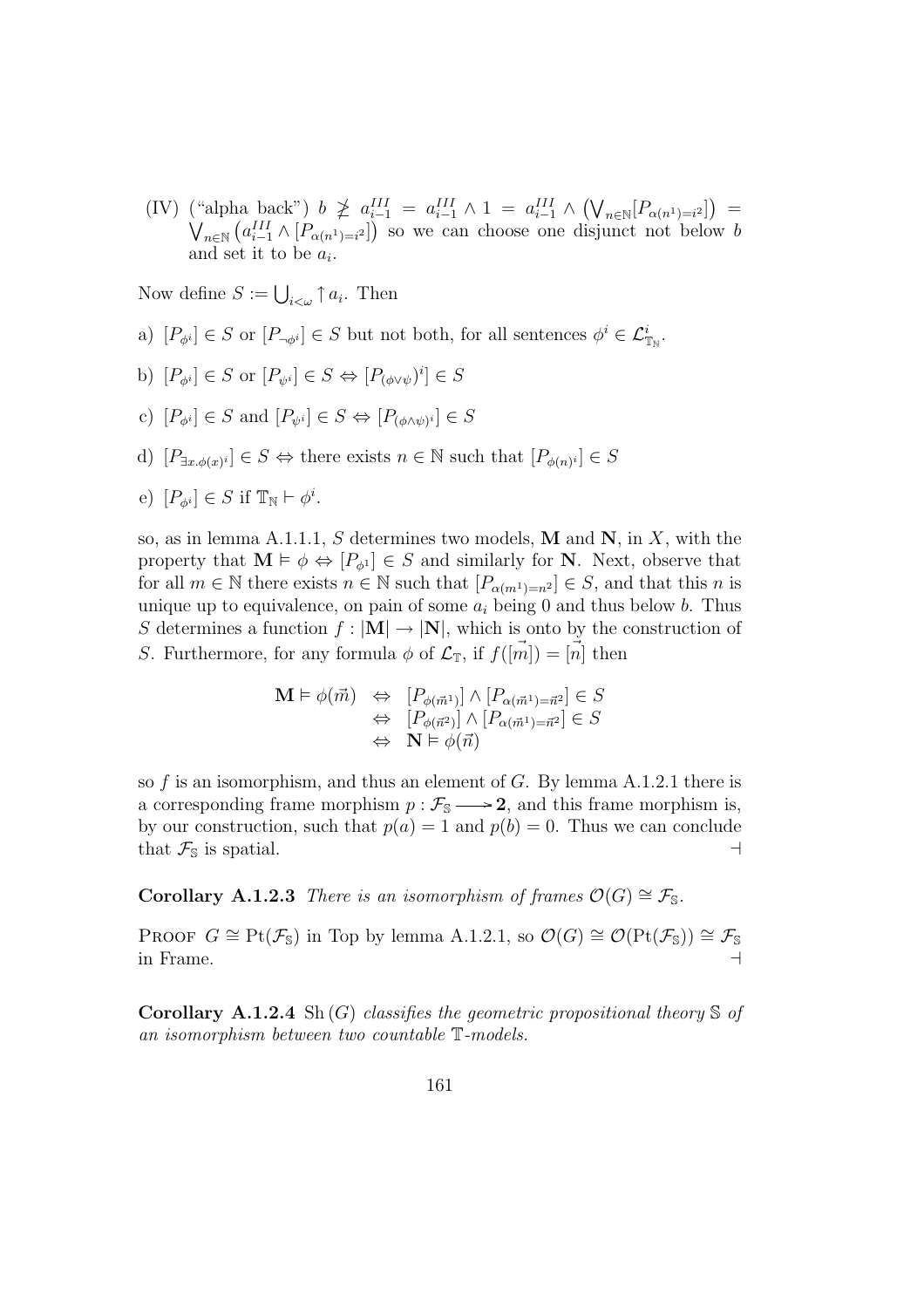#### A.1.3 Pullback of the Open Surjection against Itself

The source and target maps of the topological groupoid s,  $t : G \longrightarrow X$  induce geometric morphisms,  $s, t : Sh(G) \longrightarrow Sh(X)$ , in the 2-category  $\mathcal{TOP}$  of topoi, geometric morphisms, and geometric transformations. No confusion should arise from the use of the same names for the continuous functions and the geometric morphisms, but we use different fonts all the same. The two composite geometric morphisms

$$
\mathrm{Sh}\,(G)\xrightarrow[t]{s}\mathrm{Sh}\,(X)\xrightarrow{m}\mathrm{Sh}\,(\mathcal{C}_{\mathbb{T}})
$$

classify to two T-models

$$
C_{\mathbb{T}} \frac{\mathcal{M}_s}{\mathcal{M}_t} \geq \mathrm{Sh}\left(G\right)
$$

obtained by pulling etale spaces back along  $s$  and  $t$  respectively, e.g.



Now, there is a natural action of G on the sets  $E_{[\vec{x}|\phi]}$  in the form of 'application' functions

$$
s^* \left( E_{[\vec{x} \mid \phi]} \right) \cong G \times_X E_{[\vec{x} \mid \phi]} \longrightarrow E_{[\vec{x} \mid \phi]} \longrightarrow E_{[\vec{x} \mid \phi]}
$$
  

$$
\langle f, s(f), [\vec{m}] \rangle \longrightarrow \langle t(f), f([\vec{m}]) \rangle
$$

which are continuous, since for any  $U_{\phi \wedge \psi(\vec{n}/\vec{y})}$ , if  $\langle t(f), f(\vec{m}) \rangle \in U_{\phi \wedge \psi(\vec{n}/\vec{y})}$  we can choose  $\vec{l} \in f^{-1}(\vec{n})$ , and then

$$
\langle f, \mathbf{s}(f), [\vec{m}] \rangle \in V_{\top}^{\top}(\vec{l}, \vec{n}) \times_X U_{\phi \wedge \psi(\vec{l}/\vec{y})}
$$

and

$$
a\left(V_{\top}^{\top}(\vec{l},\vec{n})\times_{X}U_{\phi\wedge\psi(\vec{l}/\vec{y})}\right)\subseteq U_{\phi\wedge\psi(\vec{n}/\vec{y})}
$$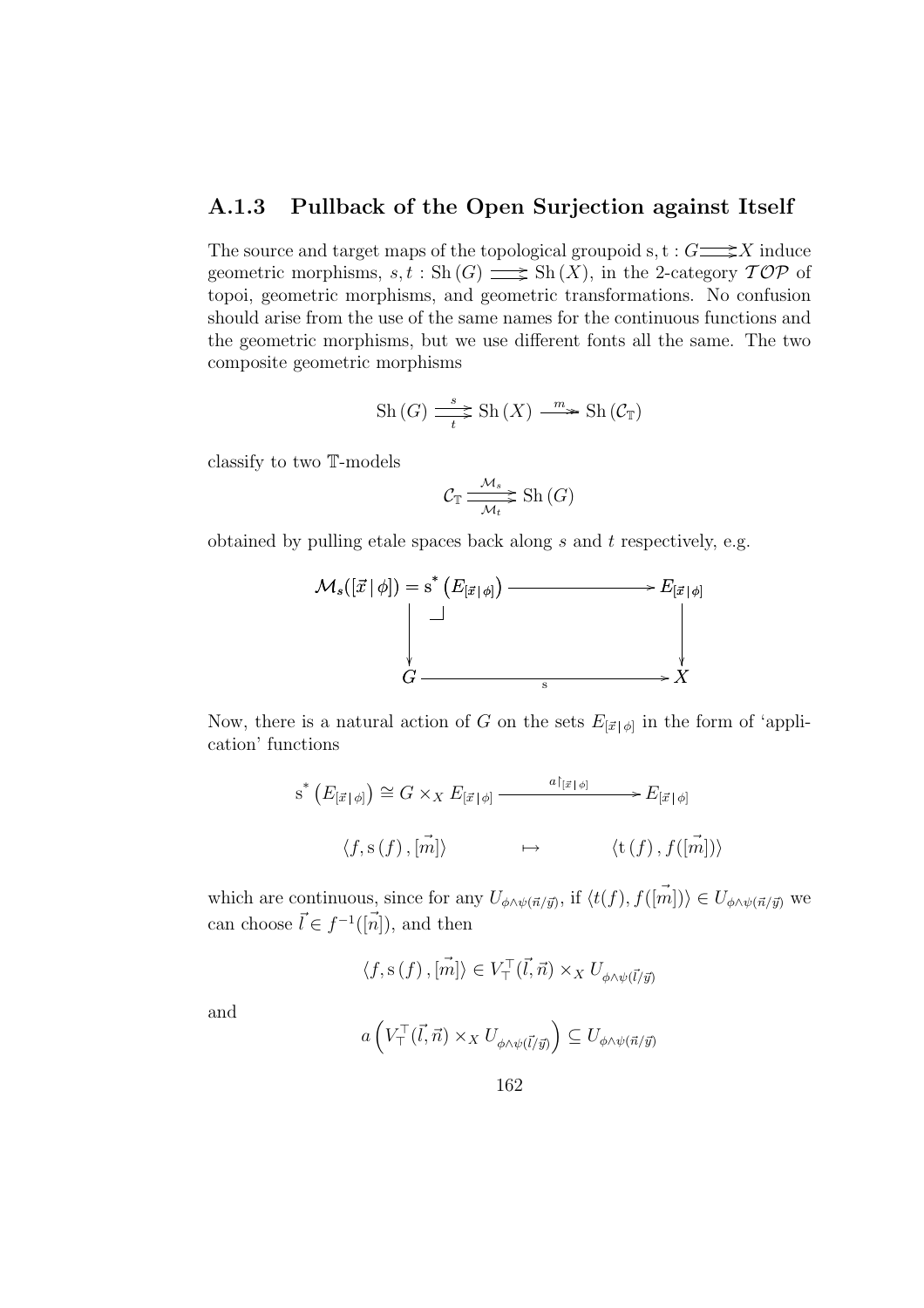Then

$$
s^* \left( E_{[\vec{x} | \phi]} \right) \xrightarrow{\langle 1_G, a_{[\vec{x} | \phi]} \rangle} t^* \left( E_{[\vec{x} | \phi]} \right)
$$
  

$$
\langle f, s(f), [\vec{m}] \rangle \longrightarrow \langle f, t(f), f([\vec{m}]) \rangle
$$

is a continuous function over  $G$ , so an arrow of Sh $(G)$ . It is now easy to see that these arrows of G are the components of an invertible natural transformation  $a: \mathcal{M}_s \Rightarrow \mathcal{M}_t$ . By the equivalence of categories

$$
HOM_{\mathcal{TOP}}(\mathrm{Sh}(G), \mathrm{Sh}(\mathcal{C}_{\mathbb{T}})) \simeq \mathrm{HOM}_{\mathrm{Coh}}(\mathcal{C}_{\mathbb{T}}, \mathrm{Sh}(G))
$$

between the category of geometric morphisms  $Sh(G) \longrightarrow Sh(\mathcal{C}_{\mathbb{T}})$  and geometric transformations and the category of coherent functors  $\mathcal{C}_{\mathbb{T}} \longrightarrow$  Sh $(G)$ and natural transformations, the natural transformation a corresponds to an invertible geometric transformation  $\alpha : m \circ s \Rightarrow m \circ t$ ,



We show in this section that  $(A.4)$  is a pullback diagram in  $\mathcal{TOP}$ . Suppose we are given a Grothendieck topos  $\mathcal{E}$ . On the one hand, we have the category of geometric morphisms and geometric transformations  $\text{HOM}_{\mathcal{TOP}}(\mathcal{E}, \text{Sh}(G)).$ On the other hand, the category having as objects triples of two geometric morphisms  $f, g : \mathcal{E} \longrightarrow \text{Sh}(\overline{X})$  and one invertible geometric transformation  $\beta$  :  $m \circ f \Rightarrow m \circ g$ ,



with an arrow between two such triples  $\langle f, g, \beta \rangle$  and  $\langle f', g', \beta' \rangle$  consisting of a pair of geometric transformations  $\gamma : f \Rightarrow f'$  and  $\delta : g \Rightarrow g'$  such that the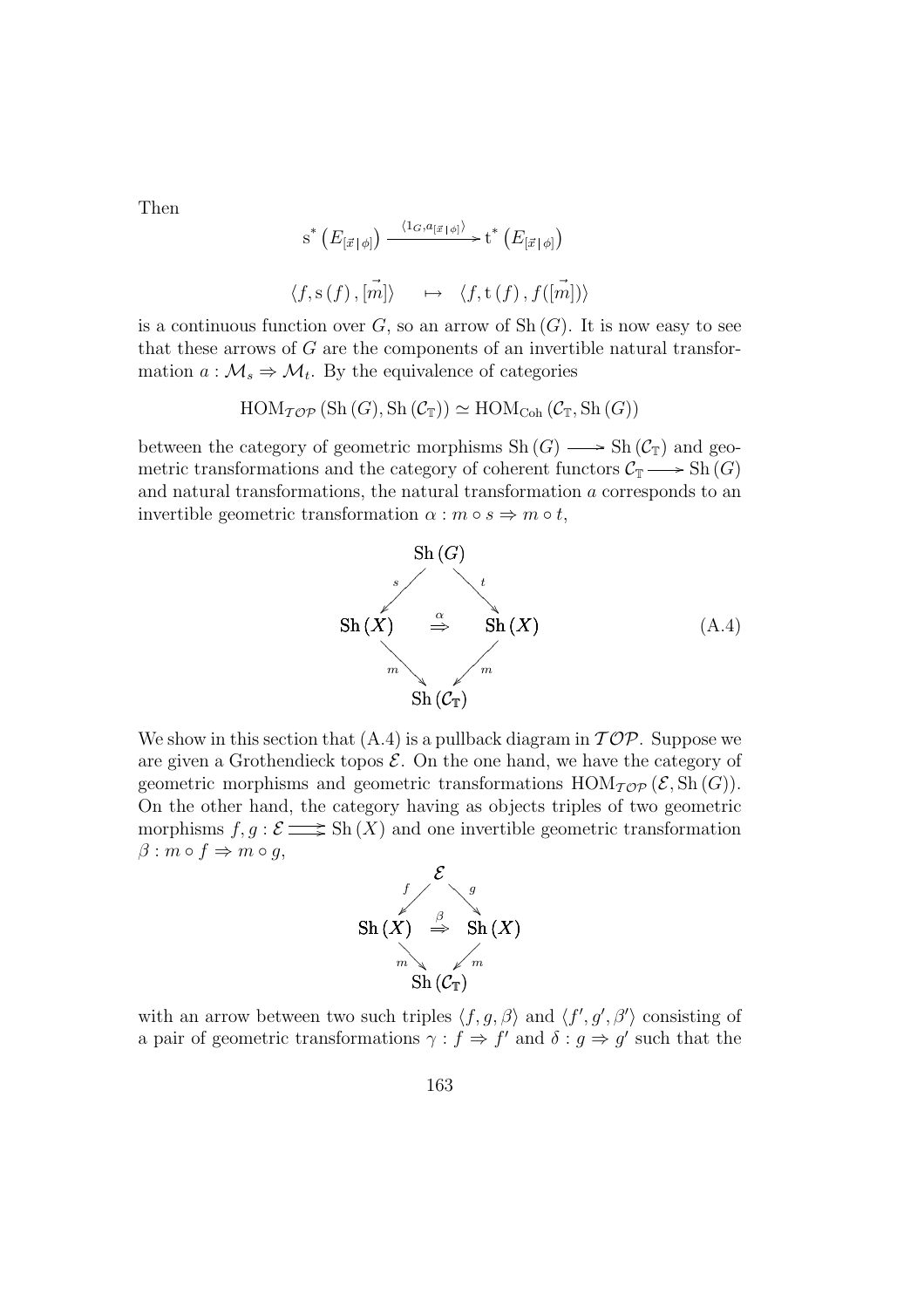following square commutes:

$$
m \circ f \stackrel{\beta}{\Longrightarrow} m \circ g
$$
  

$$
m \circ \sqrt{\bigvee_{m \circ f' \longrightarrow m \circ g'}
$$
  

$$
m \circ f' \stackrel{\beta}{\Longrightarrow} m \circ g'
$$

We refer to this latter category as the *category of commuting pairs* between  $\mathcal E$  and m, Cpair $(\mathcal E,m)$ . Composing with the source and target geometric morphisms  $s, t : Sh(G) \longrightarrow Sh(X)$  yields a functor

$$
\Phi: \text{HOM}_{\mathcal{TOP}}(\mathcal{E}, \text{Sh}(G)) \longrightarrow \text{Cpair}(\mathcal{E}, m).
$$

In order to establish that  $\mathrm{Sh}(G)$  is the pullback of m against itself, we must show that  $\Phi$  is an equivalence of categories (see [10, B1.1]).

**Lemma A.1.3.1**  $\Phi$  : HOM<sub> $\mathcal{T}$ Op ( $\mathcal{E}$ , Sh(G))  $\longrightarrow$  Cpair( $\mathcal{E}$ , m) is essentially</sub> surjective on objects.

**PROOF** Let two geometric morphisms  $f, g : \mathcal{E} \implies Sh(X)$  with an invertible geometric transformation  $\beta : m \circ f \Rightarrow m \circ g$  be given.



We construct a model of the geometric propositional theory  $\mathcal S$  in  $\mathcal E$ . Recall that Sh  $(X)$  classifies the theory  $\mathbb P$  (lemma A.1.1.4), so there is a generic model of  $\mathbb P$  in Sh(X) which pulls back to  $\mathcal E$  via  $f^*$  and  $g^*$ . Now, set

$$
\llbracket P_{\phi^1} \rrbracket^{\mathcal{E}} := f^* \left( \llbracket P_{\phi} \rrbracket^{\text{Sh}(X)} \right) = f^* \left( U_{\phi} \right) \longmapsto 1
$$
  

$$
\llbracket P_{\phi^2} \rrbracket^{\mathcal{E}} := g^* \left( \llbracket P_{\phi} \rrbracket^{\text{Sh}(X)} \right) = g^* \left( U_{\phi} \right) \longmapsto 1
$$

while for  $m, n \in \mathbb{N}$ ,

$$
\begin{CD} \llbracket P_{\alpha(m^1)=n^2} \rrbracket^{\mathcal{E}} & \longrightarrow & 1 \\ \downarrow & \downarrow & \downarrow & \downarrow & \downarrow \\ \llbracket \frac{f^*(m)}{1-\text{dim} + f^*(m^*(y[x|\top])) & \xrightarrow{\beta_{y[x|\top]}} g^*(m^*(y[x|\top]))} \end{CD}
$$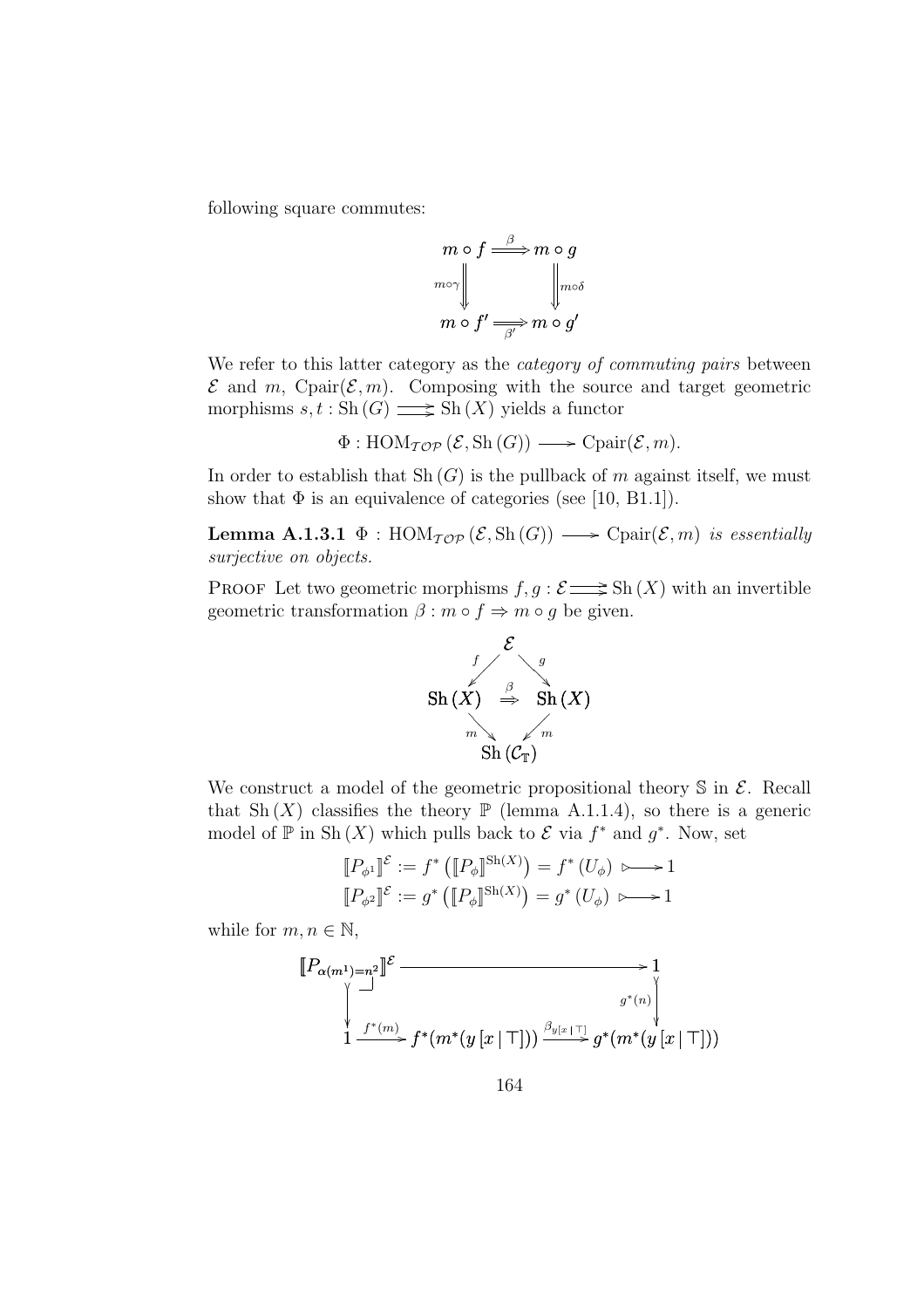The axioms schemes of  $S1-S3$  of S are then immediately satisfied. The axiom schemes of **S4** are satisfied since  $[P_{\alpha(m^1)=n^2}]^{\mathcal{E}}$  correspond to the canonical interpretation of the internal statement  $\beta_{y[x] \sqcap} (f^*(m)) = g^*(n)$  of  $\mathcal{E}, \beta_{y[x] \sqcap}$ has an inverse, and

$$
\mathcal{E} \models \bigvee_{m \in \mathbb{N}} x : f^*(m^*(y[x|\top])) = f^*(m) : f^*(m^*(y[x|\top]))
$$
  

$$
\mathcal{E} \models \bigvee_{n \in \mathbb{N}} x : g^*(m^*(y[x|\top])) = g^*(n) : g^*(m^*(y[x|\top]))
$$

It now suffices to recall that  $\beta$  is a natural transformation

$$
\beta : f^* \circ m^* \Longrightarrow g^* \circ m^*
$$

to observe that the axiom schemes of S5 also hold. Thus  $\mathcal{E} \models \mathbb{S}$ . By Lemma A.1.2.4, there is a classifying geometric morphism  $h : \mathcal{E} \longrightarrow Sh(G)$ , unique up to isomorphism. Now, by construction, the P-model classified by  $f : \mathcal{E} \longrightarrow Sh(X)$  is the same as the one classified by  $s \circ h$ , and the P-model classified by q is the same as the one classified by  $t \circ h$ , and so  $f \cong s \circ h$  and  $g \cong t \circ h.$ 

Lemma A.1.3.2 The functor

$$
\Phi: \text{HOM}_{\mathcal{TOP}}\left(\mathcal{E}, \text{Sh}\left(G\right)\right) \longrightarrow \text{Cpair}(\mathcal{E}, m)
$$

is full and faithful.

**PROOF** Since  $\mathcal{F}_{\mathbb{S}}$  is generated by a set of complemented elements, any frame morphism preserves complementation, and  $A \leq B$  implies  $\neg B \leq \neg A$  for any frame elements  $A$  and  $B$ , the only natural transformation that can exists between two frame morphisms  $\mathcal{F}_{\mathbb{S}} \longrightarrow \text{Sub}_{\mathcal{E}}(1)$  is the identity transformation. Thus there can at most be one geometric transformation from an object of  $HOM_{\mathcal{TOP}}(\mathcal{E}, Sh(G))$  to another, and it must be invertible. Thus  $\Phi$  is faithful. The same goes for  $\text{HOM}_{\mathcal{TOP}}(\mathcal{E}, \text{Sh}(X))$ , so in order to establish that  $\Phi$  is full, it is sufficient to verify that if

$$
\langle \gamma, \delta \rangle : \langle s \circ h_1, t \circ h_1, \alpha \circ h_1 \rangle \longrightarrow \langle s \circ h_2, t \circ h_2, \alpha \circ h_2 \rangle
$$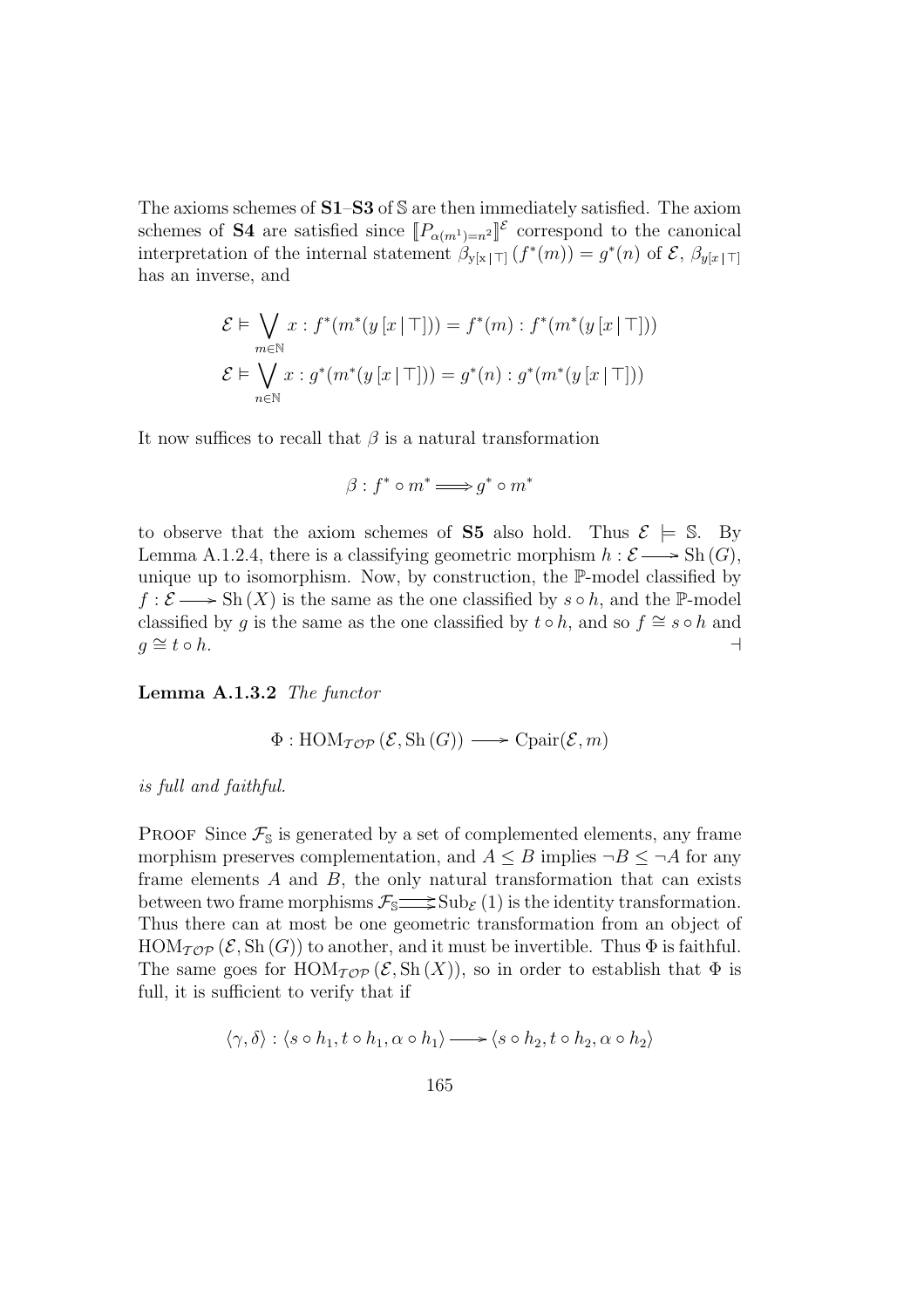is an arrow in  $\text{Cpair}(\mathcal{E}, m)$ ,



then  $h_1 \cong h_2$ . For this it is sufficient to check that the two models  $H_1$  and  $H_2$  of S in E corresponding to  $h_1$  and  $h_2$  are identical. But the existence of the invertible transformations  $\gamma$  and  $\delta$  means that  $[[P_{\phi^1}]]^{\mathbf{H}_1} = [[P_{\phi^2}]]^{\mathbf{H}_2}$  for any sentence  $\phi$  of  $\mathcal{L}_{\mathbb{T}_N}$ , and a straightforward diagram chase in  $\mathcal E$  verifies that  $[P_{\alpha(m^1)=n^2}]^{\mathbf{H}_1} = [P_{\alpha(m^1)=n^2}]^{\mathbf{H}_2}$  for any  $m, n \in \mathbb{N}$ .

We conclude:

**Proposition A.1.3.3** The following is a pullback diagram in  $\mathcal{TOP}:$ 



## A.1.4 The Theory of Two Composable Isomorphisms and the Triple Pullback of the Open Surjection against Itself

We expand the definitions and arguments of section A.1.2 and section A.1.3 to give the promised characterization of the triple pullback of the open surjection  $m : Sh(X) \longrightarrow Sh(\mathcal{C}_{\mathbb{T}})$  against itself.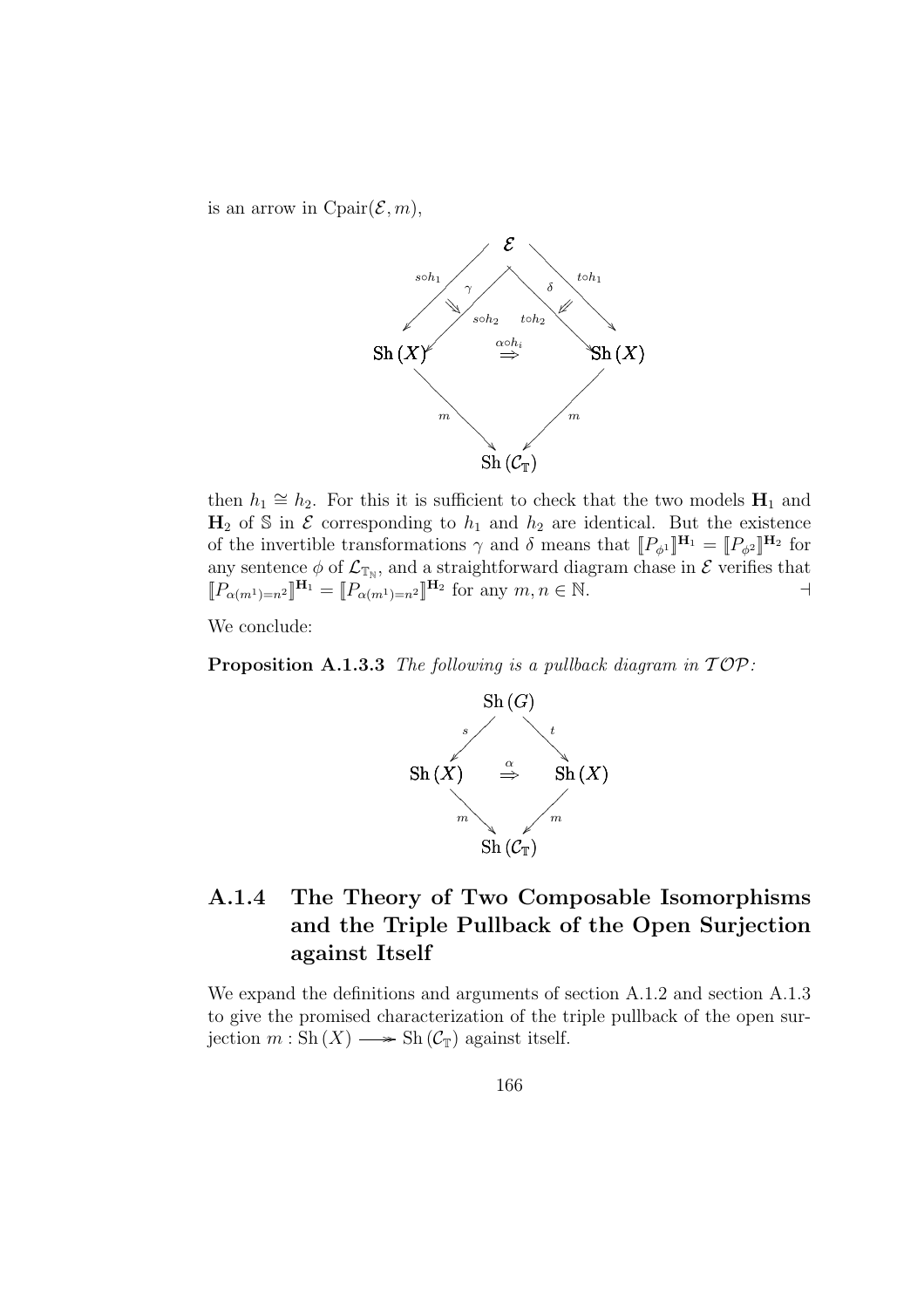Take three copies,  $\mathcal{L}^1_{\mathbb{T}_N}$ ,  $\mathcal{L}^2_{\mathbb{T}_N}$ , and  $\mathcal{L}^3_{\mathbb{T}_N}$ , of the language  $\mathcal{L}_{\mathbb{T}_N}$ . We will use superscripted 1's, 2's, and 3's to distinguish elements of the three copies. To the set of sentences of the three, add statements  $\alpha(n^1) = m^2$  and  $\beta(n^2) = m^3$ for all  $n, m \in \mathbb{N}$ . Call the resulting set STAT. Let the language  $\mathcal{L}_{\mathbb{R}}$  of the geometric propositional theory R be generated by the set of propositional constants  $\{P_{\phi} \mid \phi \in \text{STAT}\}\.$  The following axiom schemes define  $\mathbb{R}$ :

**S1**  $P_{\phi^i} \vdash P_{\psi^i}$  whenever  $\mathbb{T}_\mathbb{N}^i \vdash \phi^i \to \psi^i$ , for  $i = 1, 2, 3$ .

S2 • 
$$
P_{\phi^i \wedge \psi^i} \dashv P_{\psi^i} \wedge P_{\psi^i}
$$
  
\n•  $P_{\phi^i \vee \psi^i} \dashv P_{\psi^i} \vee P_{\psi^i}$   
\n•  $P_{\perp^i} \vdash \perp$   
\n•  $\top \vdash P_{\top^i}$ 

S3  $P_{\exists x.\phi^i}$   $\vdash$  $\ddot{\phantom{0}}$  $P_{\phi(n/x)^i}$ 

**S4** Axioms for  $\alpha$  a well-defined bijective function.

i 
$$
P_{n^1=k^1} \wedge P_{\alpha(n^1)=m^2} \vdash P_{\alpha(k^1)=m^2}
$$
  
\nii  $P_{m^2=k^2} \wedge P_{\alpha(n^1)=m^2} \vdash P_{\alpha(n^1)=k^2}$   
\niii  $P_{\alpha(n^1)=m^2} \wedge P_{\alpha(n^1)=k^2} \vdash P_{m^2=k^2}$  for all  $m, n, k \in \mathbb{N}$ .  
\niv  $P_{\alpha(n^1)=m^2} \wedge P_{\alpha(k^1)=m^2} \vdash P_{n^1=k^1}$  for all  $m, n, k \in \mathbb{N}$ .  
\nv  $\top \vdash \bigvee_{n \in \mathbb{N}} P_{\alpha(m^1)=n^2}$  for all  $m \in \mathbb{N}$ .  
\nv  $\top \vdash \bigvee_{m \in \mathbb{N}} P_{\alpha(m^1)=n^2}$  for all  $n \in \mathbb{N}$ .

**S5** Axioms for  $\beta$  a well-defined bijective function.

i 
$$
P_{n^2=k^2} \wedge P_{\alpha(n^2)=m^3} \vdash P_{\alpha(k^2)=m^3}
$$
  
\nii  $P_{m^3=k^3} \wedge P_{\beta(n^2)=m^3} \vdash P_{\beta(n^2)=k^3}$   
\niii  $P_{\beta(n^2)=m^3} \wedge P_{\beta(n^2)=k^3} \vdash P_{m^3=k^3}$  for all  $m, n, k \in \mathbb{N}$ .  
\niv  $P_{\beta(n^2)=m^3} \wedge P_{\beta(k^2)=m^3} \vdash P_{n^2=k^2}$  for all  $m, n, k \in \mathbb{N}$ .  
\nv  $\top \vdash \bigvee_{n\in\mathbb{N}} P_{\beta(m^2)=n^3}$  for all  $m \in \mathbb{N}$ .  
\nv  $\top \vdash \bigvee_{m\in\mathbb{N}} P_{\beta(m^2)=n^3}$  for all  $n \in \mathbb{N}$ .

**S6** Axioms for  $\alpha$  a T-model morphism.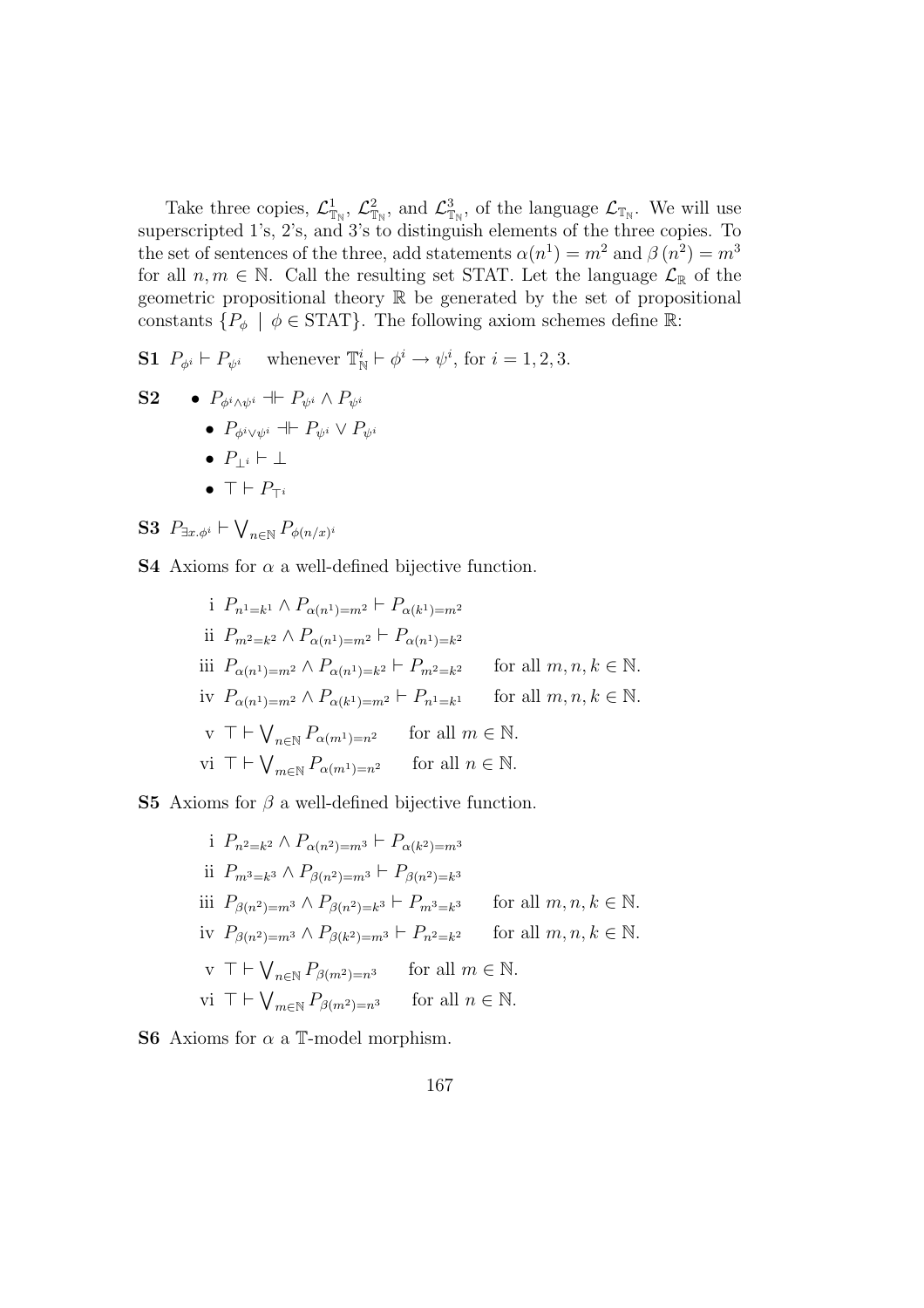- i  $P_{\phi(\vec{n}/\vec{x})^1} \wedge P_{\alpha(\vec{n}^1)=\vec{m}^2} \vdash P_{\phi(\vec{m}/\vec{x})}$ for all  $\vec{n}, \vec{m} \in \mathbb{N}$ , and formulas  $\phi$ of  $\mathcal{L}_{\mathbb{T}}$  in context  $\vec{x}$ .
- ii  $P_{\phi(\vec{m}/\vec{x})^2} \wedge P_{\alpha(\vec{n}^1)=\vec{m}^2} \vdash P_{\phi(\vec{n}/\vec{x})}$ for all  $\vec{n}, \vec{m} \in \mathbb{N}$ , and formulas  $\phi$ of  $\mathcal{L}_{\mathbb{T}}$  in context  $\vec{x}$ .

S7 Axioms for  $\beta$  a T-model morphism.

- i  $P_{\phi(\vec{n}/\vec{x})^2} \wedge P_{\beta(\vec{n}^2)=\vec{m}^3} \vdash P_{\phi(\vec{m}/\vec{x})}$ for all  $\vec{n}, \vec{m} \in \mathbb{N}$ , and formulas  $\phi$ of  $\mathcal{L}_{\mathbb{T}}$  in context  $\vec{x}$ .
- ii  $P_{\phi(\vec{m}/\vec{x})^3} \wedge P_{\beta(\vec{n}^2)=\vec{m}^3} \vdash P_{\phi(\vec{n}/\vec{x})^3}$ for all  $\vec{n}, \vec{m} \in \mathbb{N}$ , and formulas  $\phi$ of  $\mathcal{L}_{\mathbb{T}}$  in context  $\vec{x}$ .

We show that there is a frame isomorphism  $\mathcal{F}_{\mathbb{R}} \cong \mathcal{O}(G \times_X G)$ .

Lemma A.1.4.1  $G \times_X G \cong \text{Pt}(\mathcal{F}_{\mathbb{R}})$  in Top.

PROOF The argument of lemma A.1.2.1 is easily expanded to go through for  $\mathcal{F}_{\mathbb{R}}$ .

**Lemma A.1.4.2**  $\mathcal{F}_{\mathbb{R}}$  is spatial.

PROOF The argument of lemma A.1.2.2 is easily expanded to go through for  $\mathcal{F}_{\mathbb{R}}$ .

**Corollary A.1.4.3** Sh  $(G \times_X G)$  classifies the theory  $\mathbb R$  of two composable isomorphisms.

From the space  $G \times_X G$  to X we have three continuous maps

 $\pi_1, \pi_2, \pi_3 : G \times_X G \longrightarrow X$ 

such that  $\pi_1(\langle g, f \rangle) = s(f), \pi_2(\langle g, f \rangle) = t(f) = s(g), \text{ and } \pi_3(\langle g, f \rangle) = t(g).$ In  $\mathcal{TOP}$ , we get the diagram

$$
\pi_1, \pi_2, \pi_3 : Sh(G \times_X G) \longrightarrow \text{Sh}(X) \longrightarrow \text{Sh}(\mathcal{C}_{\mathbb{T}})
$$

and, correspondingly, three T-models

$$
\mathcal{M}_{\pi_1}, \mathcal{M}_{\pi_2}, \mathcal{M}_{\pi_3}: \mathcal{C}_{\mathbb{T}} \longrightarrow \text{Sh}(G \times_X G)
$$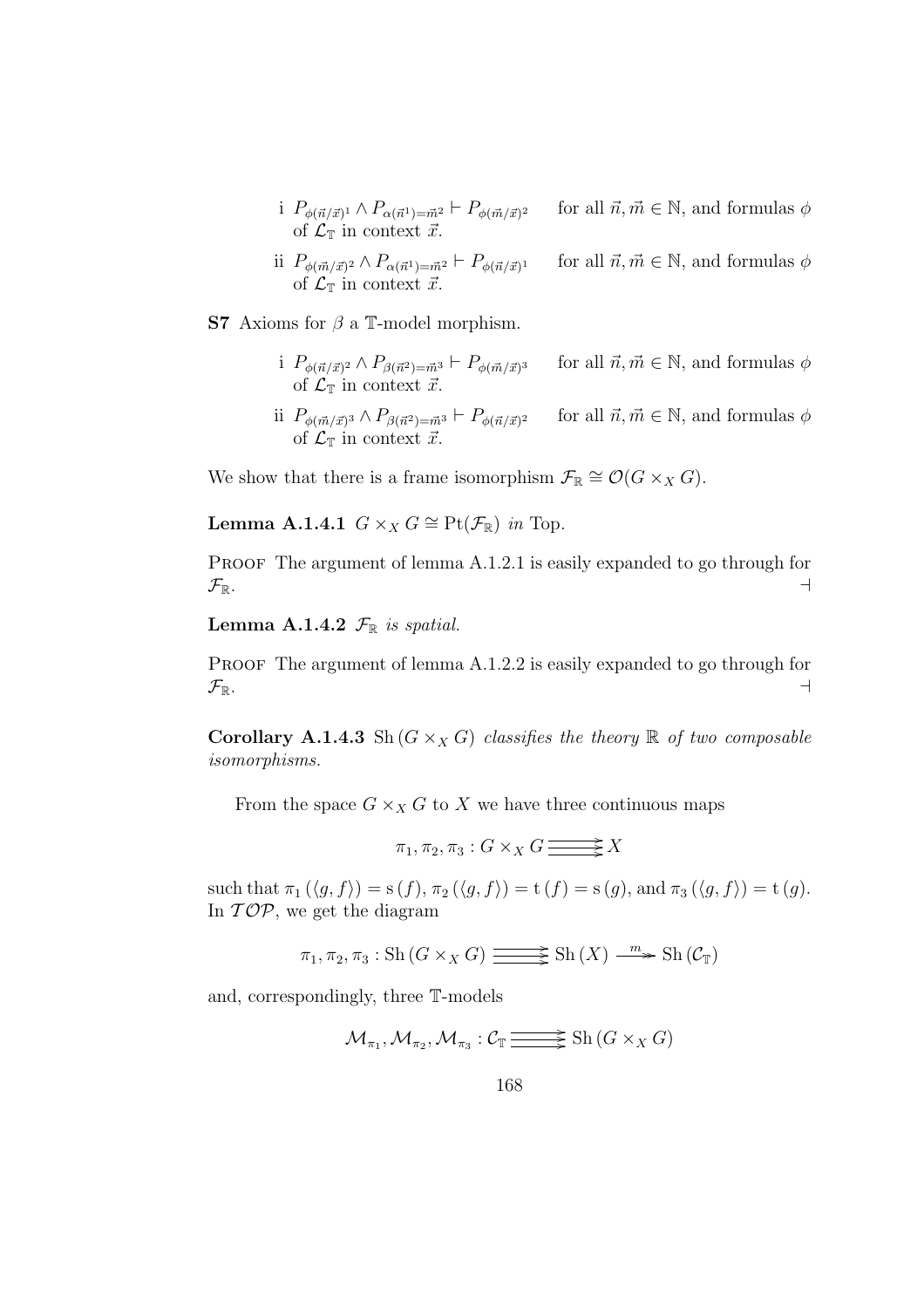There are two invertible T-model morphisms  $a: \mathcal{M}_{\pi_1} \Rightarrow \mathcal{M}_{\pi_2}$  and  $b: \mathcal{M}_{\pi_2} \Rightarrow$  $\mathcal{M}_{\pi_3},$ 

$$
\mathcal{M}_{\pi_1}([\vec{x}|\phi]) \xrightarrow{\quad a_{[\vec{x}|\phi]} \quad \rightarrow \mathcal{M}_{\pi_2}([\vec{x}|\phi])}
$$
\n
$$
\langle \langle g \circ f \rangle, s(f), [\vec{m}] \rangle \qquad \mapsto \quad \langle \langle g \circ f \rangle, t(f), f([\vec{m}]) \rangle
$$
\n
$$
\mathcal{M}_{\pi_2}([\vec{x}|\phi]) \xrightarrow{\quad b_{[\vec{x}|\phi]} \quad \rightarrow \mathcal{M}_{\pi_3}([\vec{x}|\phi])}
$$
\n
$$
\langle \langle g \circ f \rangle, s(g), [\vec{m}] \rangle \qquad \mapsto \quad \langle \langle g \circ f \rangle, t(g), g([\vec{m}]) \rangle
$$

similar to the invertible T-model morphism described in section A.1.3 (in fact, we are using the same name, a, as we did there, an abuse of notation that is restricted to this section and should cause no harm). The T-model morphisms a and b correspond to geometric transformations  $\alpha : m \circ \pi_1 \Rightarrow \pi_2$ and  $\beta$  :  $m \circ \pi_2 \Rightarrow \pi_3$ , and we claim:

Lemma A.1.4.4 The diagram



is a triple-pullback diagram in  $\mathcal{TOP}.$ 

PROOF This follows from lemma A.1.4.3 in very much the same way as proposition A.1.3.3 followed from lemma A.1.2.4.  $\Box$ 

### A.1.5 The Category of  $G$ -Equivariant Sheaves on X

As pointed out in section 3.2.1, it now follows that the topos of coherent sheaves, Sh  $(\mathcal{C}_{\mathbb{T}})$ , on  $\mathbb{T}$  is equivalent to the category of sheaves on X equipped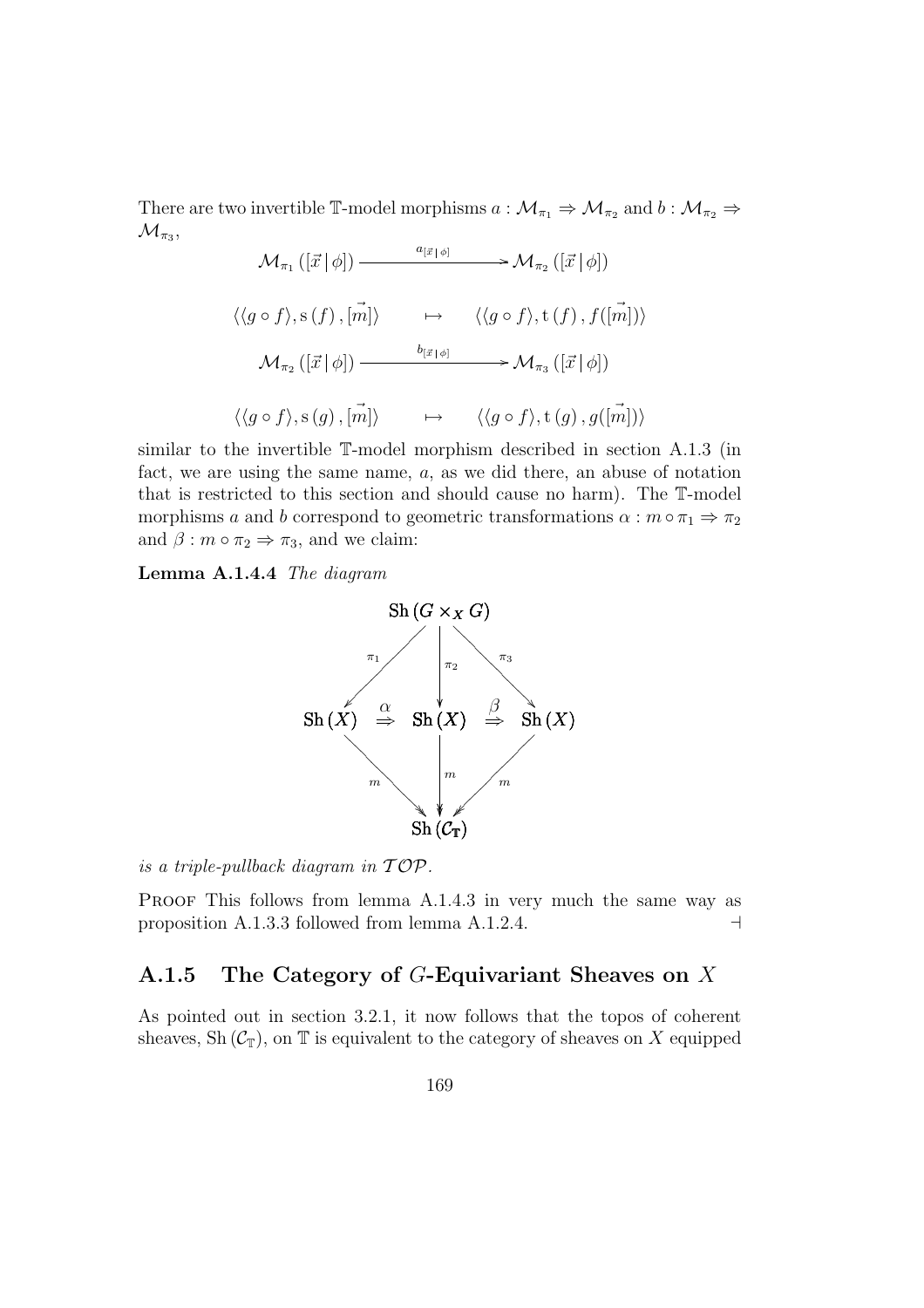with descent data,

$$
\mathrm{Sh}\left(\mathcal{C}_{\mathbb{T}}\right)\simeq\mathbf{Desc}\left(\mathbb{G}_{\bullet}\right)
$$

where  $\mathbb{G}_{\bullet}$  is the 2-truncated simplicial topos that we obtain by taking sheaves on the groupoid G,

$$
\mathrm{Sh}\left(G\times_{X}G\right)\frac{\frac{l}{\frac{c}{r}}}{\frac{c}{r}}\mathrm{Sh}\left(G\right)\frac{\frac{s}{\frac{c}{r}-1}{\frac{c}{r}}}{\frac{s}{r}}\mathrm{Sh}\left(X\right)
$$

Recall that the category  $\bf{Desc}(\mathbb{G}_{\bullet})$  has as objects pairs  $\langle B, \theta \rangle$  where B is an object of Sh(X) and  $\theta$  is descent data for B, that is an arrow  $\theta : s^*(B) \to$  $t^{*}(B)$  in Sh  $(G)$  such that (modulo coherence isomorphisms) we have  $Id^{*}(\theta) =$  $1_B$  and the diagram



commutes in Sh  $(G \times_X G)$ . An arrow  $h : \langle B, \theta \rangle \to \langle C, \vartheta \rangle$  in Desc  $(\mathbb{G}_{\bullet})$  is an arrow  $h : B \to C$  of Sh $(X)$  such that

$$
s^*(B) \xrightarrow{\theta} t^*(B)
$$
  

$$
s^*(h) \downarrow \qquad \qquad t^*(h)
$$
  

$$
s^*(C) \xrightarrow{\theta} t^*(C)
$$

commutes in  $\text{Sh}(G)$ . It is easy to see (and well known, see e.g. [10, B3.4.14] that this is equivalent to the category  $\text{Sh}_G(X)$  of G-equivariant sheaves over X, whose objects are pairs  $\langle b, \theta \rangle$  where  $b : B \to X$  is a local homeomorphism over X and  $\theta$  is a continuous map

$$
s^*(B) = G \times_X B \xrightarrow{\theta} B
$$

satisfying the conditions of an action on B. An arrow  $h : b \to c$  of  $\text{Sh}_G(X)$  is a continuous map over  $X$  which commutes with the action. The equivalence  $\mathrm{Sh}(\mathcal{C}_{\mathbb{T}}) \longrightarrow \mathbf{Desc}(\mathbb{G}_{\bullet}) \simeq \mathrm{Sh}_{G}(X)$  sends an object A in Sh $(\mathcal{C}_{\mathbb{T}})$  to the pair  $\langle m^*(A), \alpha_A \rangle$ , where  $\alpha : mes \Rightarrow mot$  is the geometric transformation of section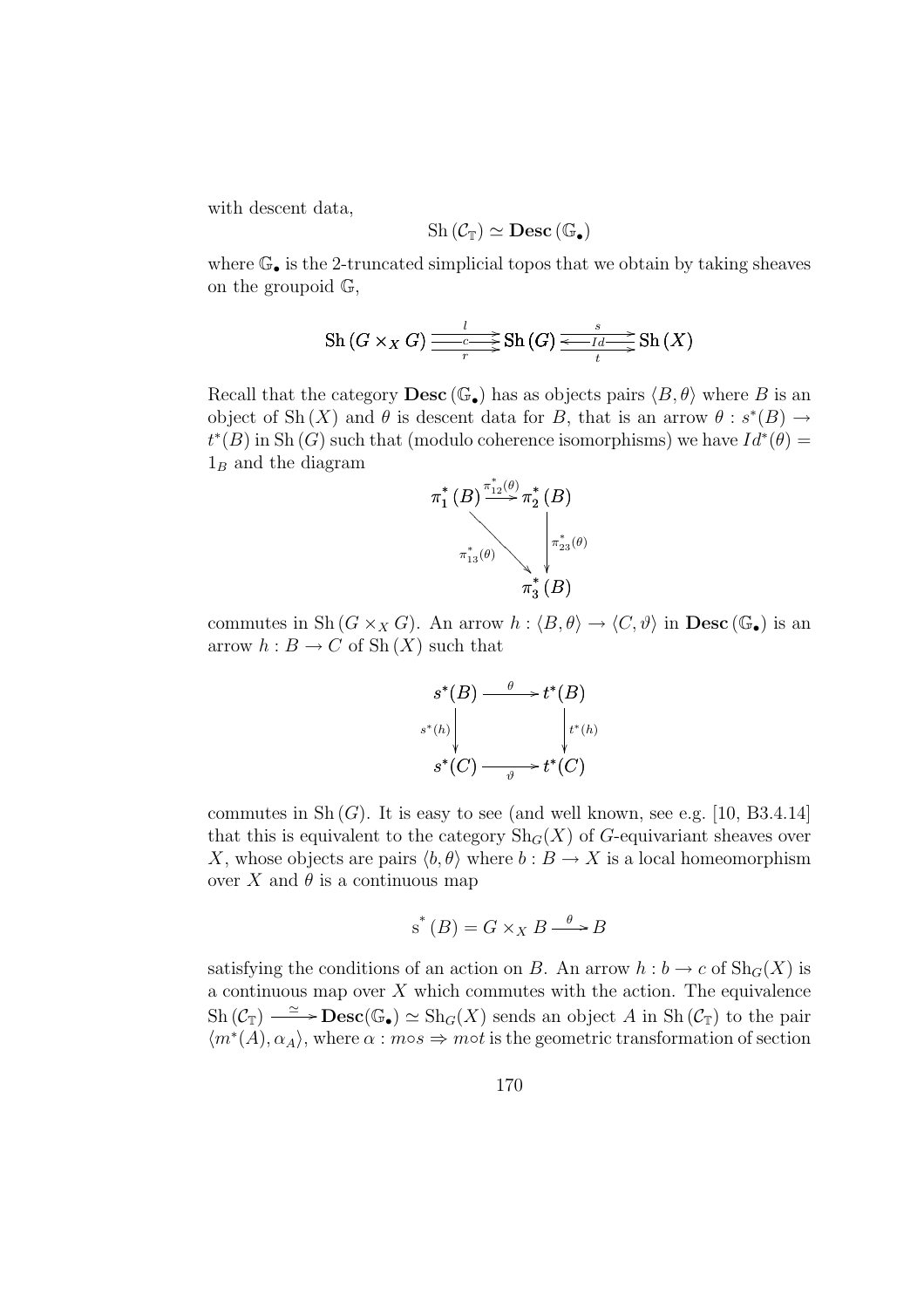A.1.3. In particular, a representable object  $y([\vec{x} | \phi])$  of Sh $(\mathcal{C}_{\mathbb{T}})$  is sent to the space  $E_{[\vec{x}|\phi]}$  over X equipped with the previously mentioned (A.1.3) action

> $G \times_X E_{[\vec{x} \,|\, \phi]}$   $\xrightarrow{a|_{[\vec{x} \,|\, \phi]}} E_{[\vec{x} \,|\, \phi]}$  $\langle f,s(f),\vec{m}|\rangle \qquad \qquad \longmapsto \qquad \qquad \langle {\rm t}(f),f(\vec{n})\rangle$  $\langle \mathrm{t}(f), f(\vec{m}) \rangle$

We end this section by collecting our result in the form:

**Theorem A.1.5.1** If  $\mathbb{T}$  is a countable theory and  $\mathbb{G}$  ( $G \rightrightarrows X$ ) is the groupoid of countable  $\mathbb{T}\text{-models}$  with the logical topology, then the category  $\text{Sh}_G(X)$  of equivariant  $\mathbb{G}$ -sheaves is equivalent to the topos of coherent sheaves on  $\mathbb{T}$ :

$$
Sh\left(\mathcal{C}_{\mathbb{T}}\right) \simeq \mathbf{Desc}_m(\mathrm{Sh}\left(X\right)_\bullet) \simeq \mathbf{Desc}(\mathbb{G}_\bullet) \simeq \mathrm{Sh}_G(X)
$$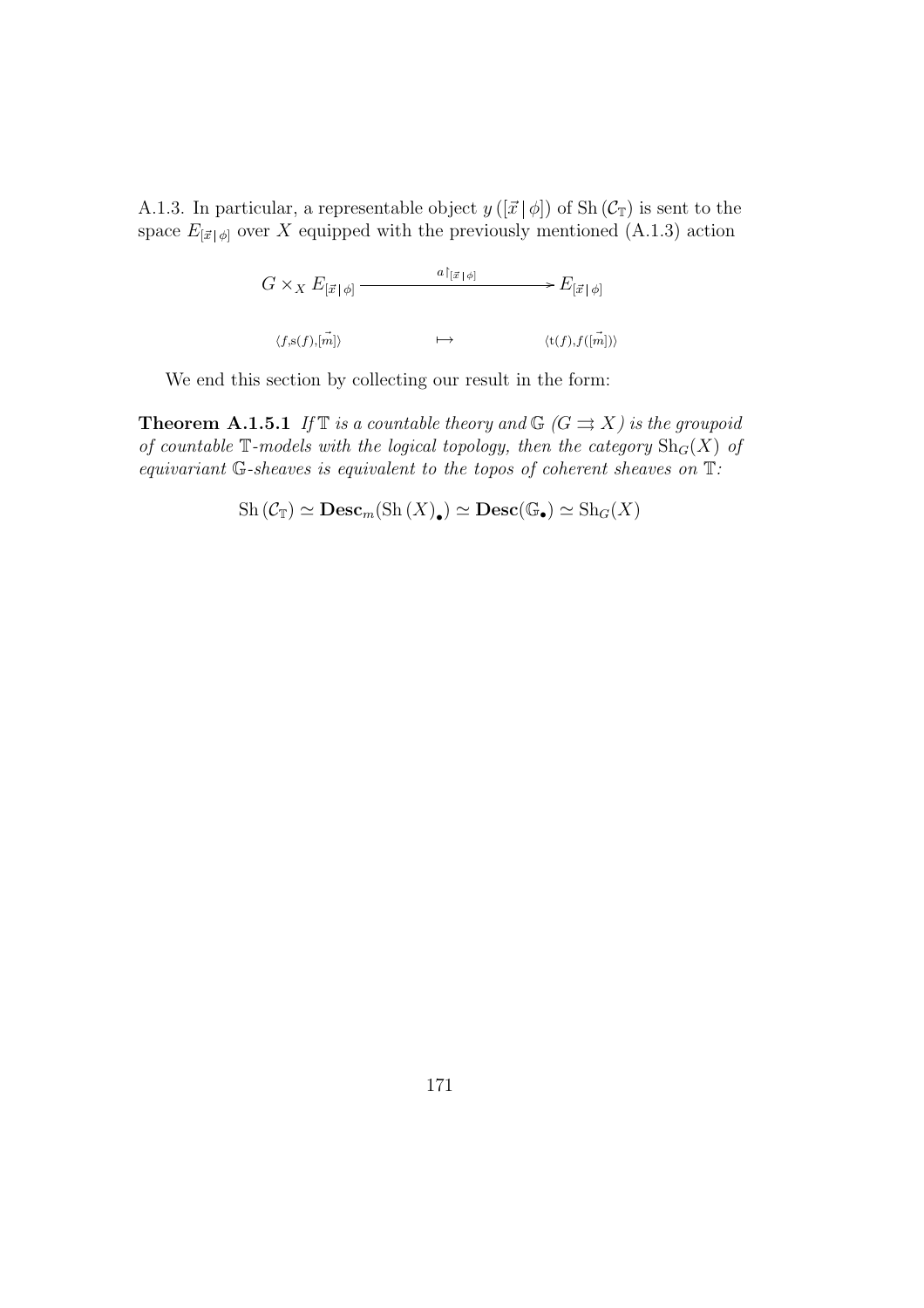# Appendix B

# Table of Categories

## B.1 A Table of Categories

For reference, we list the various categories referred to by abbreviated names in the text:

|               | 'Algebraic' categories                                             |
|---------------|--------------------------------------------------------------------|
| DC            | -(Small) decidable coherent categories and coherent functors.      |
| $DC_{\kappa}$ | -Full subcategory of DC of decidable coherent categories           |
|               | with a saturated set of $\lt \kappa$ models (2.2.1.2).             |
| Т             | -Subcategory of $DC_{\kappa}$ of syntactic categories and strict   |
|               | functors between them $(2.2.2.2)$ .                                |
| <b>DLat</b>   | -Full subcategory of $DC_{\kappa}$ of distributive lattices.       |
| BC            | -(Small) Boolean coherent categories and coherent functors.        |
| $BC_{\kappa}$ | -Full subcategory of <b>BC</b> of Boolean coherent categories with |
|               | a saturated set of $\lt$ $\kappa$ models.                          |
| <b>FOL</b>    | -Subcategory of $BC_{\kappa}$ of categories with a distinguished,  |
|               | well-supported object and a system of inclusions, with             |
|               | distinguished object and inclusion preserving functors             |
|               | between them $(3.3.1.3)$ .                                         |
| BА            | -Full subcategory of $BC_{\kappa}$ of Boolean algebras.            |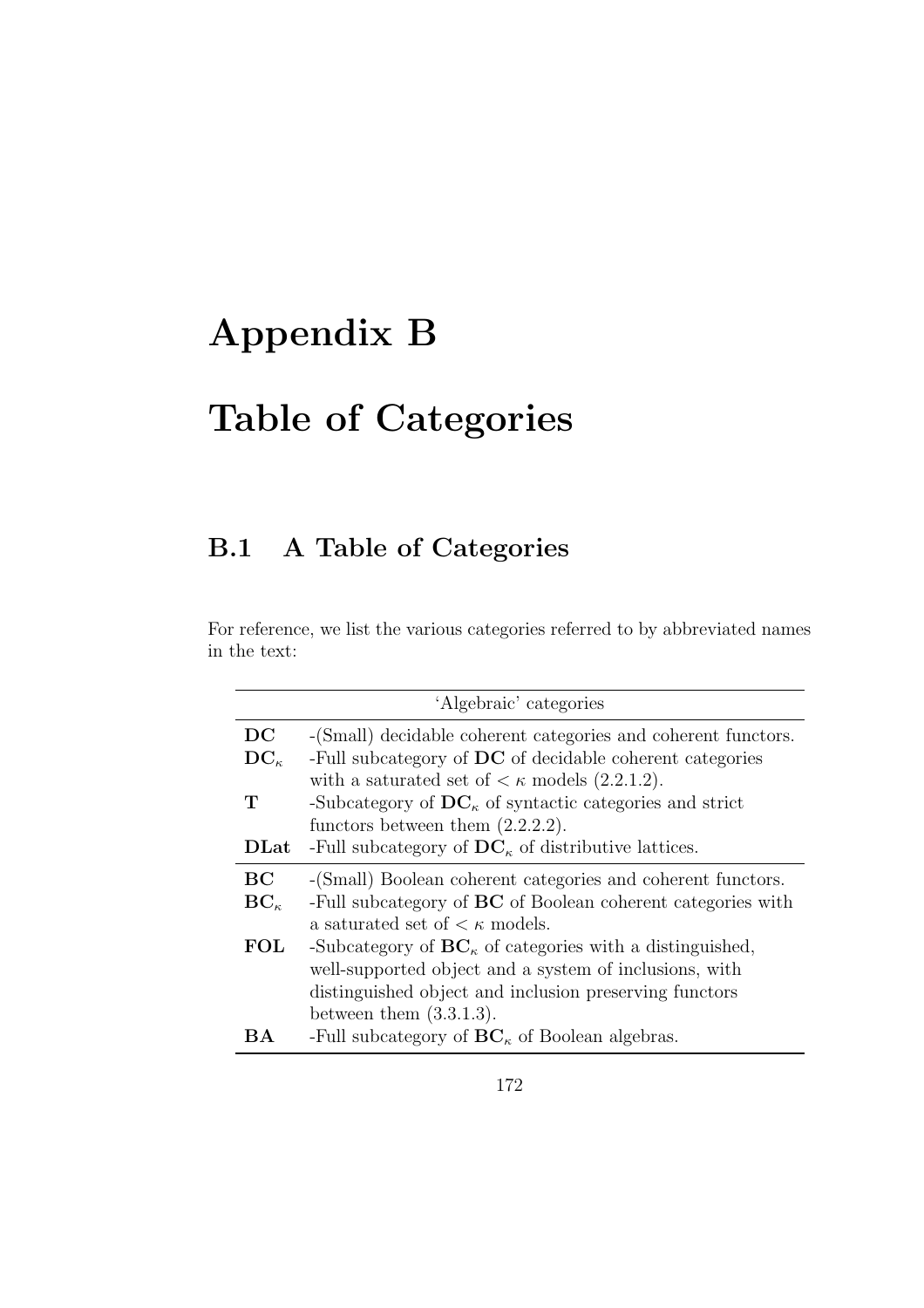| 'Geometric' categories  |                                                                                                                                                                                                                                                                                                                                                                              |  |
|-------------------------|------------------------------------------------------------------------------------------------------------------------------------------------------------------------------------------------------------------------------------------------------------------------------------------------------------------------------------------------------------------------------|--|
| <b>Top</b><br>ctTop     | -Topological spaces and continuous maps.<br>-Compact spaces and continuous maps that pull stably<br>compact opens back to stably compact opens $(2.1.0.2)$ .                                                                                                                                                                                                                 |  |
| clTop                   | -Full subcategory of $ctTop$ of compact spaces such that the<br>intersection of any two compact open sets is again compact<br>(2.1.0.3).                                                                                                                                                                                                                                     |  |
| CohTop                  | -Full subcategory of <b>clTop</b> of coherent spaces and coherent<br>continuous maps $(2.1.0.3)$ .                                                                                                                                                                                                                                                                           |  |
| sCohTop<br><b>Stone</b> | -Full subcategory of CohTop of sober coherent spaces.<br>-Full subcategory of <b>sCohTop</b> of Stone spaces.                                                                                                                                                                                                                                                                |  |
| Gpd<br>ctGpd<br>clGpd   | -Topological groupoids and continuous groupoid morphisms.<br>-Topological groupoids $G$ such that the terminal object in<br>$\mathrm{Sh}(\mathbb{G})$ is compact, and those morphisms of groupoids that<br>pull stably compact decidable objects back to stably<br>compact decidable objects $(2.4.3.11)$ .<br>-Full subcategory of $ctGpd$ of those groupoids $G$ such that |  |
|                         | any compact decidable equivariant sheaf on $\mathbb G$ is stably<br>compact decidable $(2.4.5.1)$ .                                                                                                                                                                                                                                                                          |  |
| dcGpd                   | -Full subcategory of $clGpd$ of those groupoids $G$ such that<br>$\text{Sh}(\mathbb{G})$ has a decidable coherent site.                                                                                                                                                                                                                                                      |  |
| bcGpd                   | -Full subcategory of $dcGpd$ of those groupoids $G$ such that<br>$\text{Sh}(\mathbb{G})$ has a Boolean coherent site.                                                                                                                                                                                                                                                        |  |
| $Gpd/N_{\sim}$<br>Class | -Slice category of topological groupoids over $\mathbb{N}_{\infty}$ (3.3.2.1).<br>-Full subcategory of $Gpd/N_{\sim}$ of classical groupoids over $\mathbb{N}_{\sim}$<br>(3.3.4.1).                                                                                                                                                                                          |  |
| <b>Stone</b>            | -Full subcategory of Class consisting of Stone fibrations<br>(3.4.2.5).                                                                                                                                                                                                                                                                                                      |  |
| <b>Sem</b>              | -Full subcategory of Class of semantical groupoids over $\mathbb{N}_{\sim}$<br>(3.3.4.14)                                                                                                                                                                                                                                                                                    |  |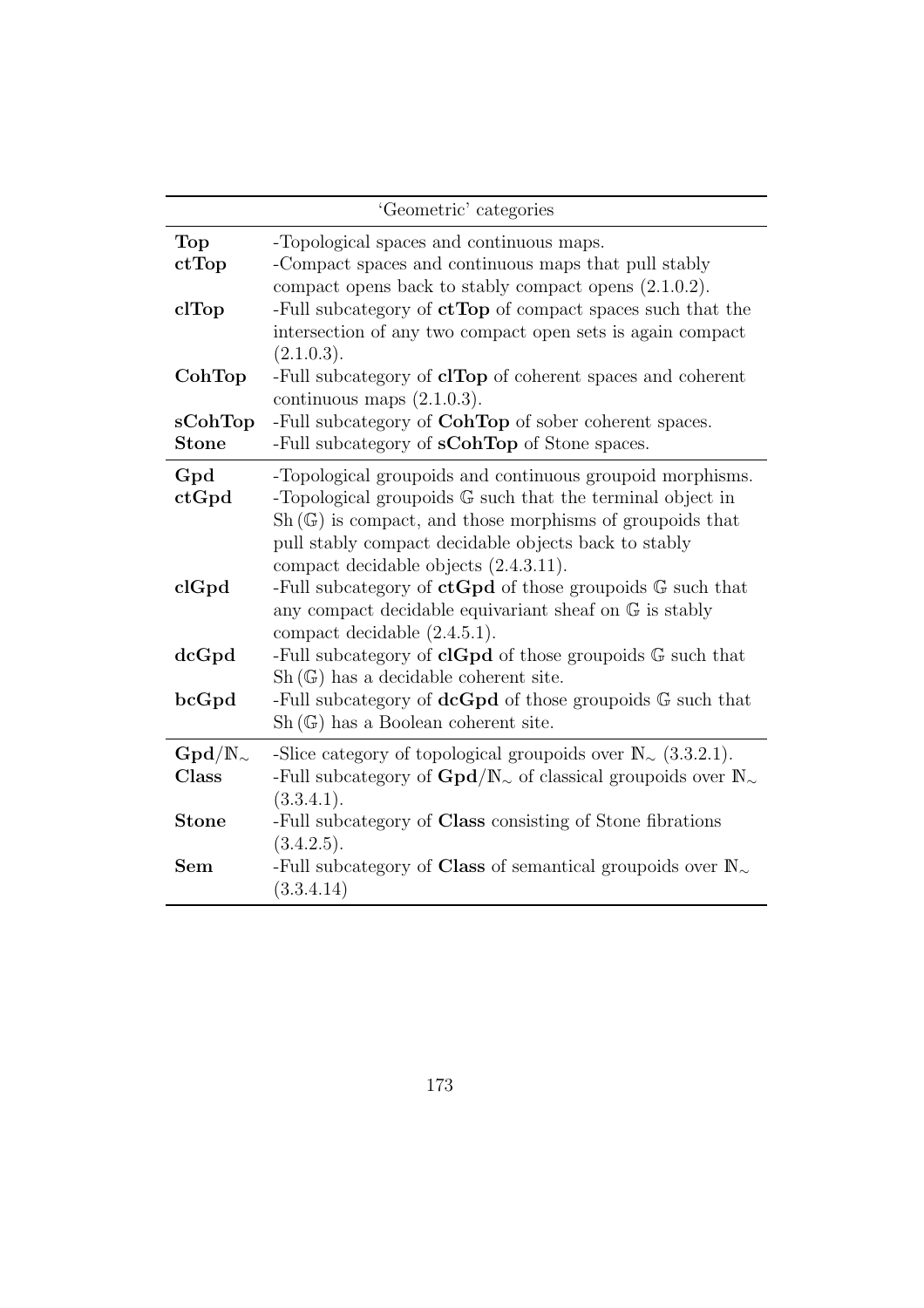## Bibliography

- [1] Michael Artin, Alexandre Grothendieck, and Jean-Louis Verdier. Séminaire de Géométrie Algébrique du Bois Marie - 1963–64 - Théorie des topos et cohomologie étale des schémas -  $(SGA \, 4)$ . Springer, 1972.
- [2] Francis Borceux. Handbook of Categorical Algebra 2, volume 51 of Encyclopedia of mathematics and its applications. Cambridge University Press.
- [3] Carsten Butz. Logical and Cohomological Aspects of the Space of Points of a Topos. PhD thesis, Universiteit Utrecht, 1996.
- [4] Carsten Butz and Peter Johnstone. Classifying toposes for first-order theories. Annals of Pure and Applied Logic, 91:33–58, 1998.
- [5] Carsten Butz and Ieke Moerdijk. Representing topoi by topological groupoids. Journal of Pure and Applied Algebra, 130:223–235, 1998.
- [6] Carsten Butz and Ieke Moerdijk. Topological representation of sheaf cohomology of sites. Journal of Pure and Applied Algebra, 130:223–235, 1998.
- [7] Carsten Butz and Ieke Moerdijk. An elementary definability theorem for first order logic. Journal of Symbolic Logic, 64(3):1028–1036, 1999.
- [8] Roy L. Crole. Categories for Types. Cambridge University Press, Cambridge, 1993.
- [9] Peter T. Johnstone. Stone spaces. Number 3 in Cambridge studies in advanced mathematics. Cambridge University Press, 1982.
- [10] Peter T. Johnstone. Sketches of an Elephant, volume 43 and 44 of Oxford Logic Guides. Clarendon Press, Oxford, 2002.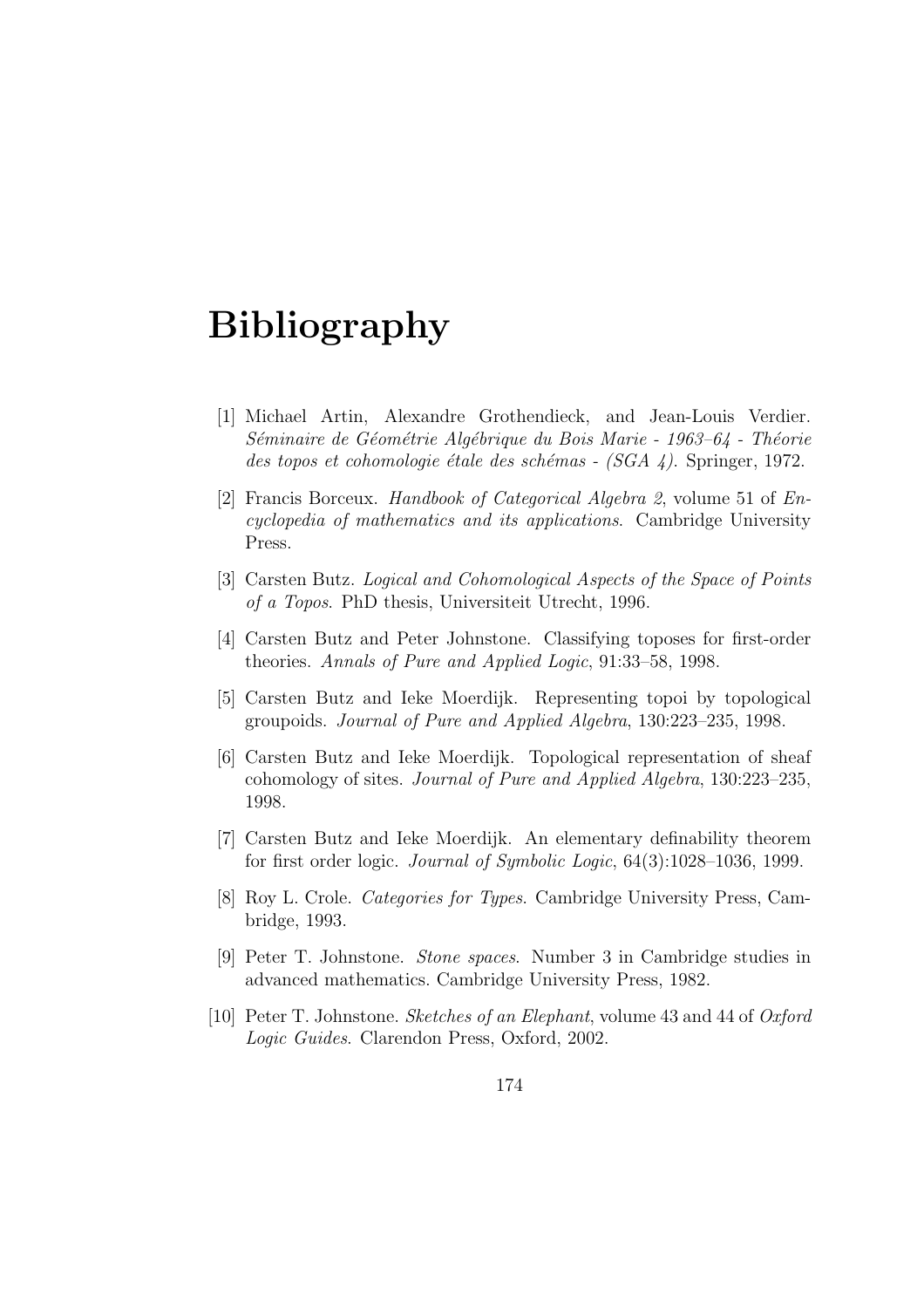- [11] André Joyal and Myles Tierney. An Extension of the Galois Theory of Grothendieck. Number 309 in Memoirs of the American Mathematical Society. 1984.
- [12] Kenneth Kunen. Set Theory. Number 102 in Studies in Logic and the Foundations of Mathematics. 1980.
- [13] Saunders Mac Lane. *Categories for the Working Mathematician*. Number 5 in Graduate Texts in Mathematics. Springer-Verlag, second edition, 1998.
- [14] Saunders Mac Lane and Ieke Moerdijk. Sheaves in Geometry and Logic. Springer–Verlag, New York, 1992.
- [15] F. William Lawvere. Functorial semantics of algebraic theories. Proceedings of the National Academy of Sciences of the United States of America, 50(5):869–872, 1963.
- [16] F. William Lawvere. Functorial Semantics of Algebraic Theories and some Algebraic Problems in the Context of Functorial Semantics of Algebraic Theories. PhD thesis, Columbia University, 1963. Reprinted in Theory and Applications of Categories, http://www.tac.mta.ca/tac/reprints/index.html.
- [17] Michael Makkai. Stone duality for first order logic. Advances in Mathematics, 65(2):97–170, 1987.
- [18] Michael Makkai. Strong conceptual completeness for first order logic. Annals of Pure and Applied Logic, 40:167–215, 1988.
- [19] Michael Makkai. Duality and Definability in First Order Logic. Number 503 in Memoirs of the American Mathematical Society. American Mathematical Society, 1993.
- [20] David Marker. Model Theory. Springer, 2002.
- [21] Ieke Moerdijk. The classifying topos of a continuous groupoid. I. Transactions of the American Mathematical Society, 310(2):629–668, 1988.
- [22] Ieke Moerdijk. Descent theory for toposes. Bulletin de la Société Mathématique de Belgique. Série A,  $41(2):373-391$ , 1989.